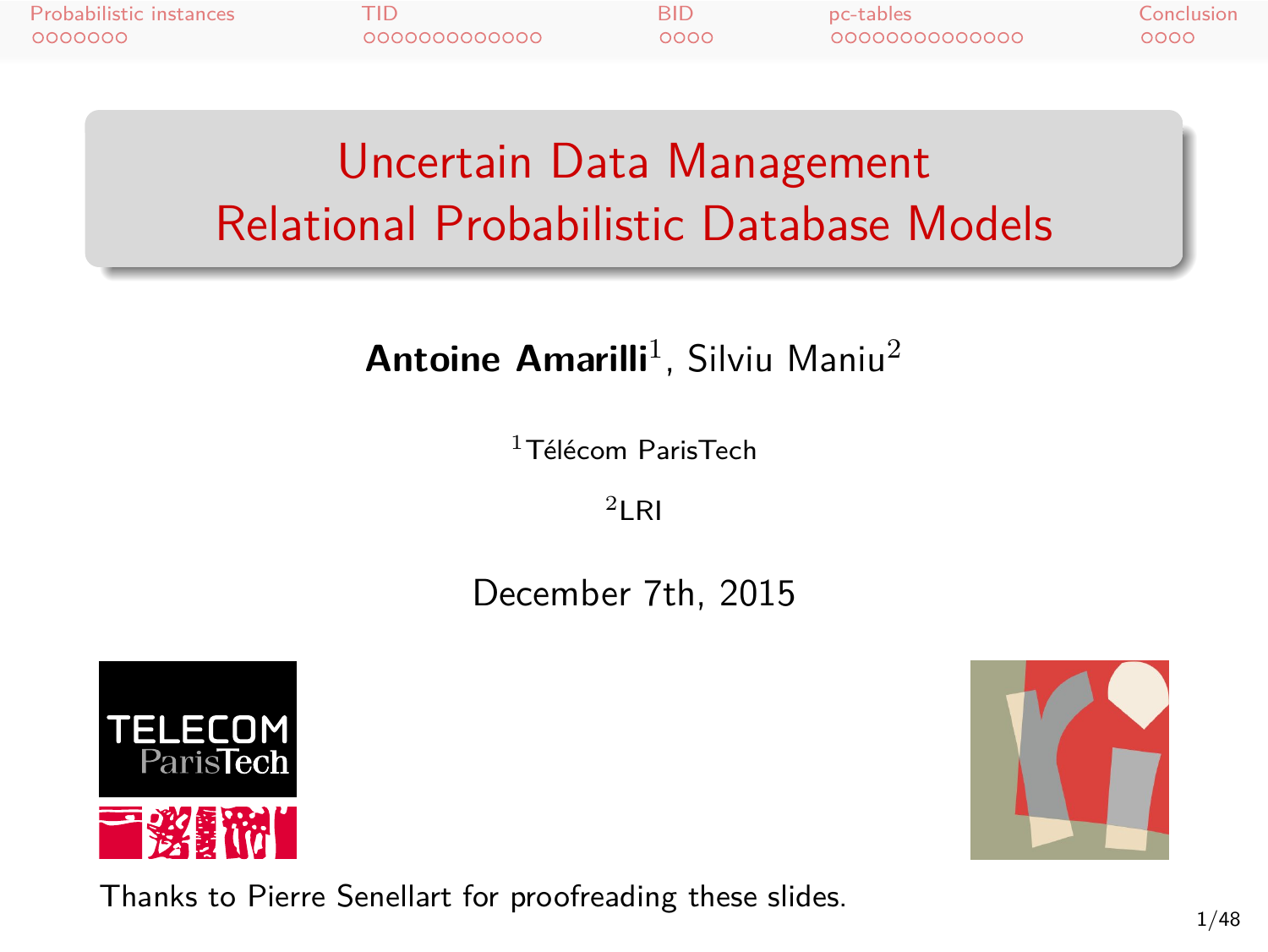

BID

pc-tables

Conclusion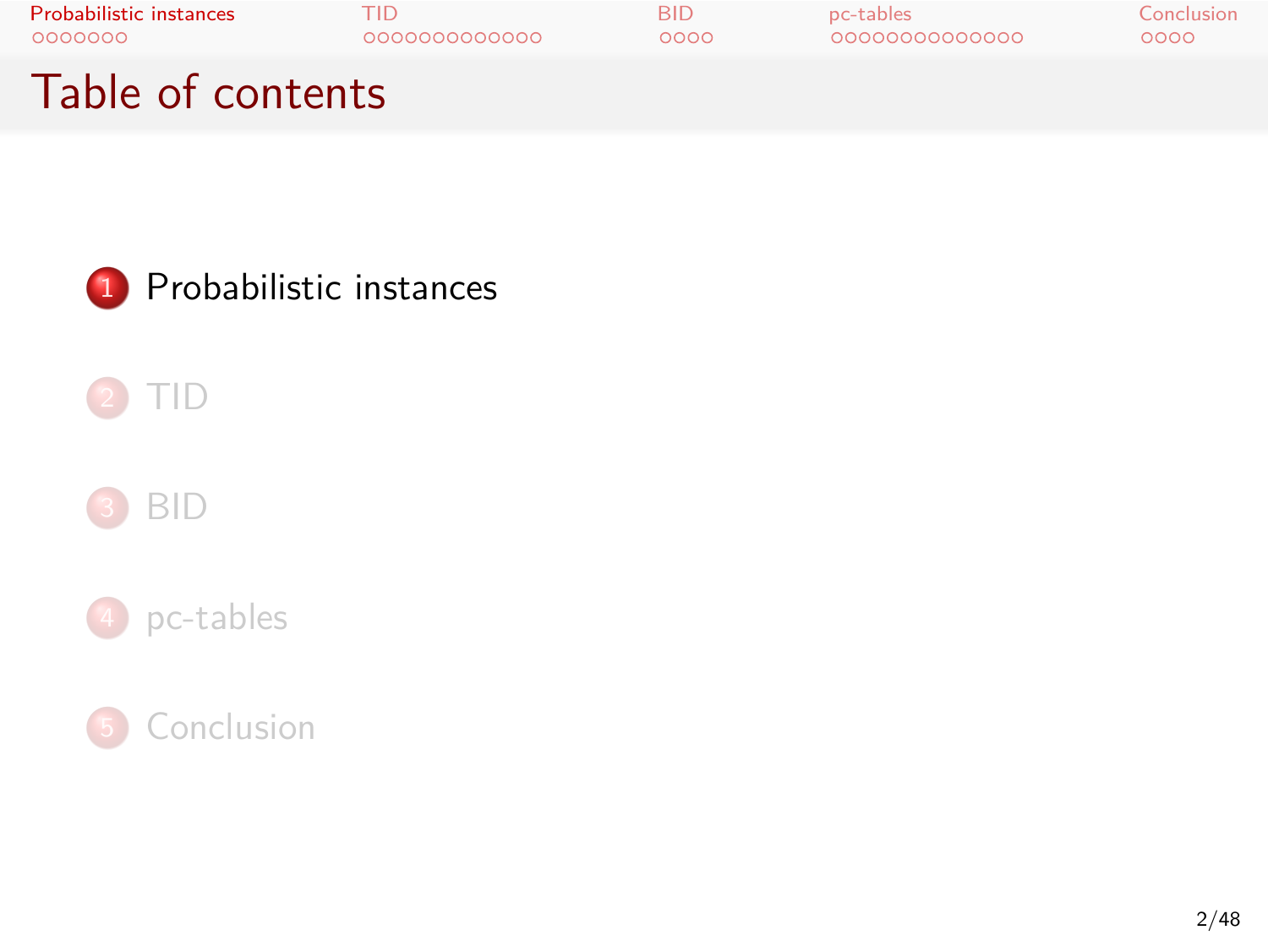

- Fix a finite set of possible tuples of same arity
- A possible world: a subset of the possible tuples
- An uncertain relation: set of possible worlds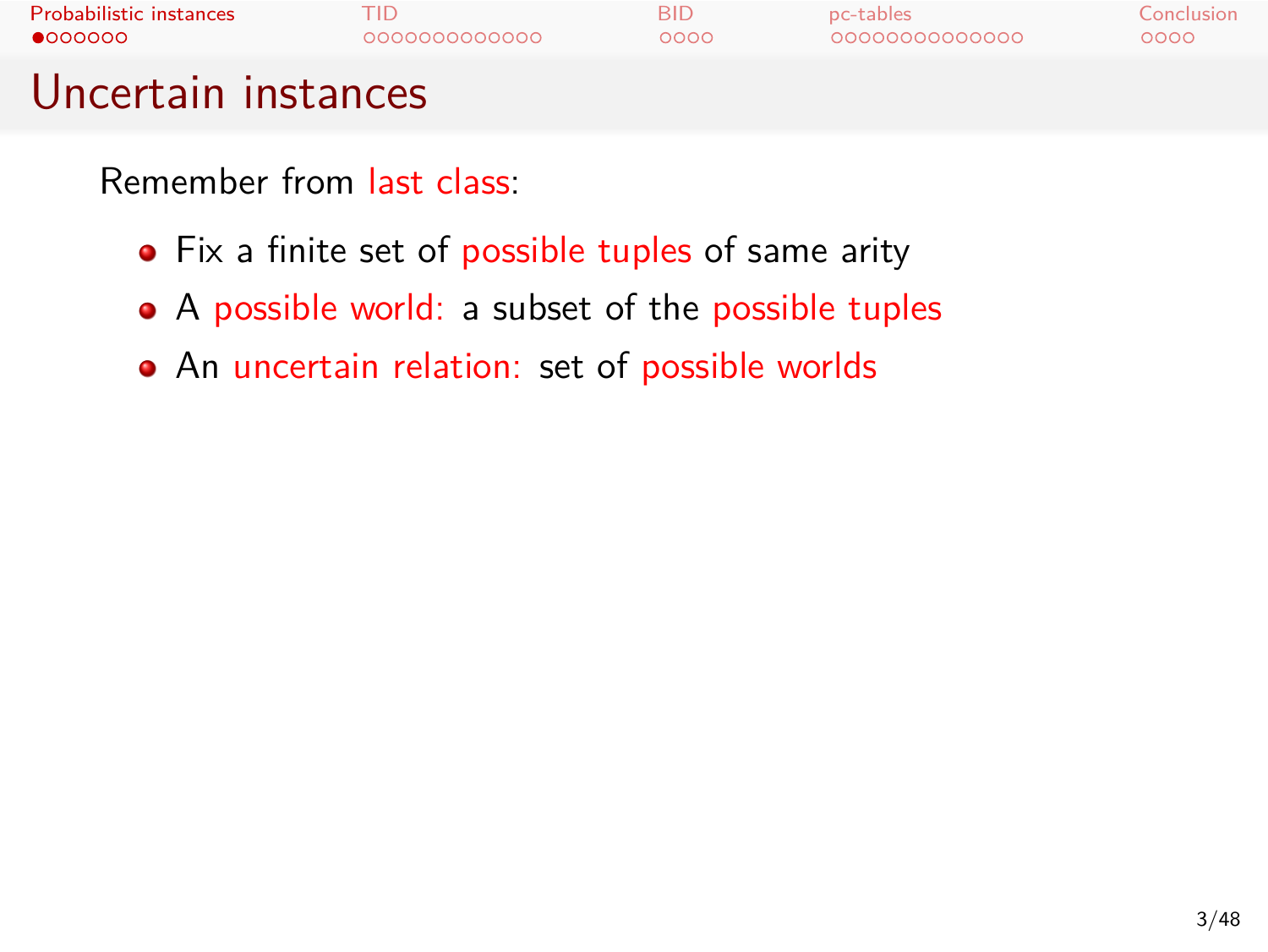Probabilistic instances TID BID pc-tables Conclusion

### Uncertain instances

- Fix a finite set of possible tuples of same arity
- A possible world: a subset of the possible tuples
- An uncertain relation: set of possible worlds

|      | U1      |                  | $U_2$ |         |                  |  |
|------|---------|------------------|-------|---------|------------------|--|
| date | teacher | room             | date  | teacher | room             |  |
| 04   | Silviu  | C <sub>017</sub> | 04    | Silviu  | C <sub>017</sub> |  |
| 04   | Antoine | C017             | 04    | Antoine | C <sub>017</sub> |  |
| 04   | Antoine | C47              | 04    | Antoine | C47              |  |
| 11   | Silviu  | C <sub>017</sub> | 11    | Silviu  | C <sub>017</sub> |  |
| 11   | Silviu  | C47              | 11    | Silviu  | C47              |  |
| 11   | Antoine |                  | 11    | Antoine | C017             |  |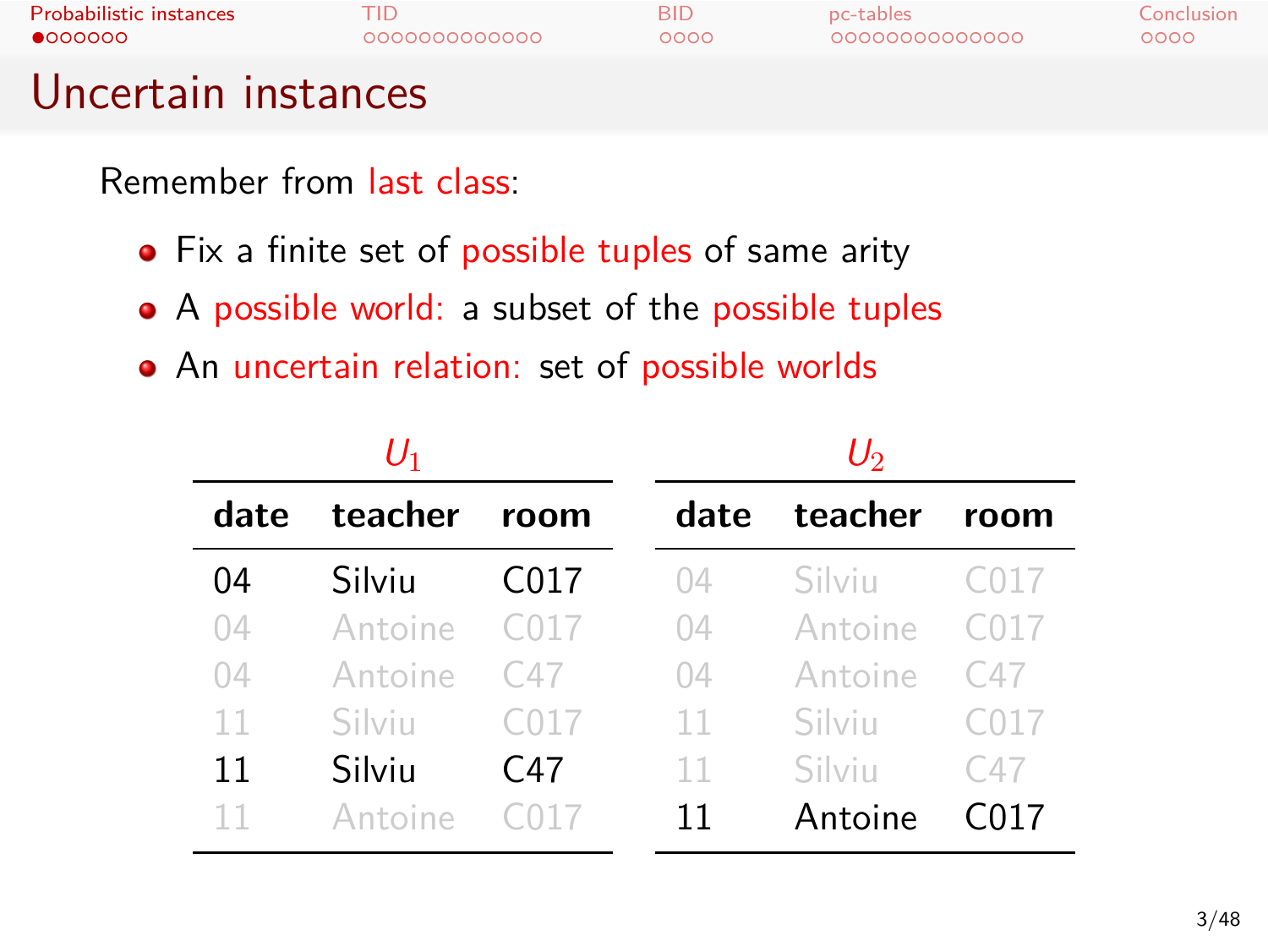

 $\bullet$  Support  $\mathcal{U}$ : uncertain relation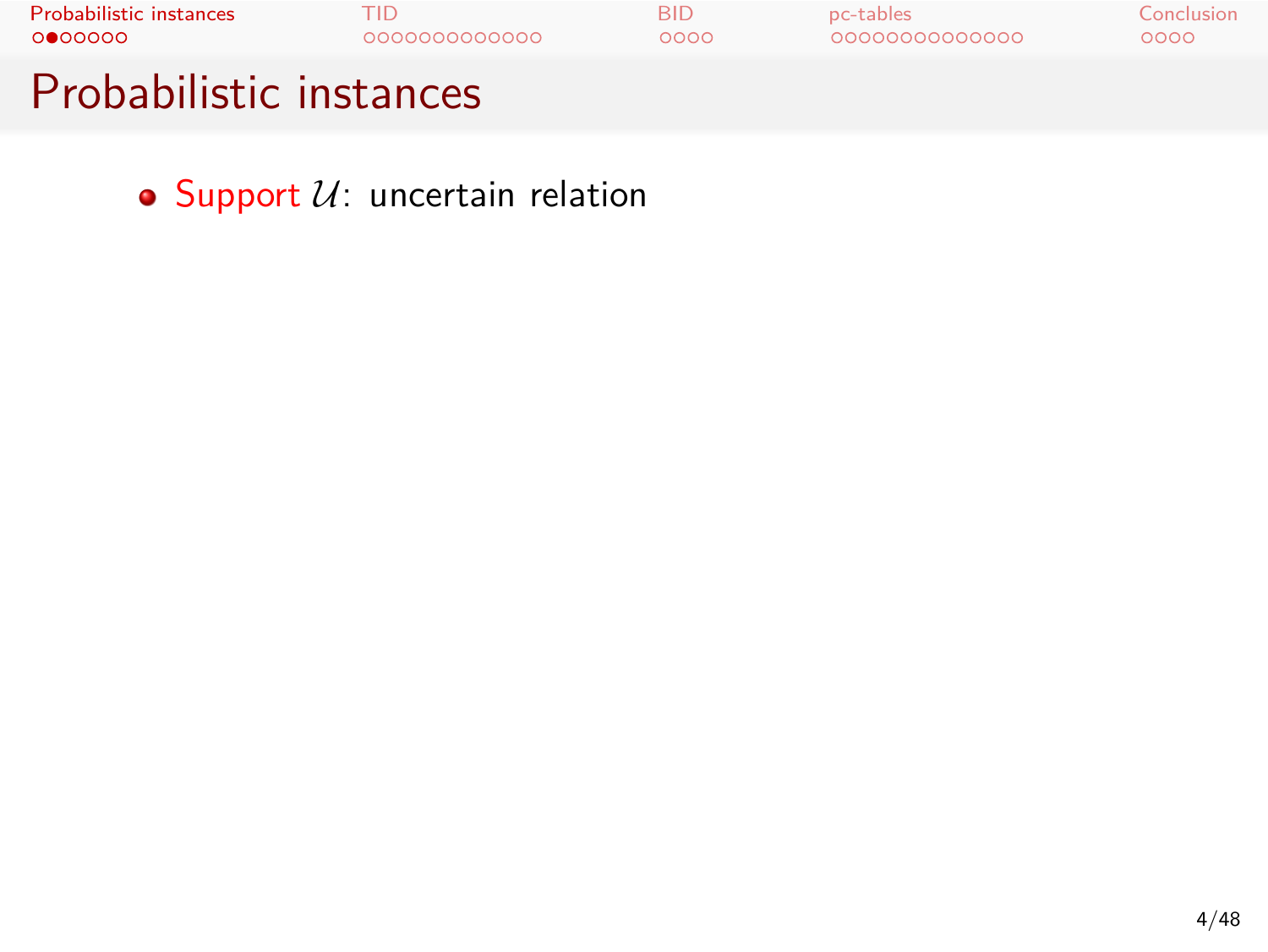

- $\bullet$  Support  $\mathcal{U}$ : uncertain relation
- Probability distribution *π* on *U*: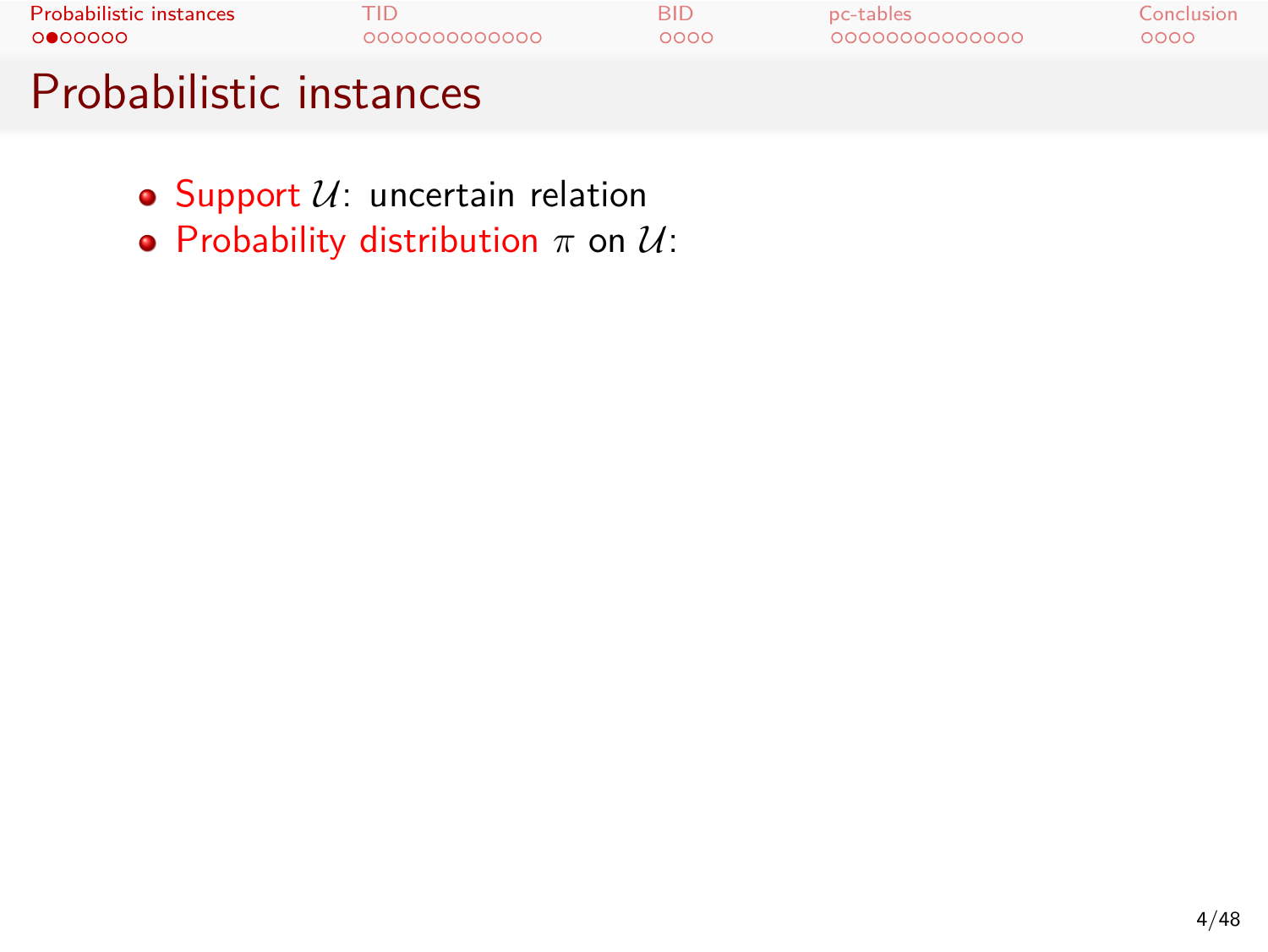### Probabilistic instances TID BID pc-tables Conclusion Probabilistic instances

- $\bullet$  Support  $\mathcal{U}$ : uncertain relation
- Probability distribution *π* on *U*:
	- Function from  $U$  to reals in  $[0, 1]$
	- It must sum up to 1:  $\sum_{l \in \mathcal{U}} \pi(l) = 1$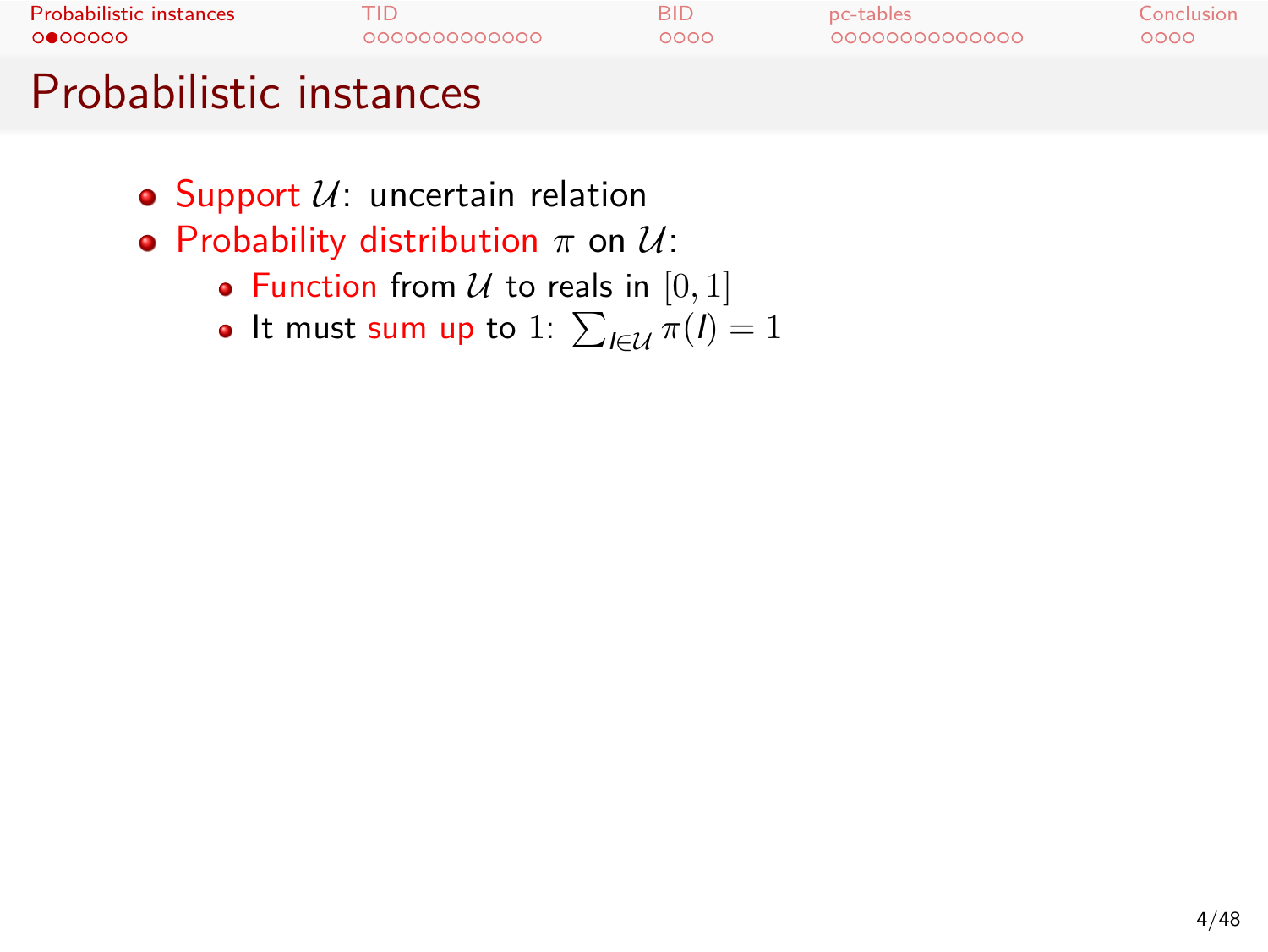### Probabilistic instances TID BID pc-tables Conclusion

### Probabilistic instances

- $\bullet$  Support  $\mathcal{U}$ : uncertain relation
- Probability distribution *π* on *U*:
	- Function from  $U$  to reals in  $[0, 1]$
	- It must sum up to 1:  $\sum_{l \in \mathcal{U}} \pi(l) = 1$

| U1   |         |                  |      | U2      |                  |  |  |
|------|---------|------------------|------|---------|------------------|--|--|
| date | teacher | room             | date | teacher | room             |  |  |
| 04   | Silviu  | C <sub>017</sub> | 04   | Silviu  | C <sub>017</sub> |  |  |
| 04   | Antoine | C017             | 04   | Antoine | C017             |  |  |
| 04   | Antoine | C47              | 04   | Antoine | C47              |  |  |
| 11   | Silviu  | C <sub>017</sub> | 11   | Silviu  | C <sub>017</sub> |  |  |
| 11   | Silviu  | C47              | 11   | Silviu  | C47              |  |  |
|      | Antoine |                  | 11   | Antoine | 017              |  |  |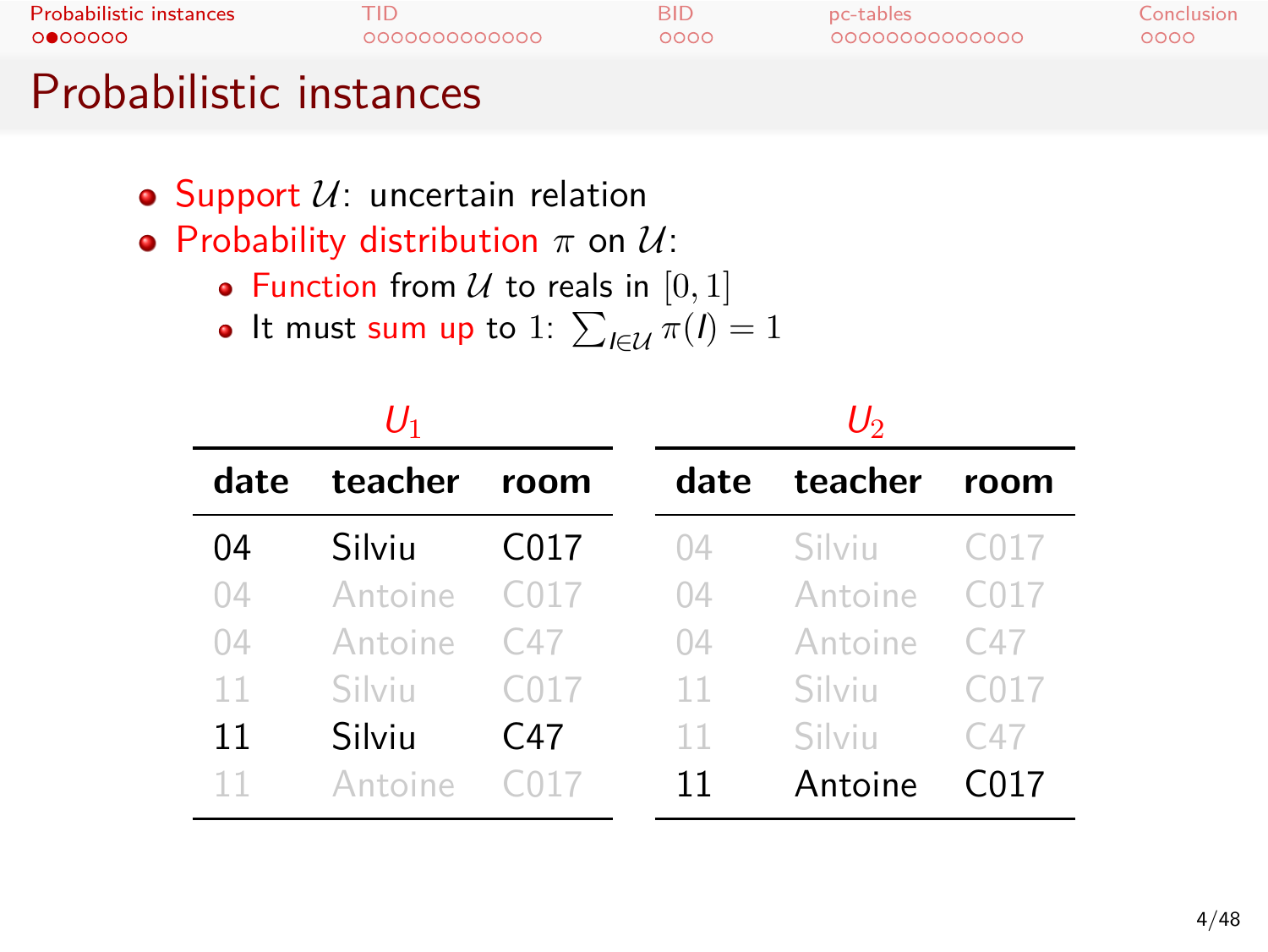### Probabilistic instances TID BID pc-tables Conclusion

### Probabilistic instances

- $\bullet$  Support  $\mathcal{U}$ : uncertain relation
- Probability distribution *π* on *U*:
	- Function from  $U$  to reals in  $[0, 1]$
	- It must sum up to 1:  $\sum_{l \in \mathcal{U}} \pi(l) = 1$

| $U_1$          |         |                  |      | $\mathit{U}_2$ |                  |  |  |
|----------------|---------|------------------|------|----------------|------------------|--|--|
| date           | teacher | room             | date | teacher        | room             |  |  |
| 04             | Silviu  | C <sub>017</sub> | 04   | Silviu         | C <sub>017</sub> |  |  |
| 04             | Antoine | C017             | 04   | Antoine        | C <sub>017</sub> |  |  |
| 04             | Antoine | C47              | 04   | Antoine        | C47              |  |  |
| 11             | Silviu  | C <sub>017</sub> | 11   | Silviu         | C <sub>017</sub> |  |  |
| 11             | Silviu  | C47              | 11   | Silviu         | C47              |  |  |
| 11             | Antoine | C017             | 11   | Antoine        | C017             |  |  |
| $\pi(U_1)=0.8$ |         |                  |      | $\pi(U_2)=0.2$ |                  |  |  |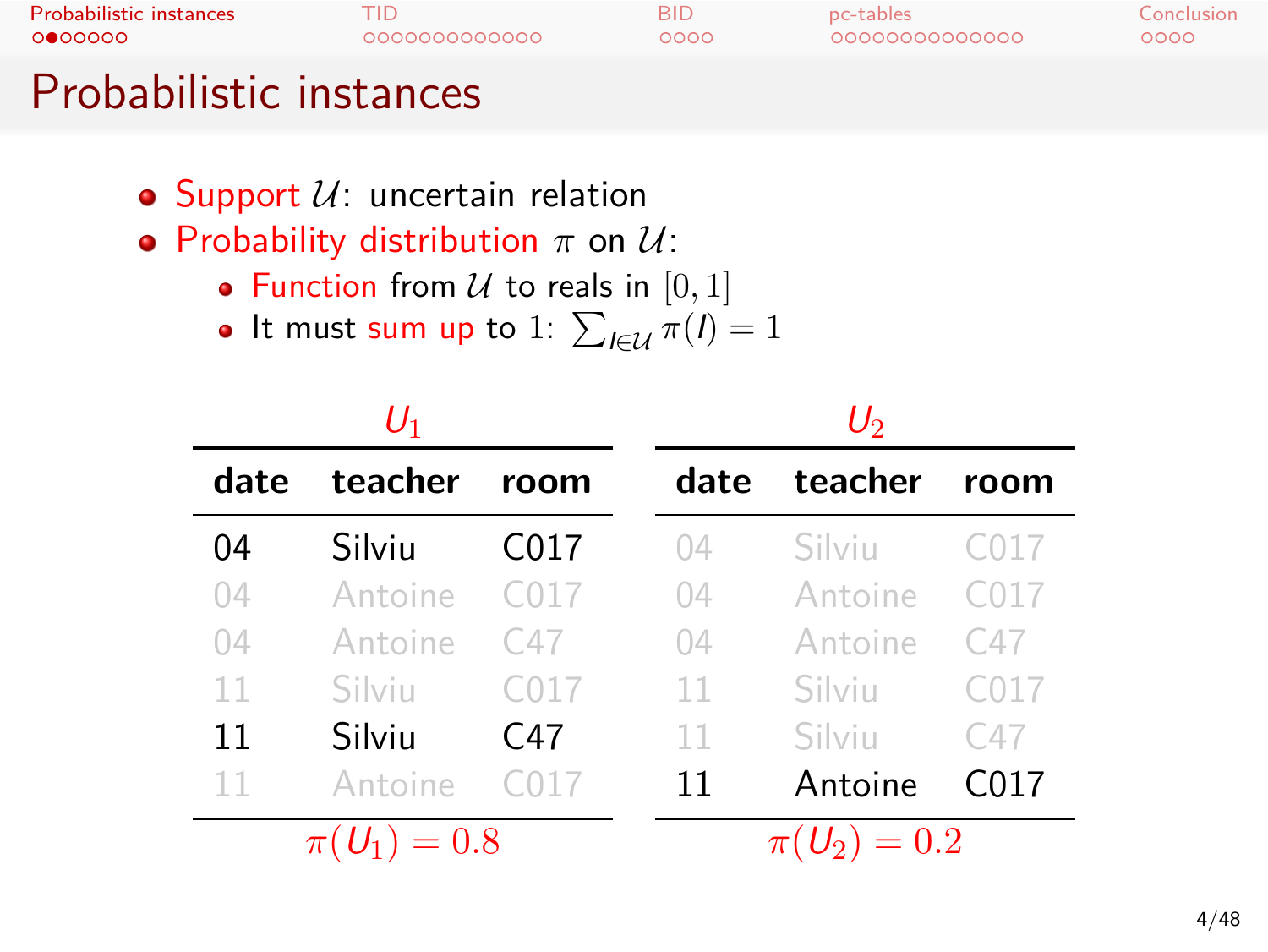

Remember that last time we saw:

- Codd-tables and v-tables and c-tables, with NULLs
- Boolean c-tables, with NULLs only in conditions
	- *→* Boolean variables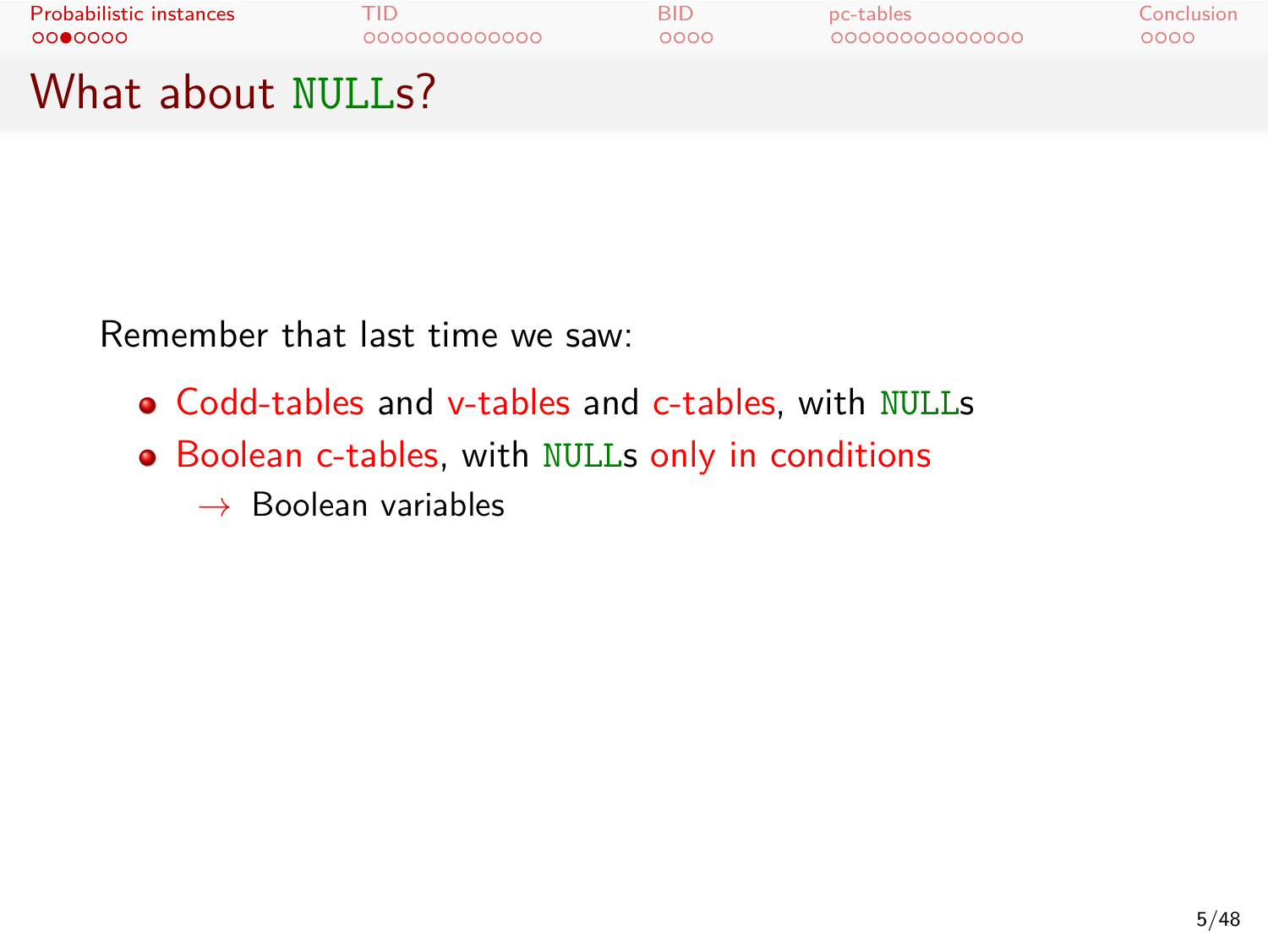

Remember that last time we saw:

- Codd-tables and v-tables and c-tables, with NULLs
- Boolean c-tables, with NULLs only in conditions
	- *→* Boolean variables
- *→* We focus for probabilities on models like Boolean c-tables
- *→* Easier to define probabilities on a finite space!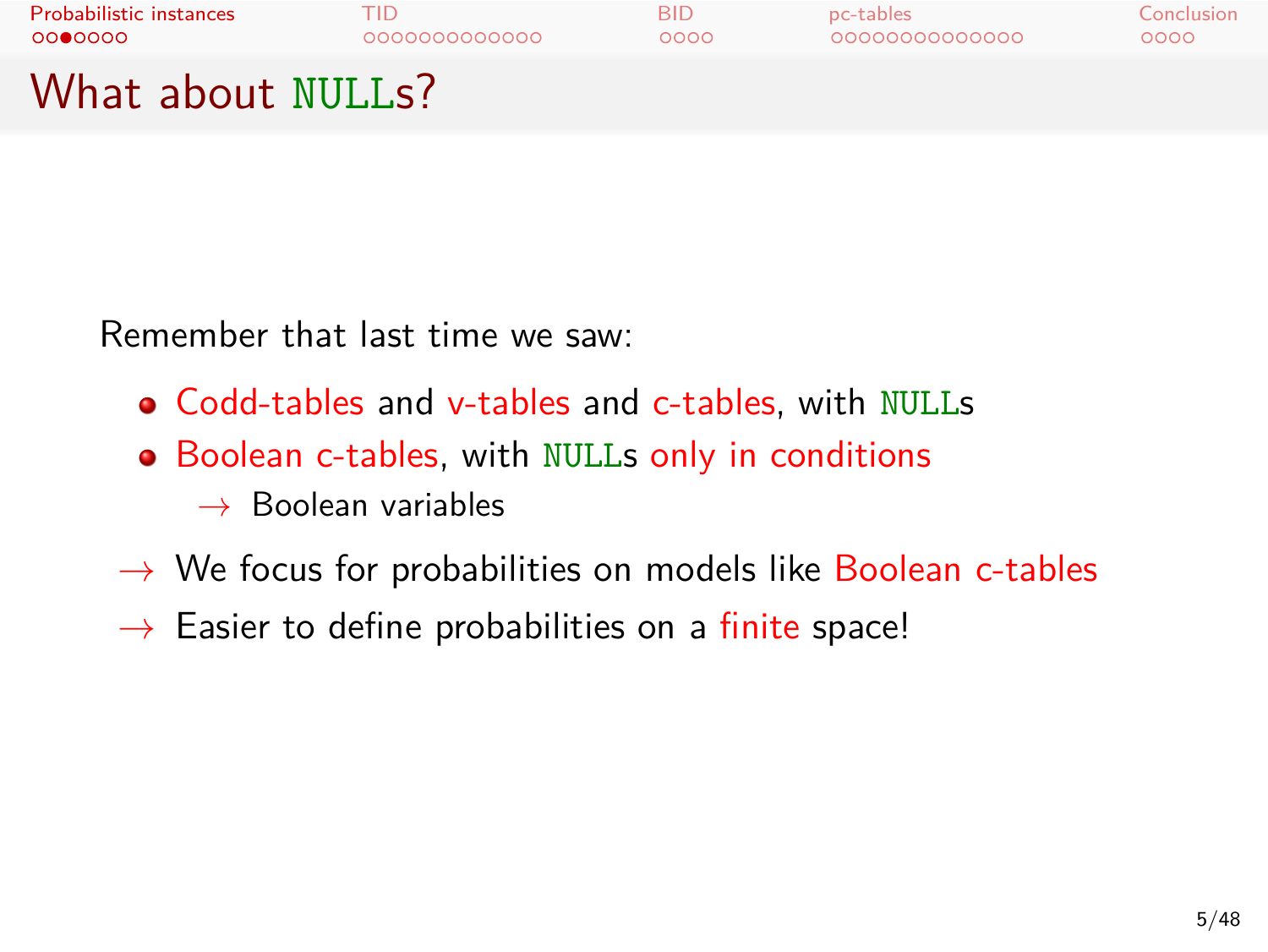| Probabilistic instances | 000000000000 | BID  | pc-tables      | Conclusion |  |
|-------------------------|--------------|------|----------------|------------|--|
| 0000000                 |              | റററെ | 00000000000000 | 0000       |  |
| n 1                     |              |      |                |            |  |

- Extend relational algebra operators to uncertain instances
- The possible worlds of the result should be...
	- take all possible worlds in the supports of the inputs
	- apply the operation and get the possible outputs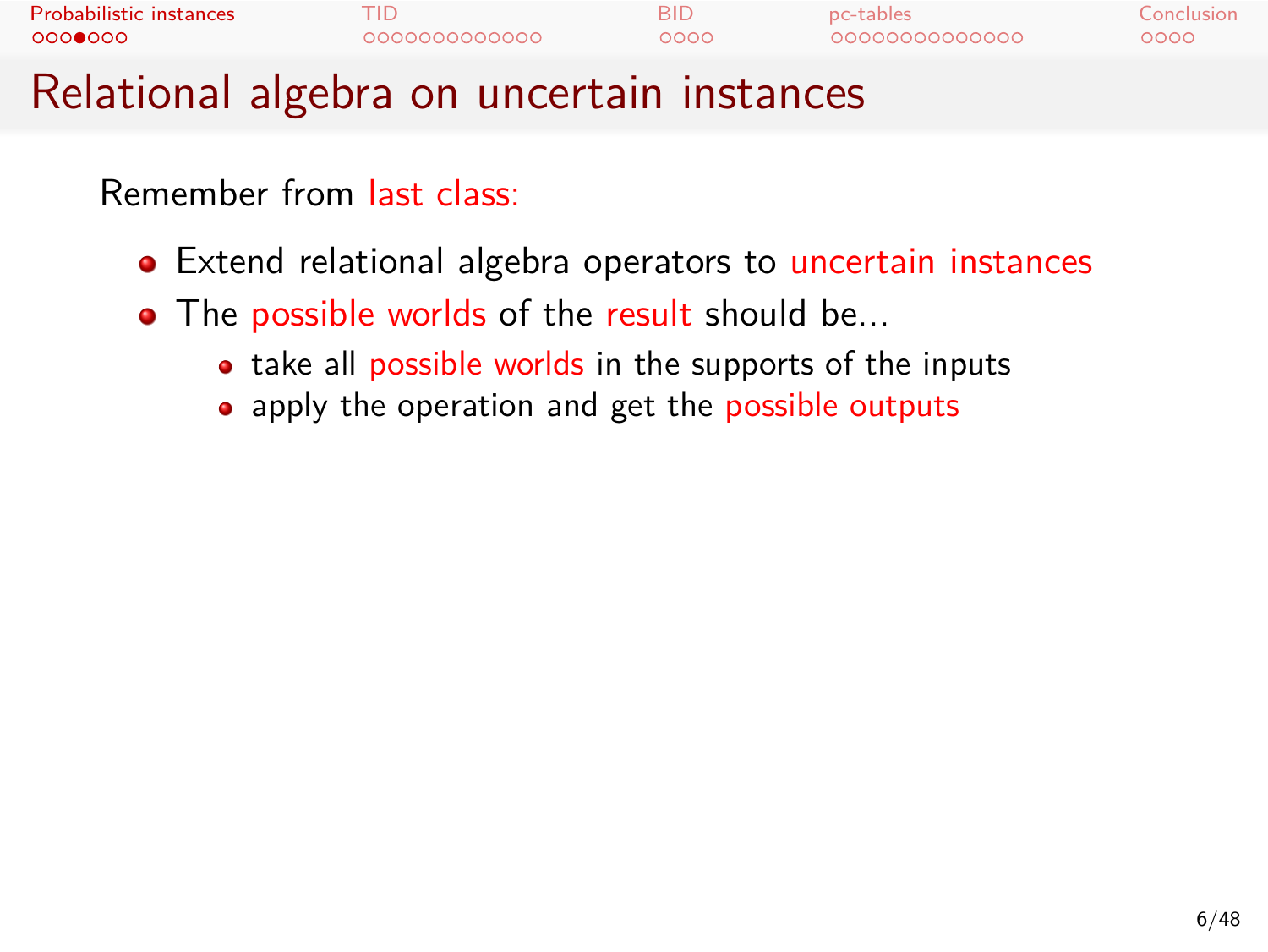| Probabilistic instances | 000000000000 | RID  | pc-tables      | Conclusion |
|-------------------------|--------------|------|----------------|------------|
| 0000000                 |              | റററെ | 00000000000000 | 0000       |
| <b>DUAL ST</b>          |              |      |                |            |

- Extend relational algebra operators to uncertain instances
- The possible worlds of the result should be...
	- take all possible worlds in the supports of the inputs
	- apply the operation and get the possible outputs

| $U_1$ |    |      |  |  |  |  |
|-------|----|------|--|--|--|--|
| 04    | S. | C017 |  |  |  |  |
| 11    | S. | C47  |  |  |  |  |
| $U_2$ |    |      |  |  |  |  |
| 11    |    | C017 |  |  |  |  |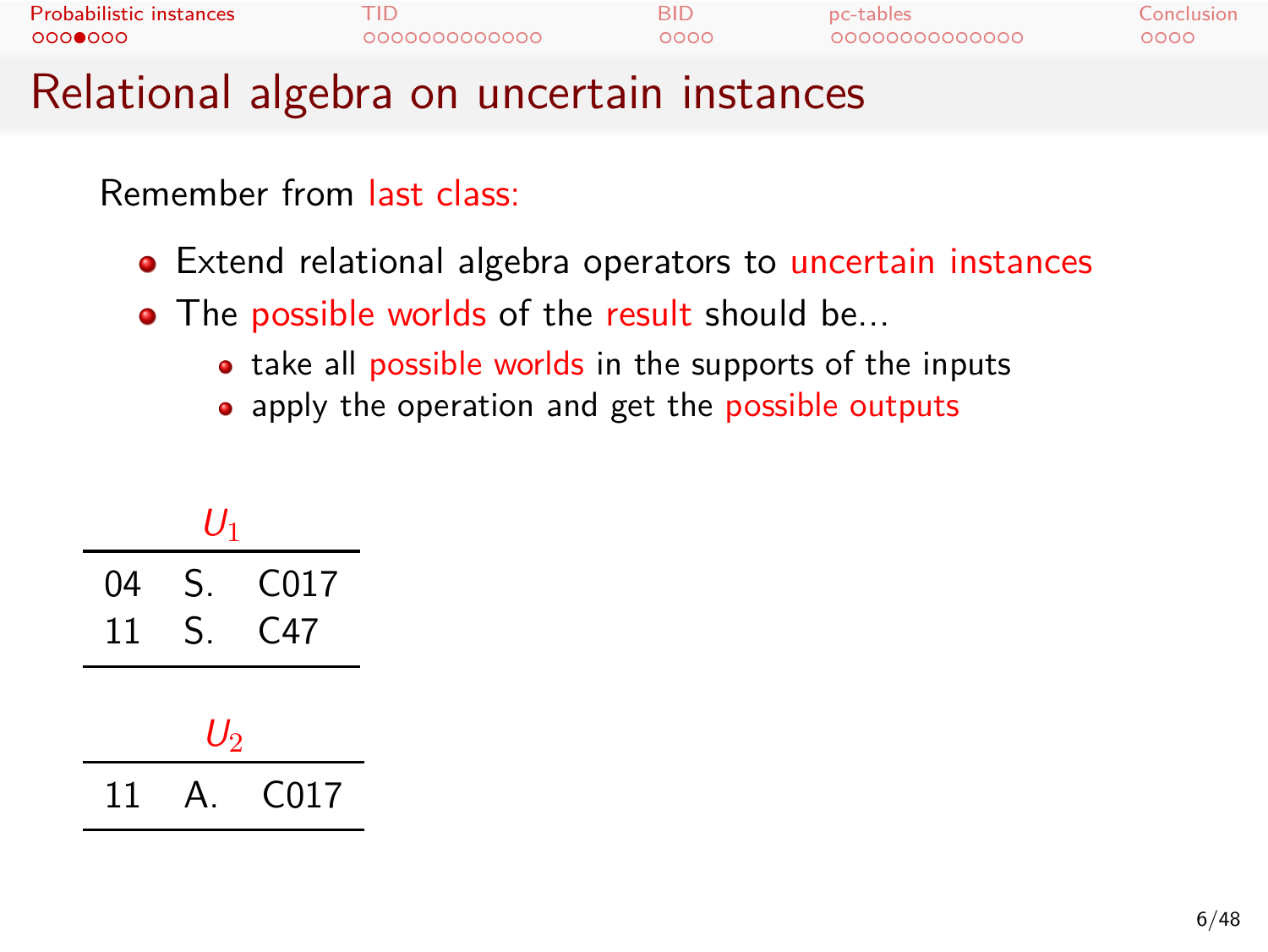| Probabilistic instances | 000000000000 | BID  | pc-tables      | Conclusion |  |
|-------------------------|--------------|------|----------------|------------|--|
| 0000000                 |              | റററെ | 00000000000000 | 0000       |  |
| n 1                     |              |      |                |            |  |

- Extend relational algebra operators to uncertain instances
- The possible worlds of the result should be...
	- take all possible worlds in the supports of the inputs
	- apply the operation and get the possible outputs

|    | $U_1$ |      |  |
|----|-------|------|--|
| 04 | S.    | C017 |  |
| 11 | S.    | C47  |  |
|    |       |      |  |
|    | $U_2$ |      |  |
| 11 |       | C017 |  |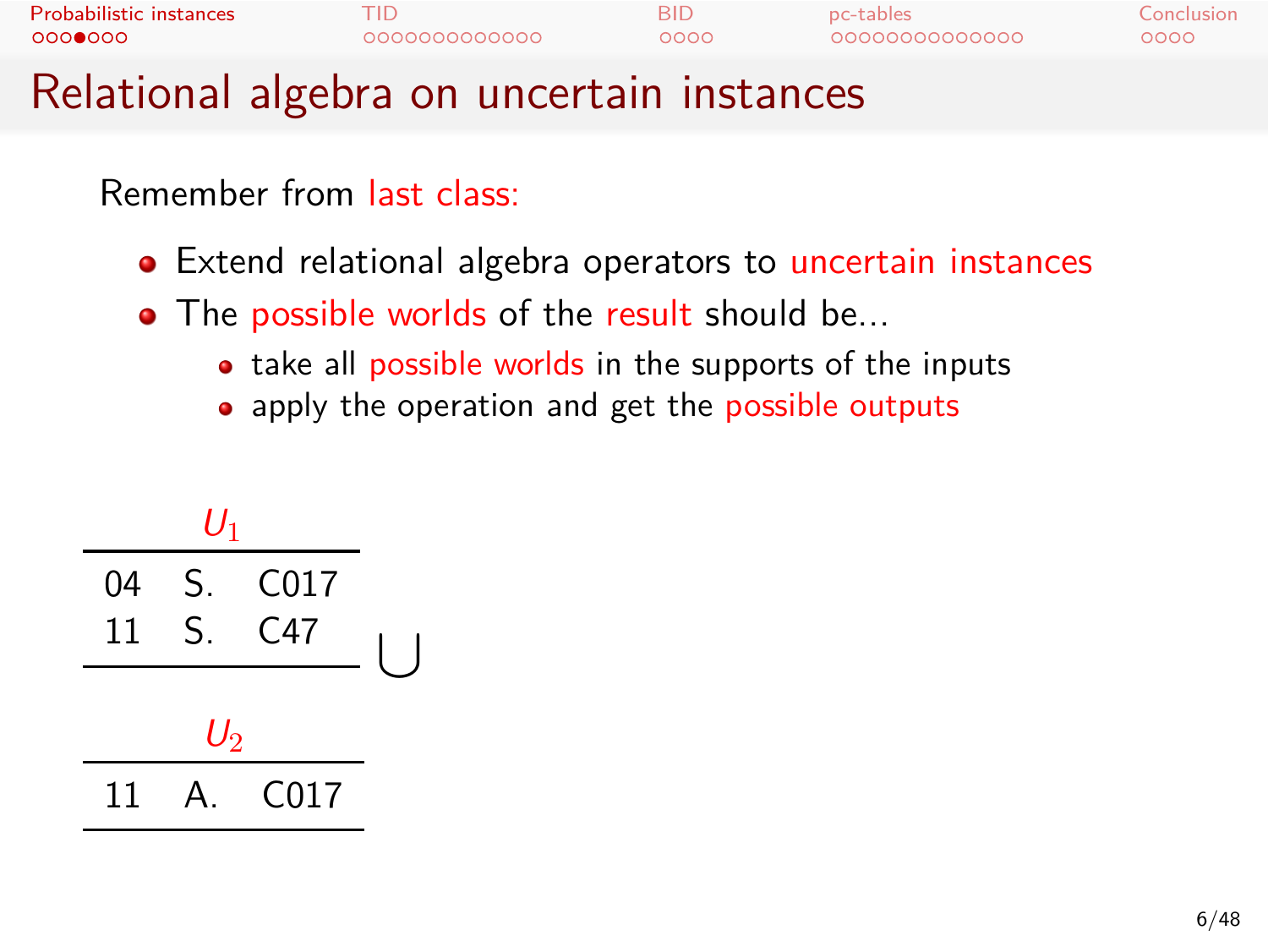| 0000000                 | 000000000000<br>Delettenel eludioenen meestatu tuetaansaa | ററററ | 00000000000000 | ററററ       |
|-------------------------|-----------------------------------------------------------|------|----------------|------------|
| Probabilistic instances |                                                           | RID  | pc-tables      | Conclusion |

- Extend relational algebra operators to uncertain instances
- The possible worlds of the result should be...
	- take all possible worlds in the supports of the inputs
	- apply the operation and get the possible outputs

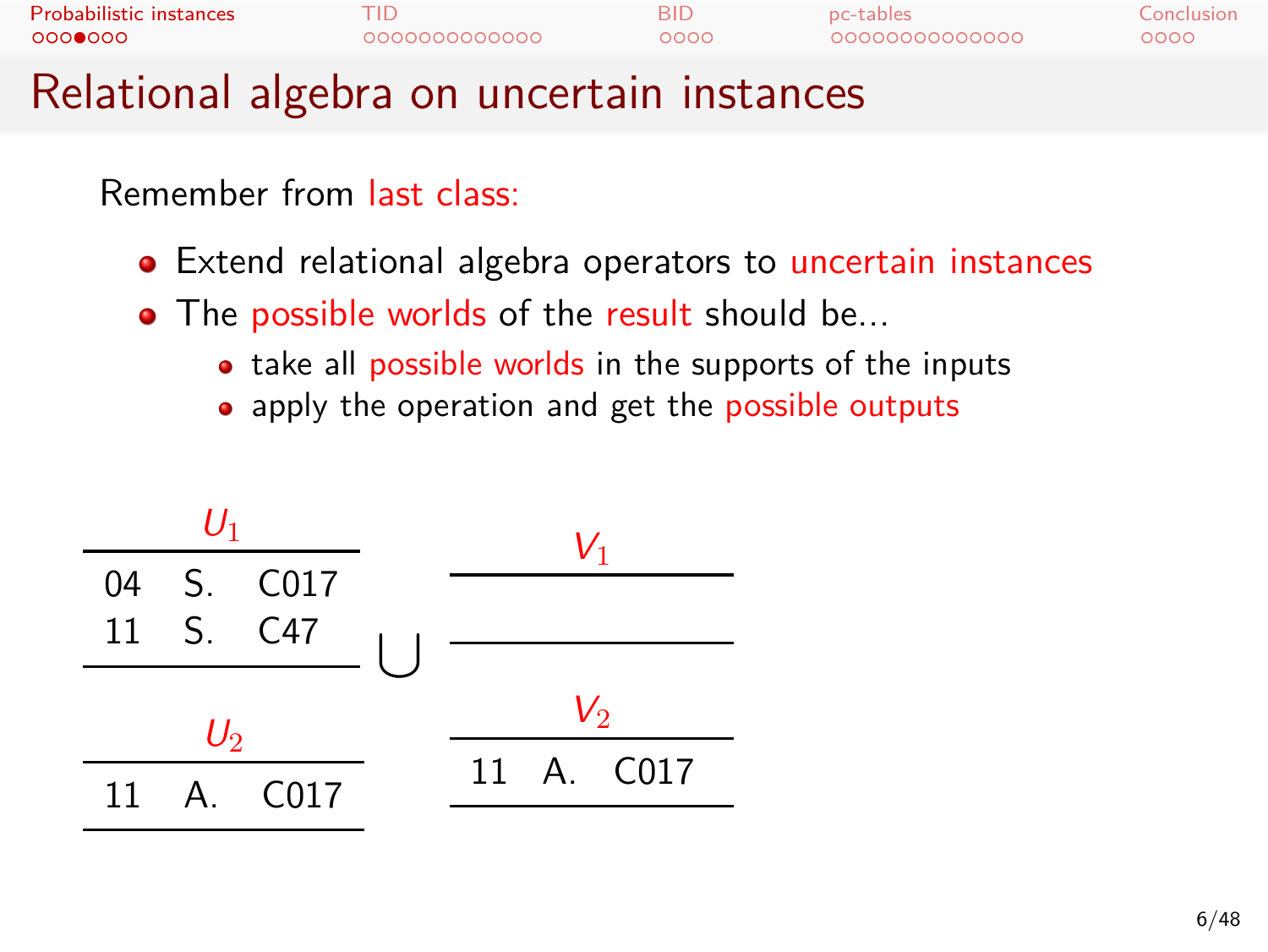| 0000000                 | 000000000000<br>Delettenel eludioenen meestatu tuetaansaa | ററററ | 00000000000000 | ററററ       |
|-------------------------|-----------------------------------------------------------|------|----------------|------------|
| Probabilistic instances |                                                           | RID  | pc-tables      | Conclusion |

- Extend relational algebra operators to uncertain instances
- The possible worlds of the result should be...
	- take all possible worlds in the supports of the inputs
	- apply the operation and get the possible outputs

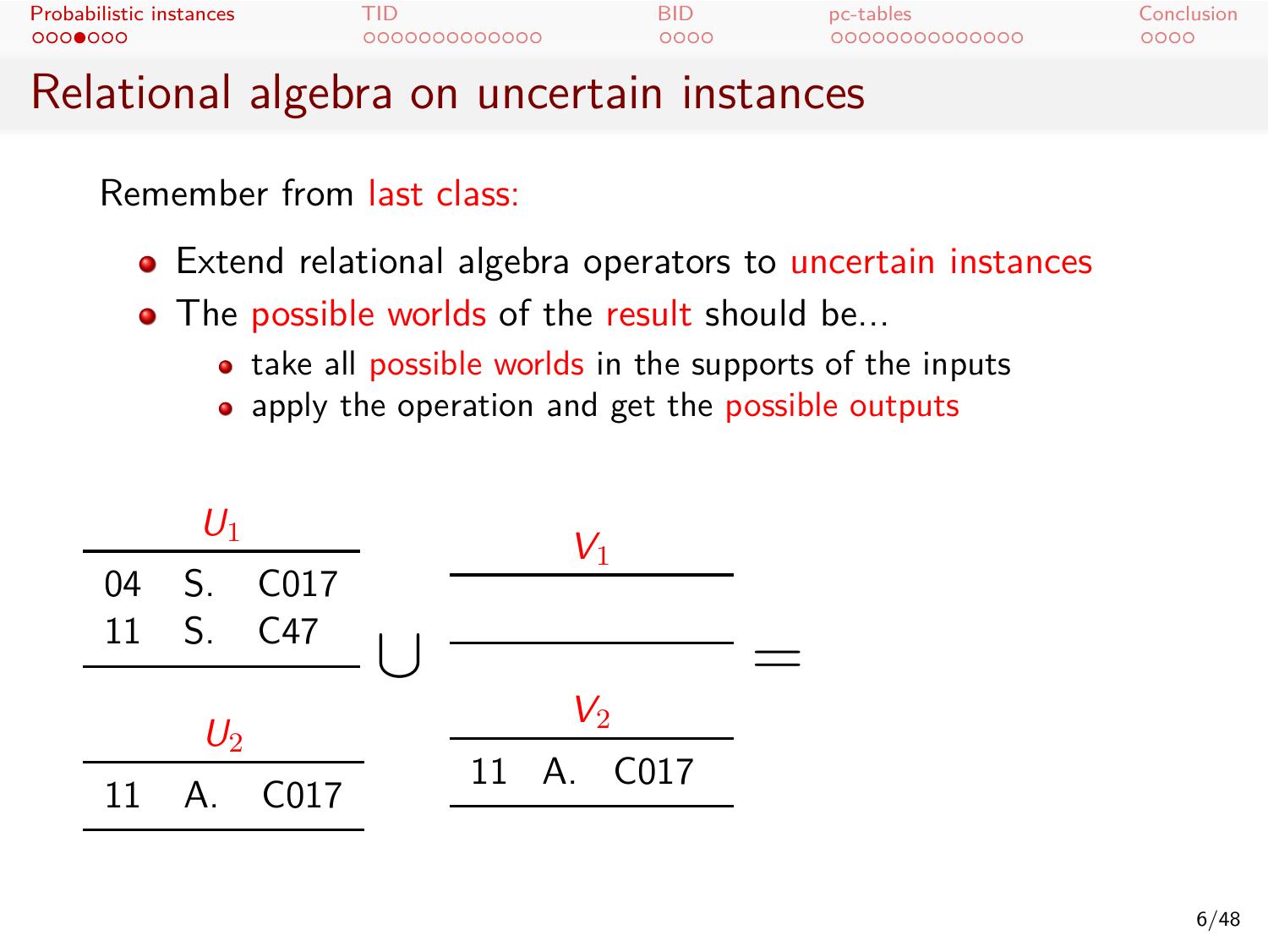| Probabilistic instances                    | 000000000000 | RID. | pc-tables      | Conclusion |
|--------------------------------------------|--------------|------|----------------|------------|
| 0000000                                    |              | റററെ | 00000000000000 | ററററ       |
| Delettenel eluebus en consentato tuetenese |              |      |                |            |

- Extend relational algebra operators to uncertain instances
- The possible worlds of the result should be...
	- take all possible worlds in the supports of the inputs
		- apply the operation and get the possible outputs

| $U_1$ |            |  | $V_1$           |            |  | 04 S. C017<br>11 S. C47 |
|-------|------------|--|-----------------|------------|--|-------------------------|
|       | 04 S. C017 |  |                 |            |  |                         |
|       | 11 S. C47  |  |                 |            |  | 04 S. C017              |
|       |            |  | $\mathcal{V}_2$ |            |  | 11 S. C47               |
| $U_2$ |            |  |                 |            |  | 11 A. C017              |
|       | 11 A. C017 |  |                 | 11 A. C017 |  |                         |
|       |            |  |                 |            |  | 11 A. C017              |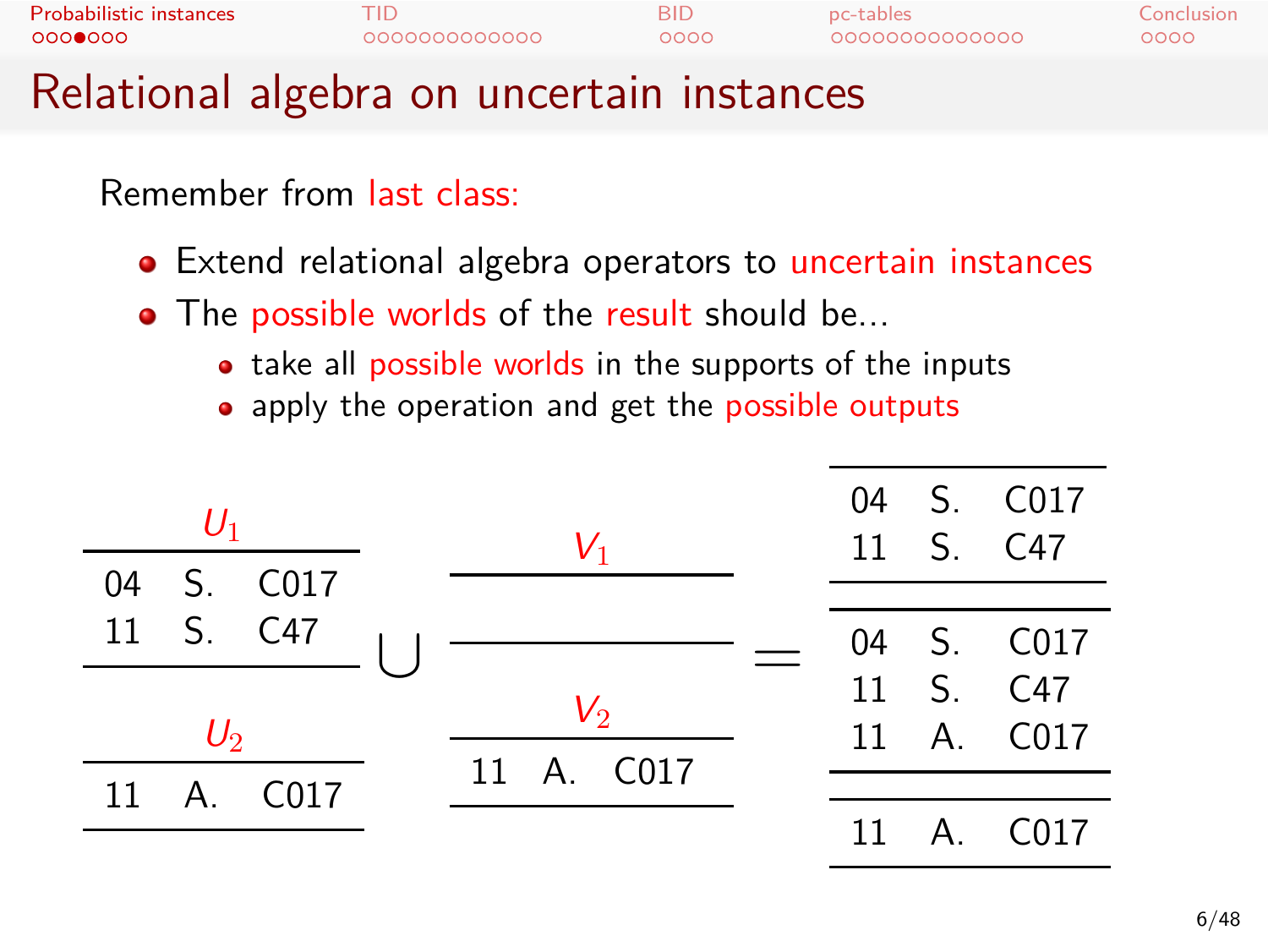

- Let's adapt relational algebra to probabilistic instances
- The possible worlds of the result should be...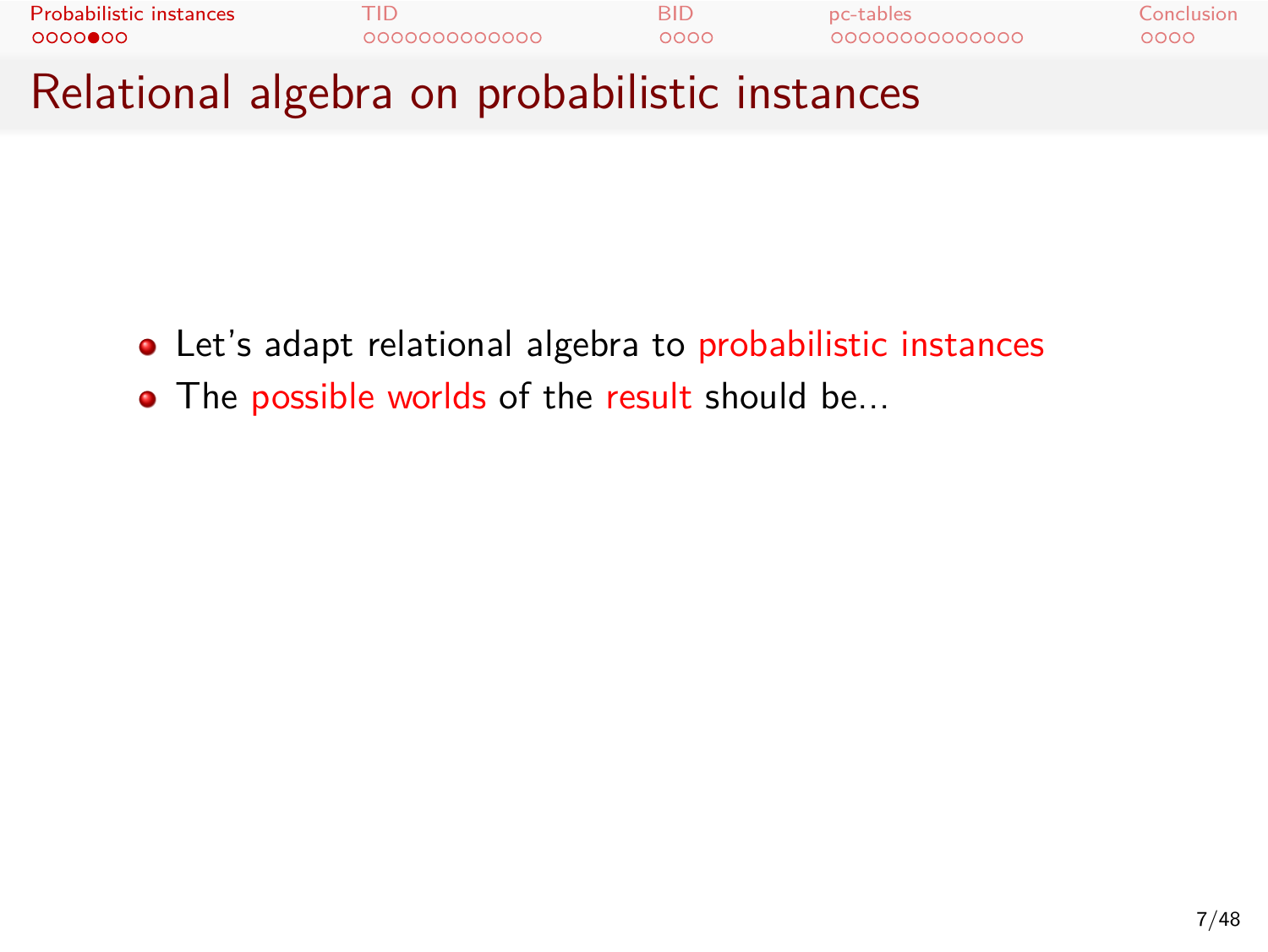

- Let's adapt relational algebra to probabilistic instances
- The possible worlds of the result should be...
	- take all possible worlds of the inputs
	- apply the operation and get a possible output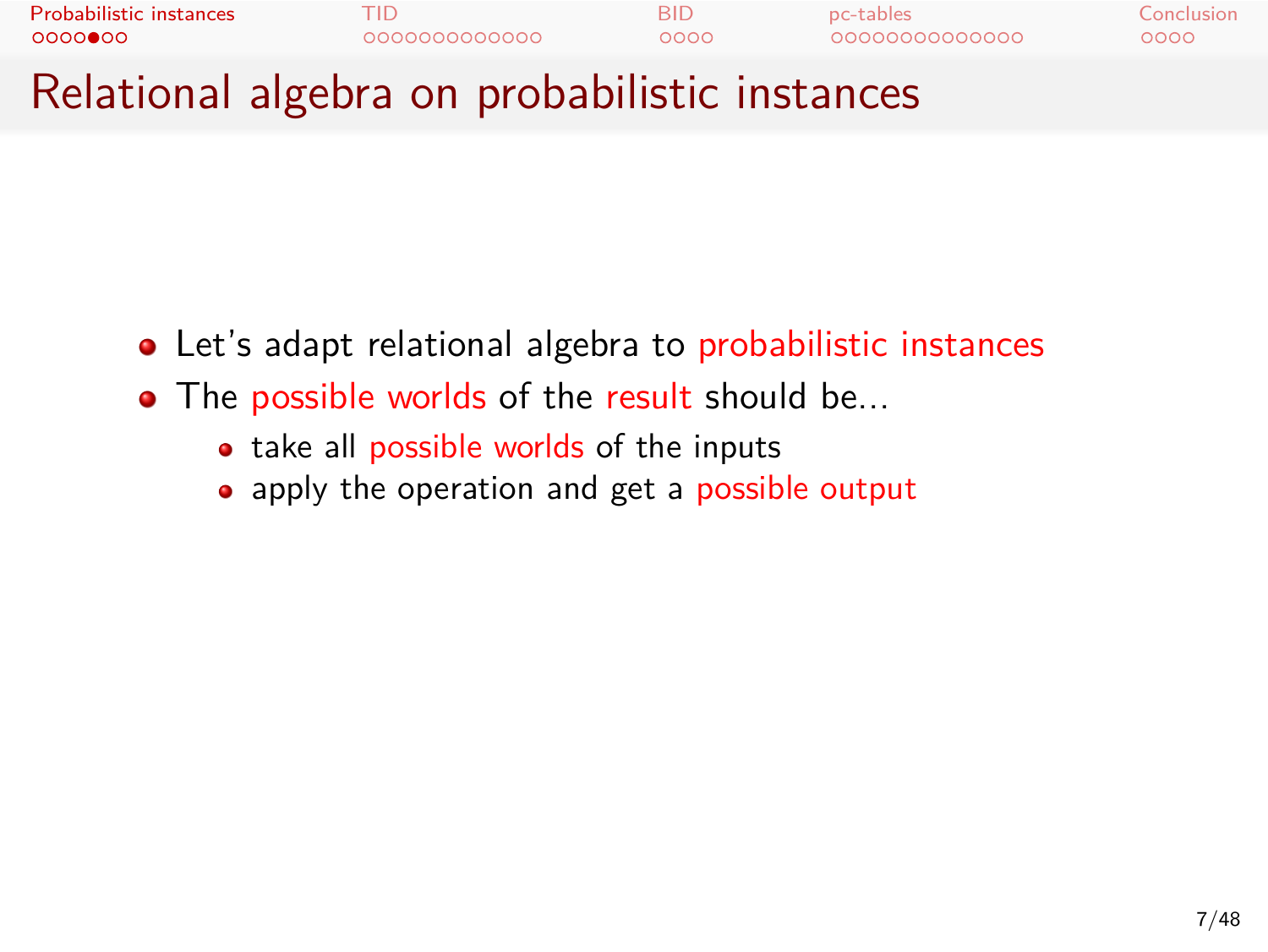

- Let's adapt relational algebra to probabilistic instances
- The possible worlds of the result should be...
	- take all possible worlds of the inputs
	- apply the operation and get a possible output
- The probability of each possible world should be...
	- consider all input possible worlds that give it
	- sum up their probabilities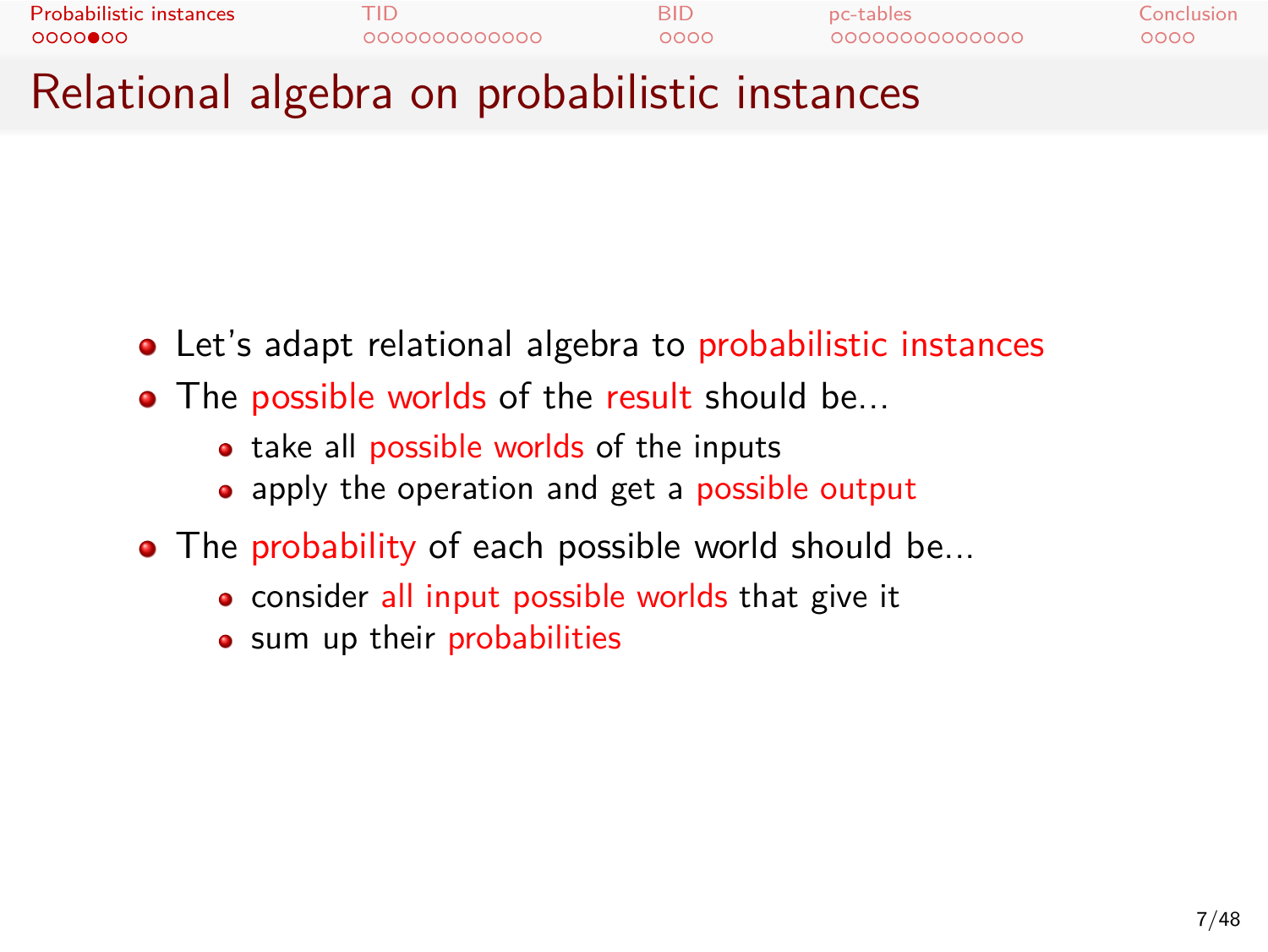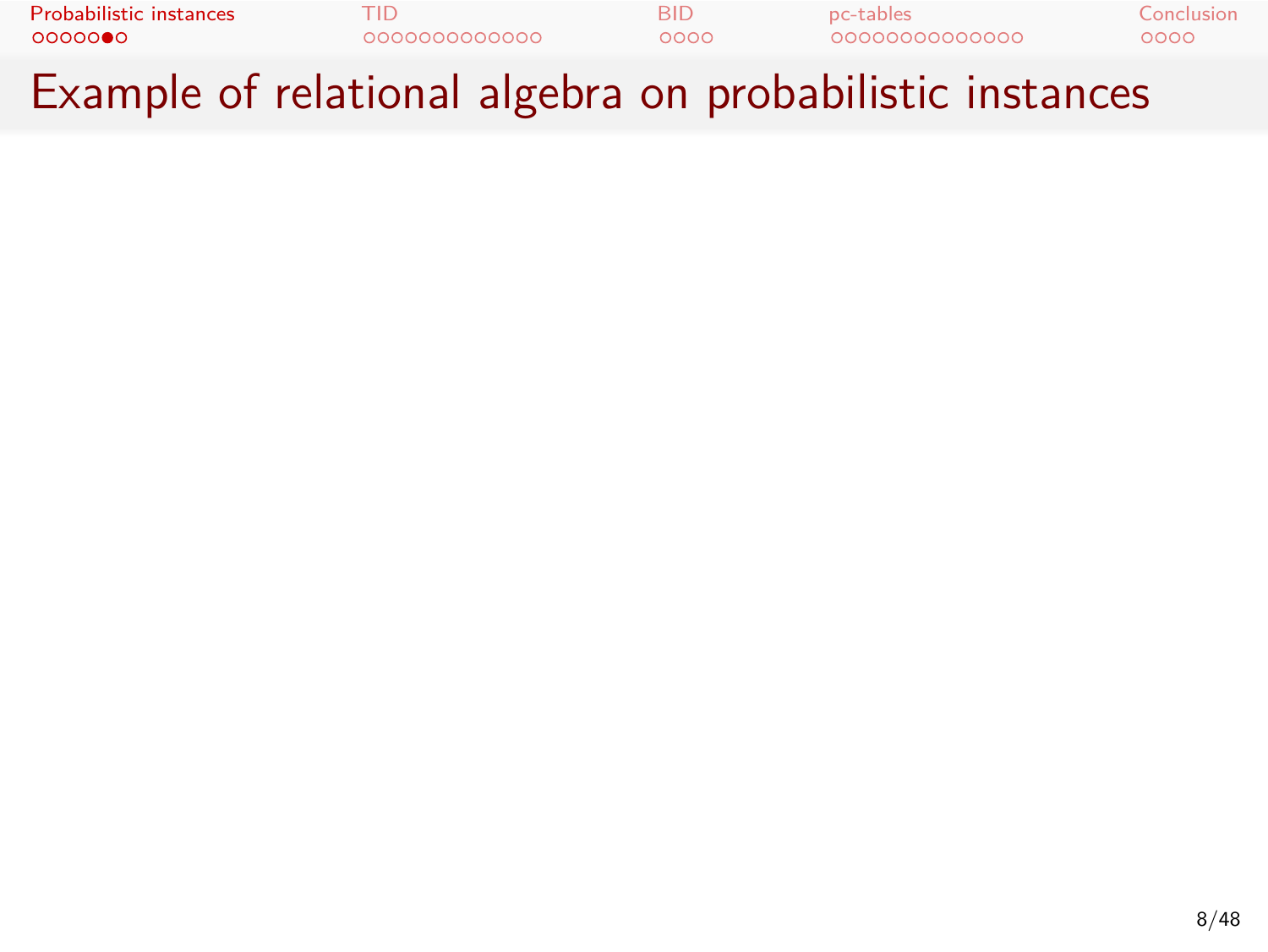| Probabilistic instances | 000000000000 | BID  | pc-tables     | Conclusion |
|-------------------------|--------------|------|---------------|------------|
| 0000000                 |              | റററെ | 0000000000000 | 0000       |
| -                       |              |      |               |            |

Example of relational algebra on probabilistic instances

|    | $U_1$ |      |  |  |  |  |
|----|-------|------|--|--|--|--|
| 04 | S.    | C017 |  |  |  |  |
| 11 | S.    | C47  |  |  |  |  |
|    |       |      |  |  |  |  |

| 11. | $\overline{A}$ | C <sub>017</sub> |
|-----|----------------|------------------|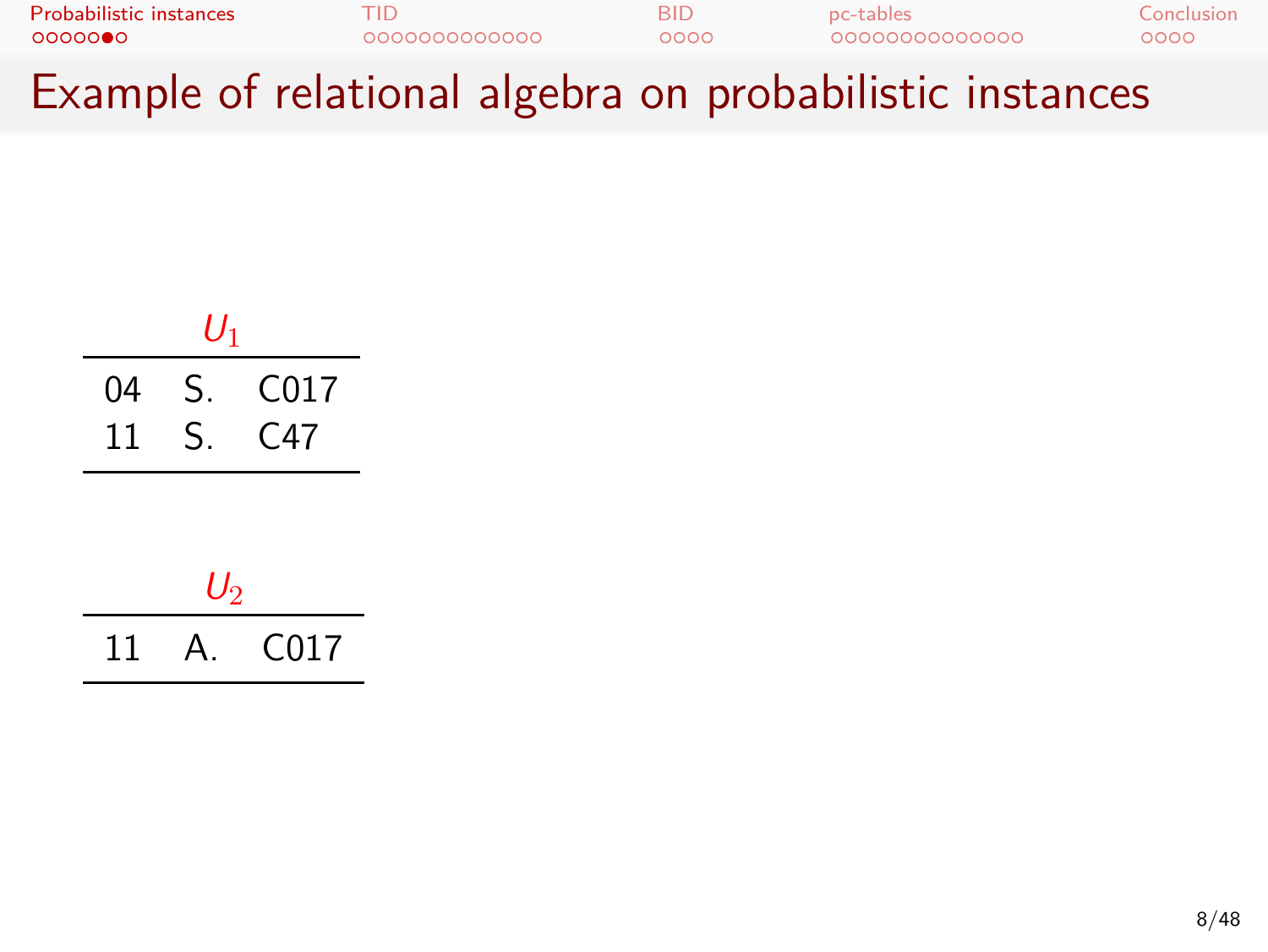



*∪*

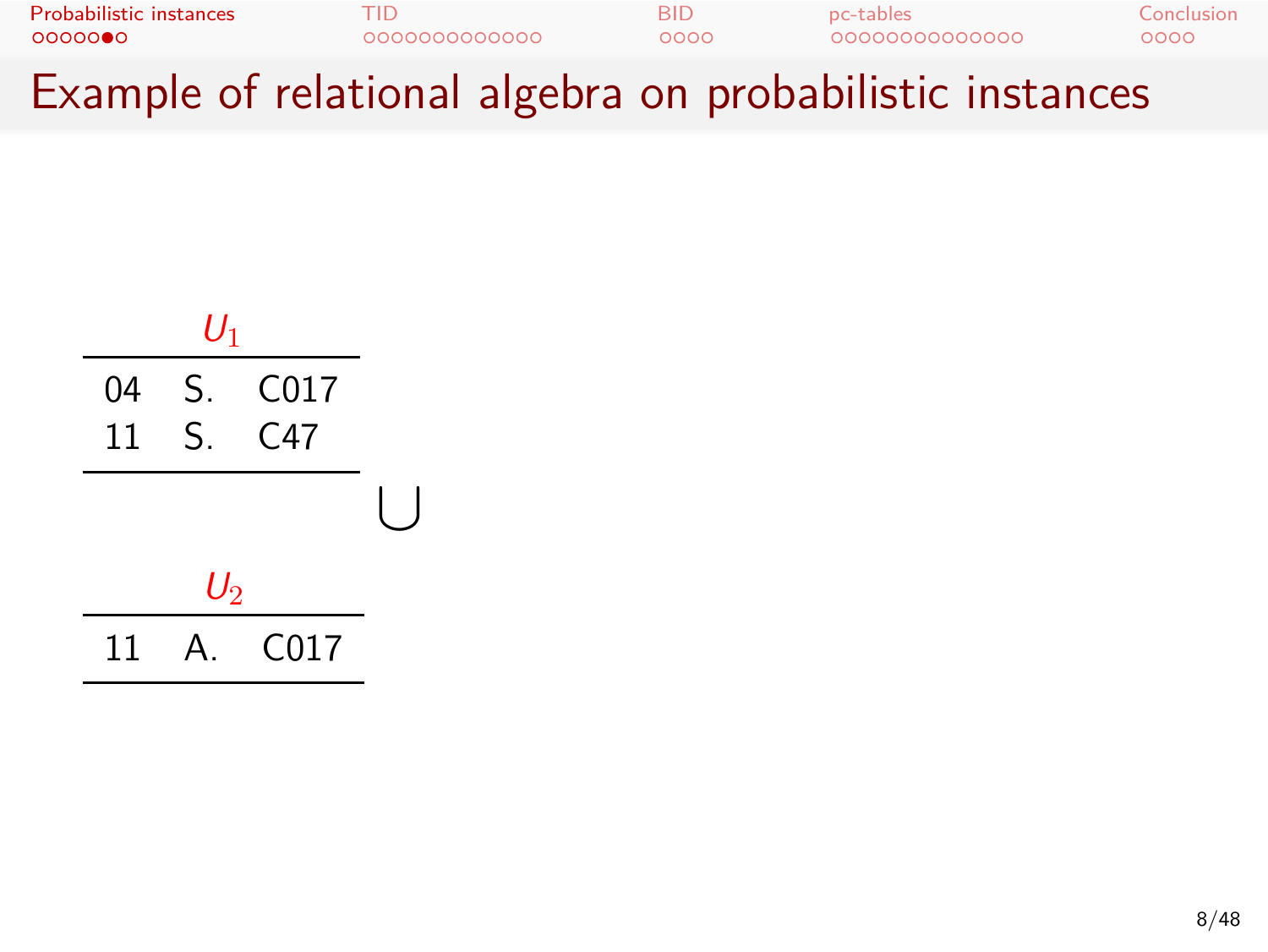

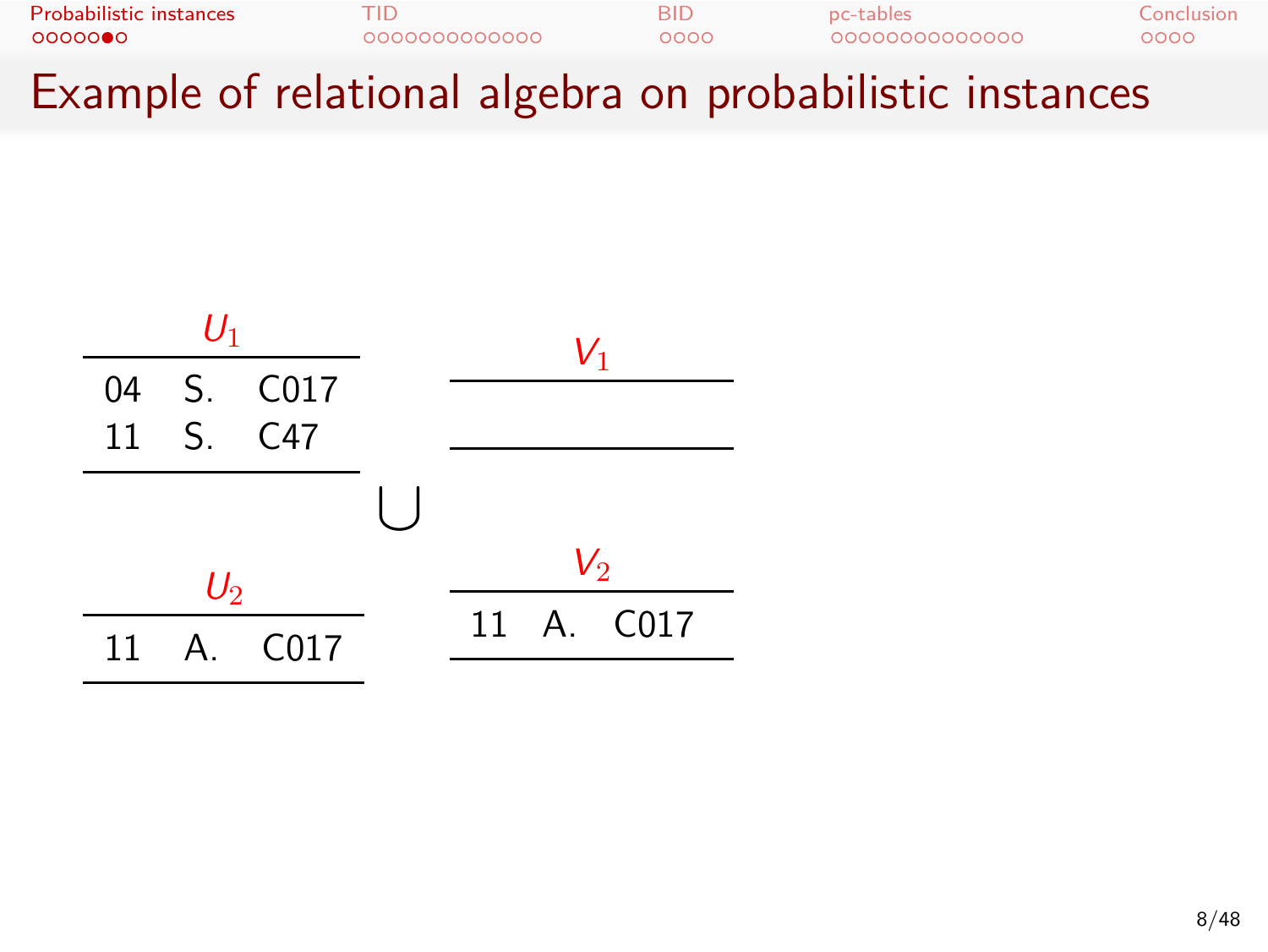| Probabilistic instances | חוז           | <b>BID</b> | pc-tables      | Conclusion |
|-------------------------|---------------|------------|----------------|------------|
| 0000000                 | 0000000000000 | റററെ       | 00000000000000 | 0000       |
| -                       | .             |            |                |            |

| $U_1$            | $V_1$ |      |
|------------------|-------|------|
| 04               | S.    | C017 |
| 11               | S.    | C47  |
| $\pi(U_1) = 0.8$ |       |      |
| $U_2$            | $U_2$ |      |
| 11               | A.    | C017 |
| $\pi(U_2) = 0.2$ |       |      |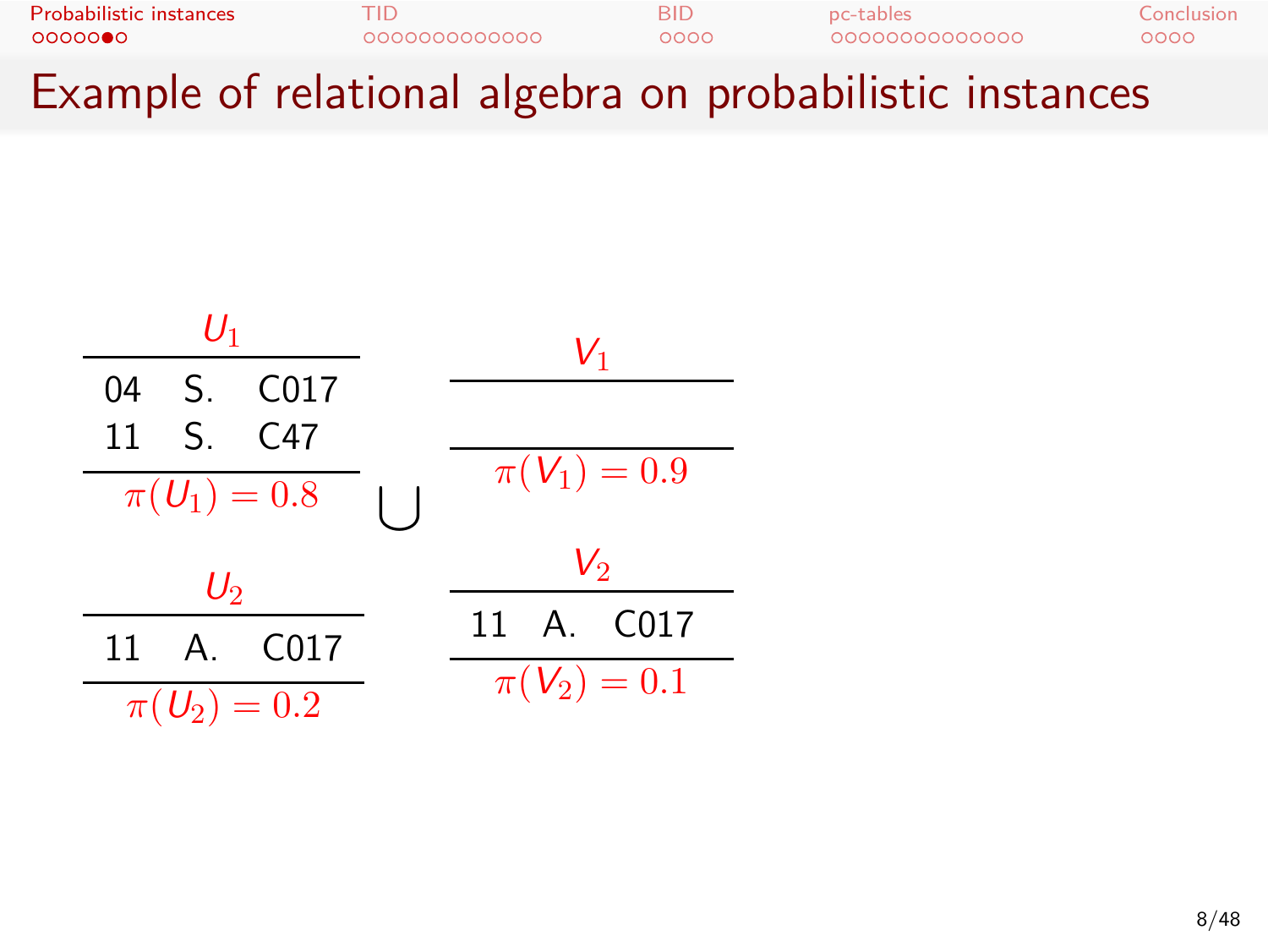| Probabilistic instances | TID.          | RID  | pc-tables      | Conclusion |
|-------------------------|---------------|------|----------------|------------|
| 0000000                 | 0000000000000 | റററെ | 00000000000000 | ററററ       |
| -                       | .             |      | .              |            |

$$
\begin{array}{c|c}\n\hline\nU_1 & & & & V_1 \\
\hline\n04 & S. \quad C017 & & & \n\hline\n11 & S. \quad C47 & & & \n\hline\n\pi(U_1) = 0.8 & & & \n\hline\n\end{array}\n\qquad\n\begin{array}{c}\n\hline\nU_1 & & & \n\hline\n\pi(V_1) = 0.9 \\
\hline\n\pi(V_2) = 0.2\n\end{array}\n\qquad\n\begin{array}{c}\n\hline\nU_2 & & & \n\hline\n\pi(V_2) = 0.1\n\end{array}\n\qquad\n\begin{array}{c}\n\hline\n\end{array}\n\qquad\n\begin{array}{c}\n\hline\n\pi(V_2) = 0.1\n\end{array}
$$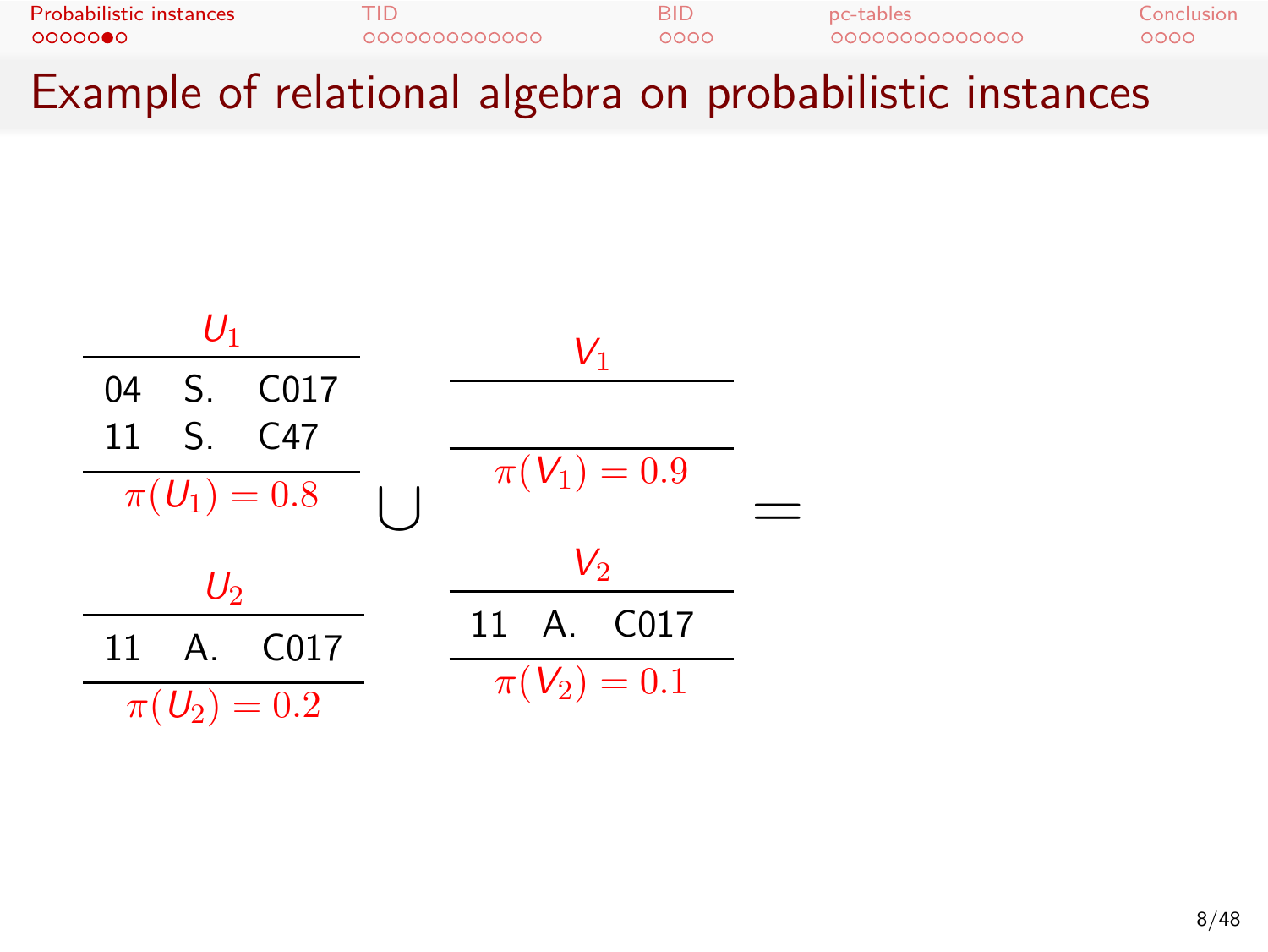| $\overline{\phantom{a}}$ |               |      | .              |            |
|--------------------------|---------------|------|----------------|------------|
| 0000000                  | 0000000000000 | 0000 | 00000000000000 | ೦೦೦೦       |
| Probabilistic instances  | TID           | BID. | pc-tables      | Conclusion |

|                  |                  |  | $W_1$      |
|------------------|------------------|--|------------|
|                  |                  |  | 04 S. C017 |
| $U_1$            |                  |  | 11 S. C47  |
|                  | $V_1$            |  |            |
| 04<br>S. C017    |                  |  |            |
| 11 S. C47        |                  |  |            |
| $\pi(U_1) = 0.8$ | $\pi(V_1)=0.9$   |  |            |
| $U_2$            | $V_{2}$          |  |            |
|                  | 11 A. C017       |  |            |
| 11 A. C017       | $\pi(V_2) = 0.1$ |  |            |
| $\pi(U_2)=0.2$   |                  |  |            |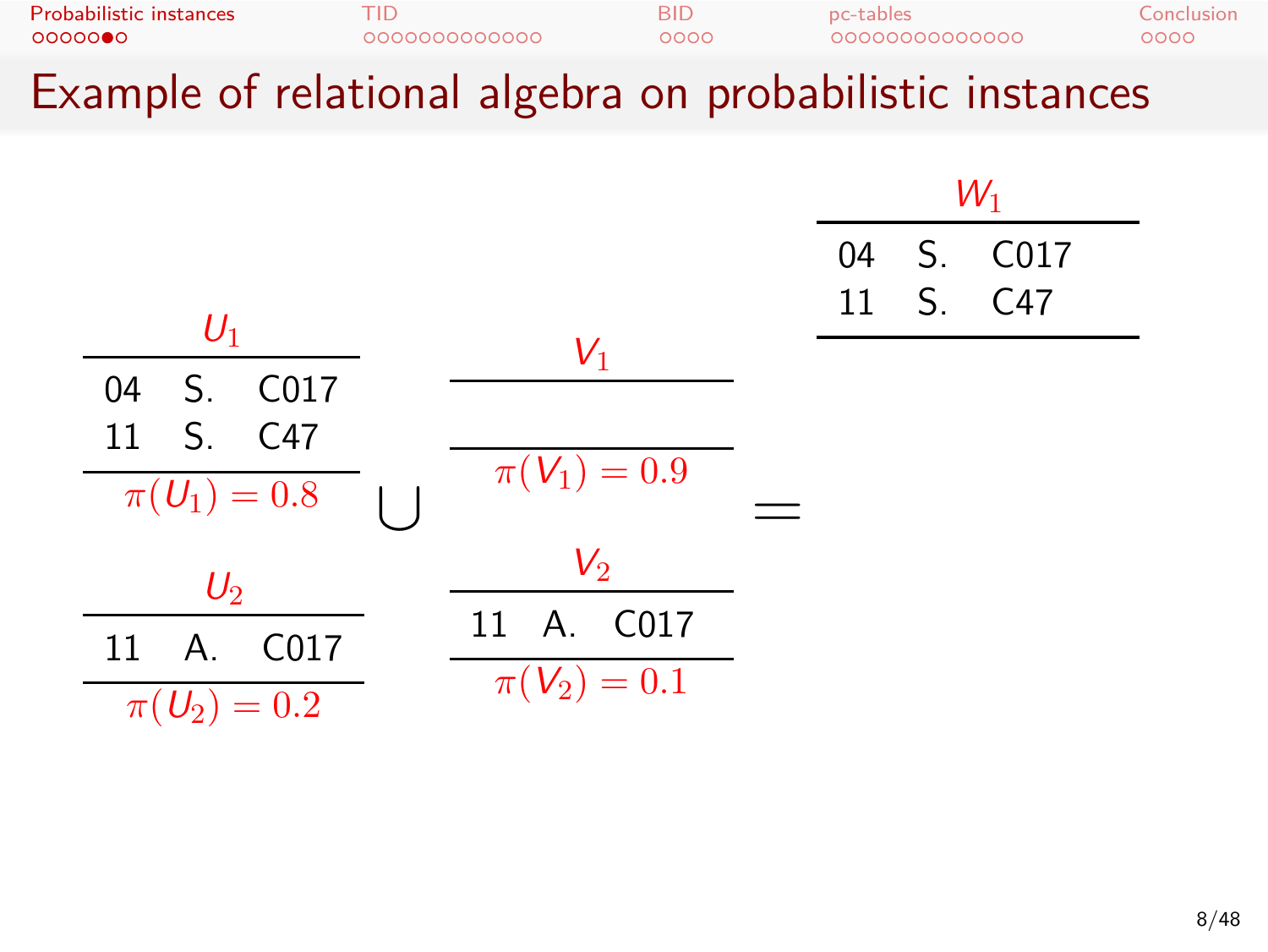| $\overline{\phantom{a}}$           |                     |             | .                          |                    |
|------------------------------------|---------------------|-------------|----------------------------|--------------------|
| Probabilistic instances<br>0000000 | TID<br>000000000000 | BID<br>0000 | pc-tables<br>0000000000000 | Conclusion<br>0000 |
|                                    |                     |             |                            |                    |

|                              |                  |     | $W_1$ |                |            |
|------------------------------|------------------|-----|-------|----------------|------------|
|                              |                  |     |       |                | 04 S. C017 |
| $U_1$                        |                  |     |       |                | 11 S. C47  |
| S. C017<br>04                | $V_1$            |     |       |                |            |
| 11 S. C47                    |                  |     |       |                | $W_2$      |
| $\pi(U_1)=0.8$               | $\pi(V_1)=0.9$   |     | 04    | S <sub>1</sub> | C017       |
|                              |                  | $=$ |       |                | 11 S. C47  |
| $U_2$                        | $\mathcal{V}_2$  |     | 11    |                | A. C017    |
| A.<br>C <sub>017</sub><br>11 | 11 A. C017       |     |       |                |            |
| $\pi(U_2)=0.2$               | $\pi(V_2) = 0.1$ |     |       |                |            |
|                              |                  |     |       |                |            |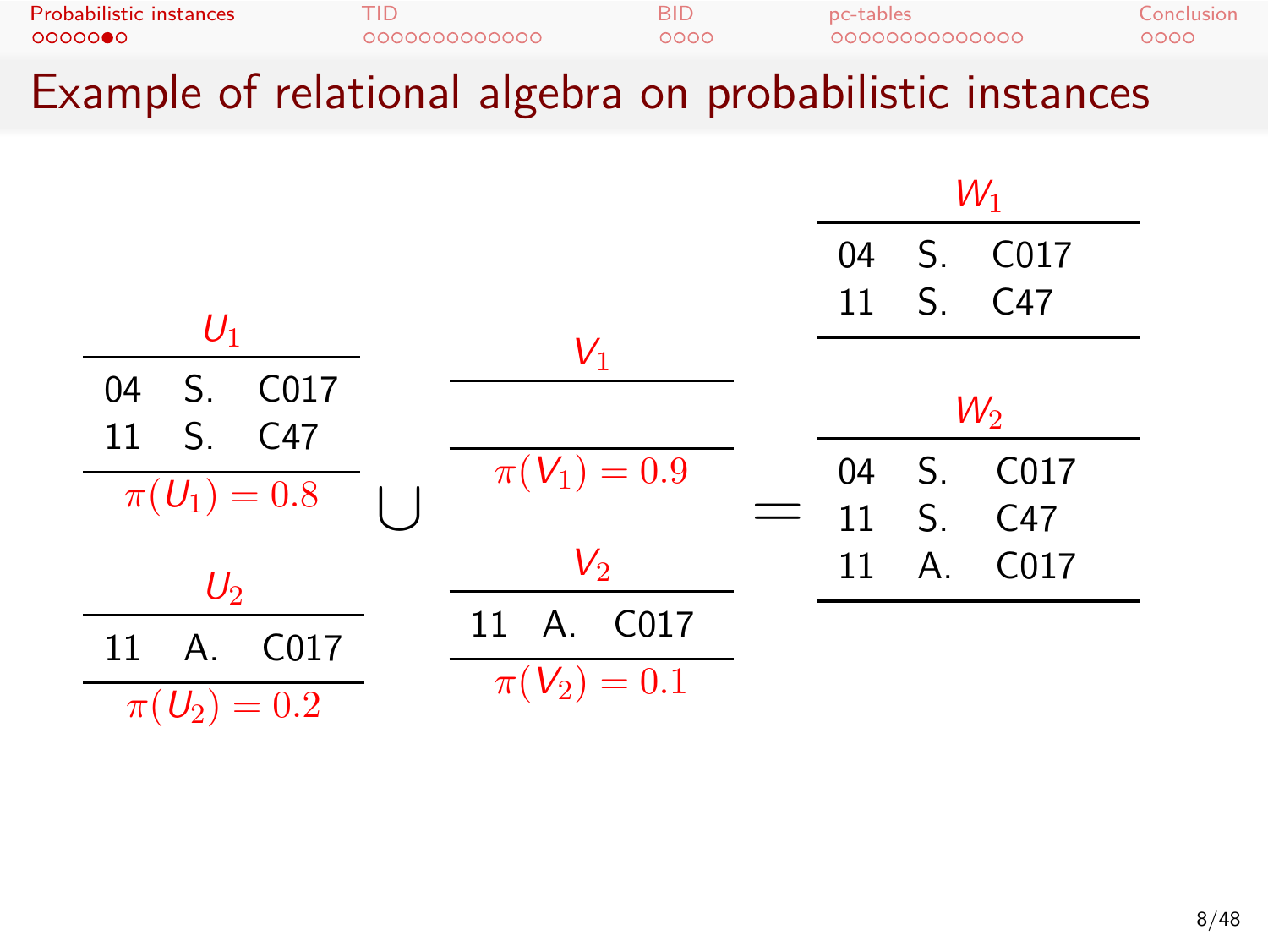|                  |                | $W_1$ |             |                  |
|------------------|----------------|-------|-------------|------------------|
|                  |                | 04    |             | S. C017          |
| $U_1$            |                |       |             | 11 S. C47        |
|                  | $V_1$          |       |             |                  |
| S. C017<br>04    |                |       |             | $W_2$            |
| S. C47<br>11     |                |       |             |                  |
| $\pi(U_1)=0.8$   | $\pi(V_1)=0.9$ | 04    | $S$ .       | C017             |
|                  |                | 11    | $S_{\cdot}$ | C <sub>47</sub>  |
| $U_2$            | $V_{2}$        | 11    | A.          | C017             |
|                  | 11 A. C017     |       |             |                  |
| A.<br>C017<br>11 | $\pi(V_2)=0.1$ |       |             | $W_3$            |
| $\pi(U_2) = 0.2$ |                | 11    | Α.          | C <sub>017</sub> |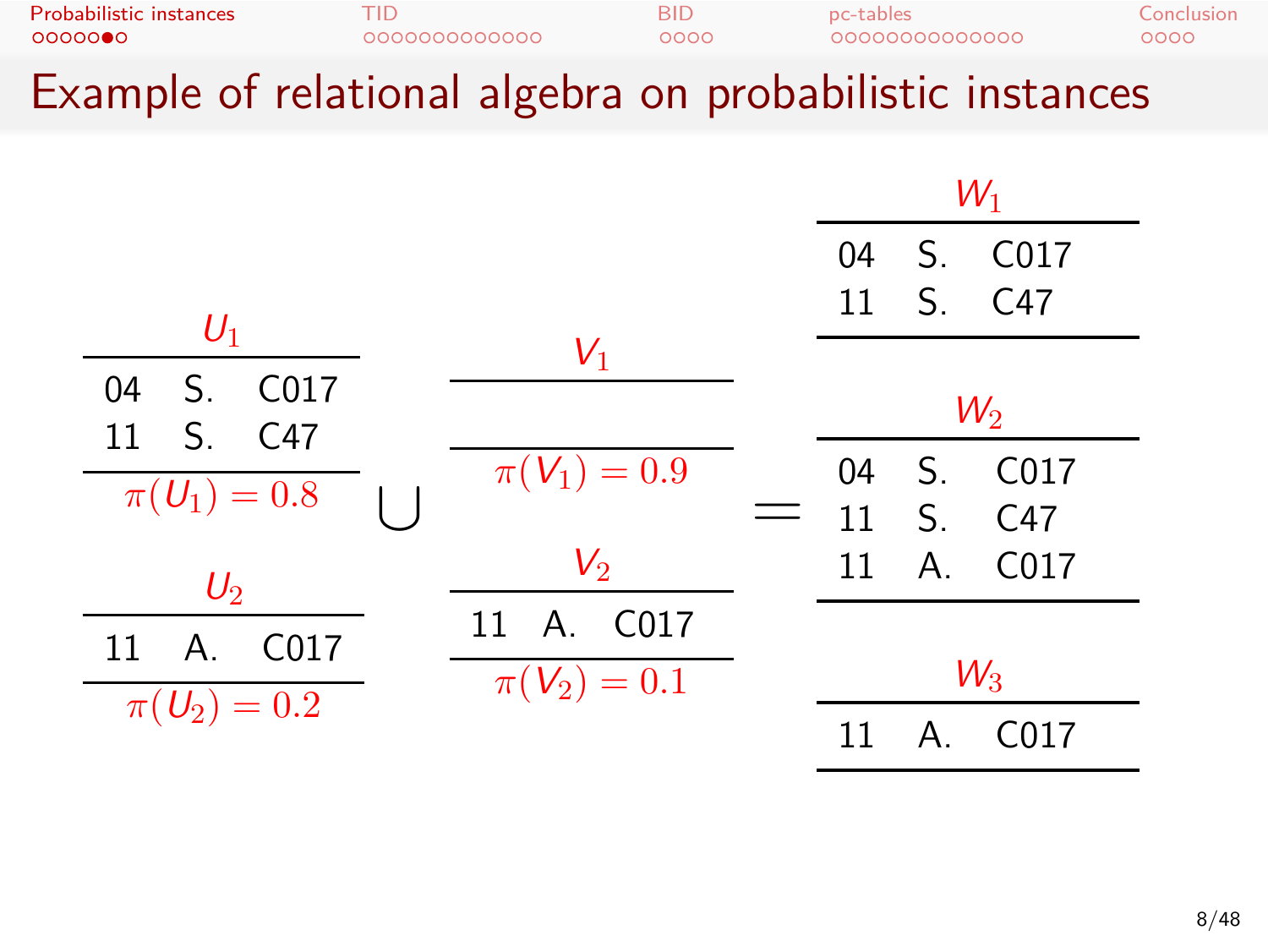| 0000000                 | 000000000000 | റററെ | 00000000000000 | 0000       |
|-------------------------|--------------|------|----------------|------------|
| Probabilistic instances | HГ           | BID  | pc-tables      | Conclusion |
|                         |              |      |                |            |

|                              |                |    |       | $W_1$                      |
|------------------------------|----------------|----|-------|----------------------------|
|                              |                | 04 |       | S. C017                    |
| $U_1$                        |                |    |       | 11 S. C47                  |
|                              | $V_1$          |    |       | $\pi(W_1) = 0.8 \cdot 0.9$ |
| S. C017<br>04                |                |    |       | $W_2$                      |
| S. C47<br>$11 \,$            |                |    |       |                            |
| $\pi(U_1)=0.8$               | $\pi(V_1)=0.9$ | 04 | $S$ . | C <sub>017</sub>           |
|                              |                | 11 |       | S. C47                     |
| $U_2$                        | $V_{2}$        | 11 | A.    | C017                       |
| A.<br>11<br>C <sub>017</sub> | 11 A. C017     |    |       |                            |
|                              | $\pi(V_2)=0.1$ |    |       | $W_3$                      |
| $\pi(U_2)=0.2$               |                | 11 | Α.    | C017                       |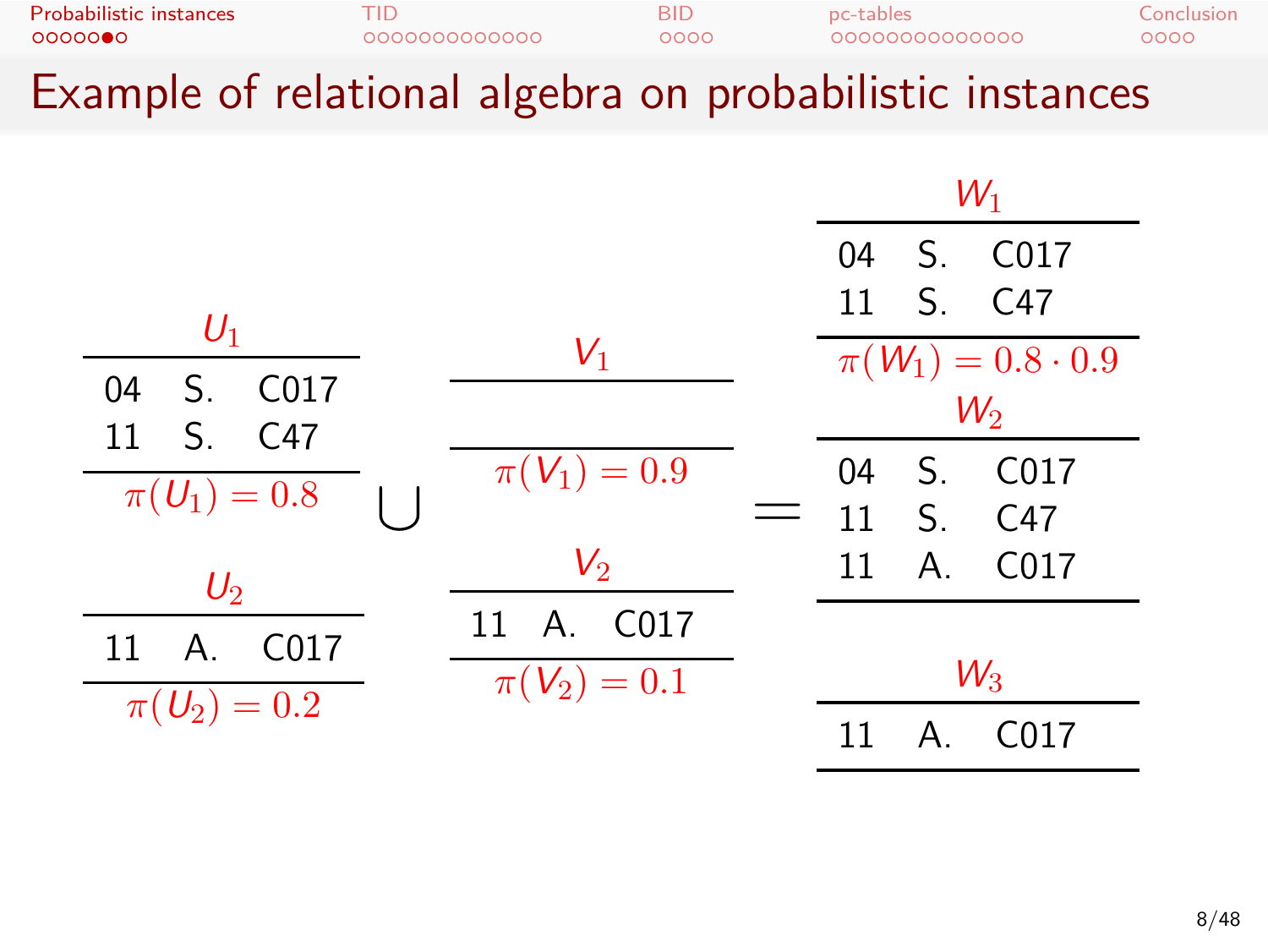| Probabilistic instances<br>0000000 | חו־<br>000000000000 | BID.<br>0000 | pc-tables<br>0000000000000 | Conclusion |
|------------------------------------|---------------------|--------------|----------------------------|------------|
|                                    |                     |              |                            | ೦೦೦೦       |
|                                    |                     |              | .                          |            |

|                               |                  |    |         | $W_1$                      |
|-------------------------------|------------------|----|---------|----------------------------|
|                               |                  | 04 |         | S. C017                    |
| $U_1$                         |                  |    |         | 11 S. C47                  |
|                               | $V_1$            |    |         | $\pi(W_1) = 0.8 \cdot 0.9$ |
| S. C017<br>04                 |                  |    |         | $W_2$                      |
| S. C47<br>11                  |                  |    |         |                            |
| $\pi(U_1)=0.8$                | $\pi(V_1)=0.9$   | 04 | $S$ .   | C <sub>017</sub>           |
|                               |                  | 11 |         | S. C47                     |
| $U_2$                         | $V_{2}$          | 11 |         | A. C017                    |
| A.<br>11<br>C <sub>0</sub> 17 | 11 A. C017       |    |         | $\pi(W_1) = 0.8 \cdot 0.1$ |
|                               | $\pi(V_2) = 0.1$ |    |         | $W_3$                      |
| $\pi(U_2)=0.2$                |                  | 11 | $A_{1}$ | C <sub>017</sub>           |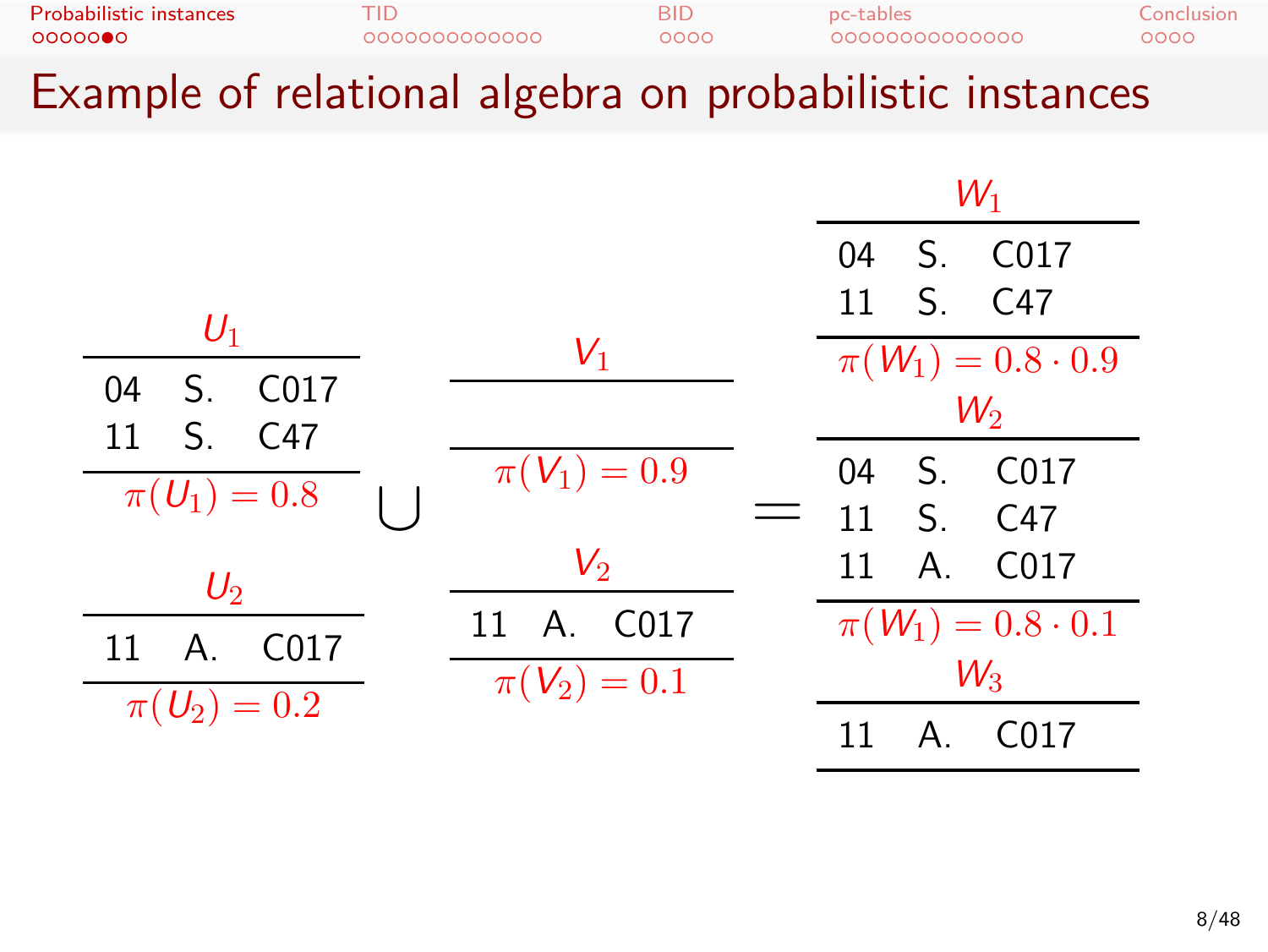| $\overline{\phantom{a}}$ |               |      | .              |            |
|--------------------------|---------------|------|----------------|------------|
| 0000000                  | 0000000000000 | 0000 | 00000000000000 | 0000       |
| Probabilistic instances  | "ID           | BID  | pc-tables      | Conclusion |

|                                  |                  | $W_1$                           |
|----------------------------------|------------------|---------------------------------|
|                                  |                  | C <sub>017</sub><br>$S$ .<br>04 |
| $U_1$                            |                  | S. C47<br>11                    |
|                                  | $V_1$            | $\pi(W_1) = 0.8 \cdot 0.9$      |
| C017<br>04<br>S.<br>S. C47<br>11 |                  | $W_2$                           |
|                                  | $\pi(V_1)=0.9$   | C <sub>0</sub> 17<br>04<br>S.   |
| $\pi(U_1)=0.8$                   |                  | S <sub>1</sub><br>C47<br>11     |
| $U_2$                            | $V_{2}$          | C017<br>A.<br>11                |
| C <sub>017</sub><br>А.<br>11     | 11 A. C017       | $\pi(W_1) = 0.8 \cdot 0.1$      |
|                                  | $\pi(V_2) = 0.1$ | $W_3$                           |
| $\pi(U_2) = 0.2$                 |                  | Α.<br>C <sub>017</sub><br>11    |
|                                  |                  | $\pi(W_1) = 0.2 \cdot 0.9$      |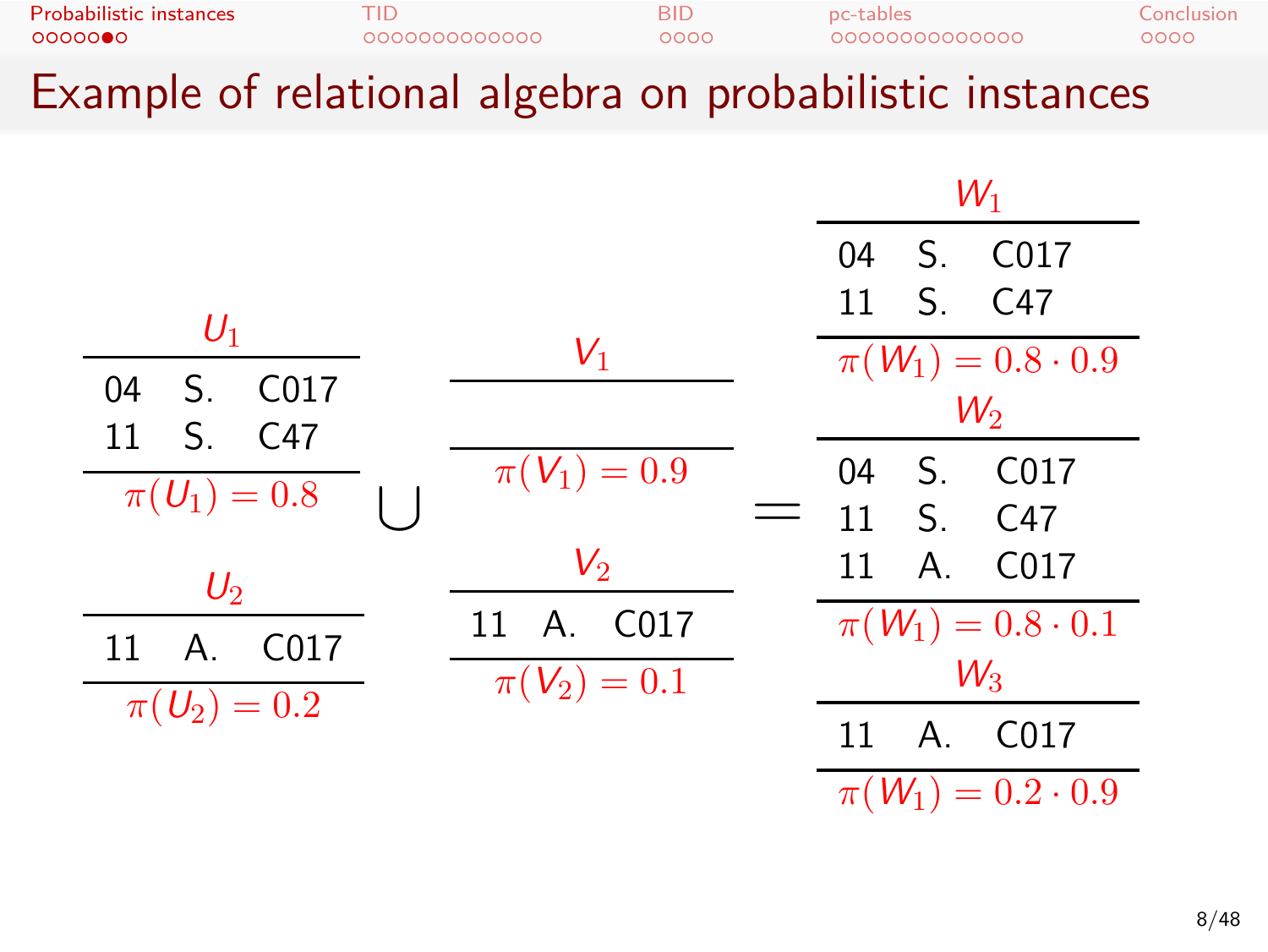| $\overline{\phantom{a}}$           |                      |              | .                           |                    |
|------------------------------------|----------------------|--------------|-----------------------------|--------------------|
| Probabilistic instances<br>0000000 | ⊤ID.<br>000000000000 | BID.<br>0000 | pc-tables<br>00000000000000 | Conclusion<br>0000 |
|                                    |                      |              |                             |                    |

|                                                 |                  | $W_1$                        |
|-------------------------------------------------|------------------|------------------------------|
|                                                 |                  | C017<br>S.<br>04             |
| $U_1$                                           |                  | S. C47<br>11                 |
|                                                 | $V_1$            | $\pi(W_1) = 0.8 \cdot 0.9$   |
| 04<br>C <sub>017</sub><br>S.<br>S.<br>C47<br>11 |                  | $W_2$                        |
|                                                 | $\pi(V_1)=0.9$   | C017<br>S.<br>04             |
| $\pi(U_1)=0.8$                                  |                  | $S_{1}$<br>C47<br>11         |
| $U_2$                                           | $V_{2}$          | C017<br>Α.<br>11             |
| C017<br>11<br>A.                                | A. C017<br>11    | $\pi(W_1) = 0.8 \cdot 0.1$   |
|                                                 | $\pi(V_2) = 0.1$ | $W_3$                        |
| $\pi(U_2)=0.2$                                  |                  | C <sub>017</sub><br>A.<br>11 |
|                                                 |                  | $\pi(W_1) = 0.2 \cdot 0.9$   |
|                                                 |                  | $+0.2 \cdot 0.1$             |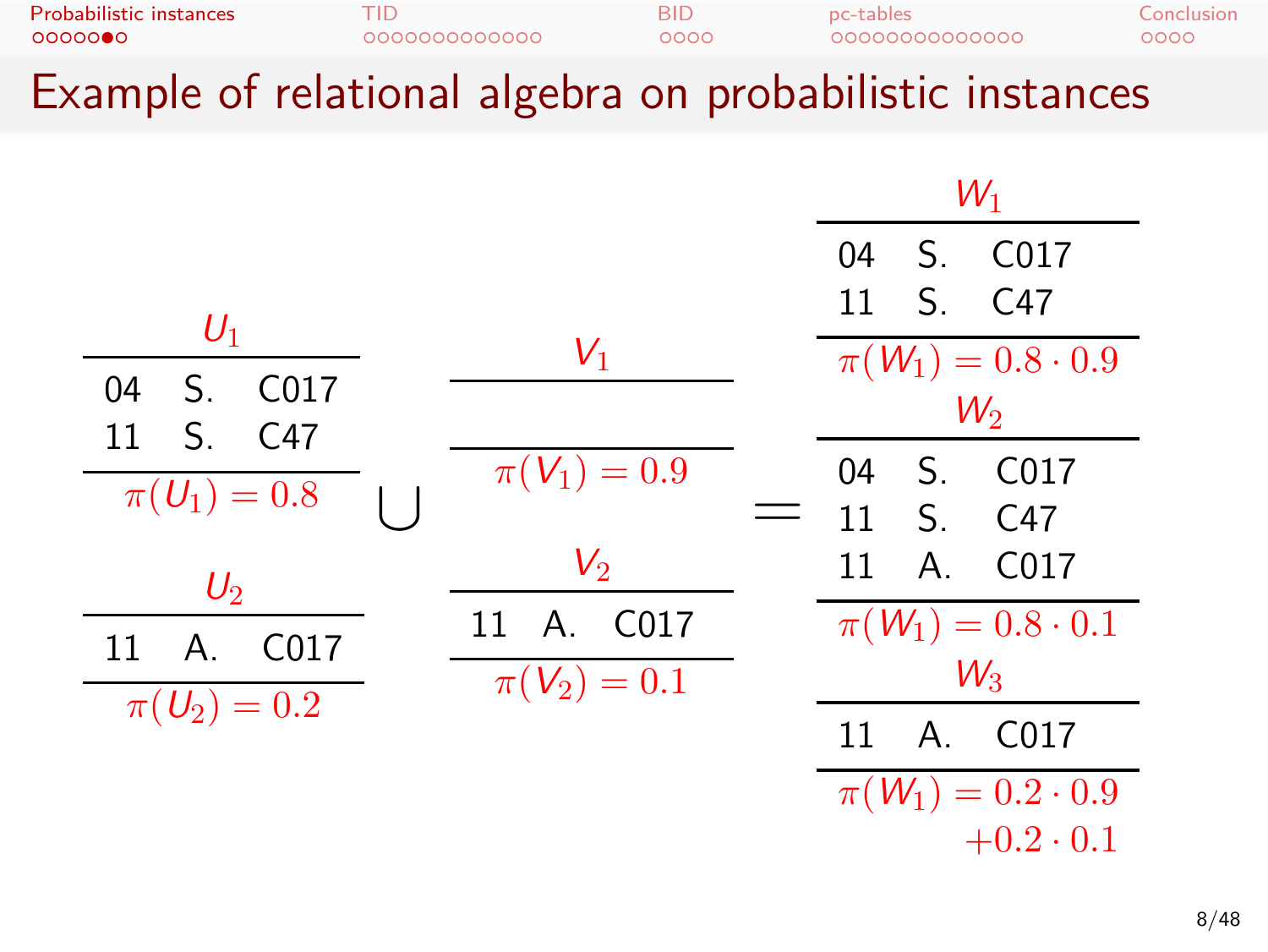

Remember that if we have *N* possible tuples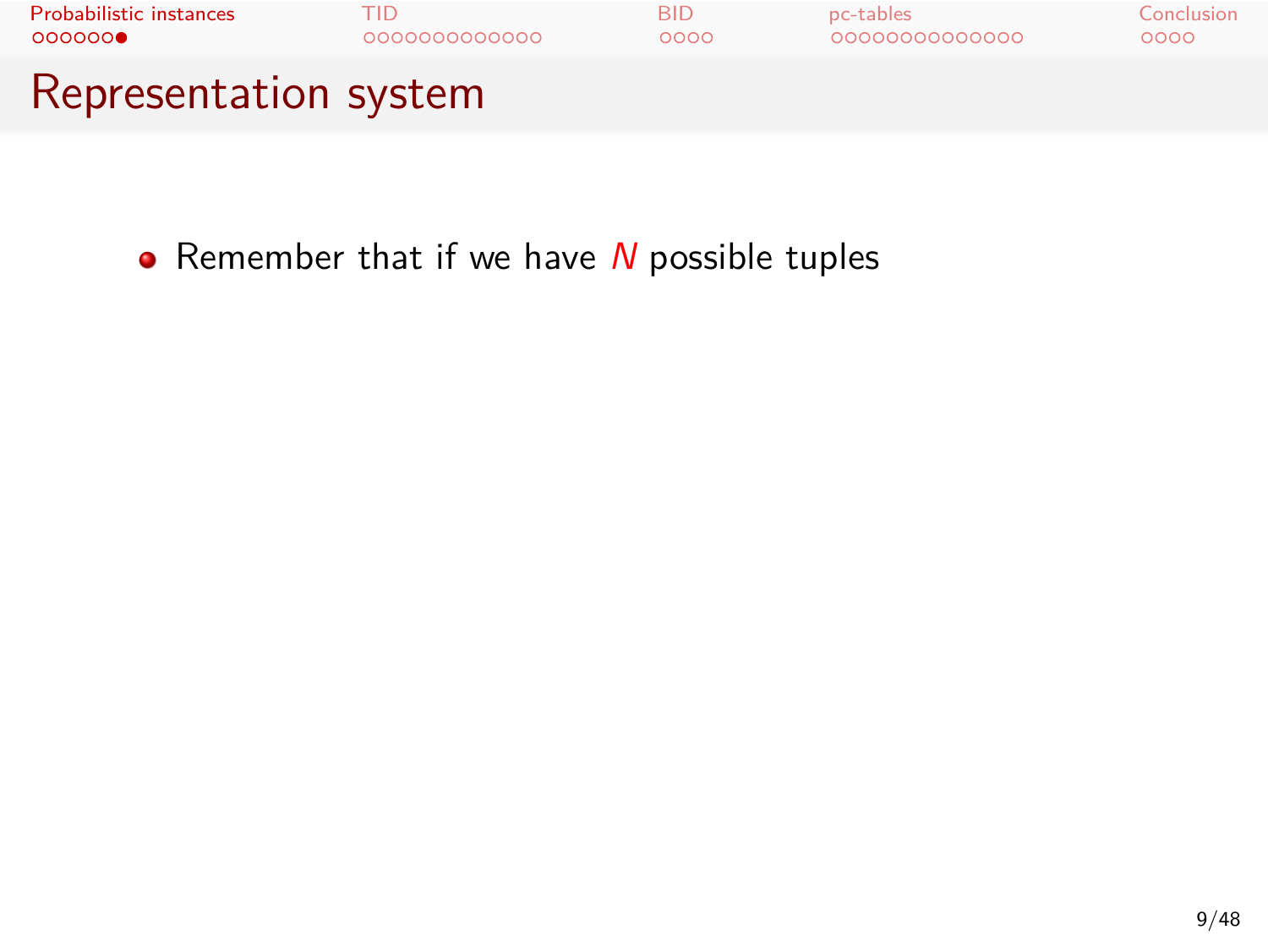

- Remember that if we have *N* possible tuples
	- $\rightarrow$  there are  $2^N$  possible instances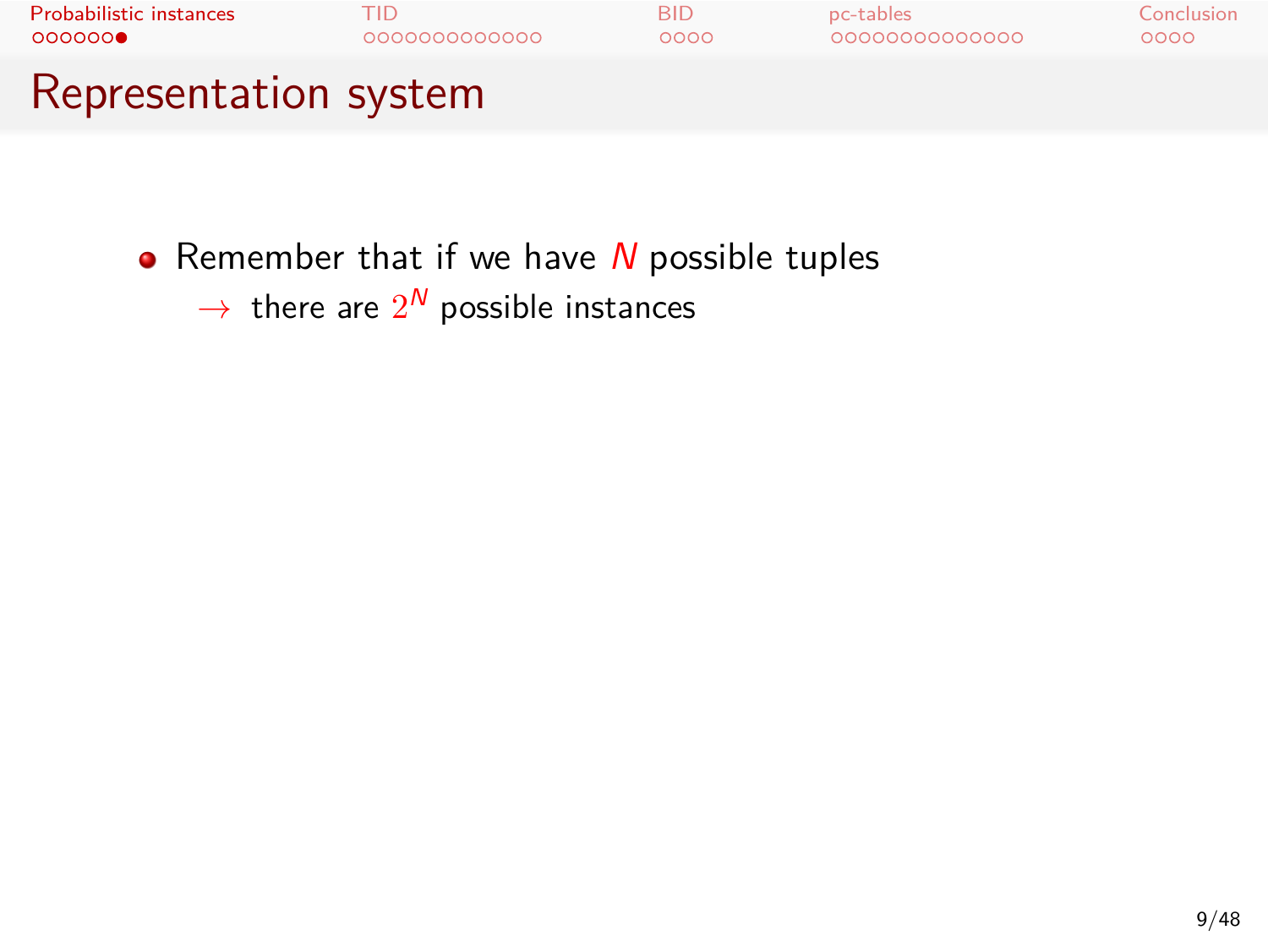

- Remember that if we have *N* possible tuples
	- → there are  $2^N$  possible instances
	- $\rightarrow$  there are  $2^{2^N}$  possible uncertain instances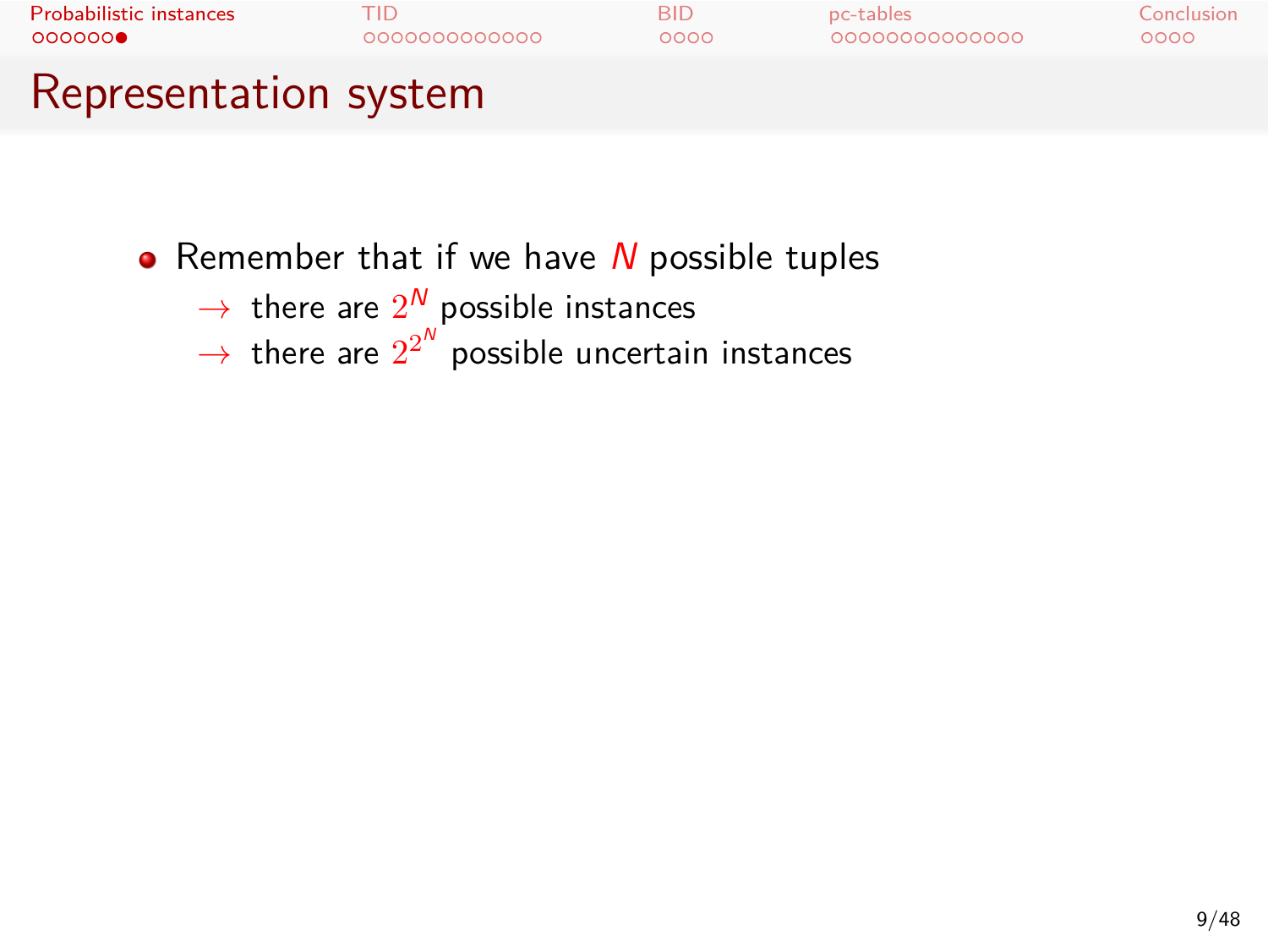

- **•** Remember that if we have *N* possible tuples
	- $\rightarrow$  there are  $2^N$  possible instances
	- $\rightarrow$  there are  $2^{2^N}$  possible uncertain instances
	- *→* writing out an uncertain instance is exponential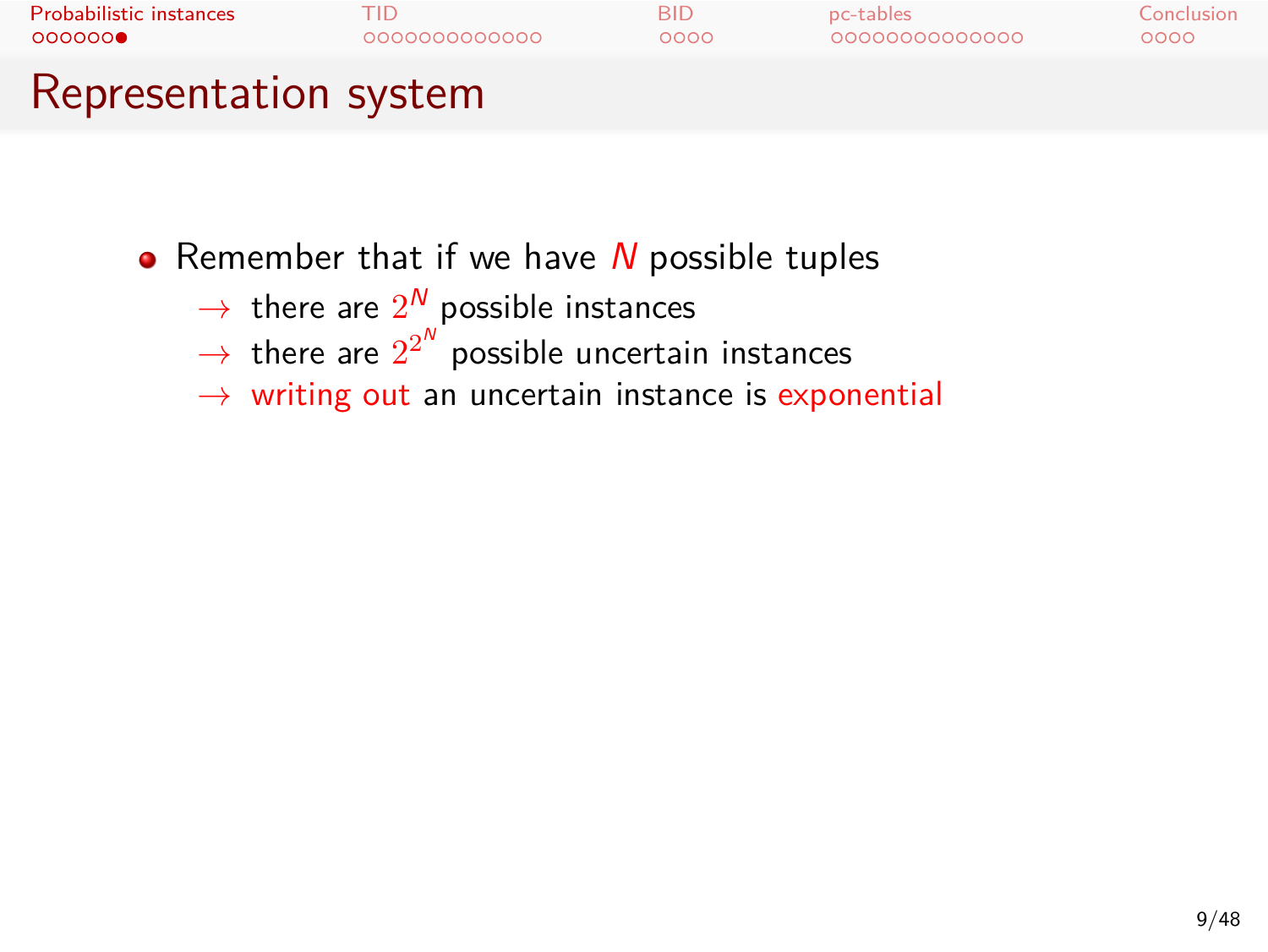

- **•** Remember that if we have *N* possible tuples
	- $\rightarrow$  there are  $2^N$  possible instances
	- $\rightarrow$  there are  $2^{2^N}$  possible uncertain instances
	- *→* writing out an uncertain instance is exponential
- *→* Last time we saw Boolean c-tables as a concise way to represent uncertain instances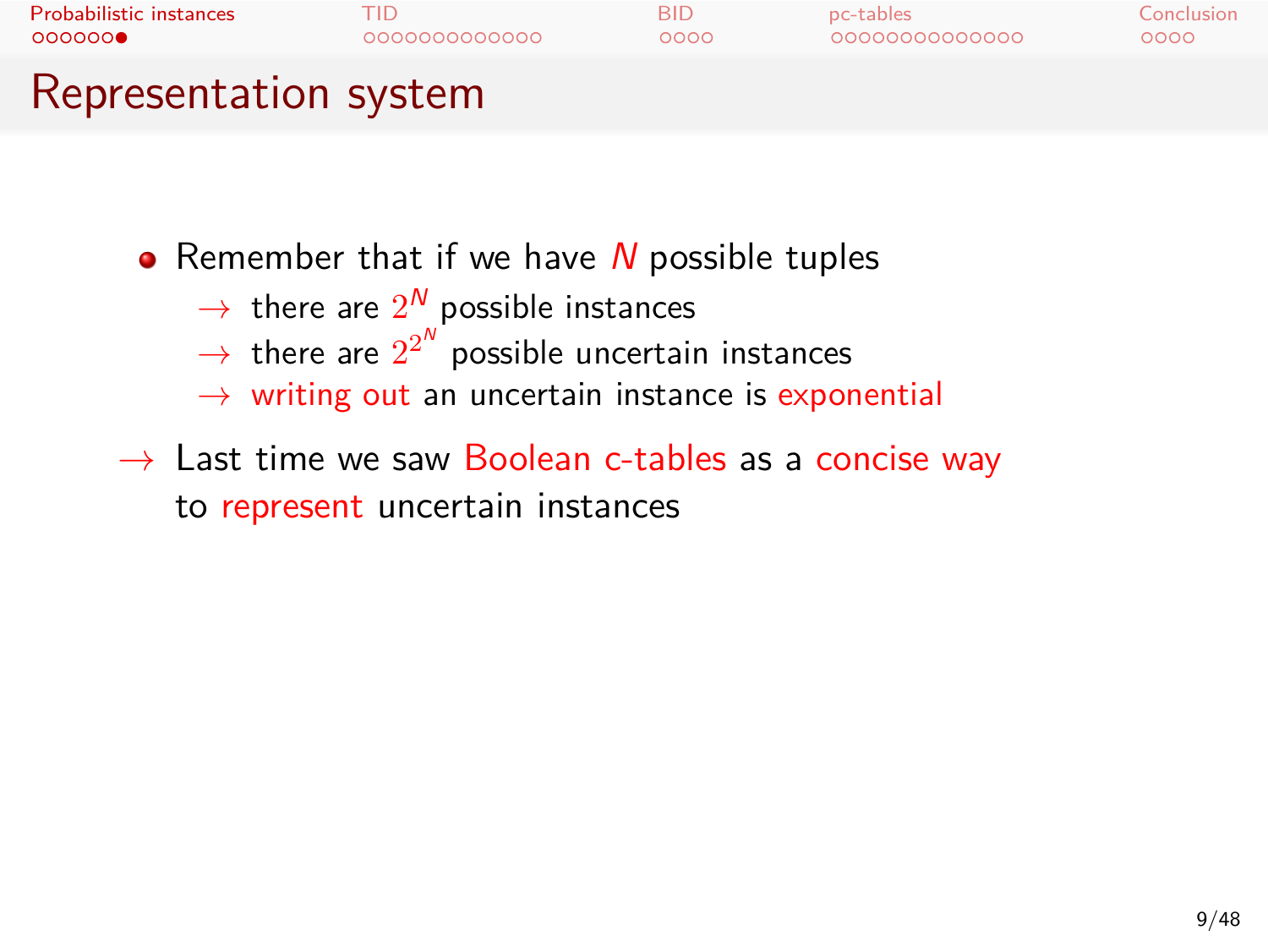## Probabilistic instances TID BID pc-tables Conclusion Representation system

- **•** Remember that if we have *N* possible tuples
	- $\rightarrow$  there are  $2^N$  possible instances
	- $\rightarrow$  there are  $2^{2^N}$  possible uncertain instances
	- *→* writing out an uncertain instance is exponential
- *→* Last time we saw Boolean c-tables as a concise way to represent uncertain instances

## For probabilistic instances:

- *→* there are infinitely many possible instances
- *→* writing out a probabilistic instance is still exponential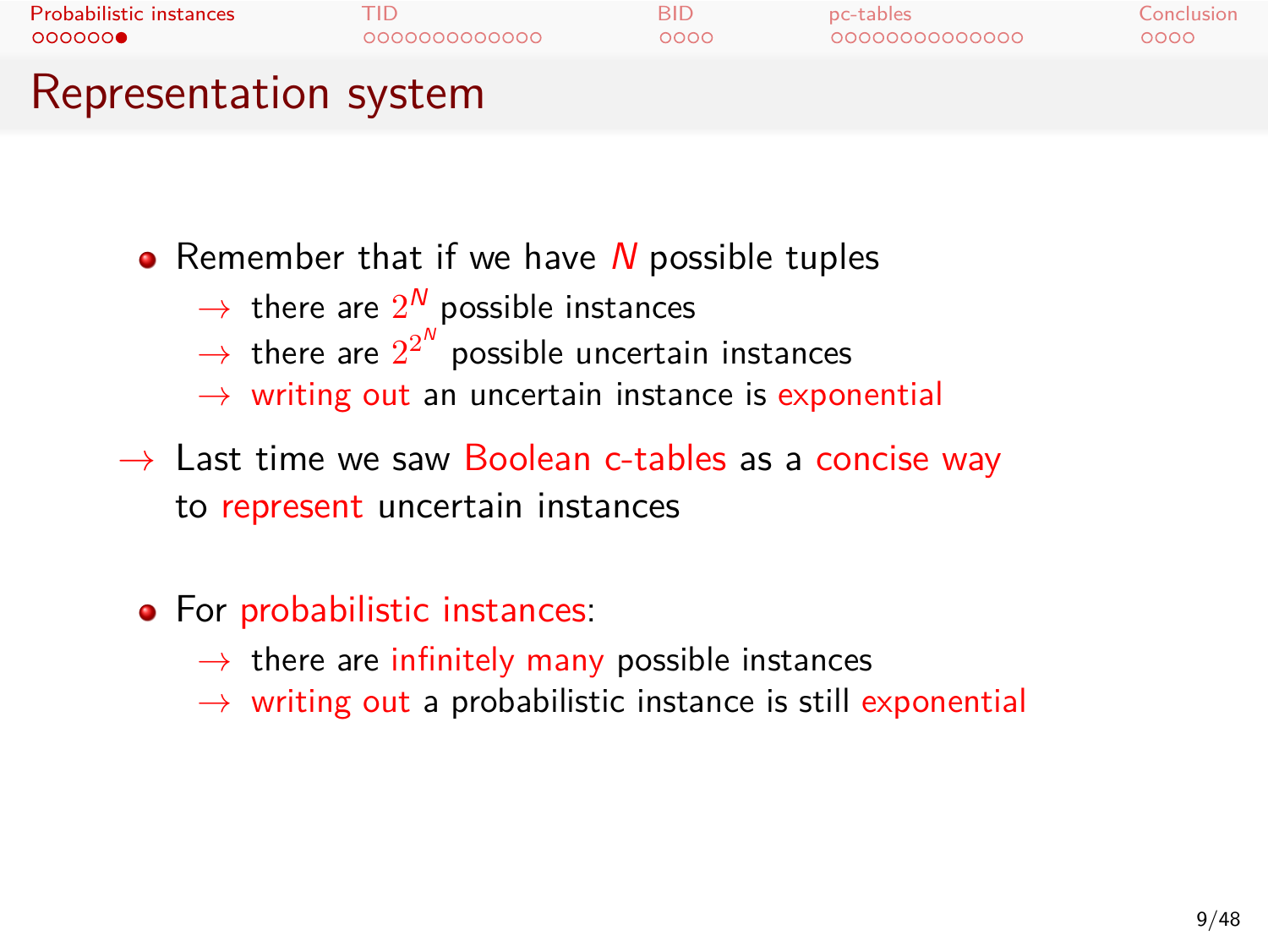## Probabilistic instances TID BID pc-tables Conclusion Representation system

- **•** Remember that if we have *N* possible tuples
	- $\rightarrow$  there are  $2^N$  possible instances
	- $\rightarrow$  there are  $2^{2^N}$  possible uncertain instances
	- *→* writing out an uncertain instance is exponential
- *→* Last time we saw Boolean c-tables as a concise way to represent uncertain instances

## For probabilistic instances:

- *→* there are infinitely many possible instances
- *→* writing out a probabilistic instance is still exponential
- *→* How to represent probabilistic instances?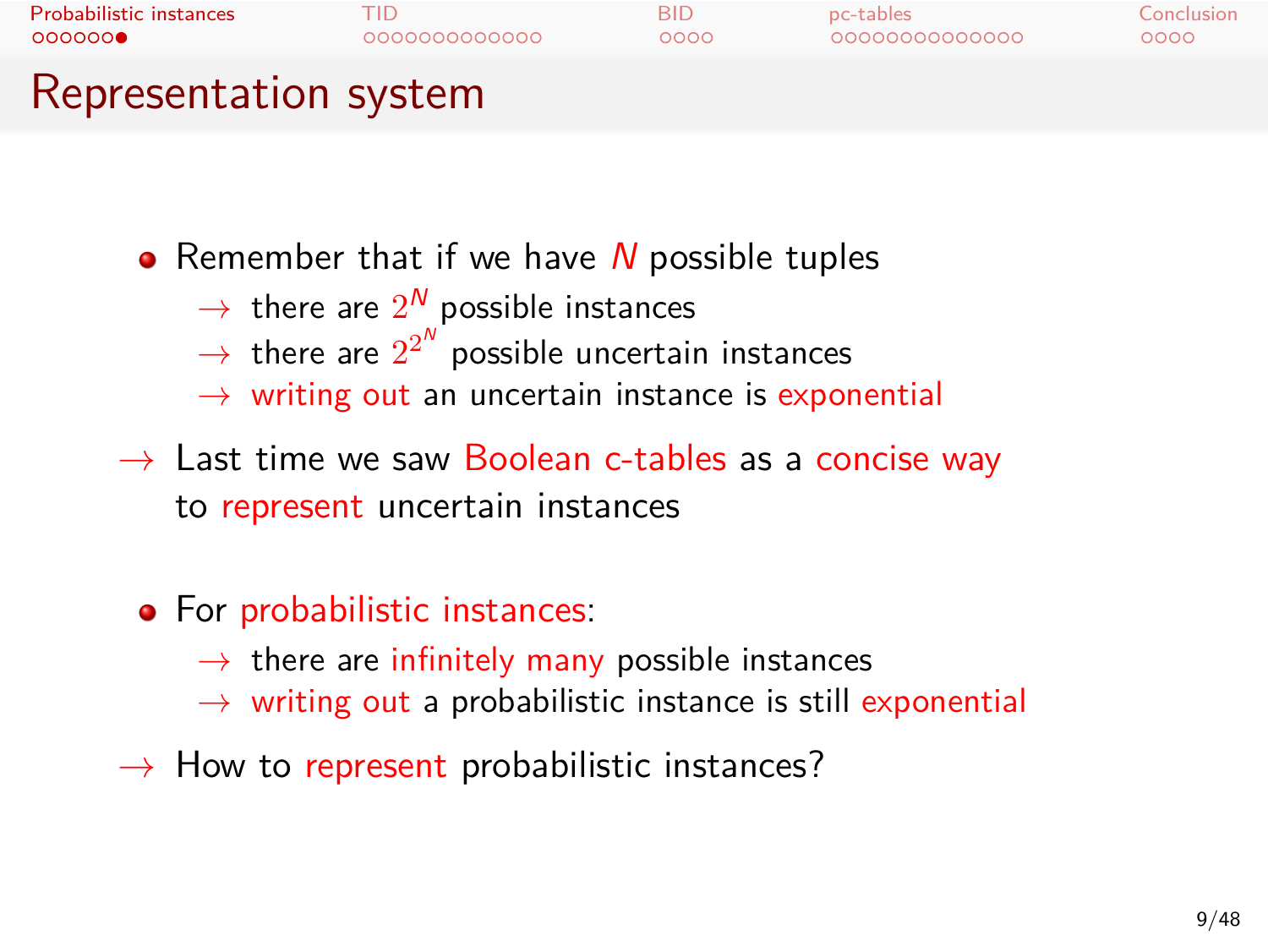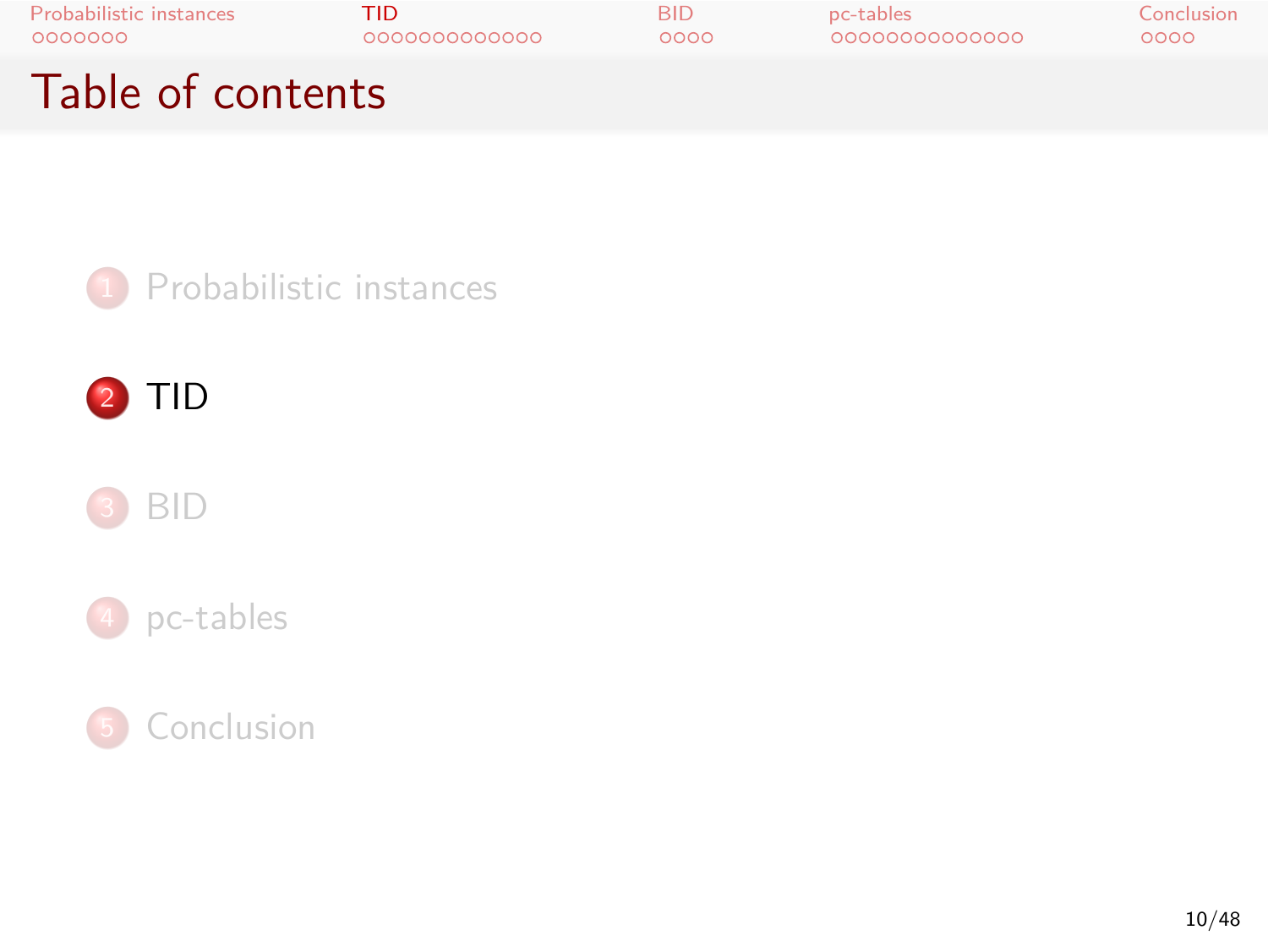

- The simplest model: tuple-independent databases
- Annotate each instance fact with a probability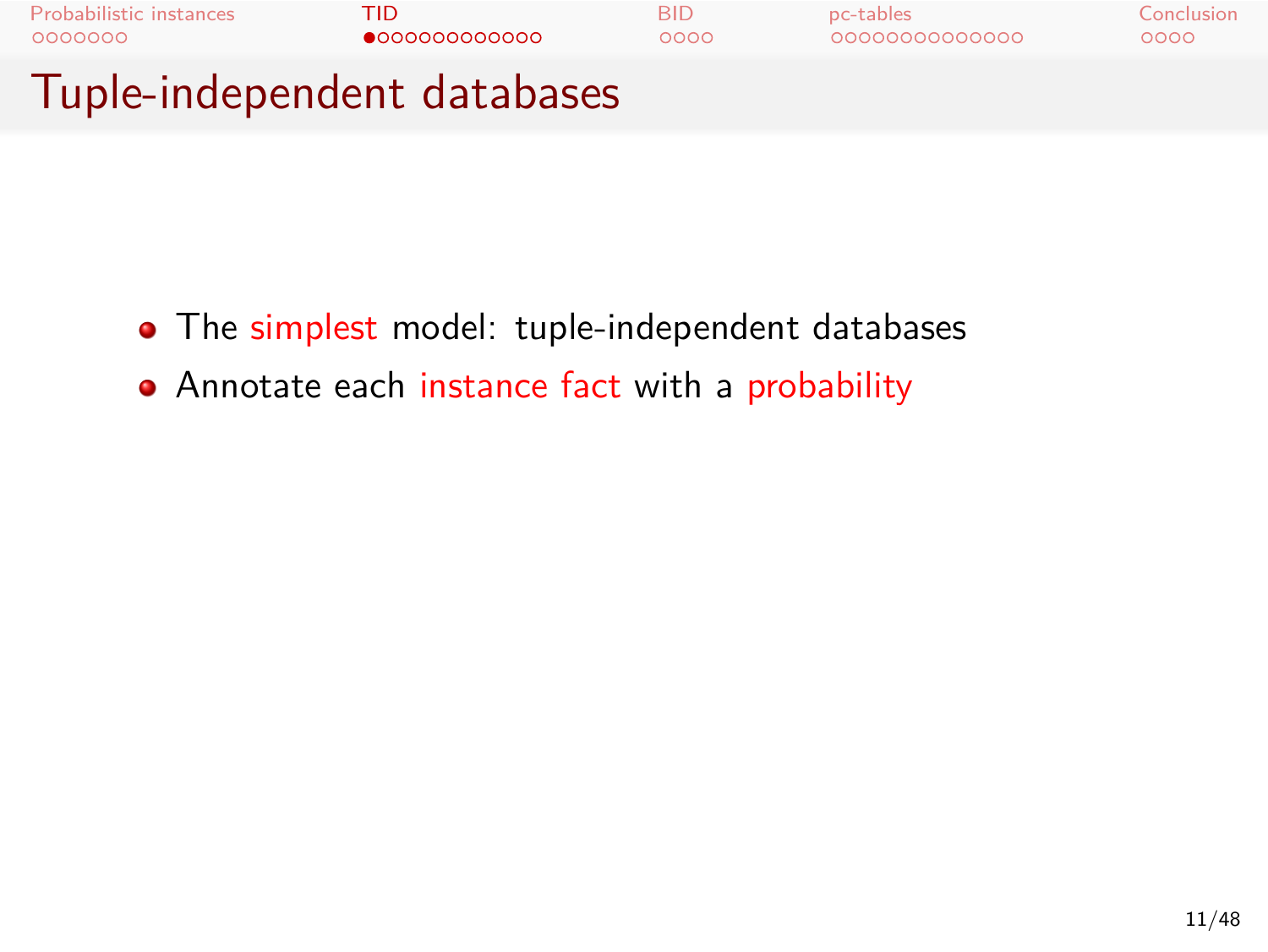

- The simplest model: tuple-independent databases
- Annotate each instance fact with a probability

|    | 11                |                  |
|----|-------------------|------------------|
|    | date teacher room |                  |
| 04 | Silviu            | C017             |
| 04 | Antoine           | C <sub>017</sub> |
| 11 | Silviu            | C017             |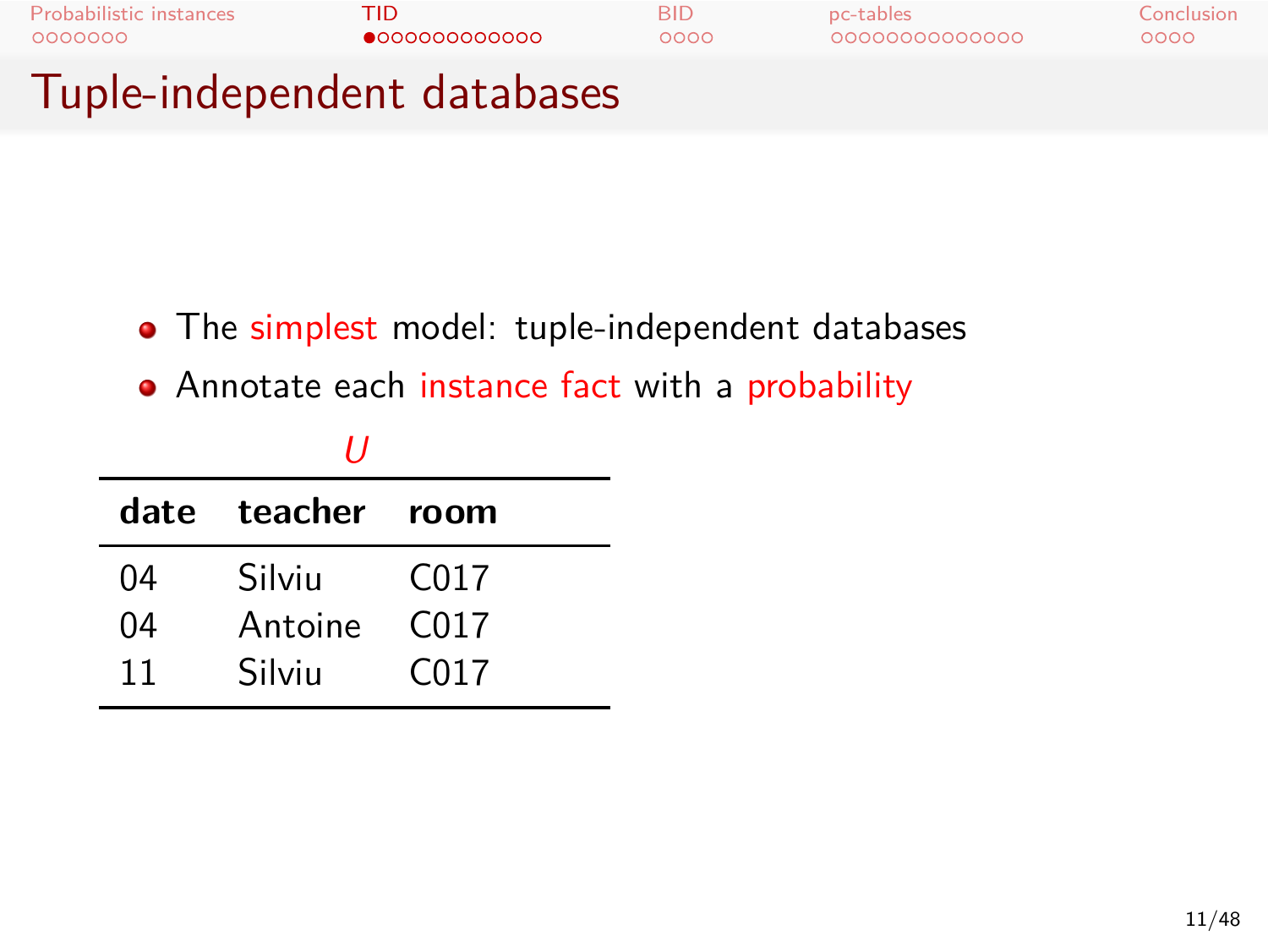

- The simplest model: tuple-independent databases
- Annotate each instance fact with a probability

|    | date teacher room |                  |     |  |  |  |  |  |
|----|-------------------|------------------|-----|--|--|--|--|--|
| 04 | Silviu            | C <sub>017</sub> | 0.8 |  |  |  |  |  |
| 04 | Antoine           | C <sub>017</sub> | 02  |  |  |  |  |  |
| 11 | Silviu            | C <sub>017</sub> |     |  |  |  |  |  |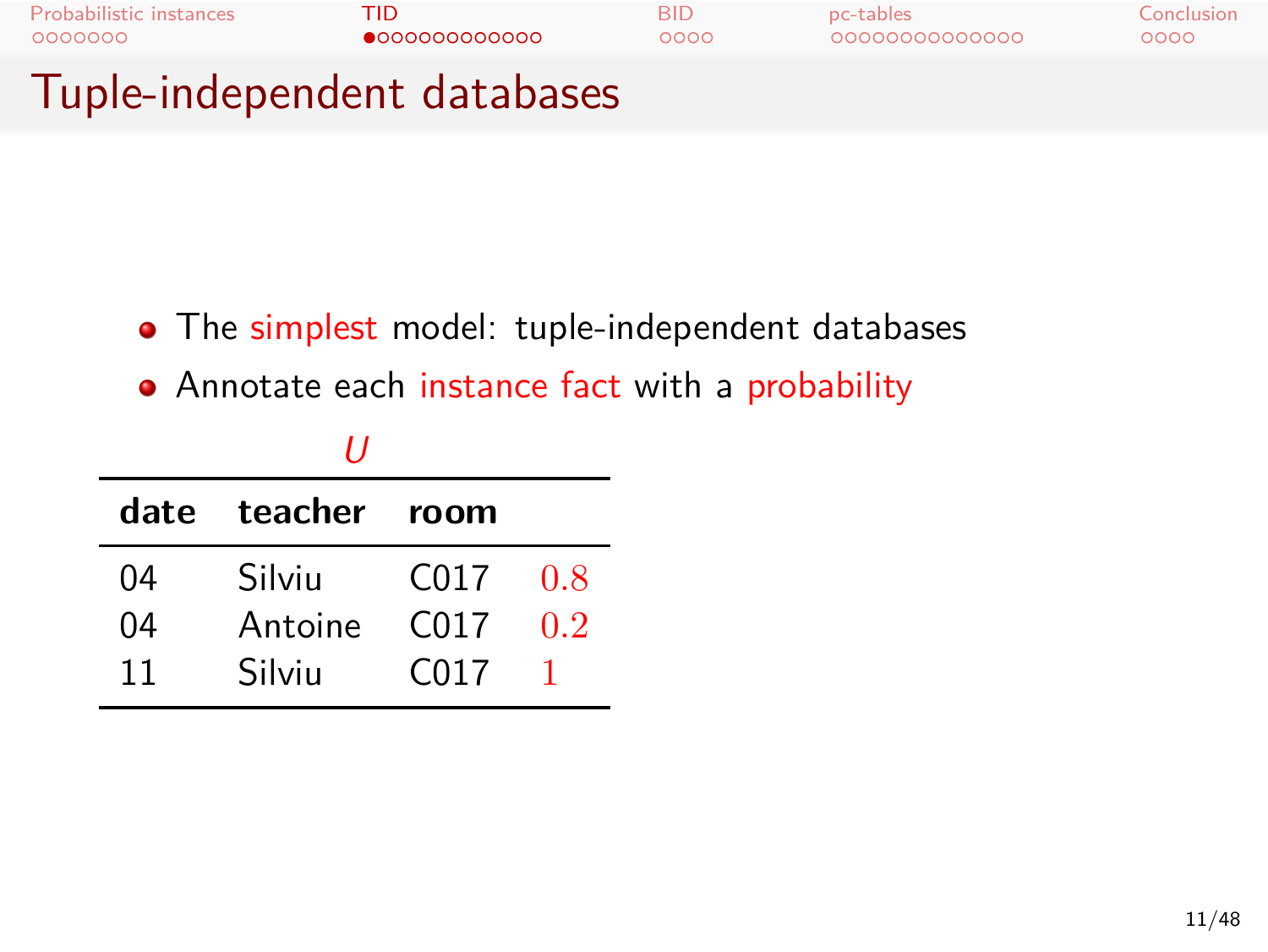

- Each tuple is kept or discarded with the probability
- Probabilistic choices are independent across tuples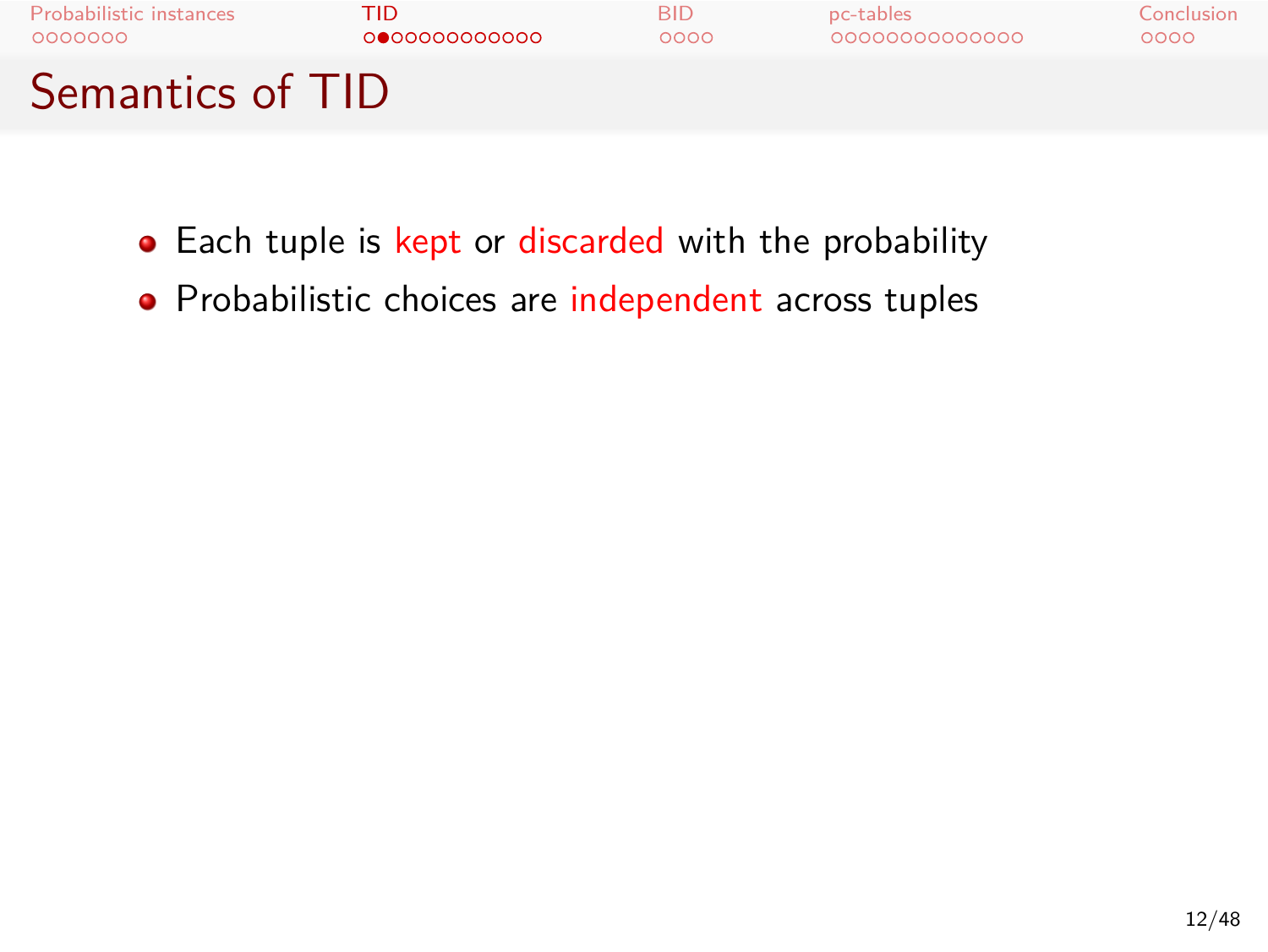- Each tuple is kept or discarded with the probability
- Probabilistic choices are independent across tuples

|    | date teacher room |                  |     |  |  |  |  |
|----|-------------------|------------------|-----|--|--|--|--|
| 04 | Silviu            | C017             | 0.8 |  |  |  |  |
| 04 | Antoine           | C <sub>017</sub> | 0.2 |  |  |  |  |
| 11 | Silviu            | C <sub>017</sub> |     |  |  |  |  |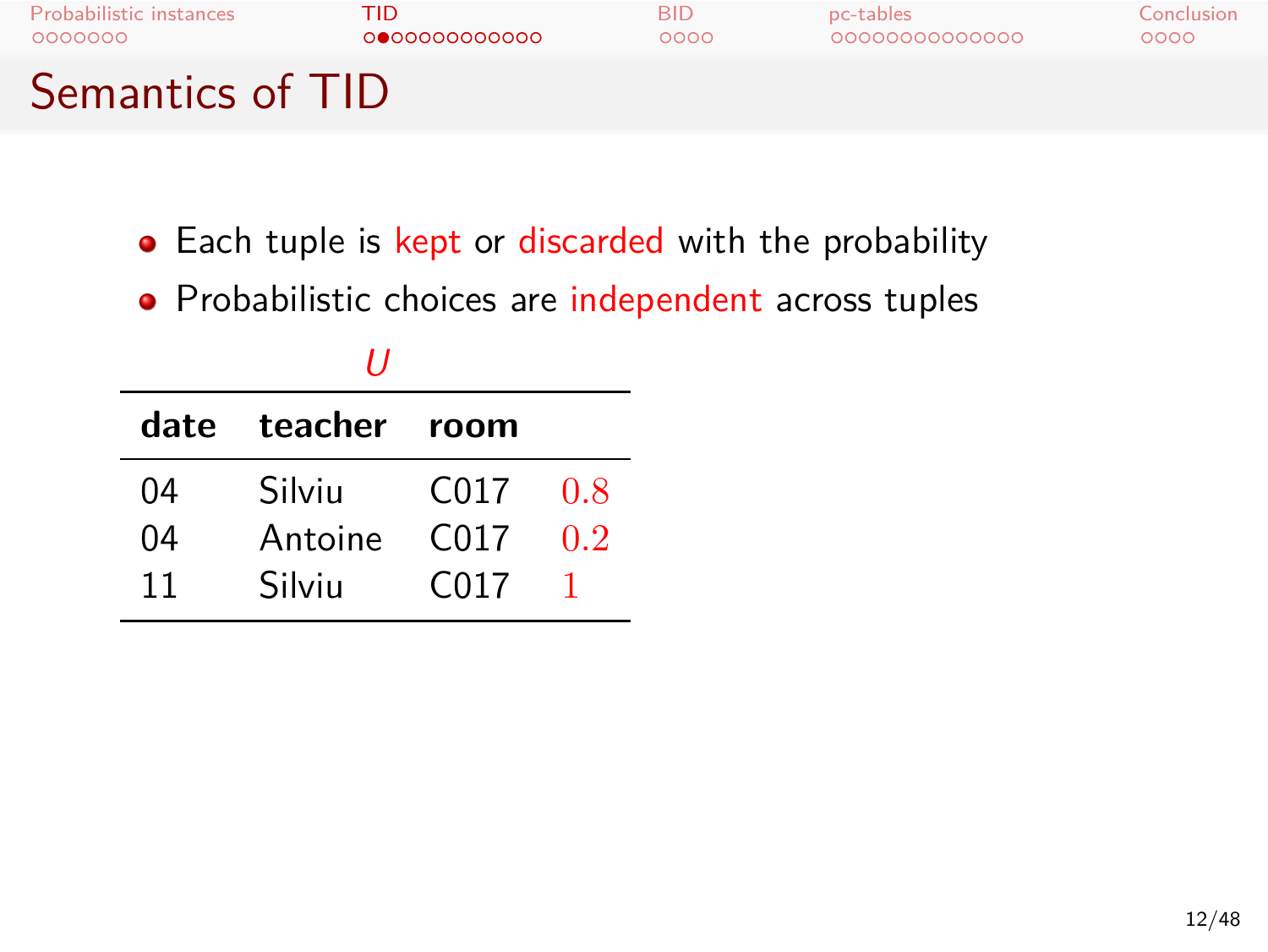- Each tuple is kept or discarded with the probability
- Probabilistic choices are independent across tuples

|    | date teacher room    |      |  | date teacher room |  |
|----|----------------------|------|--|-------------------|--|
| 04 | Silviu C017 0.8      |      |  |                   |  |
| 04 | Antoine $CO17$ $0.2$ |      |  |                   |  |
| 11 | Silviu               | C017 |  |                   |  |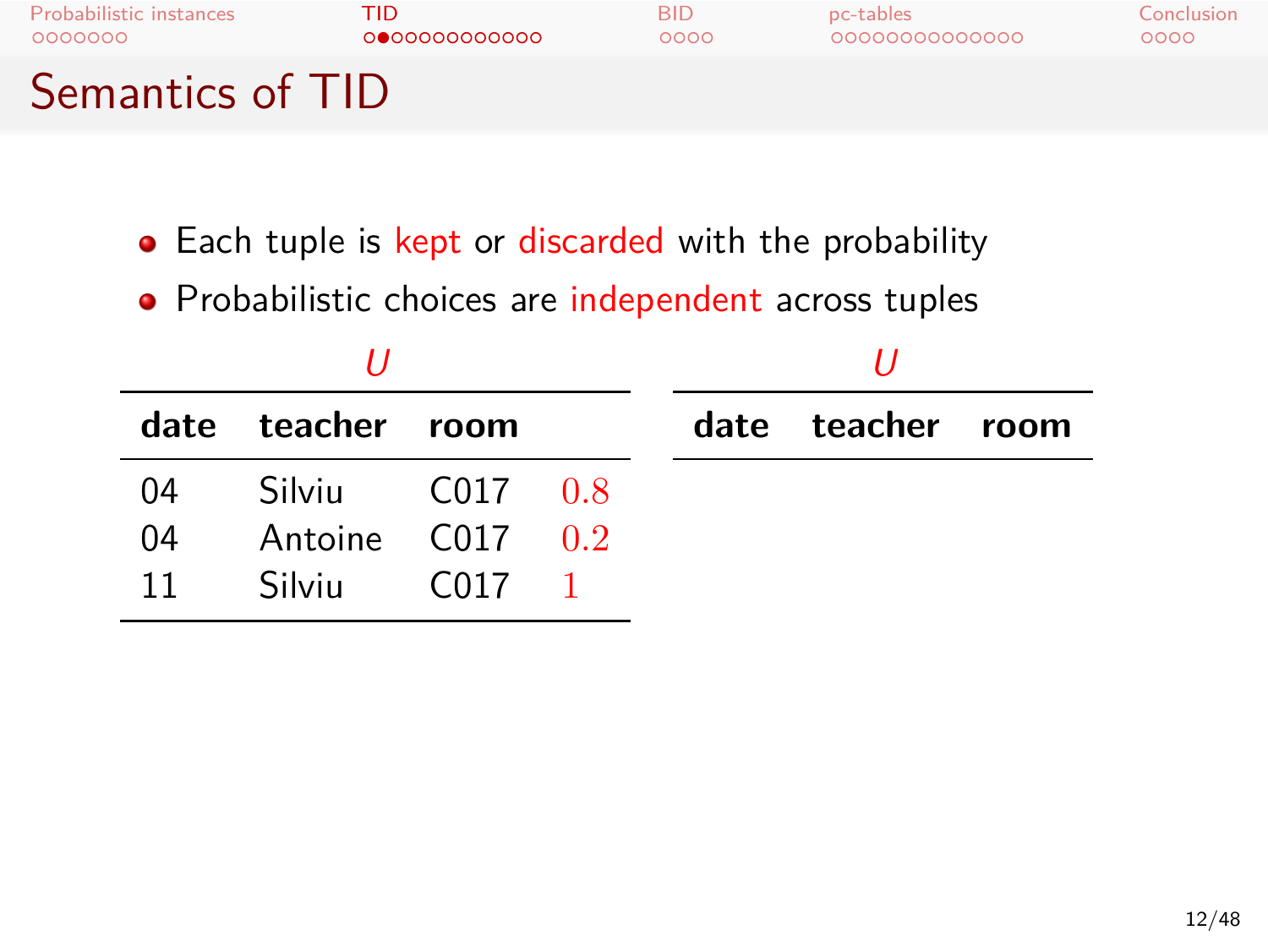- Each tuple is kept or discarded with the probability
- Probabilistic choices are independent across tuples

|    | date teacher room     |               |  |    | date teacher room |      |  |
|----|-----------------------|---------------|--|----|-------------------|------|--|
| 04 | Silviu                | $C_{017}$ 0.8 |  | 04 | Silviu            | C017 |  |
| 04 | Antoine $C_{0.2}$ 0.2 |               |  |    |                   |      |  |
| 11 | Silviu                | C017          |  |    |                   |      |  |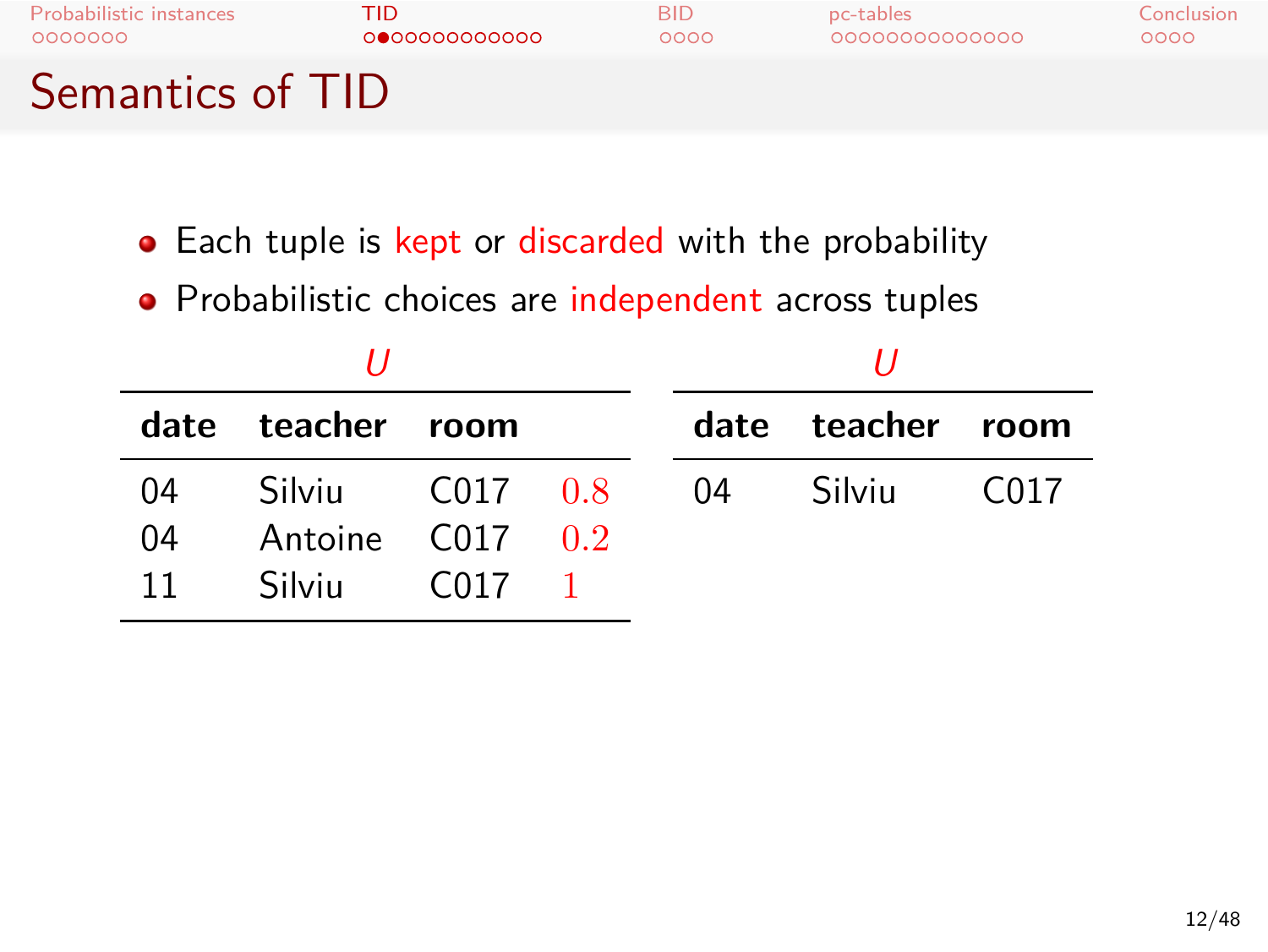- Each tuple is kept or discarded with the probability
- Probabilistic choices are independent across tuples

|    | date teacher room         |      |  |  | date teacher room                                    |        |
|----|---------------------------|------|--|--|------------------------------------------------------|--------|
| 04 | Silviu C017 0.8 04 Silviu |      |  |  |                                                      | - C017 |
| 04 |                           |      |  |  | <b>Antoine C017 <math>0.2</math></b> 04 Antoine C017 |        |
| 11 | Silviu                    | C017 |  |  |                                                      |        |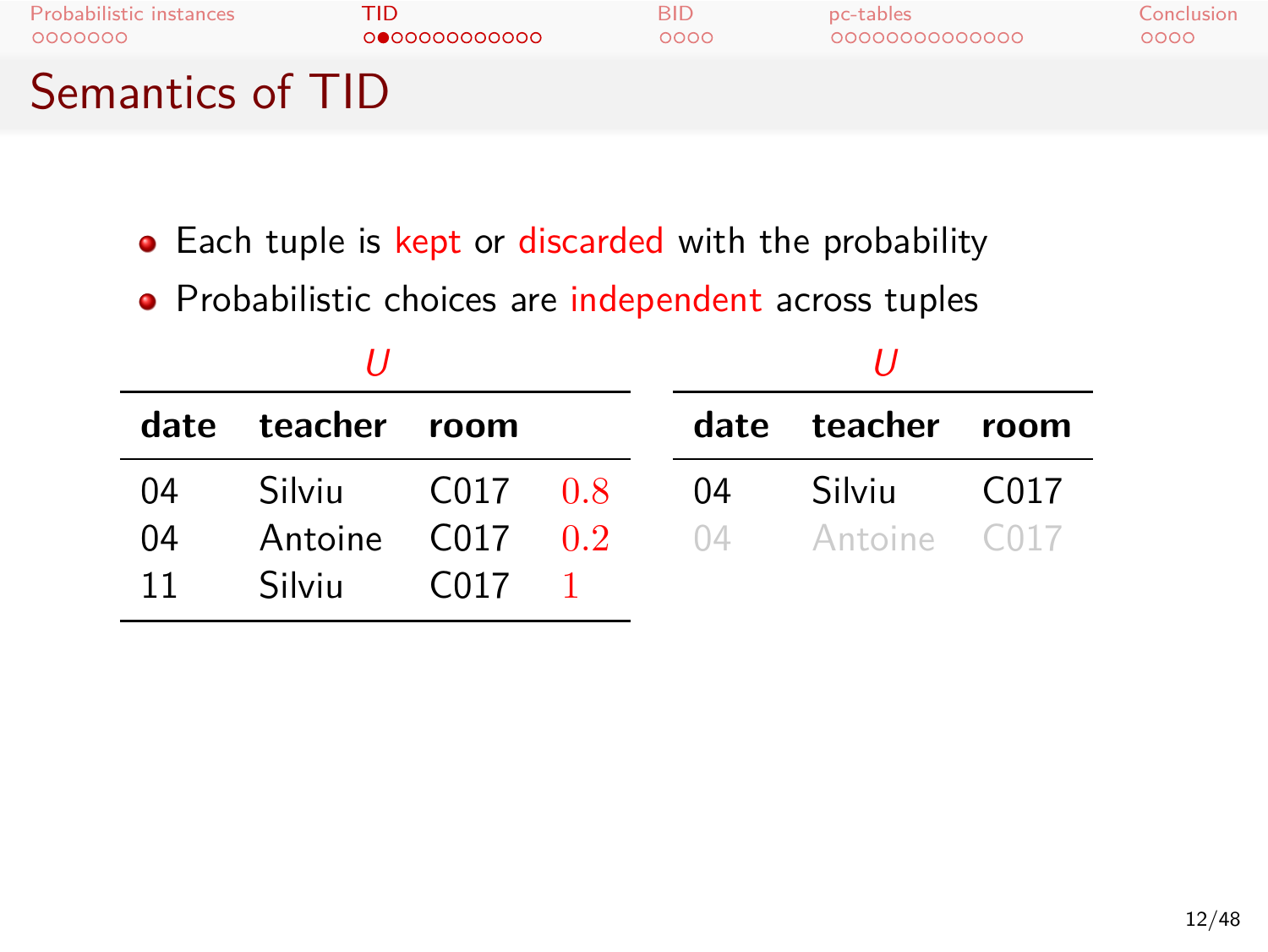# Probabilistic instances TID BID pc-tables Conclusion

## Semantics of TID

- Each tuple is kept or discarded with the probability
- Probabilistic choices are independent across tuples

|    | date teacher room    |                  |           |    | date teacher room |                   |
|----|----------------------|------------------|-----------|----|-------------------|-------------------|
| 04 | Silviu               | $C_{0}17$ 0.8    |           | 04 | Silviu            | C <sub>0</sub> 17 |
| 04 | Antoine $CO17$ $0.2$ |                  |           | 04 | Antoine C017      |                   |
| 11 | Silviu               | C <sub>017</sub> | $\sim$ 1. | 11 | Silviu            | C <sub>017</sub>  |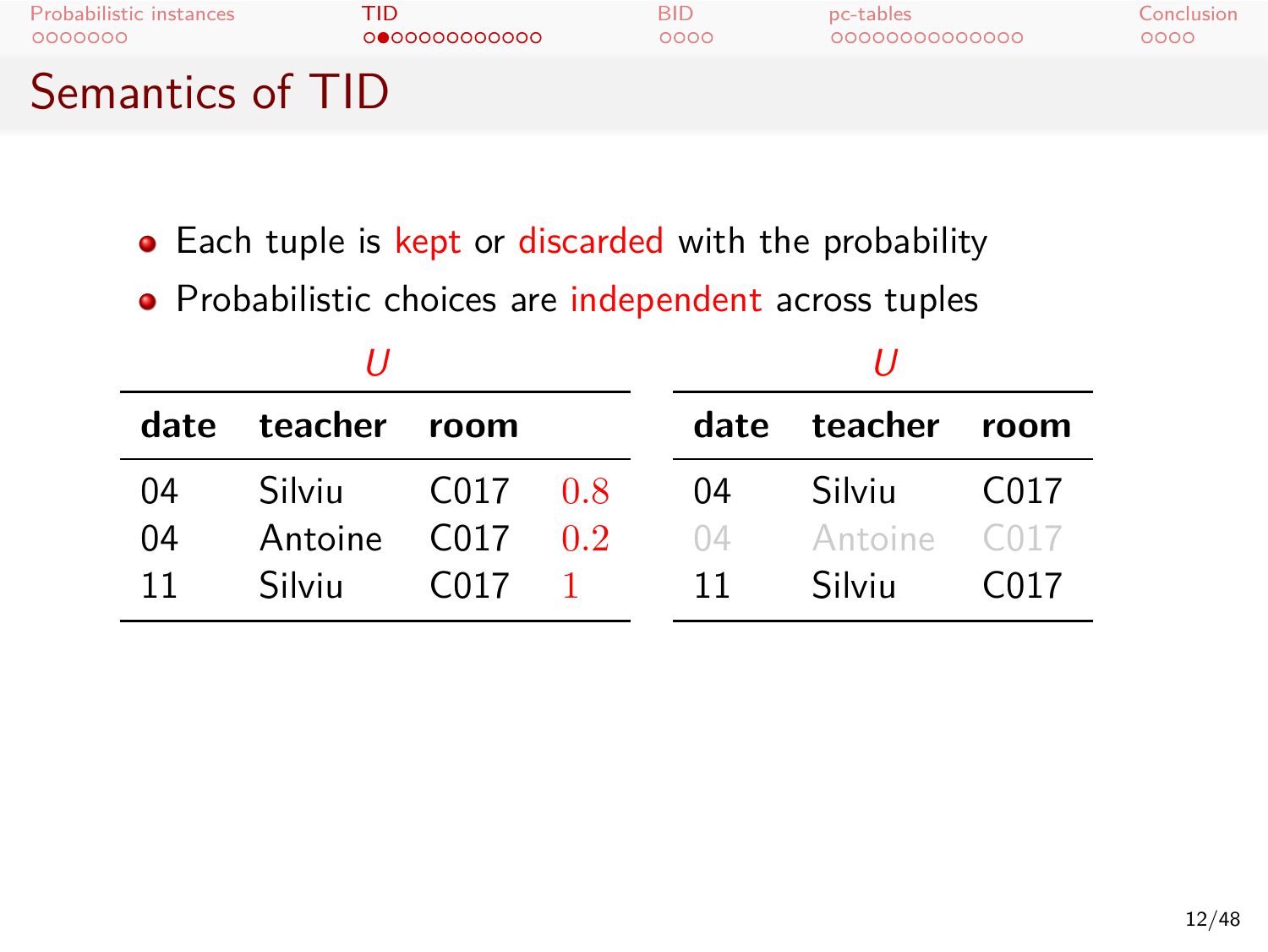- Each tuple is kept or discarded with the probability
- Probabilistic choices are independent across tuples

| date | teacher room         |               |          |    | date teacher room |                  |
|------|----------------------|---------------|----------|----|-------------------|------------------|
| 04   | Silviu               | $C_{017}$ 0.8 |          | 04 | Silviu            | C017             |
| 04   | Antoine $CO17$ $0.2$ |               |          | 04 | Antoine C017      |                  |
| 11   | Silviu               | C017          | $\sim 1$ | 11 | Silviu            | C <sub>017</sub> |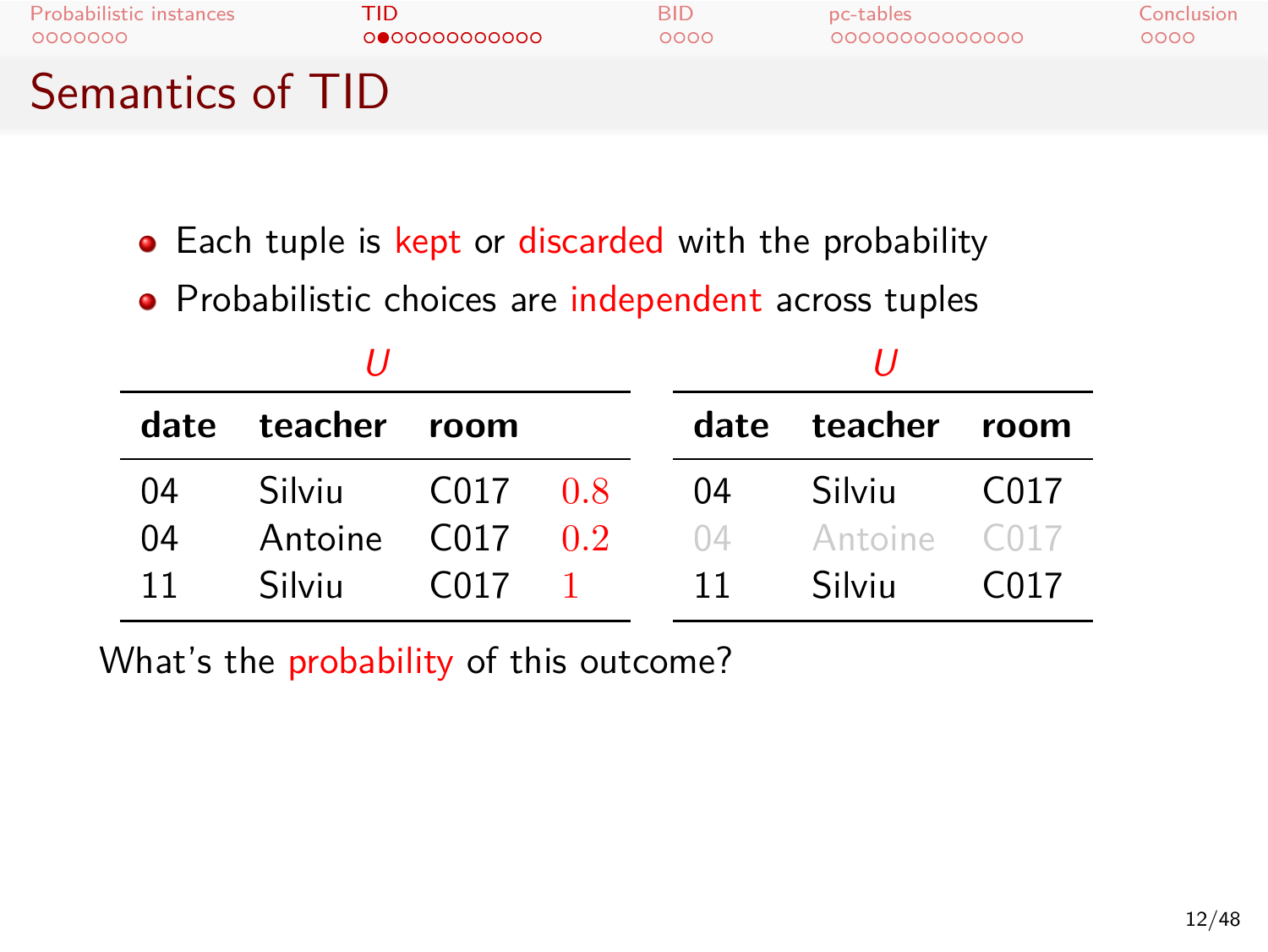- Each tuple is kept or discarded with the probability
- Probabilistic choices are independent across tuples

|    | date teacher room    |               |    | date teacher room |                  |
|----|----------------------|---------------|----|-------------------|------------------|
| 04 | Silviu               | $C_{017}$ 0.8 | 04 | Silviu            | C017             |
| 04 | Antoine $CO17$ $0.2$ |               |    | 04 Antoine C017   |                  |
| 11 | Silviu               | $C_{017}$ 1   | 11 | Silviu            | C <sub>017</sub> |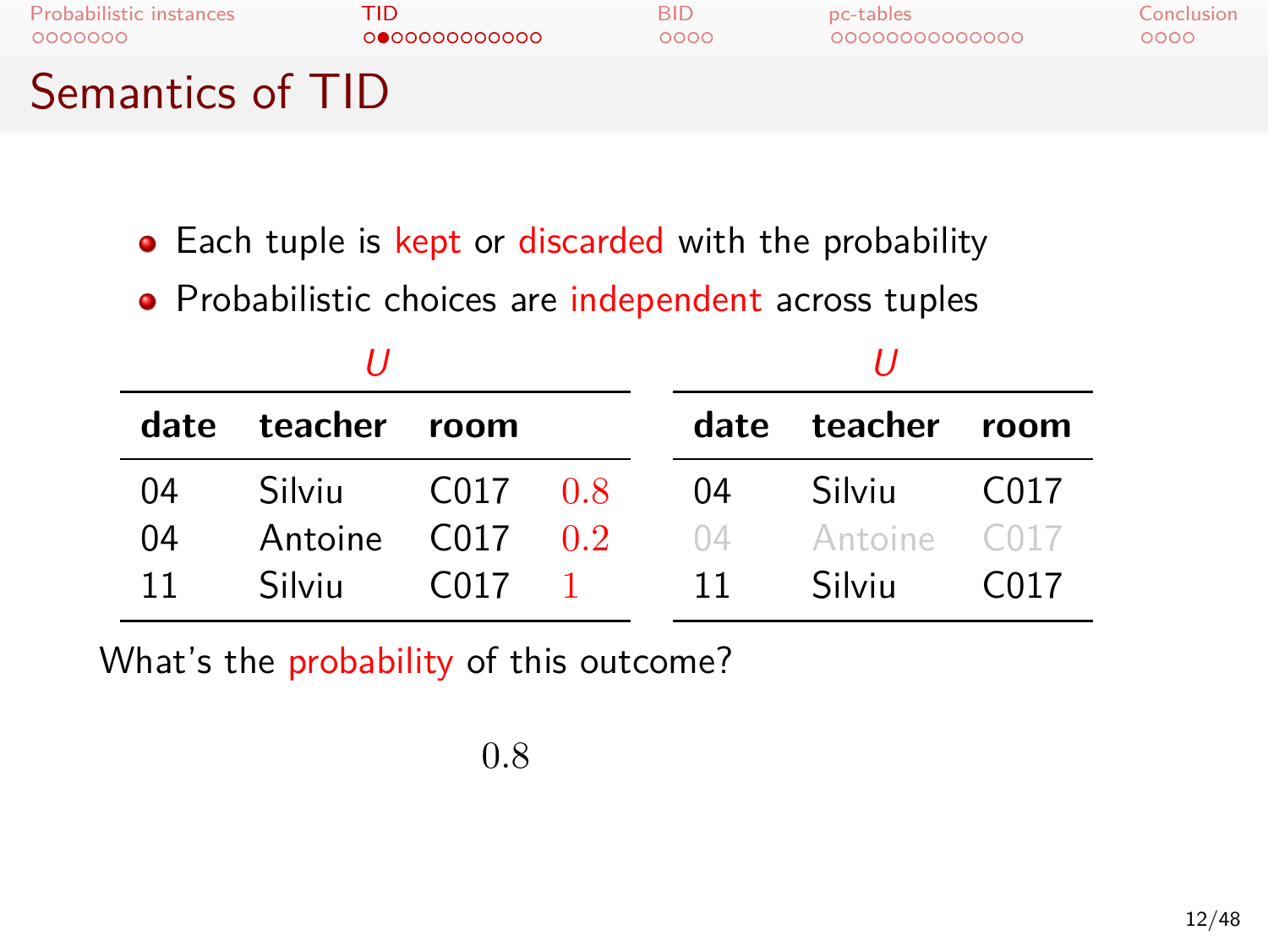- Each tuple is kept or discarded with the probability
- Probabilistic choices are independent across tuples

|    | date teacher room    |               |    | date teacher room |                  |
|----|----------------------|---------------|----|-------------------|------------------|
| 04 | Silviu               | $C_{017}$ 0.8 | 04 | Silviu            | C017             |
| 04 | Antoine $CO17$ $0.2$ |               |    | 04 Antoine C017   |                  |
| 11 | Silviu               | $C_{017}$ 1   | 11 | Silviu            | C <sub>017</sub> |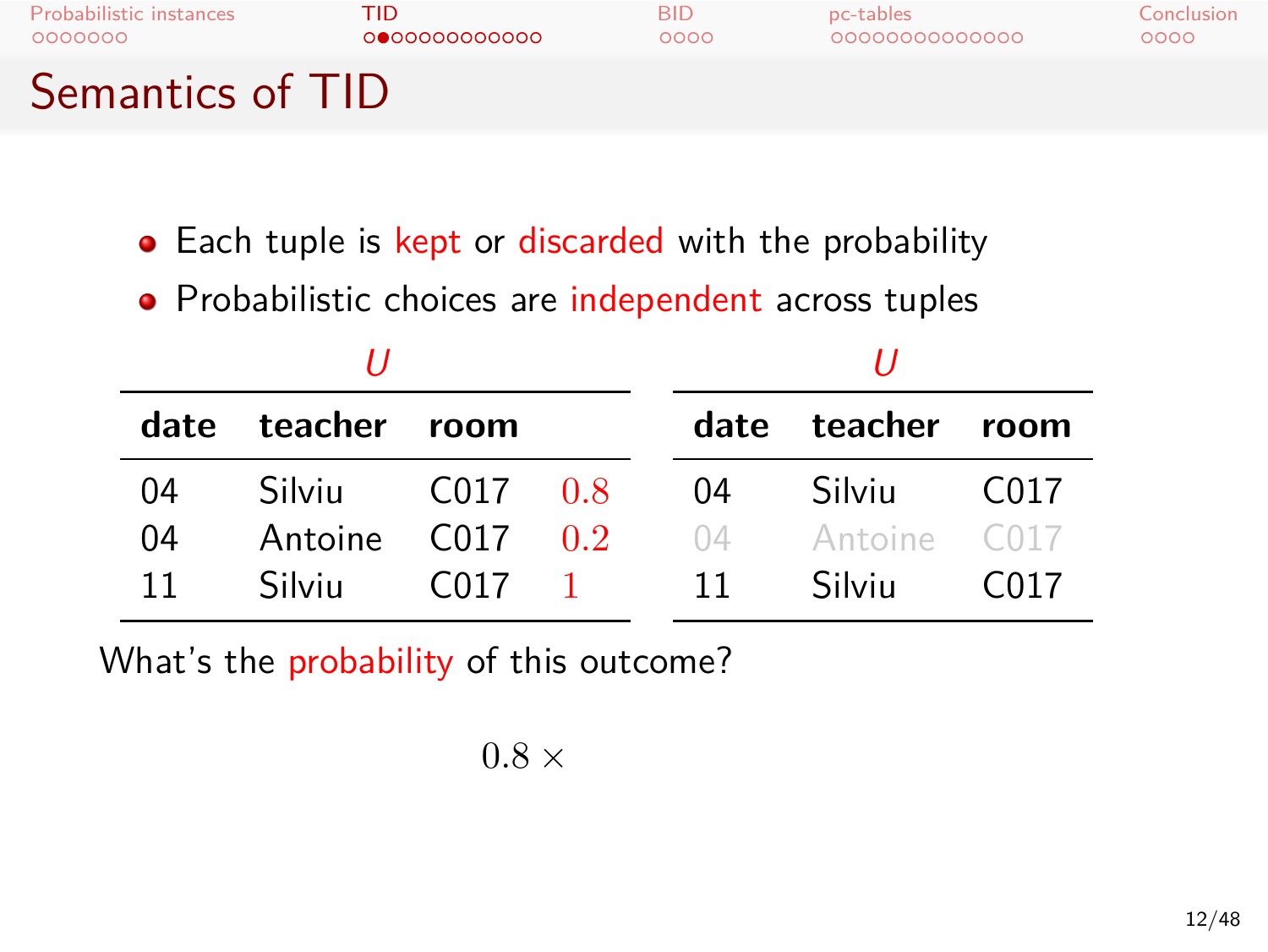- Each tuple is kept or discarded with the probability
- Probabilistic choices are independent across tuples

|    | date teacher room    |               |                |    | date teacher room |                  |
|----|----------------------|---------------|----------------|----|-------------------|------------------|
| 04 | Silviu               | $C_{017}$ 0.8 |                | 04 | Silviu            | C017             |
| 04 | Antoine $CO17$ $0.2$ |               |                | 04 | Antoine C017      |                  |
| 11 | Silviu               | C017          | $\blacksquare$ | 11 | Silviu            | C <sub>017</sub> |

$$
0.8 \times (1 - 0.2)
$$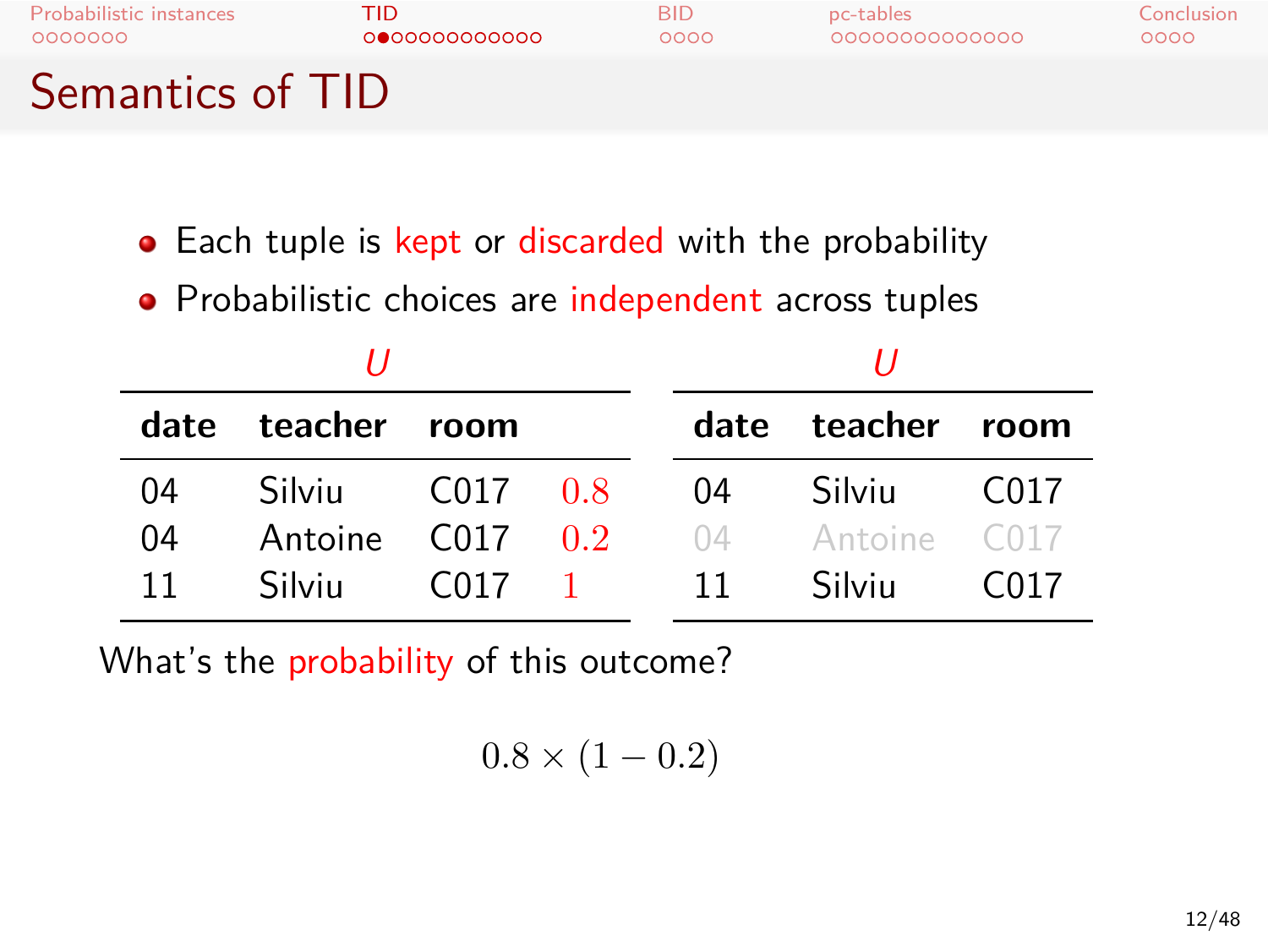- Each tuple is kept or discarded with the probability
- Probabilistic choices are independent across tuples

|    | date teacher room    |               |      | date teacher room |                  |
|----|----------------------|---------------|------|-------------------|------------------|
| 04 | Silviu               | $C_{017}$ 0.8 | 04   | Silviu            | C017             |
| 04 | Antoine $CO17$ $0.2$ |               | 04   | Antoine C017      |                  |
| 11 | Silviu               | $C_{017}$ 1   | - 11 | Silviu            | C <sub>017</sub> |

$$
0.8 \times (1 - 0.2) \times 1
$$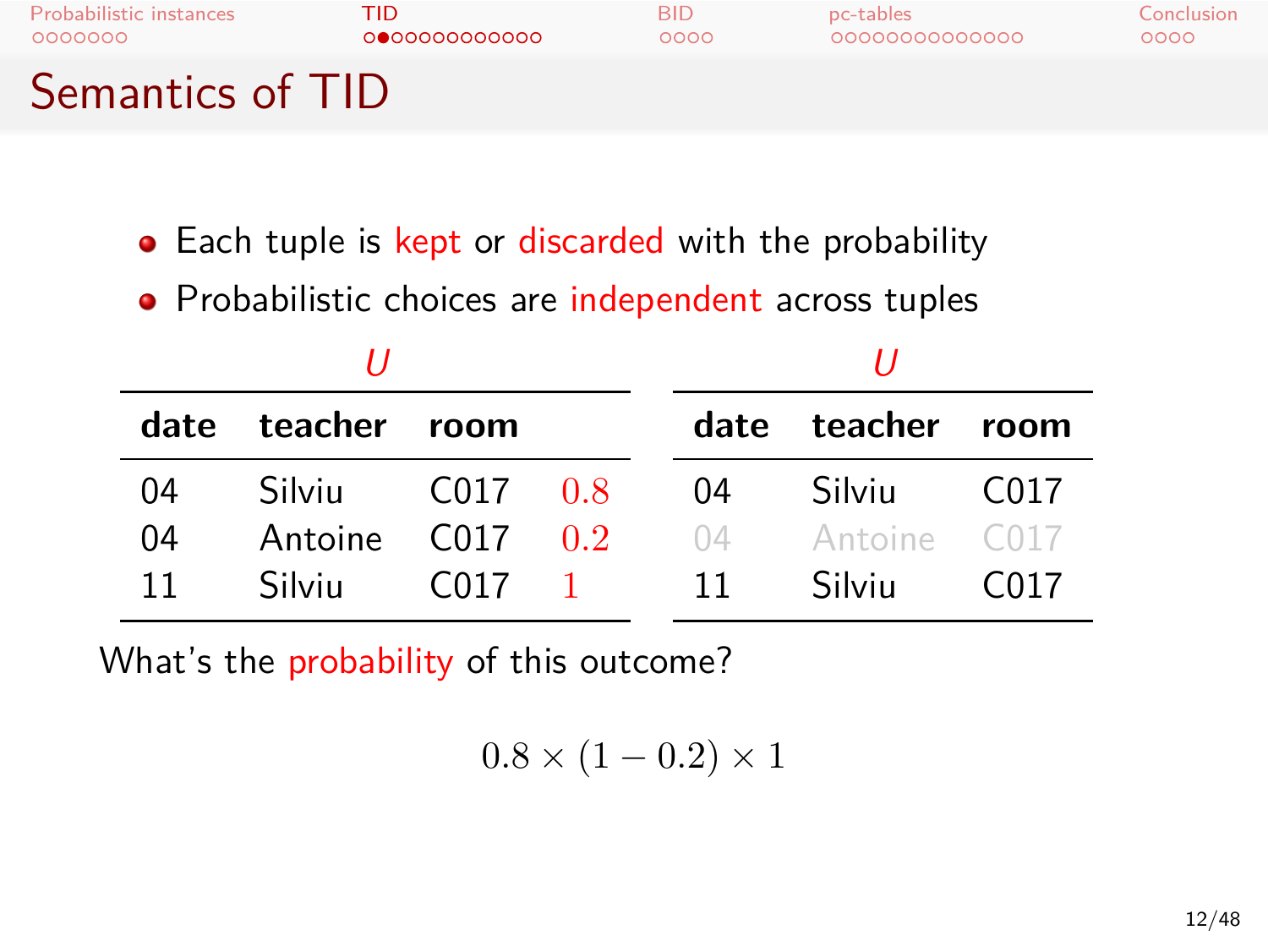

*→* the possible worlds are the subsets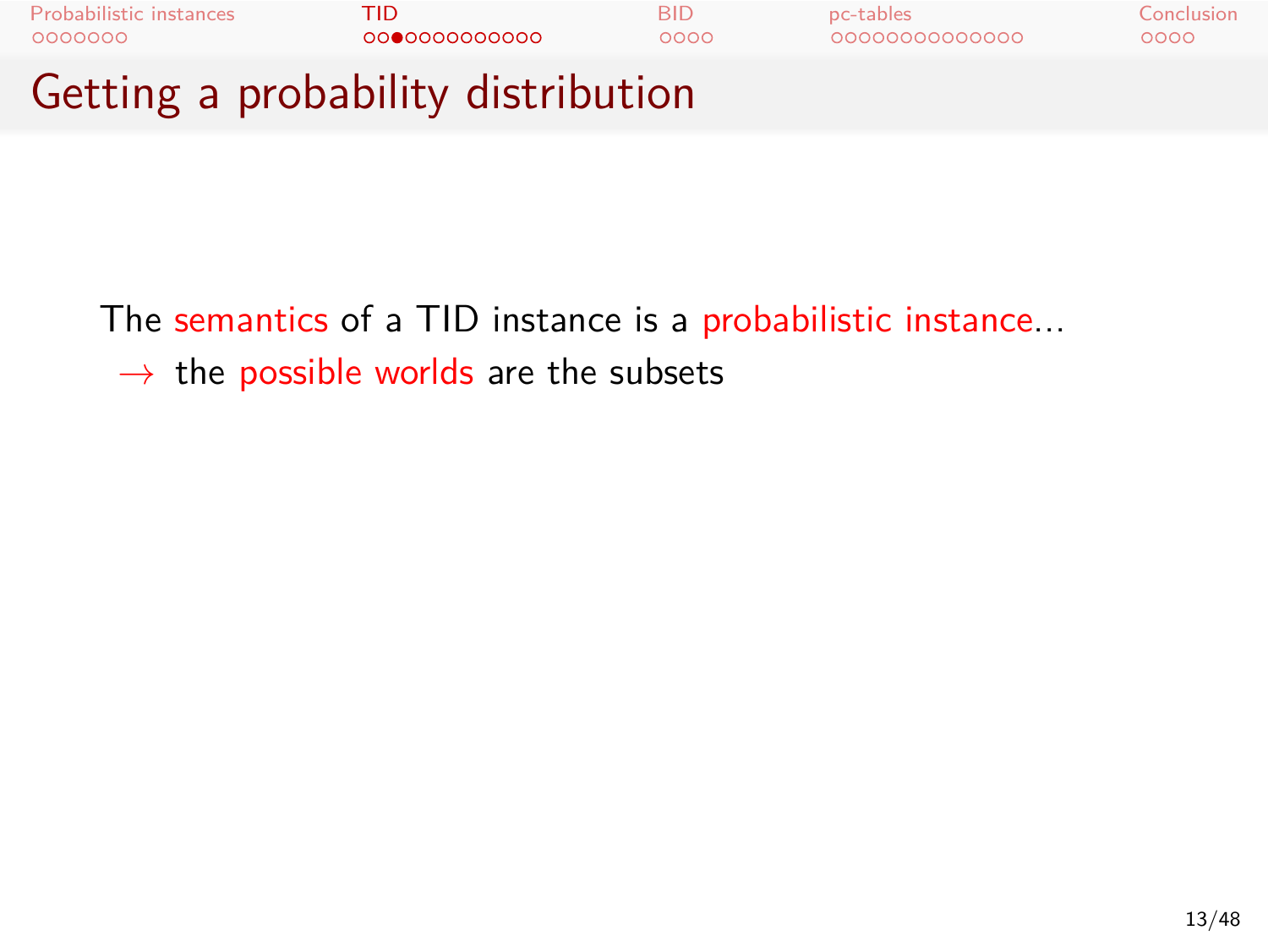

*→* the possible worlds are the subsets

*→* always keeping tuples with probability 1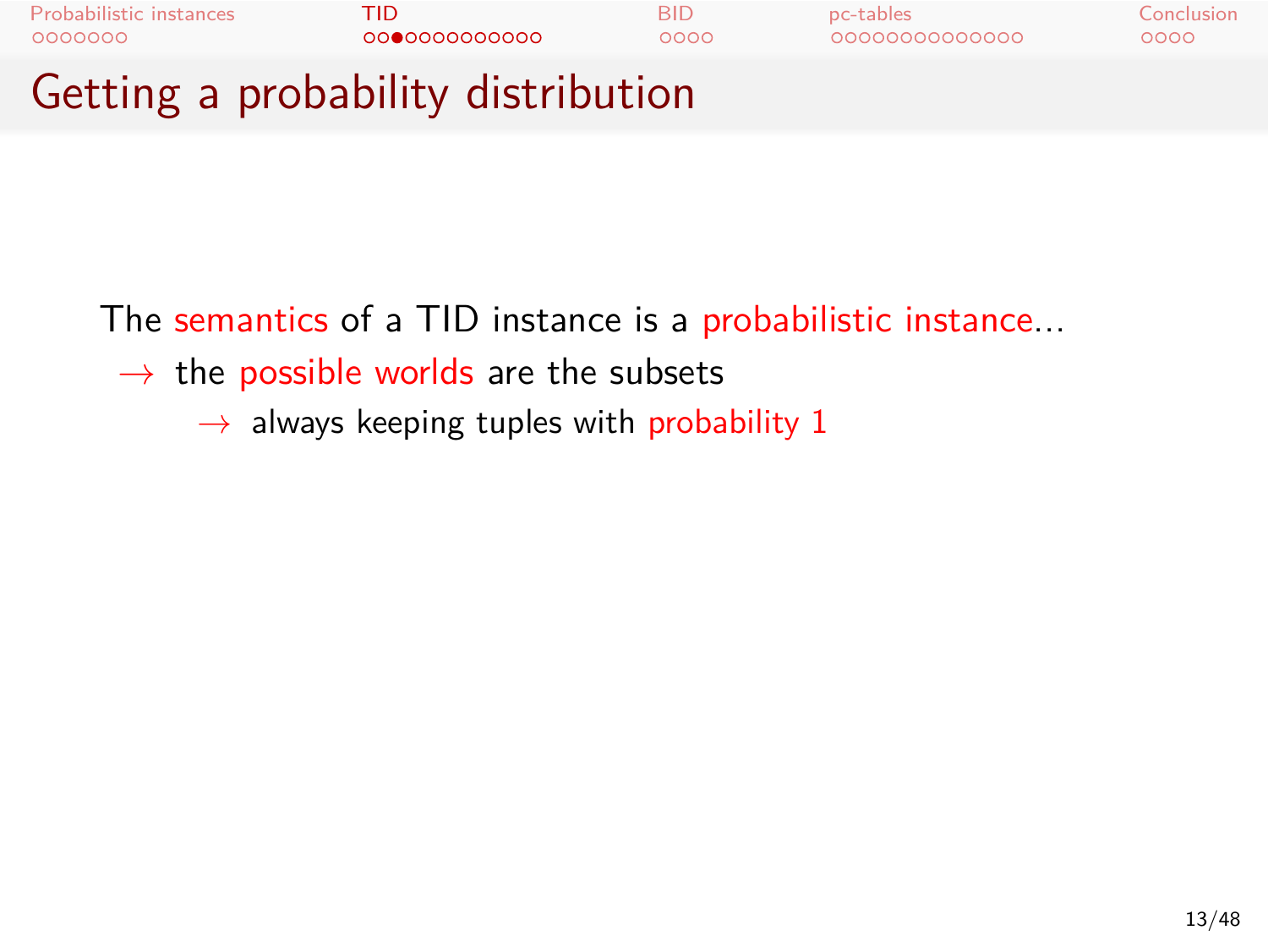

*→* the possible worlds are the subsets

*→* always keeping tuples with probability 1

Formally, for a TID instance *I*, the probability of *J*: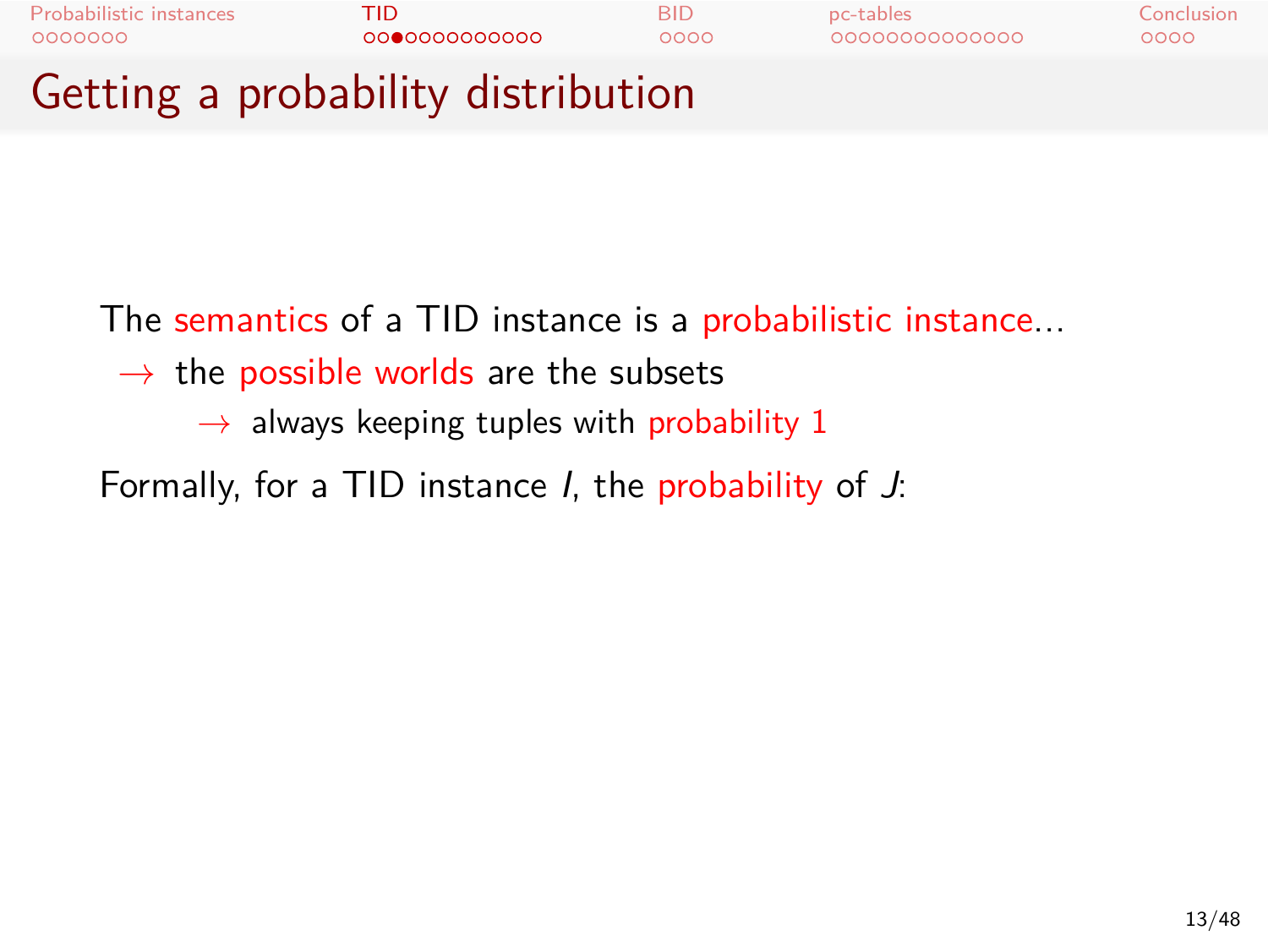

*→* the possible worlds are the subsets

*→* always keeping tuples with probability 1

Formally, for a TID instance *I*, the probability of *J*:

- we must have *J ⊆ I*
- product of  $p_t$  for each tuple **t** kept in  $J$
- product of 1 *− p***<sup>t</sup>** for each tuple **t** not kept in *J*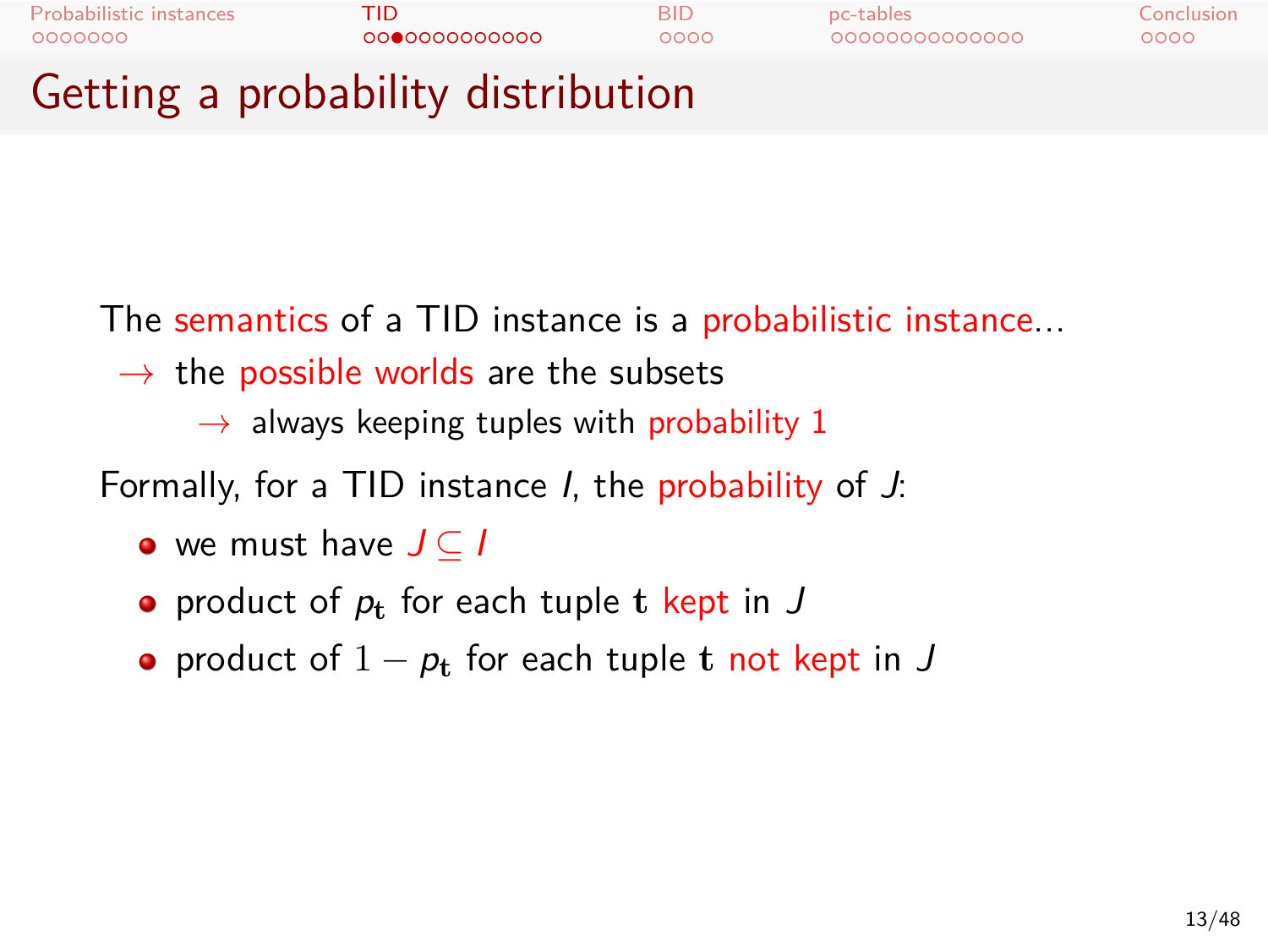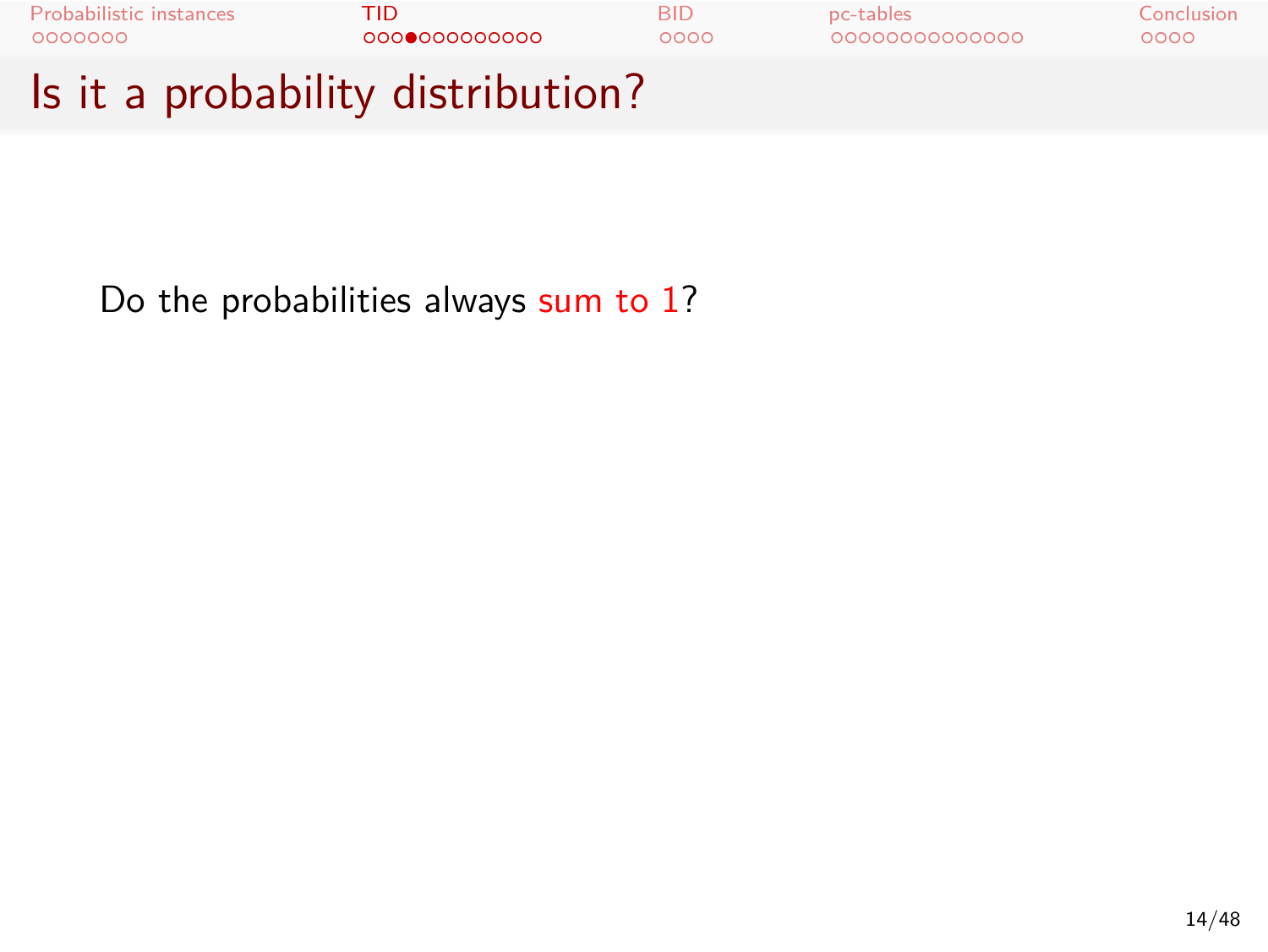

· 0 tuples: vacuous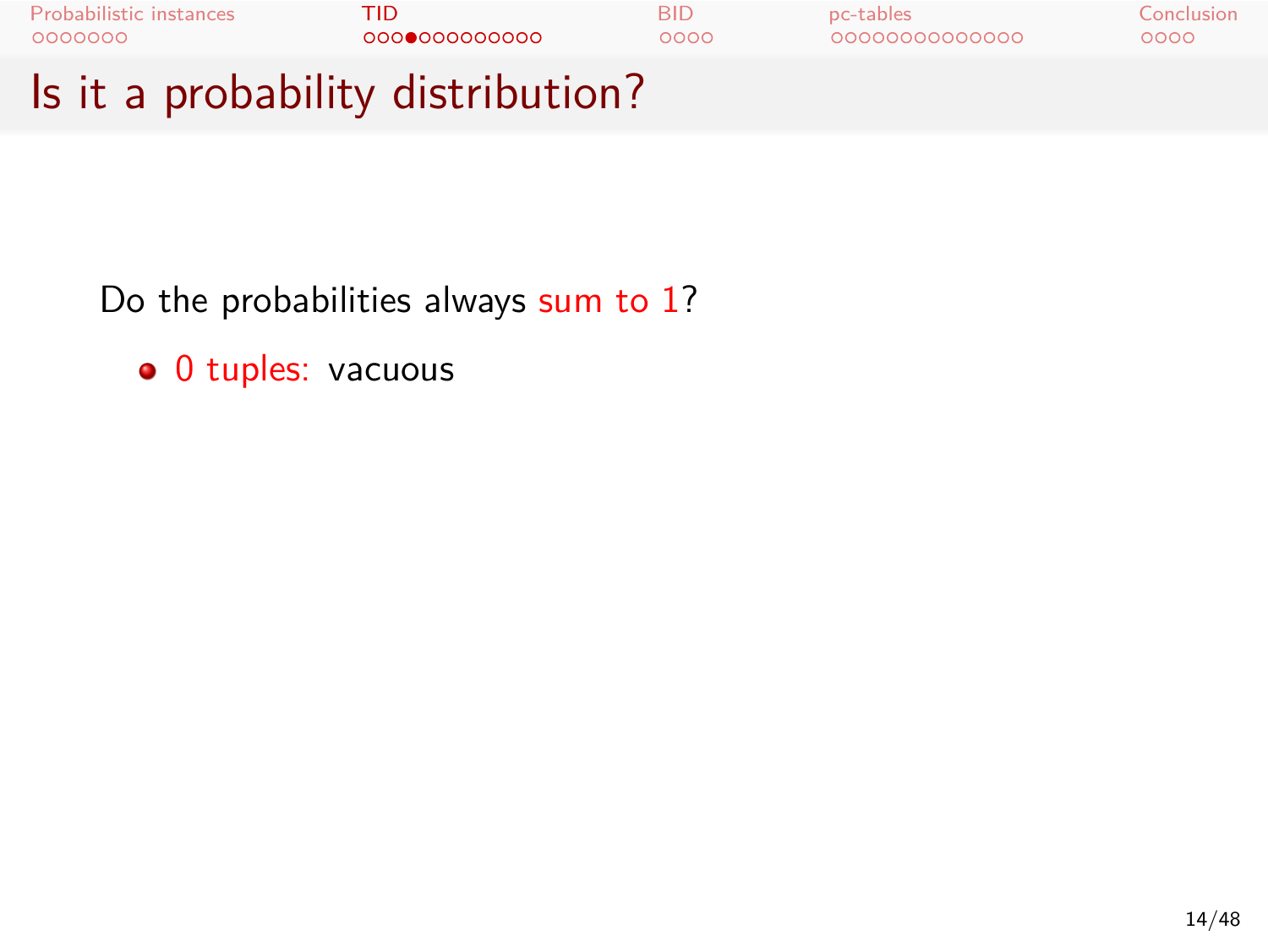

- · 0 tuples: vacuous
- 1 tuple: *p* + (1 *− p*) = 1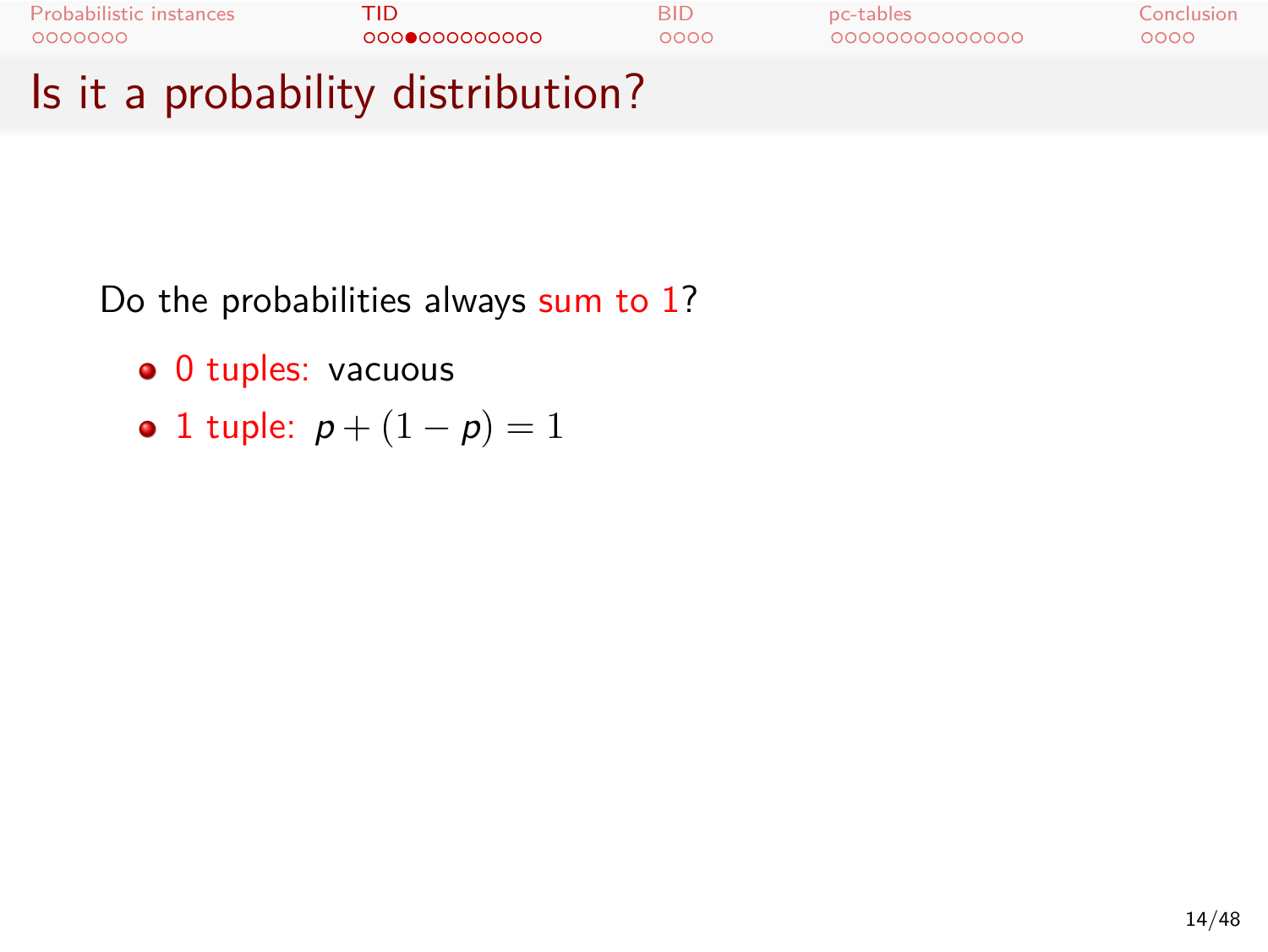

- · 0 tuples: vacuous
- 1 tuple: *p* + (1 *− p*) = 1
- $\bullet$  2 tuples:  $p_1p_2 + p_1(1-p_2) + (1-p_1)p_2 + (1-p_1)(1-p_2)$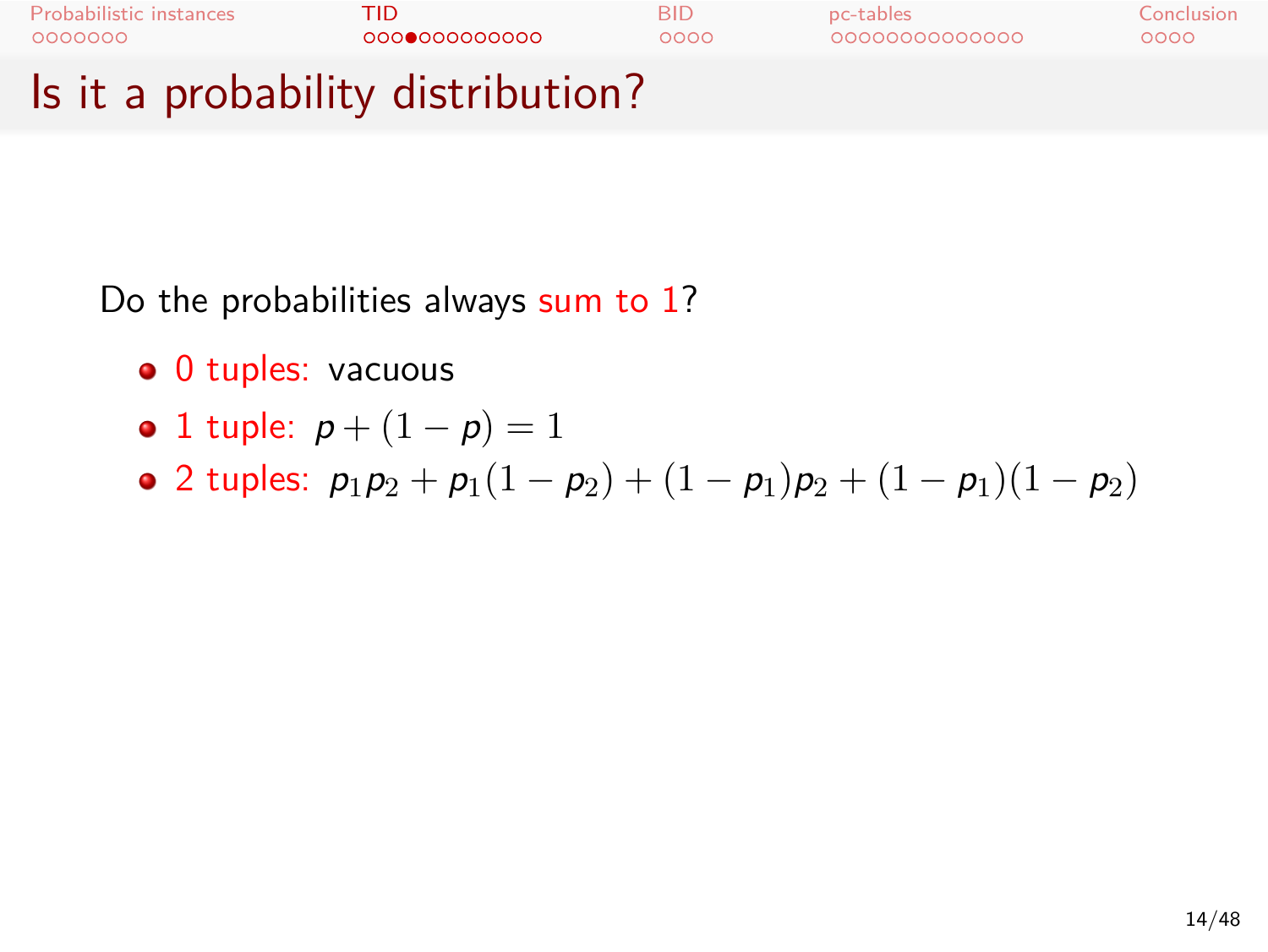

- · 0 tuples: vacuous
- 1 tuple: *p* + (1 *− p*) = 1
- 2 tuples: *p*1*p*<sup>2</sup> + *p*1(1 *− p*2) + (1 *− p*1)*p*<sup>2</sup> + (1 *− p*1)(1 *− p*2)
- $\rightarrow$   $p_1(p_2 + (1-p_2)) + (1-p_1)(p_2 + (1-p_2))$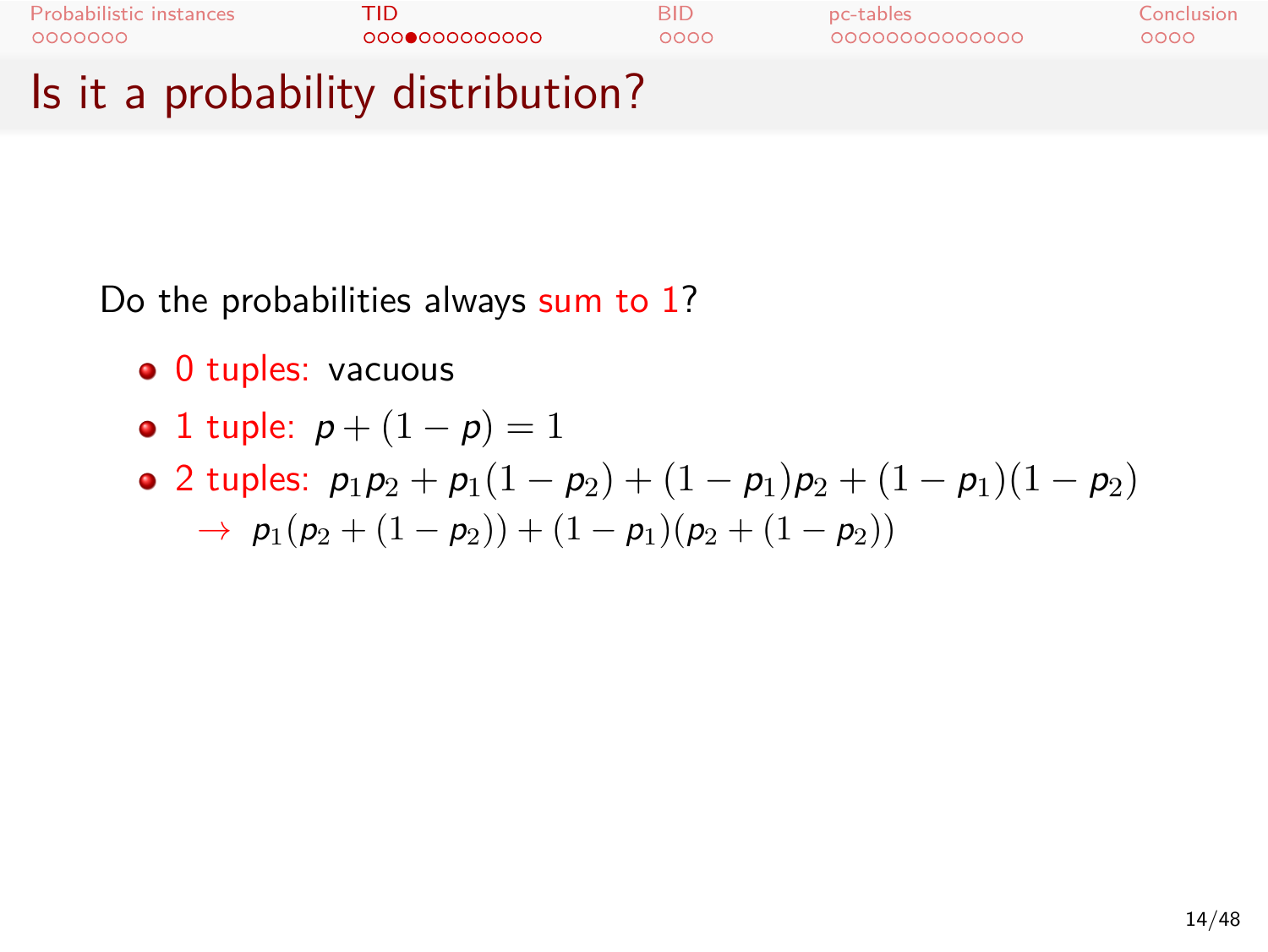

- · 0 tuples: vacuous
- 1 tuple: *p* + (1 *− p*) = 1
- 2 tuples: *p*1*p*<sup>2</sup> + *p*1(1 *− p*2) + (1 *− p*1)*p*<sup>2</sup> + (1 *− p*1)(1 *− p*2)
	- $\rightarrow$  *p*<sub>1</sub>( $p_2$  + (1 *− p*<sub>2</sub>)) + (1 *− p*<sub>1</sub>)( $p_2$  + (1 *− p*<sub>2</sub>))  $\rightarrow$   $(p_1 + (1 - p_1))(p_2 + (1 - p_2))$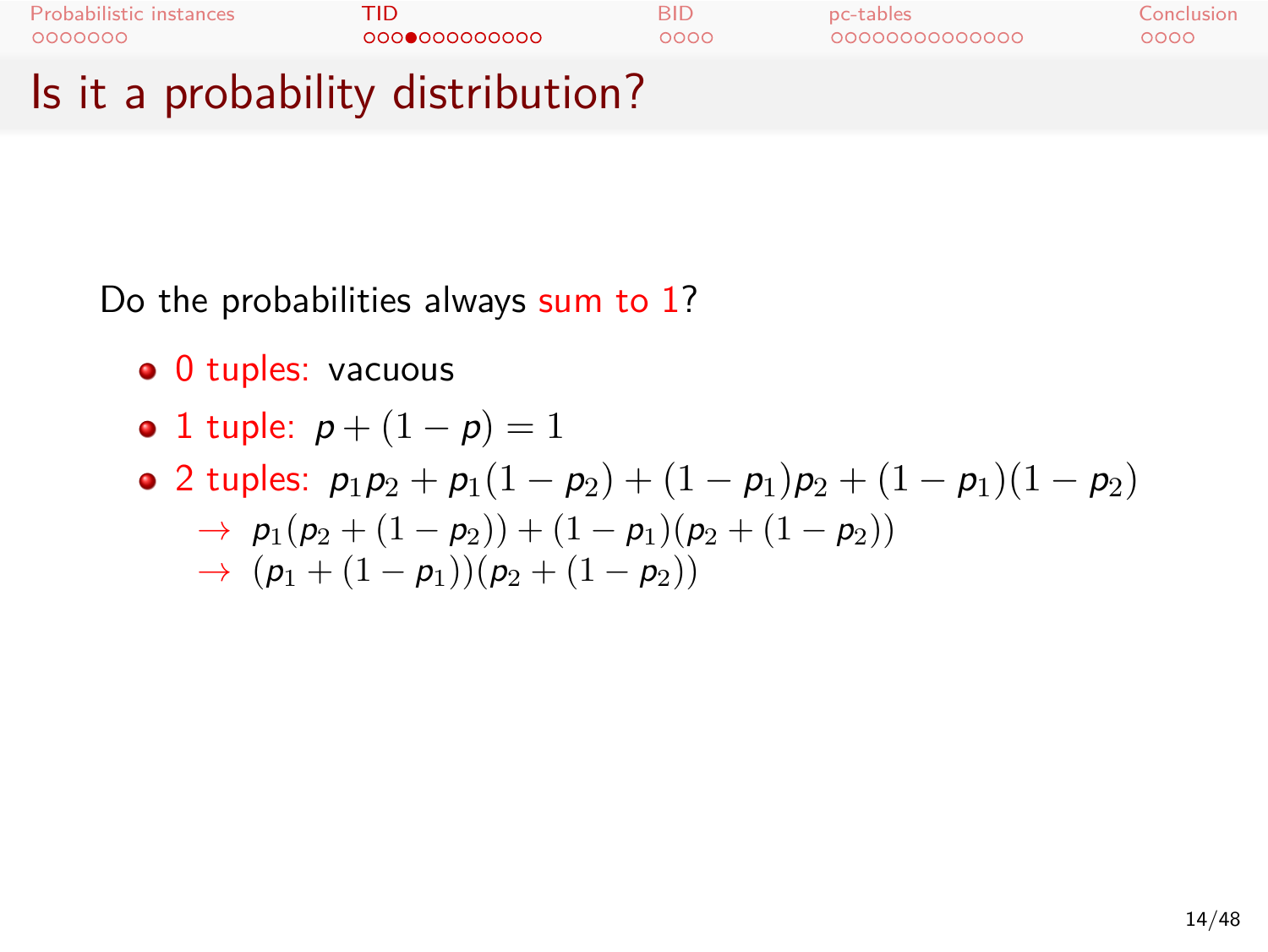

- · 0 tuples: vacuous
- 1 tuple: *p* + (1 *− p*) = 1
- 2 tuples: *p*1*p*<sup>2</sup> + *p*1(1 *− p*2) + (1 *− p*1)*p*<sup>2</sup> + (1 *− p*1)(1 *− p*2)
	- $\rightarrow$  *p*<sub>1</sub>( $p_2$  + (1 *− p*<sub>2</sub>)) + (1 *− p*<sub>1</sub>)( $p_2$  + (1 *− p*<sub>2</sub>))
	- *→* (*p*<sup>1</sup> + (1 *− p*1))(*p*<sup>2</sup> + (1 *− p*2))
	- $\rightarrow$  *p*<sub>2</sub> + (1 *− p*<sub>2</sub>)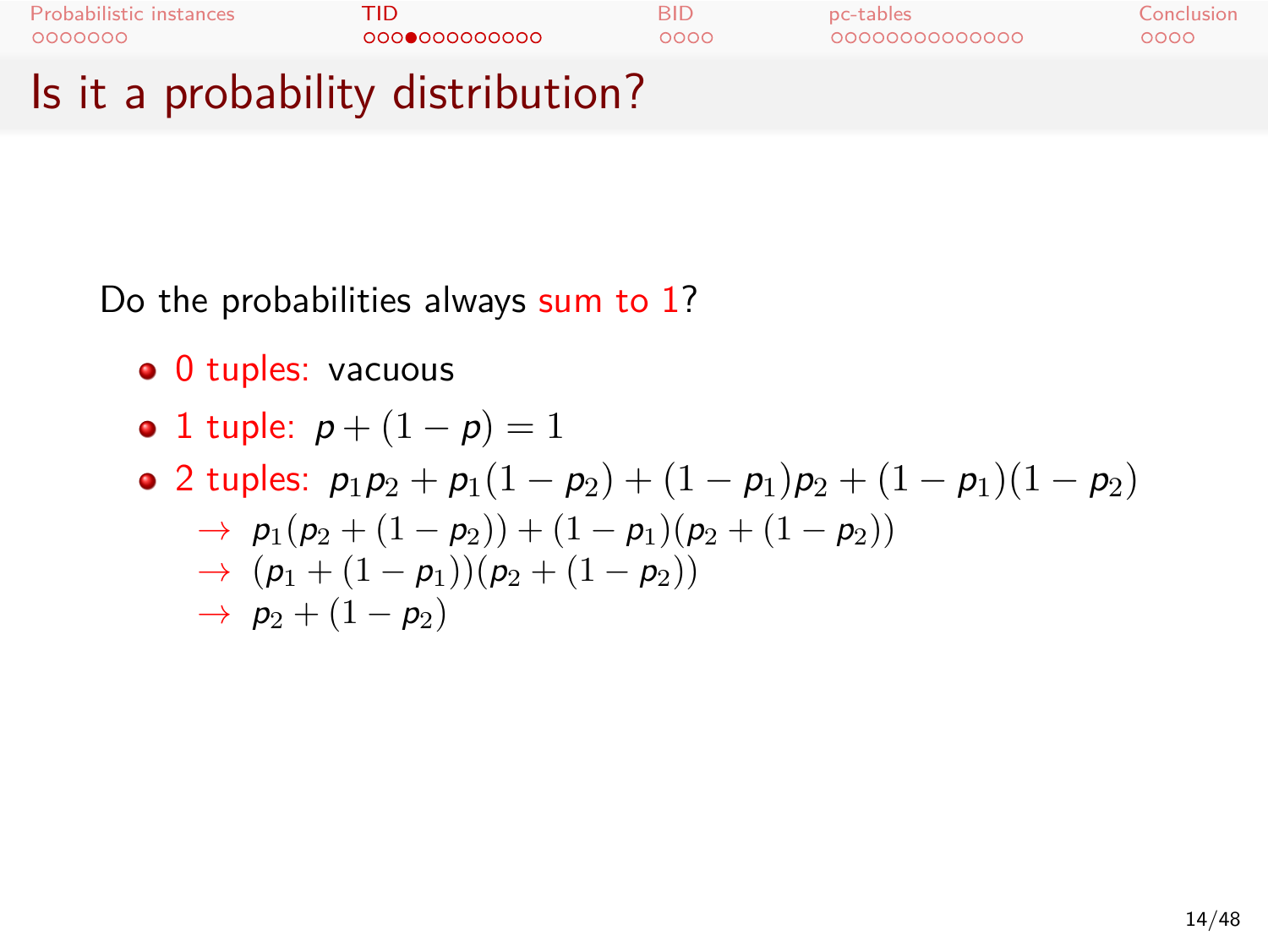

- 0 tuples: vacuous
- 1 tuple: *p* + (1 *− p*) = 1
- 2 tuples: *p*1*p*<sup>2</sup> + *p*1(1 *− p*2) + (1 *− p*1)*p*<sup>2</sup> + (1 *− p*1)(1 *− p*2) *→ p*1(*p*<sup>2</sup> + (1 *− p*2)) + (1 *− p*1)(*p*<sup>2</sup> + (1 *− p*2))
	- *→* (*p*<sup>1</sup> + (1 *− p*1))(*p*<sup>2</sup> + (1 *− p*2))
		- *→ p*<sup>2</sup> + (1 *− p*2)
- More tuples:  $p_1(\dots) + (1 p_1)(\dots)$  and induction hypothesis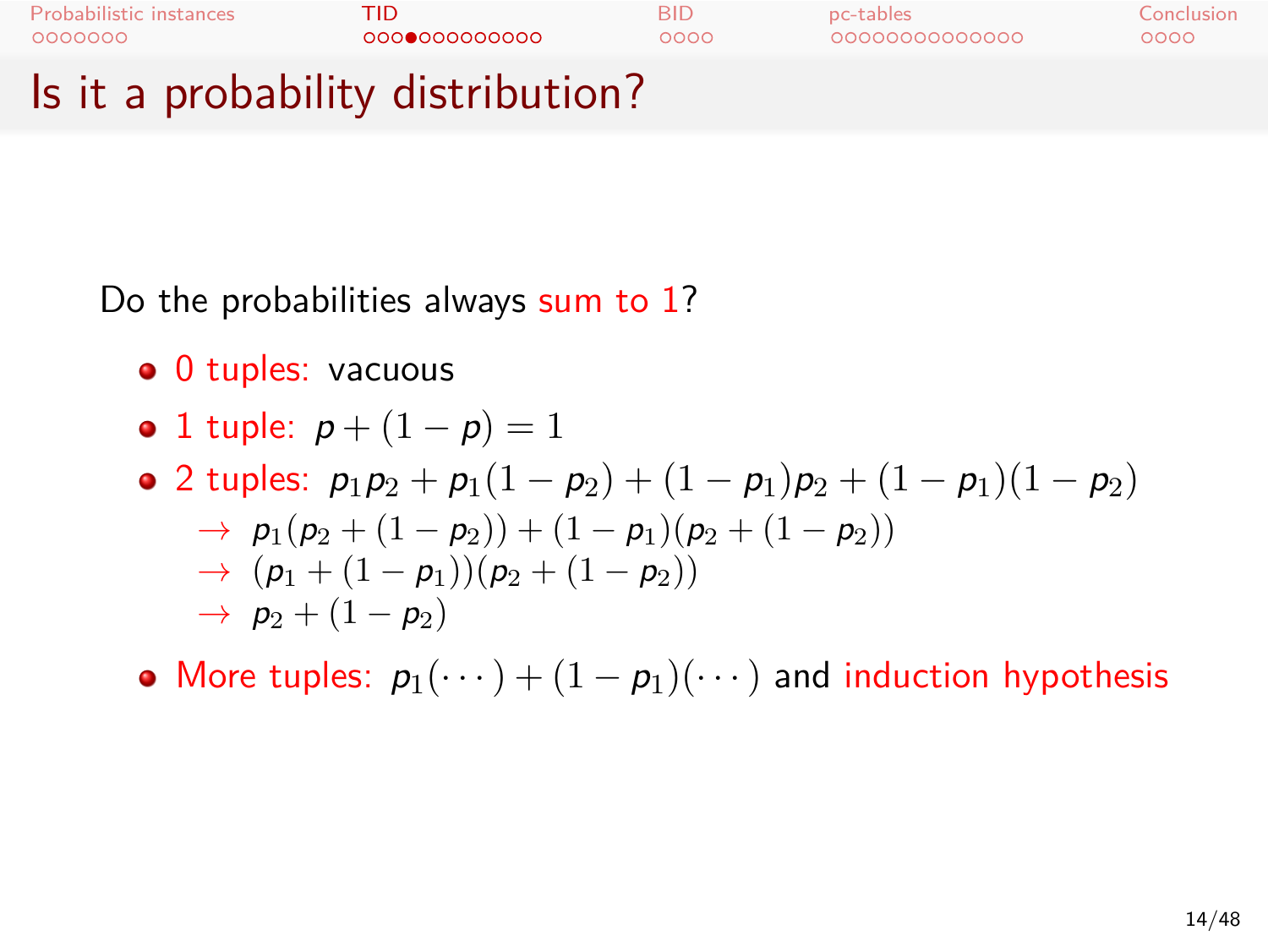

Remember from last class:

Uncertain instance: set of possible worlds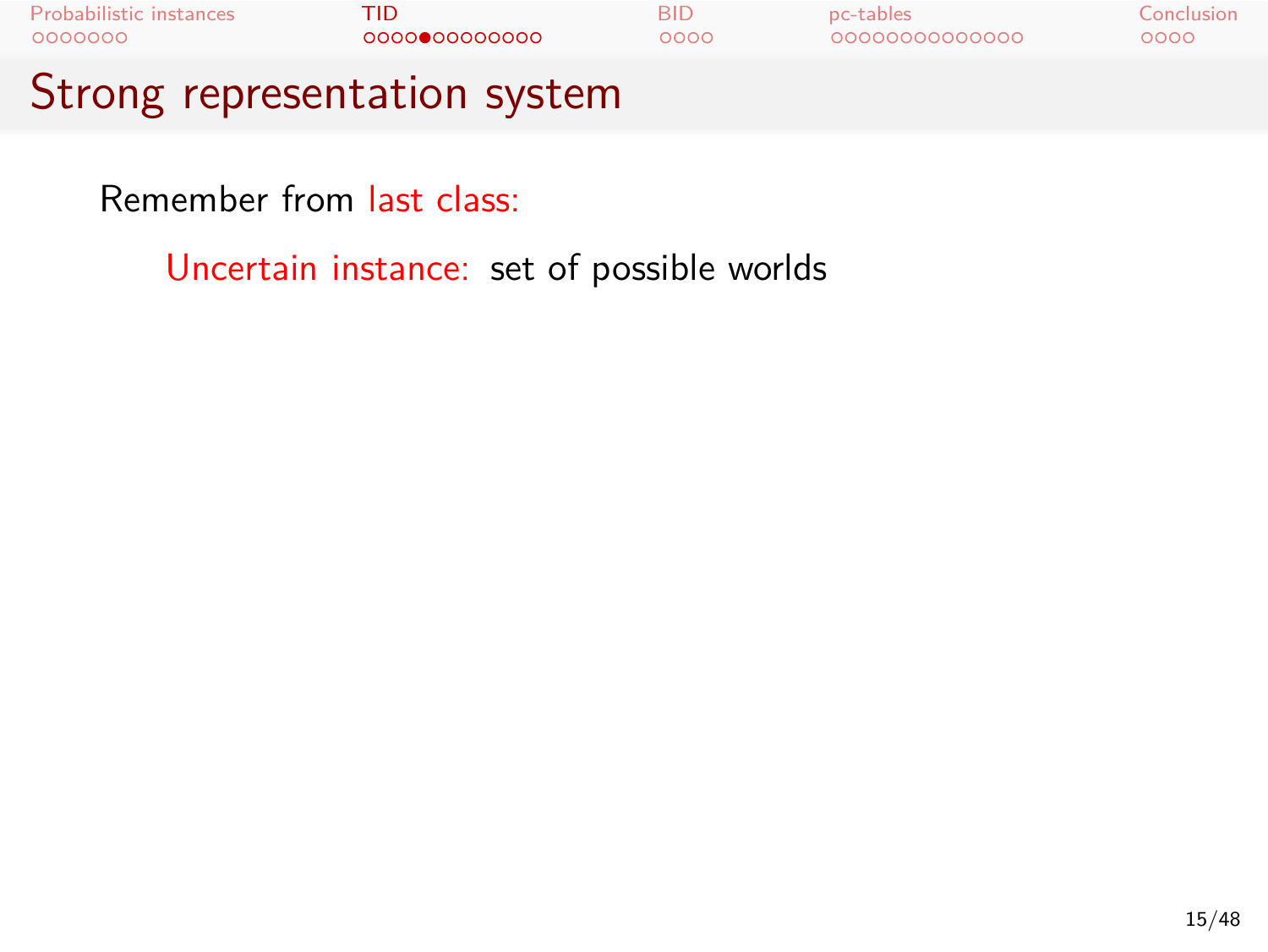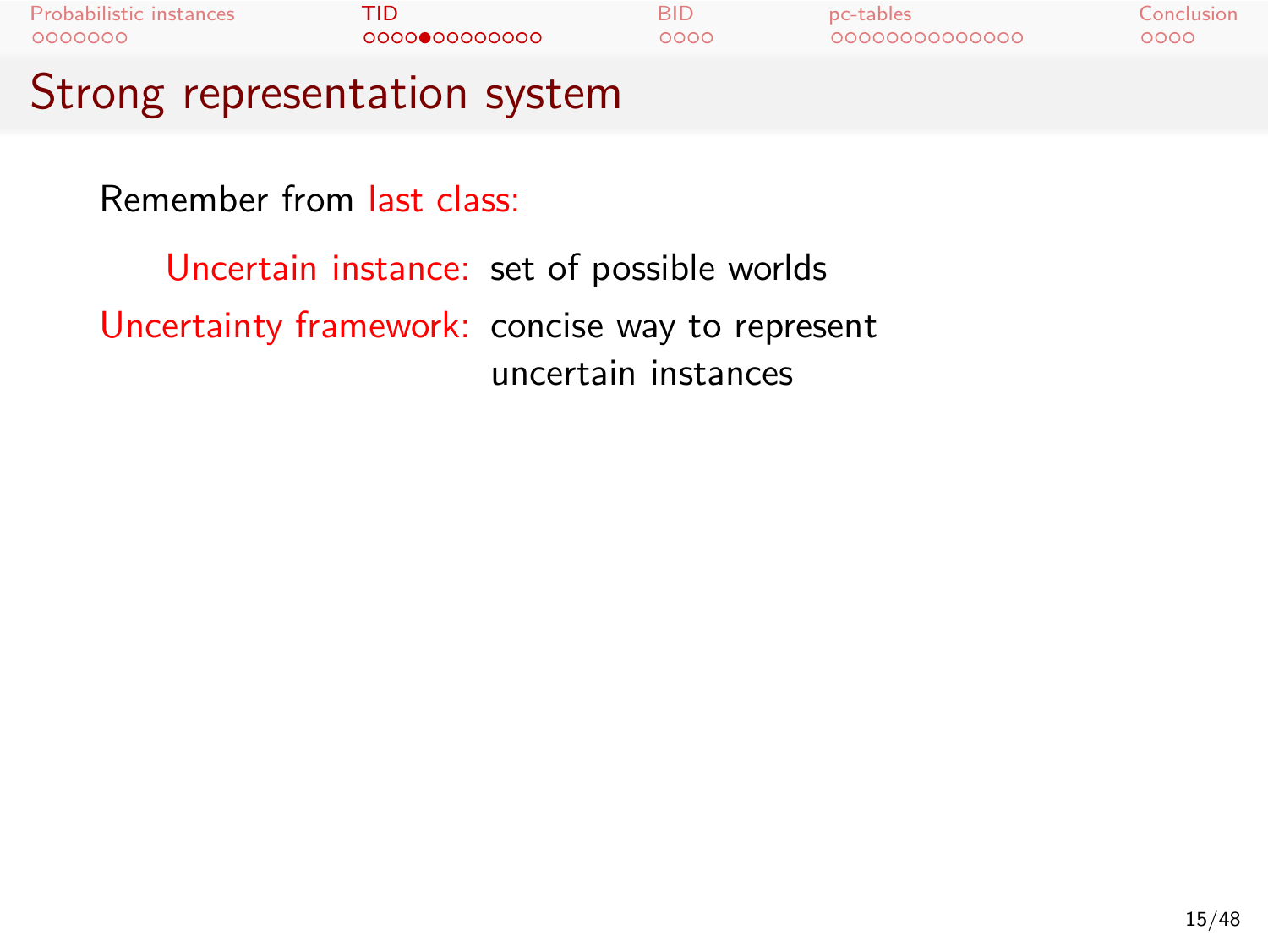| Probabilistic instances<br>0000000              | TID<br>000000000000 |                     | <b>BID</b><br>0000                       | pc-tables<br>00000000000000 | Conclusion<br>0000 |  |  |  |
|-------------------------------------------------|---------------------|---------------------|------------------------------------------|-----------------------------|--------------------|--|--|--|
| Strong representation system                    |                     |                     |                                          |                             |                    |  |  |  |
| Remember from last class:                       |                     |                     |                                          |                             |                    |  |  |  |
| Uncertain instance: set of possible worlds      |                     |                     |                                          |                             |                    |  |  |  |
| Uncertainty framework: concise way to represent |                     | uncertain instances |                                          |                             |                    |  |  |  |
|                                                 |                     |                     | Query language: here, relational algebra |                             |                    |  |  |  |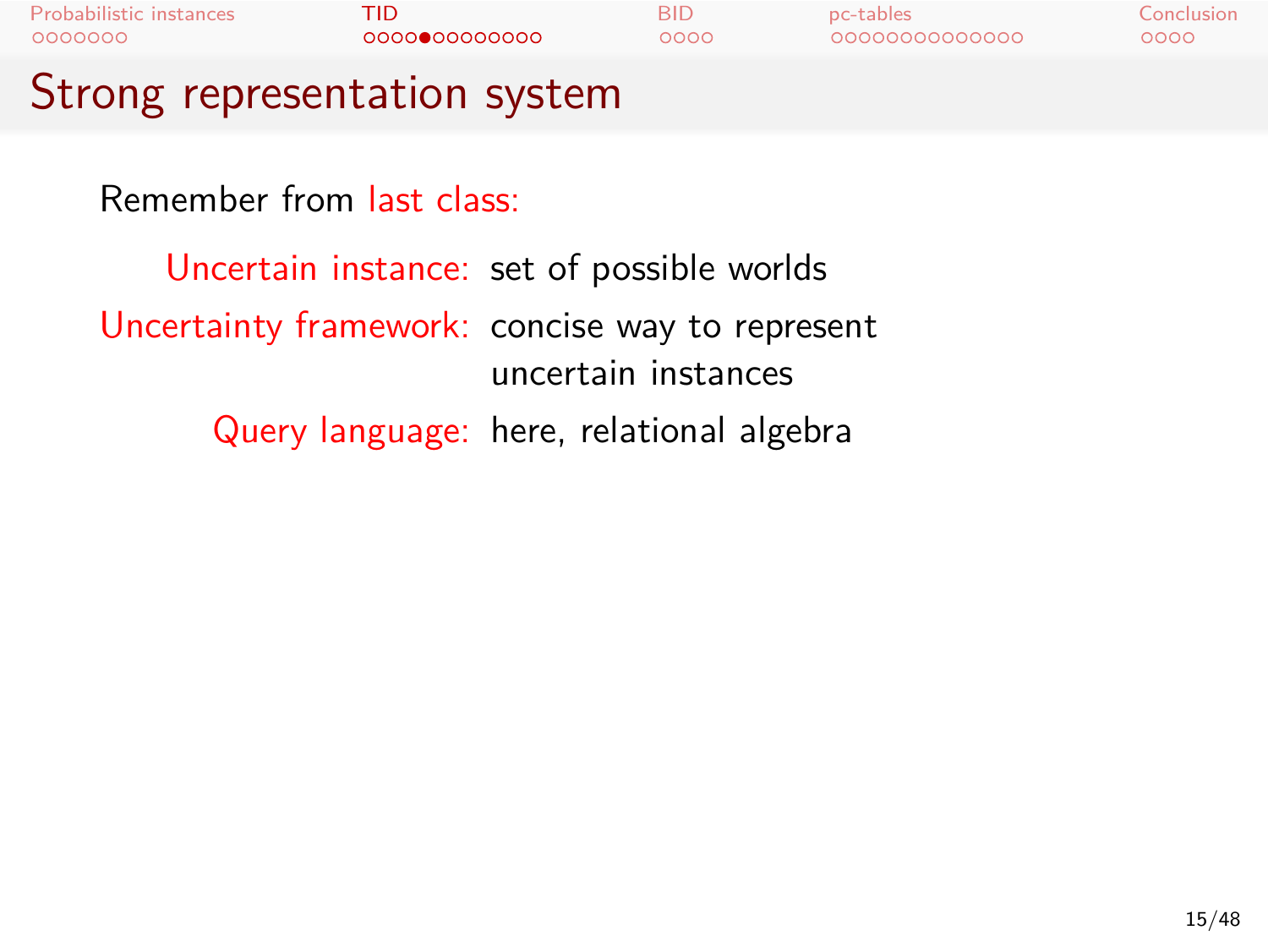| Probabilistic instances<br>0000000 | TID<br>000000000000                                                                                                                       | <b>BID</b><br>0000  | pc-tables<br>0000000000000 | Conclusion<br>ററററ |
|------------------------------------|-------------------------------------------------------------------------------------------------------------------------------------------|---------------------|----------------------------|--------------------|
| Strong representation system       |                                                                                                                                           |                     |                            |                    |
| Remember from last class:          | Uncertain instance: set of possible worlds<br>Uncertainty framework: concise way to represent<br>Query language: here, relational algebra | uncertain instances |                            |                    |
|                                    | Definition (Strong representation system)                                                                                                 |                     |                            |                    |
| For any query in the language,     |                                                                                                                                           |                     |                            |                    |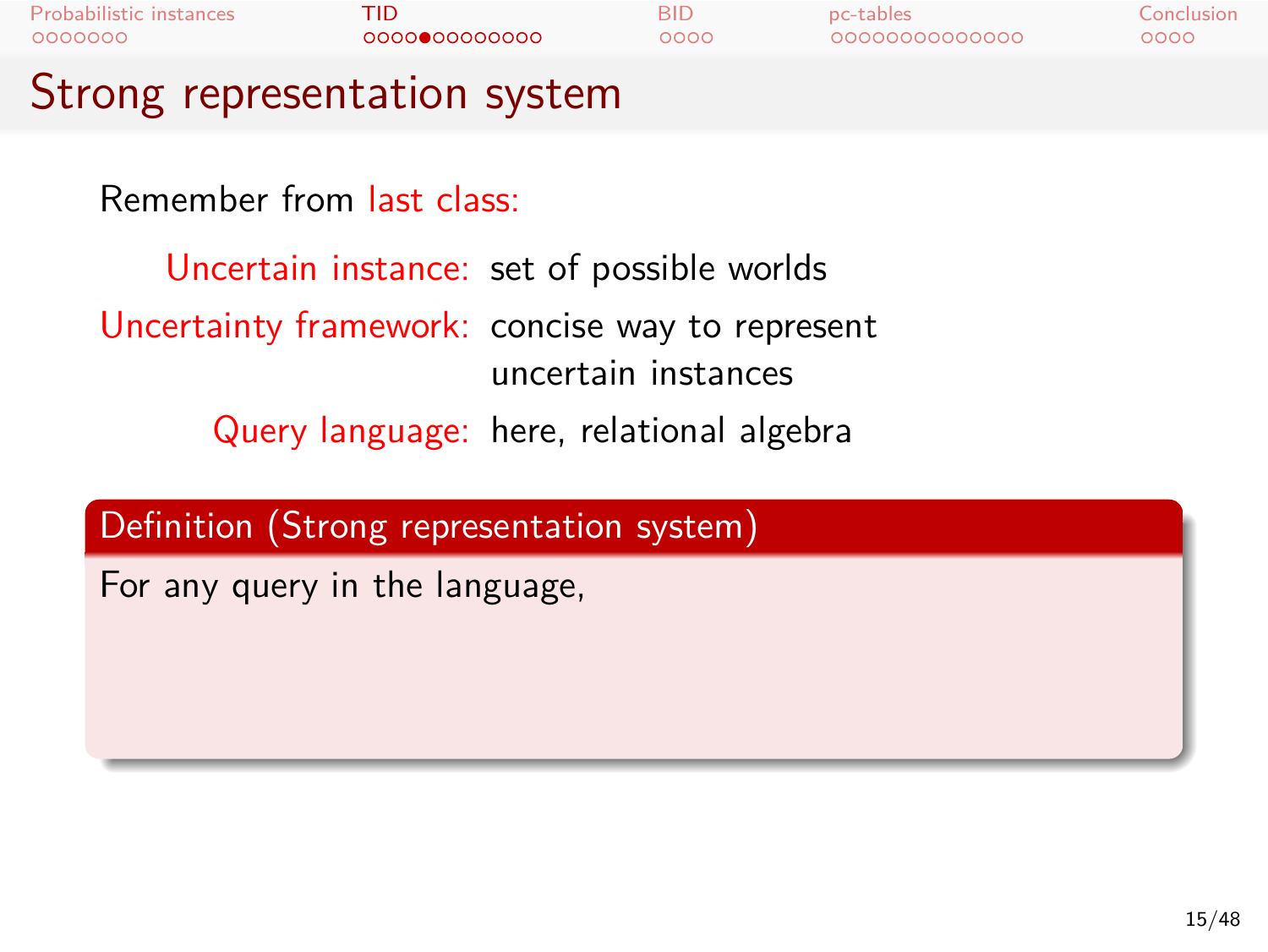| TID<br>000000000000            | <b>BID</b><br>0000 | pc-tables<br>0000000000000                                                | Conclusion<br>ററററ                                                                                                                                                                                                       |
|--------------------------------|--------------------|---------------------------------------------------------------------------|--------------------------------------------------------------------------------------------------------------------------------------------------------------------------------------------------------------------------|
|                                |                    |                                                                           |                                                                                                                                                                                                                          |
| Remember from last class:      |                    |                                                                           |                                                                                                                                                                                                                          |
|                                |                    |                                                                           |                                                                                                                                                                                                                          |
|                                |                    |                                                                           |                                                                                                                                                                                                                          |
| For any query in the language, |                    |                                                                           |                                                                                                                                                                                                                          |
|                                |                    | Strong representation system<br>Definition (Strong representation system) | Uncertain instance: set of possible worlds<br>Uncertainty framework: concise way to represent<br>uncertain instances<br>Query language: here, relational algebra<br>on uncertain instances represented in the framework, |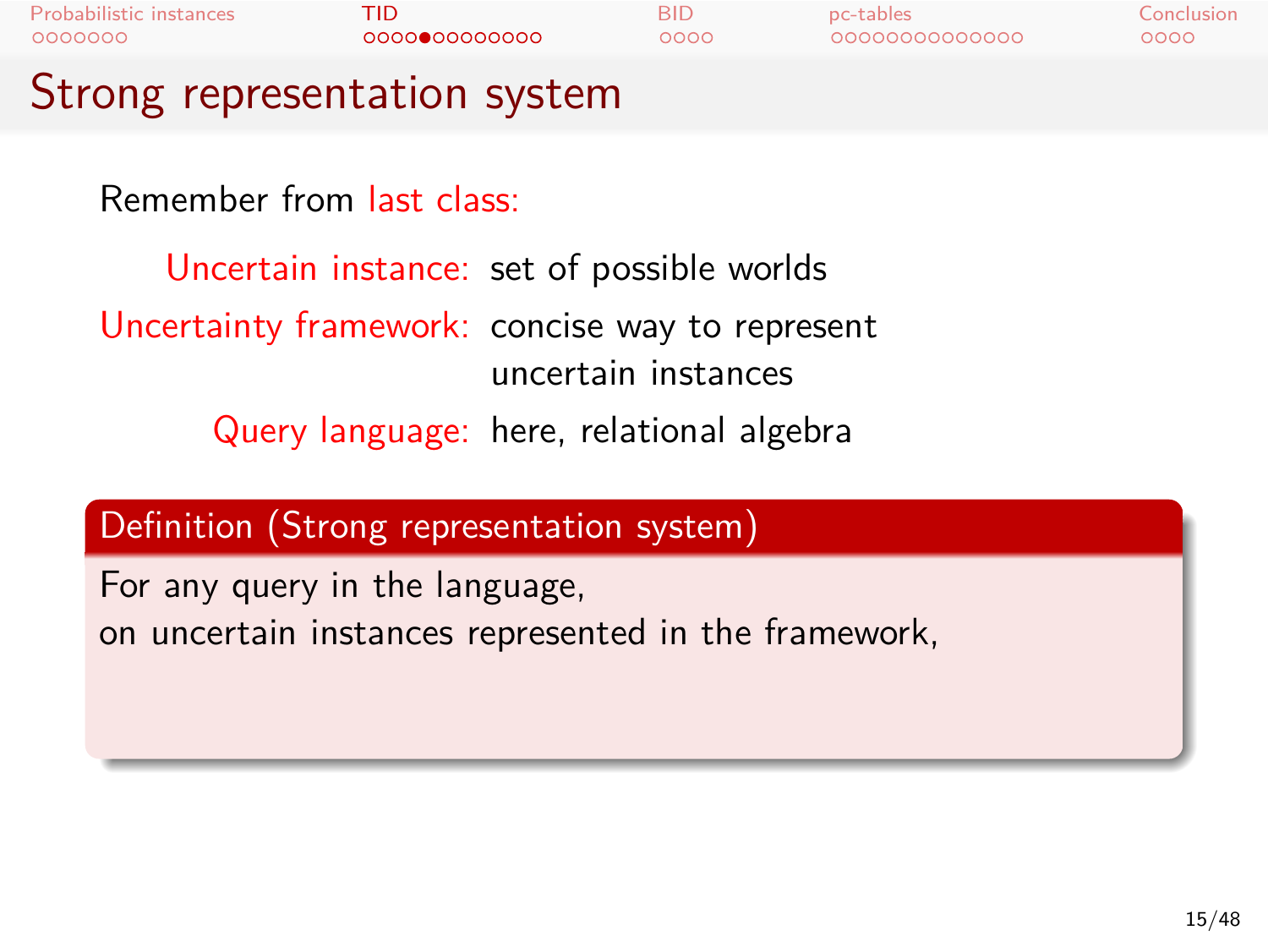| 0000000 | Probabilistic instances        | TID<br>0000000000000                                    | <b>BID</b><br>ററററ  | pc-tables<br>0000000000000 | Conclusion<br>ററററ |
|---------|--------------------------------|---------------------------------------------------------|---------------------|----------------------------|--------------------|
|         |                                | Strong representation system                            |                     |                            |                    |
|         | Remember from last class:      | Uncertain instance: set of possible worlds              |                     |                            |                    |
|         |                                | Uncertainty framework: concise way to represent         | uncertain instances |                            |                    |
|         |                                | Query language: here, relational algebra                |                     |                            |                    |
|         |                                | Definition (Strong representation system)               |                     |                            |                    |
|         | For any query in the language, |                                                         |                     |                            |                    |
|         |                                | on uncertain instances represented in the framework,    |                     |                            |                    |
|         |                                | the uncertain instance obtained by evaluating the query |                     |                            |                    |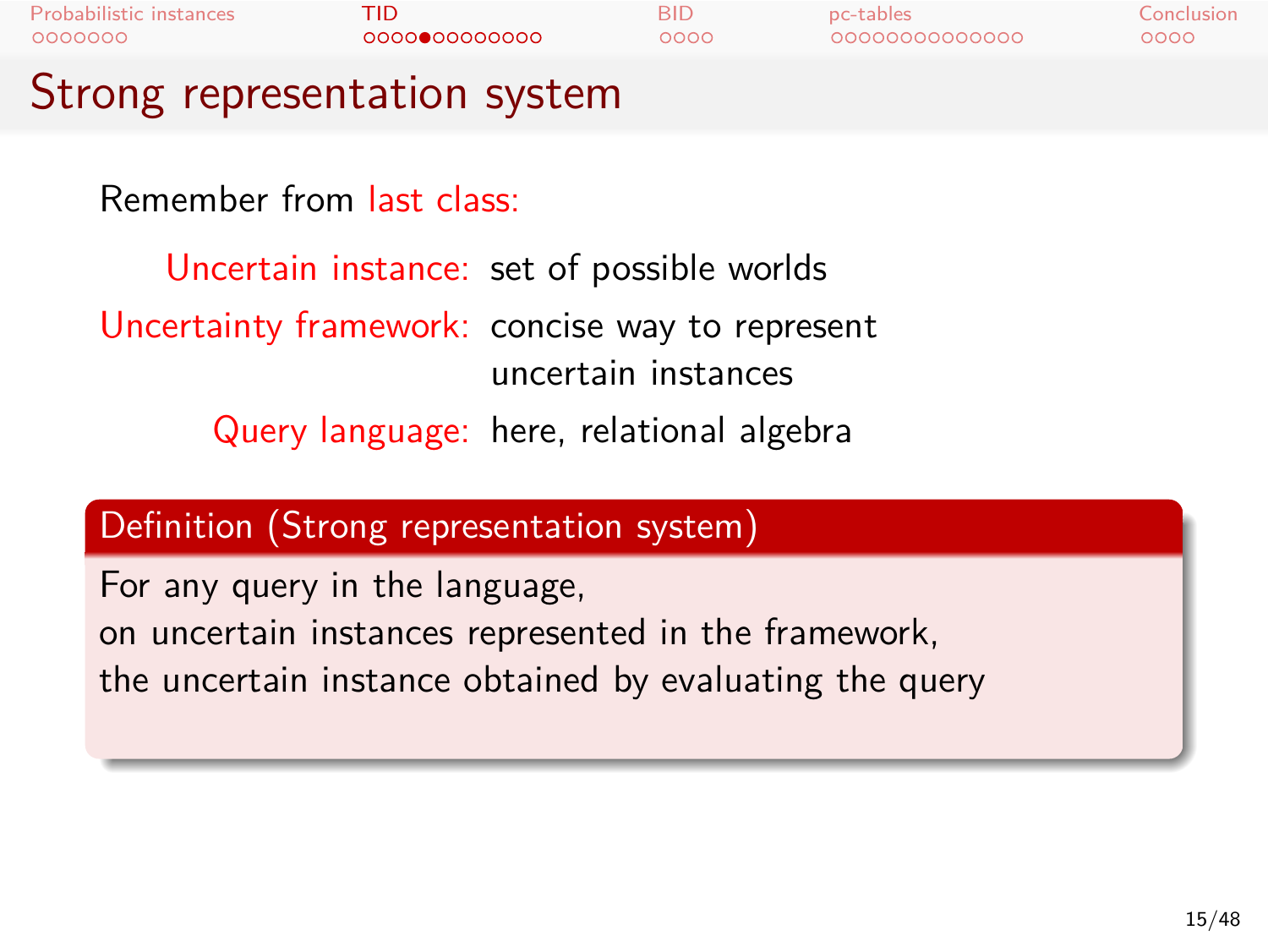| Probabilistic instances<br>0000000 | TID<br>000000000000                             | <b>BID</b><br>0000  | pc-tables<br>0000000000000 | Conclusion<br>0000 |
|------------------------------------|-------------------------------------------------|---------------------|----------------------------|--------------------|
| Strong representation system       |                                                 |                     |                            |                    |
| Remember from last class:          |                                                 |                     |                            |                    |
|                                    | Uncertain instance: set of possible worlds      |                     |                            |                    |
|                                    | Uncertainty framework: concise way to represent | uncertain instances |                            |                    |

Query language: here, relational algebra

### Definition (Strong representation system)

For any query in the language, on uncertain instances represented in the framework, the uncertain instance obtained by evaluating the query can also be represented in the framework.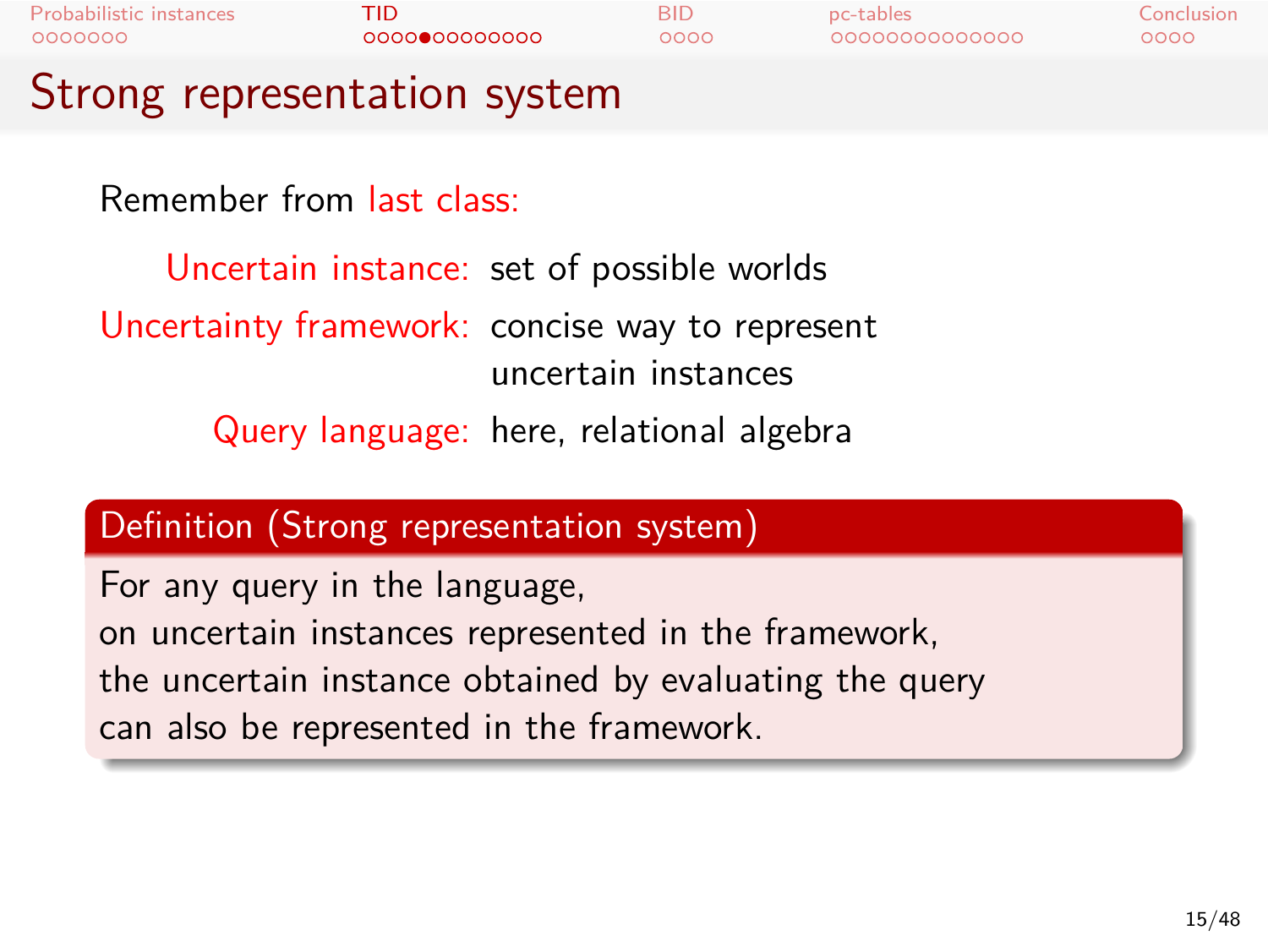| Probabilistic instances<br>0000000 | TID<br>000000000000                        | <b>BID</b><br>0000 | pc-tables<br>0000000000000 | Conclusion<br>0000 |
|------------------------------------|--------------------------------------------|--------------------|----------------------------|--------------------|
|                                    | Strong representation system               |                    |                            |                    |
|                                    | Remember from last class:                  |                    |                            |                    |
|                                    | Uncertain instance: set of possible worlds |                    |                            |                    |

Uncertainty framework: concise way to represent uncertain instances Query language: here, relational algebra

### Definition (Strong representation system)

For any query in the language, on uncertain instances represented in the framework, the uncertain instance obtained by evaluating the query can also be represented in the framework.

*→* Are TID instances a strong representation system?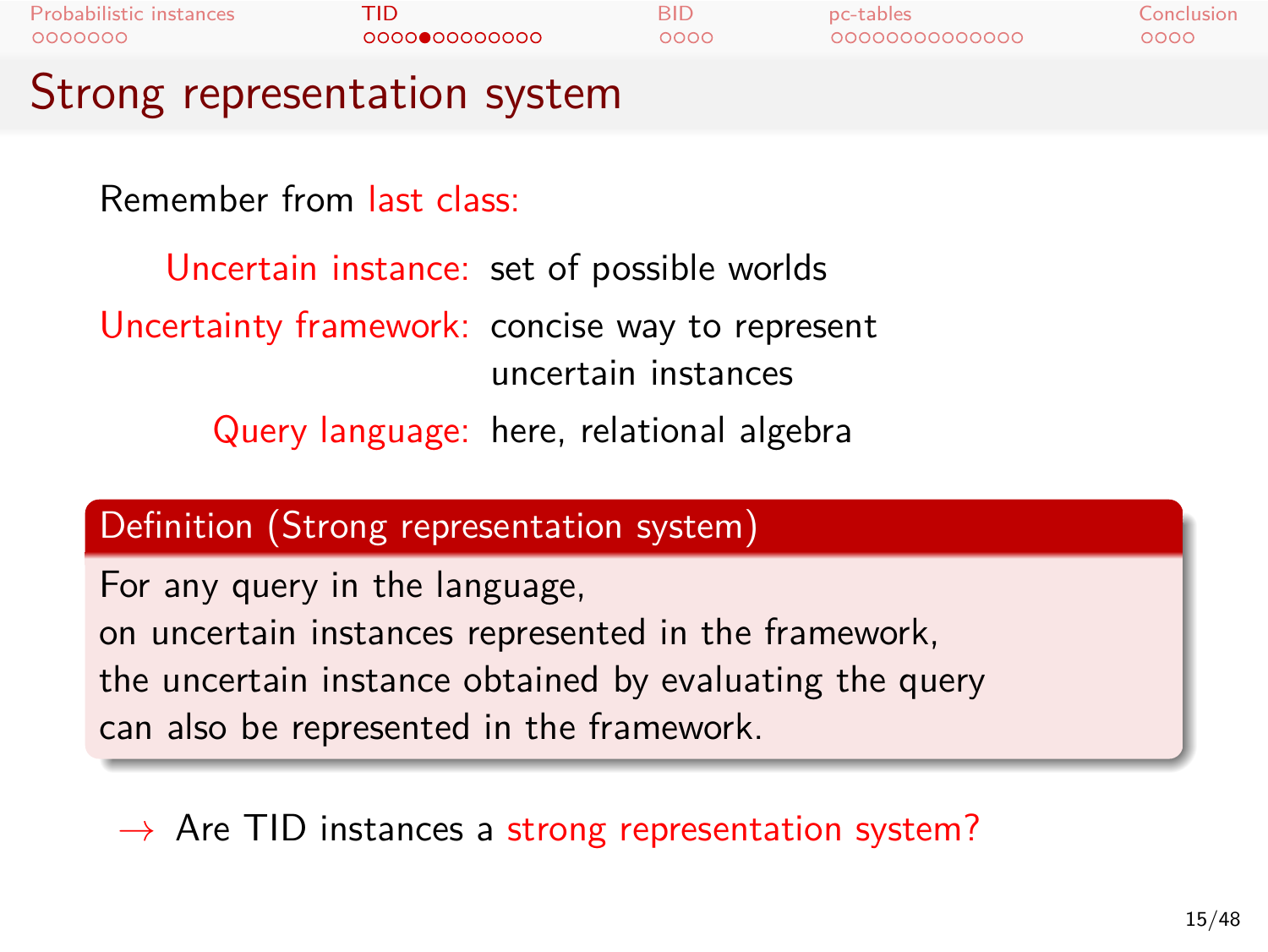## Implementing select

|      | 11      |                 |              |
|------|---------|-----------------|--------------|
| date | teacher | room            |              |
| 04   | Silviu  | C47             | 0.8          |
| 04   | Antoine | C <sub>47</sub> | 0.2          |
| 11   | Silviu  | C47             | $\mathbf{1}$ |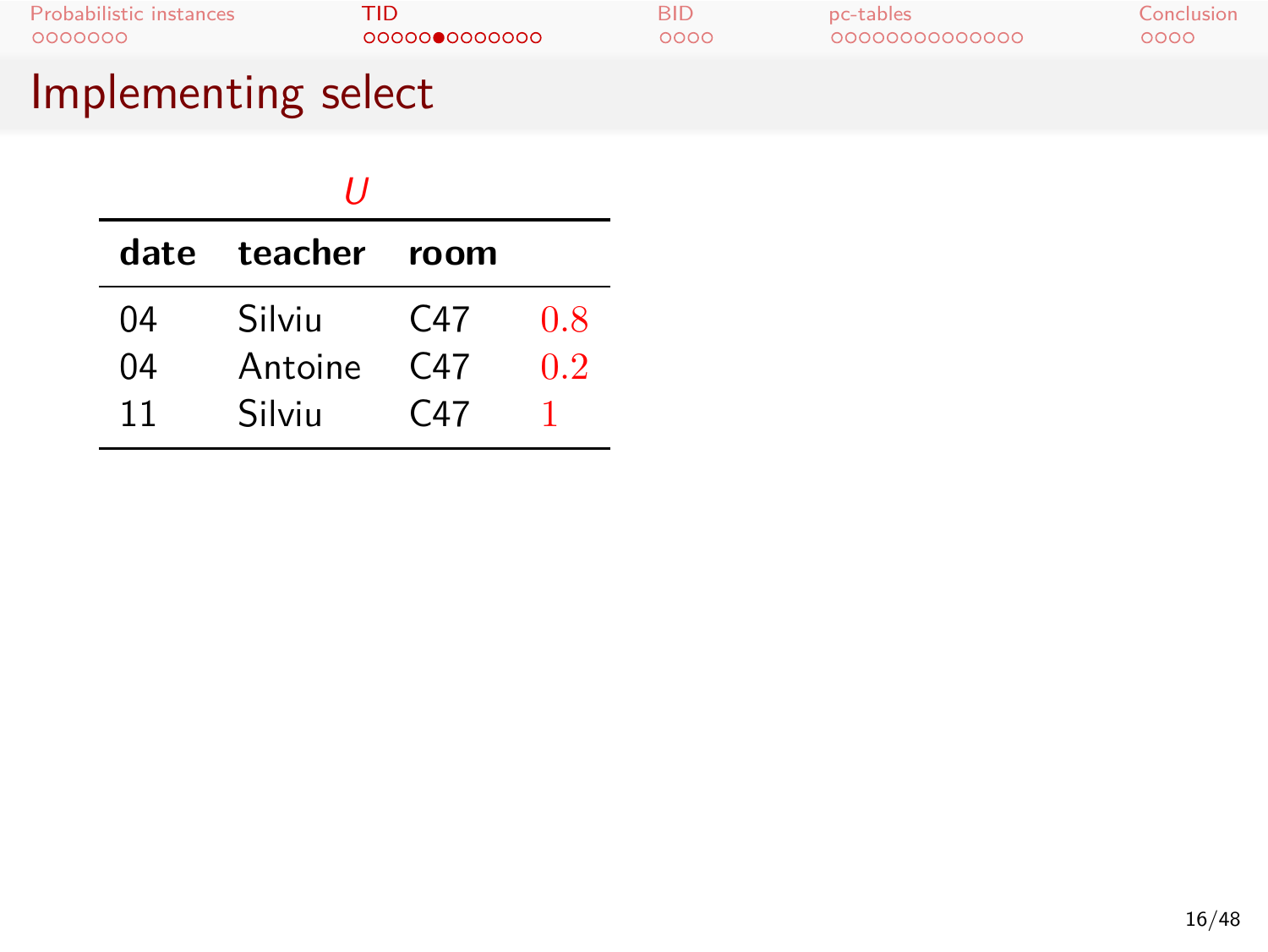## Implementing select

|      | 11                                               |      |     |
|------|--------------------------------------------------|------|-----|
| date | teacher                                          | room |     |
| 04   | Silviu                                           | C47  | 0.8 |
| 04   | Antoine                                          | C47  | 0.2 |
| 11   | Silviu                                           | C47  |     |
|      | $\sigma_{\mathsf{teacher}=\text{``Silviu''}}(U)$ |      |     |
| date | teacher                                          | room |     |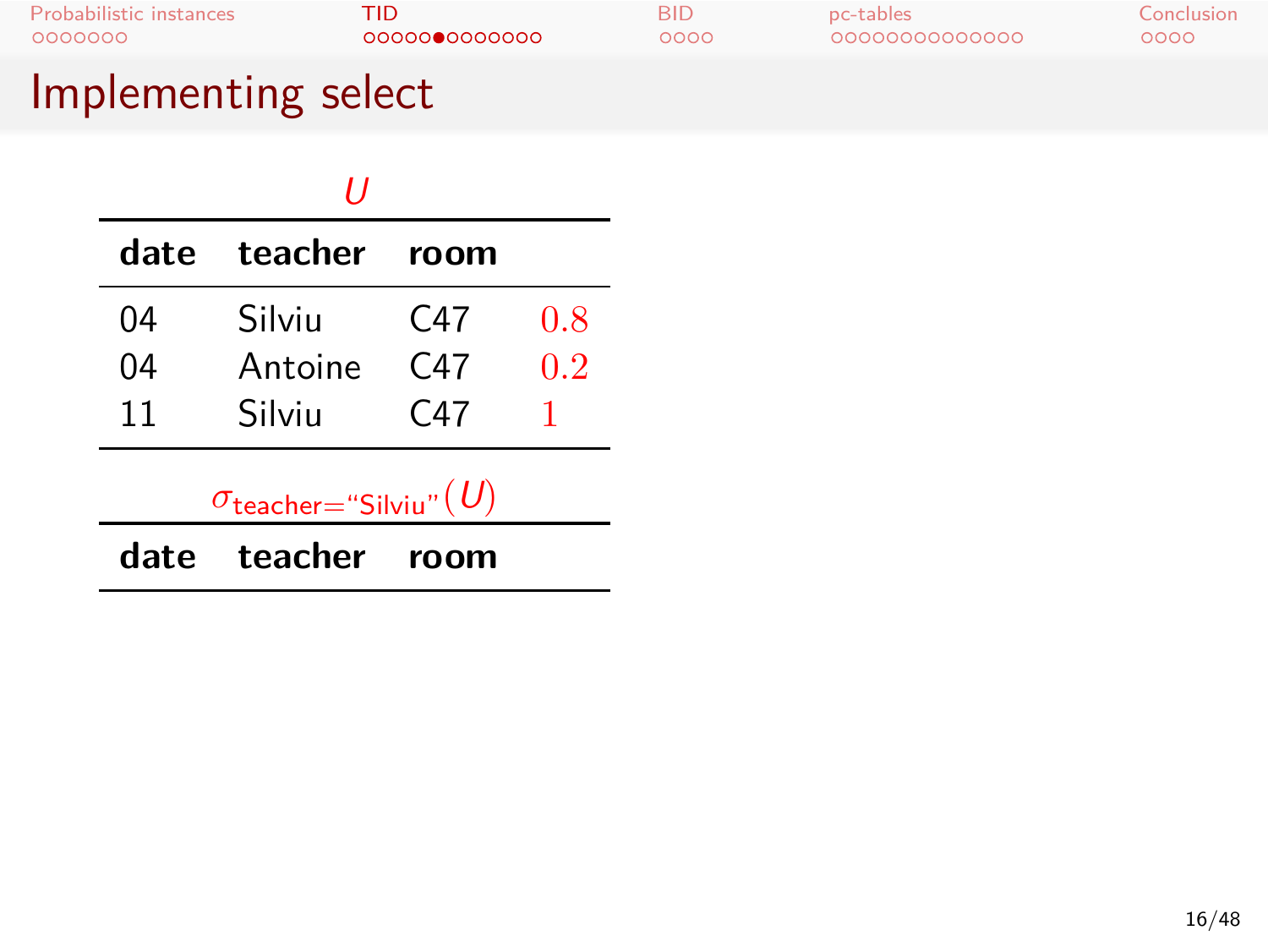## Implementing select

|      | 11                                               |                 |     |
|------|--------------------------------------------------|-----------------|-----|
| date | teacher                                          | room            |     |
| 04   | Silviu                                           | C <sub>47</sub> | 0.8 |
| 04   | Antoine                                          | C <sub>47</sub> | 0.2 |
| 11   | Silviu                                           | C <sub>47</sub> | 1   |
|      | $\sigma_{\mathsf{teacher}=\text{``Silviu''}}(U)$ |                 |     |
| date | teacher                                          | room            |     |
| 04   | Silviu                                           | C47             | 0.8 |
| 11   | Silviu                                           | C47             |     |
|      |                                                  |                 |     |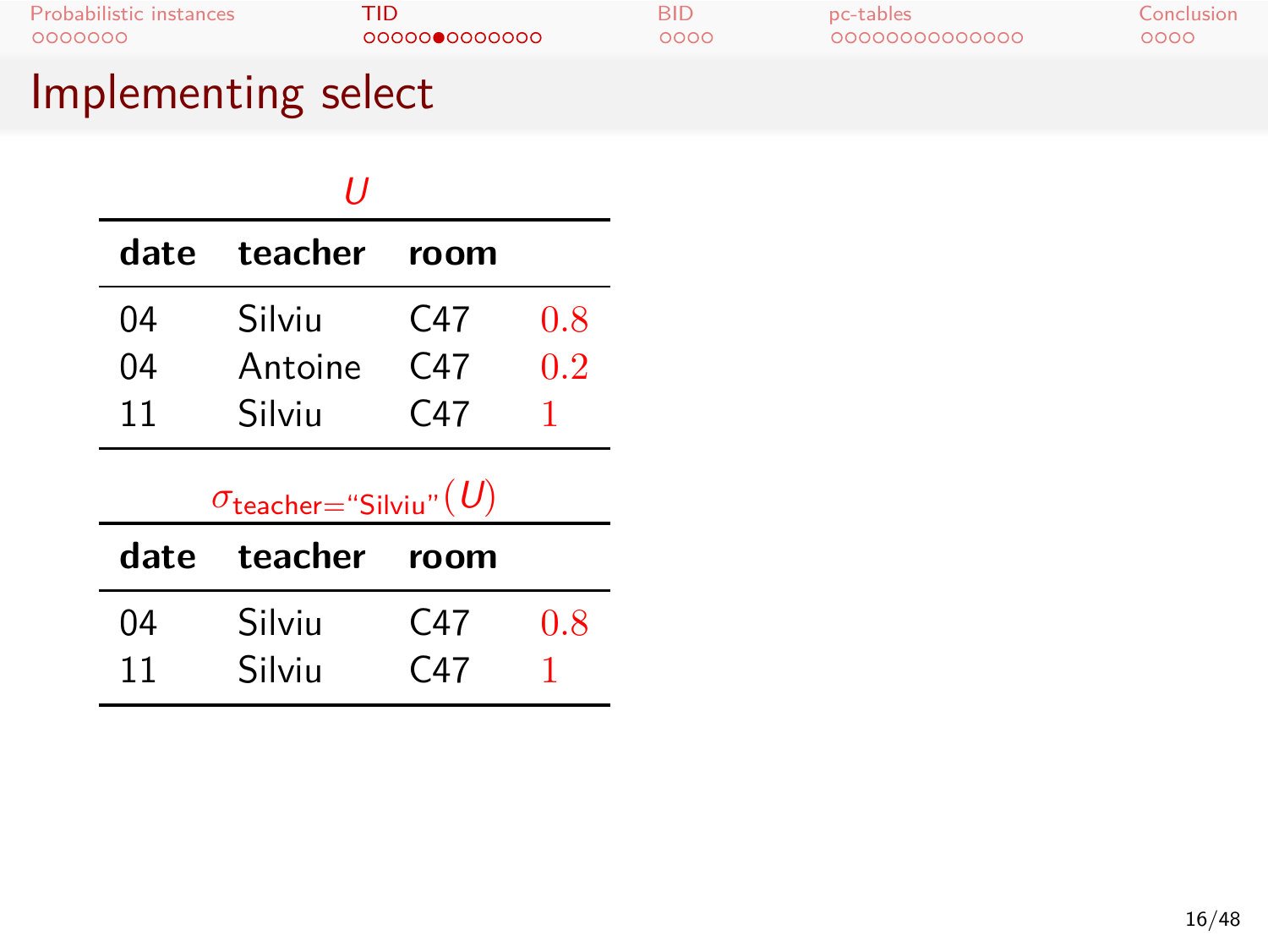### Implementing select

|      | 11                                               |                 |     |
|------|--------------------------------------------------|-----------------|-----|
| date | teacher                                          | room            |     |
| 04   | Silviu                                           | C47             | 0.8 |
| 04   | Antoine                                          | C47             | 0.2 |
| 11   | Silviu                                           | C47             |     |
|      |                                                  |                 | 1   |
|      | $\sigma_{\mathsf{teacher}=\text{``Silviu''}}(U)$ |                 |     |
| date | teacher                                          | room            |     |
| 04   | Silviu                                           | C <sub>47</sub> | 0.8 |
| 11   | Silviu                                           | C47             |     |

*→* Is this correct?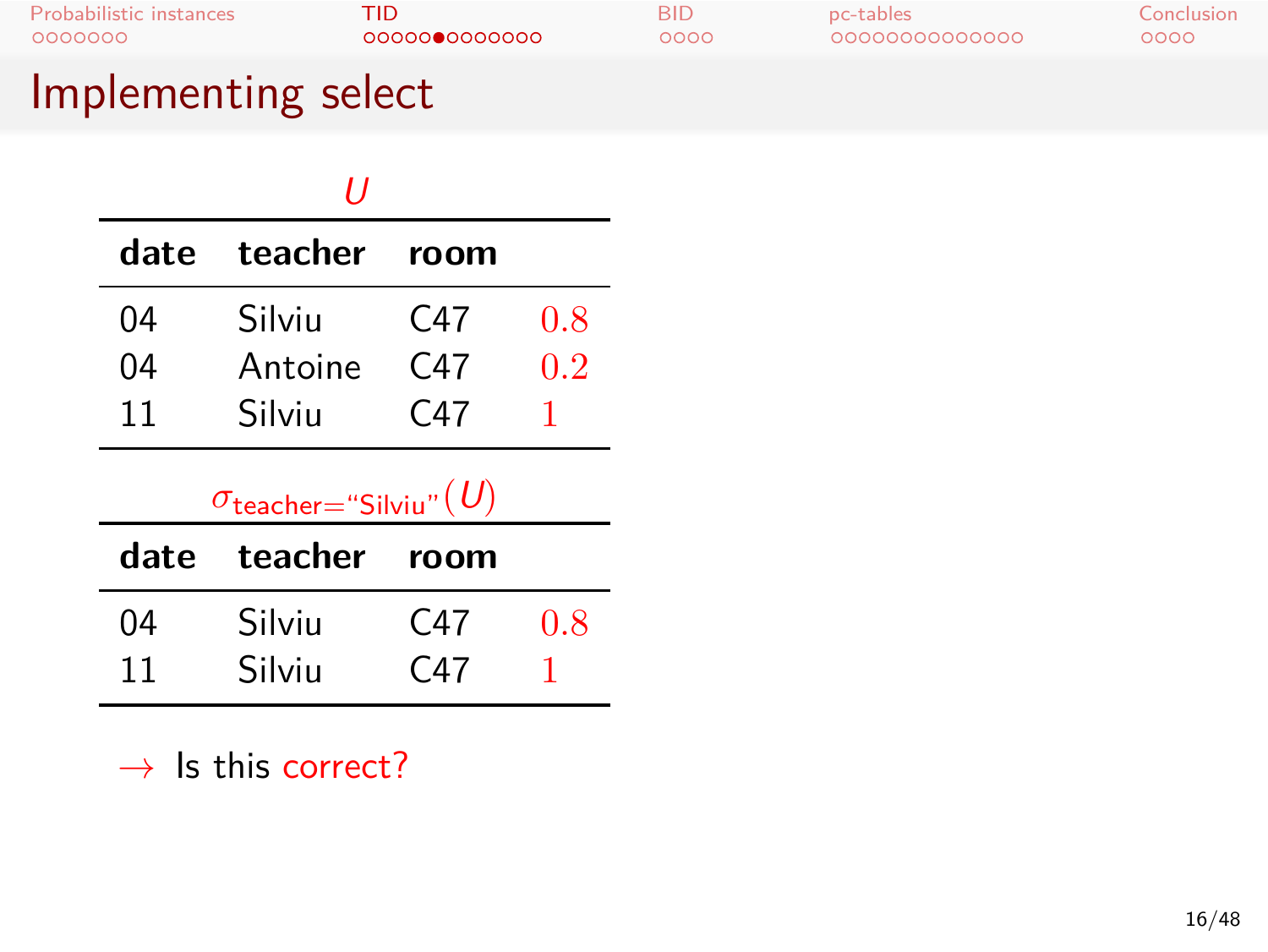### Implementing select

|      | 11                                               |                 |     |
|------|--------------------------------------------------|-----------------|-----|
| date | teacher                                          | room            |     |
| 04   | Silviu                                           | C47             | 0.8 |
| 04   | Antoine                                          | C <sub>47</sub> | 0.2 |
| 11   | Silviu                                           | C <sub>47</sub> |     |
|      |                                                  |                 |     |
|      | $\sigma_{\mathsf{teacher}=\text{``Silviu''}}(U)$ |                 |     |
| date | teacher                                          | room            |     |
| 04   | Silviu                                           | C47             | 0.8 |
| 11   | Silviu                                           | C47             |     |

*→* Is this correct?

*→* So far, so good.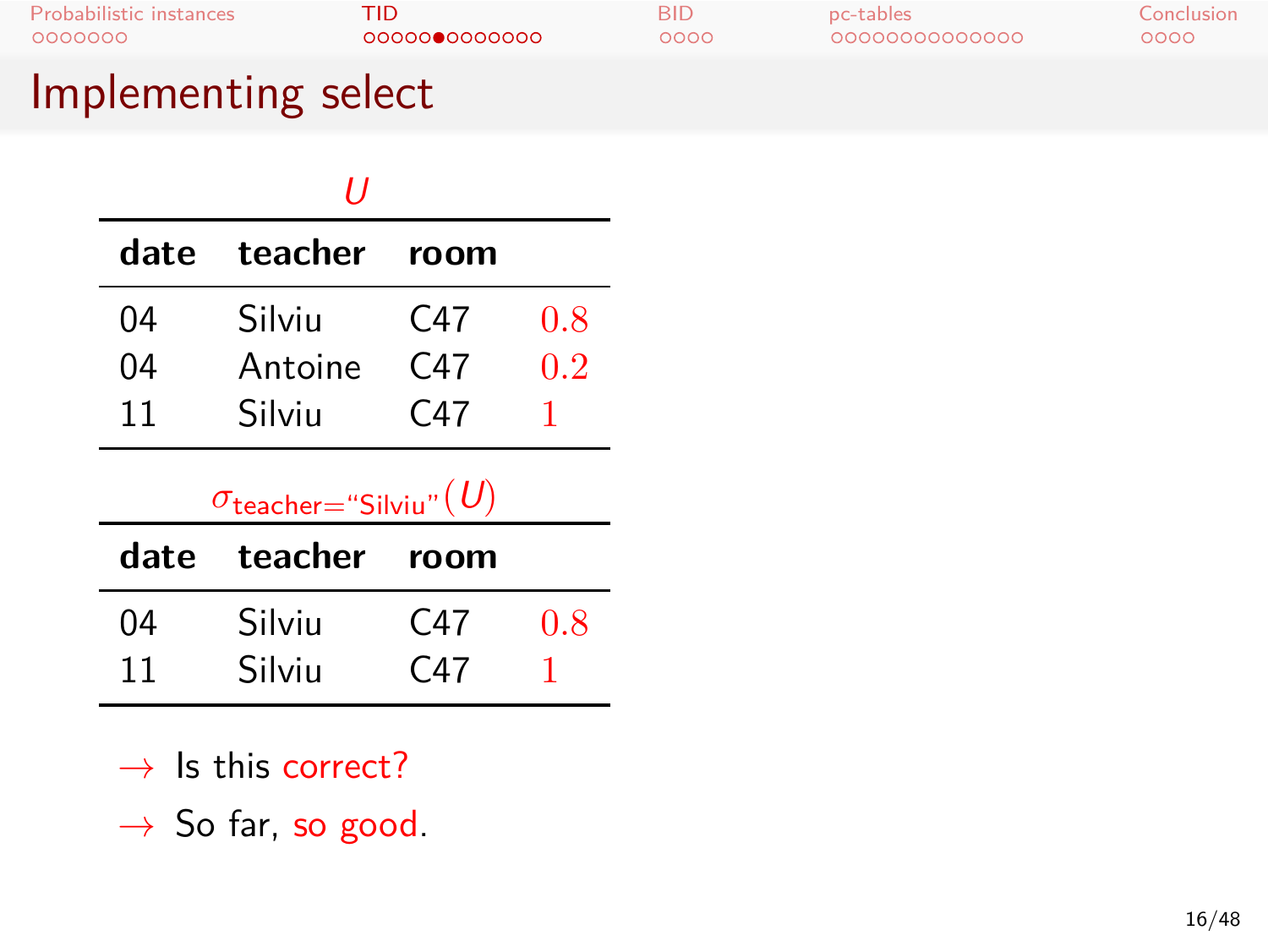| date | teacher | room            |     |
|------|---------|-----------------|-----|
| 04   | Silviu  | C <sub>47</sub> | 0.8 |
| 04   | Antoine | C <sub>47</sub> | 0.2 |
| 11   | Silviu  | C <sub>47</sub> | 1   |
| 11   | Antoine | C <sub>47</sub> | 0.1 |
| 18   | Silviu  | C <sub>47</sub> | 0.9 |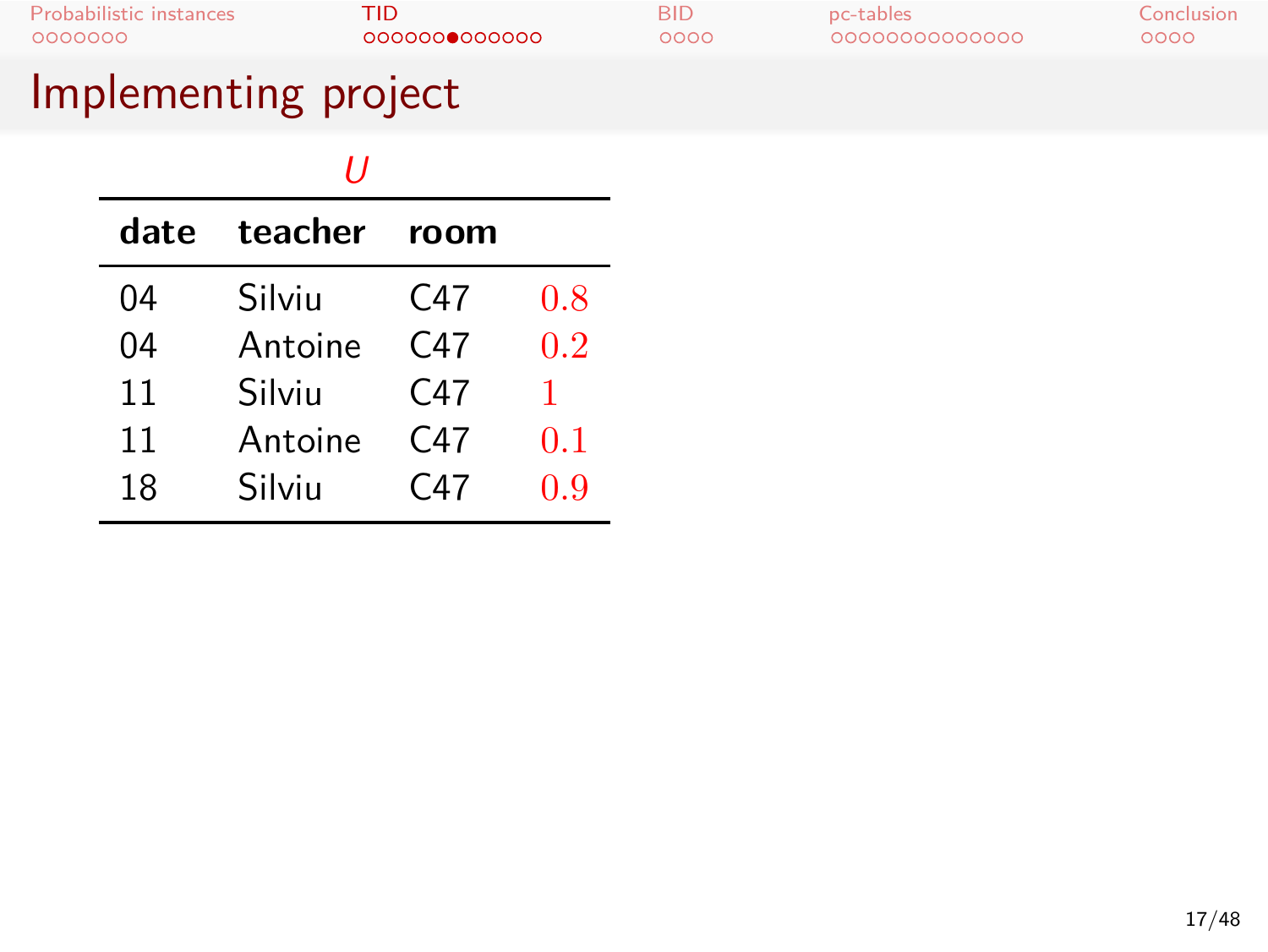|                        | H       |                 |     |  |
|------------------------|---------|-----------------|-----|--|
| date                   | teacher | room            |     |  |
| 04                     | Silviu  | C47             | 0.8 |  |
| 04                     | Antoine | C <sub>47</sub> | 0.2 |  |
| 11                     | Silviu  | C47             | 1   |  |
| 11                     | Antoine | C <sub>47</sub> | 0.1 |  |
| 18                     | Silviu  | C47             | 0.9 |  |
| $\pi_{\text{date}}(U)$ |         |                 |     |  |
| date                   |         |                 |     |  |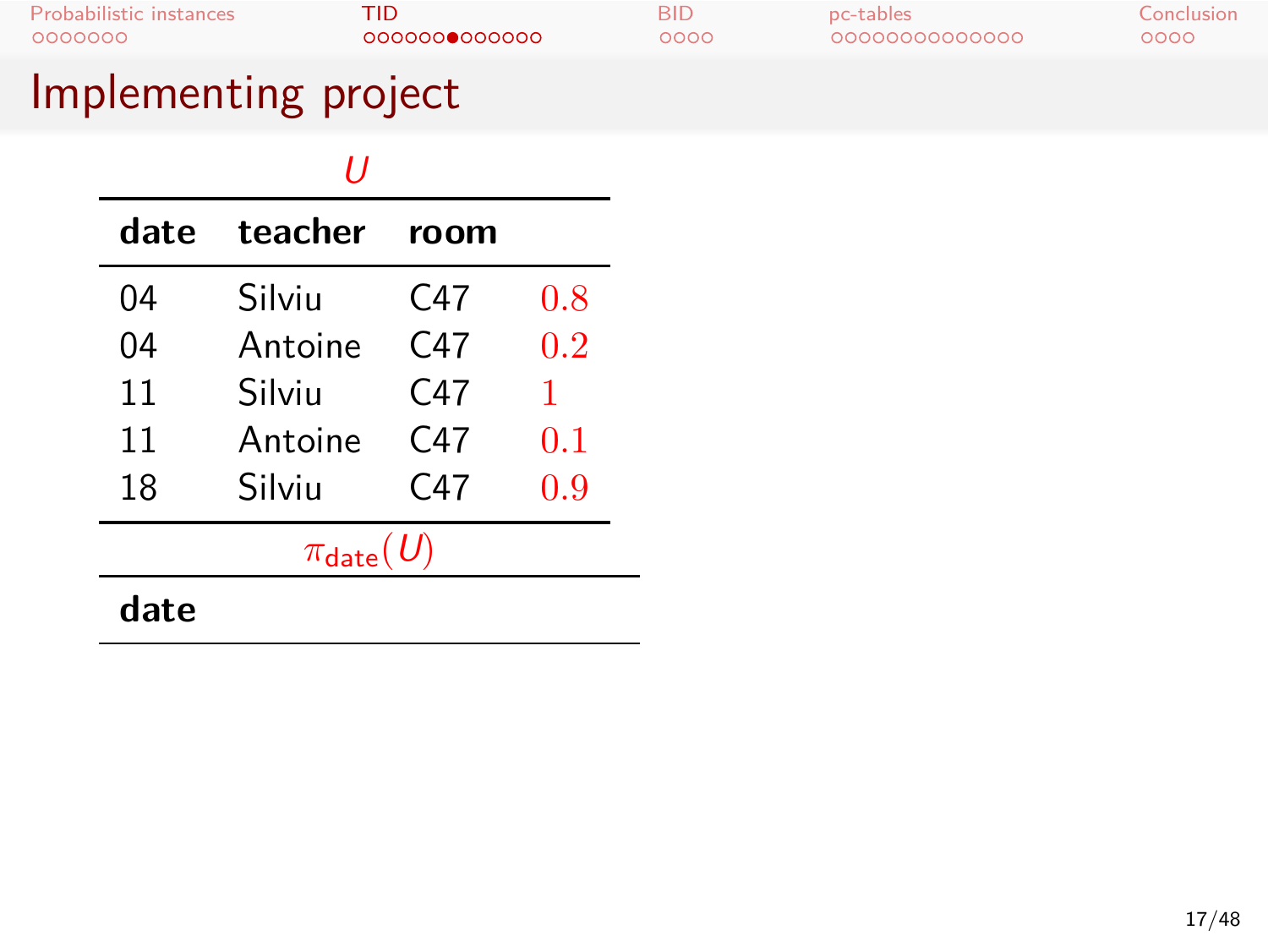| 11   |                        |      |     |  |
|------|------------------------|------|-----|--|
| date | teacher                | room |     |  |
| 04   | Silviu                 | C47  | 0.8 |  |
| 04   | Antoine                | C47  | 0.2 |  |
| 11   | Silviu                 | C47  | 1   |  |
| 11   | Antoine                | C47  | 0.1 |  |
| 18   | Silviu                 | C47  | 0.9 |  |
|      | $\pi_{\text{date}}(U)$ |      |     |  |
| date |                        |      |     |  |
| 04   |                        |      |     |  |
| 11   |                        |      |     |  |
| 18   |                        |      |     |  |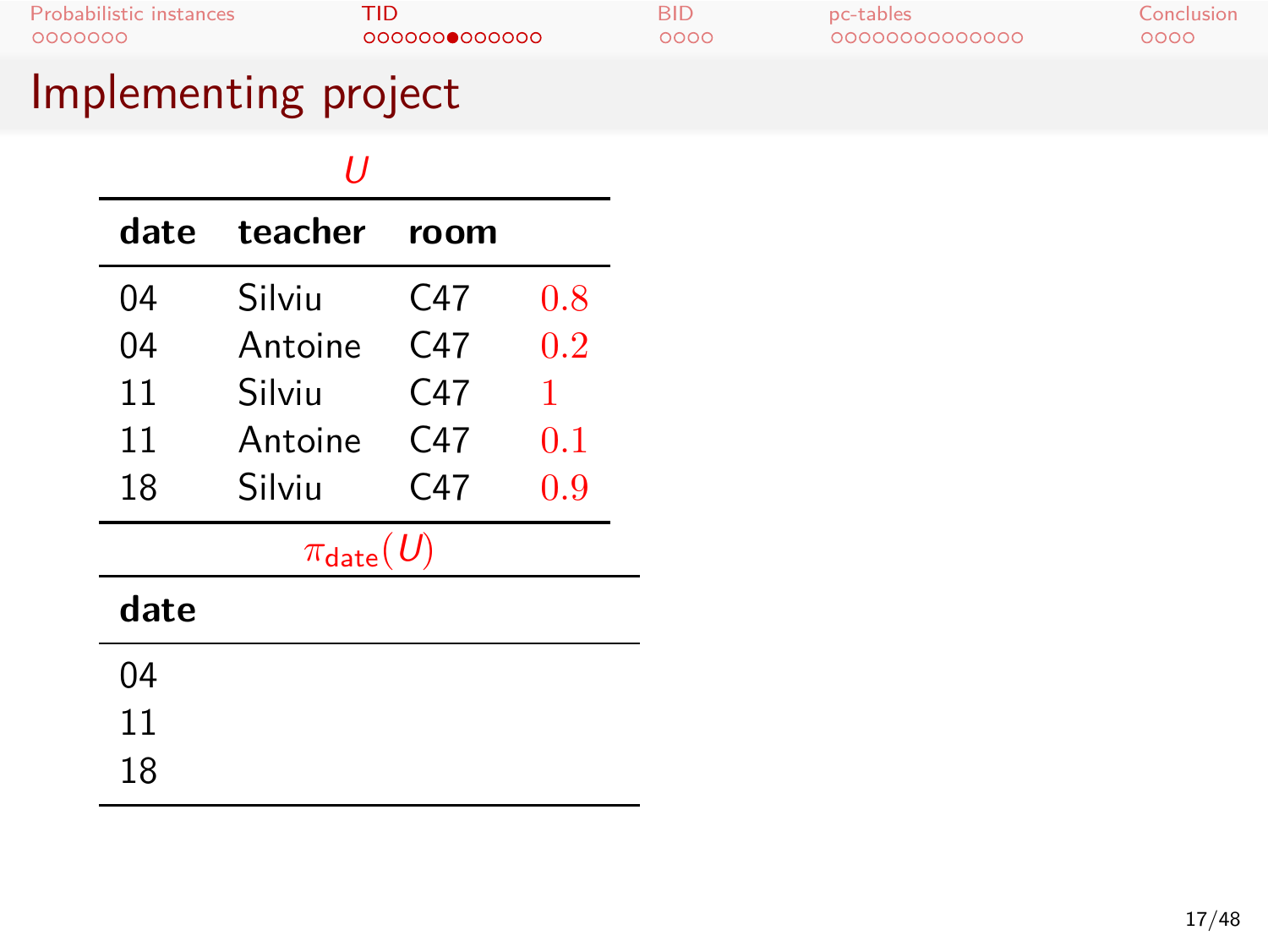| date | teacher                  | room |     |
|------|--------------------------|------|-----|
| 04   | Silviu                   | C47  | 0.8 |
| 04   | Antoine                  | C47  | 0.2 |
| 11   | Silviu                   | C47  | 1   |
| 11   | Antoine                  | C47  | 0.1 |
| 18   | Silviu                   | C47  | 0.9 |
|      | $\pi_{\textsf{date}}(U)$ |      |     |
| date |                          |      |     |
| 04   |                          |      |     |
| 11   |                          |      |     |
| 18   | $_{\rm 0.9}$             |      |     |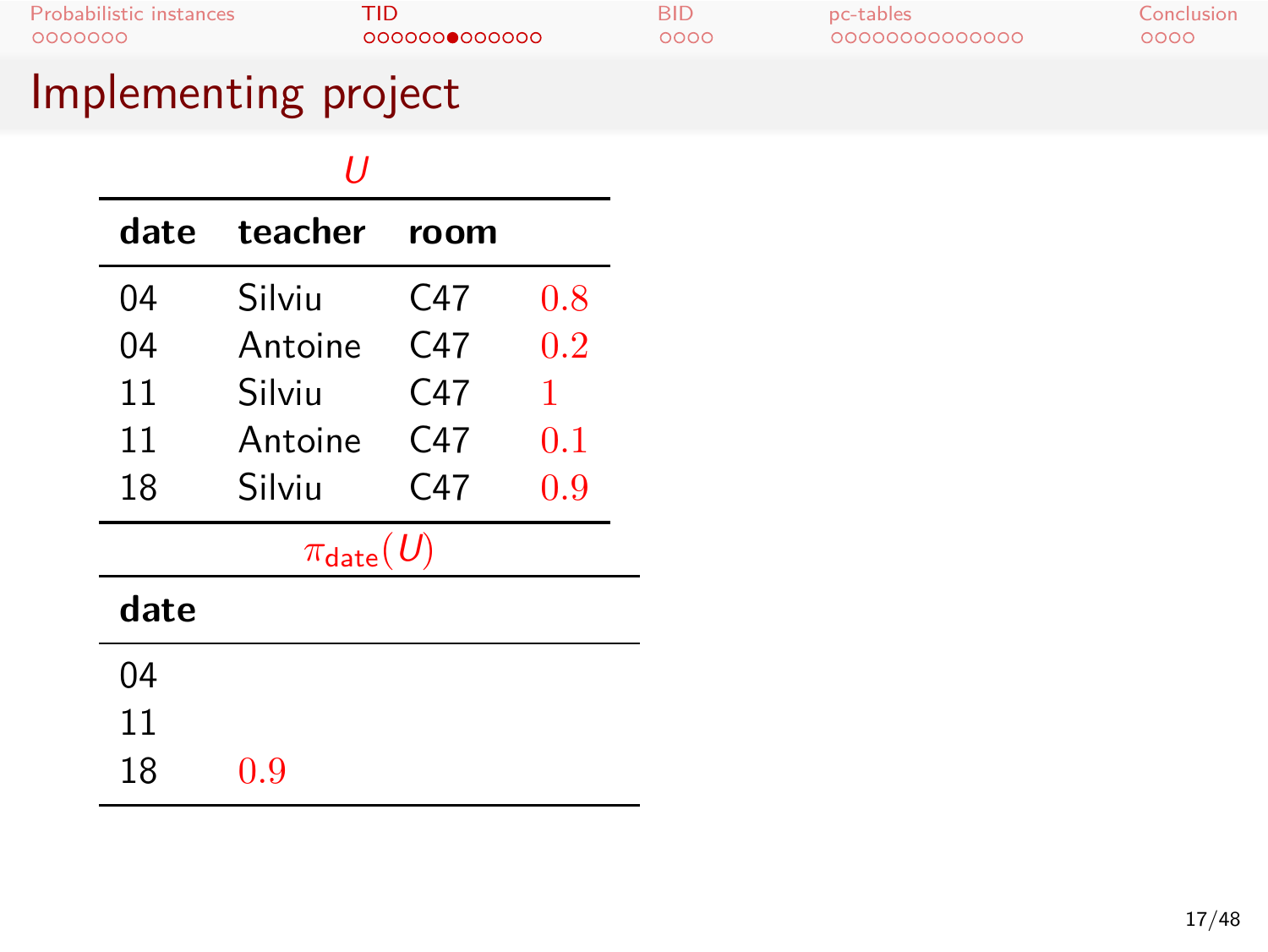| date | teacher                  | room            |     |  |  |
|------|--------------------------|-----------------|-----|--|--|
| 04   | Silviu                   | C47             | 0.8 |  |  |
| 04   | Antoine                  | C <sub>47</sub> | 0.2 |  |  |
| 11   | Silviu                   | C47             | 1   |  |  |
| 11   | Antoine                  | C47             | 0.1 |  |  |
| 18   | Silviu                   | C47             | 0.9 |  |  |
|      | $\pi_{\textsf{date}}(U)$ |                 |     |  |  |
| date |                          |                 |     |  |  |
| 04   |                          |                 |     |  |  |
| 11   | 1                        |                 |     |  |  |
| 18   | 0.9                      |                 |     |  |  |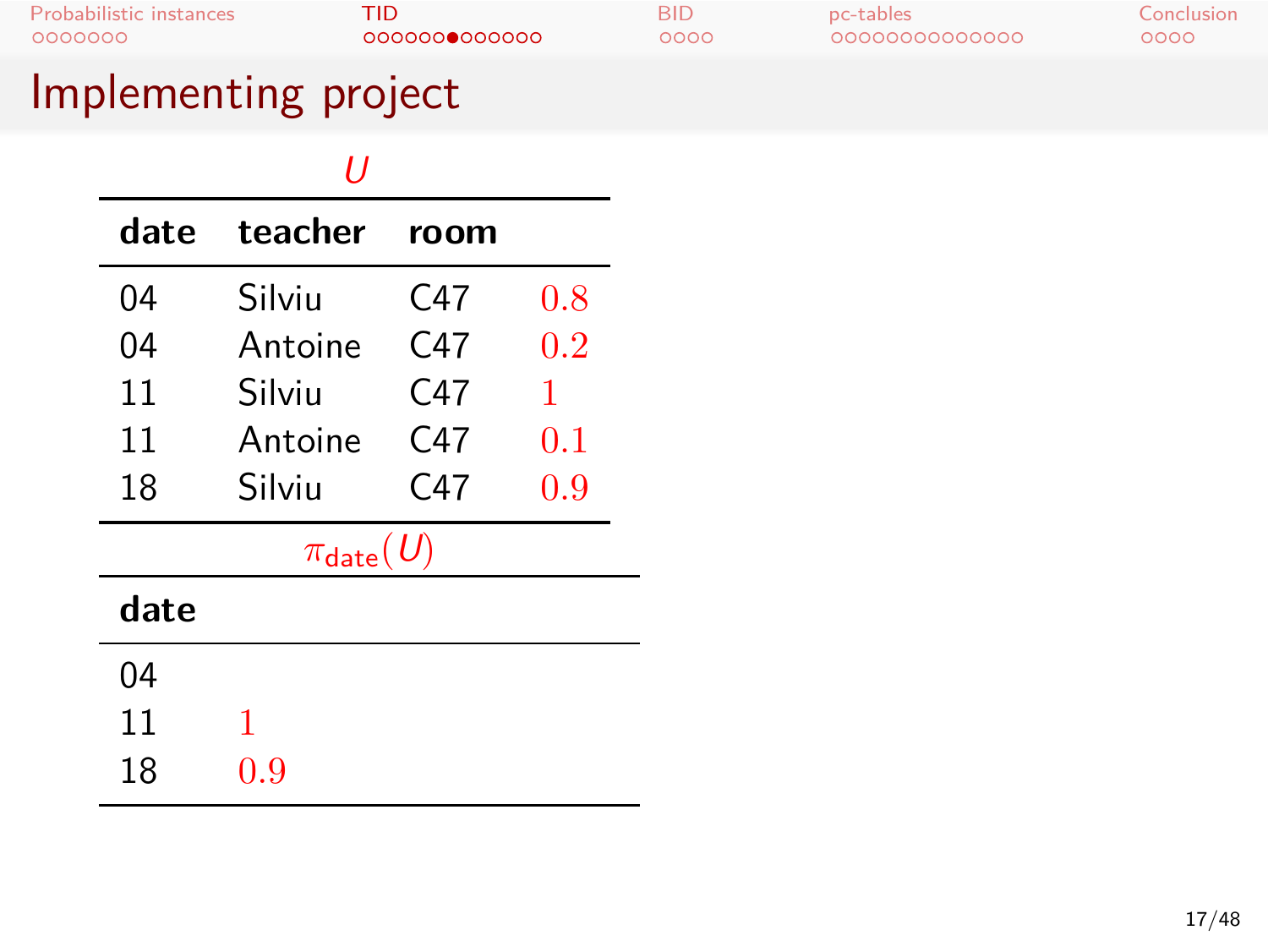| date | teacher                           | room |     |  |  |
|------|-----------------------------------|------|-----|--|--|
| 04   | Silviu                            | C47  | 0.8 |  |  |
| 04   | Antoine                           | C47  | 0.2 |  |  |
| 11   | Silviu                            | C47  | 1   |  |  |
| 11   | Antoine                           | C47  | 0.1 |  |  |
| 18   | Silviu                            | C47  | 0.9 |  |  |
|      | $\pi_{\textsf{date}}(\textit{U})$ |      |     |  |  |
| date |                                   |      |     |  |  |
| 04   | $1-(1-0.2)\cdot(1-0.8)$           |      |     |  |  |
| 11   | 1                                 |      |     |  |  |
| 18   | 0.9                               |      |     |  |  |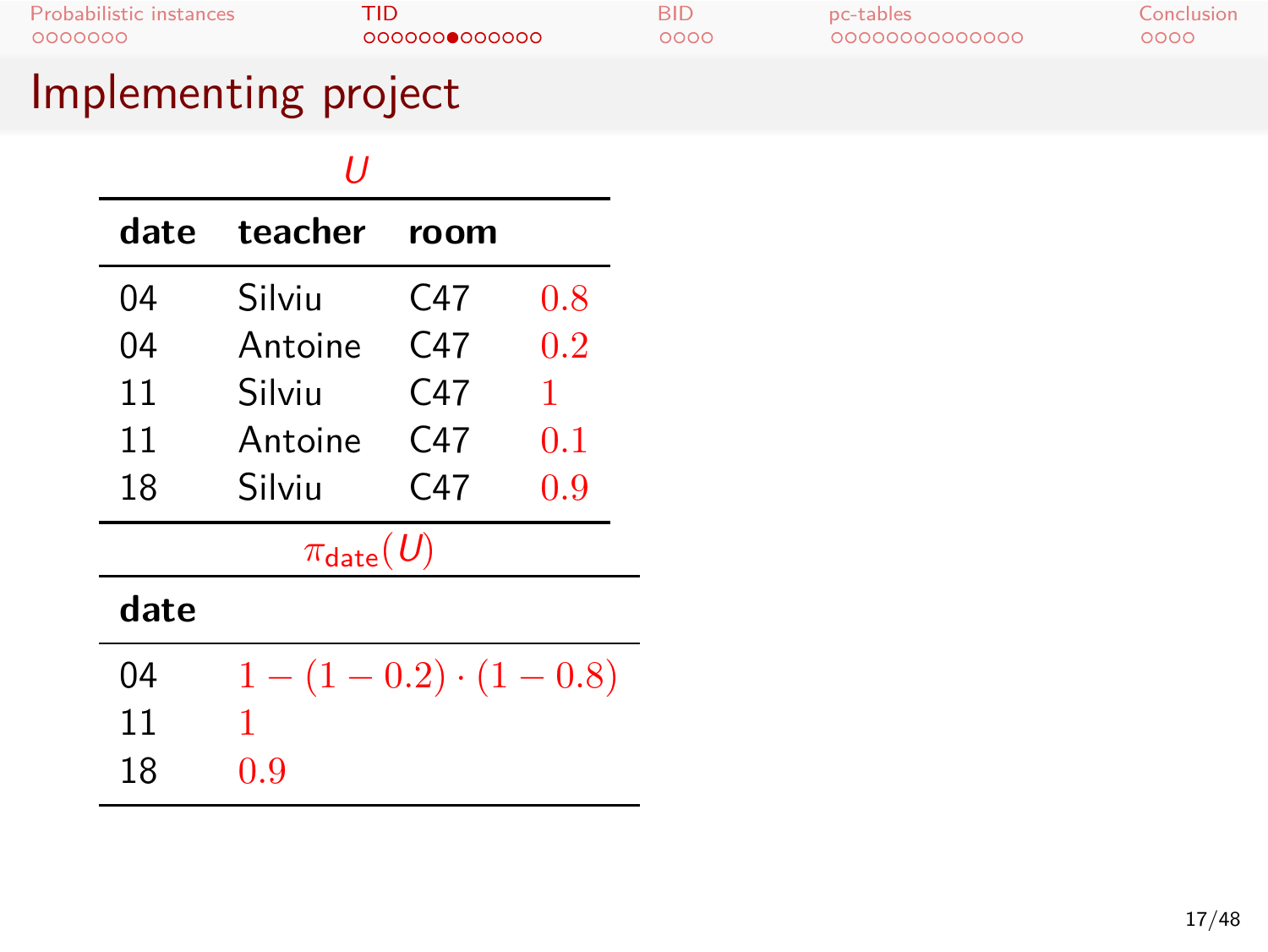### Implementing project

| וו   |                          |      |     |  |  |
|------|--------------------------|------|-----|--|--|
| date | teacher                  | room |     |  |  |
| 04   | Silviu                   | C47  | 0.8 |  |  |
| 04   | Antoine                  | C47  | 0.2 |  |  |
| 11   | Silviu                   | C47  | 1   |  |  |
| 11   | Antoine                  | C47  | 0.1 |  |  |
| 18   | Silviu                   | C47  | 0.9 |  |  |
|      | $\pi_{\textsf{date}}(U)$ |      |     |  |  |
| date |                          |      |     |  |  |
| 04   | $1-(1-0.2)\cdot(1-0.8)$  |      |     |  |  |
| 11   | 1                        |      |     |  |  |
| 18   | 0.9                      |      |     |  |  |

*→* Is this correct?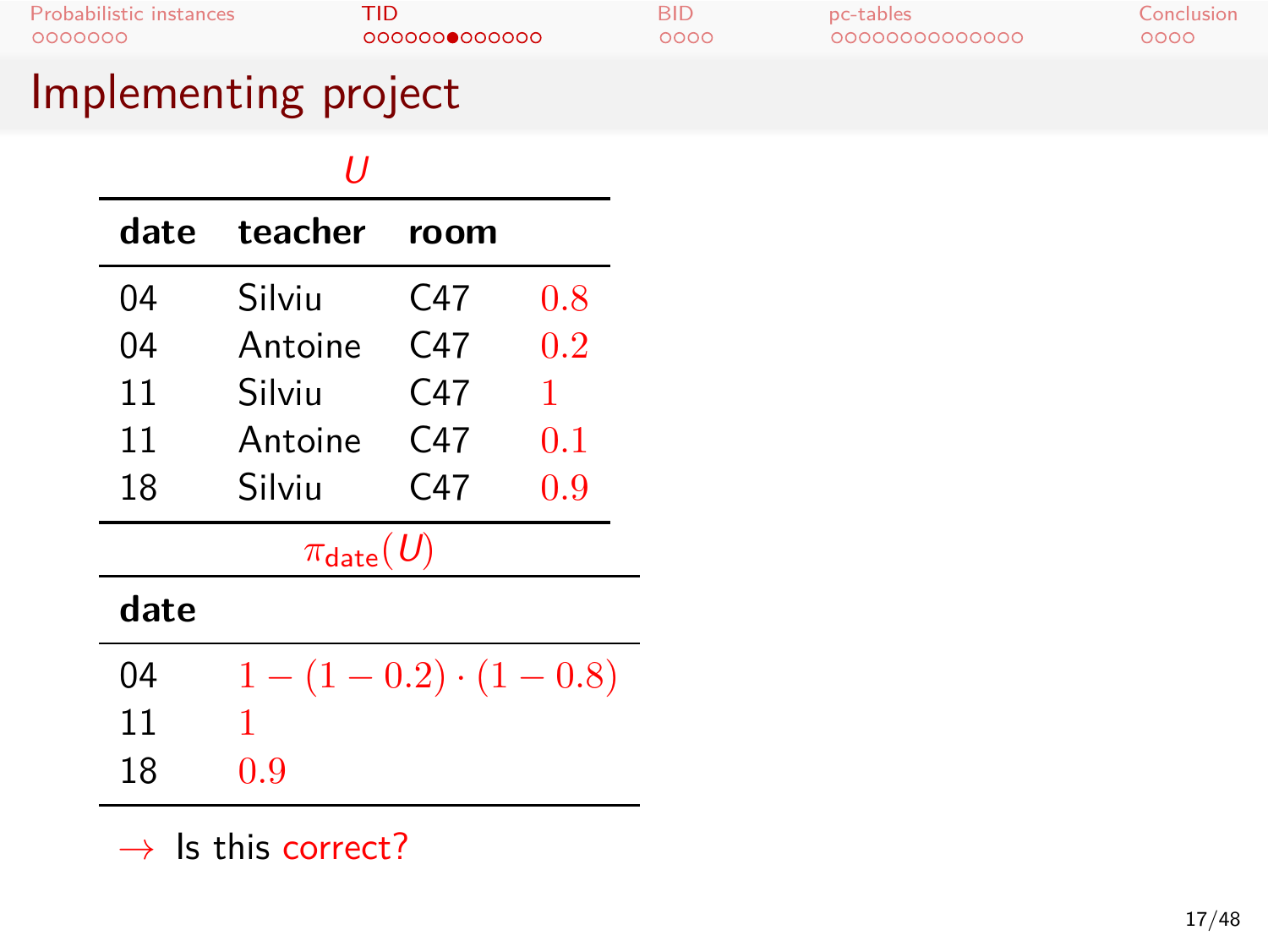### Implementing project

| 11   |                         |      |     |  |  |
|------|-------------------------|------|-----|--|--|
| date | teacher                 | room |     |  |  |
| 04   | Silviu                  | C47  | 0.8 |  |  |
| 04   | Antoine                 | C47  | 0.2 |  |  |
| 11   | Silviu                  | C47  | 1   |  |  |
| 11   | Antoine                 | C47  | 0.1 |  |  |
| 18   | Silviu                  | C47  | 0.9 |  |  |
|      | $\pi_{\text{date}}(U)$  |      |     |  |  |
| date |                         |      |     |  |  |
| 04   | $1-(1-0.2)\cdot(1-0.8)$ |      |     |  |  |
| 11   | 1                       |      |     |  |  |
| 18   | 0.9                     |      |     |  |  |
|      |                         |      |     |  |  |

*→* Is this correct?

*→* So far, so good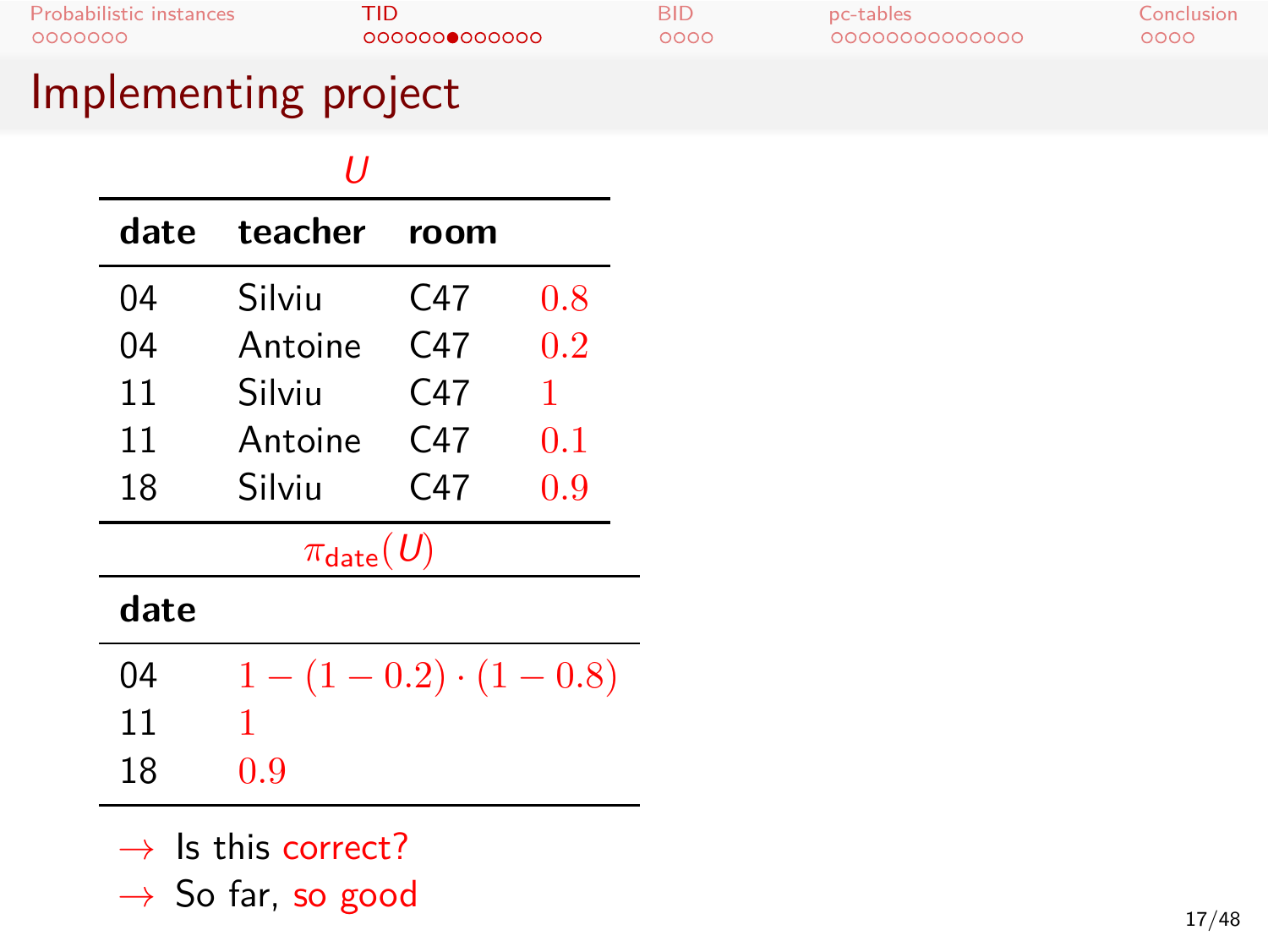| <b>Probabilistic instances</b> | TID           | <b>BID</b> | pc-tables     | Conclusion |
|--------------------------------|---------------|------------|---------------|------------|
| 0000000                        | 0000000000000 | 0000       | 0000000000000 | 0000       |
| Implementing product           |               |            |               |            |

|    | ,,                |                 |     |
|----|-------------------|-----------------|-----|
|    | date teacher room |                 |     |
| 04 | Silviu            | C <sub>47</sub> | 0.8 |
| 04 | Antoine           | C <sub>47</sub> | 02  |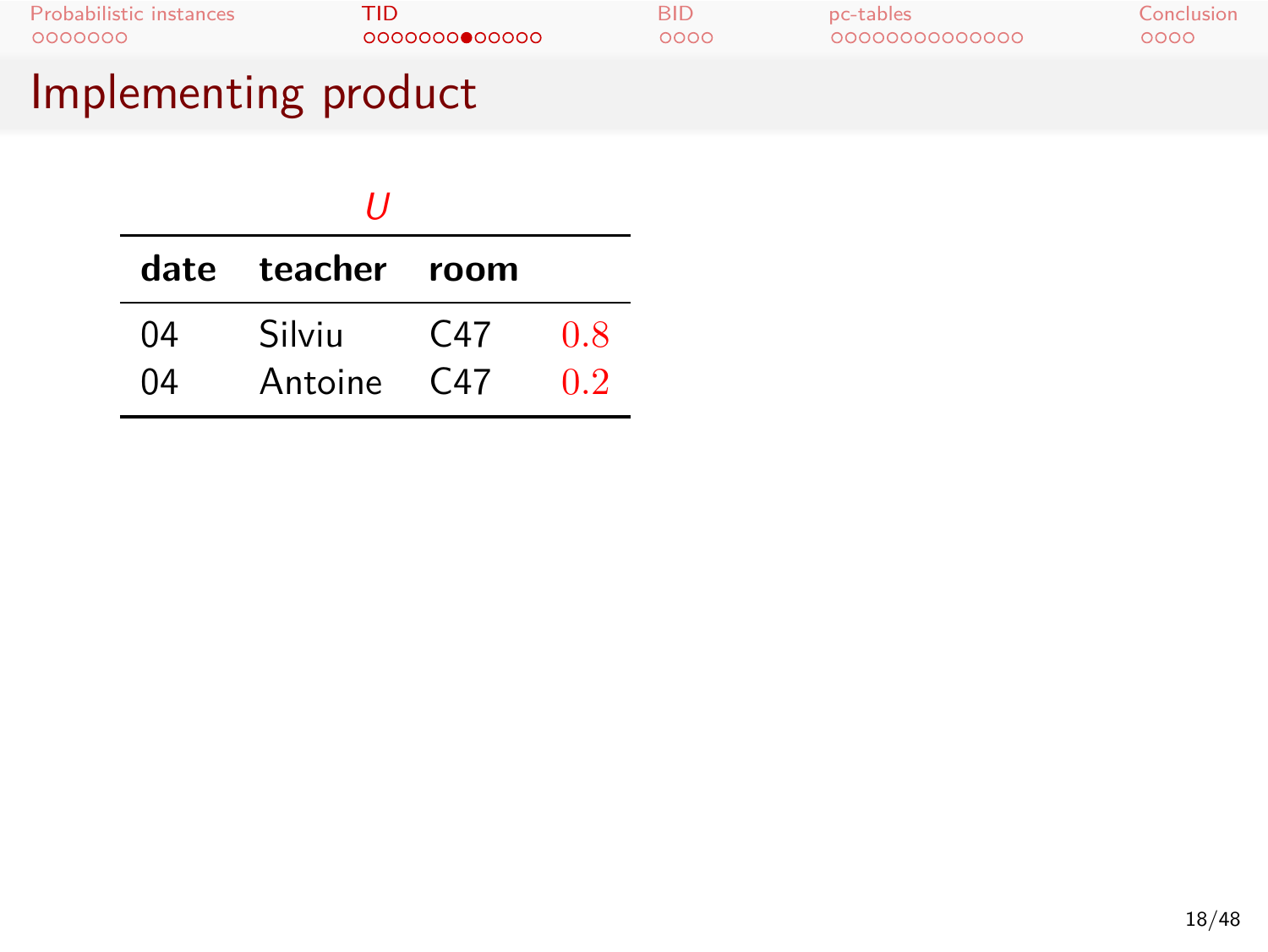| Implementing product    |               |            |               |            |
|-------------------------|---------------|------------|---------------|------------|
| Probabilistic instances | TID.          | <b>BID</b> | pc-tables     | Conclusion |
| 0000000                 | 0000000000000 | ററററ       | 0000000000000 | 0000       |

|    |                   |     |       | Repair |               |  |
|----|-------------------|-----|-------|--------|---------------|--|
|    | date teacher room |     |       |        | room cause    |  |
| 04 | <b>Silviu</b>     | C47 | - 0.8 | C47    | leopard $0.1$ |  |
| 04 | Antoine C47       |     | 0.2   |        |               |  |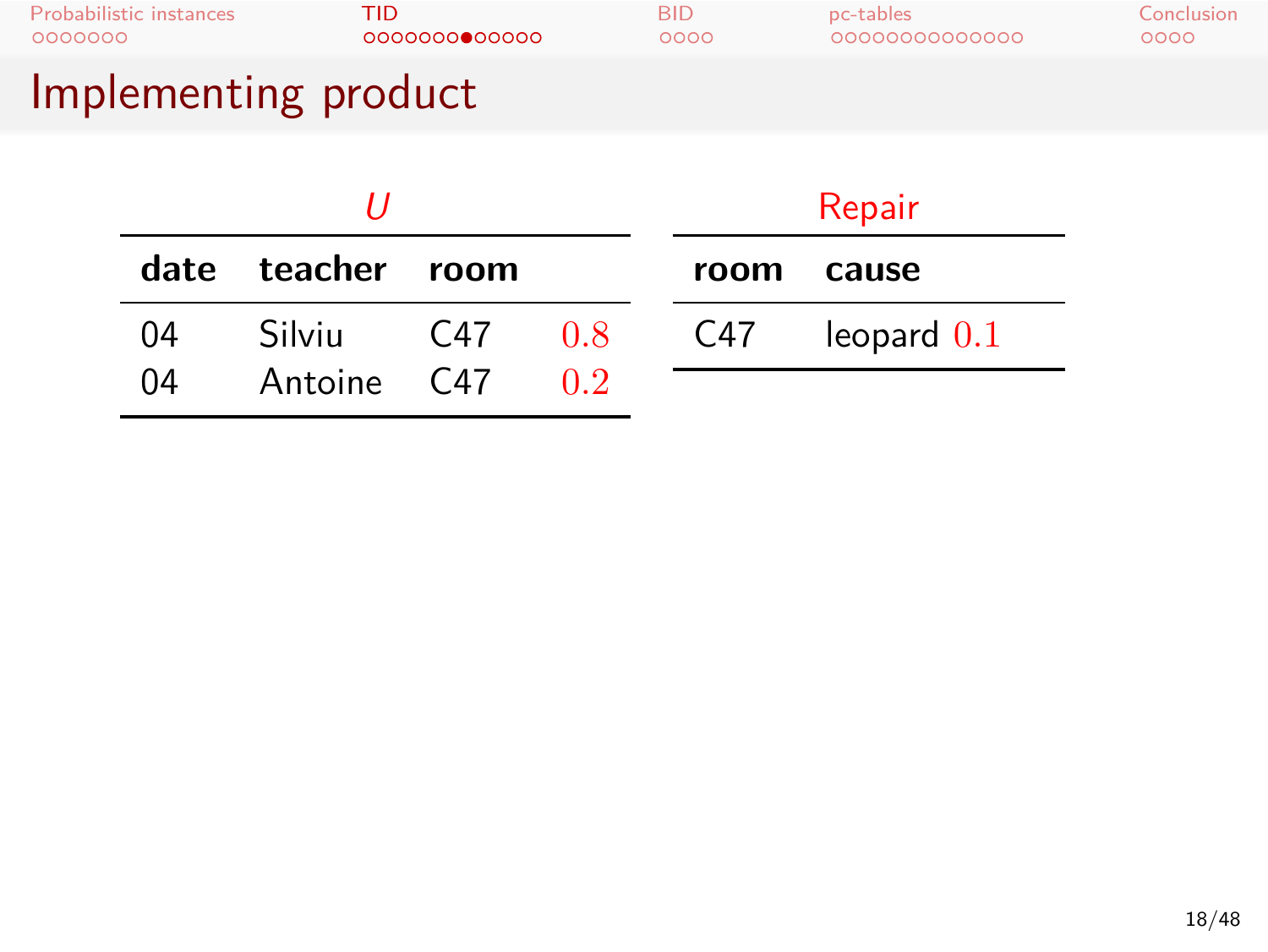| Implementing product    |               |            |               |            |
|-------------------------|---------------|------------|---------------|------------|
| Probabilistic instances | TID.          | <b>BID</b> | pc-tables     | Conclusion |
| 0000000                 | 0000000000000 | 0000       | 0000000000000 | 0000       |

|        |     |                                                       |                   | Repair        |
|--------|-----|-------------------------------------------------------|-------------------|---------------|
|        |     |                                                       | room              | cause         |
| Silviu | C47 | 0.8                                                   | C47               | leopard $0.1$ |
|        |     | 0.2                                                   |                   |               |
|        |     |                                                       |                   |               |
|        |     | cause                                                 |                   |               |
|        |     | date teacher room<br>Antoine C47<br>date teacher room | $U \times$ Repair |               |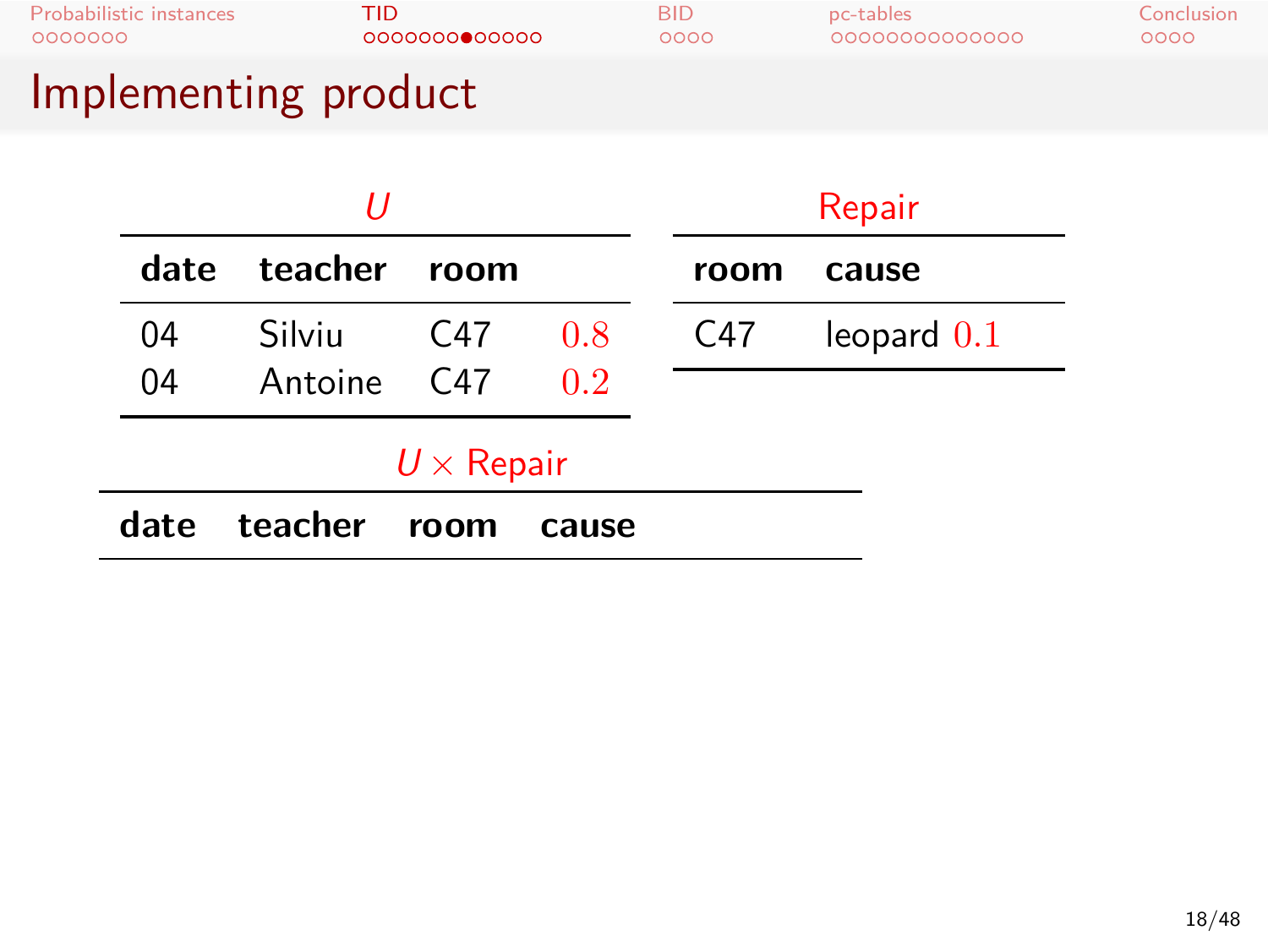# Probabilistic instances TID BID pc-tables Conclusion Implementing product

### *U* **date teacher room** 04 Silviu C47 0*.*8 04 Antoine C47 0*.*2 Repair **room cause** C47 leopard 0*.*1 *U ×* Repair **date teacher room cause** 04 Silviu C47 leopard<br>04 Antoine C47 leopard Antoine C47 leopard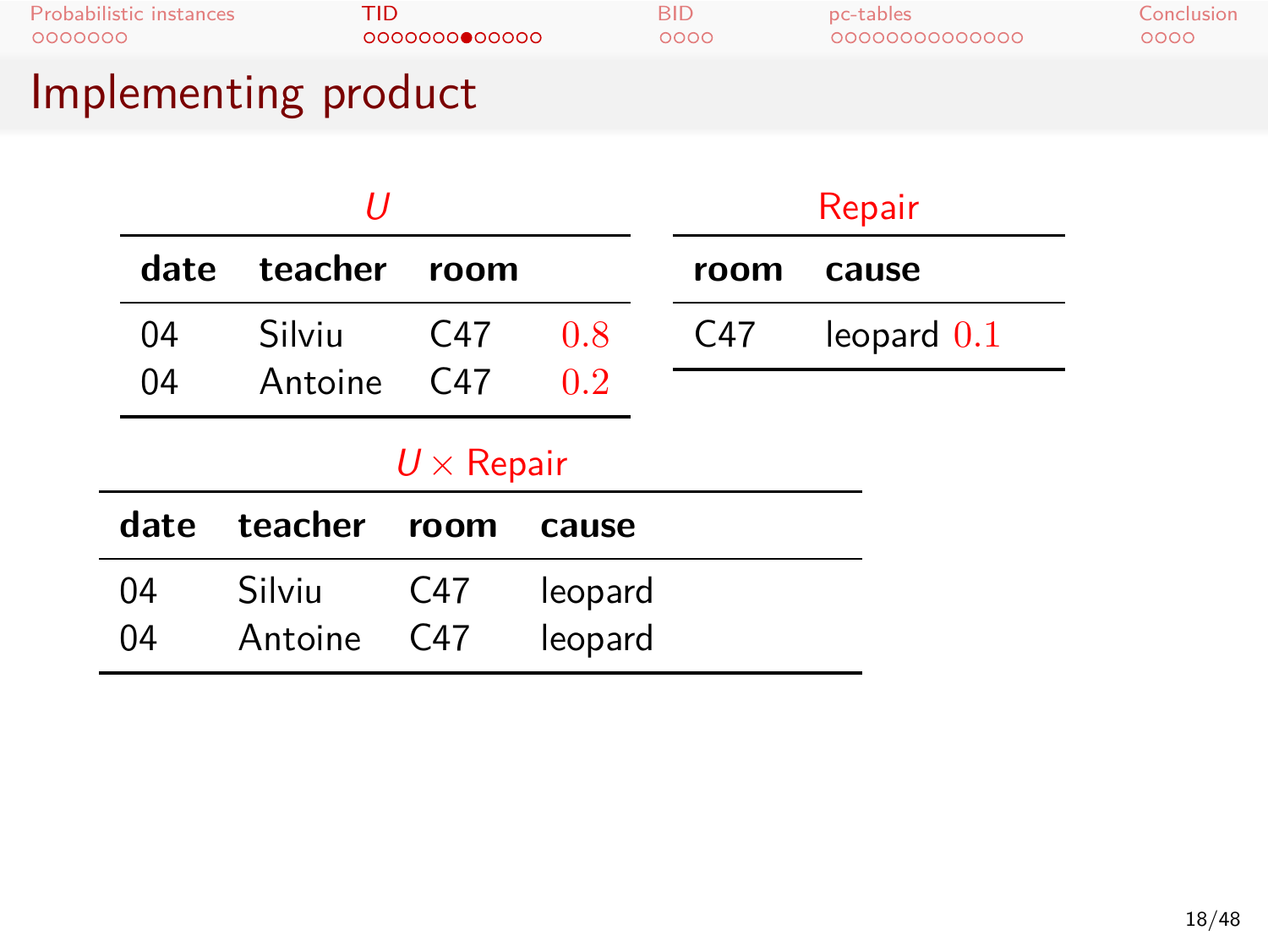# Probabilistic instances TID BID pc-tables Conclusion Implementing product

### *U* **date teacher room** 04 Silviu C47 0*.*8 04 Antoine C47 0*.*2 Repair **room cause** C47 leopard 0*.*1 *U ×* Repair **date teacher room cause** 04 Silviu C47 leopard 0*.*8 *×* 0*.*1  $0.2 \times 0.1$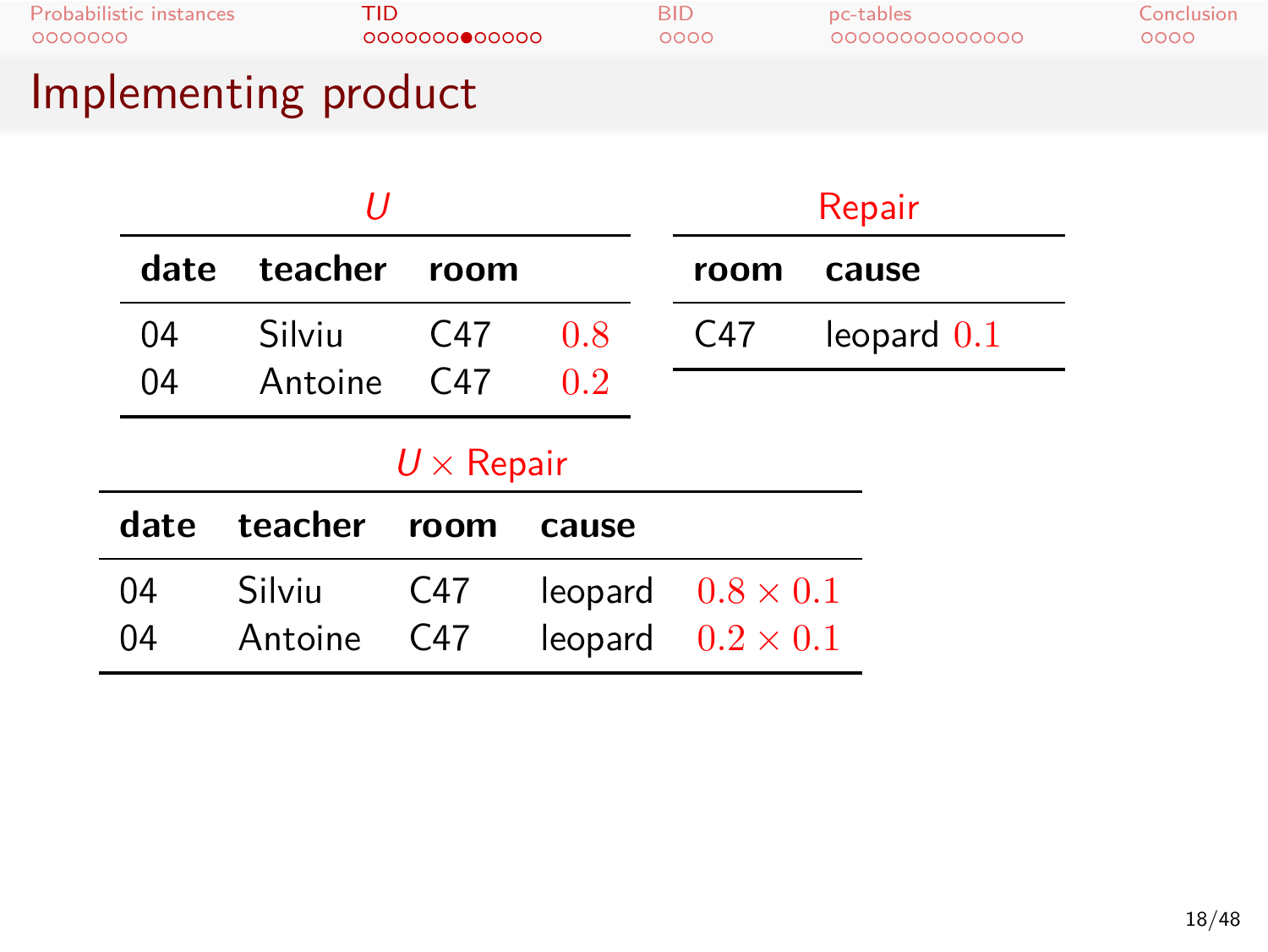# Probabilistic instances TID BID pc-tables Conclusion Implementing product

### *U* **date teacher room** 04 Silviu C47 0*.*8 04 Antoine C47 0*.*2 Repair **room cause** C47 leopard 0*.*1 *U ×* Repair **date teacher room cause** 04 Silviu C47 leopard 0*.*8 *×* 0*.*1  $0.2 \times 0.1$

*→* Is this correct?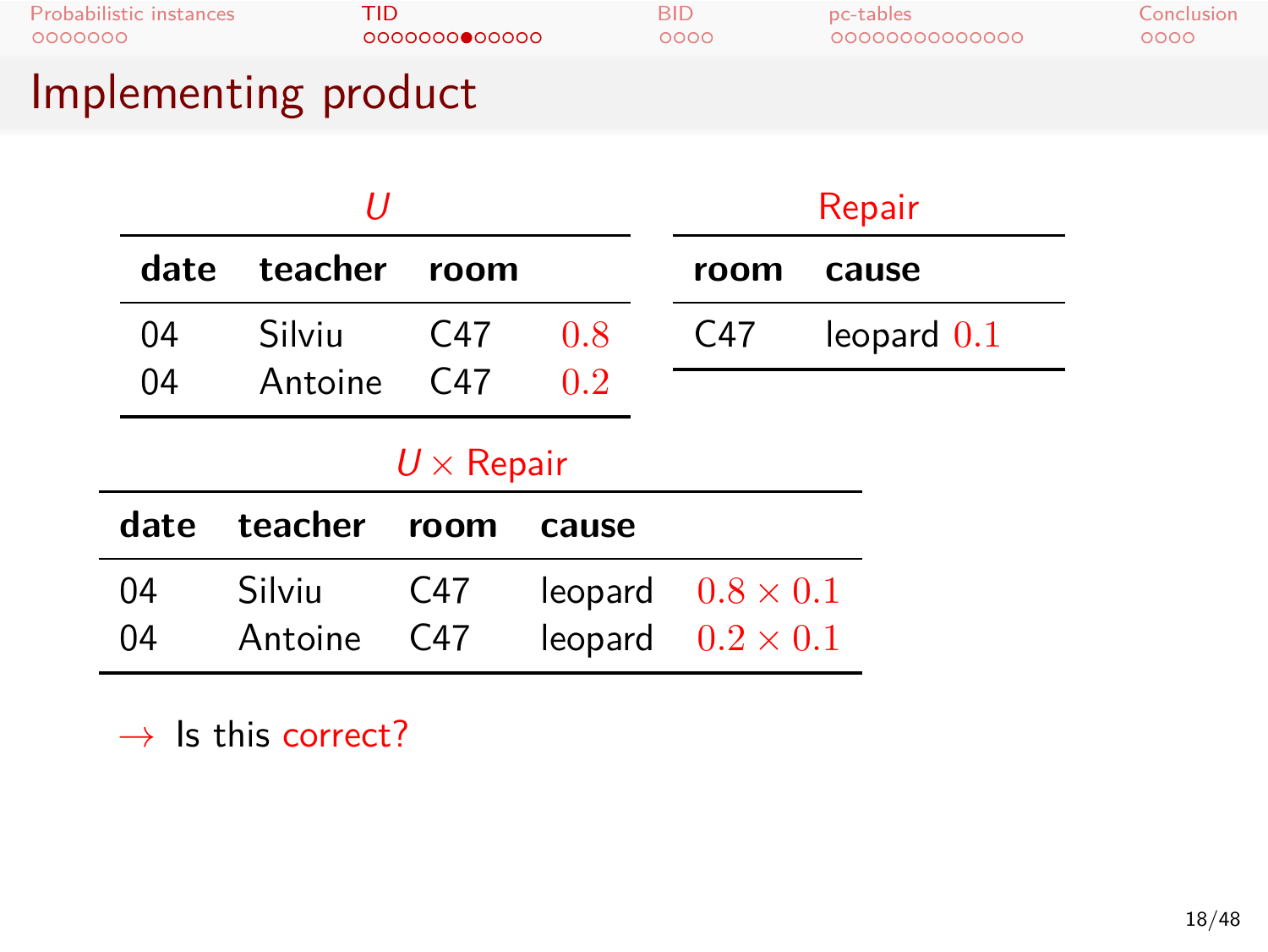|                         |               | $\bigcap$ $\bigcap$ |                |            |
|-------------------------|---------------|---------------------|----------------|------------|
| Probabilistic instances | TID.          | RID                 | pc-tables      | Conclusion |
| 0000000                 | 0000000000000 | ററററ                | 00000000000000 | ೦೦೦೦       |

## Implementing product ... OR NOT!

|      |         |                   |                          |      | Repair        |
|------|---------|-------------------|--------------------------|------|---------------|
| date | teacher | room              |                          | room | cause         |
| 04   | Silviu  | C47               | 0.8                      | C47  | leopard $0.1$ |
| 04   | Antoine | C47               | 0.2                      |      |               |
|      |         | $U \times$ Repair |                          |      |               |
| date | teacher | room              | cause                    |      |               |
| 04   | Silviu  | C47               | leopard $0.8 \times 0.1$ |      |               |
| 04   | Antoine | C47               | leopard $0.2 \times 0.1$ |      |               |
|      |         |                   |                          |      |               |

- *→* Is this correct?
- *→* It's **WRONG**!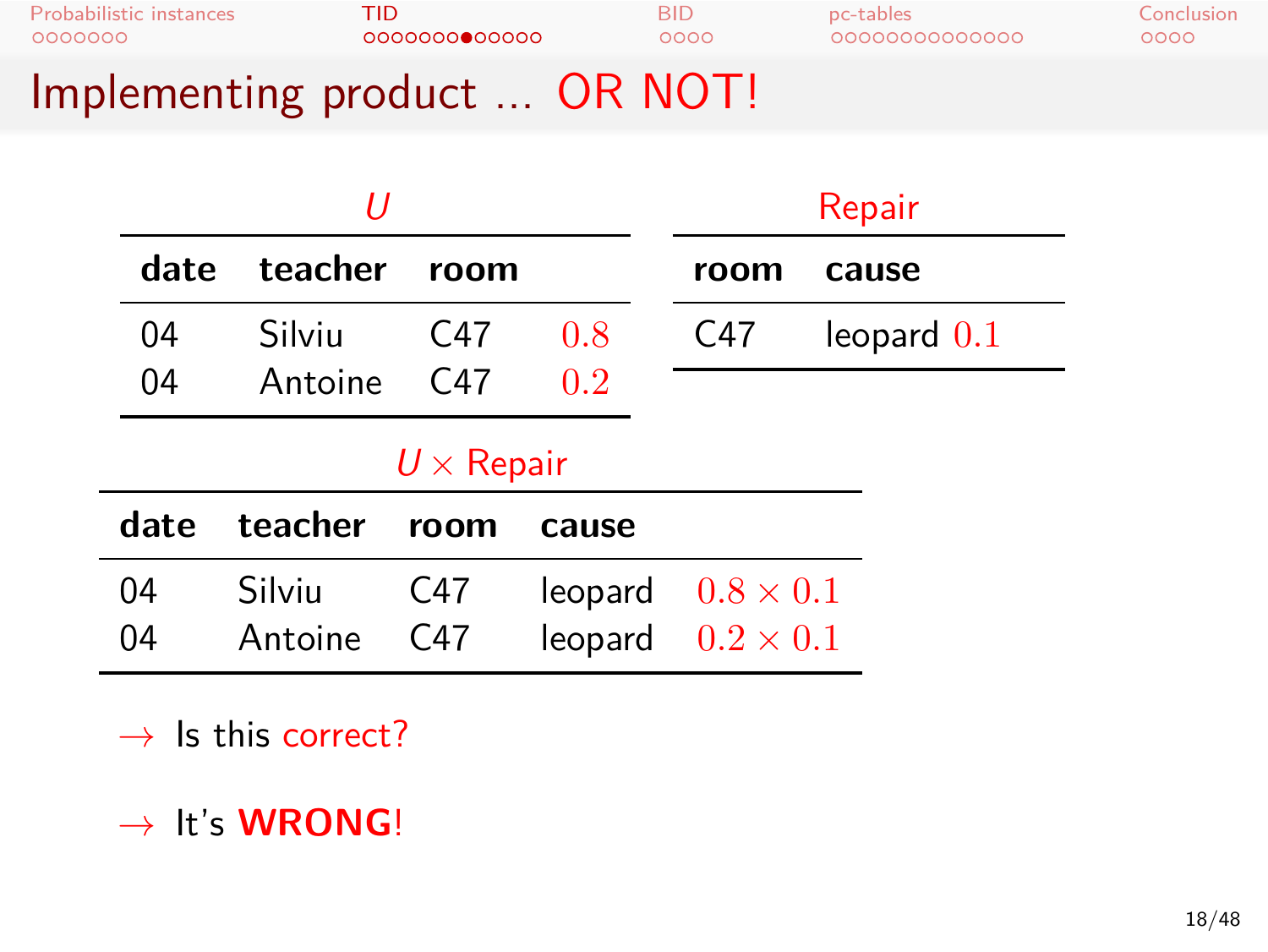| Probabilistic instances | TID.          | BID  | pc-tables     | Conclusion |
|-------------------------|---------------|------|---------------|------------|
| 0000000                 | 0000000000000 | 0000 | 0000000000000 | 0000       |
| Why is it wrong?        |               |      |               |            |

|    | 11                |                 |  |
|----|-------------------|-----------------|--|
|    | date teacher room |                 |  |
| 04 | Silviu            | C47             |  |
| NΔ | Antoine           | C <sub>47</sub> |  |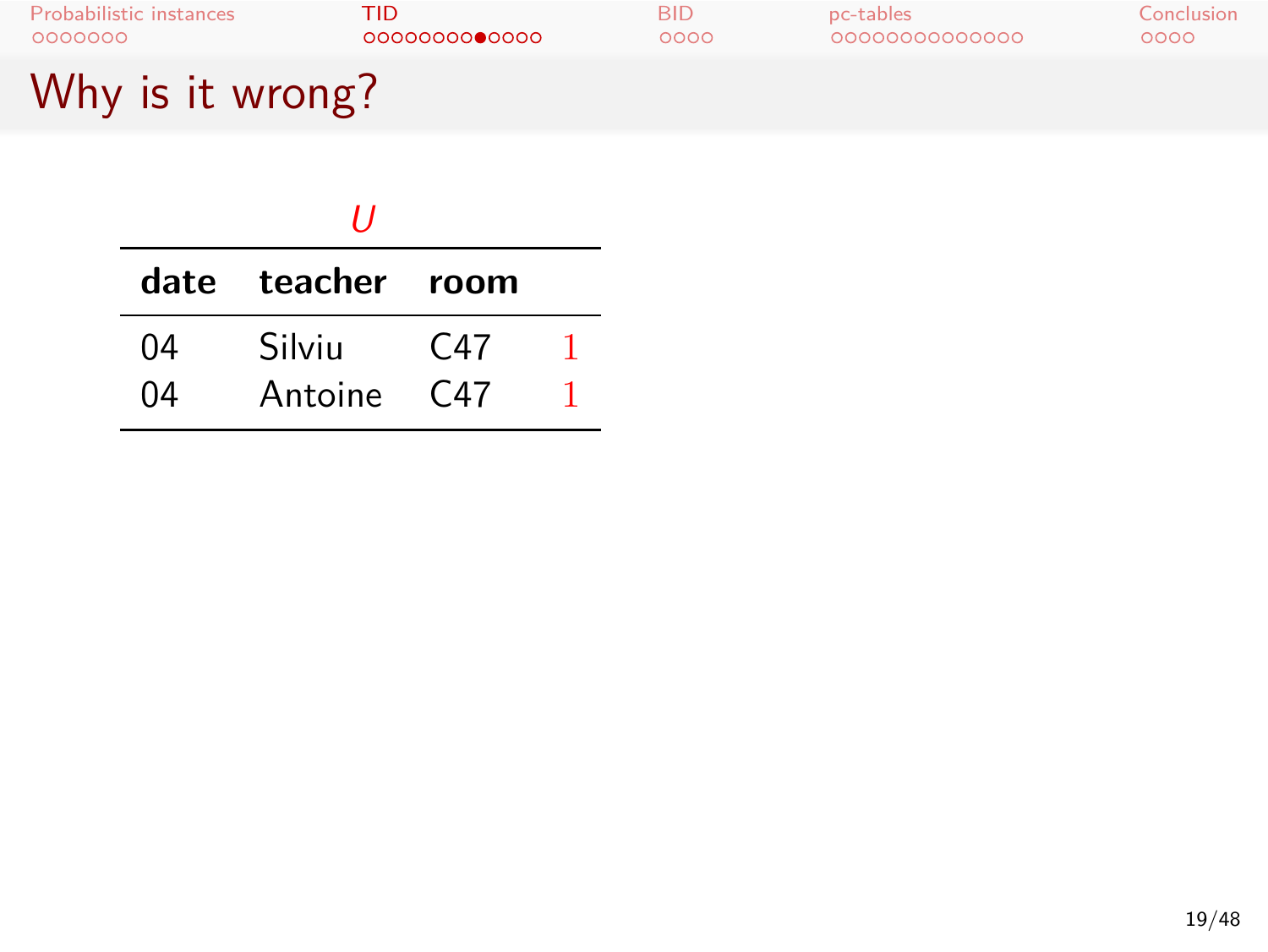| Probabilistic instances | TID           | <b>BID</b> | pc-tables     | Conclusion |
|-------------------------|---------------|------------|---------------|------------|
| 0000000                 | 0000000000000 | 0000       | 0000000000000 | ೦೦೦೦       |
| Why is it wrong?        |               |            |               |            |

|    |                   |     |               |     | Repair        |
|----|-------------------|-----|---------------|-----|---------------|
|    | date teacher room |     |               |     | room cause    |
| 04 | Silviu            | C47 | and the state | C47 | leopard $1/2$ |
| 04 | Antoine C47       |     |               |     |               |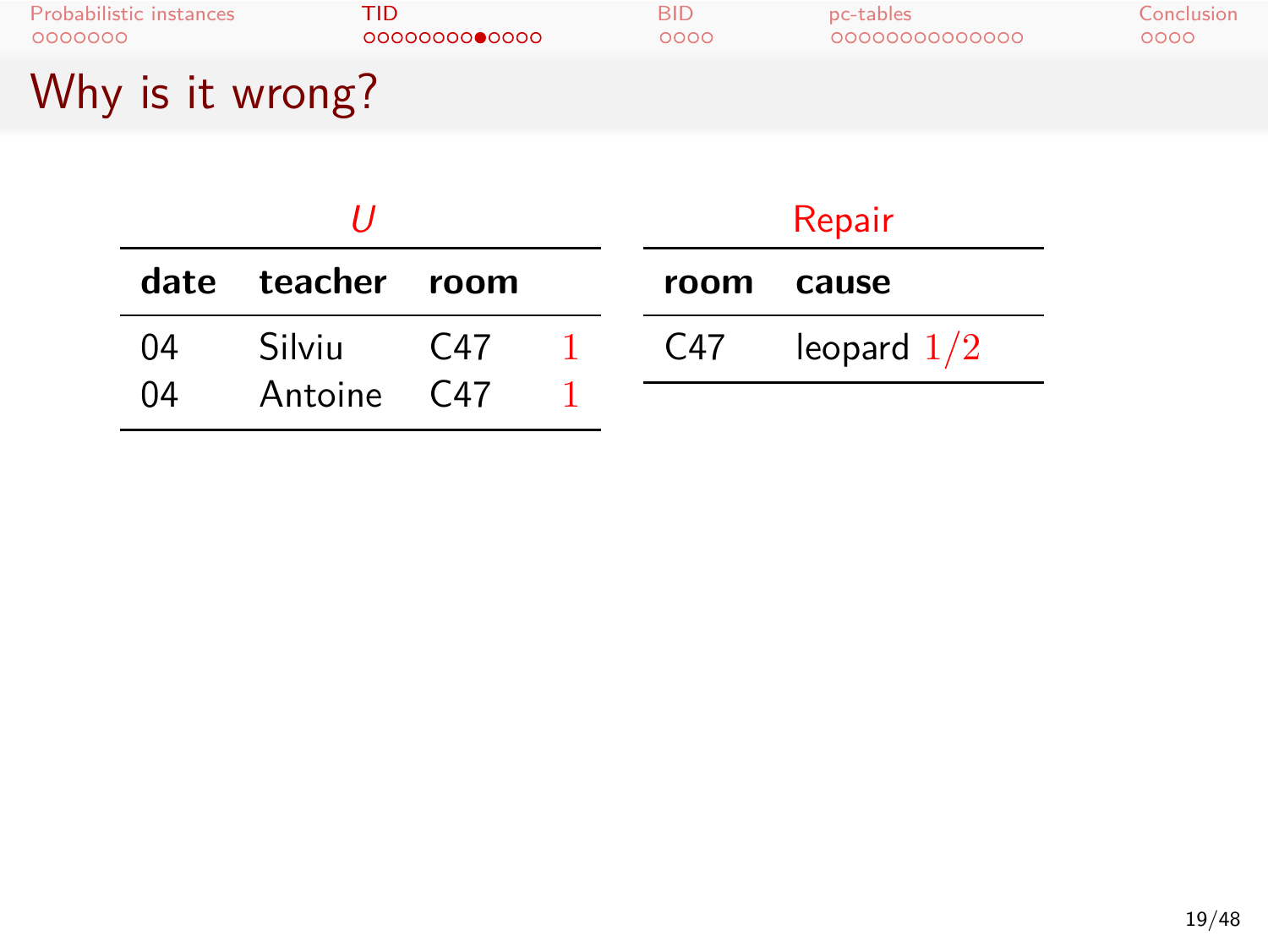Why is it wrong?

|      | 11      |                  |         |      | Repair        |
|------|---------|------------------|---------|------|---------------|
| date | teacher | room             |         | room | cause         |
| 04   | Silviu  | C47              | 1       | C47  | leopard $1/2$ |
| 04   | Antoine | C47              | 1       |      |               |
|      |         | $U\times$ Repair |         |      |               |
| date | teacher | room             | cause   |      |               |
| 04   | Silviu  | C47              | leopard |      |               |
| 04   | Antoine | C47              | leopard |      |               |
|      |         |                  |         |      |               |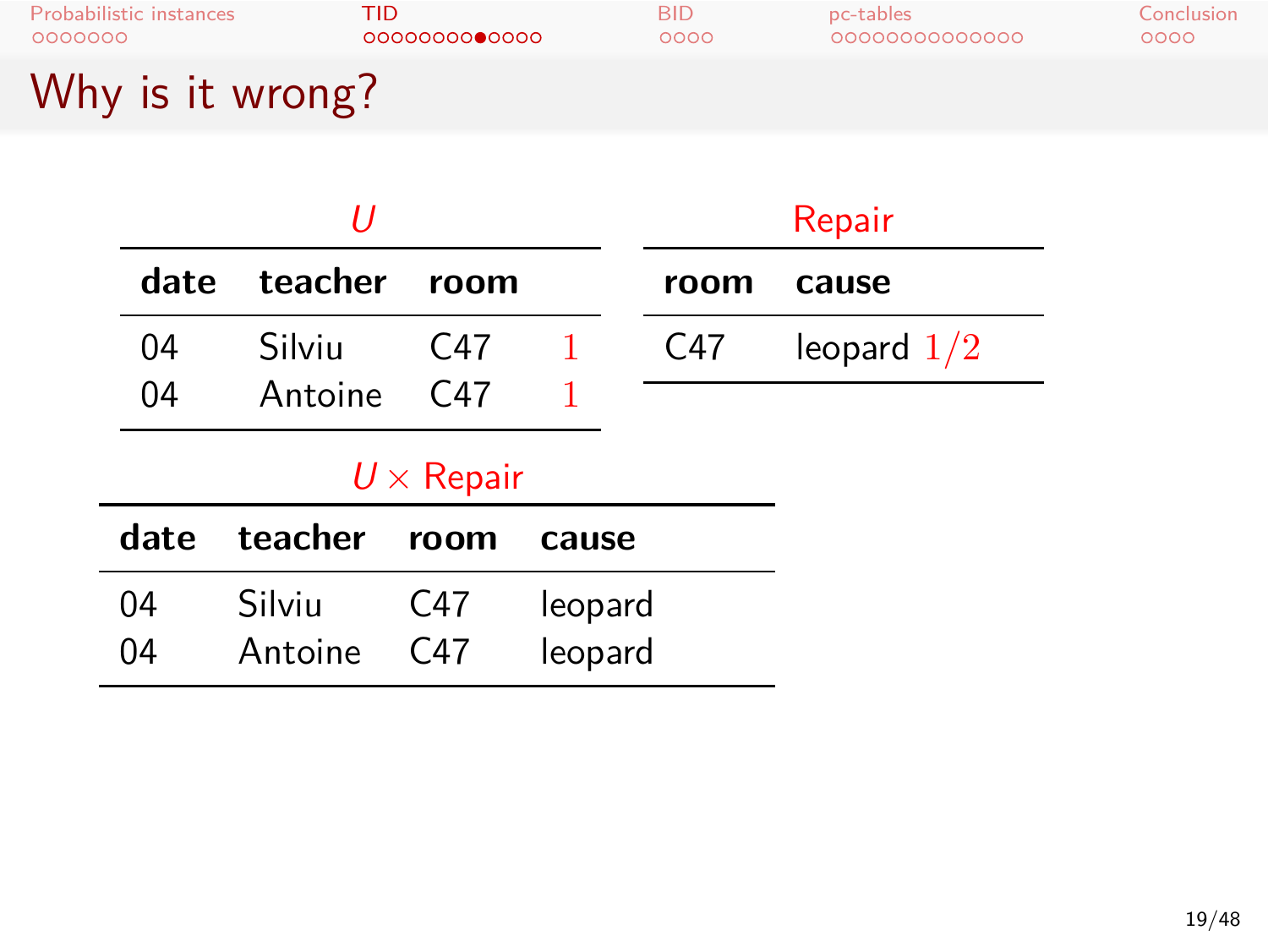### Why is it wrong?

|      | U       |                   |         |      | Repair        |
|------|---------|-------------------|---------|------|---------------|
| date | teacher | room              |         | room | cause         |
| 04   | Silviu  | C <sub>47</sub>   | 1       | C47  | leopard $1/2$ |
| 04   | Antoine | C47               |         |      |               |
|      |         | $U \times$ Repair |         |      |               |
| date | teacher | room              | cause   |      |               |
| 04   | Silviu  | C47               | leopard | 1/2  |               |
| 04   | Antoine | C <sub>47</sub>   | leopard | 1/2  |               |
|      |         |                   |         |      |               |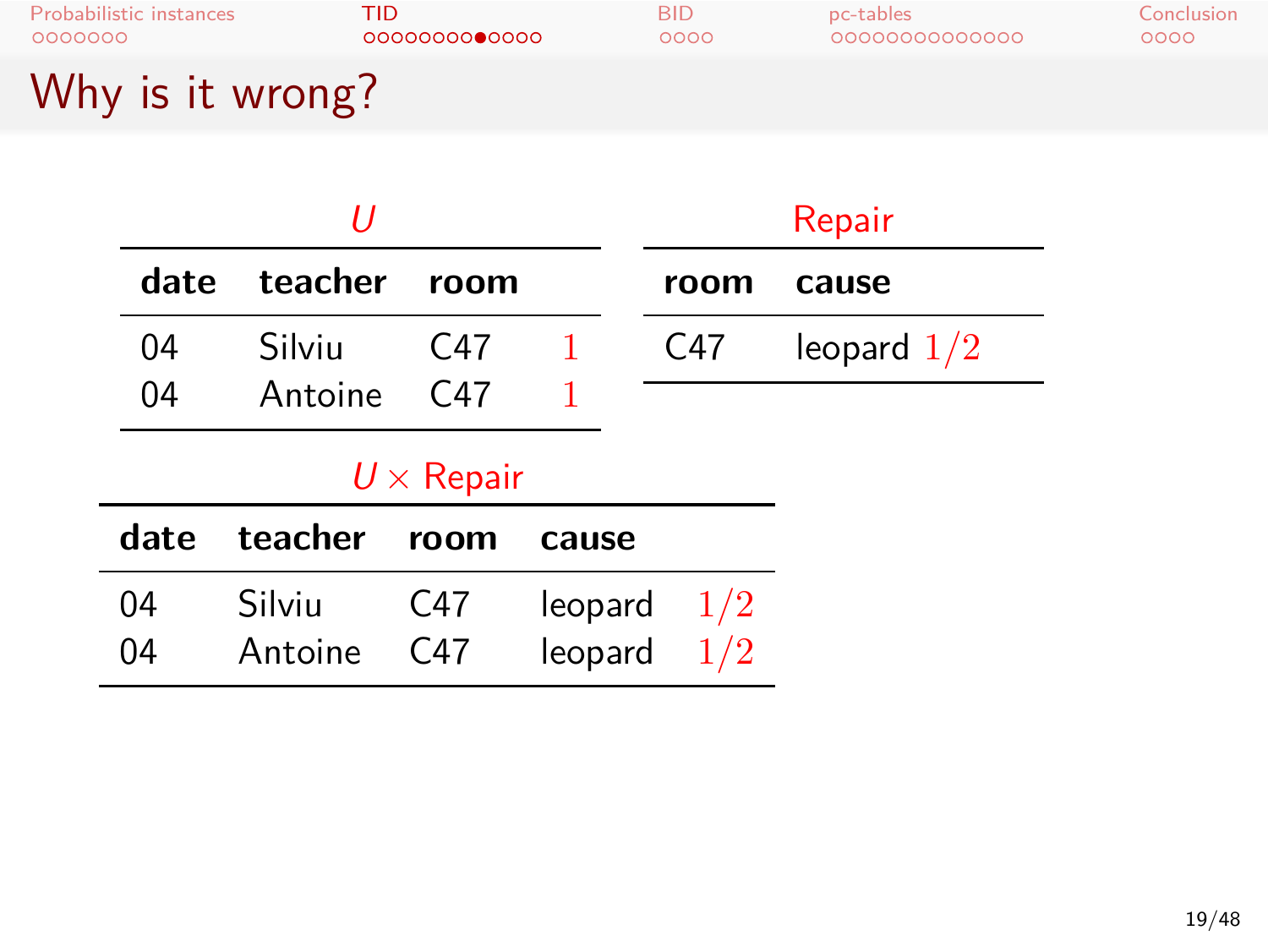Why is it wrong?

|      | IJ      |                   |         |      | Repair        |
|------|---------|-------------------|---------|------|---------------|
| date | teacher | room              |         | room | cause         |
| 04   | Silviu  | C47               | 1       | C47  | leopard $1/2$ |
| 04   | Antoine | C <sub>47</sub>   | 1       |      |               |
|      |         | $U \times$ Repair |         |      |               |
| date | teacher | room              | cause   |      |               |
| 04   | Silviu  | C47               | leopard | 1/2  |               |
| 04   | Antoine | C <sub>47</sub>   | leopard | 1/2  |               |
|      |         |                   |         |      |               |

*→* The two tuples are not independent!

*→* The first is there iff the second is there.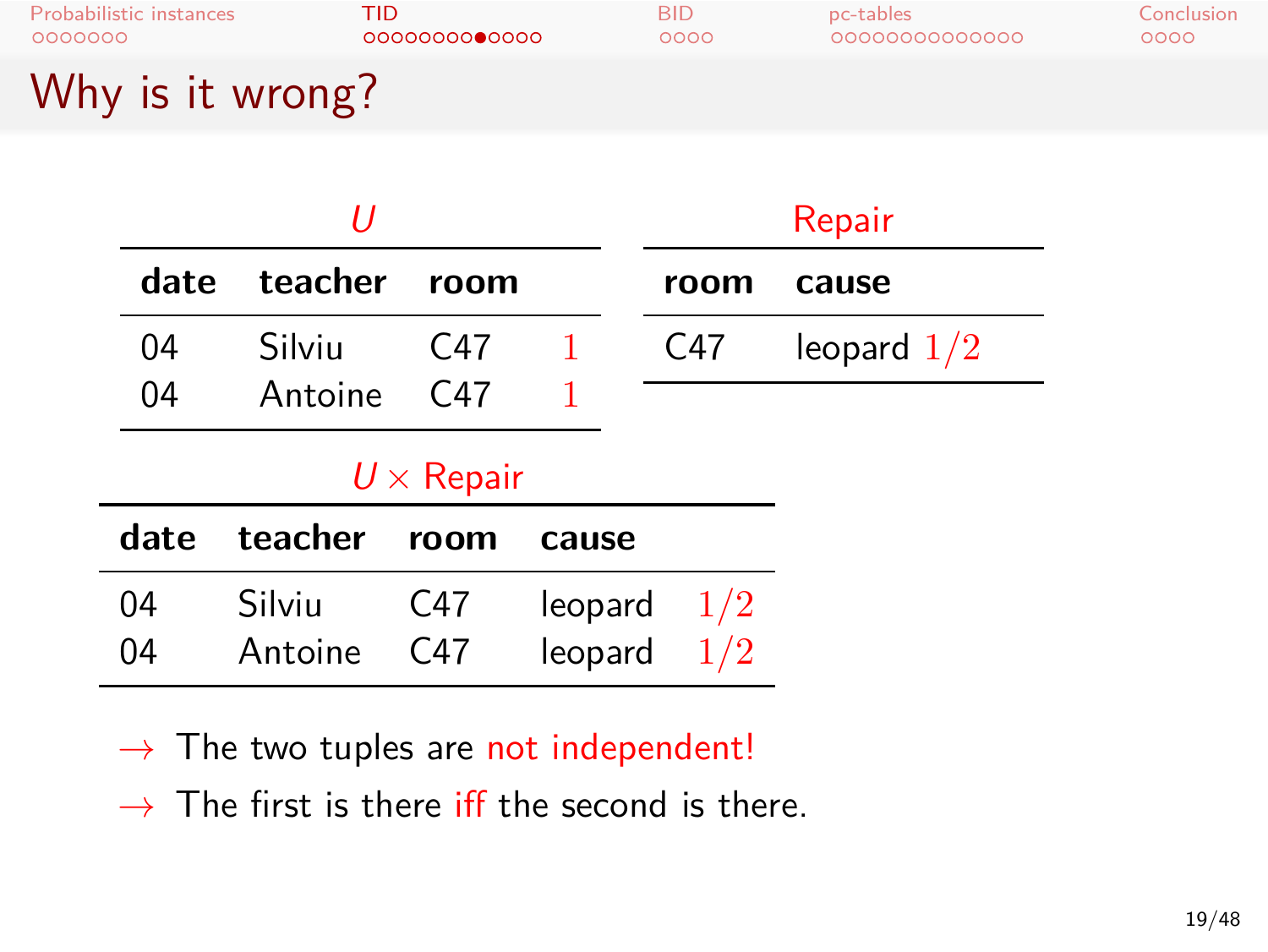| Probabilistic instances | TID.          | BID  | pc-tables     | Conclusion |
|-------------------------|---------------|------|---------------|------------|
| 0000000                 | 0000000000000 | 0000 | 0000000000000 | 0000       |
| Why does it matter?     |               |      |               |            |

*U ×* Repair **date teacher room cause** 04 Silviu C47 leopard  $1/2$ 04 Antoine C47 leopard 1/2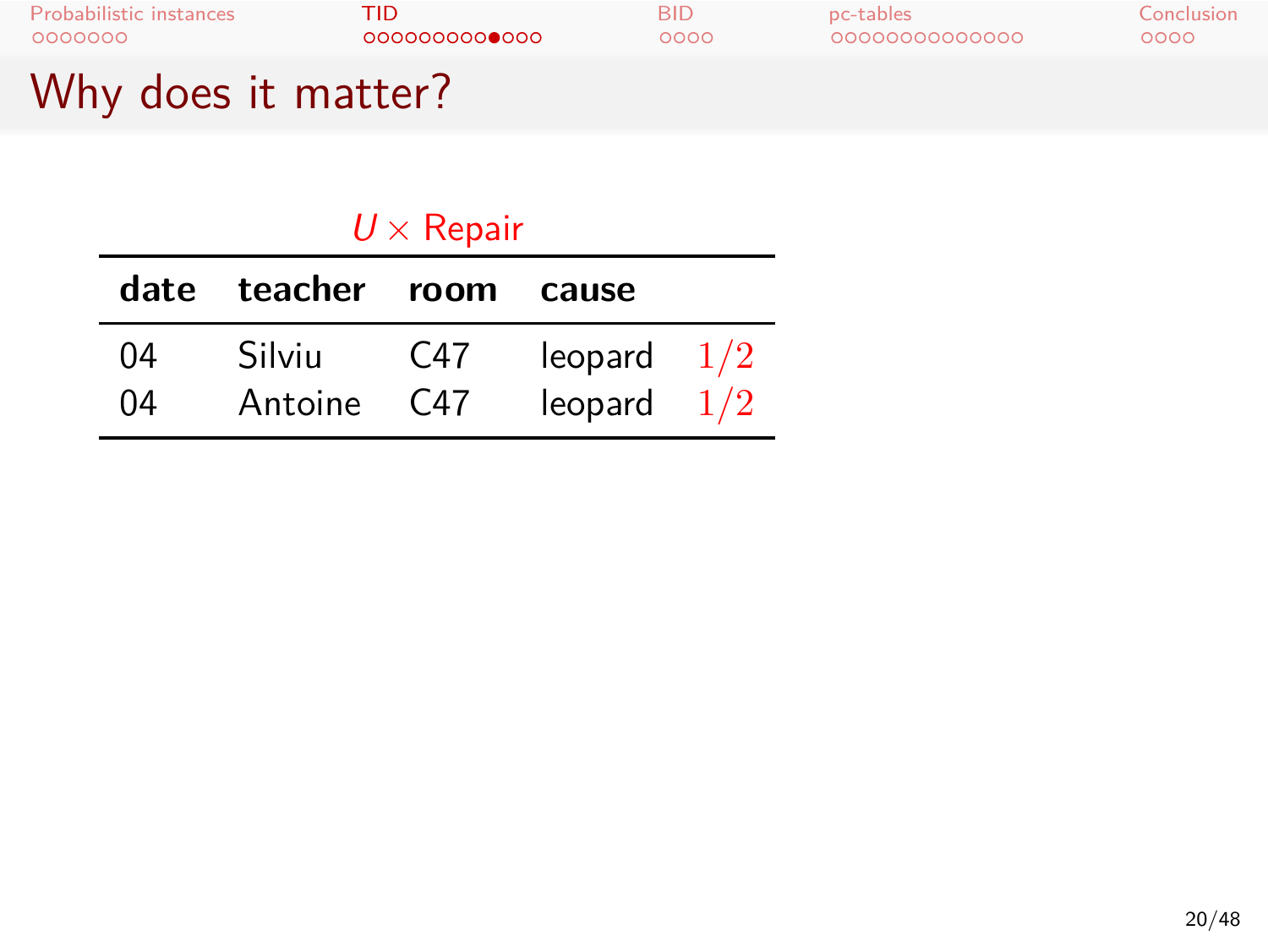| Probabilistic instances | TID.          | BID  | pc-tables     | Conclusion |
|-------------------------|---------------|------|---------------|------------|
| 0000000                 | 0000000000000 | 0000 | 0000000000000 | 0000       |
| Why does it matter?     |               |      |               |            |

|          |                                               | $U\times$ Repair |                                |  |
|----------|-----------------------------------------------|------------------|--------------------------------|--|
|          | date teacher                                  | room             | cause                          |  |
| 04<br>04 | Silviu<br>Antoine                             | C47<br>C47       | leopard $1/2$<br>leopard $1/2$ |  |
|          | $\pi_{\textbf{room}}(U \times \text{Repair})$ |                  |                                |  |
|          |                                               |                  |                                |  |

C47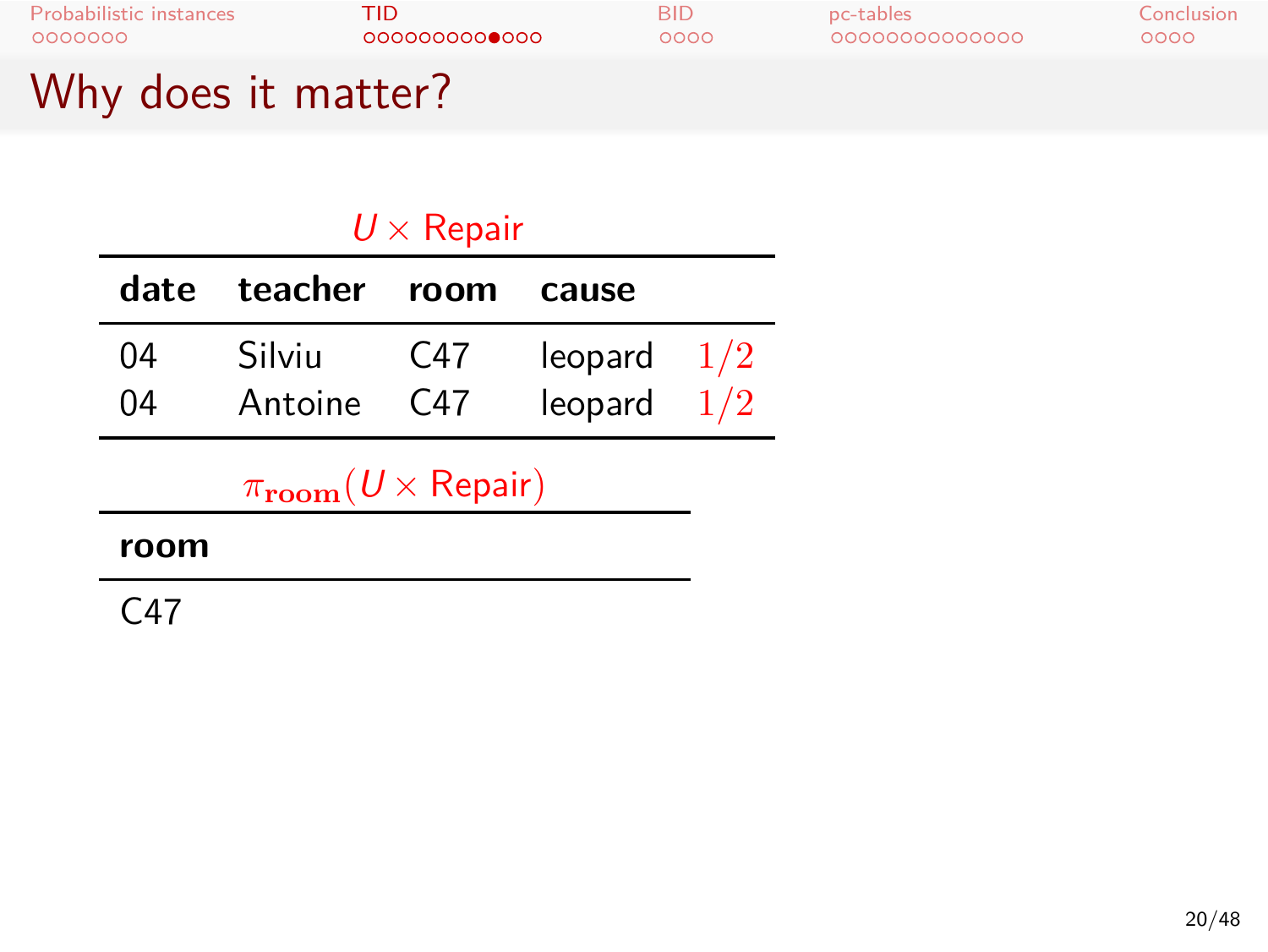| Probabilistic instances | TID.          | BID  | pc-tables     | Conclusion |
|-------------------------|---------------|------|---------------|------------|
| 0000000                 | 0000000000000 | 0000 | 0000000000000 | 0000       |
| Why does it matter?     |               |      |               |            |

| $U \times$ Repair                             |         |      |                          |     |  |
|-----------------------------------------------|---------|------|--------------------------|-----|--|
| date                                          | teacher | room | cause                    |     |  |
| 04                                            | Silviu  | C47  | leopard $1/2$            |     |  |
| 04                                            | Antoine | C47  | leopard                  | 1/2 |  |
| $\pi_{\textbf{room}}(U \times \text{Repair})$ |         |      |                          |     |  |
| room                                          |         |      |                          |     |  |
| C47                                           |         |      | $1-(1-1/2)\times(1-1/2)$ |     |  |
|                                               |         |      |                          |     |  |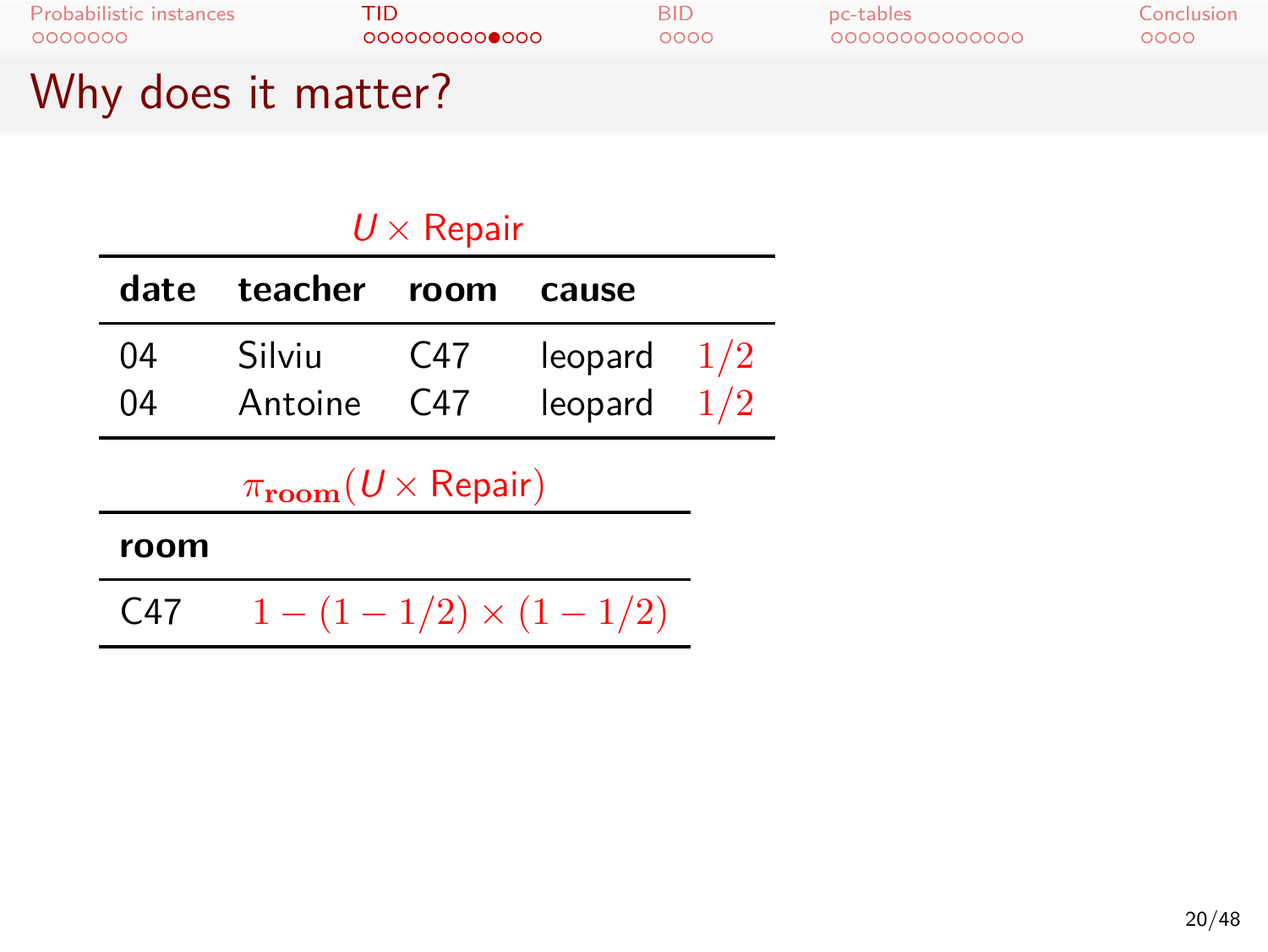| Probabilistic instances | TID           | BID  | pc-tables     | Conclusion |
|-------------------------|---------------|------|---------------|------------|
| 0000000                 | 0000000000000 | 0000 | 0000000000000 | 0000       |
| Why does it matter?     |               |      |               |            |

| $U\times$ Repair                              |                          |      |         |     |
|-----------------------------------------------|--------------------------|------|---------|-----|
| date                                          | teacher                  | room | cause   |     |
| 04                                            | Silviu                   | C47  | leopard | 1/2 |
| 04                                            | Antoine                  | C47  | leopard | 1/2 |
| $\pi_{\textbf{room}}(U \times \text{Repair})$ |                          |      |         |     |
| room                                          |                          |      |         |     |
| C47                                           | $1-(1-1/2)\times(1-1/2)$ |      |         |     |
|                                               |                          |      |         |     |

*→* Probability of 3/4...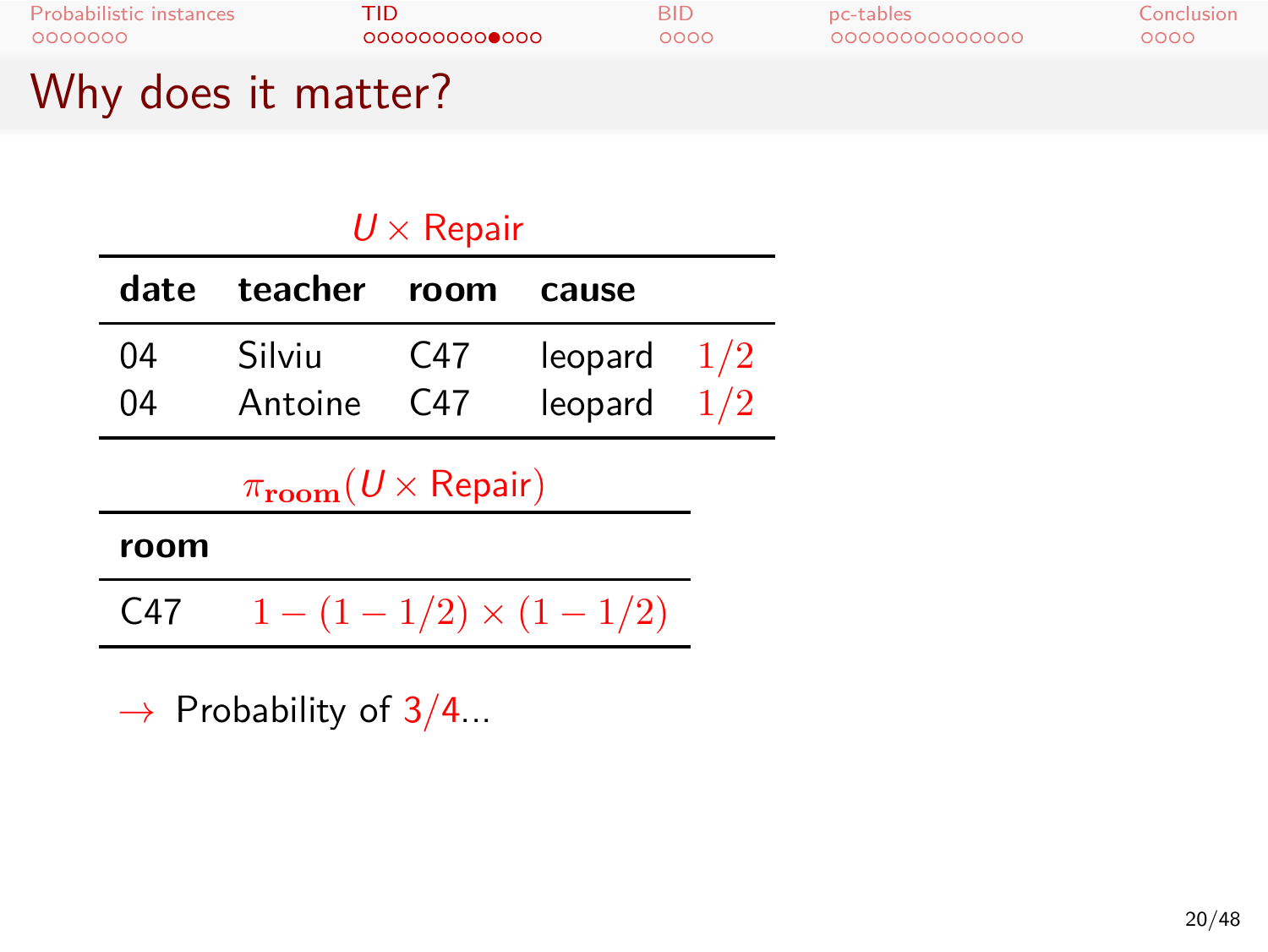| Probabilistic instances | TID           | BID  | pc-tables     | Conclusion |
|-------------------------|---------------|------|---------------|------------|
| 0000000                 | 0000000000000 | 0000 | 0000000000000 | 0000       |
| Why does it matter?     |               |      |               |            |

| $U\times$ Repair                              |         |                 |               |  |
|-----------------------------------------------|---------|-----------------|---------------|--|
| date                                          | teacher | room            | cause         |  |
| 04                                            | Silviu  | C47             | leopard $1/2$ |  |
| 04                                            | Antoine | C <sub>47</sub> | leopard $1/2$ |  |
| $\pi_{\textbf{room}}(U \times \text{Repair})$ |         |                 |               |  |
| room                                          |         |                 |               |  |

C47  $1 - (1 - 1/2) \times (1 - 1/2)$ 

- *→* Probability of 3/4...
- *→* But the leopard had probability 1/2!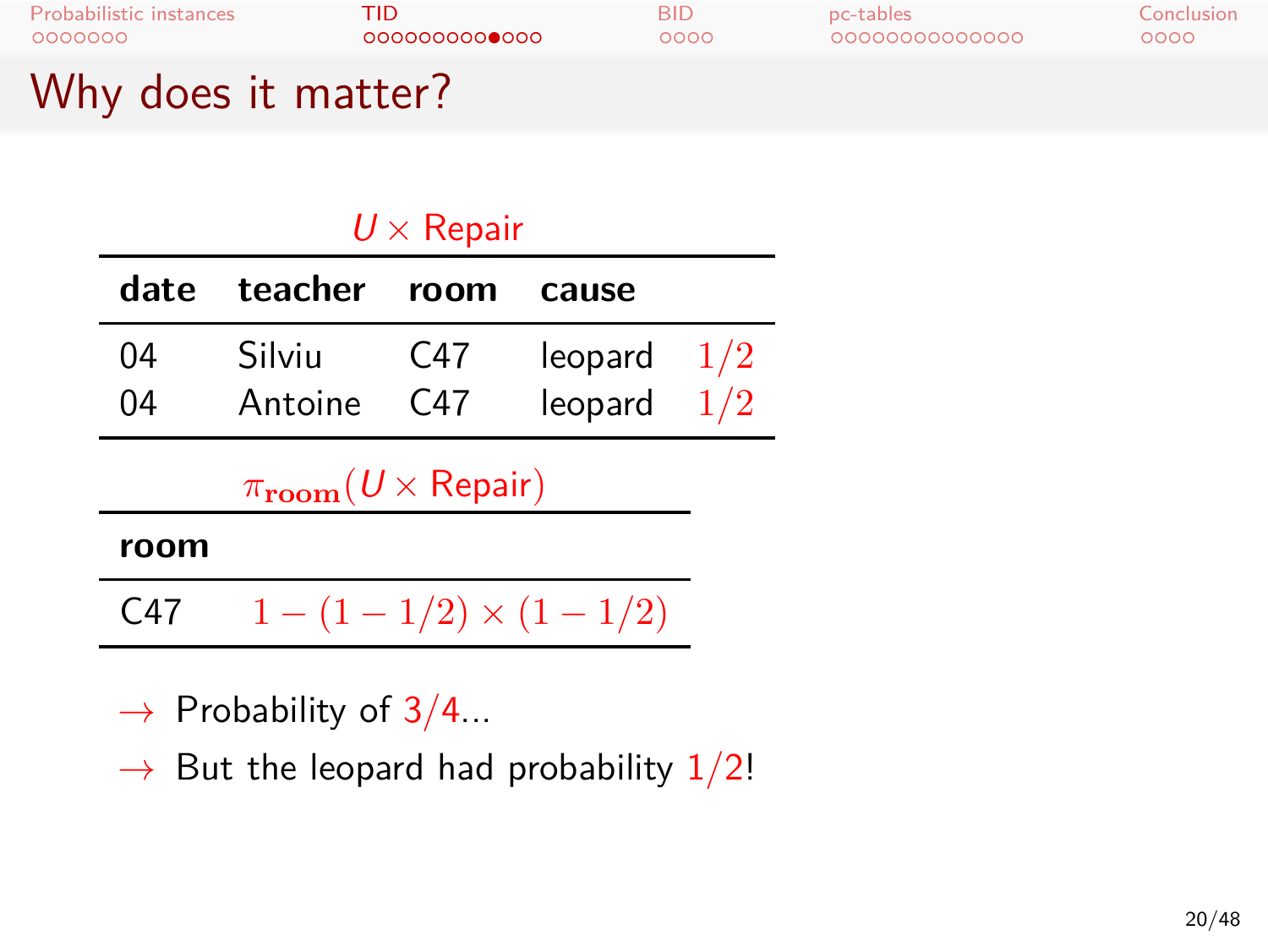

- Remember how Codd tables required named nulls?
- The result of a query on TID may not be a TID
- *→* We will see that the correlations can be complex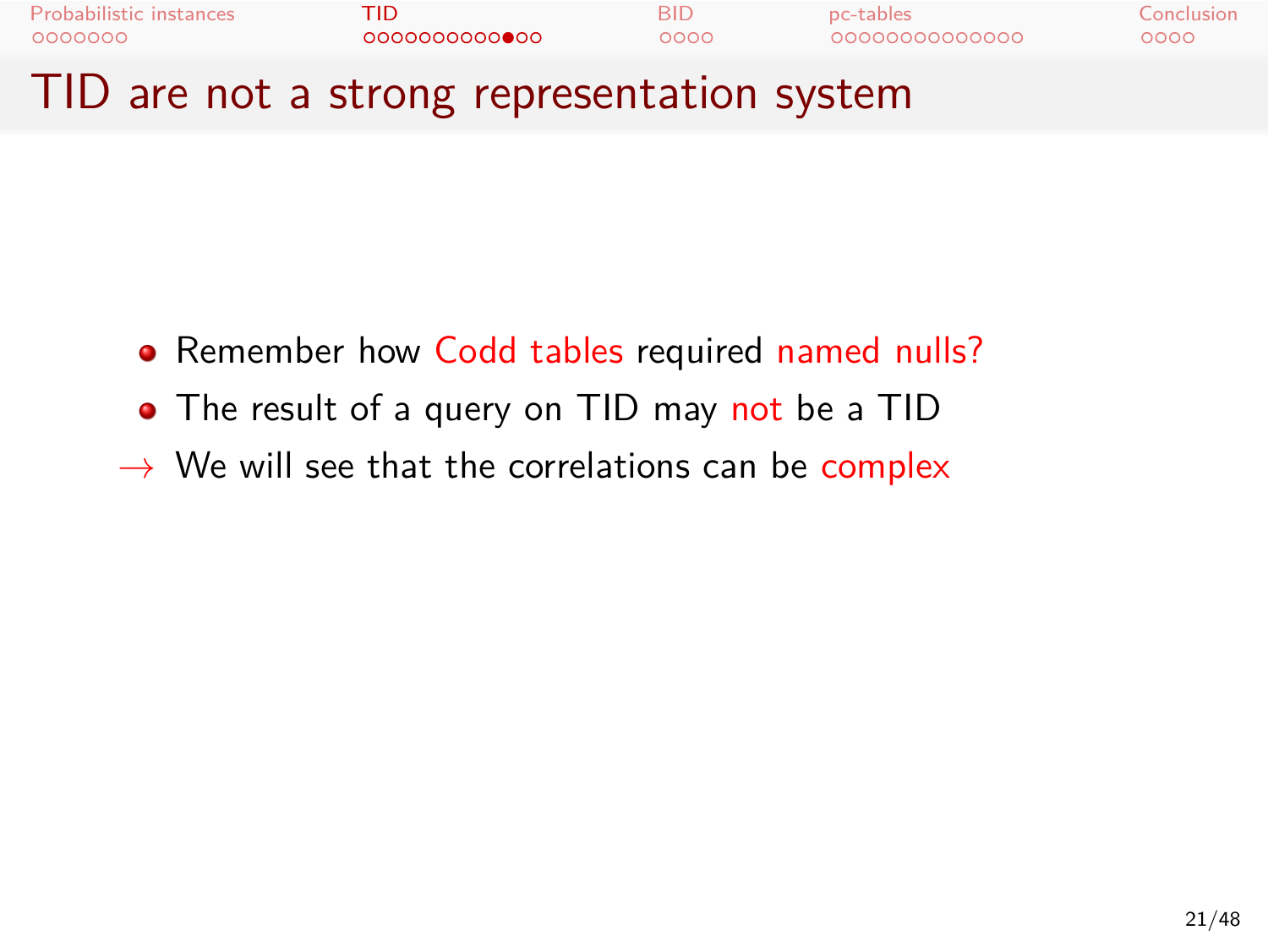

- Remember how Codd tables required named nulls?
- The result of a query on TID may not be a TID
- *→* We will see that the correlations can be complex
- How to evaluate queries on a TID then?
- *→* List all possible worlds and count the probabilities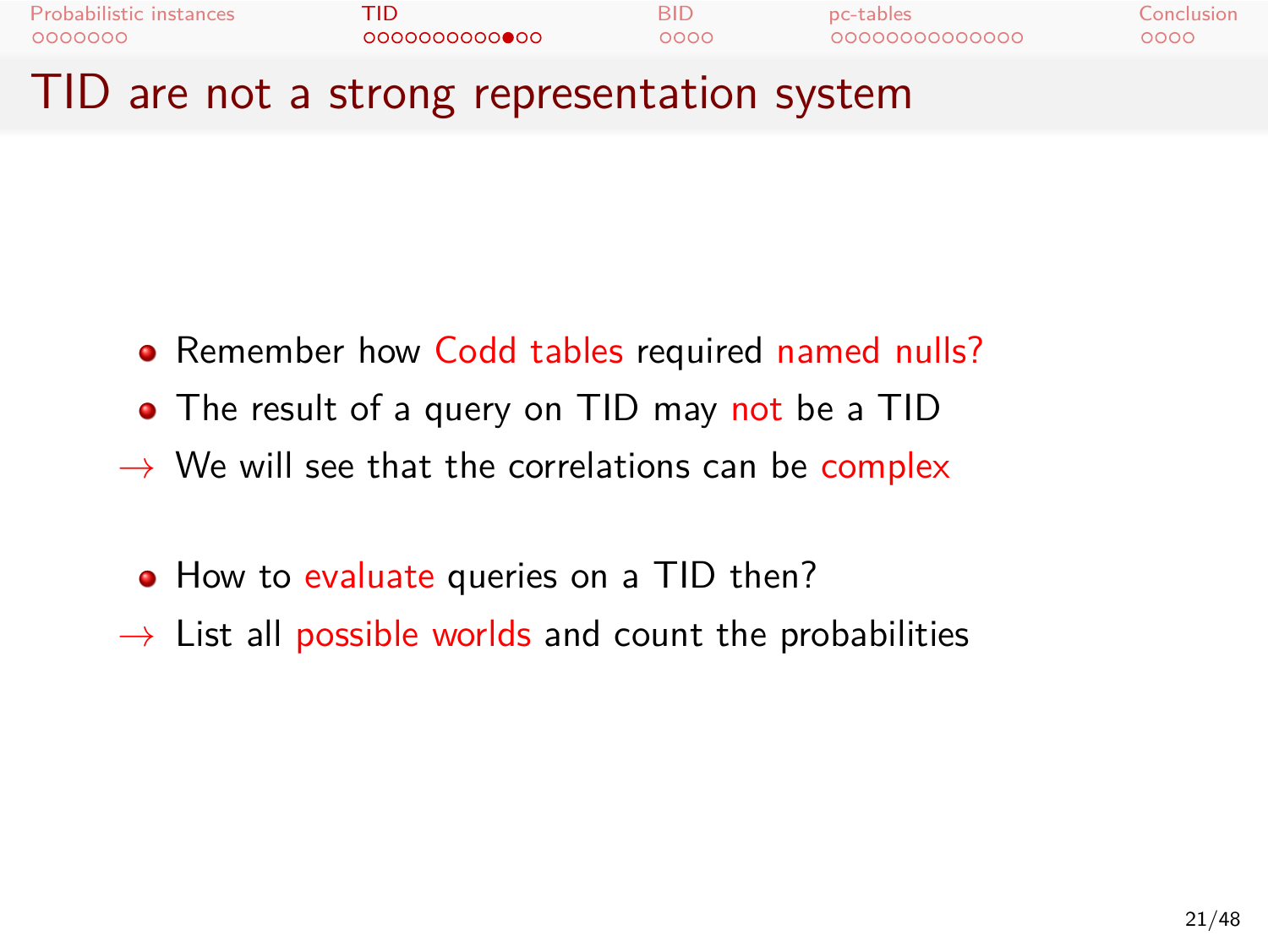# Query evalation done right

| ,, |                   |                 |     |  |
|----|-------------------|-----------------|-----|--|
|    | date teacher room |                 |     |  |
| 04 | Silviu            | C <sub>47</sub> | 0.8 |  |
| 04 | Antoine           | C47             | 02  |  |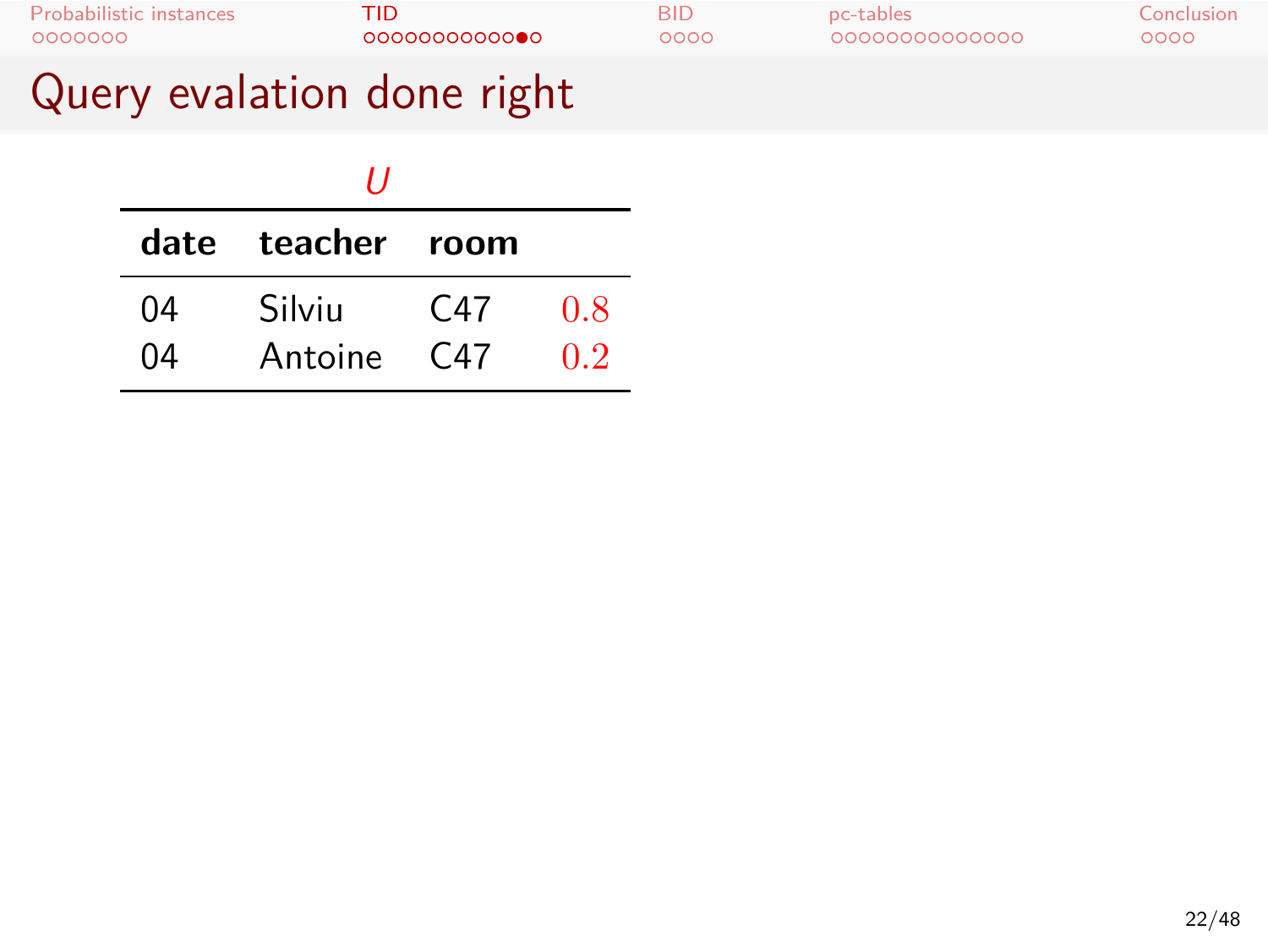| 0000000 | Probabilistic instances | TID                        | 0000000000000 |     | <b>BID</b><br>0000 | pc-tables<br>0000000000000 | Conclusion<br>0000 |
|---------|-------------------------|----------------------------|---------------|-----|--------------------|----------------------------|--------------------|
|         |                         | Query evalation done right |               |     |                    |                            |                    |
|         |                         | IJ                         |               |     |                    | Repair                     |                    |
|         | date                    | teacher                    | room          |     | room               | cause                      |                    |
|         | 04                      | Silviu                     | C47           | 0.8 | C47                | leopard $0.1$              |                    |
|         | 04                      | Antoine                    | C47           | 0.2 |                    |                            |                    |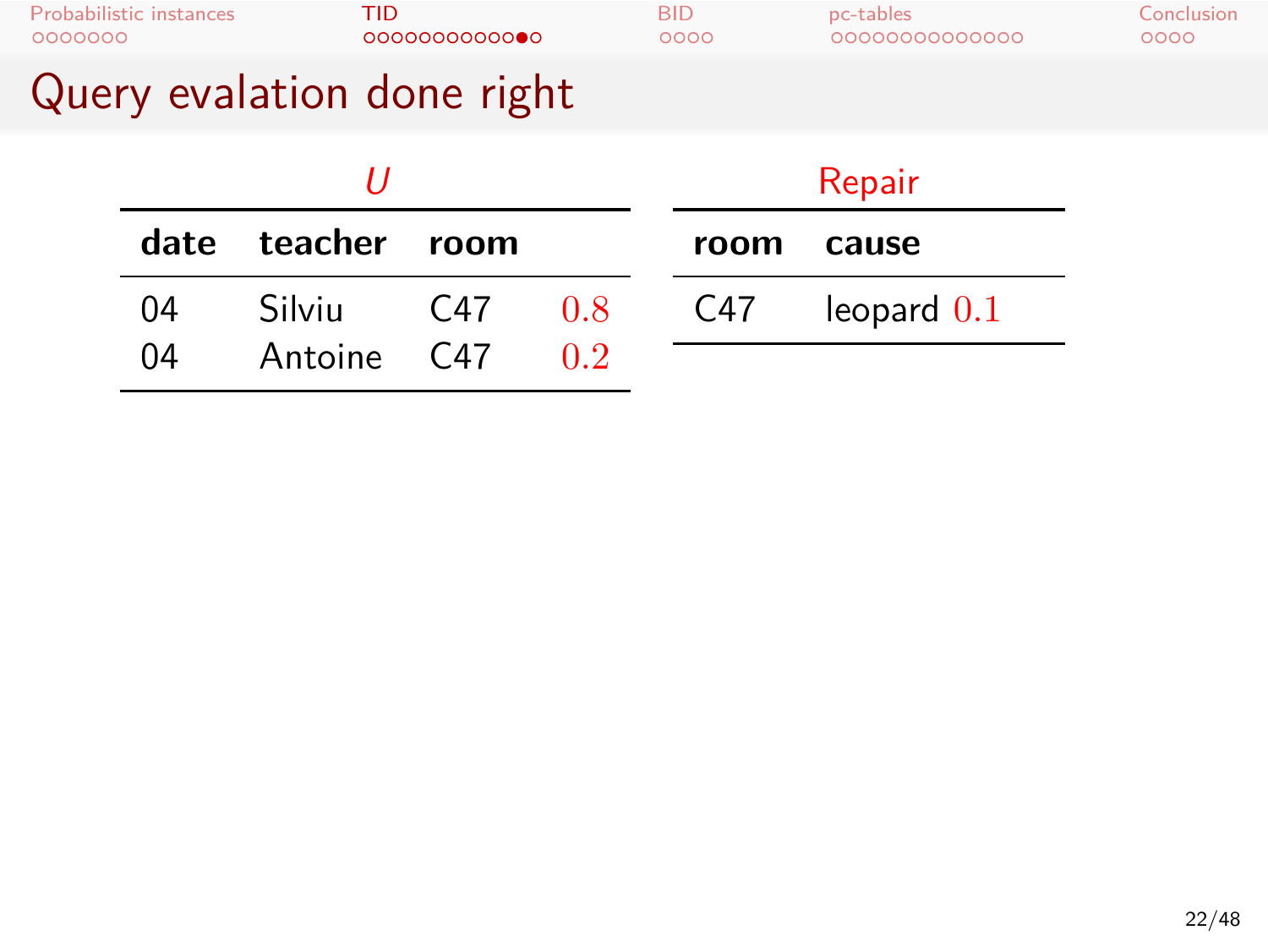| 0000000 | <b>Probabilistic instances</b> | <b>TID</b>                 | 000000000000    |     | <b>BID</b><br>0000                            | pc-tables<br>0000000000000 | Conclusion<br>0000 |
|---------|--------------------------------|----------------------------|-----------------|-----|-----------------------------------------------|----------------------------|--------------------|
|         |                                | Query evalation done right |                 |     |                                               |                            |                    |
|         |                                | U                          |                 |     |                                               | Repair                     |                    |
|         | date                           | teacher                    | room            |     | room                                          | cause                      |                    |
|         | 04                             | Silviu                     | C47             | 0.8 | C47                                           | leopard $0.1$              |                    |
|         | 04                             | Antoine                    | C <sub>47</sub> | 0.2 |                                               |                            |                    |
|         |                                |                            | room            |     | $\pi_{\textbf{room}}(U \times \text{Repair})$ |                            |                    |
|         | C47                            |                            |                 |     |                                               |                            |                    |
|         |                                |                            |                 |     |                                               |                            |                    |
|         |                                |                            |                 |     |                                               |                            |                    |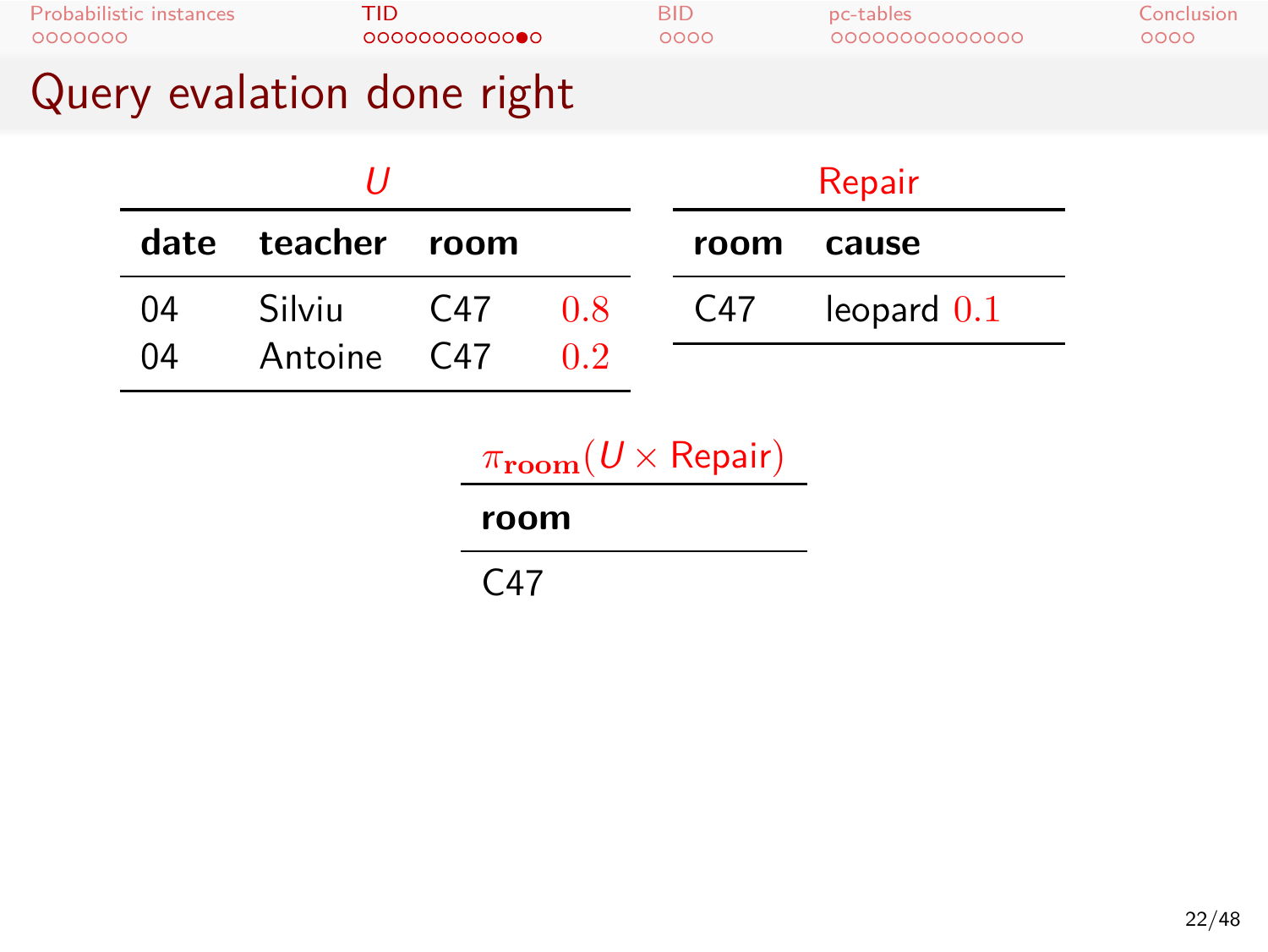| 0000000                    | Probabilistic instances |                   | TID<br>0000000000000 |                                               | <b>BID</b><br>0000 | pc-tables<br>0000000000000 | Conclusion<br>0000 |
|----------------------------|-------------------------|-------------------|----------------------|-----------------------------------------------|--------------------|----------------------------|--------------------|
| Query evalation done right |                         |                   |                      |                                               |                    |                            |                    |
|                            |                         |                   | IJ                   |                                               |                    | Repair                     |                    |
|                            | date                    | teacher           | room                 |                                               | room               | cause                      |                    |
|                            | 04<br>04                | Silviu<br>Antoine | C47<br>C47           | 0.8<br>0.2                                    | C47                | leopard $0.1$              |                    |
|                            |                         |                   |                      |                                               |                    |                            |                    |
|                            |                         |                   |                      | $\pi_{\textbf{room}}(U \times \text{Repair})$ |                    |                            |                    |

| room |  |
|------|--|
|      |  |

C47 ???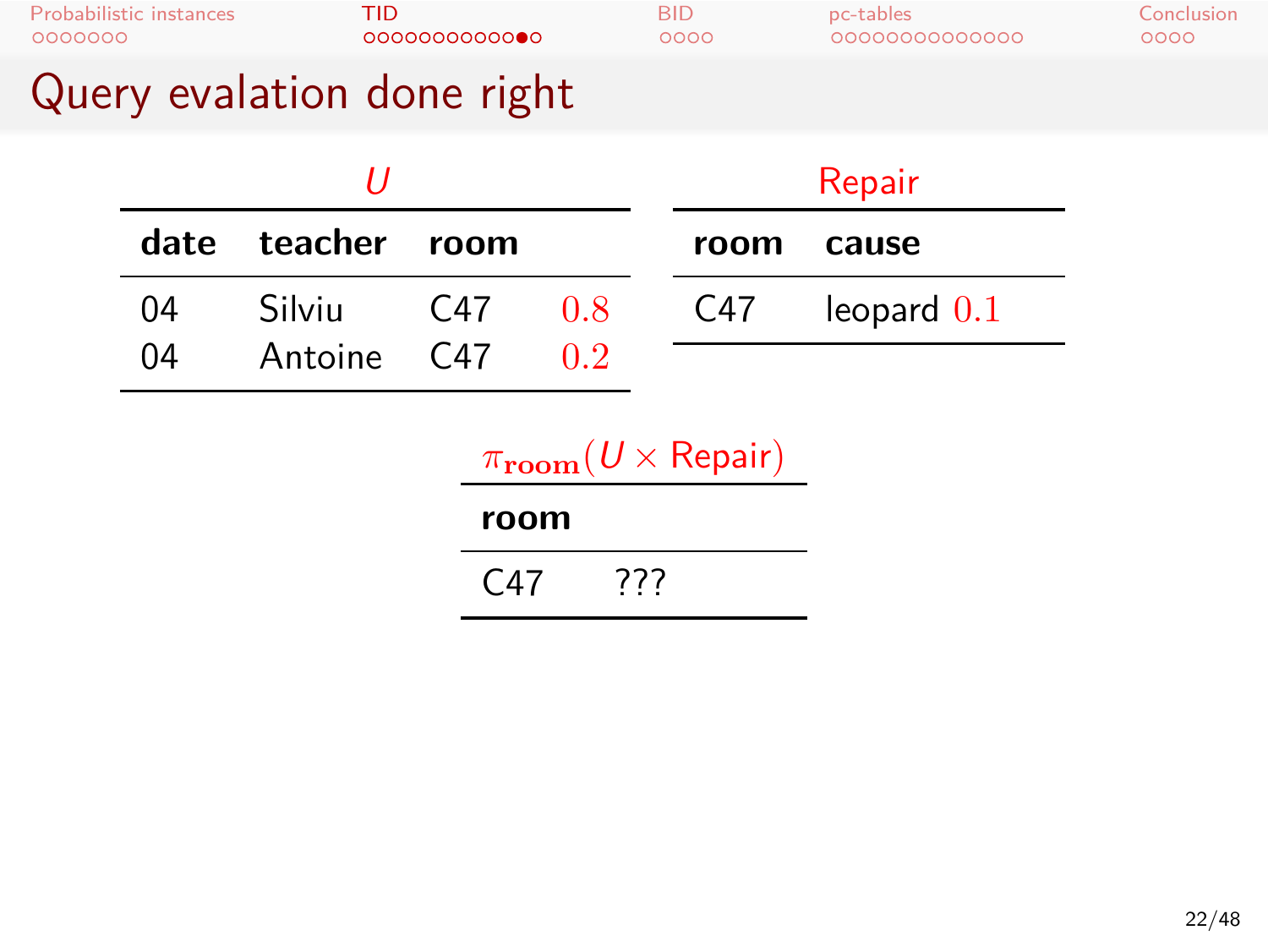| 0000000 | <b>Probabilistic instances</b> | <b>TID</b>                                      | 0000000000000 |     |     | <b>BID</b><br>0000                              | pc-tables<br>0000000000000 | Conclusion<br>0000 |
|---------|--------------------------------|-------------------------------------------------|---------------|-----|-----|-------------------------------------------------|----------------------------|--------------------|
|         |                                | Query evalation done right                      |               |     |     |                                                 |                            |                    |
|         |                                | U                                               |               |     |     |                                                 | Repair                     |                    |
|         | date                           | teacher                                         | room          |     |     | room                                            | cause                      |                    |
|         | 04                             | Silviu                                          | C47           | 0.8 |     | C47                                             | leopard $0.1$              |                    |
|         | 04                             | Antoine                                         | C47           | 0.2 |     |                                                 |                            |                    |
|         |                                |                                                 |               |     |     | $\pi_{\mathrm{room}}(U \times \mathrm{Repair})$ |                            |                    |
|         |                                |                                                 | room          |     |     |                                                 |                            |                    |
|         |                                |                                                 | C47           |     | ??? |                                                 |                            |                    |
|         |                                | • Either there is no leopard and then no result |               |     |     |                                                 |                            |                    |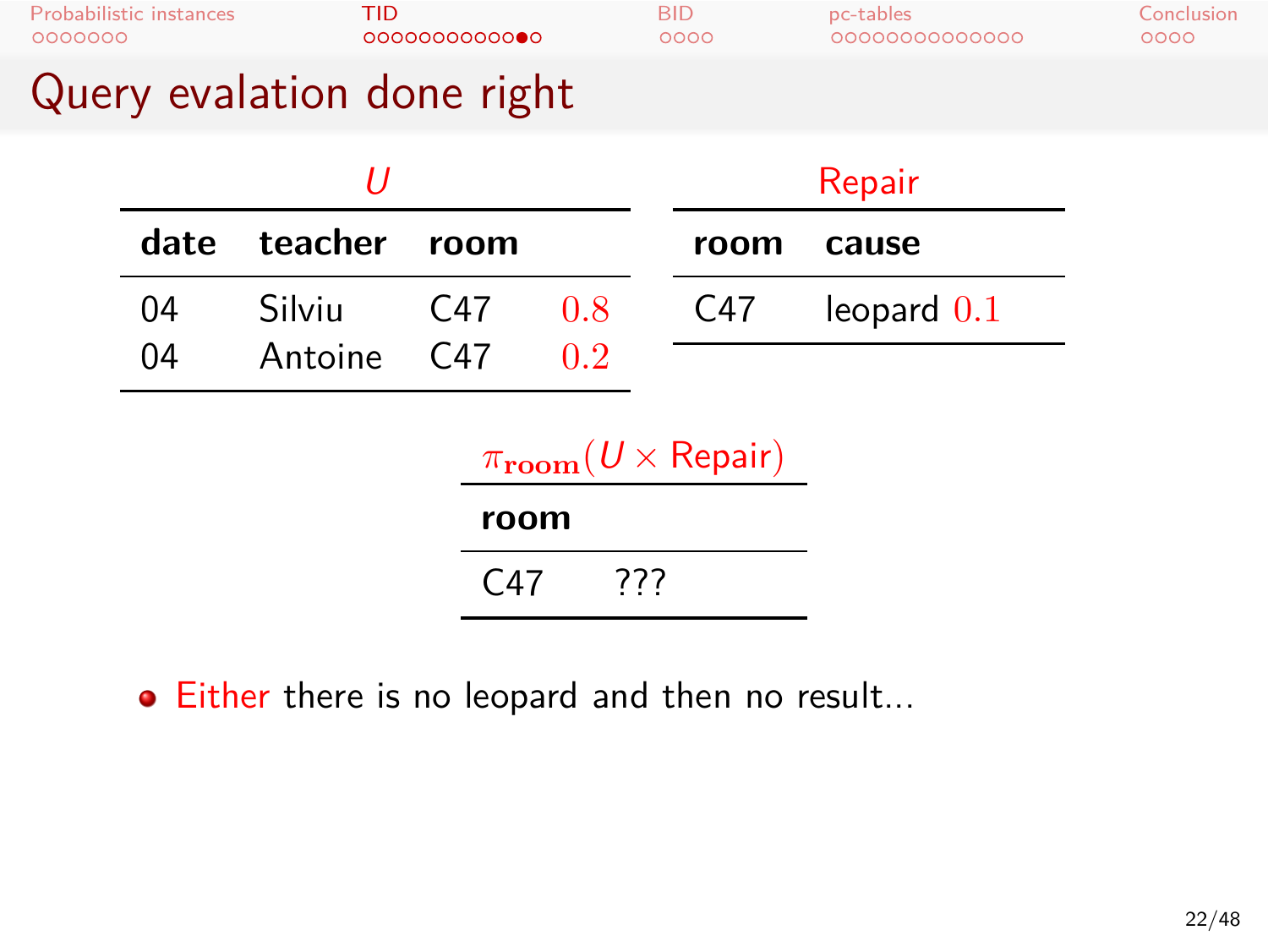| Probabilistic instances<br>0000000 |      | <b>TID</b>                 | 0000000000000 |     |     | <b>BID</b><br>0000                            | pc-tables<br>0000000000000 | Conclusion<br>0000 |
|------------------------------------|------|----------------------------|---------------|-----|-----|-----------------------------------------------|----------------------------|--------------------|
|                                    |      | Query evalation done right |               |     |     |                                               |                            |                    |
|                                    |      | U                          |               |     |     |                                               | Repair                     |                    |
|                                    | date | teacher                    | room          |     |     | room                                          | cause                      |                    |
|                                    | 04   | Silviu                     | C47           | 0.8 |     | C47                                           | leopard $0.1$              |                    |
|                                    | 04   | Antoine                    | C47           | 0.2 |     |                                               |                            |                    |
|                                    |      |                            |               |     |     | $\pi_{\textbf{room}}(U \times \text{Repair})$ |                            |                    |
|                                    |      |                            | room          |     |     |                                               |                            |                    |
|                                    |      |                            | C47           |     | ??? |                                               |                            |                    |
|                                    |      |                            |               |     |     |                                               |                            |                    |

- Either there is no leopard and then no result...
- Or there is a leopard and then...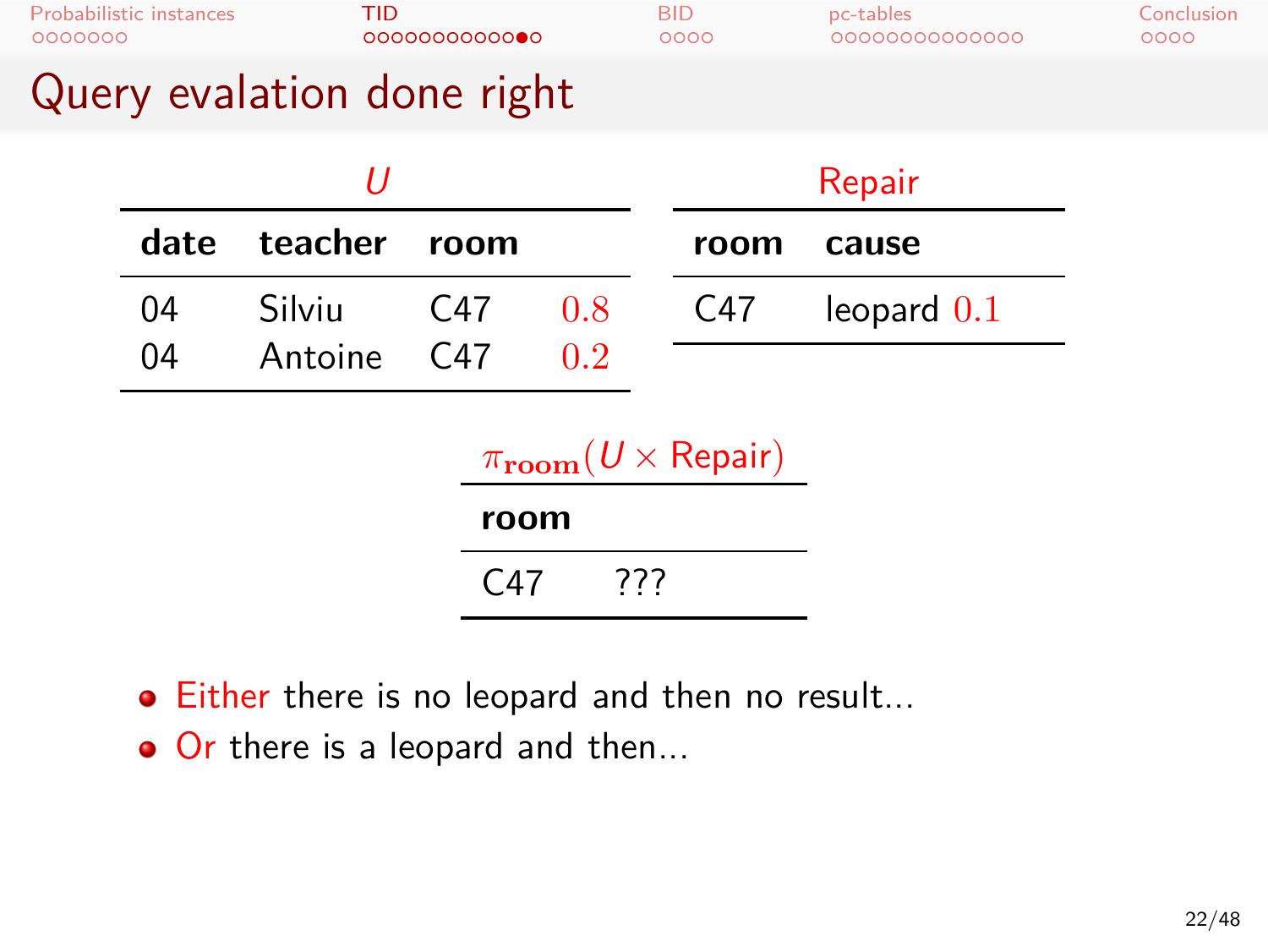| Probabilistic instances<br>0000000 |          |                   | TID<br>0000000000000   |                                             | <b>BID</b><br>0000 |      | pc-tables<br>0000000000000 | Conclusion<br>0000 |
|------------------------------------|----------|-------------------|------------------------|---------------------------------------------|--------------------|------|----------------------------|--------------------|
| Query evalation done right         |          |                   |                        |                                             |                    |      |                            |                    |
|                                    |          | IJ                |                        |                                             |                    |      | Repair                     |                    |
|                                    | date     | teacher           | room                   |                                             |                    | room | cause                      |                    |
|                                    | 04<br>04 | Silviu<br>Antoine | C <sub>47</sub><br>C47 | 0.8<br>0.2                                  |                    | C47  | leopard $0.1$              |                    |
|                                    |          |                   |                        | $\pi_{\text{room}}(U \times \text{Repair})$ |                    |      |                            |                    |

| room |     |  |
|------|-----|--|
| C47  | 777 |  |

- Either there is no leopard and then no result...
- Or there is a leopard and then...
	- Non-empty result: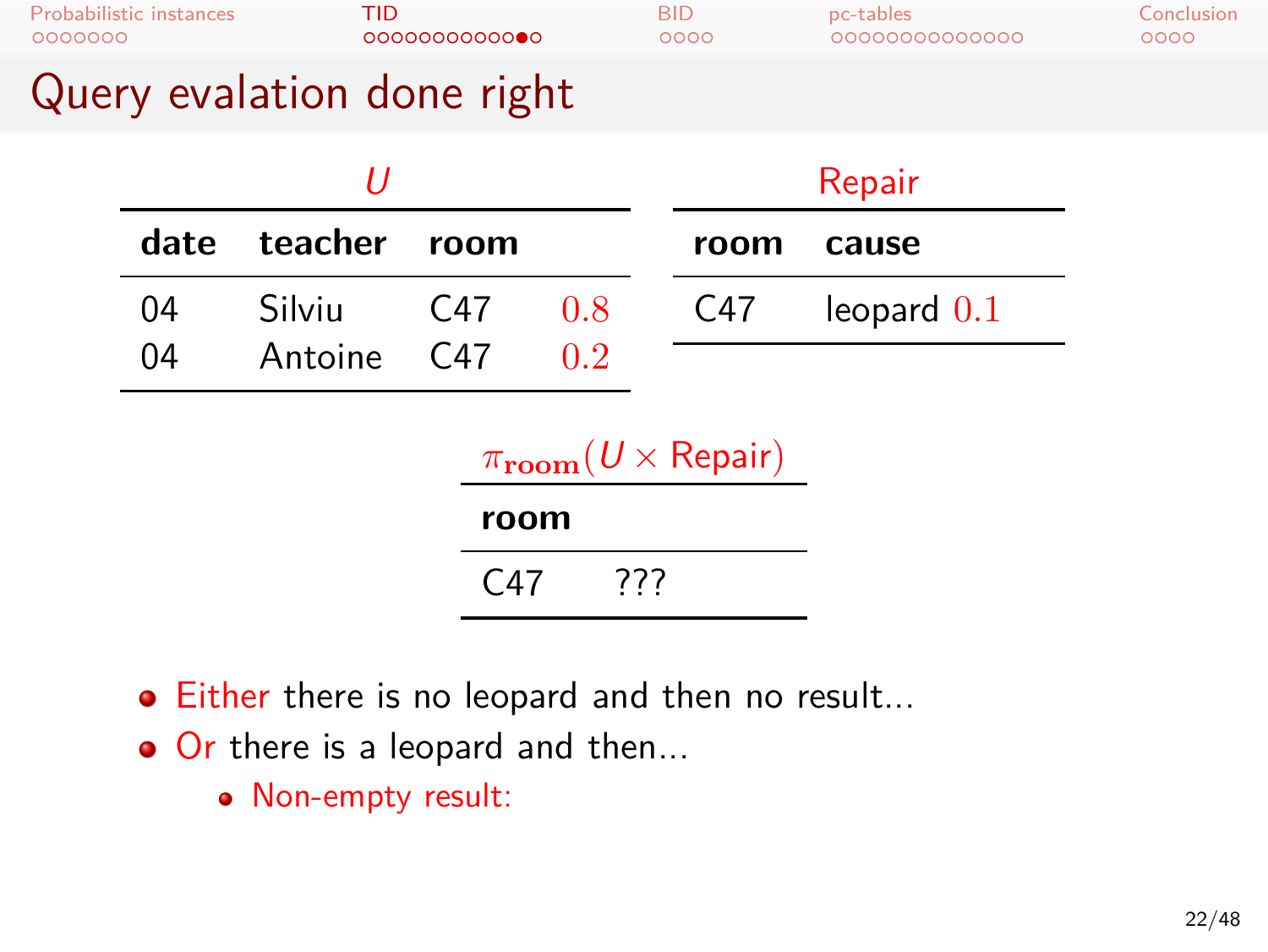| Probabilistic instances<br>0000000 |      | TID     | 0000000000000 |     | <b>BID</b> | 0000 | pc-tables<br>0000000000000 | Conclusion<br>0000 |
|------------------------------------|------|---------|---------------|-----|------------|------|----------------------------|--------------------|
| Query evalation done right         |      |         |               |     |            |      |                            |                    |
|                                    |      | IJ      |               |     |            |      | Repair                     |                    |
|                                    | date | teacher | room          |     |            | room | cause                      |                    |
|                                    | 04   | Silviu  | C47           | 0.8 |            | C47  | leopard $0.1$              |                    |
|                                    | 04   | Antoine | C47           | 0.2 |            |      |                            |                    |

## *π***room**(*U ×* Repair)

| room |     |
|------|-----|
| C47  | 777 |
|      |     |

- Either there is no leopard and then no result...
- Or there is a leopard and then...
	- Non-empty result: 1 *−* (1 *−* 0*.*8)(1 *−* 0*.*2)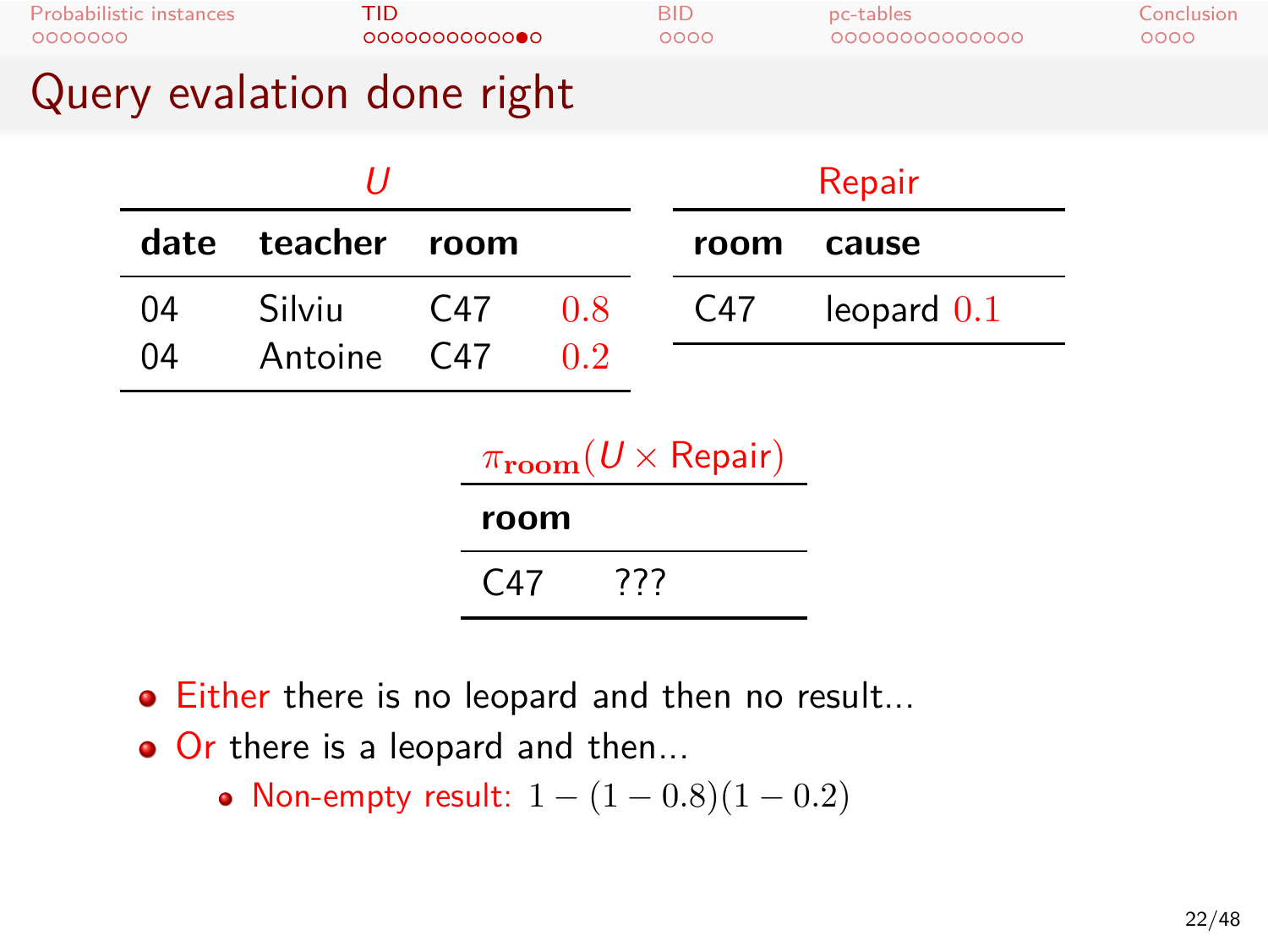| Probabilistic instances<br>0000000 |          |                   | TID<br>0000000000000 |            | <b>BID</b><br>0000 | pc-tables<br>0000000000000 | Conclusion<br>0000 |
|------------------------------------|----------|-------------------|----------------------|------------|--------------------|----------------------------|--------------------|
| Query evalation done right         |          |                   |                      |            |                    |                            |                    |
|                                    |          | IJ                |                      |            |                    | Repair                     |                    |
|                                    | date     | teacher           | room                 |            | room               | cause                      |                    |
|                                    | 04<br>04 | Silviu<br>Antoine | C47<br>C47           | 0.8<br>0.2 | C47                | leopard $0.1$              |                    |

## *π***room**(*U ×* Repair)

| room |     |
|------|-----|
| C47  | 777 |
|      |     |

- Either there is no leopard and then no result...
- Or there is a leopard and then...
	- Non-empty result: 1 *−* (1 *−* 0*.*8)(1 *−* 0*.*2) = 0*.*84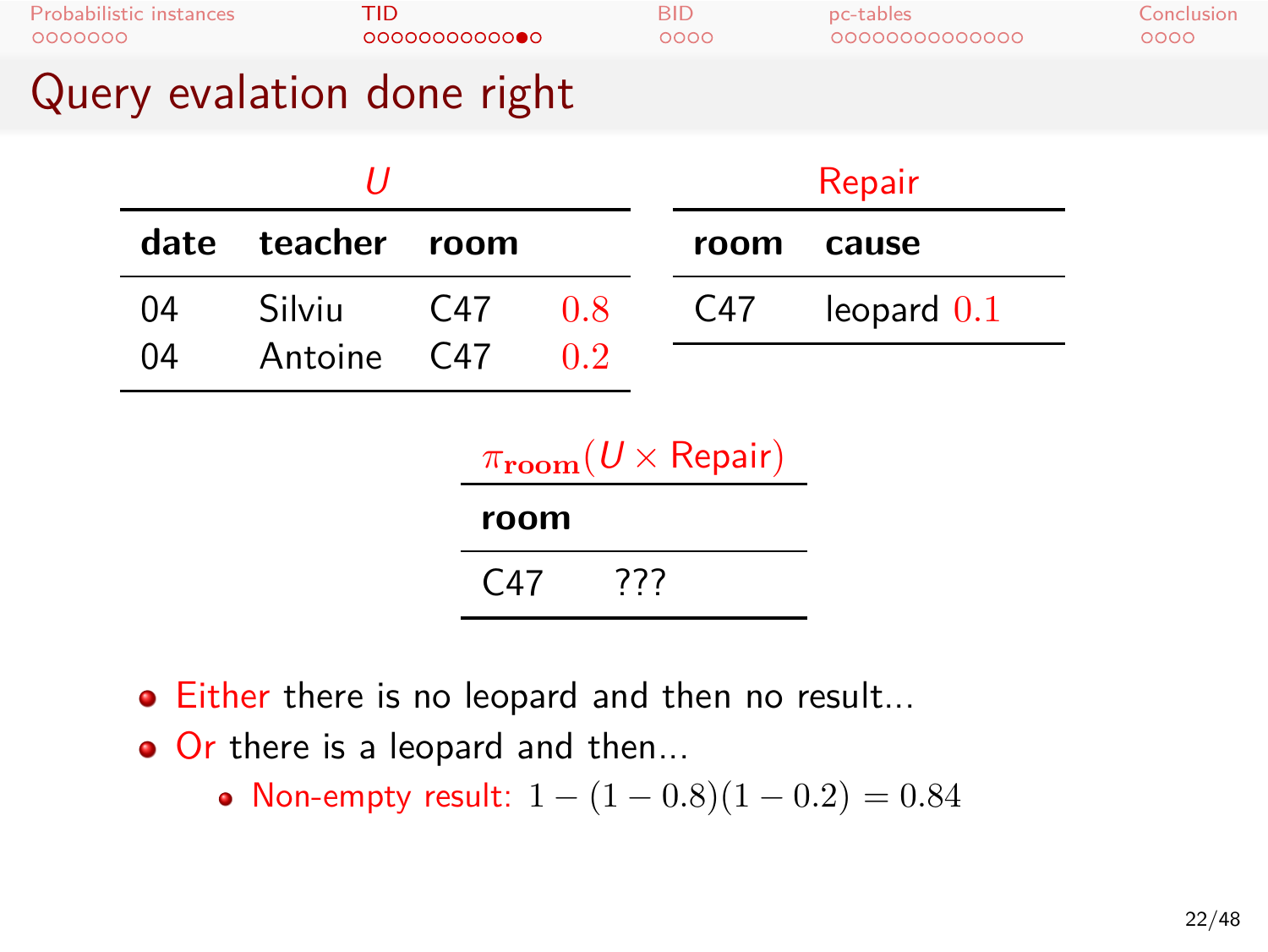| 0000000                    | Probabilistic instances | TID     | 0000000000000 |     | <b>BID</b><br>0000 | pc-tables<br>0000000000000 | Conclusion<br>0000 |
|----------------------------|-------------------------|---------|---------------|-----|--------------------|----------------------------|--------------------|
| Query evalation done right |                         |         |               |     |                    |                            |                    |
|                            |                         | IJ      |               |     |                    | Repair                     |                    |
|                            | date                    | teacher | room          |     | room               | cause                      |                    |
|                            | 04                      | Silviu  | C47           | 0.8 | C47                | leopard $0.1$              |                    |
|                            | 04                      | Antoine | C47           | 0.2 |                    |                            |                    |

## *π***room**(*U ×* Repair)

| room |  |
|------|--|
| C47  |  |
|      |  |

- Either there is no leopard and then no result...
- Or there is a leopard and then...

 $\overline{\phantom{a}}$ 

- Non-empty result: 1 *−* (1 *−* 0*.*8)(1 *−* 0*.*2) = 0*.*84
- The query probability is: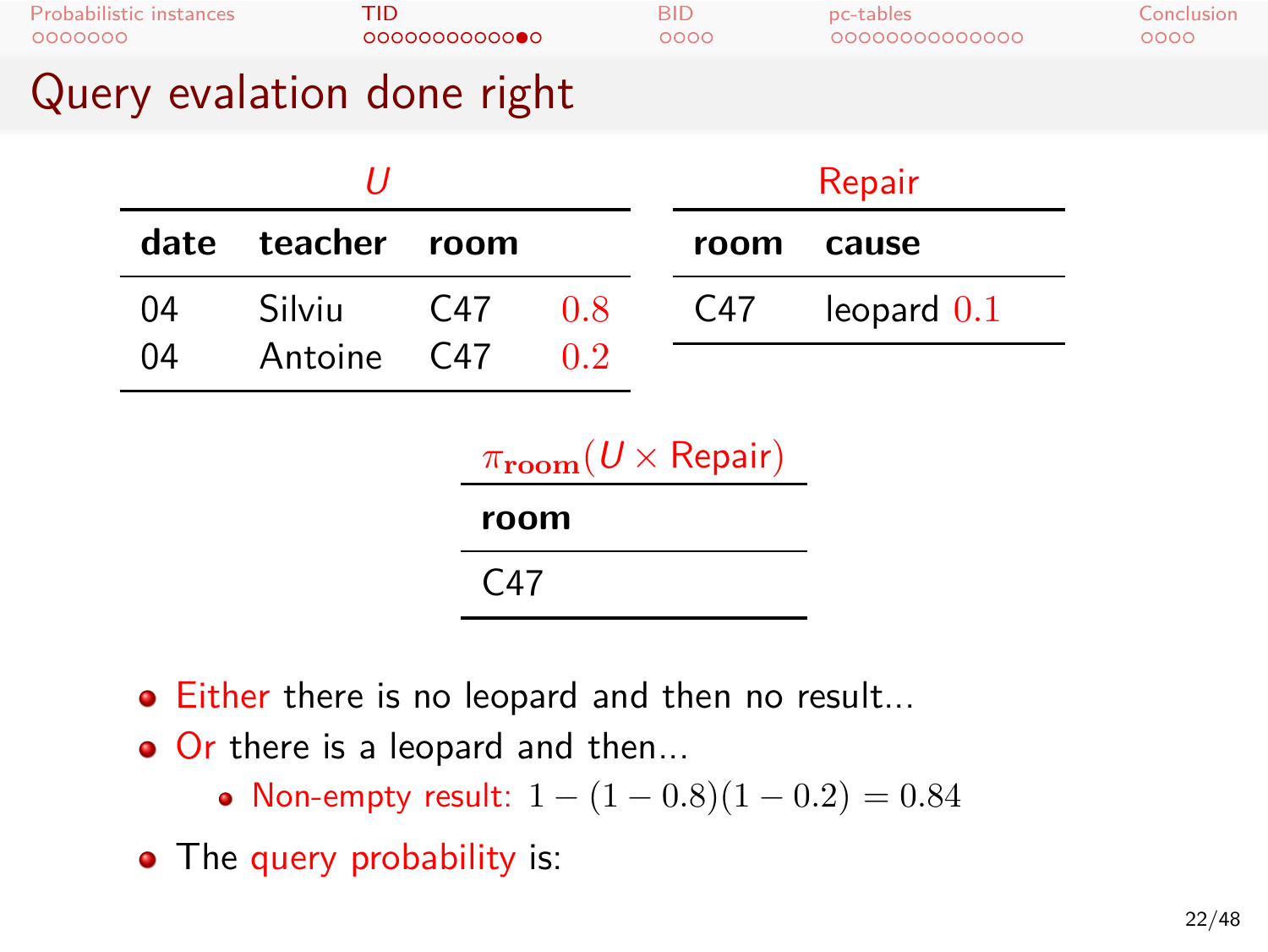| 0000000                    | Probabilistic instances | TID     | 0000000000000 |     | <b>BID</b><br>0000 |      | pc-tables<br>0000000000000 | Conclusion<br>0000 |
|----------------------------|-------------------------|---------|---------------|-----|--------------------|------|----------------------------|--------------------|
| Query evalation done right |                         |         |               |     |                    |      |                            |                    |
|                            |                         | IJ      |               |     |                    |      | Repair                     |                    |
|                            | date                    | teacher | room          |     |                    | room | cause                      |                    |
|                            | 04                      | Silviu  | C47           | 0.8 |                    | C47  | leopard $0.1$              |                    |
|                            | 04                      | Antoine | C47           | 0.2 |                    |      |                            |                    |

### *π***room**(*U ×* Repair) **room**

- Either there is no leopard and then no result...
- Or there is a leopard and then...
	- Non-empty result: 1 *−* (1 *−* 0*.*8)(1 *−* 0*.*2) = 0*.*84
- The query probability is: 0*.*1 *×* 0*.*84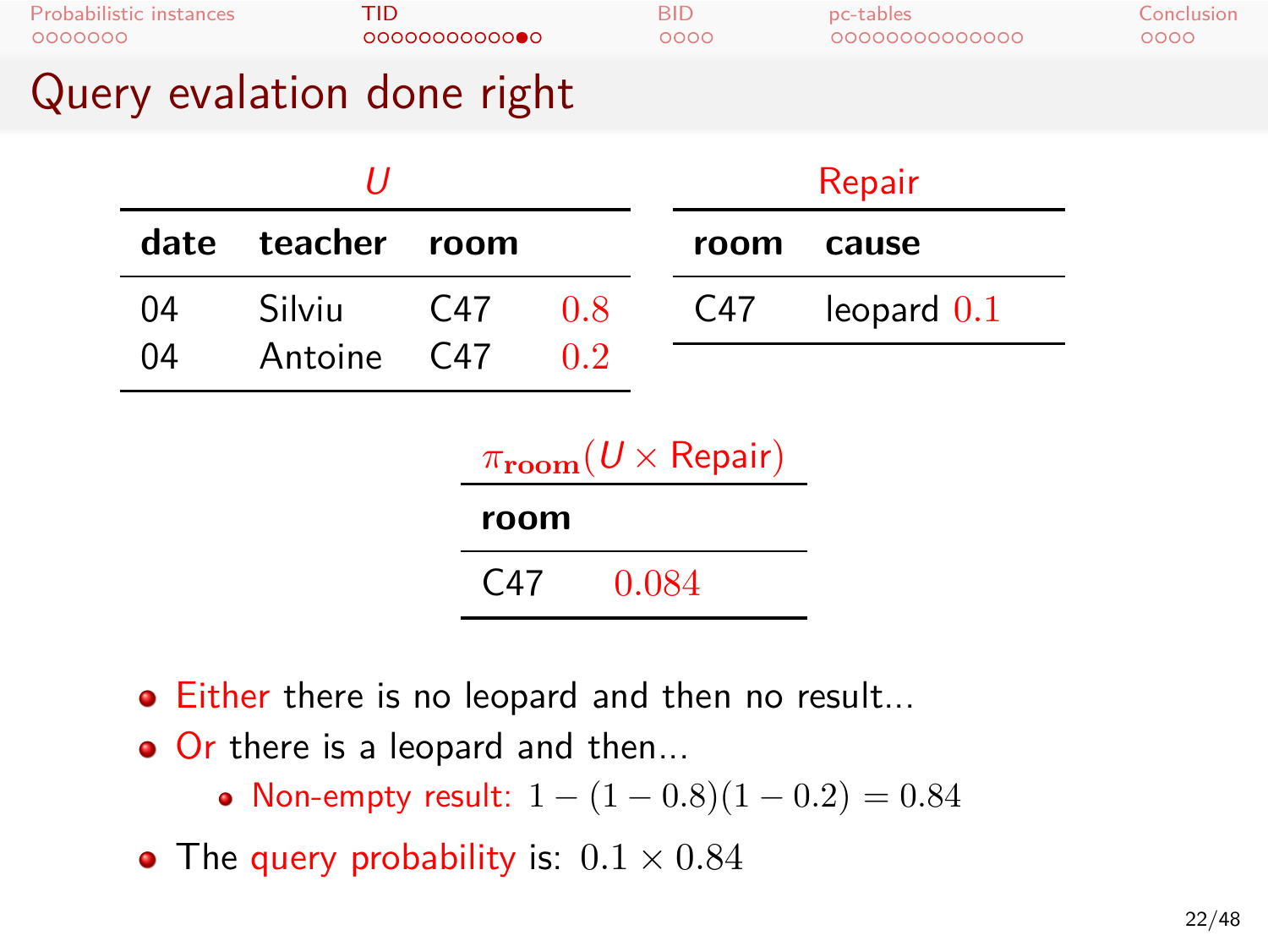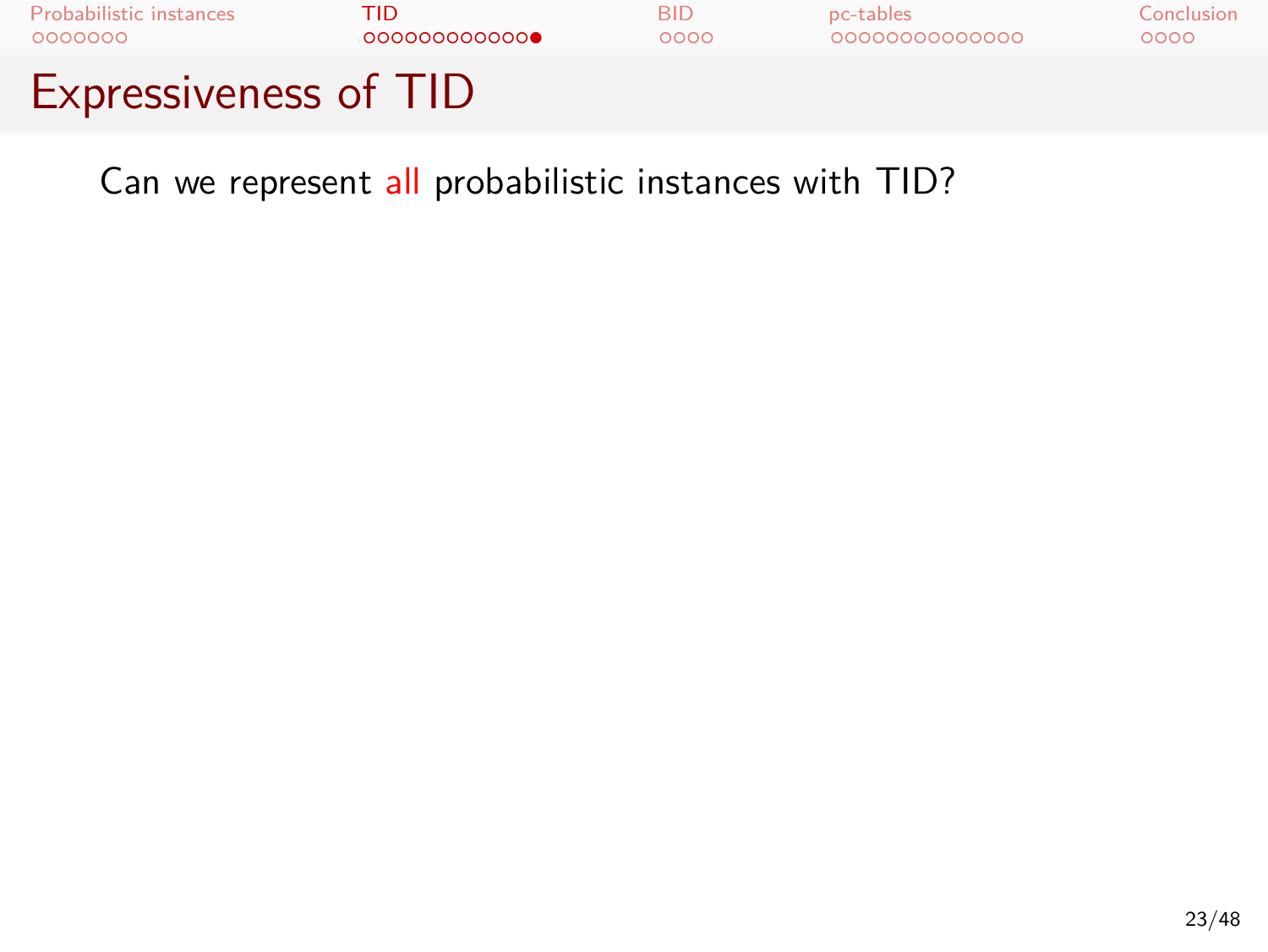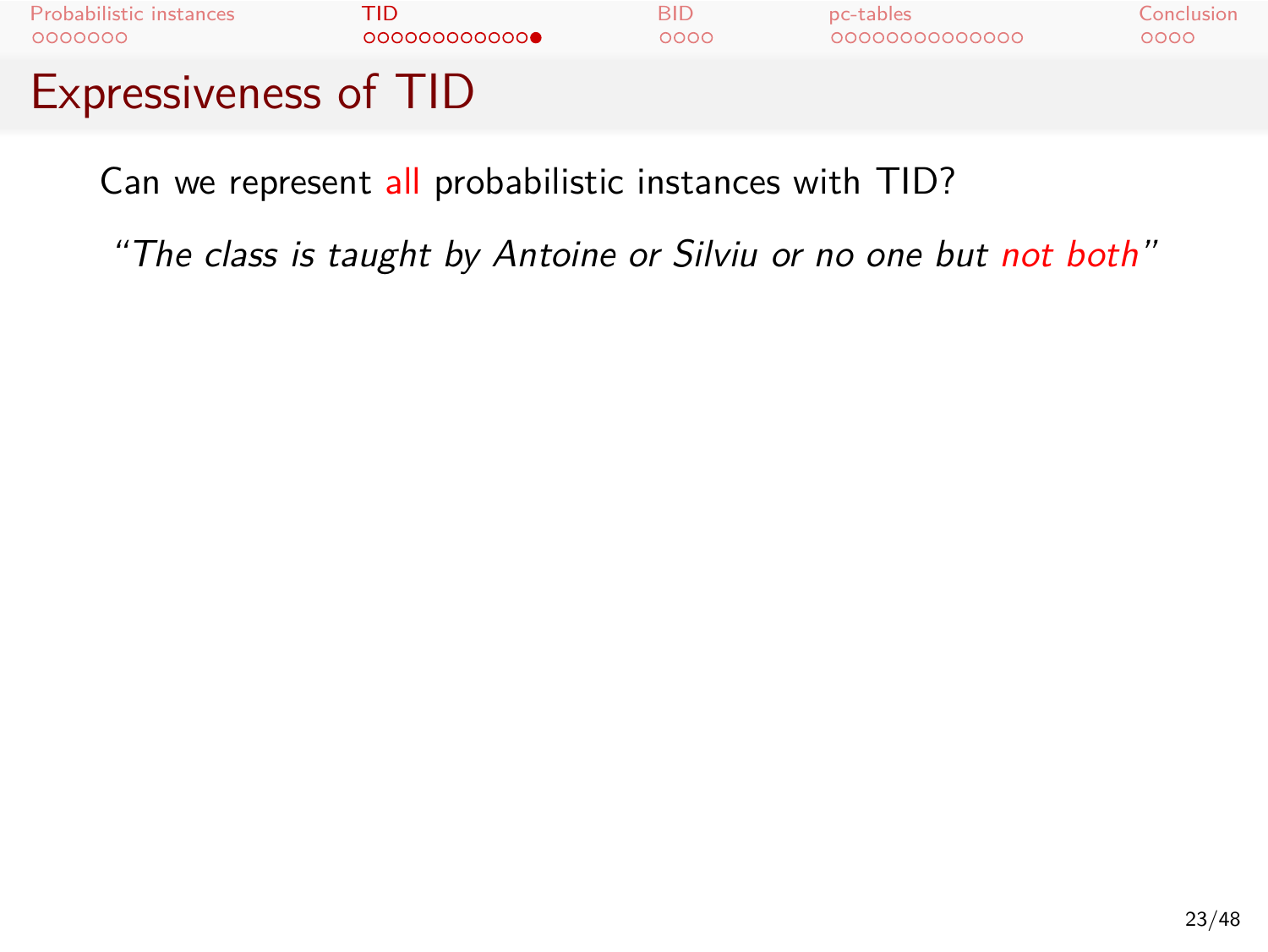

*"The class is taught by Antoine or Silviu or no one but not both"*

*U*1 **teacher** Silviu  $\pi(U_1) = 0.8$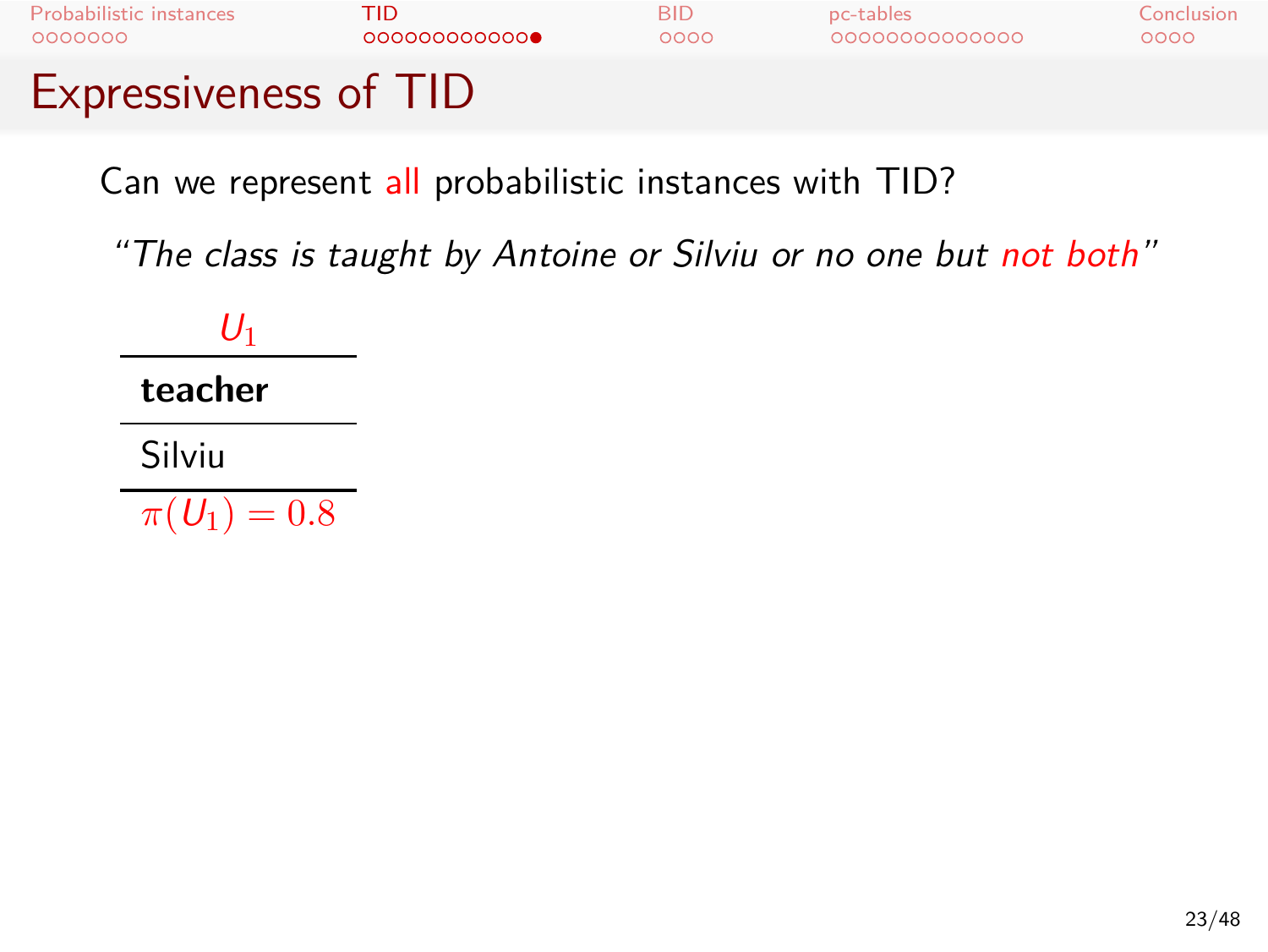| <b>Expressiveness of TID</b> |              |      |                |            |
|------------------------------|--------------|------|----------------|------------|
| Probabilistic instances      | TID.         | RID  | pc-tables      | Conclusion |
| 0000000                      | 000000000000 | റററെ | 00000000000000 | 0000       |

| Uı               | Uэ             |  |
|------------------|----------------|--|
| teacher          | teacher        |  |
| Silviu           | Antoine        |  |
| $\pi(U_1) = 0.8$ | $\pi(U_2)=0.1$ |  |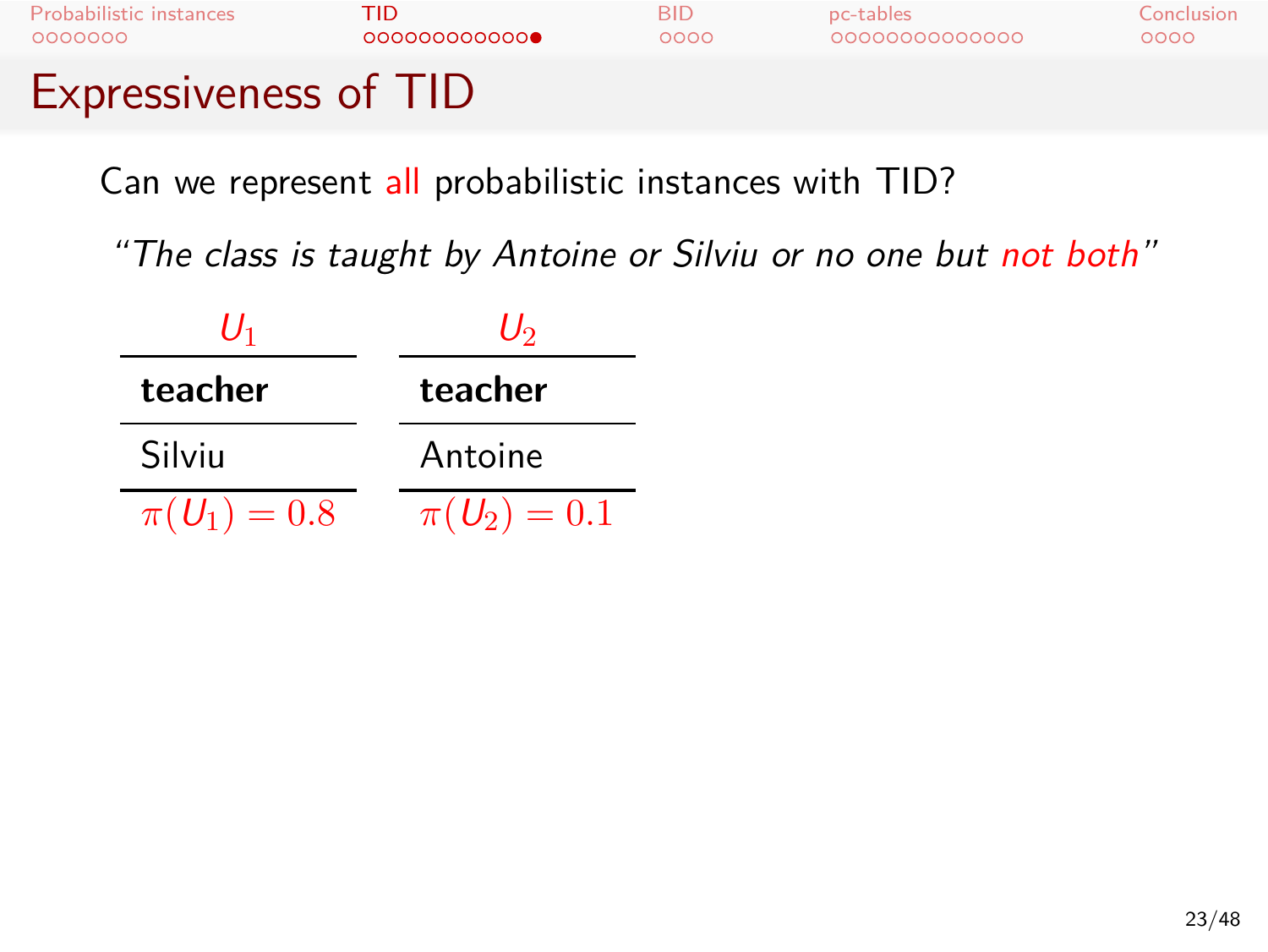| 0000000<br><b>Expressiveness of TID</b> | 000000000000 | റററെ | 0000000000000 | 0000       |
|-----------------------------------------|--------------|------|---------------|------------|
| Probabilistic instances                 | TID.         | BID  | pc-tables     | Conclusion |

| l J1             | Uэ               | Uз               |  |
|------------------|------------------|------------------|--|
| teacher          | teacher          | teacher          |  |
| Silviu           | Antoine          |                  |  |
| $\pi(U_1) = 0.8$ | $\pi(U_2) = 0.1$ | $\pi(U_3) = 0.1$ |  |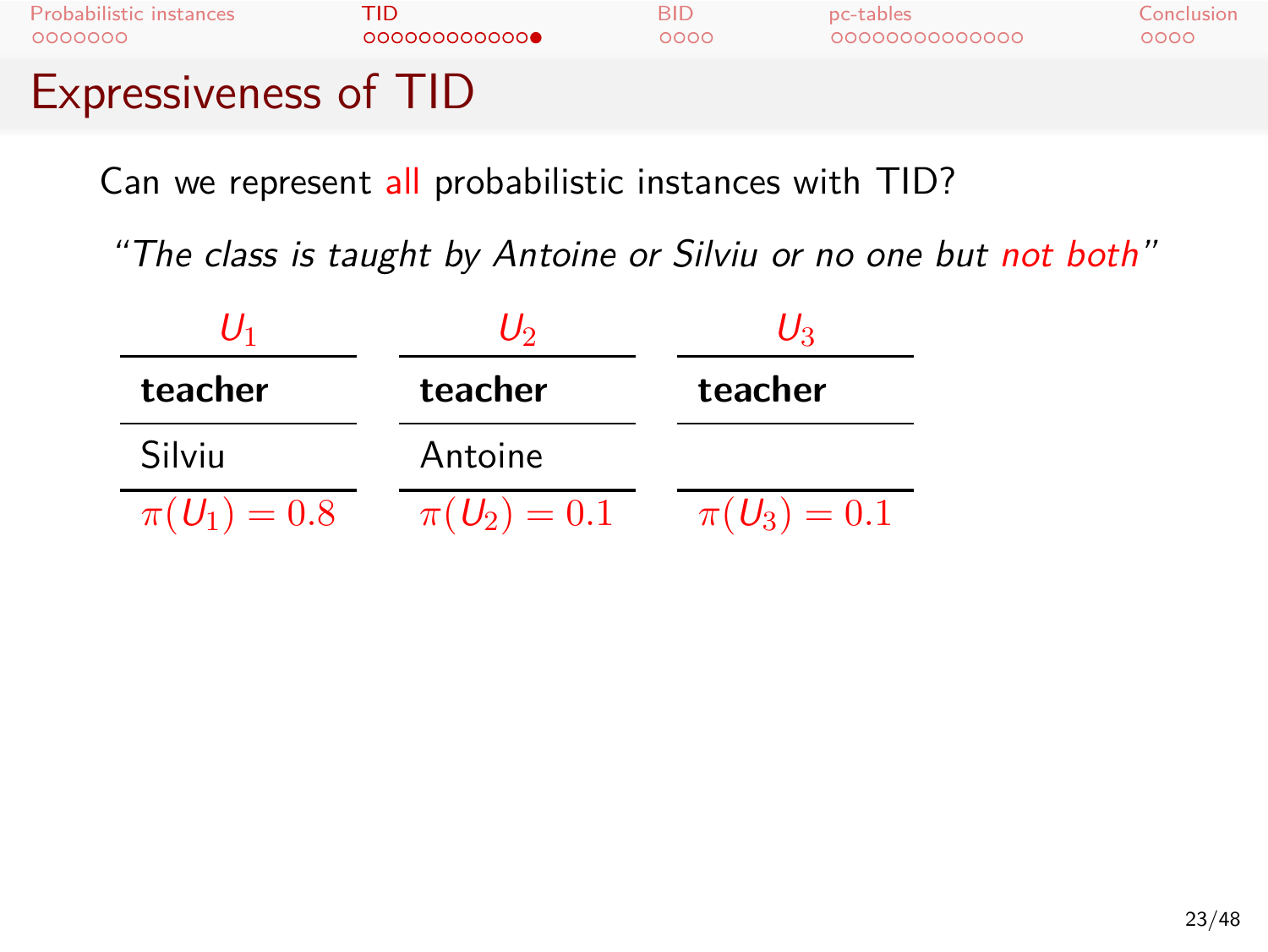| Probabilistic instances      | TID.         | RID  | pc-tables      | Conclusion |
|------------------------------|--------------|------|----------------|------------|
| 0000000                      | 000000000000 | 0000 | 00000000000000 | 0000       |
| <b>Expressiveness of TID</b> |              |      |                |            |

| $U_1$          | $\mathcal{U}_2$   | $\mathit{U}_{3}$ |
|----------------|-------------------|------------------|
| teacher        | teacher           | teacher          |
| Silviu         | Antoine           |                  |
| $\pi(U_1)=0.8$ | $\pi(U_2)=0.1$    | $\pi(U_3)=0.1$   |
|                | U                 |                  |
|                | teacher           |                  |
|                | Antoine<br>Silviu |                  |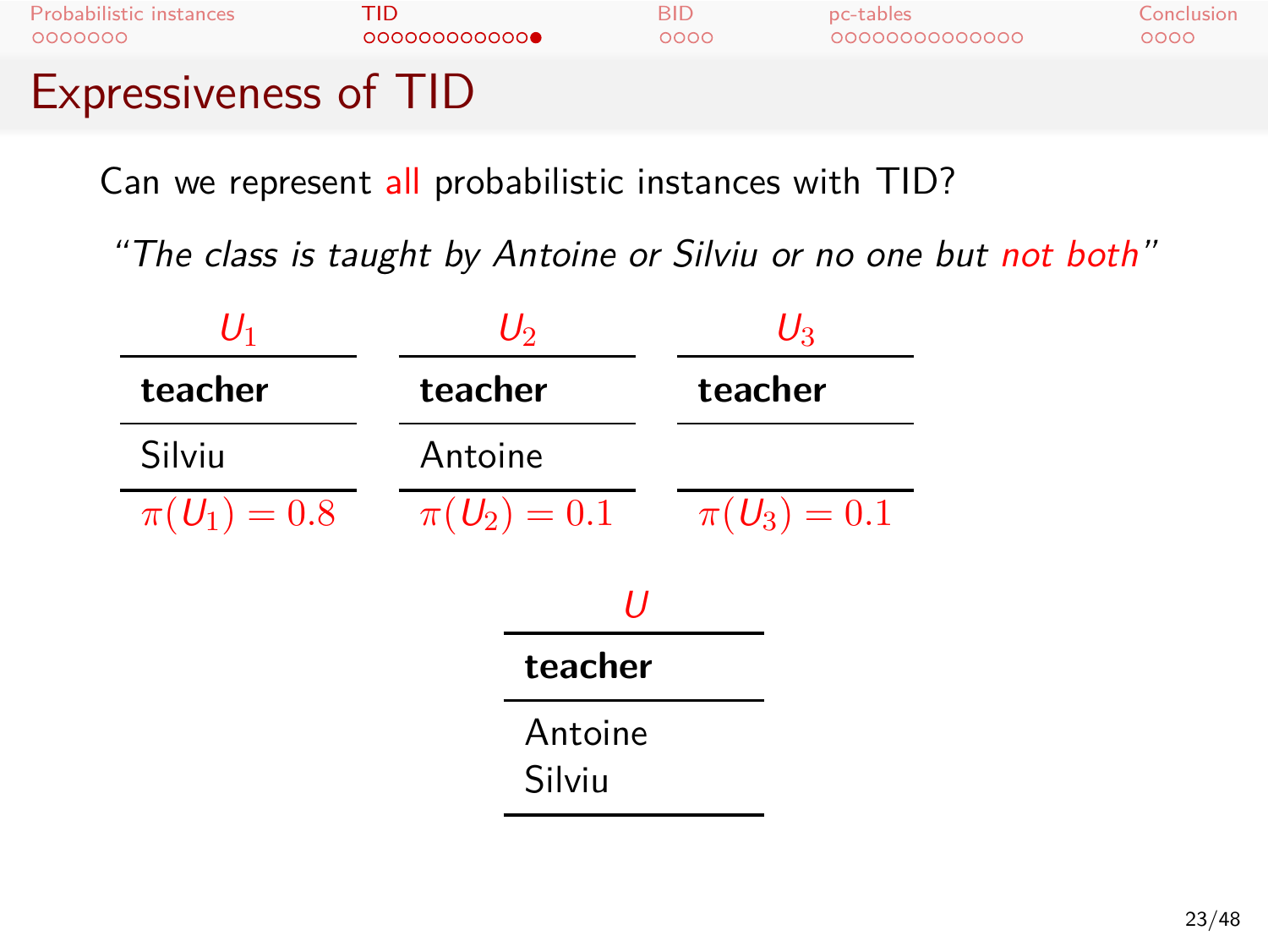| Probabilistic instances      | TID.         | RID  | pc-tables      | Conclusion |
|------------------------------|--------------|------|----------------|------------|
| 0000000                      | 000000000000 | 0000 | 00000000000000 | 0000       |
| <b>Expressiveness of TID</b> |              |      |                |            |

| $\mathit{U}_1$ | $U_2$             | $U_{3}$          |  |
|----------------|-------------------|------------------|--|
| teacher        | teacher           | teacher          |  |
| Silviu         | Antoine           |                  |  |
| $\pi(U_1)=0.8$ | $\pi(U_2)=0.1$    | $\pi(U_3) = 0.1$ |  |
|                | U                 |                  |  |
|                | teacher           |                  |  |
|                | Antoine<br>Silviu | 0.1              |  |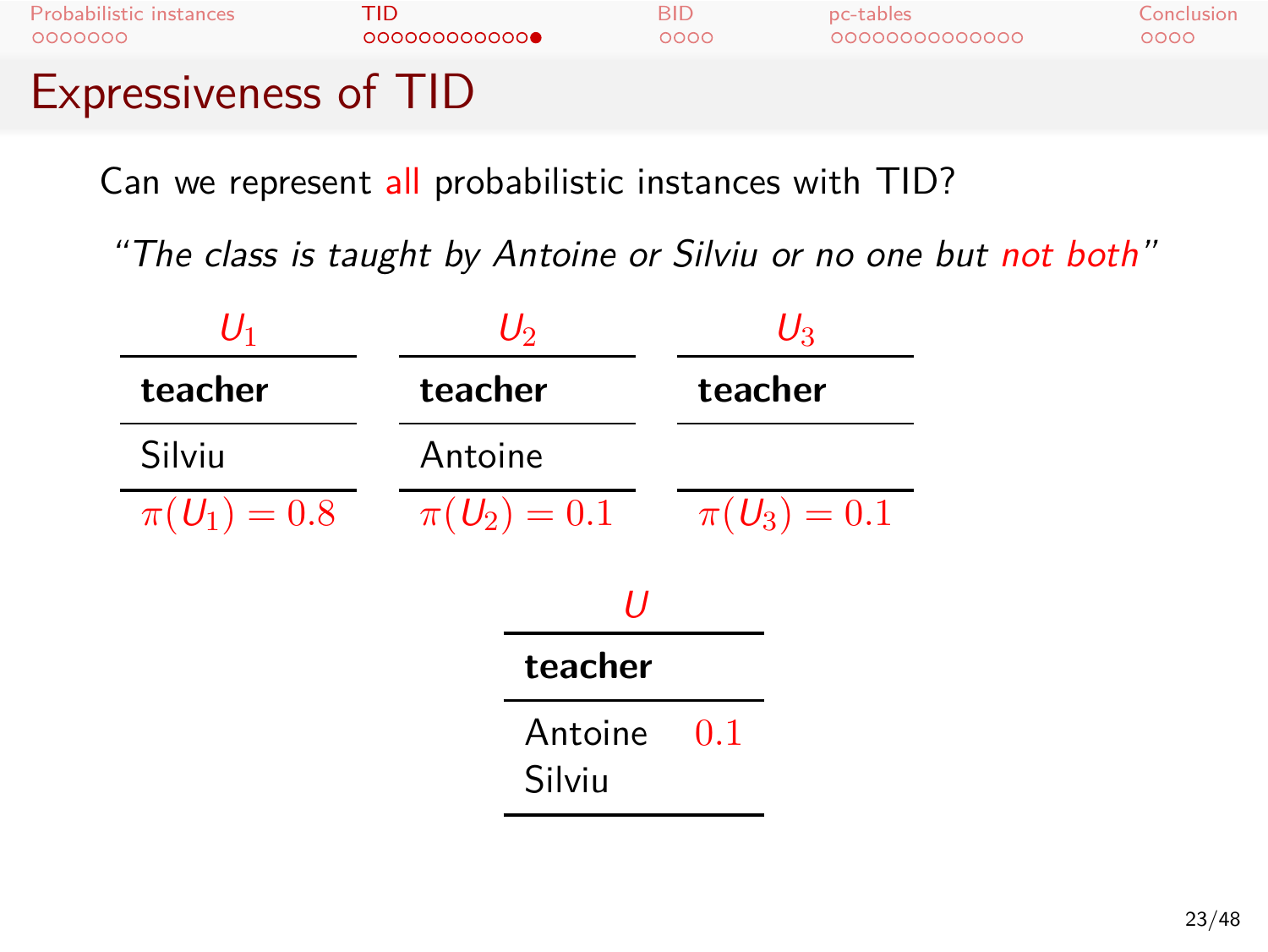| 0000000<br><b>Expressiveness of TID</b> | 000000000000 | റററെ | 0000000000000 | 0000       |
|-----------------------------------------|--------------|------|---------------|------------|
| Probabilistic instances                 | TID.         | BID  | pc-tables     | Conclusion |

| $\mathit{U}_1$ | $U_2$          | $U_{3}$        |
|----------------|----------------|----------------|
| teacher        | teacher        | teacher        |
| Silviu         | Antoine        |                |
| $\pi(U_1)=0.8$ | $\pi(U_2)=0.1$ | $\pi(U_3)=0.1$ |
|                | U              |                |
|                | teacher        |                |
|                | Antoine        | 0.1            |
|                | Silviu         | 0.8            |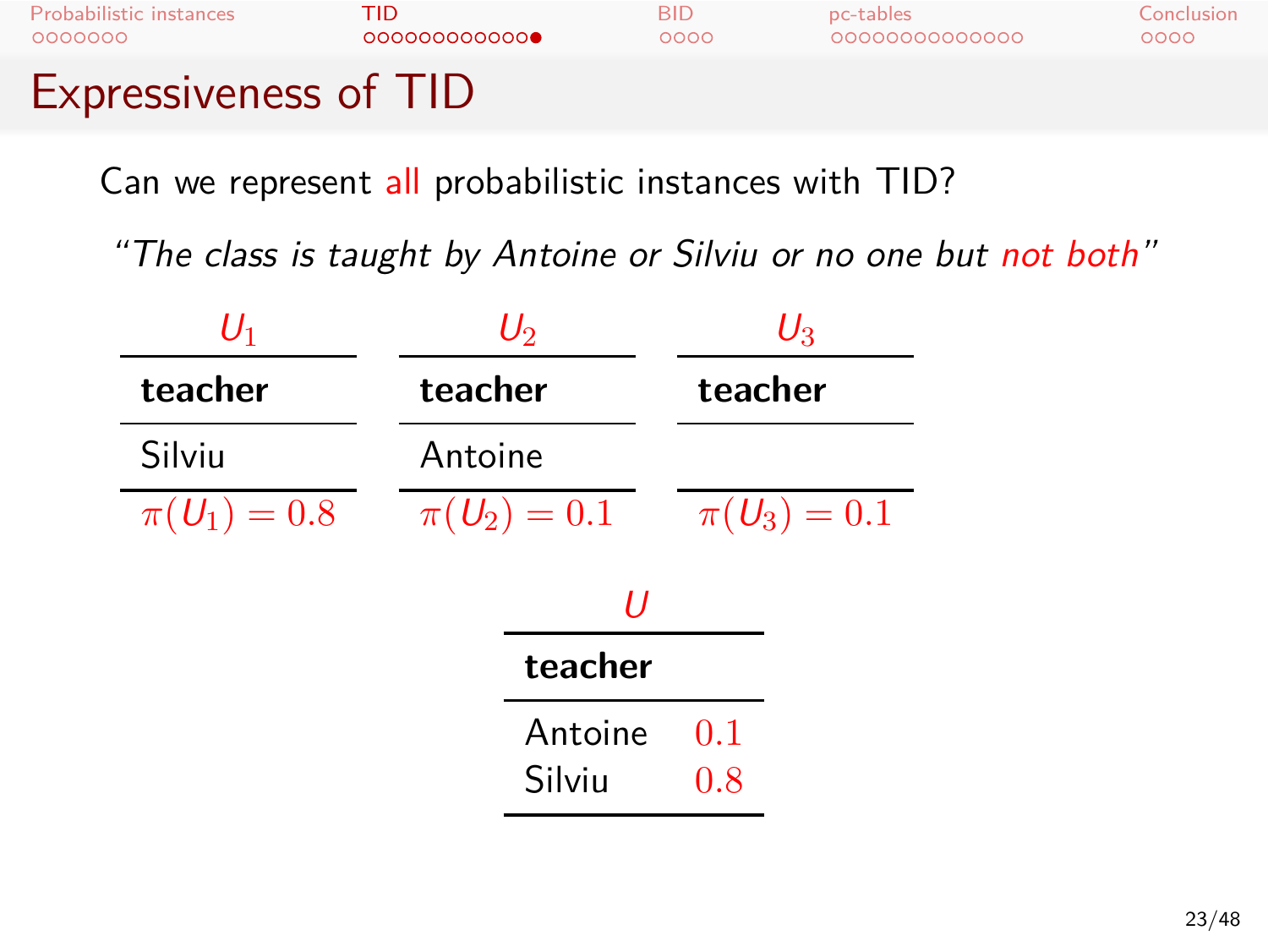| Probabilistic instances      | TID.         | RID  | pc-tables      | Conclusion |
|------------------------------|--------------|------|----------------|------------|
| 0000000                      | 000000000000 | 0000 | 00000000000000 | 0000       |
| <b>Expressiveness of TID</b> |              |      |                |            |



*→* We cannot forbid that both teach the class!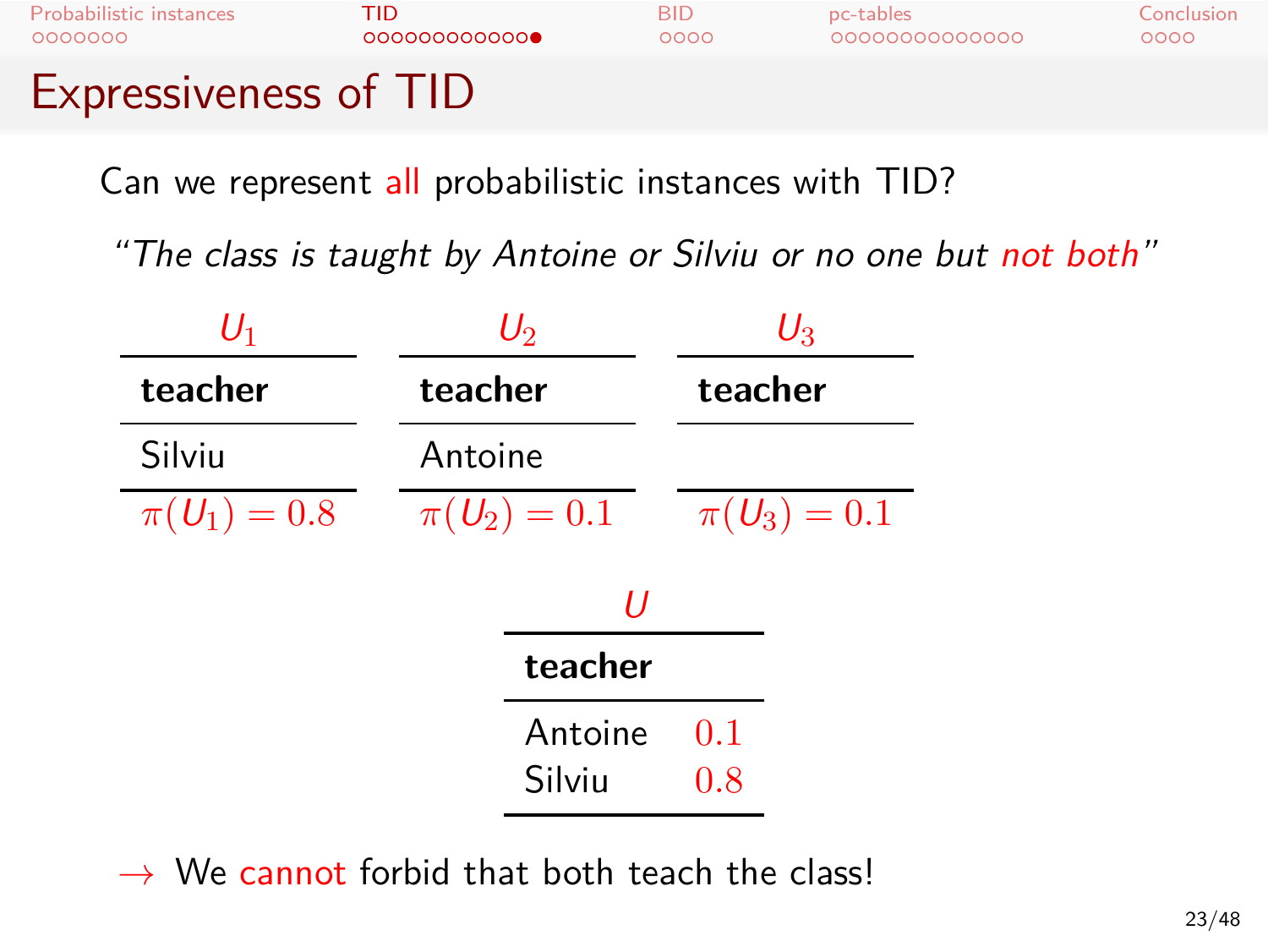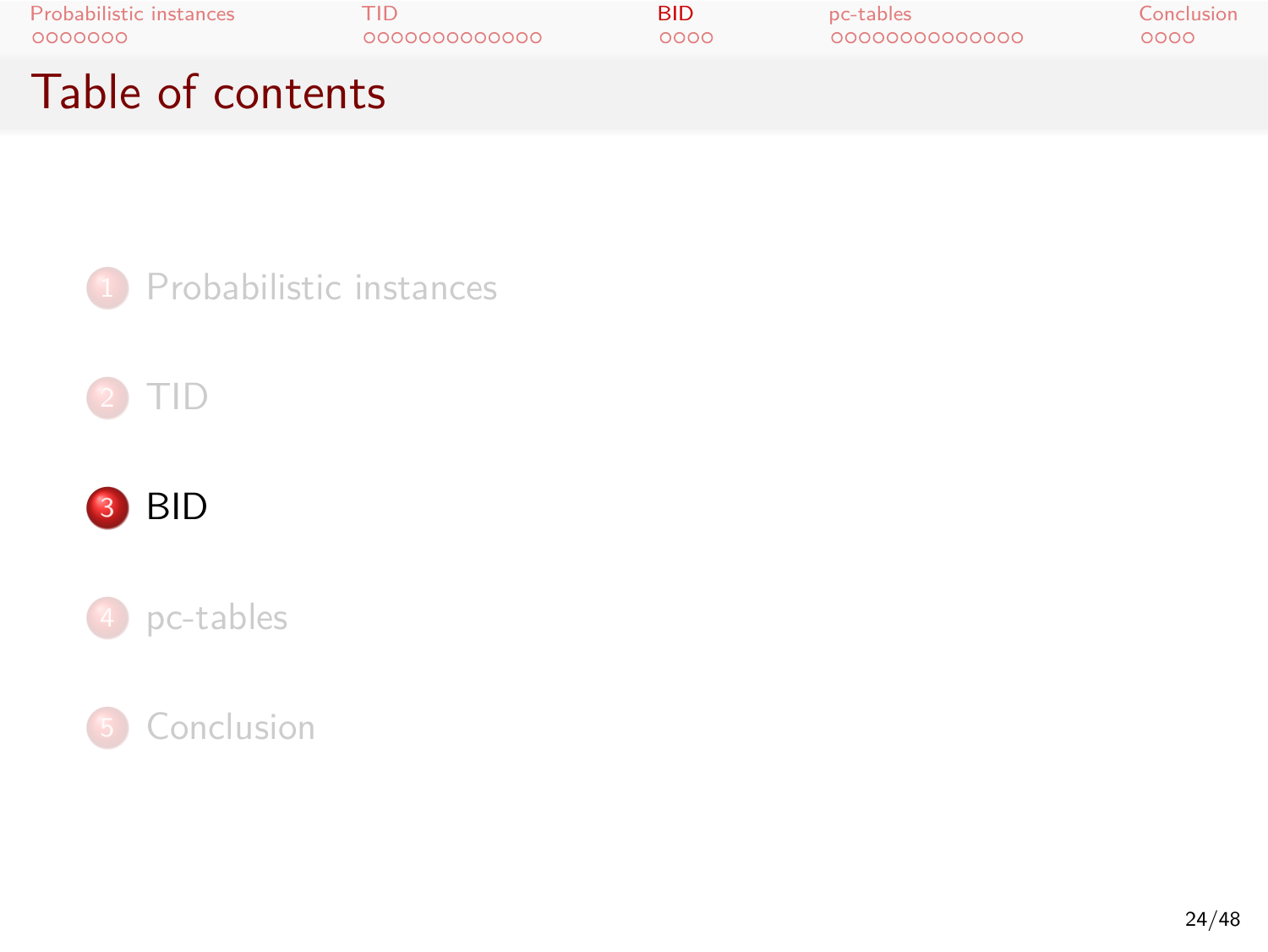

- A more expressive framework than TID
- Call some attributes the key (underlined)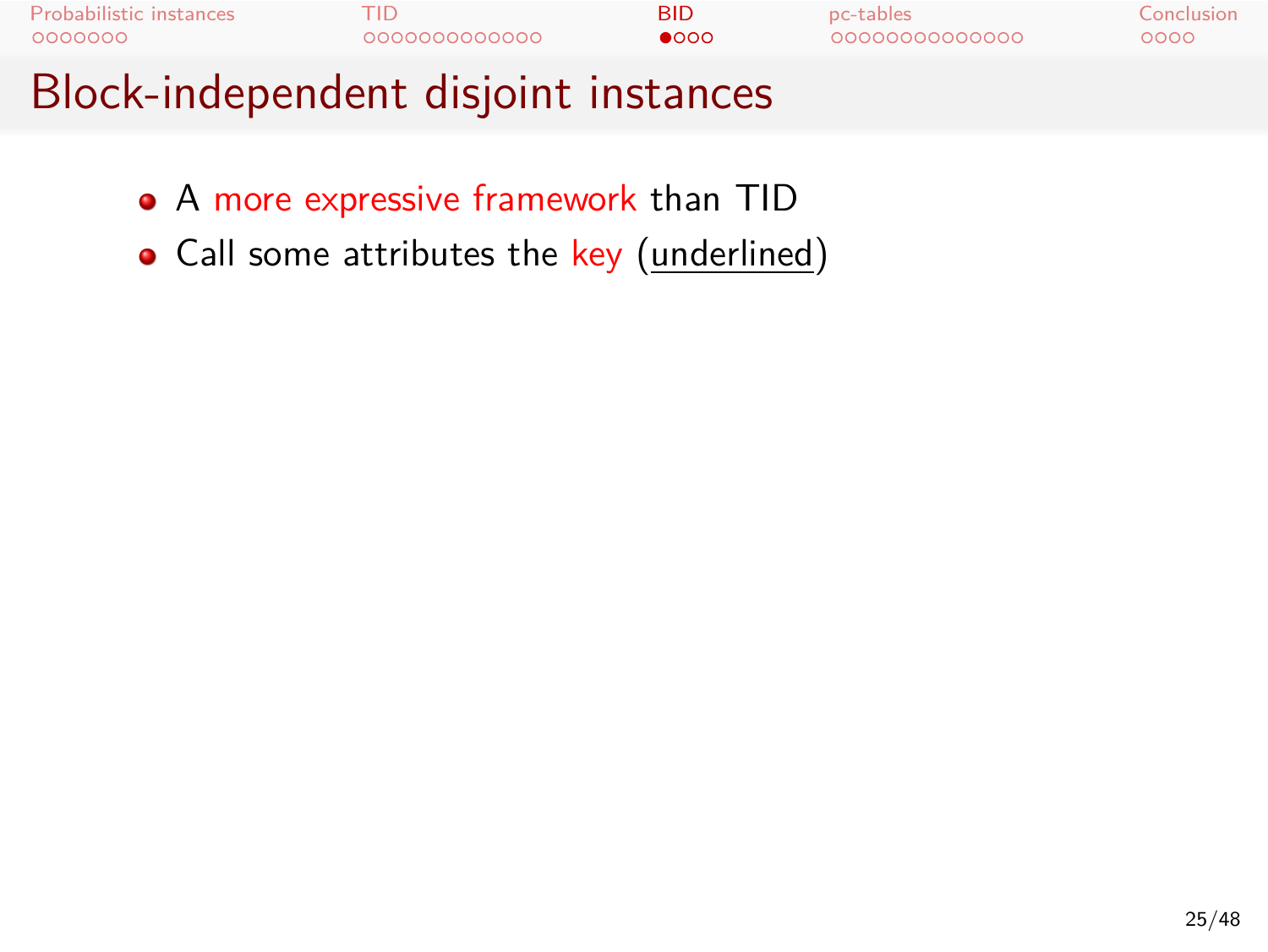| Block-independent disjoint instances |              |               |               |            |
|--------------------------------------|--------------|---------------|---------------|------------|
| <b>Probabilistic instances</b>       | TID          | <b>BID</b>    | pc-tables     | Conclusion |
| 0000000                              | 000000000000 | $\bullet$ 000 | 0000000000000 | 0000       |

- A more expressive framework than TID
- Call some attributes the key (underlined)

| H    |     |              |                  |  |
|------|-----|--------------|------------------|--|
| mon  | day | teacher room |                  |  |
| .Jan | 04  | Silviu       | C017             |  |
| .Jan | 04  | Antoine      | C <sub>017</sub> |  |
| .Jan | 11  | Silviu       | C47              |  |
| Jan  | 11  | Antoine      | C <sub>017</sub> |  |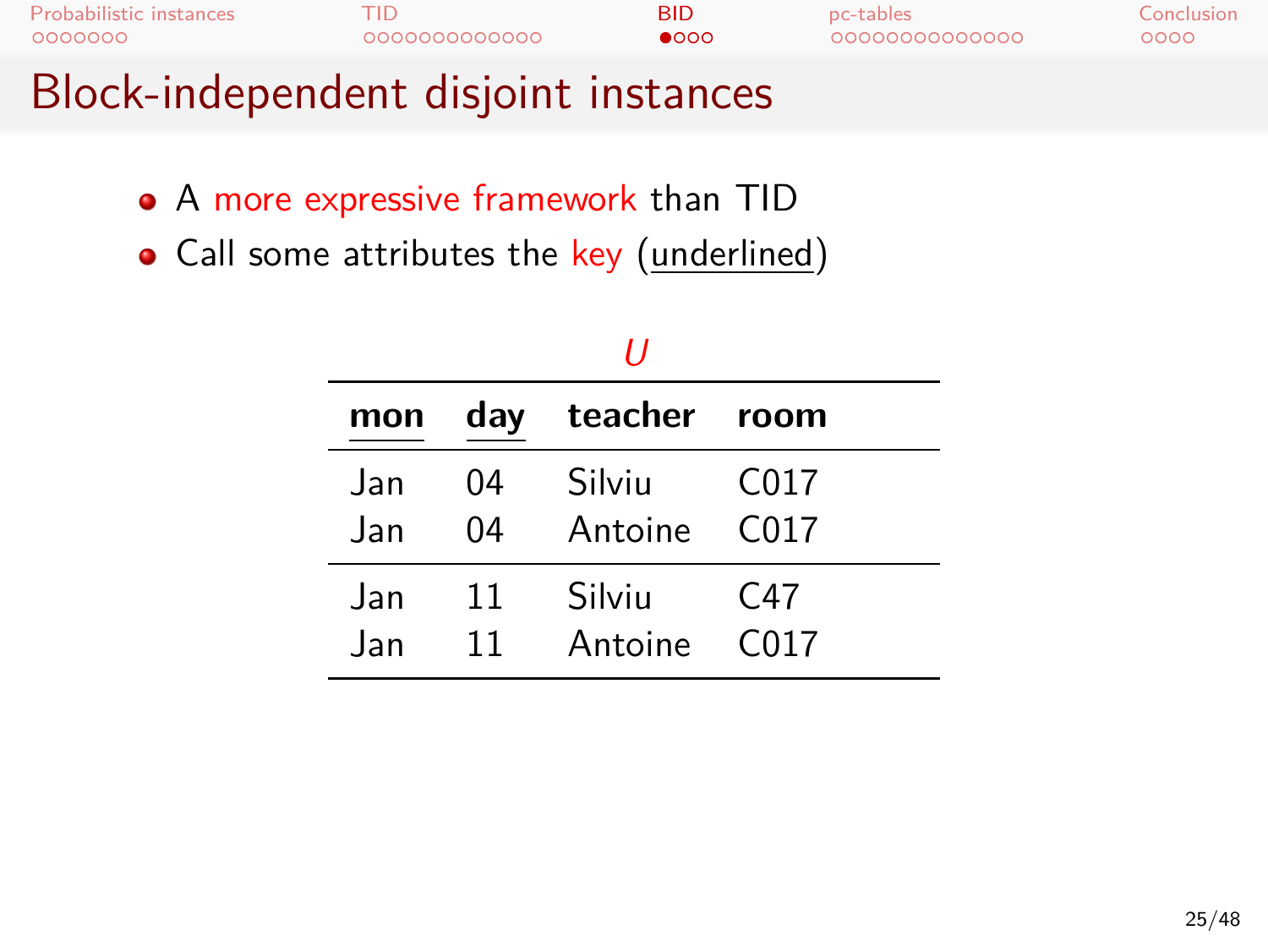| Block-independent disjoint instances |              |               |               |            |
|--------------------------------------|--------------|---------------|---------------|------------|
| <b>Probabilistic instances</b>       | 000000000000 | <b>BID</b>    | pc-tables     | Conclusion |
| 0000000                              |              | $\bullet$ 000 | 0000000000000 | 0000       |

- A more expressive framework than TID
- Call some attributes the key (underlined)

| IJ    |     |              |                  |  |
|-------|-----|--------------|------------------|--|
| mon   | day | teacher room |                  |  |
| .Jan  | 04  | Silviu       | C <sub>017</sub> |  |
| . Jan | 04  | Antoine      | C017             |  |
| .Jan  | 11  | Silviu       | C <sub>47</sub>  |  |
| .Jan  | 11  | Antoine      | C <sub>017</sub> |  |

• The blocks are the sets of tuples with the same key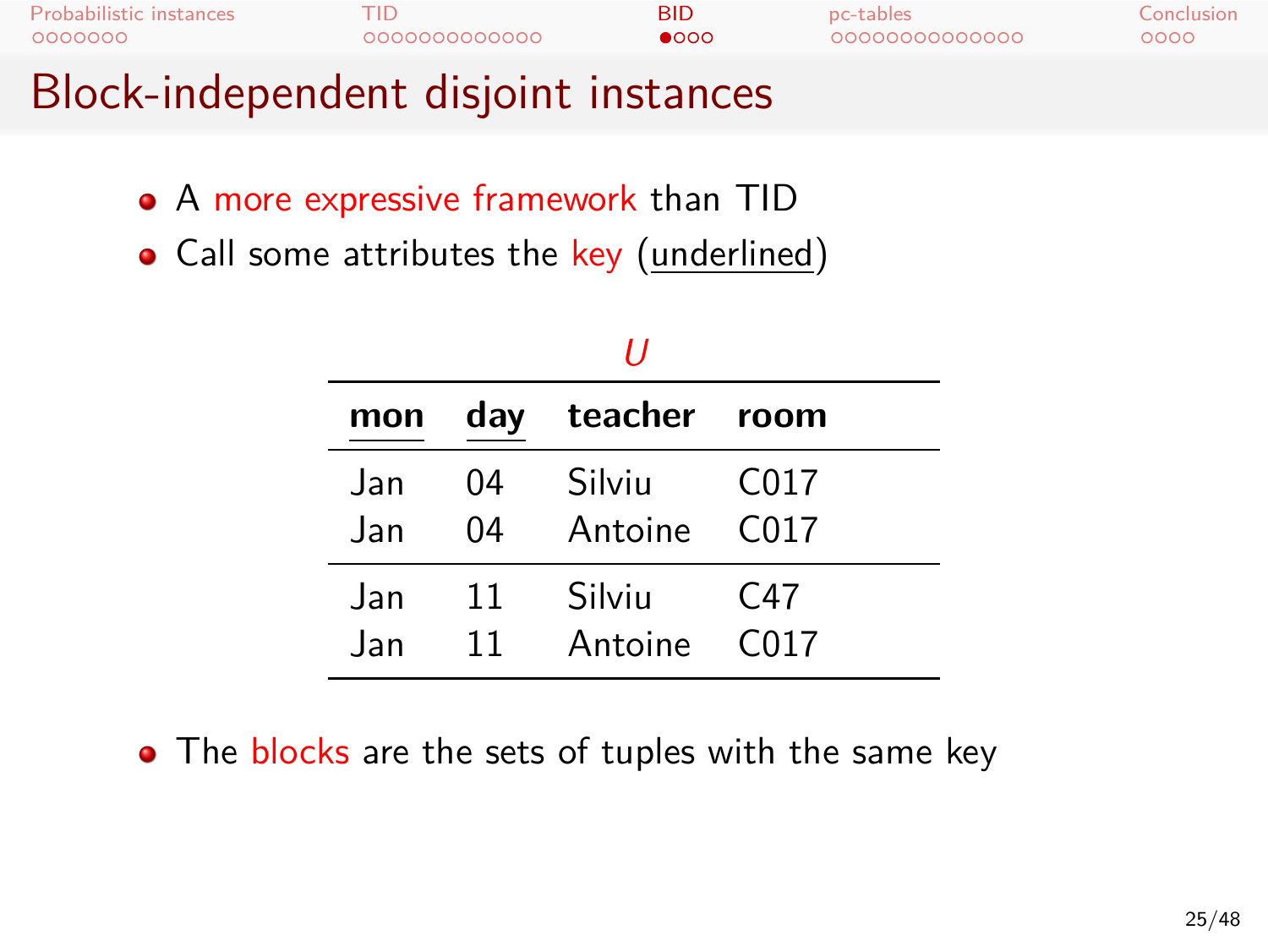| <b>Probabilistic instances</b>       | TID.         | <b>BID</b>    | pc-tables     | Conclusion |
|--------------------------------------|--------------|---------------|---------------|------------|
| 0000000                              | 000000000000 | $\bullet$ 000 | 0000000000000 | 0000       |
| Block-independent disjoint instances |              |               |               |            |

- A more expressive framework than TID
- Call some attributes the key (underlined)

| 11   |     |              |                  |  |
|------|-----|--------------|------------------|--|
| mon  | day | teacher room |                  |  |
| .Jan | 04  | Silviu       | C <sub>017</sub> |  |
| .Jan | 04  | Antoine      | C017             |  |
| .Jan | 11  | Silviu       | C47              |  |
| .Jan | 11  | Antoine      | C <sub>017</sub> |  |

- The blocks are the sets of tuples with the same key
- Each tuple has a probability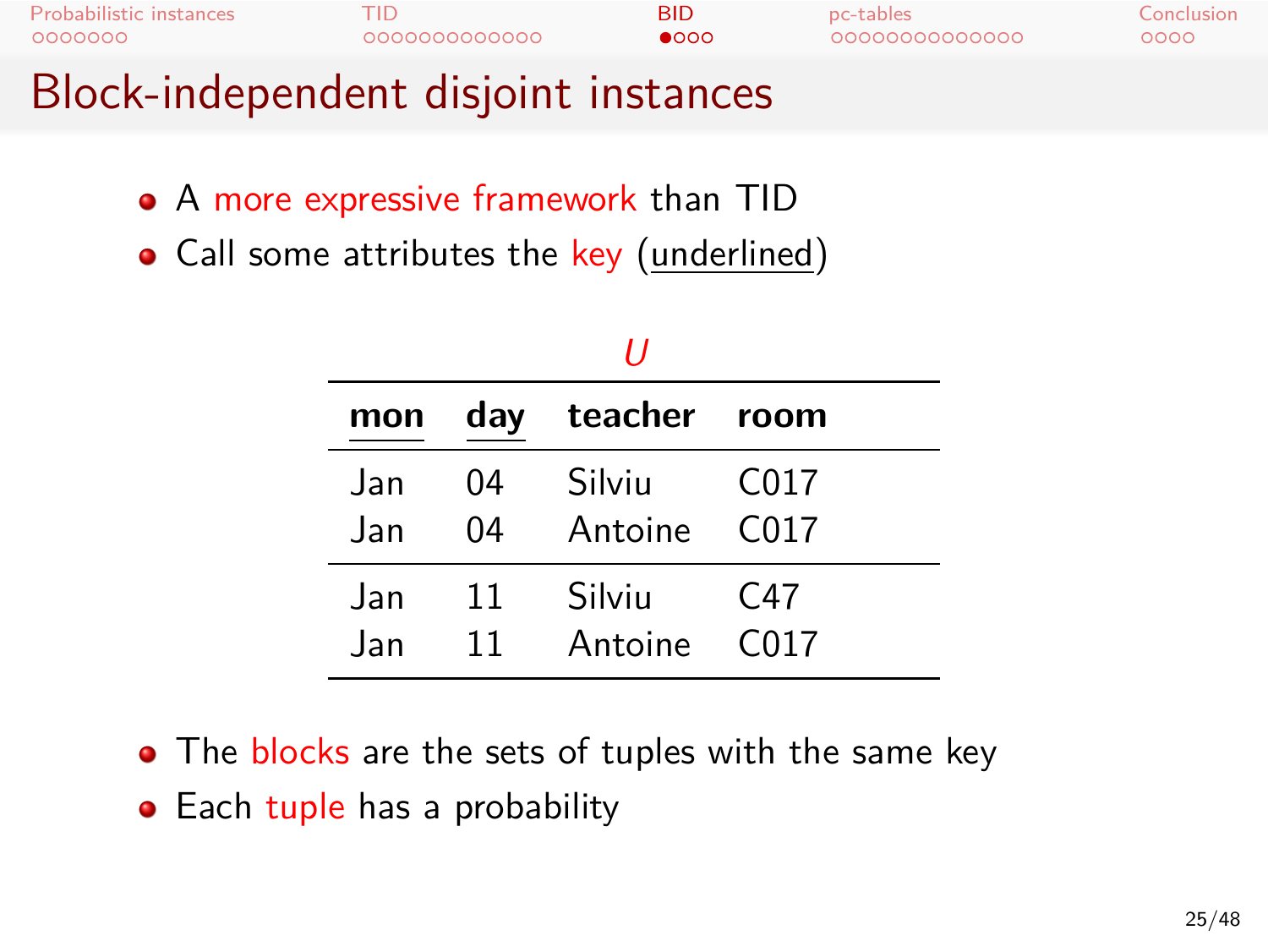| <b>Probabilistic instances</b>       | TID          | BID.          | pc-tables     | Conclusion |
|--------------------------------------|--------------|---------------|---------------|------------|
| 0000000                              | 000000000000 | $\bullet$ 000 | 0000000000000 | 0000       |
| Block-independent disjoint instances |              |               |               |            |

- A more expressive framework than TID
- Call some attributes the key (underlined)

| IJ   |     |              |                  |     |
|------|-----|--------------|------------------|-----|
| mon  | day | teacher room |                  |     |
| .Jan | 04  | Silviu       | C <sub>017</sub> | n q |
| .Jan | 04  | Antoine      | C017             | በ 1 |
| .Jan | 11  | Silviu       | C47              | 0.8 |
| .Jan | 11  | Antoine      | C <sub>017</sub> | O 1 |

- The blocks are the sets of tuples with the same key
- Each tuple has a probability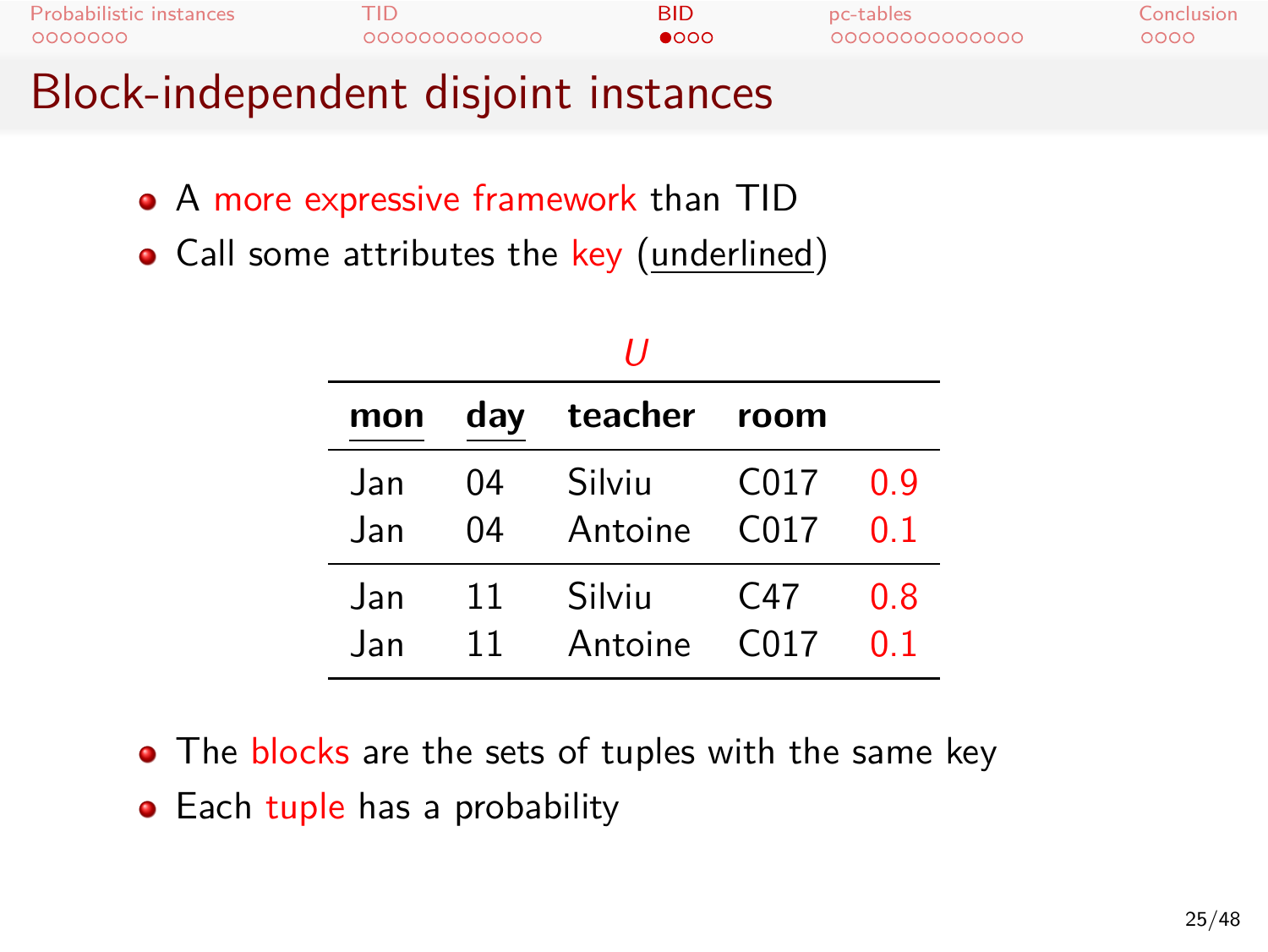| <b>Probabilistic instances</b>       | TID          | BID.          | pc-tables     | Conclusion |
|--------------------------------------|--------------|---------------|---------------|------------|
| 0000000                              | 000000000000 | $\bullet$ 000 | 0000000000000 | 0000       |
| Block-independent disjoint instances |              |               |               |            |

- A more expressive framework than TID
- Call some attributes the key (underlined)

| H    |     |              |                  |                |  |  |  |  |
|------|-----|--------------|------------------|----------------|--|--|--|--|
| mon  | day | teacher room |                  |                |  |  |  |  |
| .Jan | 04  | Silviu       | C <sub>017</sub> | n q            |  |  |  |  |
| .Jan | 04  | Antoine      | C017             | 0.1            |  |  |  |  |
| .Jan | 11  | Silviu       | C47              | 0.8            |  |  |  |  |
| .Jan | 11  | Antoine      | C <sub>017</sub> | 0 <sup>1</sup> |  |  |  |  |

- The blocks are the sets of tuples with the same key
- Each tuple has a probability
- Probabilities must sum to *≤* 1 in each block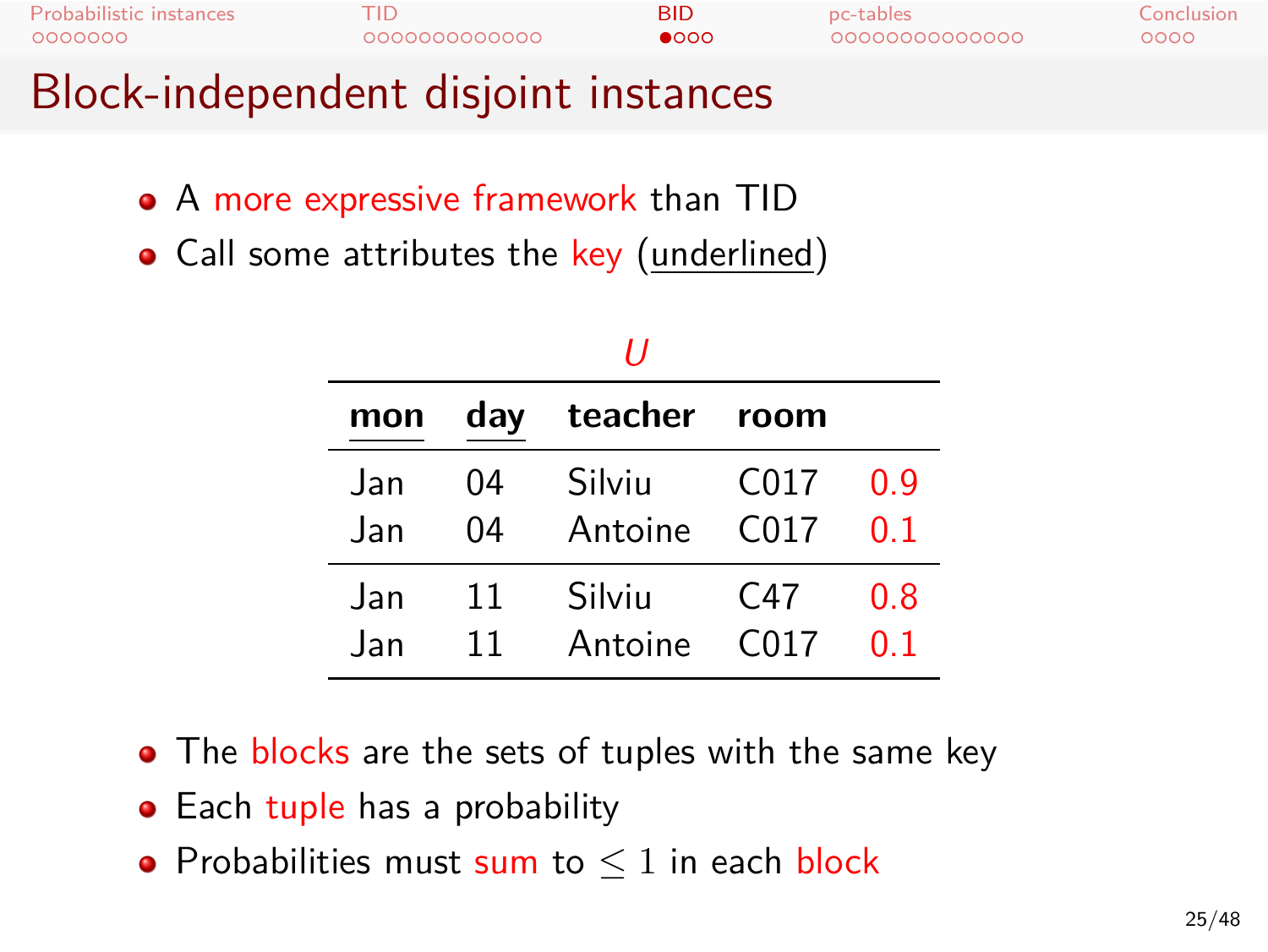## BID semantics

| mon  | day | teacher room |                  |     |  |  |  |
|------|-----|--------------|------------------|-----|--|--|--|
| Jan  | 04  | Silviu       | C <sub>017</sub> | n q |  |  |  |
| Jan  | 04  | Antoine      | C <sub>017</sub> | 0 1 |  |  |  |
| Jan  | 11  | Silviu       | C47              | 0.8 |  |  |  |
| .lan | 11  | Antoine      | C <sub>017</sub> | 0 1 |  |  |  |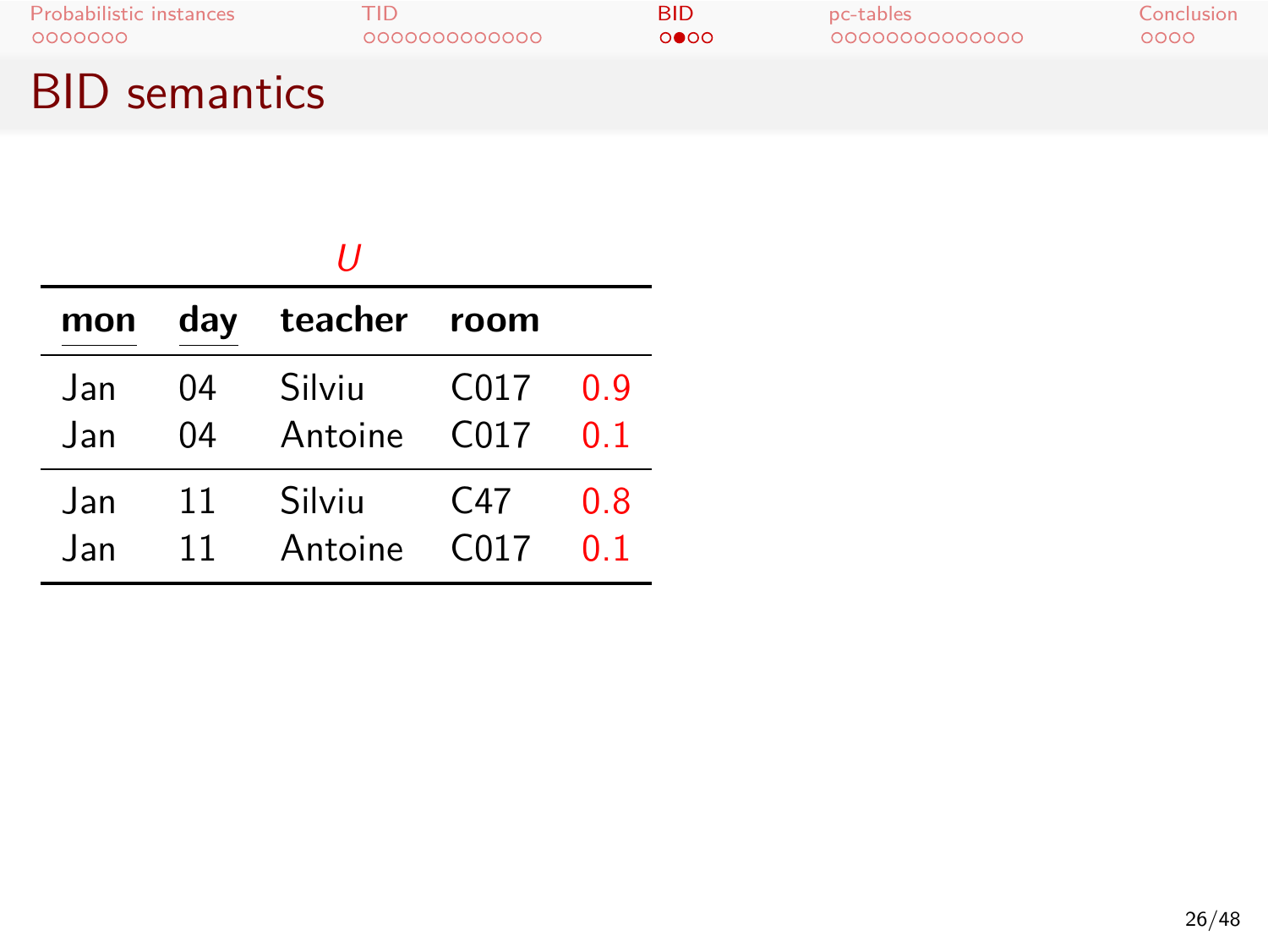## BID semantics

| mon | day | teacher room |                   |     |  |  |  |  |
|-----|-----|--------------|-------------------|-----|--|--|--|--|
| Jan | 04  | Silviu       | C <sub>017</sub>  | 0.9 |  |  |  |  |
| Jan | 04  | Antoine      | C <sub>0</sub> 17 | 0.1 |  |  |  |  |
| Jan | 11  | Silviu       | C <sub>47</sub>   | 0.8 |  |  |  |  |
| Jan | 11  | Antoine      | C <sub>017</sub>  | በ 1 |  |  |  |  |

**•** For each block: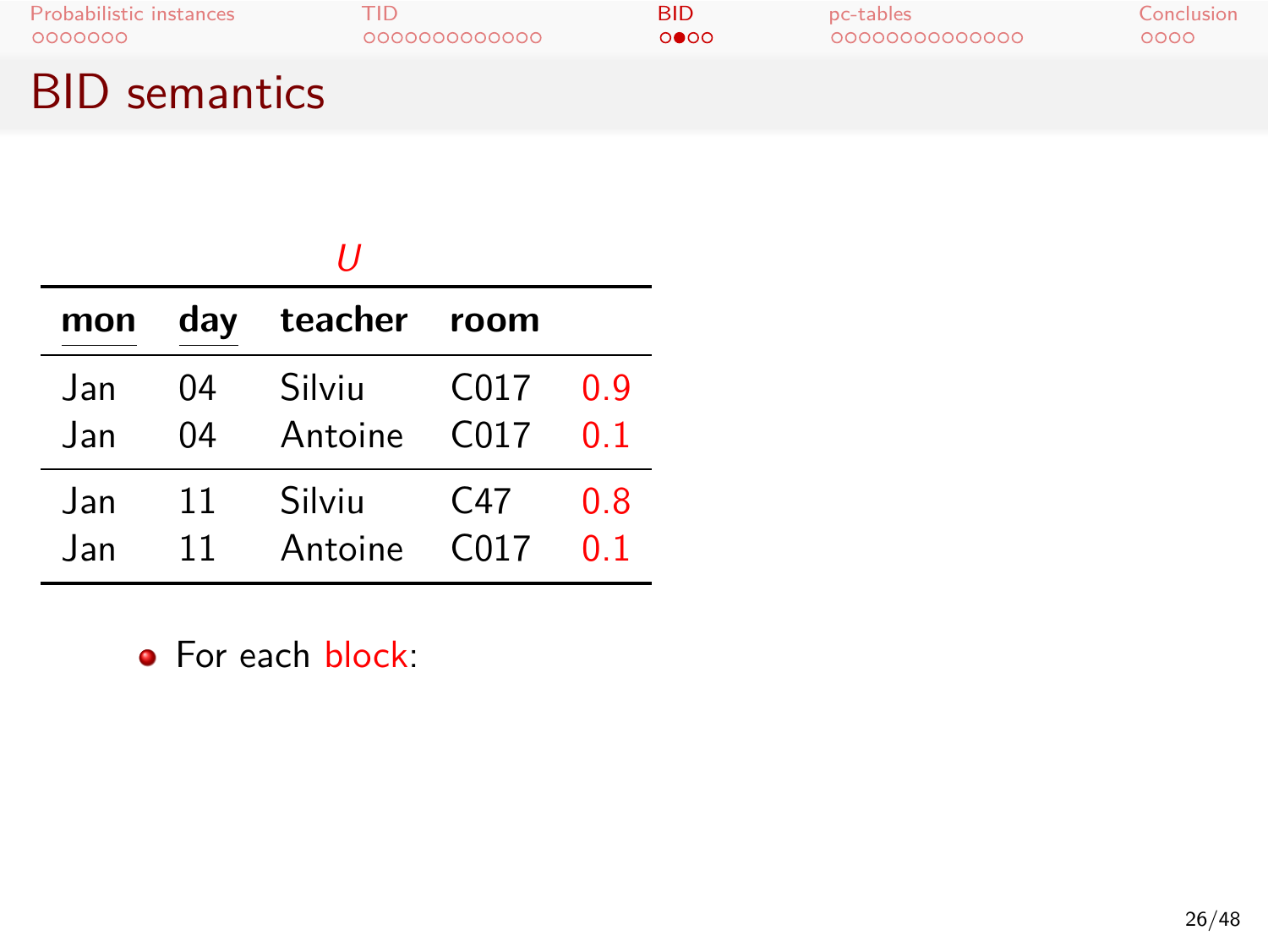## BID semantics

| mon  | day | teacher room |                  |     |  |  |  |
|------|-----|--------------|------------------|-----|--|--|--|
| .Jan | 04  | Silviu       | C <sub>017</sub> | 0.9 |  |  |  |
| Jan  | 04  | Antoine      | C <sub>017</sub> | 0 1 |  |  |  |
| Jan  | 11  | Silviu       | C47              | 0 ጸ |  |  |  |
| .Jan | 11  | Antoine      | C <sub>017</sub> | O 1 |  |  |  |

### **•** For each block:

• Pick one tuple according to probabilities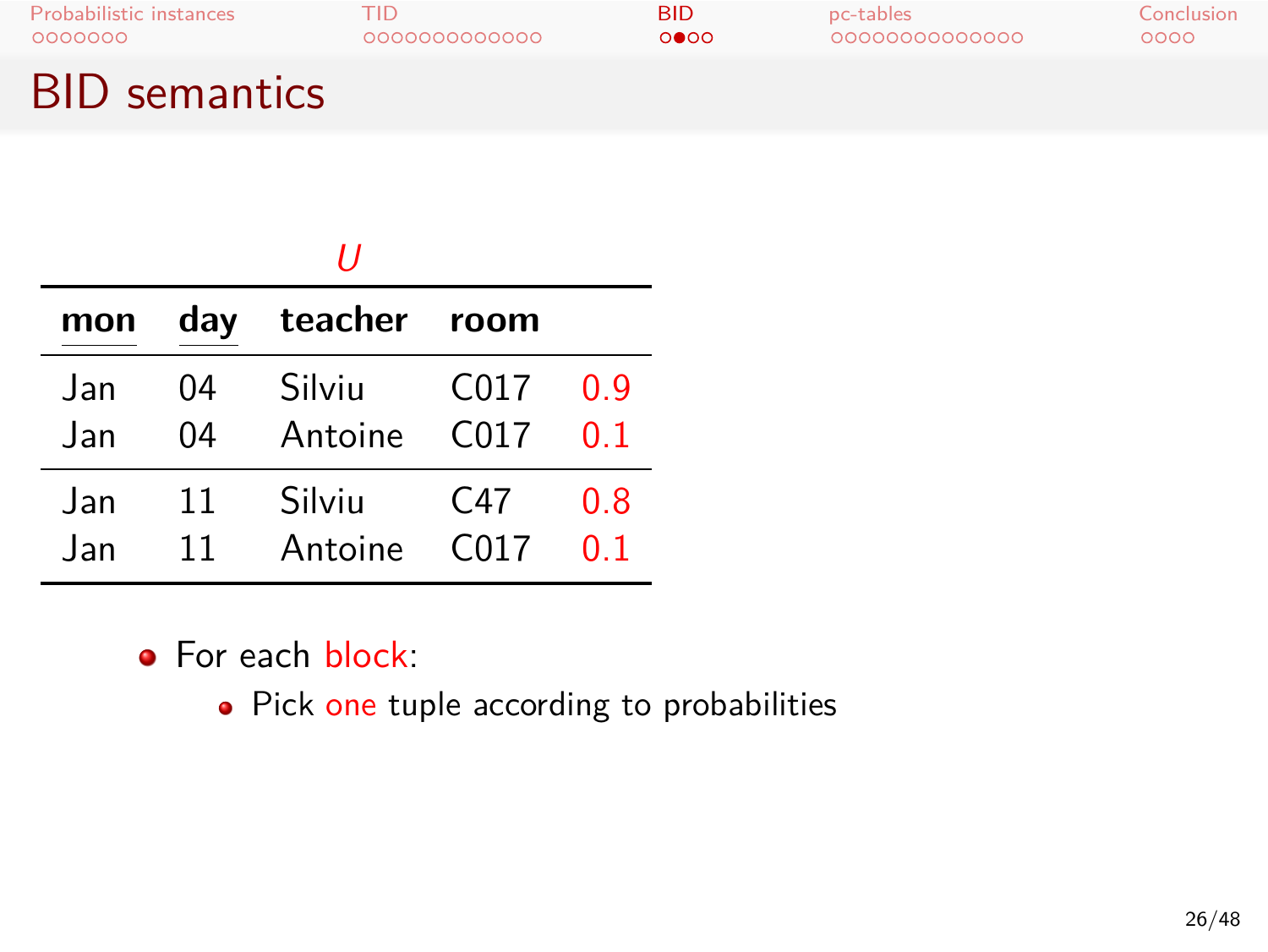## BID semantics

| mon  | day | teacher room |                  |     |  |  |  |
|------|-----|--------------|------------------|-----|--|--|--|
| Jan  | 04  | Silviu       | C <sub>017</sub> | n q |  |  |  |
| .Jan | 04  | Antoine      | C <sub>017</sub> | O 1 |  |  |  |
| .Jan | 11  | Silviu       | C <sub>47</sub>  | 0.8 |  |  |  |
| .Jan | 11  | Antoine      | C <sub>017</sub> | O 1 |  |  |  |

- **•** For each block:
	- Pick one tuple according to probabilities
	- Possibly no tuple if probabilities are *<* 1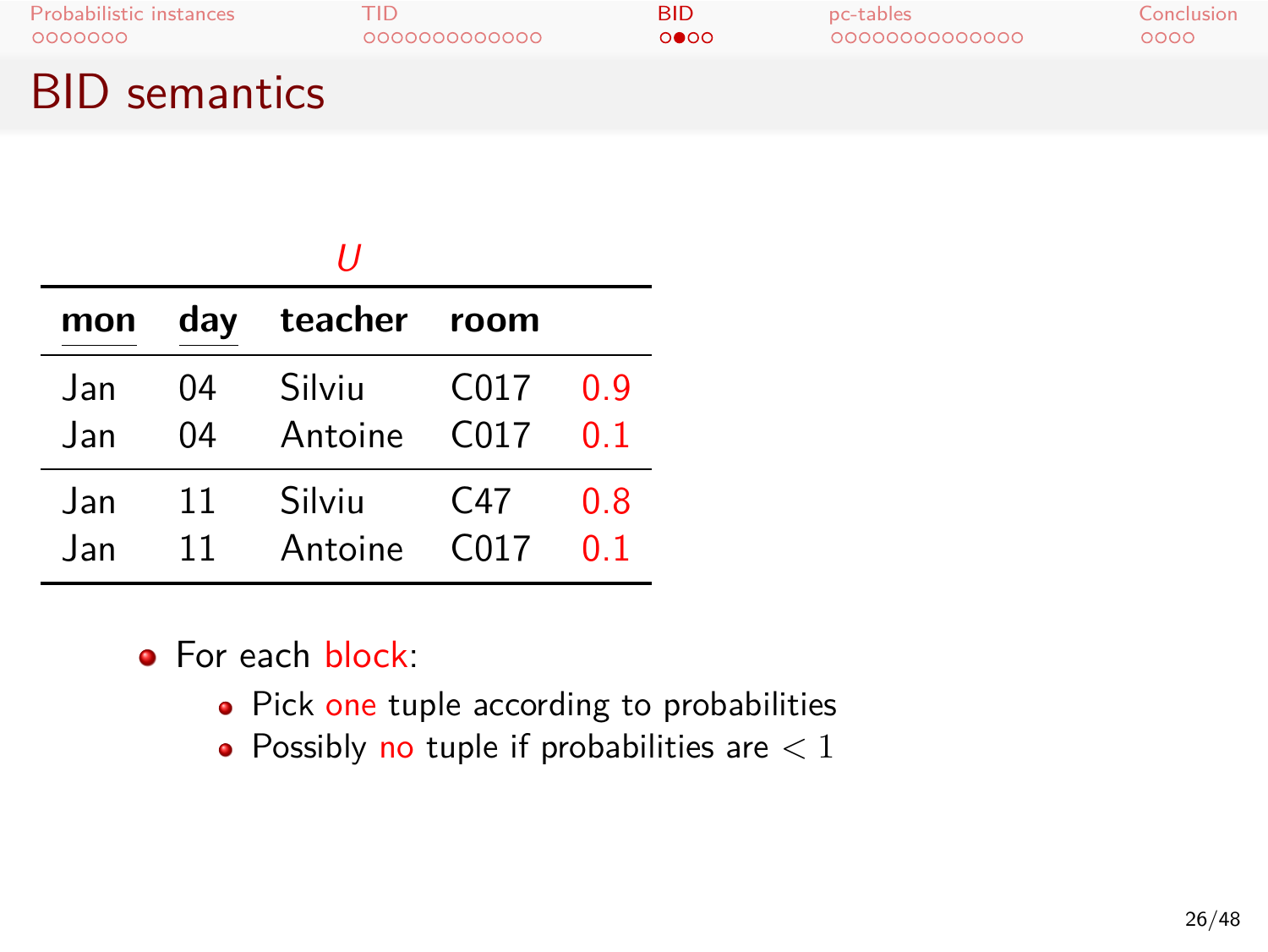## BID semantics

|      |     | 11           |                  |     |
|------|-----|--------------|------------------|-----|
| mon  | day | teacher room |                  |     |
| Jan  | 04  | Silviu       | C017             | 0.9 |
| Jan  | 04  | Antoine      | C <sub>017</sub> | በ 1 |
| .Jan | 11  | Silviu       | C47              | 0.8 |
| .Jan | 11  | Antoine      | C <sub>017</sub> | በ 1 |

- **•** For each block:
	- Pick one tuple according to probabilities
	- Possibly no tuple if probabilities are *<* 1
- *→* Do choices independentently in each block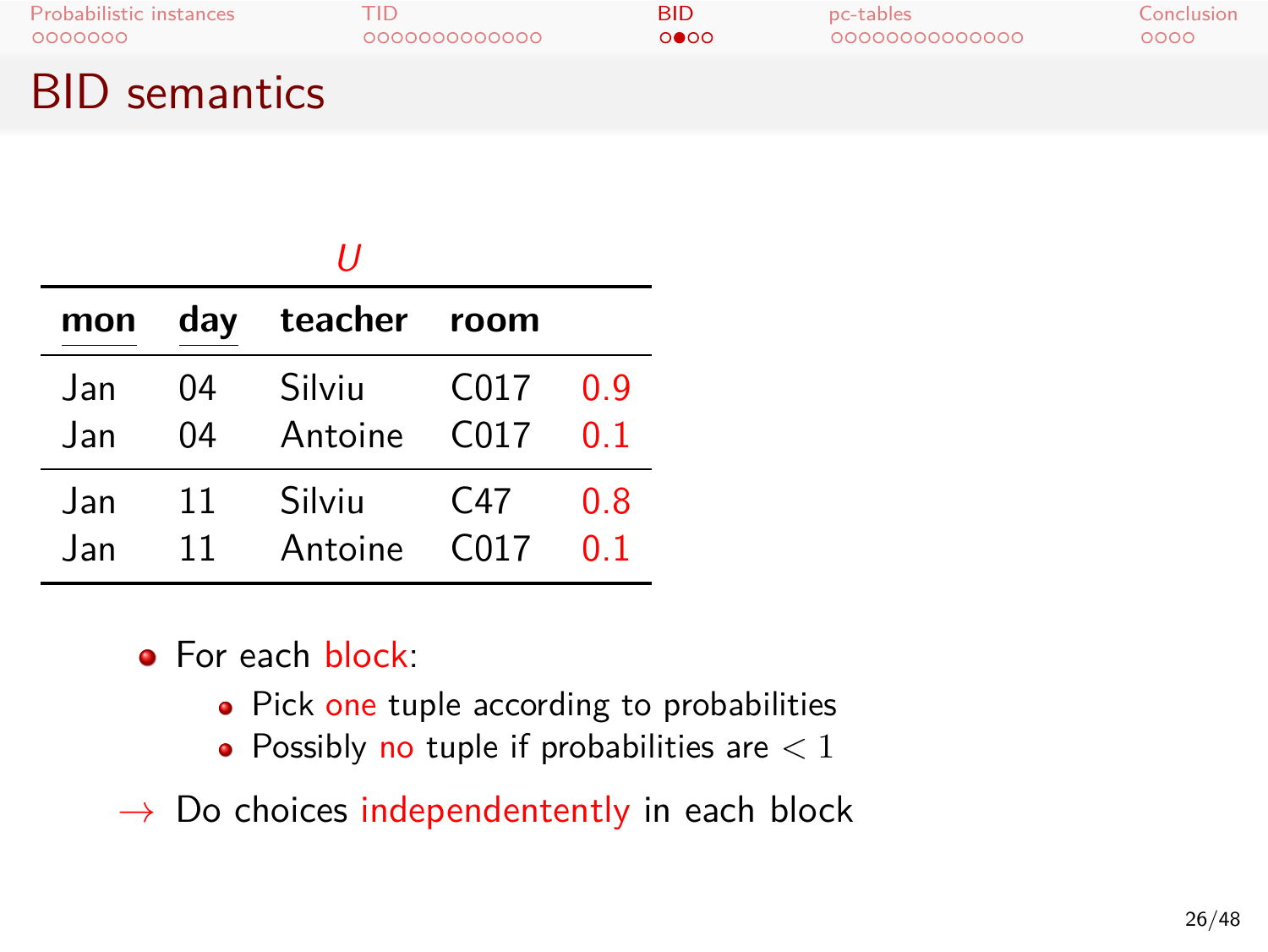# Probabilistic instances TID BID pc-tables Conclusion BID semantics

|            |          | mon day teacher room                   |  |  |  | mon |  | day teacher room |  |
|------------|----------|----------------------------------------|--|--|--|-----|--|------------------|--|
| Jan<br>Jan | 04       | Silviu C017 0.9<br>04 Antoine C017 0.1 |  |  |  |     |  |                  |  |
| Jan<br>Jan | 11<br>11 | Silviu C47 0.8<br>Antoine C017 0.1     |  |  |  |     |  |                  |  |

- **•** For each block:
	- Pick one tuple according to probabilities
	- Possibly no tuple if probabilities are *<* 1
- *→* Do choices independentently in each block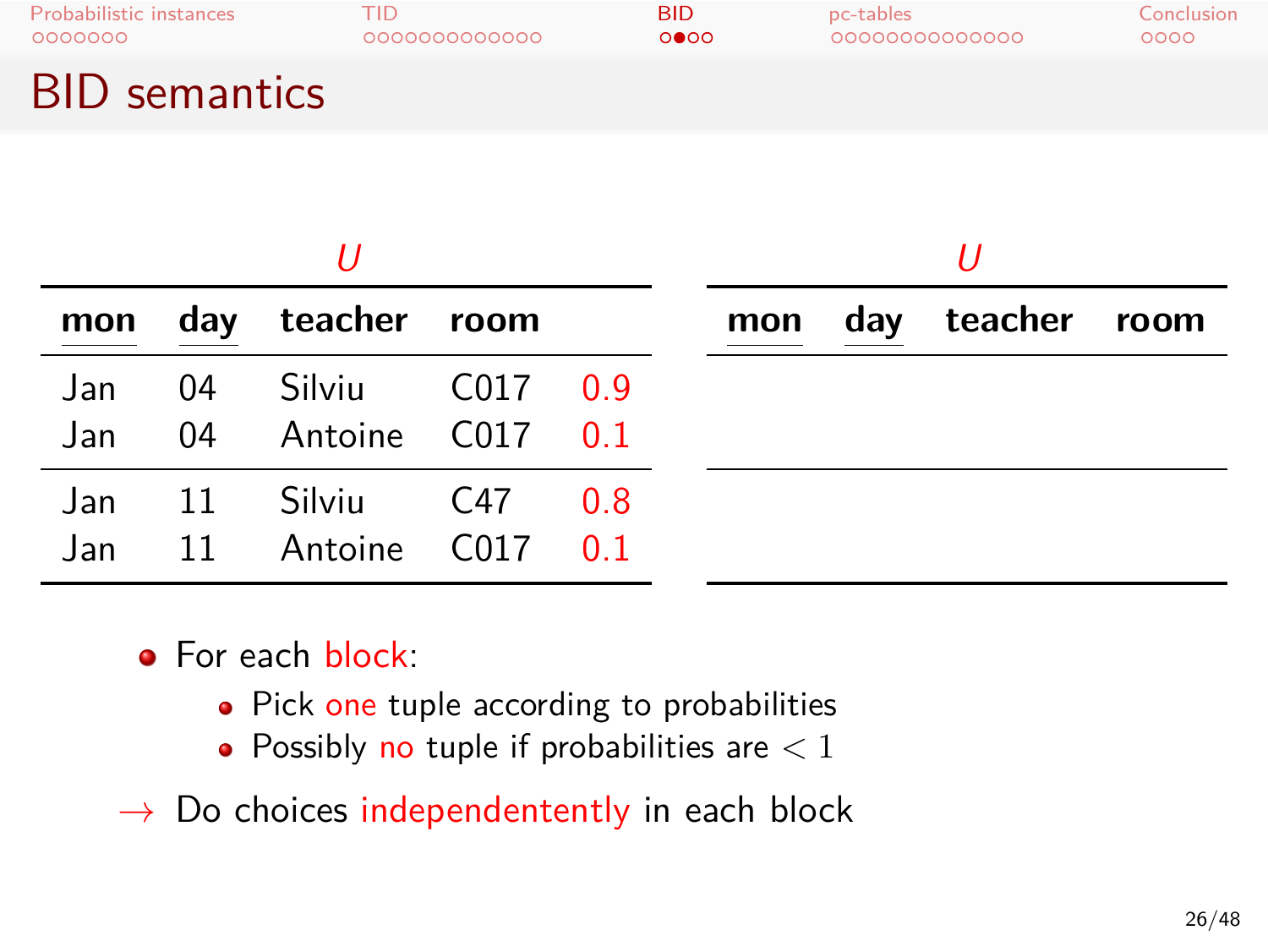# Probabilistic instances TID BID pc-tables Conclusion BID semantics

| mon        |             | day teacher room               |          |                 | mon   |    | day teacher room              |      |
|------------|-------------|--------------------------------|----------|-----------------|-------|----|-------------------------------|------|
| Jan<br>Jan | 04          | Silviu<br>04 Antoine C017 0.1  | C017 0.9 |                 | Jan l | 04 | Silviu<br>Jan 04 Antoine C017 | C017 |
| Jan<br>Jan | -11<br>- 11 | Silviu C47 0.8<br>Antoine C017 |          | $\overline{01}$ |       |    |                               |      |

- **•** For each block:
	- Pick one tuple according to probabilities
	- Possibly no tuple if probabilities are *<* 1
- *→* Do choices independentently in each block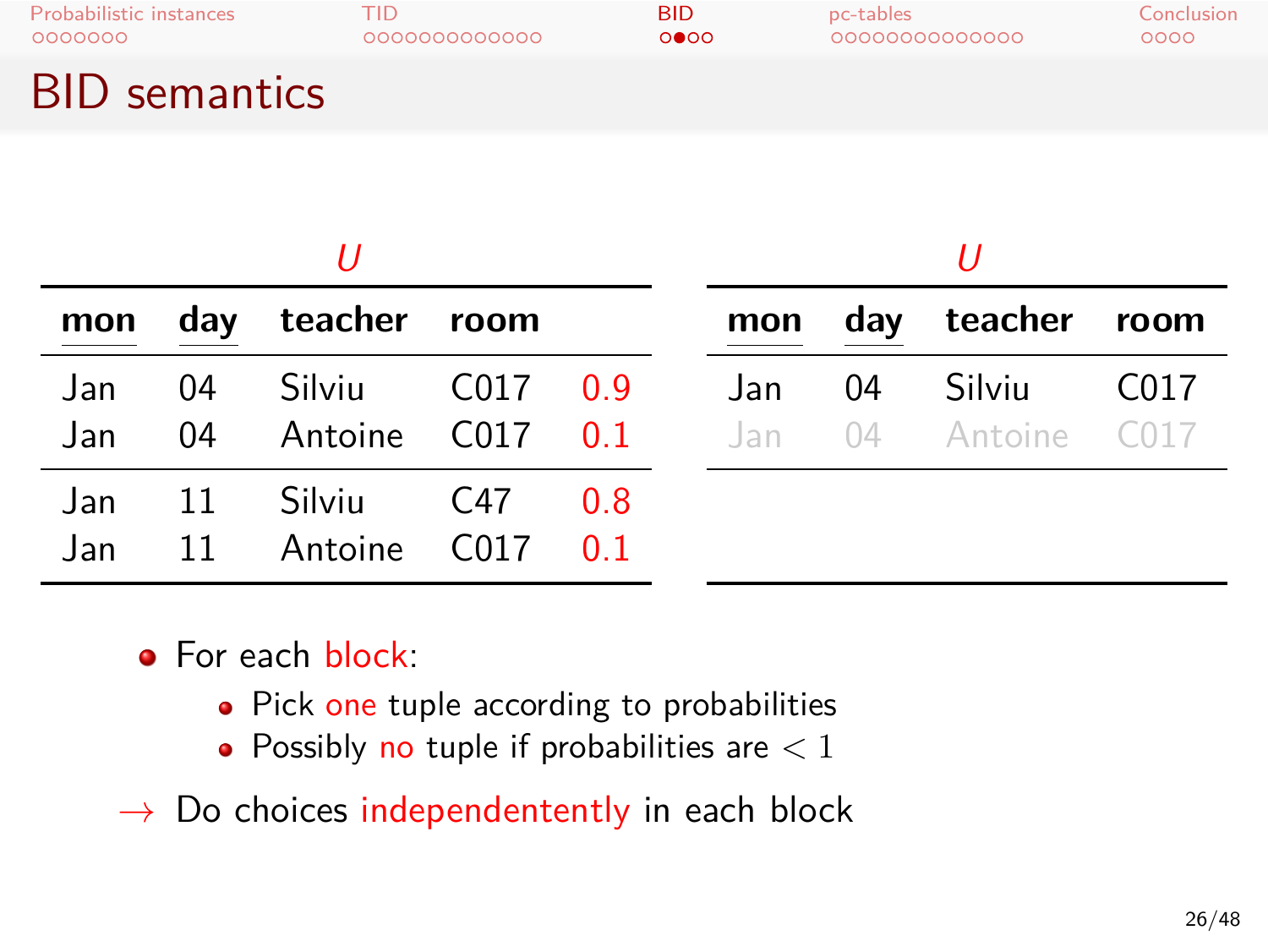| Probabilistic instances | 000000000000 | <b>BID</b> | pc-tables     | Conclusion |
|-------------------------|--------------|------------|---------------|------------|
| 0000000                 |              | 0000       | 0000000000000 | 0000       |
| <b>BID</b> semantics    |              |            |               |            |

| mon          |          | day teacher room       |      |            | mon  |    | day teacher room                    |                  |
|--------------|----------|------------------------|------|------------|------|----|-------------------------------------|------------------|
| Jan.<br>Jan. | 04<br>04 | Silviu<br>Antoine C017 | C017 | 0.9<br>0.1 | Jan. | 04 | Silviu<br>Jan 04 Antoine C017       | C <sub>017</sub> |
| Jan.<br>Jan  | 11<br>11 | Silviu<br>Antoine C017 | C47  | 0.8<br>0.1 |      |    | Jan 11 Silviu C47<br>Jan 11 Antoine | C <sub>017</sub> |

- **•** For each block:
	- Pick one tuple according to probabilities
	- Possibly no tuple if probabilities are *<* 1
- *→* Do choices independentently in each block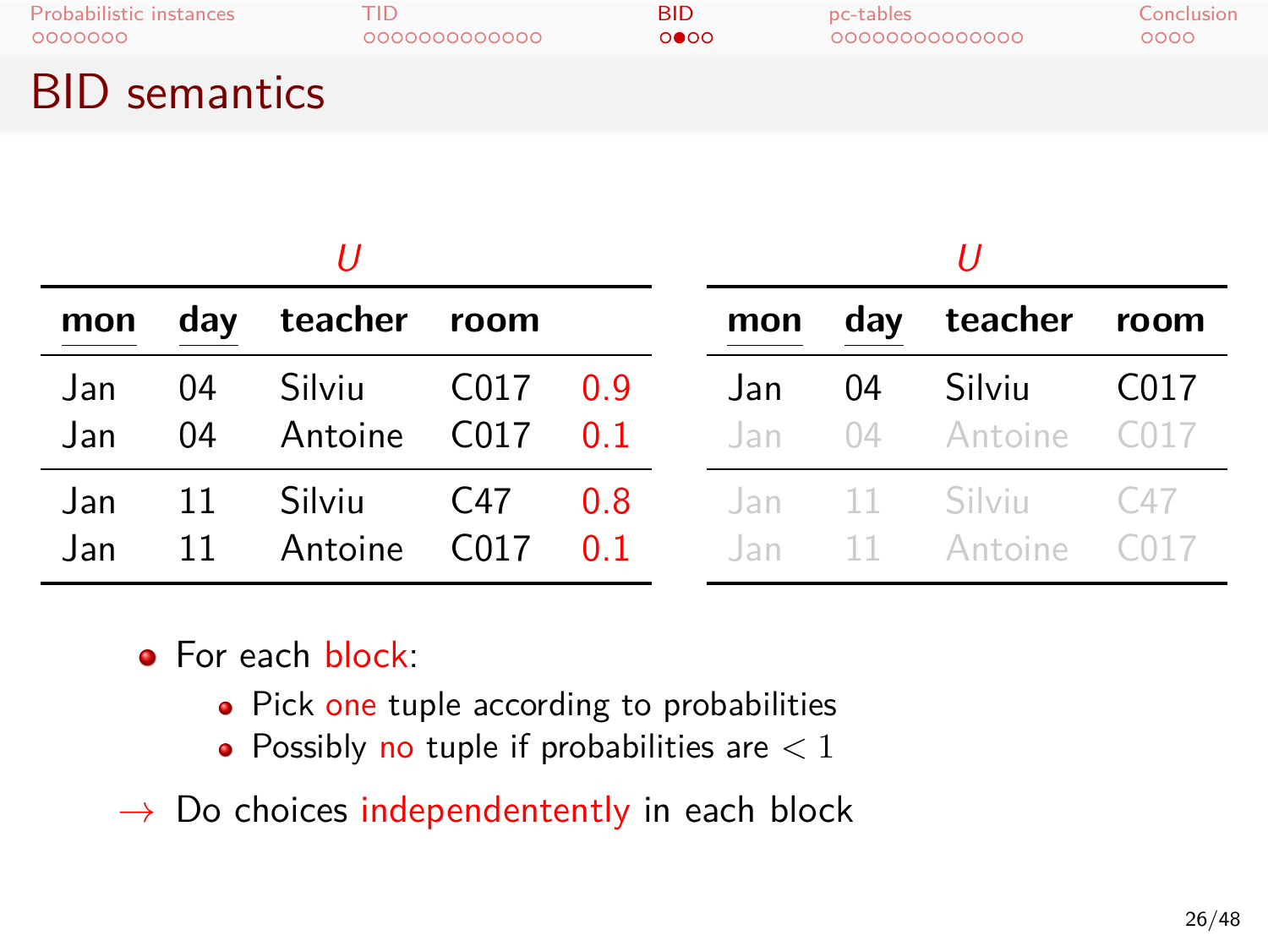

Each TID can be expressed as a BID...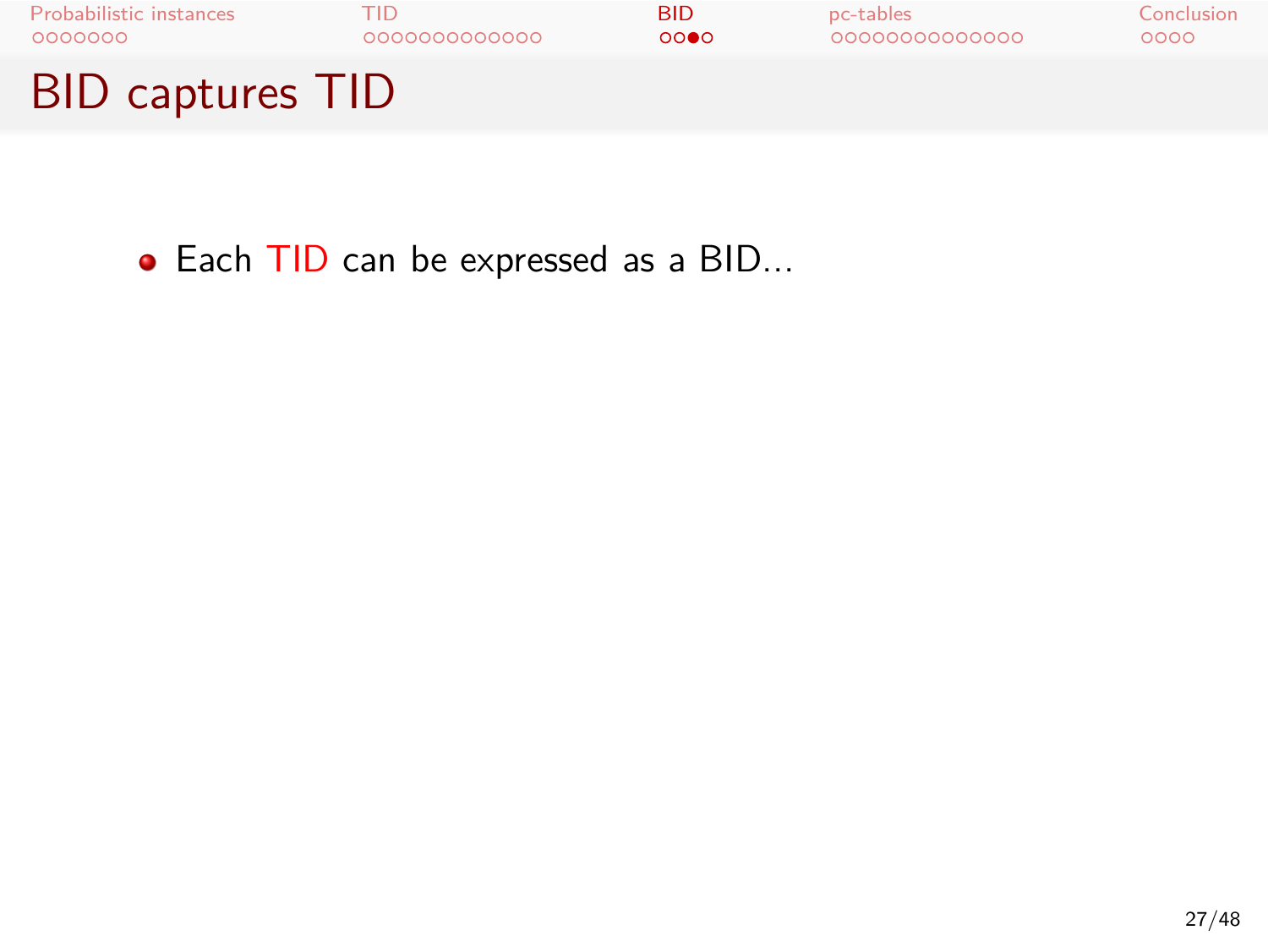

- Each TID can be expressed as a BID...
	- *→* Take all attributes as key
	- *→* Each block contains a single tuple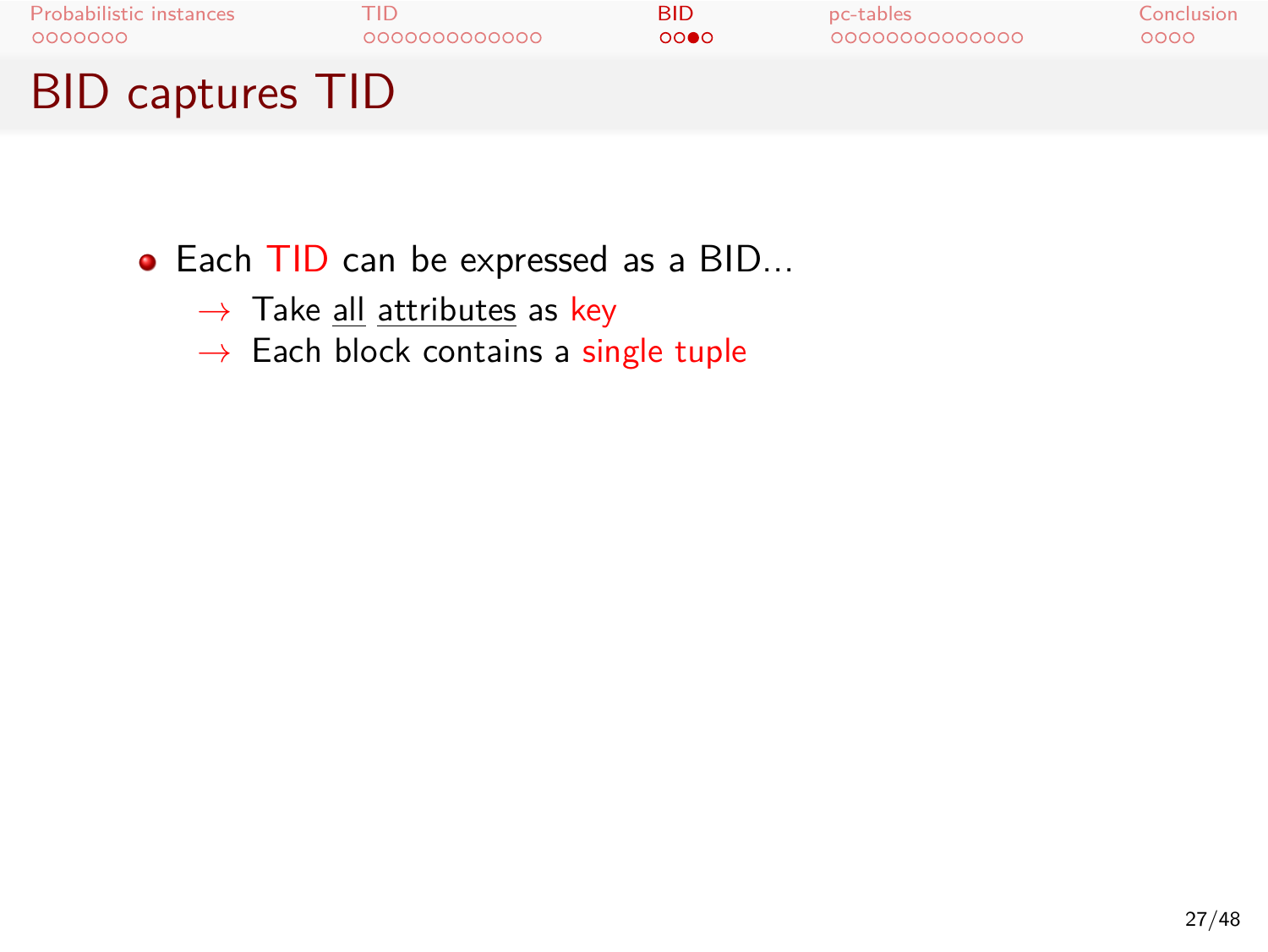

- Each TID can be expressed as a BID...
	- *→* Take all attributes as key
	- *→* Each block contains a single tuple

|    | date teacher room |      |     |  |
|----|-------------------|------|-----|--|
| 04 | Silviu            | C017 | -08 |  |
| 04 | Antoine C017      |      | 02  |  |
| 11 | Silviu            | C017 |     |  |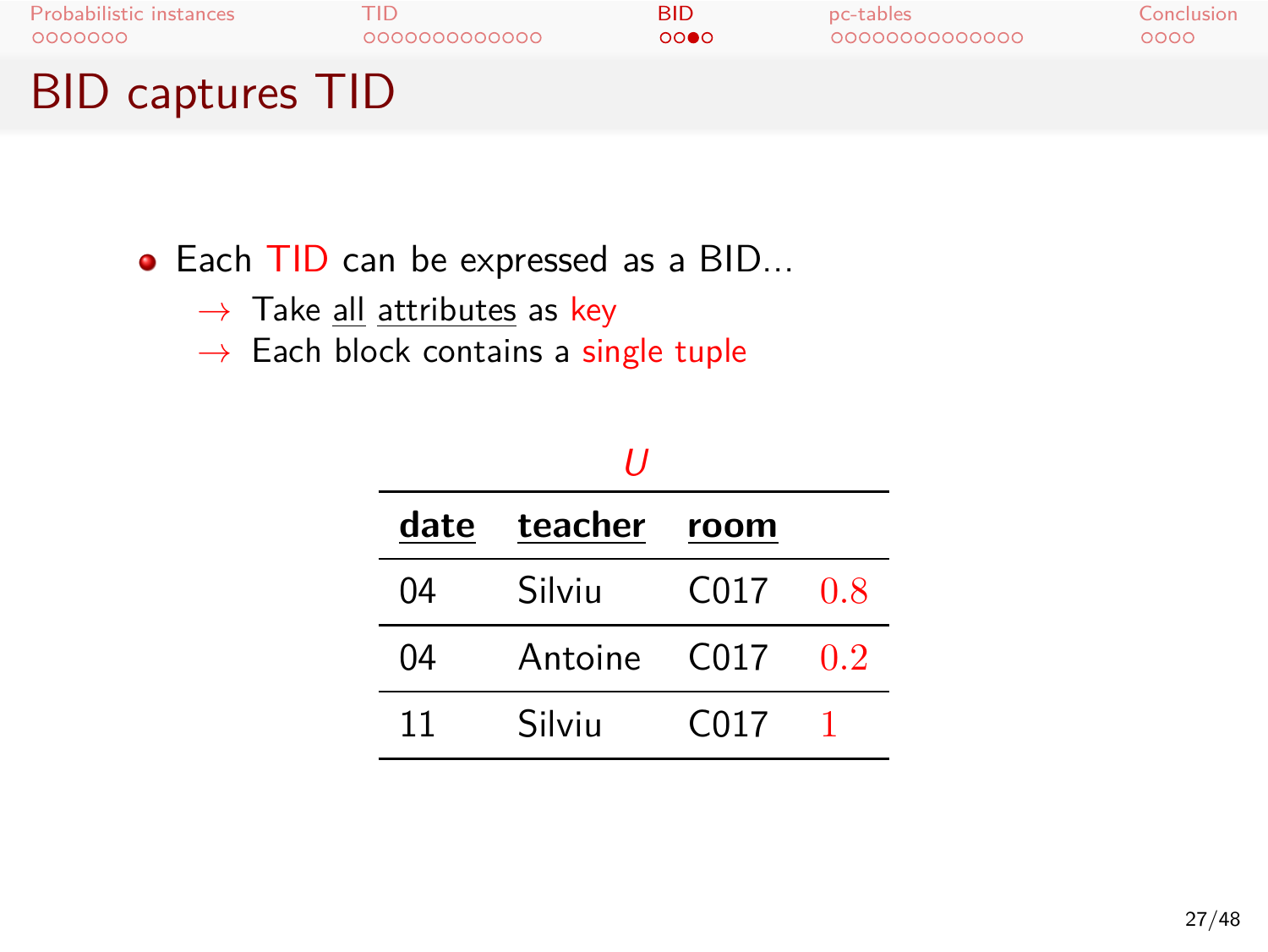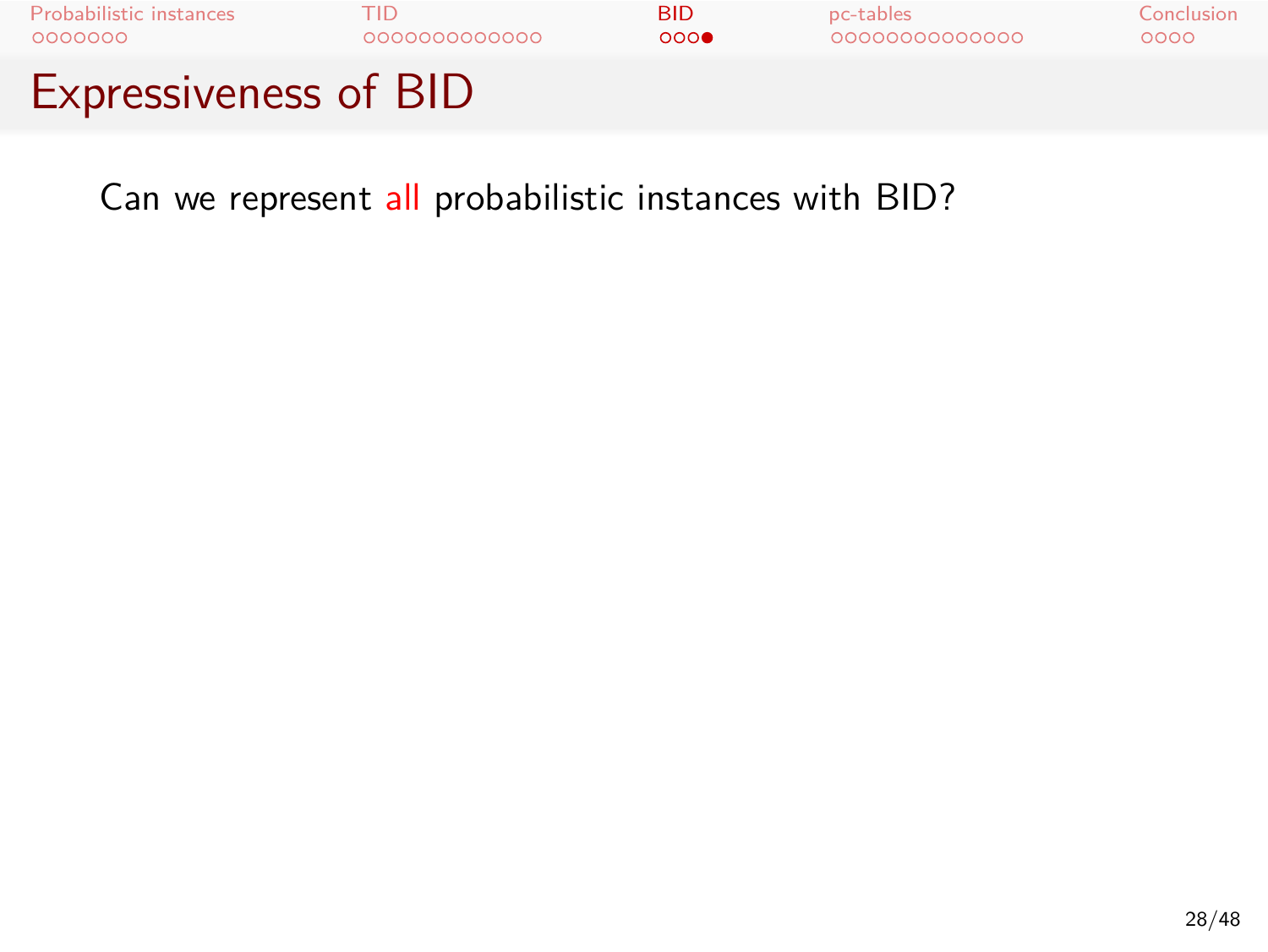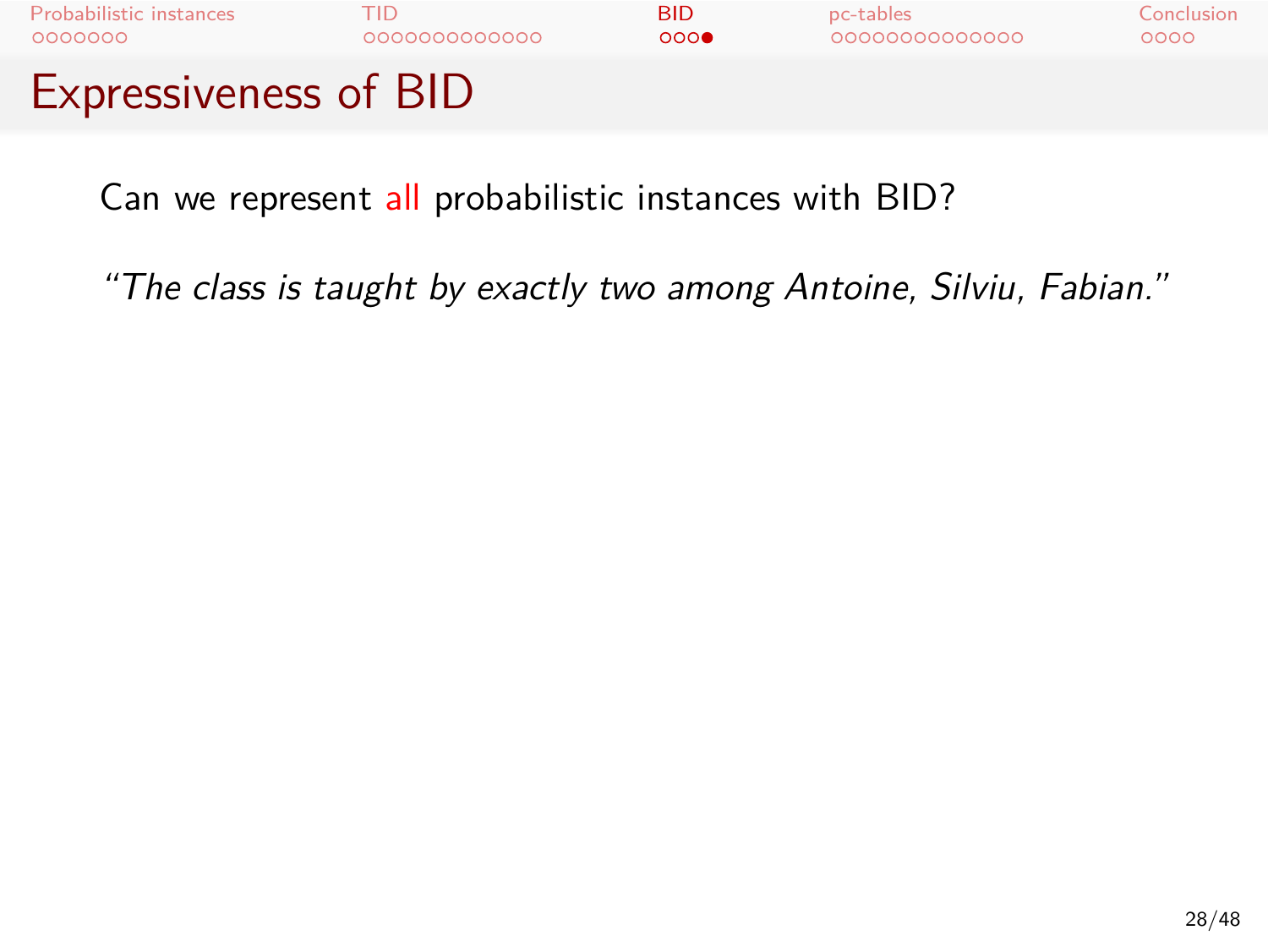

| U1                    |
|-----------------------|
| teacher               |
| Silviu                |
| Fabian                |
| $\pi(U_1)$<br>$= 0.8$ |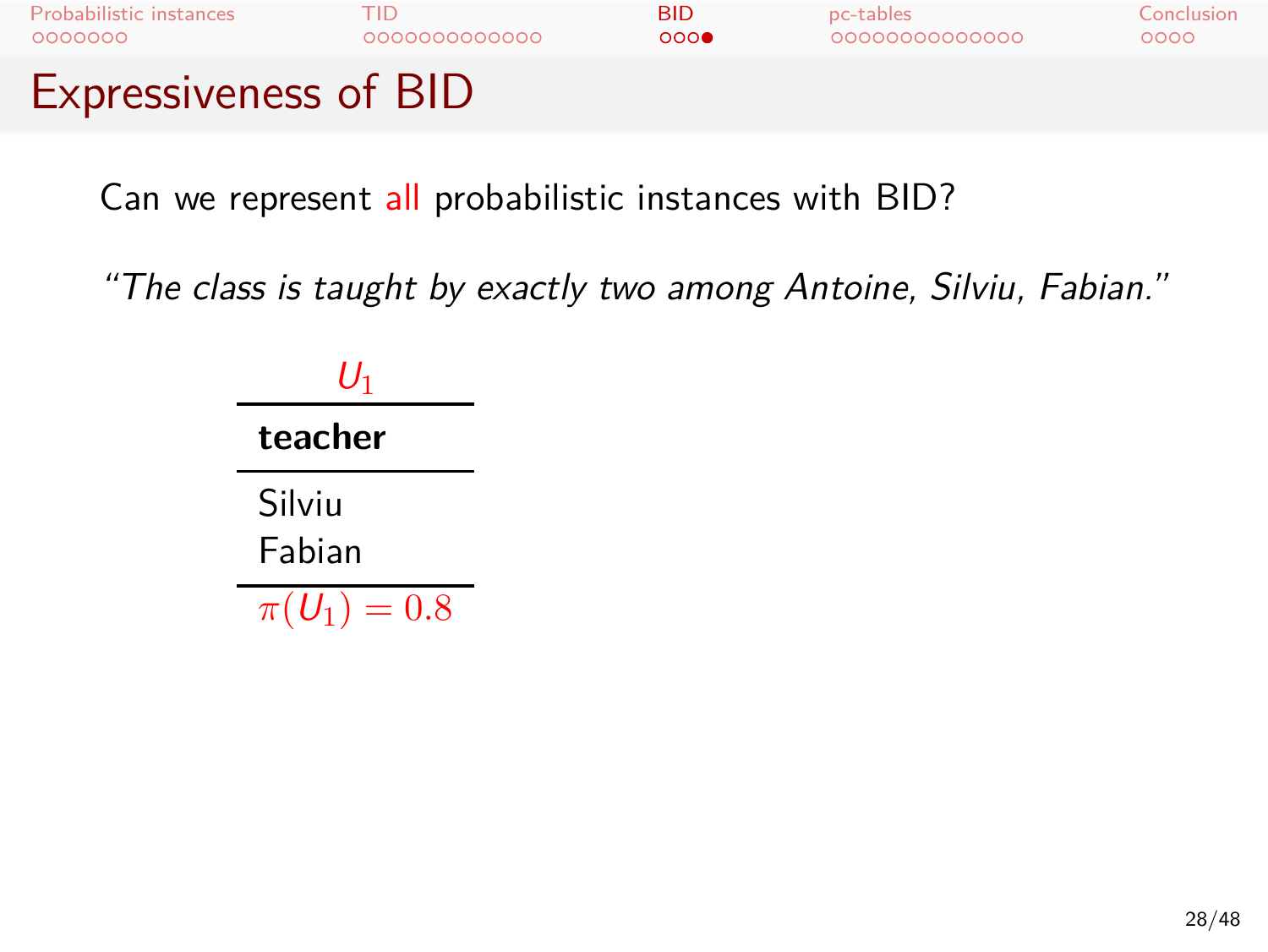

| $U_1$          | U2             |  |
|----------------|----------------|--|
| teacher        | teacher        |  |
| Silviu         | Antoine        |  |
| Fabian         | Fabian         |  |
| $\pi(U_1)=0.8$ | $\pi(U_2)=0.1$ |  |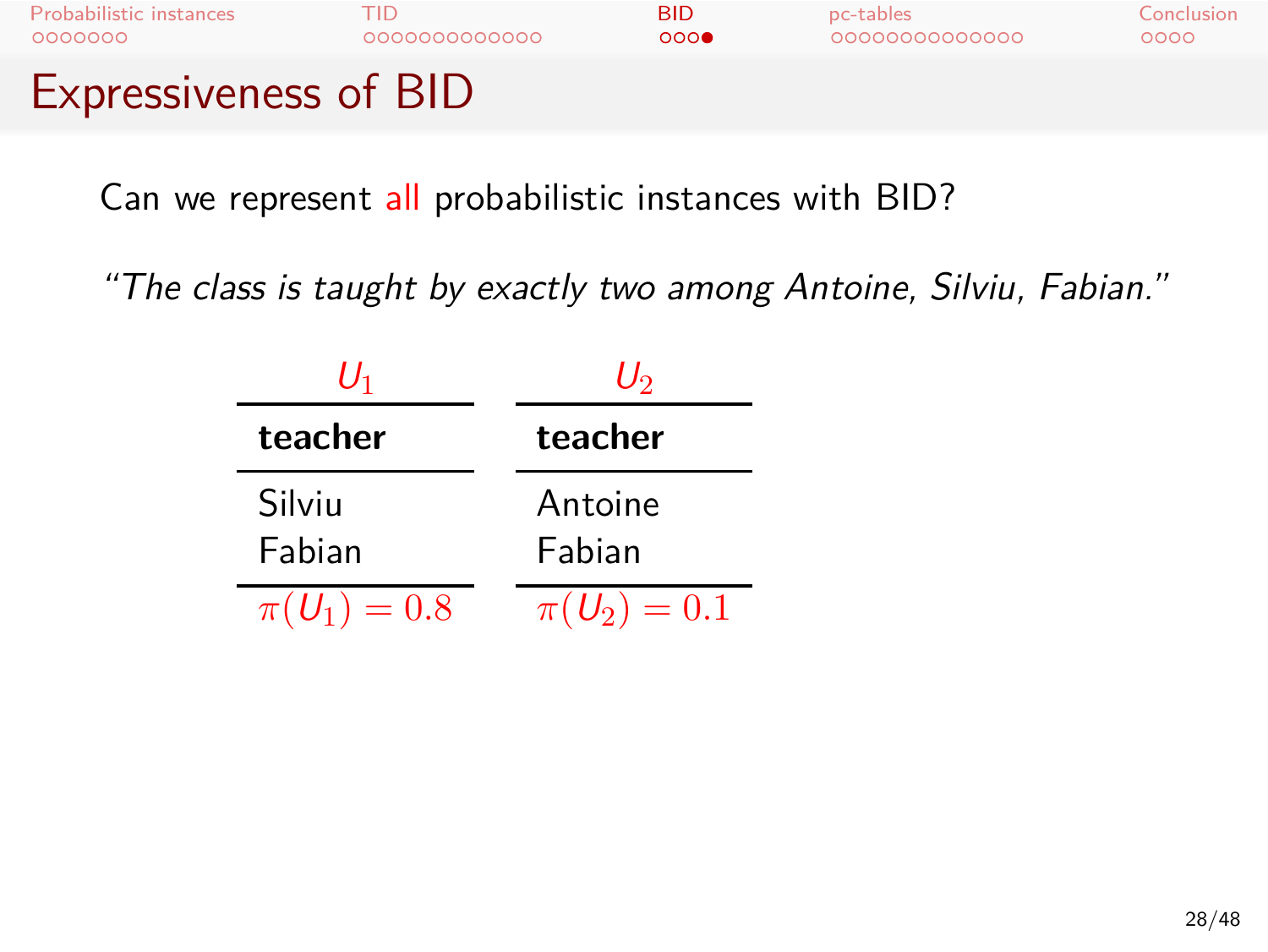

| U1               | U2             | U3               |
|------------------|----------------|------------------|
| teacher          | teacher        | teacher          |
| Silviu           | Antoine        | Antoine          |
| Fabian           | Fabian         | Silviu           |
| $\pi(U_1) = 0.8$ | $\pi(U_2)=0.1$ | $\pi(U_3) = 0.1$ |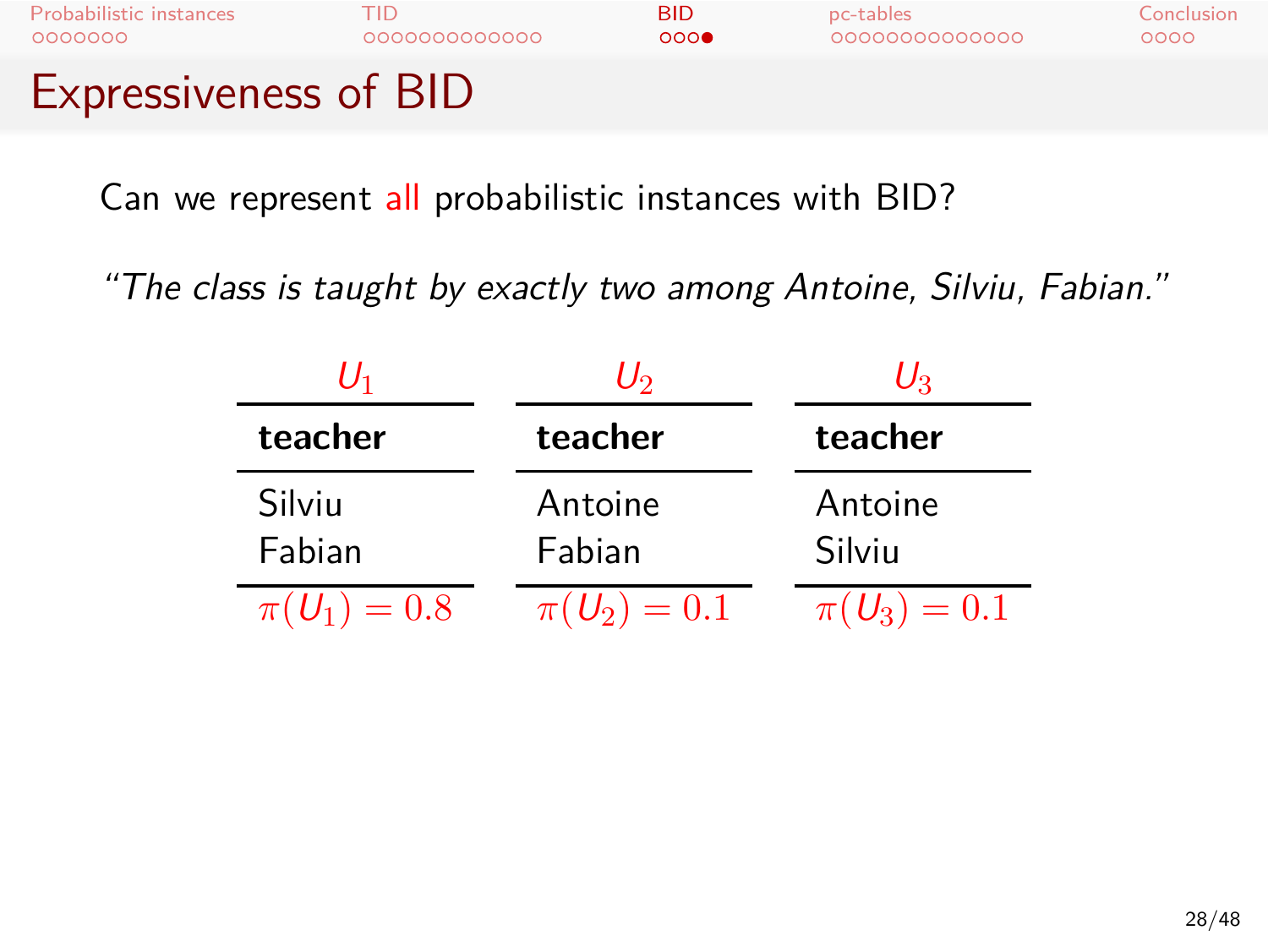

*"The class is taught by exactly two among Antoine, Silviu, Fabian."*

|                  | U2                | $U_3$             |
|------------------|-------------------|-------------------|
| teacher          | teacher           | teacher           |
| Silviu<br>Fabian | Antoine<br>Fabian | Antoine<br>Silviu |
| $\pi(U_1) = 0.8$ | $\pi(U_2) = 0.1$  | $\pi(U_3) = 0.1$  |

*→* If **teacher** is a key **teacher**, then TID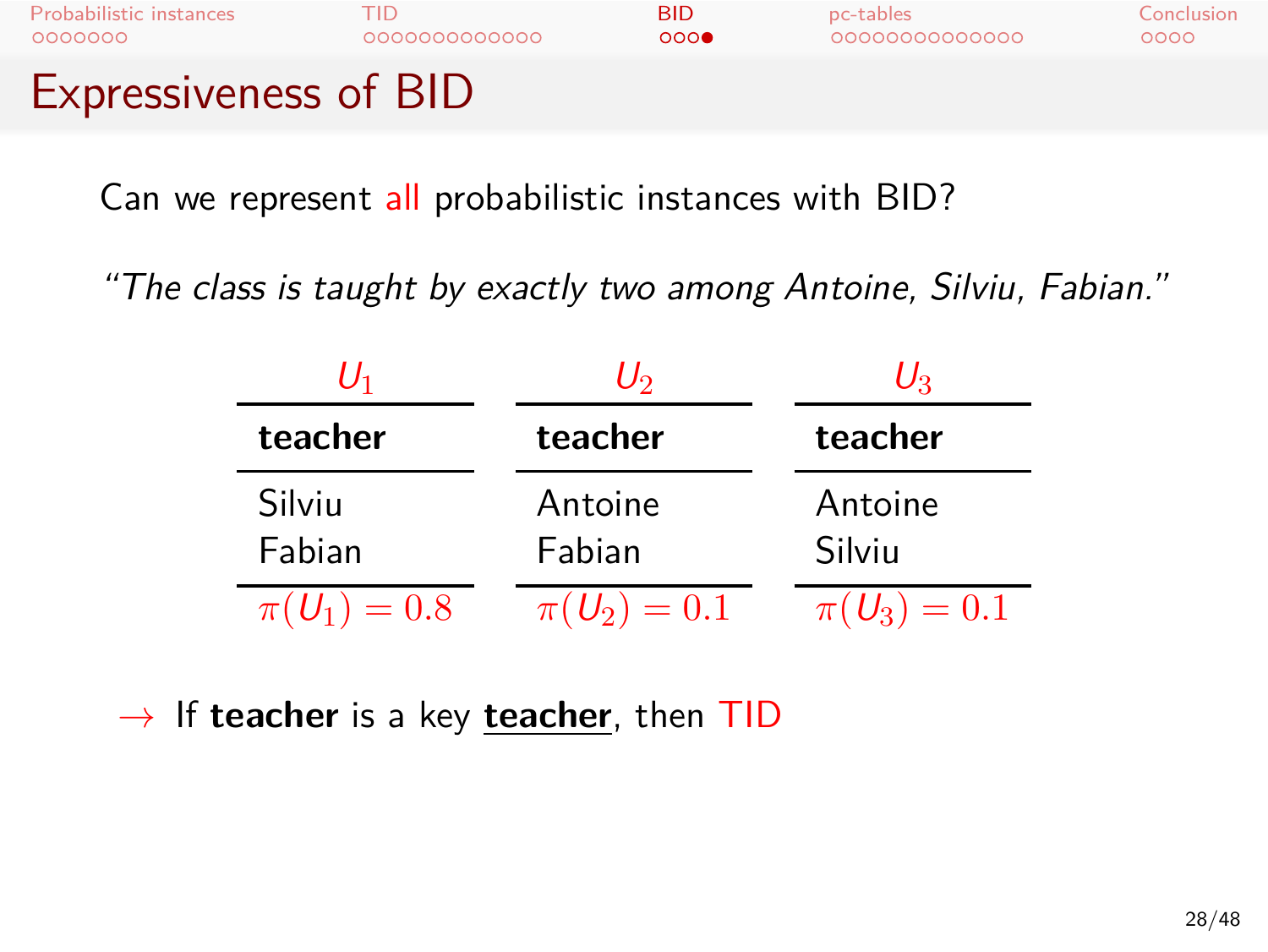

|                  | U2                | U2                |
|------------------|-------------------|-------------------|
| teacher          | teacher           | teacher           |
| Silviu<br>Fabian | Antoine<br>Fabian | Antoine<br>Silviu |
| $\pi(U_1) = 0.8$ | $\pi(U_2) = 0.1$  | $\pi(U_3) = 0.1$  |

- *→* If **teacher** is a key **teacher**, then TID
- *→* If **teacher** is not a key, then only one tuple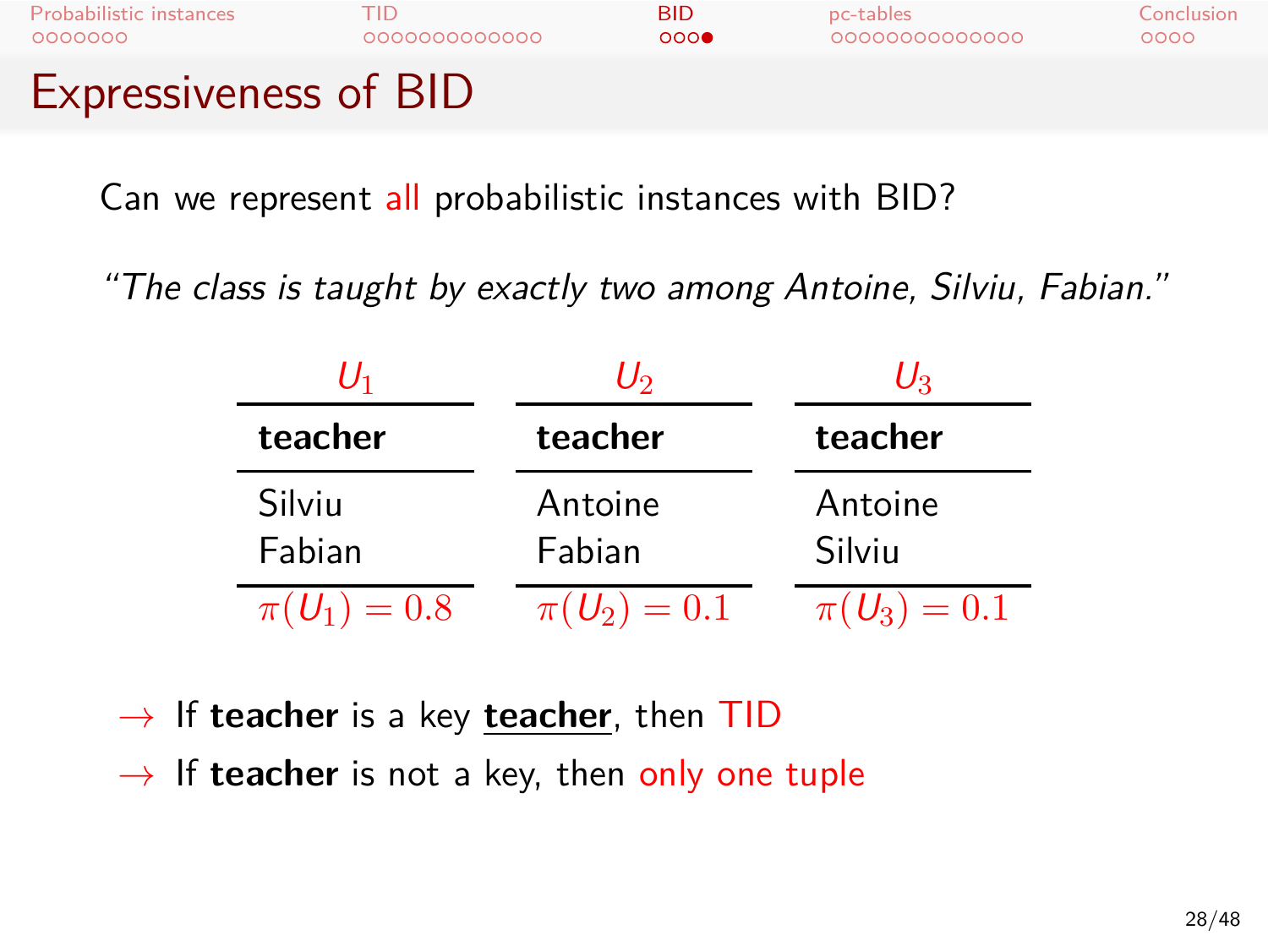

|                  | U2                | U2                |
|------------------|-------------------|-------------------|
| teacher          | teacher           | teacher           |
| Silviu<br>Fabian | Antoine<br>Fabian | Antoine<br>Silviu |
| $\pi(U_1) = 0.8$ | $\pi(U_2)=0.1$    | $\pi(U_3) = 0.1$  |

- *→* If **teacher** is a key **teacher**, then TID
- *→* If **teacher** is not a key, then only one tuple
- *→* We cannot represent this probabilistic instance as a BID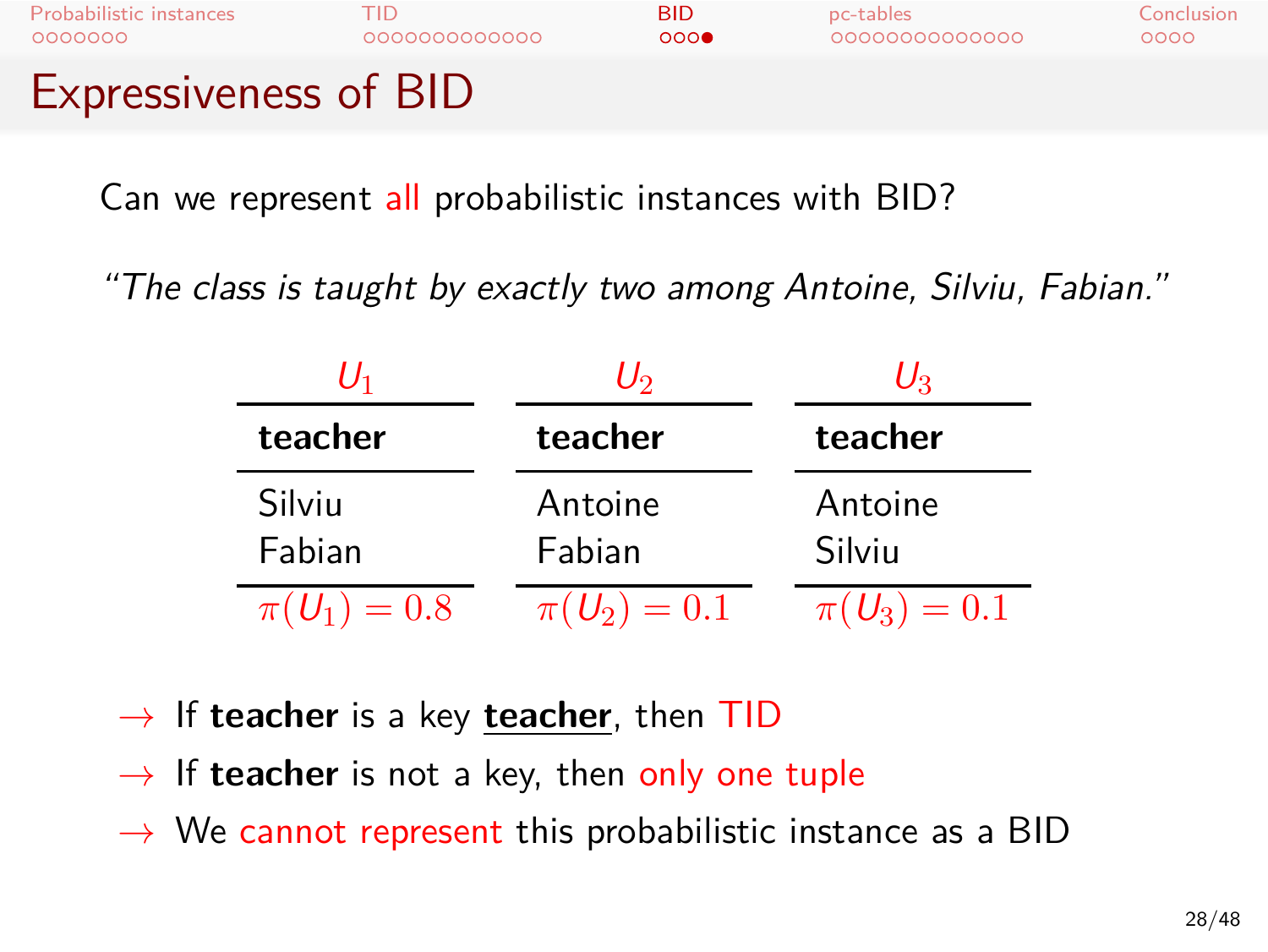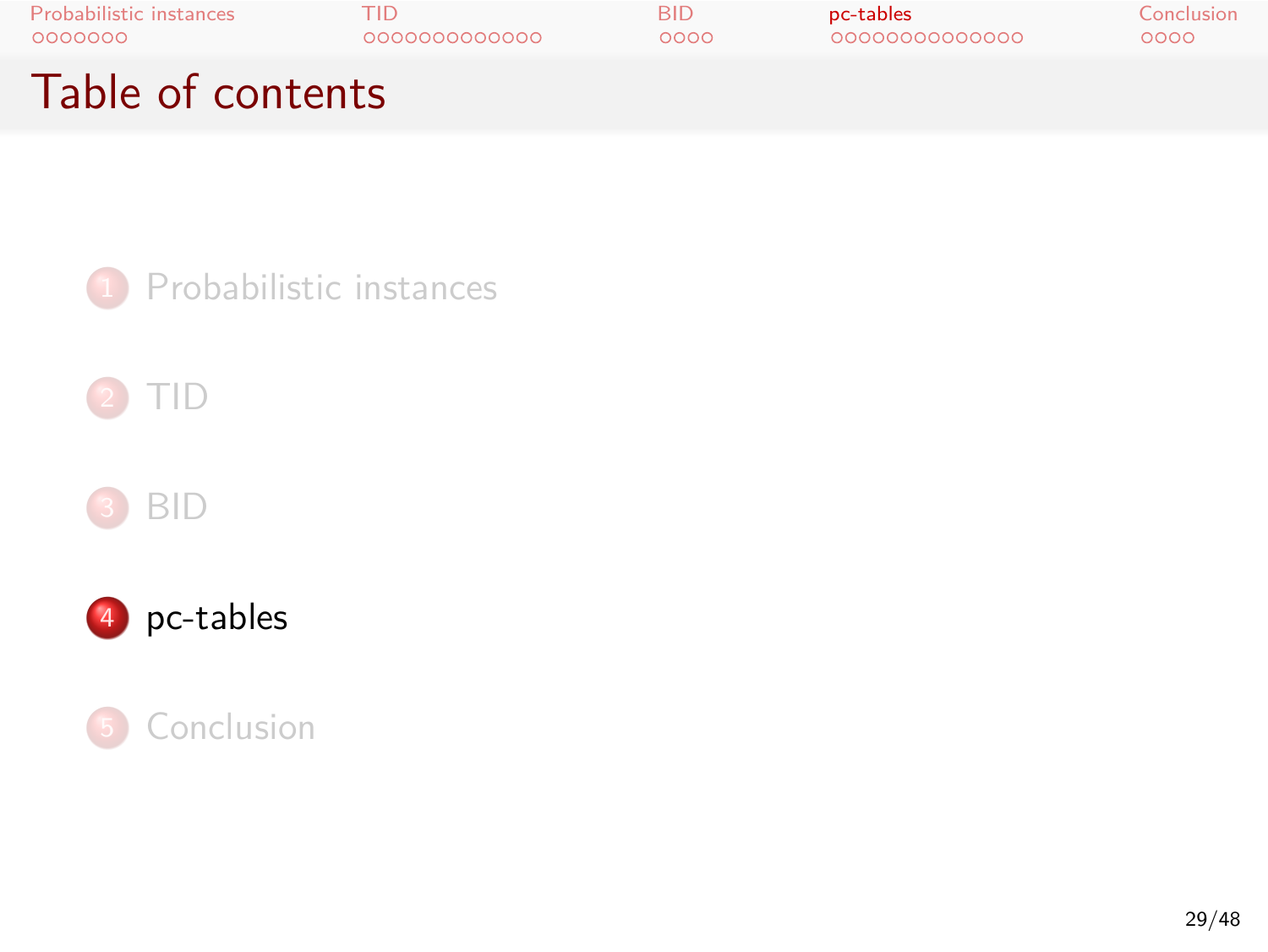Remember Boolean c-tables:

- Set of Boolean variables  $x_1, x_2, \ldots$
- Each tuple carries a condition
	- Variables and true and false
	- Boolean operators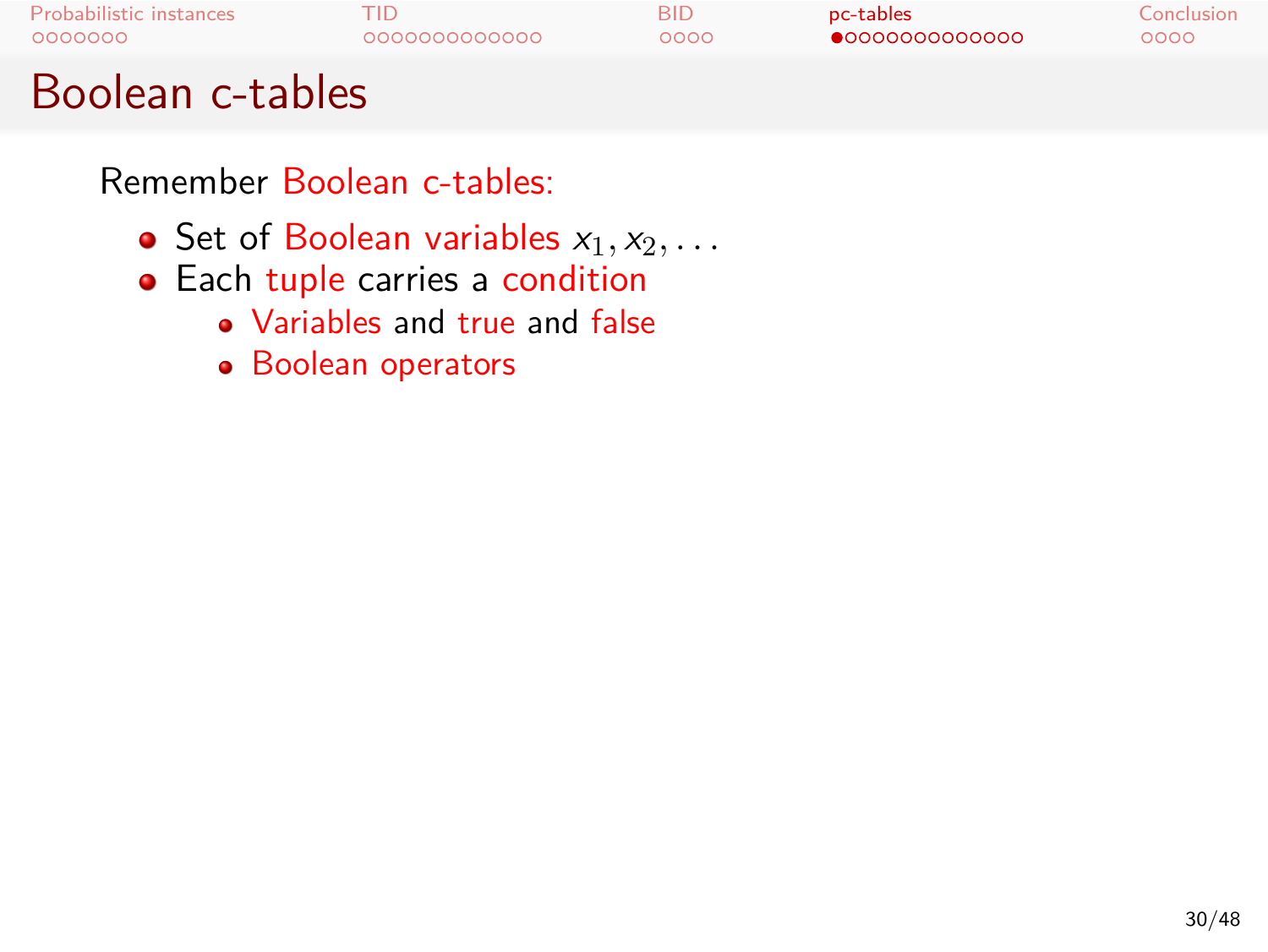#### Boolean c-tables

#### Remember Boolean c-tables:

- Set of Boolean variables  $x_1, x_2, \ldots$
- $\bullet$  Each tuple carries a condition
	- Variables and true and false
		- **•** Boolean operators

| date | teacher | room             |                           |
|------|---------|------------------|---------------------------|
| 04   | Silviu  | C42              | $\neg X_1$                |
| 04   | Antoine | C42              | X <sub>1</sub>            |
| 11   | Silviu  | C017             | $x_2 \wedge \neg x_1$     |
| 11   | Antoine | C <sub>017</sub> | $x_2 \wedge x_1$          |
| 11   | Silviu  | C47              | $\neg x_2 \land \neg x_1$ |
| 11   | Antoine | C47              | $\neg x_2 \wedge x_1$     |

*x*<sup>1</sup> Silviu is sick

*x*<sup>2</sup> Projector in C017 is working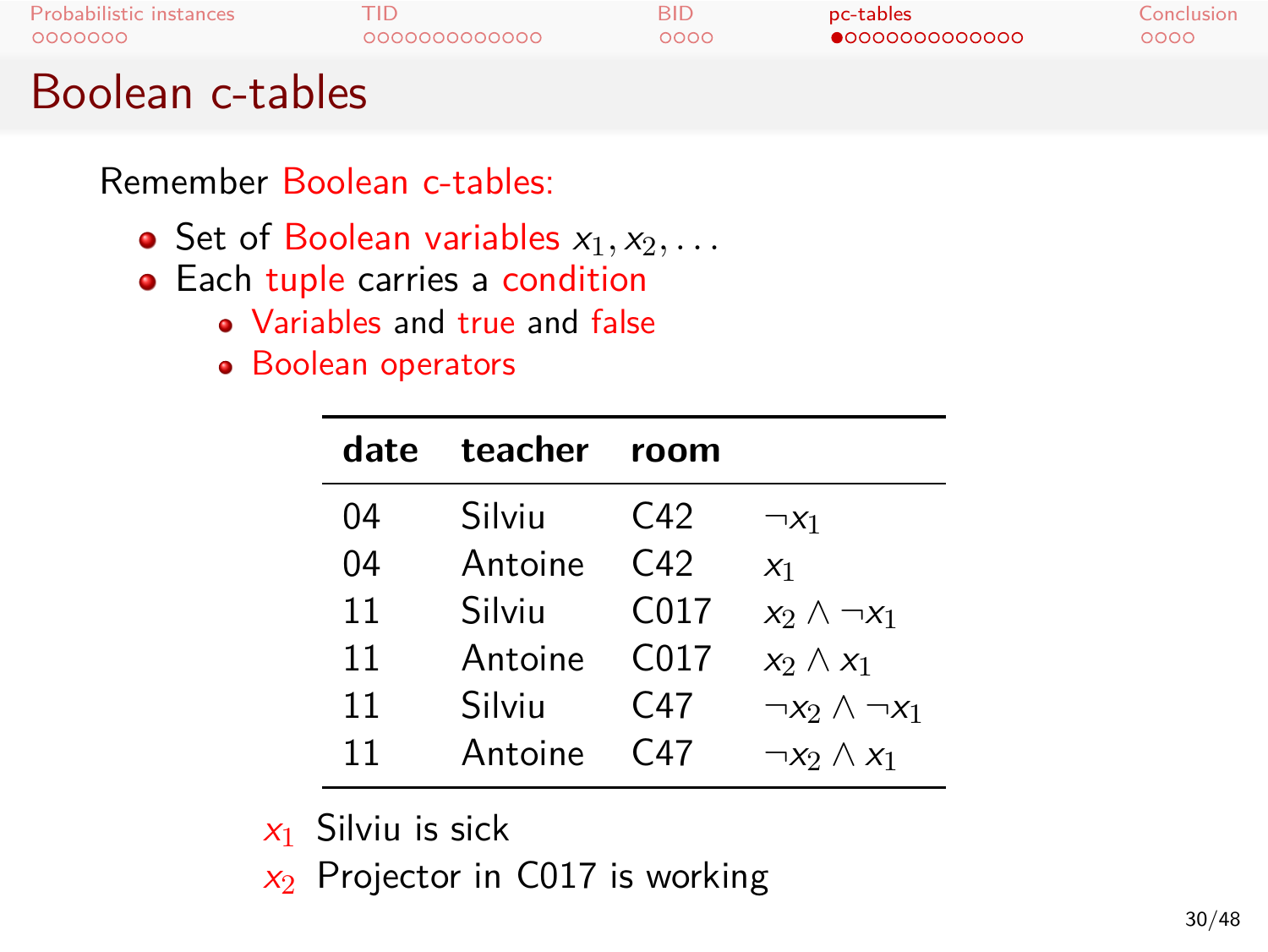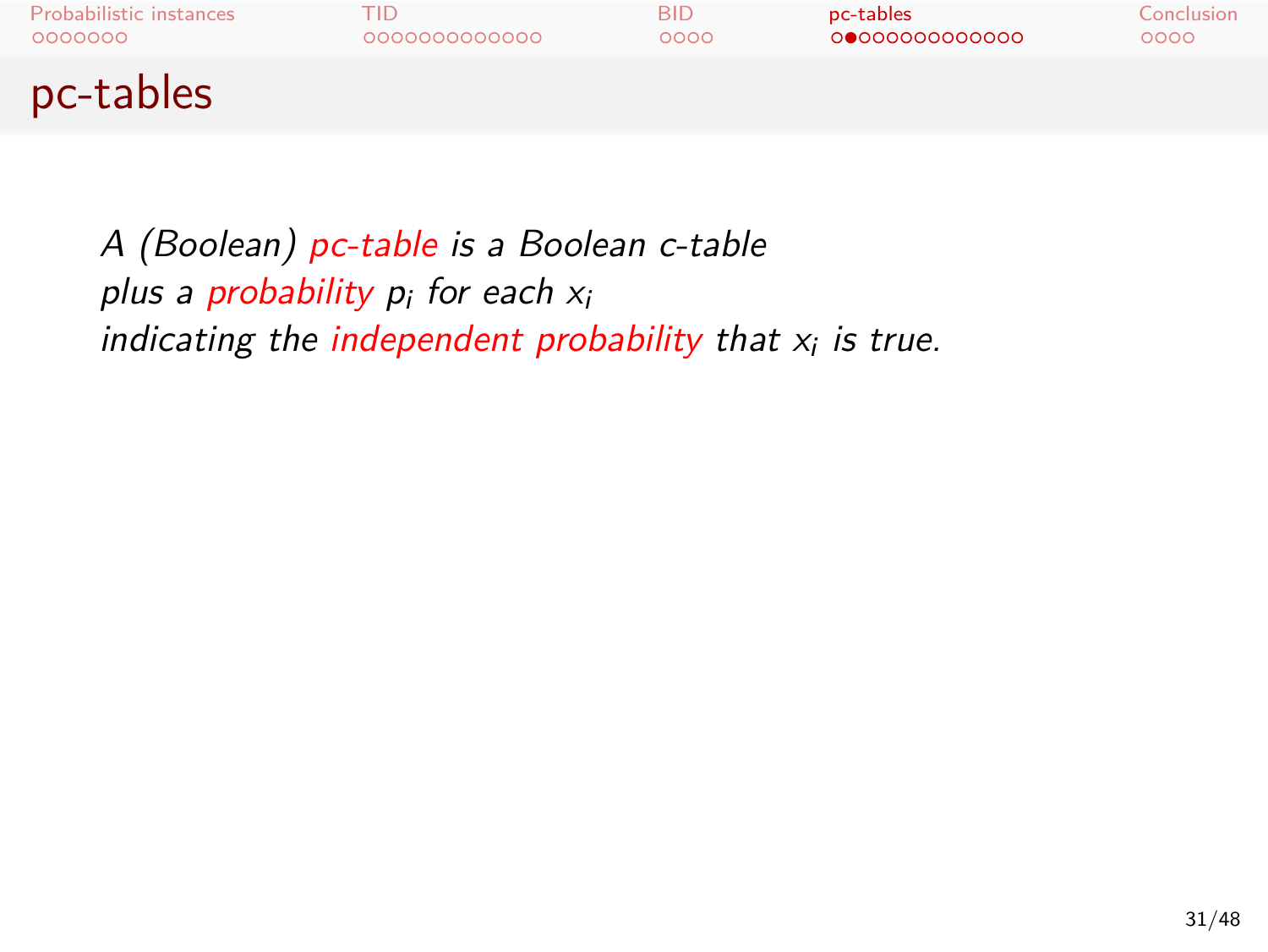- A Boolean valuation *ν* of the *x<sup>i</sup>* maps each to 0 or 1
	- Possible world of the Boolean c-instance under *ν*
	- The possible worlds are the worlds over all valuations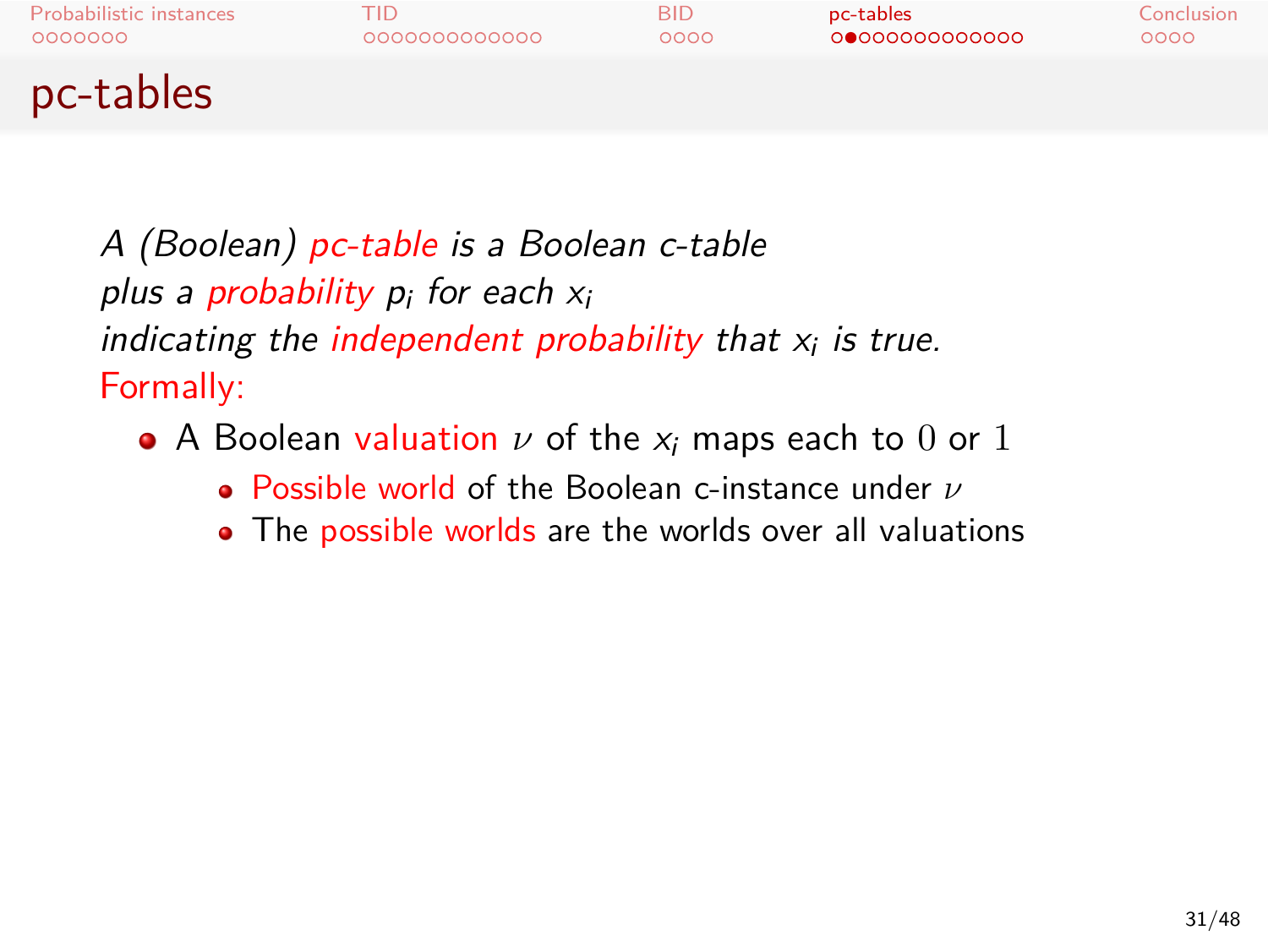

- A Boolean valuation *ν* of the *x<sup>i</sup>* maps each to 0 or 1
	- Possible world of the Boolean c-instance under *ν*
	- The possible worlds are the worlds over all valuations
- The probability of valuation *ν* is: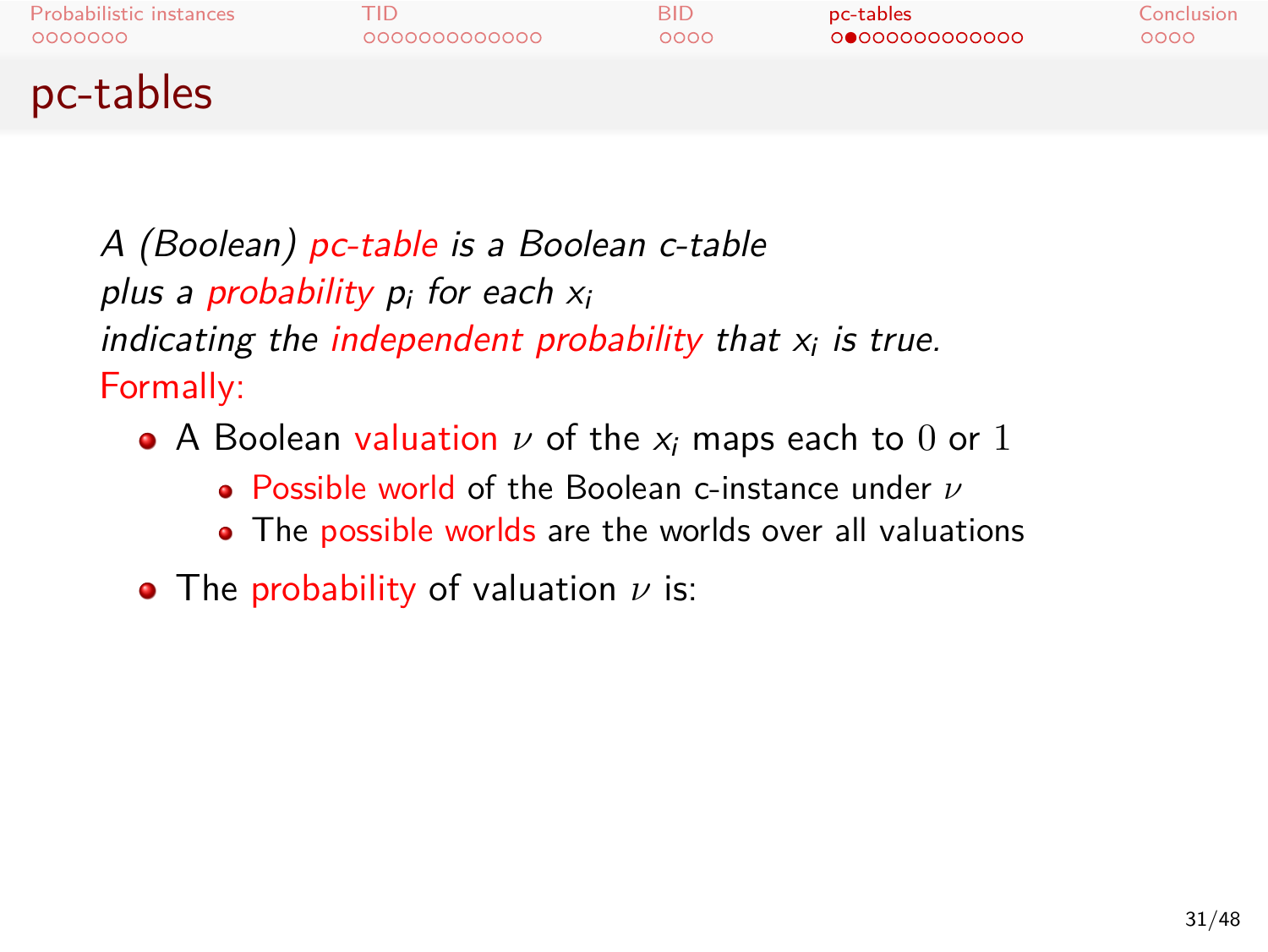- A Boolean valuation *ν* of the *x<sup>i</sup>* maps each to 0 or 1
	- Possible world of the Boolean c-instance under *ν*
	- The possible worlds are the worlds over all valuations
- The probability of valuation *ν* is:
	- Product of the  $p_i$  for the  $x_i$  with  $\nu(x_i) = 1$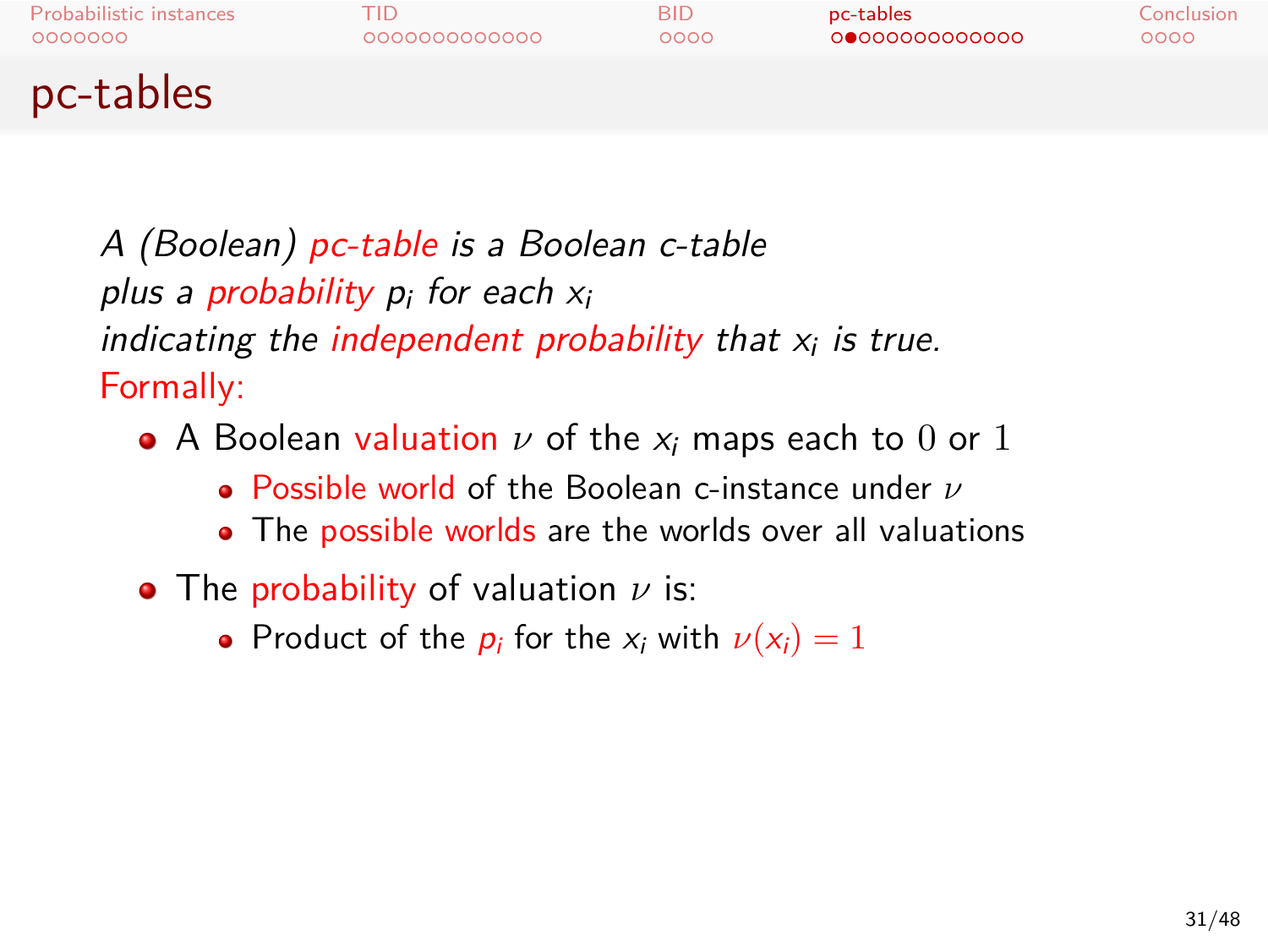- A Boolean valuation *ν* of the *x<sup>i</sup>* maps each to 0 or 1
	- Possible world of the Boolean c-instance under *ν*
	- The possible worlds are the worlds over all valuations
- The probability of valuation *ν* is:
	- Product of the  $p_i$  for the  $x_i$  with  $\nu(x_i) = 1$
	- Product of the  $1 p_i$  for the  $x_i$  with  $\nu(x_i) = 0$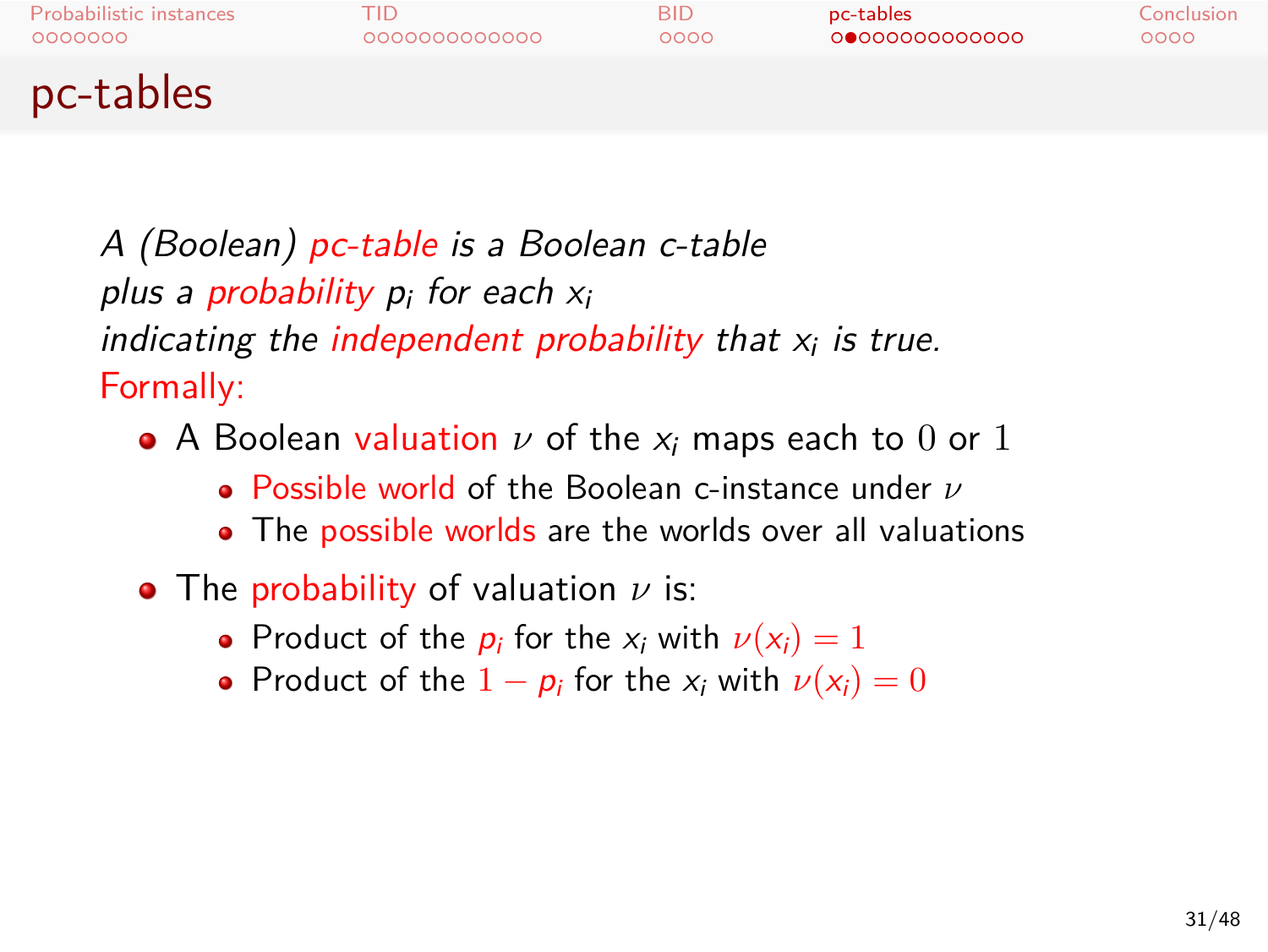- A Boolean valuation *ν* of the *x<sup>i</sup>* maps each to 0 or 1
	- Possible world of the Boolean c-instance under *ν*
	- The possible worlds are the worlds over all valuations
- The probability of valuation *ν* is:
	- Product of the  $p_i$  for the  $x_i$  with  $\nu(x_i) = 1$
	- Product of the  $1 p_i$  for the  $x_i$  with  $\nu(x_i) = 0$
	- Sounds familiar?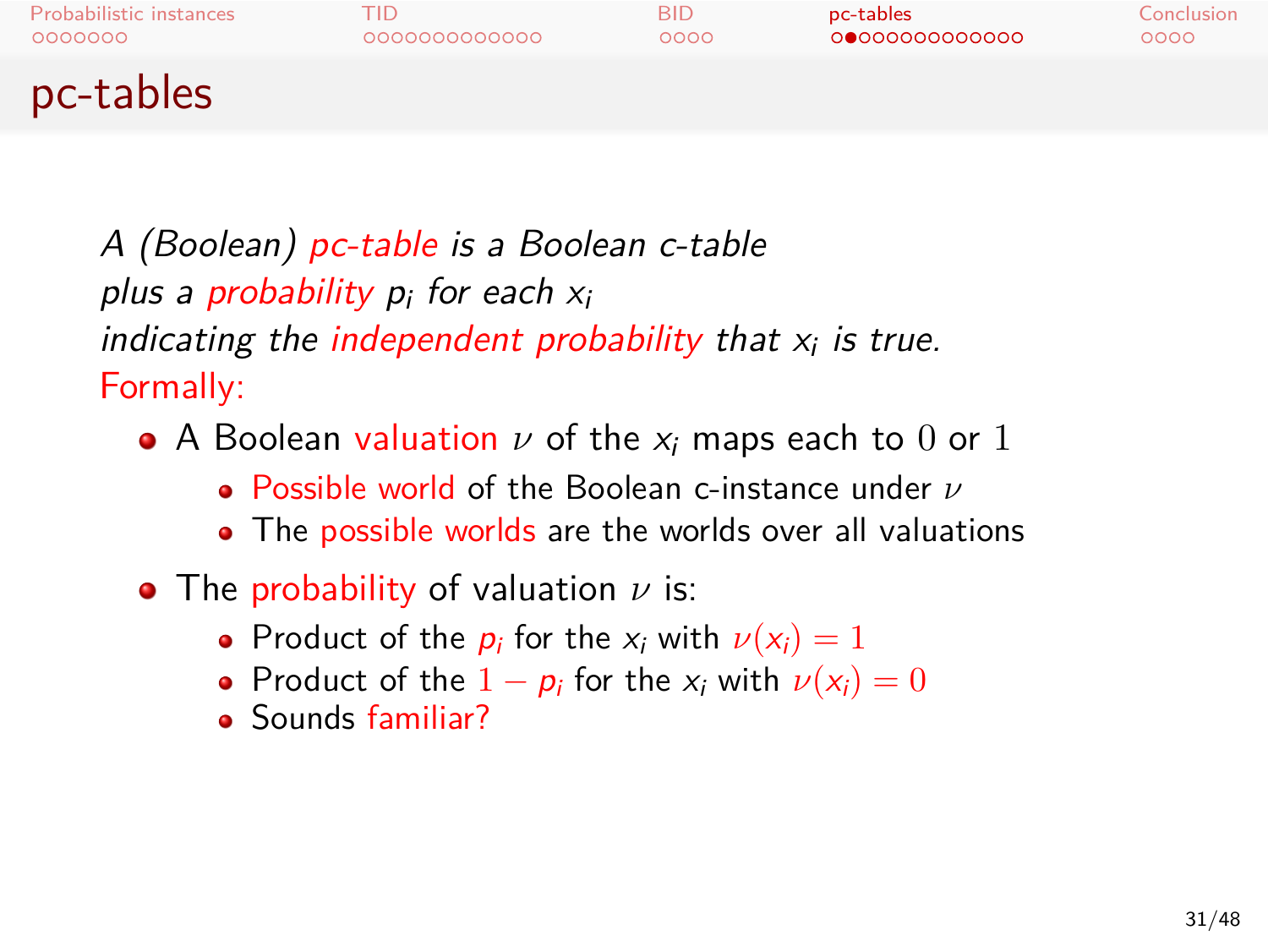- A Boolean valuation *ν* of the *x<sup>i</sup>* maps each to 0 or 1
	- Possible world of the Boolean c-instance under *ν*
	- The possible worlds are the worlds over all valuations
- The probability of valuation *ν* is:
	- Product of the  $p_i$  for the  $x_i$  with  $\nu(x_i) = 1$
	- Product of the  $1 p_i$  for the  $x_i$  with  $\nu(x_i) = 0$
	- Sounds familiar?
		- *→* Yeah, it's like TID instances!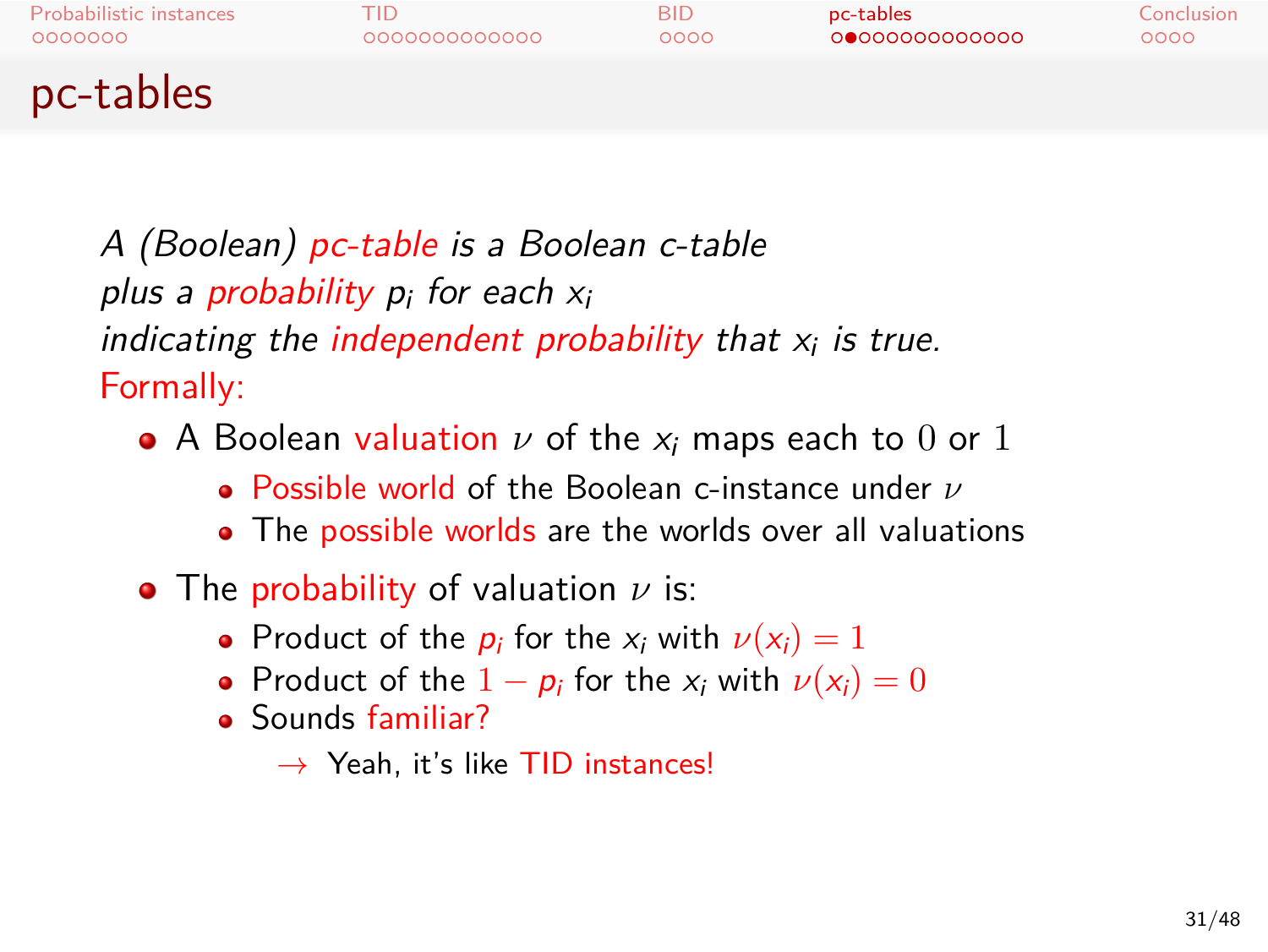## pc-table example

| date | teacher | room             |                           |
|------|---------|------------------|---------------------------|
| 04   | Silviu  | C42              | $\neg x_1$                |
| 04   | Antoine | C42              | $X_1$                     |
| 11   | Silviu  | C017             | $x_2 \wedge \neg x_1$     |
| 11   | Antoine | C <sub>017</sub> | $x_2 \wedge x_1$          |
| 11   | Silviu  | C47              | $\neg x_2 \land \neg x_1$ |
| 11   | Antoine | C47              | $\neg x_2 \wedge x_1$     |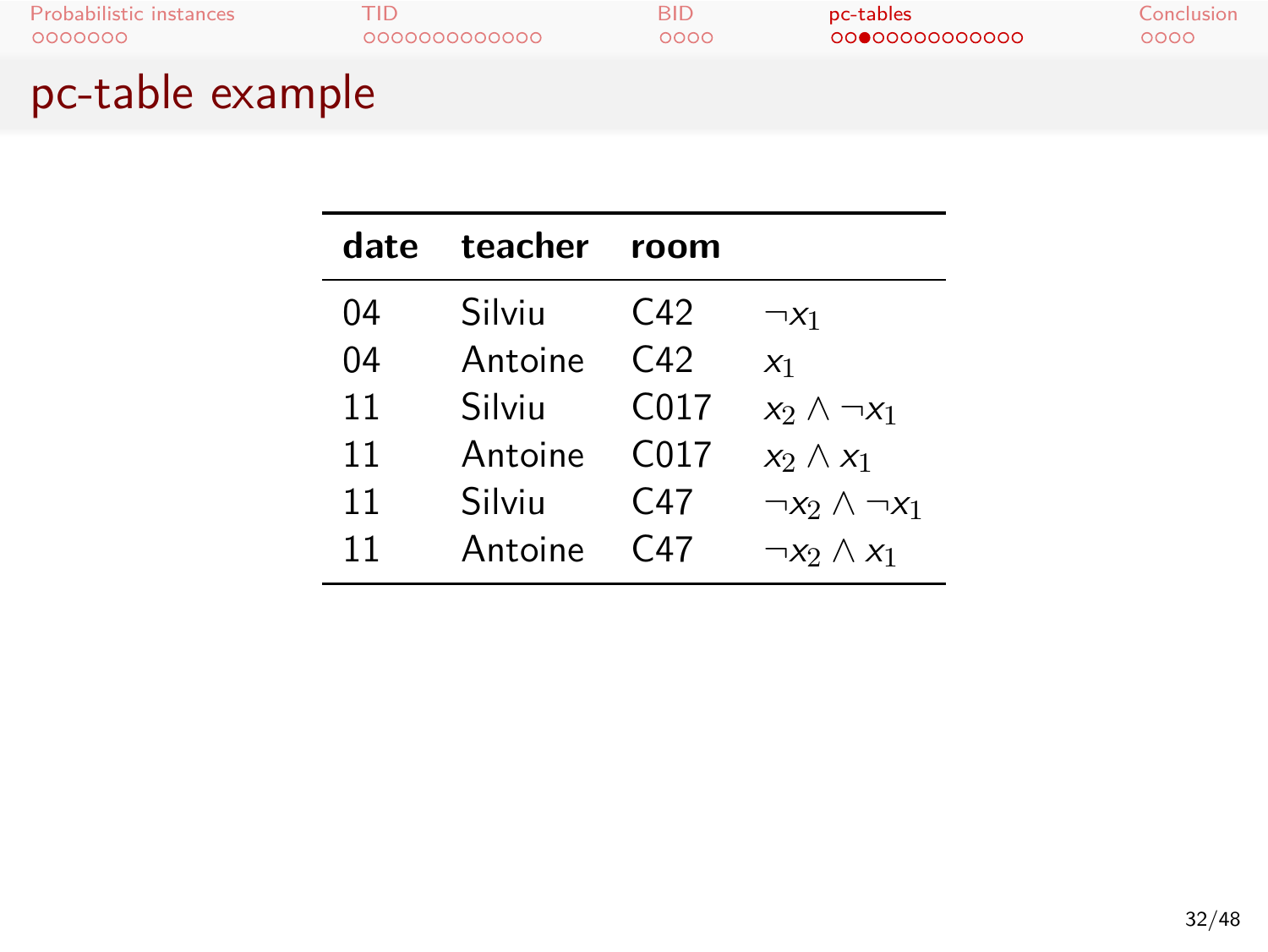## pc-table example

| date | teacher | room             |                           |
|------|---------|------------------|---------------------------|
| 04   | Silviu  | $C_{42}$         | $\neg x_1$                |
| 04   | Antoine | C42              | $X_1$                     |
| 11   | Silviu  | C <sub>017</sub> | $x_2 \wedge \neg x_1$     |
| 11   | Antoine | C <sub>017</sub> | $x_2 \wedge x_1$          |
| 11   | Silviu  | C <sub>47</sub>  | $\neg x_2 \land \neg x_1$ |
| 11   | Antoine | C47              | $\neg x_2 \wedge x_1$     |

*x*<sup>1</sup> Silviu is sick

*x*<sup>2</sup> Projector in C017 is working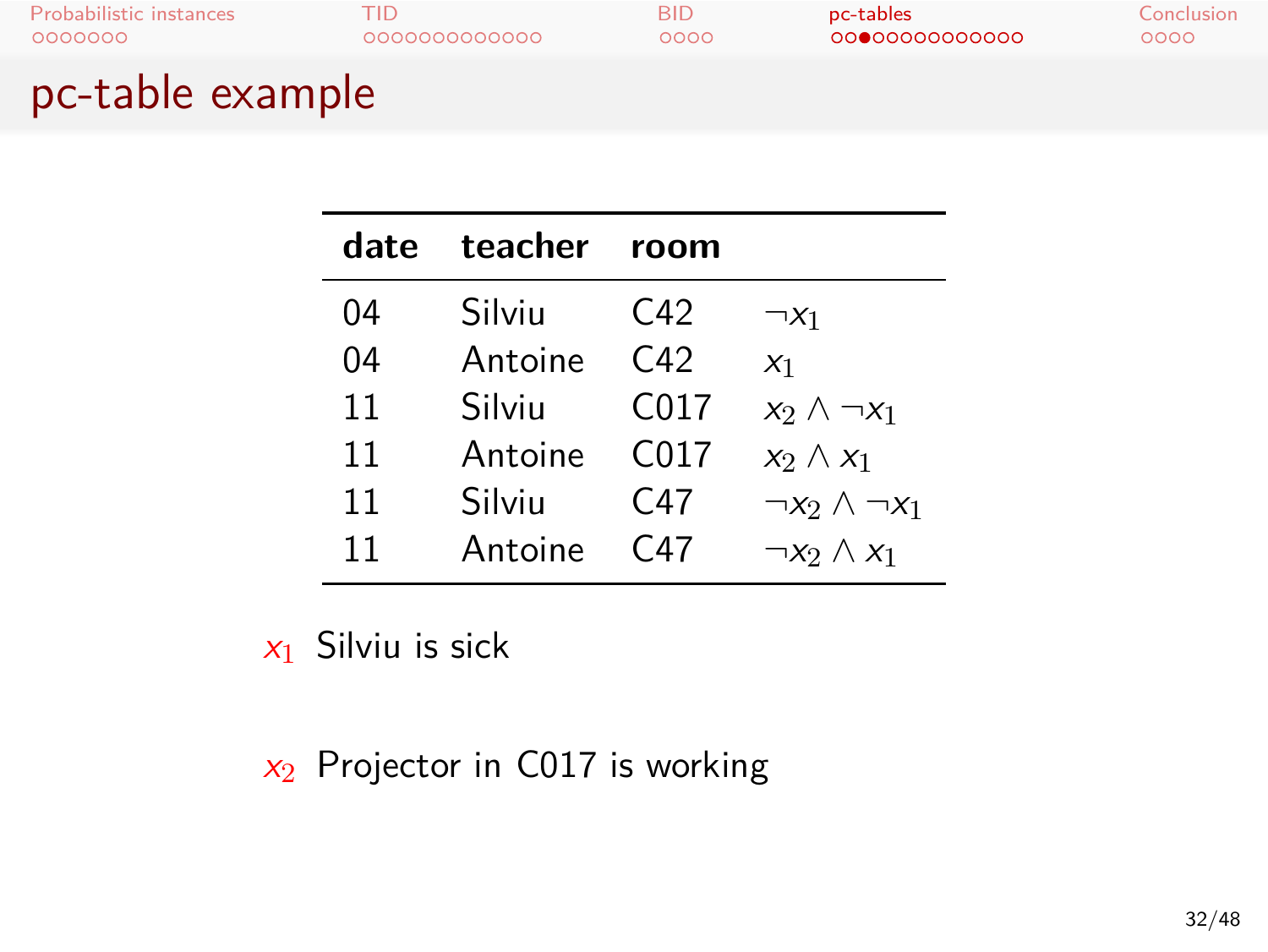## pc-table example

| date | teacher | room             |                           |
|------|---------|------------------|---------------------------|
| 04   | Silviu  | $C_{42}$         | $\neg x_1$                |
| 04   | Antoine | C42              | $X_1$                     |
| 11   | Silviu  | C017             | $x_2 \wedge \neg x_1$     |
| 11   | Antoine | C <sub>017</sub> | $x_2 \wedge x_1$          |
| 11   | Silviu  | C47              | $\neg x_2 \land \neg x_1$ |
| 11   | Antoine | C47              | $\neg x_2 \land x_1$      |

- *x*<sup>1</sup> Silviu is sick
	- *→* Probability 0.1
- *x*<sup>2</sup> Projector in C017 is working
	- *→* Probability 0.2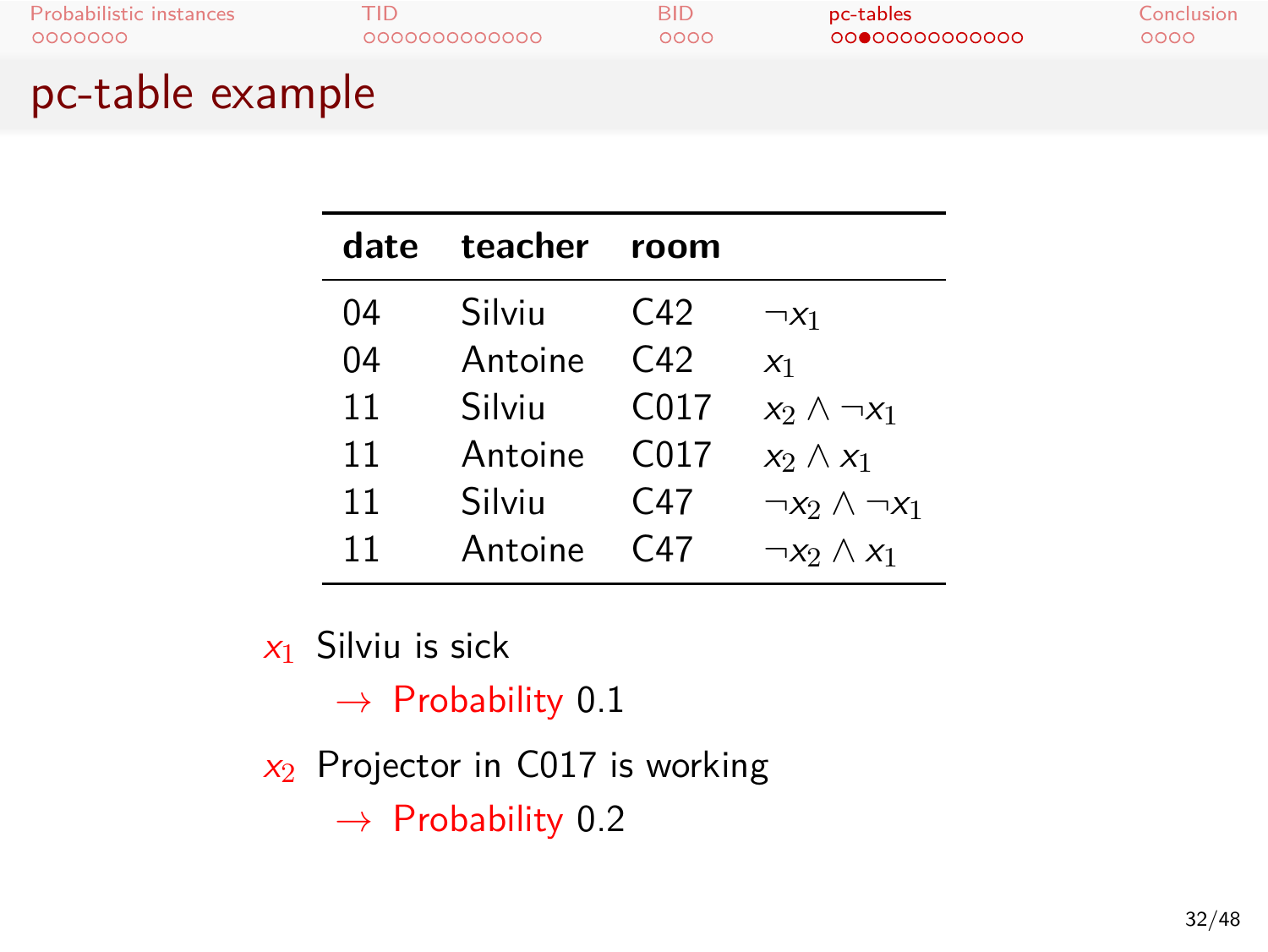**date teacher room** *x*<sup>1</sup> : 0*.*1, *x*<sup>2</sup> : 0*.*2 04 Silviu C42 *¬x*<sup>1</sup> Antoine 11 Silviu C017 *x*<sub>2</sub> *∧*  $\neg x_1$ <br>11 Antoine C017 *x*<sub>2</sub> *∧ x*<sub>1</sub> 11 Antoine C017 *x*<sub>2</sub> ∧ *x*<sub>1</sub><br>11 Silviu C47 ¬*x*<sub>2</sub> ∧ -11 Silviu C47  $\neg x_2 \land \neg x_1$ <br>11 Antoine C47  $\neg x_2 \land x_1$  $\neg x_2 \land x_1$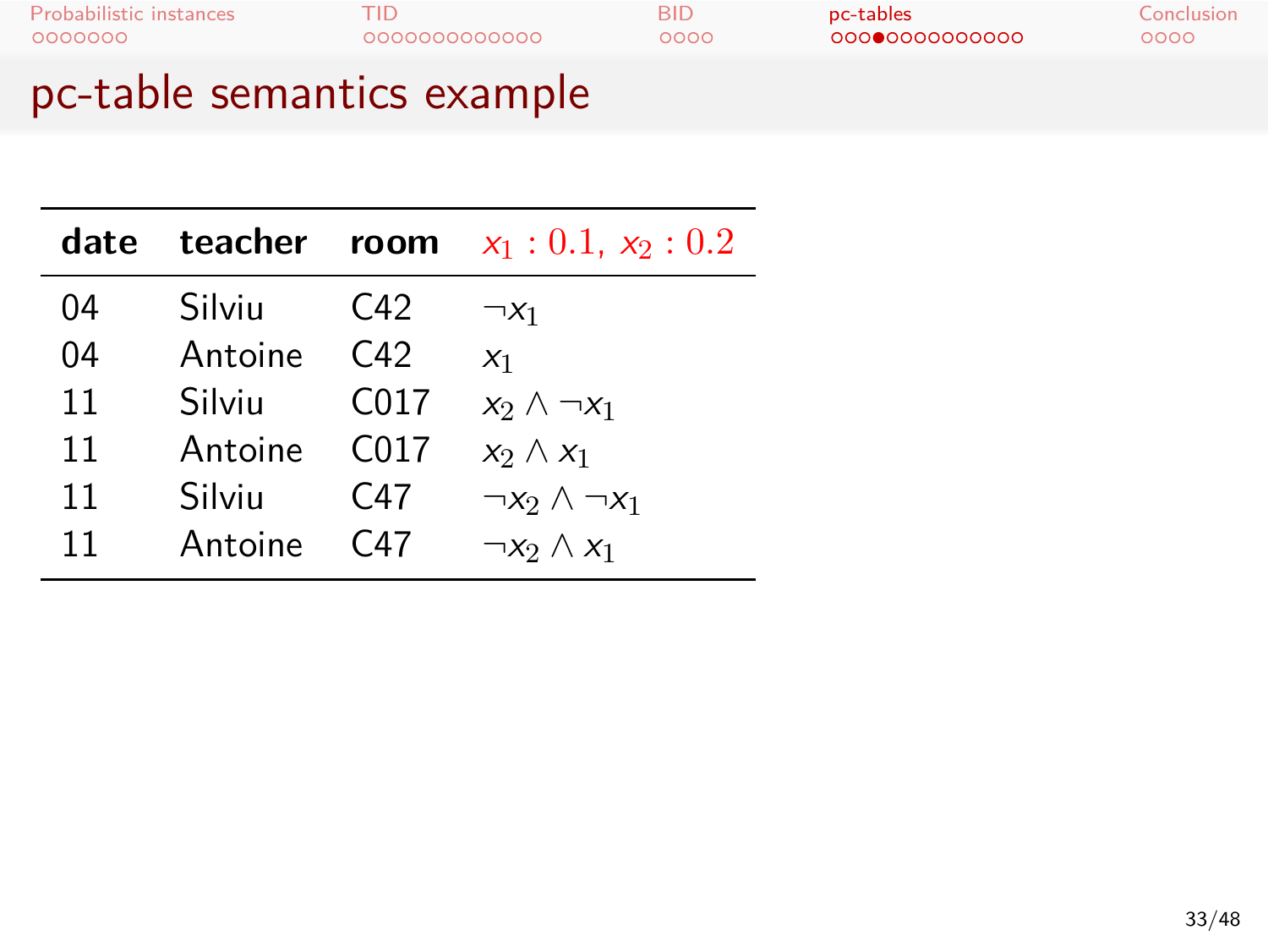| <b>Probabilistic instances</b><br>0000000 | TID.<br>0000000000000 |  |
|-------------------------------------------|-----------------------|--|
|                                           |                       |  |

Probabilistic instances Conclusion<br>Probabilistic instances Conclusion<br>Probabilistic conclusion

## pc-table semantics example

| date |         |                  | <b>teacher room</b> $x_1 : 0.1, x_2 : 0.2$ |
|------|---------|------------------|--------------------------------------------|
| 04   | Silviu  | C42              | $\neg X_1$                                 |
| 04   | Antoine | C42              | X <sub>1</sub>                             |
| 11   | Silviu  | C <sub>017</sub> | $x_2 \wedge \neg x_1$                      |
| 11   | Antoine | C <sub>017</sub> | $x_2 \wedge x_1$                           |
| 11   | Silviu  | C47              | $\neg x_2 \wedge \neg x_1$                 |
| 11   | Antoine | C47              | $\neg x_2 \wedge x_1$                      |

• Take  $\nu$  mapping  $x_1$  to 0 and  $x_2$  to 1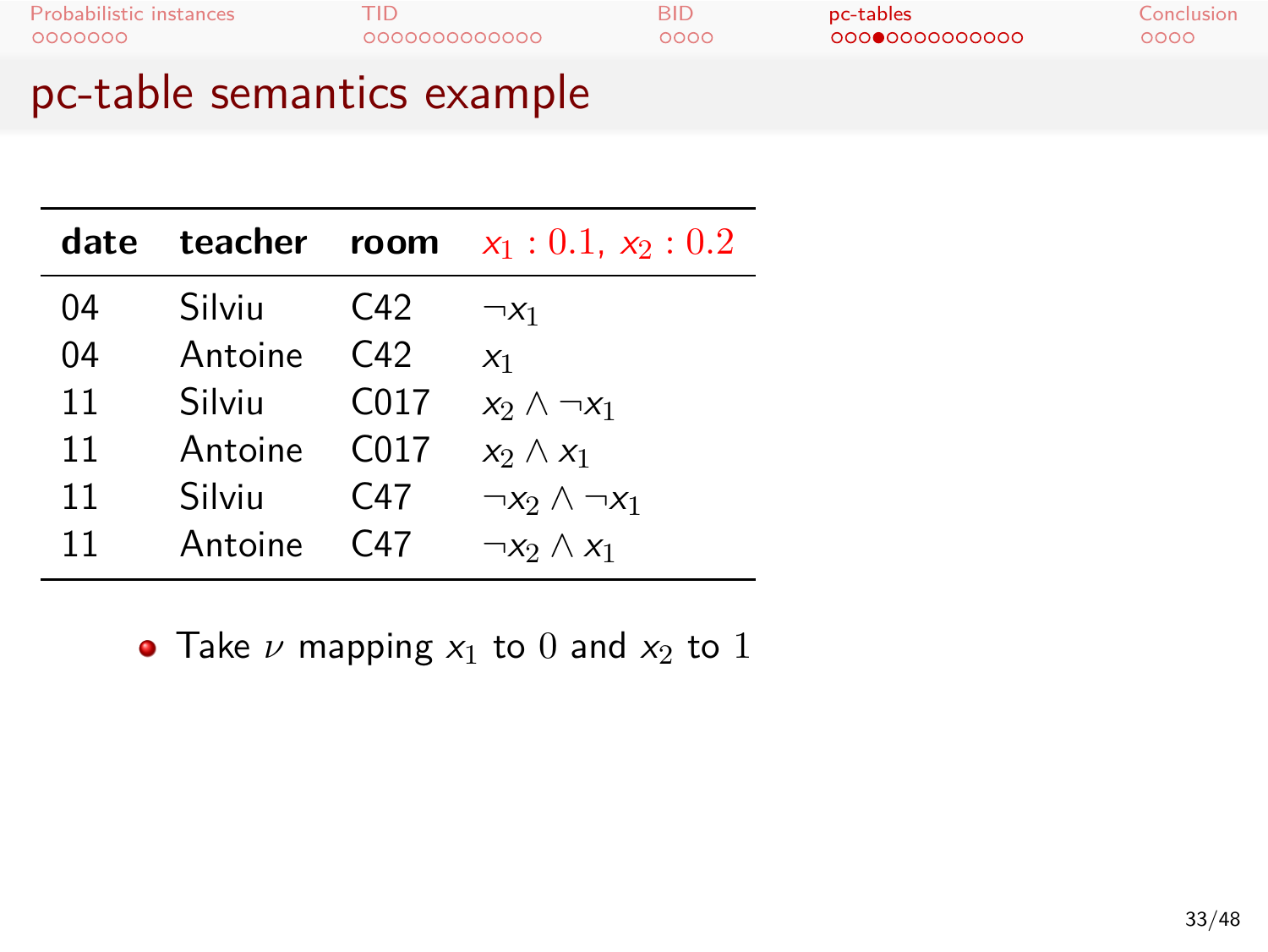## pc-table semantics example

| date |         |                  | <b>teacher</b> room $x_1 : 0.1, x_2 : 0.2$ |
|------|---------|------------------|--------------------------------------------|
| 04   | Silviu  | C42              | $\neg X_1$                                 |
| 04   | Antoine | C42              | X <sub>1</sub>                             |
| 11   | Silviu  | C <sub>017</sub> | $x_2 \wedge \neg x_1$                      |
| 11   | Antoine | C <sub>017</sub> | $x_2 \wedge x_1$                           |
| 11   | Silviu  | C <sub>47</sub>  | $\neg x_2 \wedge \neg x_1$                 |
| 11   | Antoine | C47              | $\neg x_2 \wedge x_1$                      |

• Take  $\nu$  mapping  $x_1$  to 0 and  $x_2$  to 1

Probability of *ν*: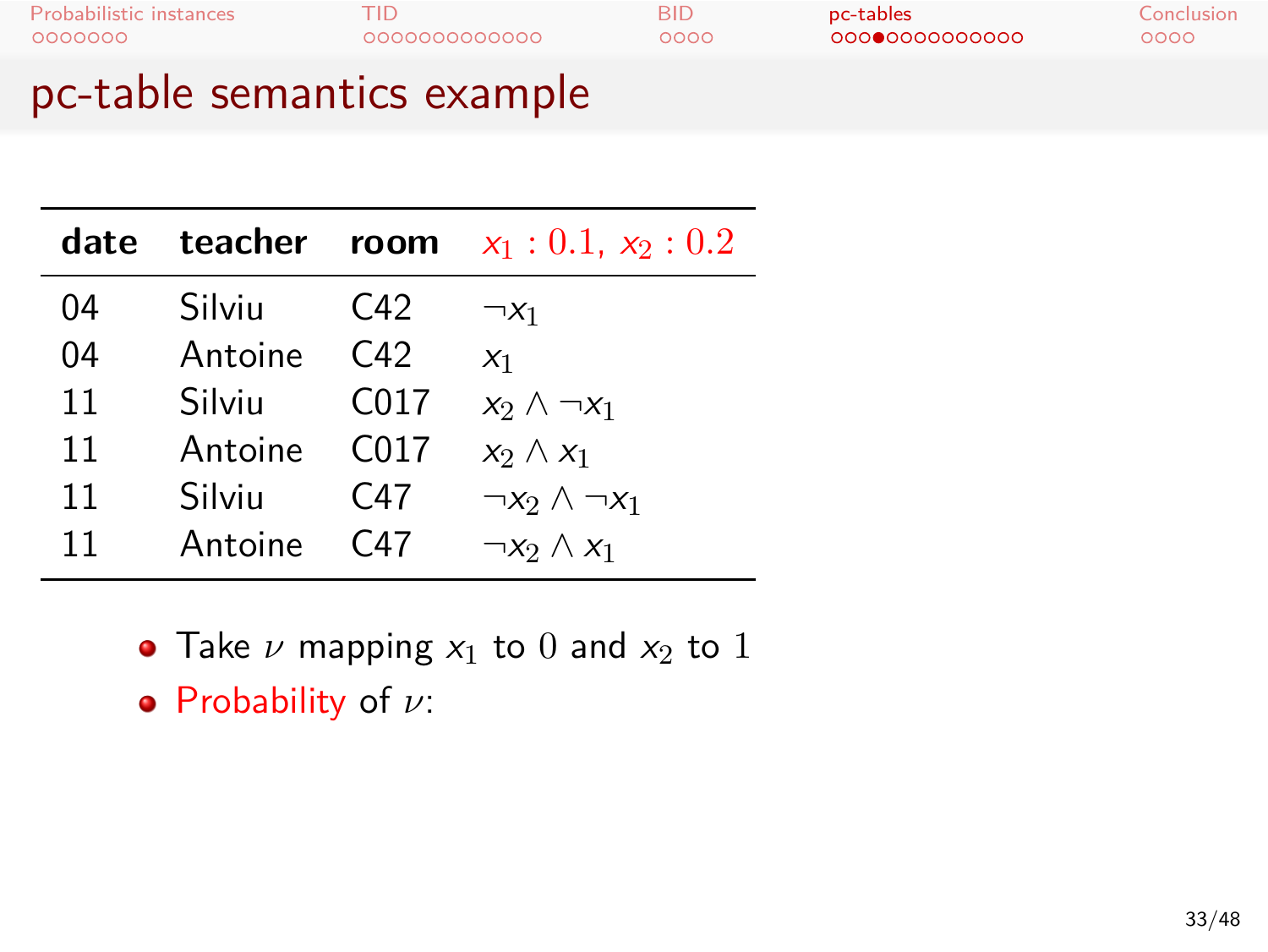pc-table semantics example

| Silviu  | C42              | $\neg x_1$                                 |
|---------|------------------|--------------------------------------------|
| Antoine | C <sub>42</sub>  | X <sub>1</sub>                             |
| Silviu  | C <sub>017</sub> | $x_2 \wedge \neg x_1$                      |
| Antoine | C <sub>017</sub> | $x_2 \wedge x_1$                           |
| Silviu  | C <sub>47</sub>  | $\neg x_2 \wedge \neg x_1$                 |
| Antoine | $C_{47}$         | $\neg x_2 \wedge x_1$                      |
|         |                  | <b>teacher</b> room $x_1 : 0.1, x_2 : 0.2$ |

- Take  $\nu$  mapping  $x_1$  to 0 and  $x_2$  to 1
- Probability of *ν*:  $(1 0.1) \times 0.2 = 0.18$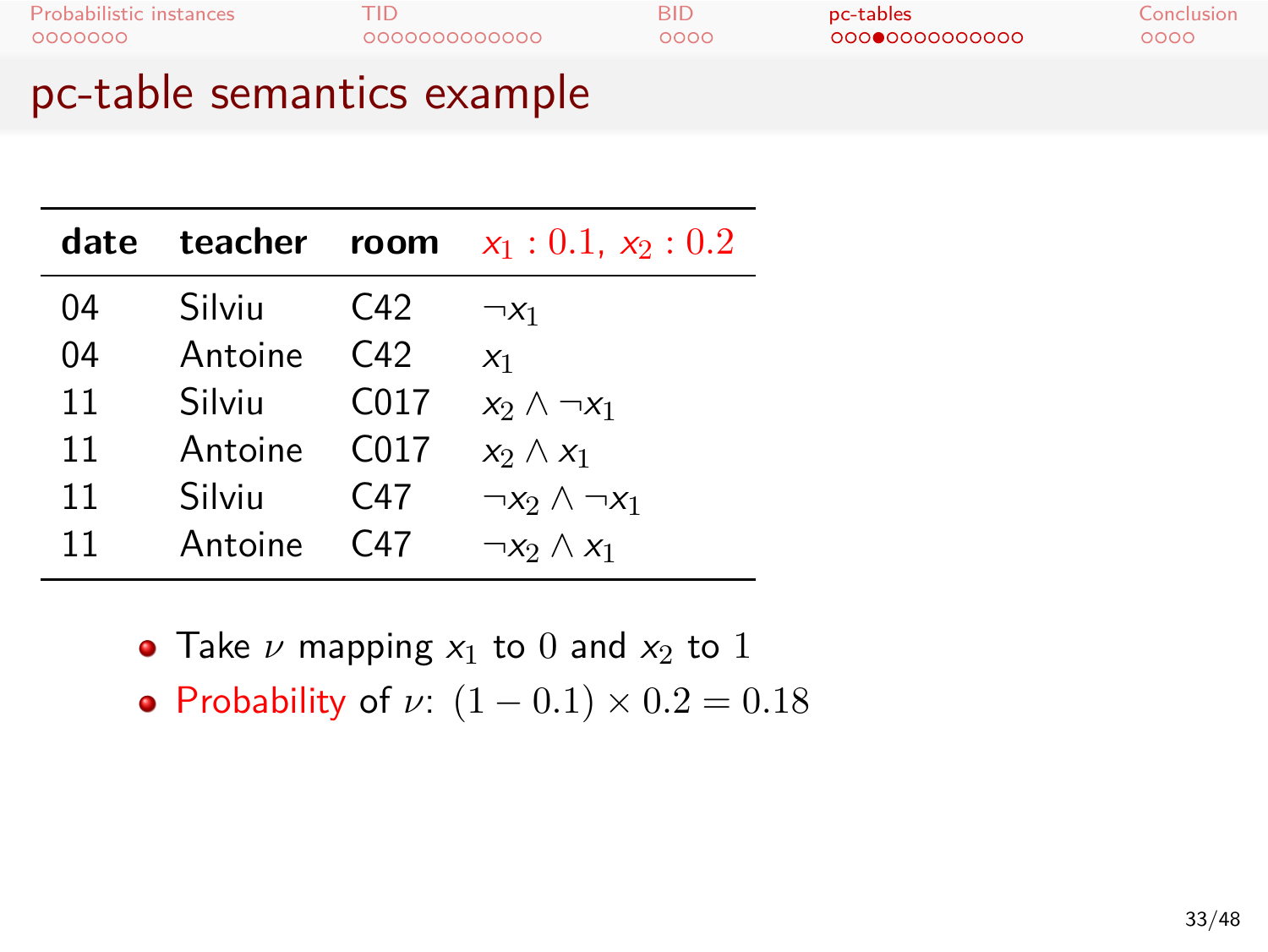#### pc-table semantics example

| Silviu  | C42              | $\neg X_1$                               |
|---------|------------------|------------------------------------------|
| Antoine | C42              | X <sub>1</sub>                           |
| Silviu  | C <sub>017</sub> | $x_2 \wedge \neg x_1$                    |
| Antoine | C <sub>017</sub> | $x_2 \wedge x_1$                         |
| Silviu  | C47              | $\neg x_2 \wedge \neg x_1$               |
| Antoine | C47              | $\neg x_2 \wedge x_1$                    |
|         |                  | <b>teacher room</b> $x_1: 0.1, x_2: 0.2$ |

- Take  $\nu$  mapping  $x_1$  to 0 and  $x_2$  to 1
- Probability of *ν*: (1 *−* 0*.*1) *×* 0*.*2 = 0*.*18
- Evaluate the conditions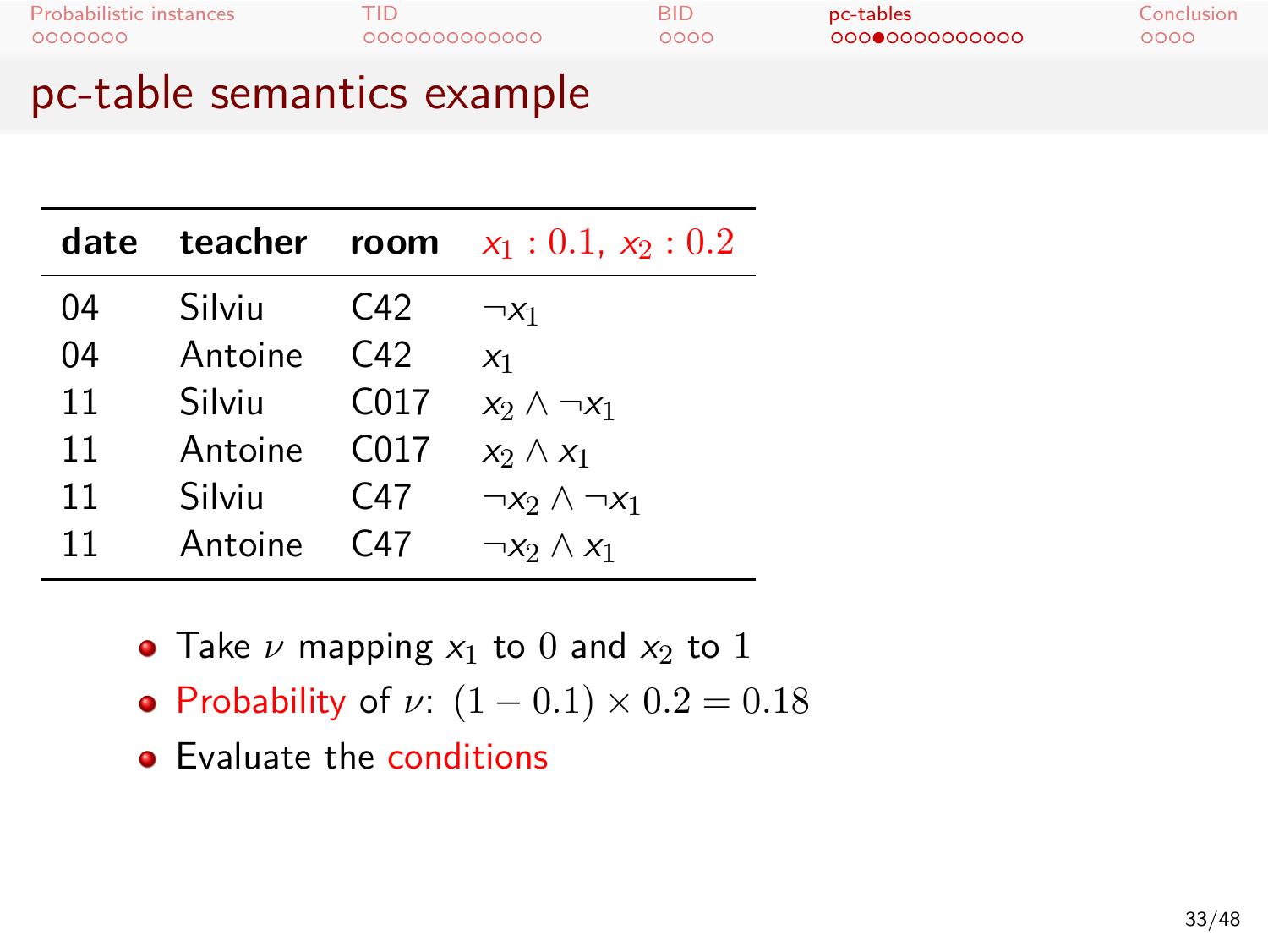|    |         |                  | <b>date teacher room</b> $x_1 : 0.1, x_2 : 0.2$ |  |
|----|---------|------------------|-------------------------------------------------|--|
| 04 | Silviu  | C42              | $\neg X_1$                                      |  |
| 04 | Antoine | $C_{42}$         | X <sub>1</sub>                                  |  |
| 11 | Silviu  | C017             | $x_2 \wedge \neg x_1$                           |  |
| 11 | Antoine | C <sub>017</sub> | $x_2 \wedge x_1$                                |  |
| 11 | Silviu  | C47              | $\neg x_2 \land \neg x_1$                       |  |
| 11 | Antoine | C47              | $\neg x_2 \wedge x_1$                           |  |

| date | teacher | room |
|------|---------|------|
| 04   | Silviu  | C42  |
| 04   | Antoine | C42  |
| 11   | Silviu  | CO17 |
| 11   | Antoine | C017 |
| 11   | Silviu  | C47  |
| 11   | Antoine | C47  |

- Take  $\nu$  mapping  $x_1$  to 0 and  $x_2$  to 1
- Probability of *ν*: (1 *−* 0*.*1) *×* 0*.*2 = 0*.*18
- **•** Evaluate the conditions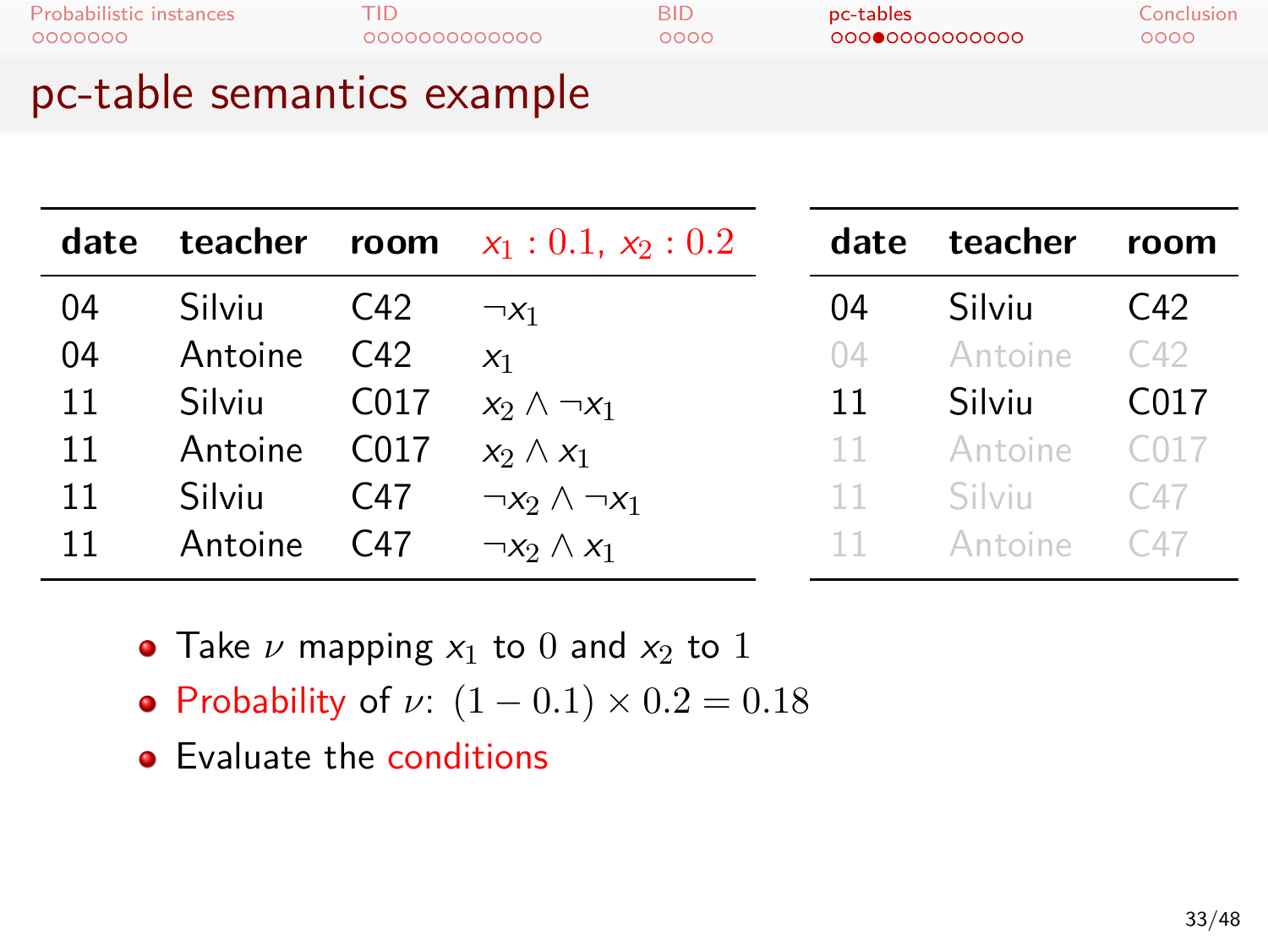| date |         |                  | <b>teacher</b> room $x_1 : 0.1, x_2 : 0.2$ | date   | teacher       | room              |
|------|---------|------------------|--------------------------------------------|--------|---------------|-------------------|
| 04   | Silviu  | C42              | $\neg X_1$                                 | 04     | Silviu        | $C_{42}$          |
| 04   | Antoine | C42              | X <sub>1</sub>                             | 04     | Antoine       | C42               |
| 11   | Silviu  | C017             | $x_2 \wedge \neg x_1$                      | 11     | Silviu        | C <sub>0</sub> 17 |
| 11   | Antoine | C <sub>017</sub> | $x_2 \wedge x_1$                           | $11 -$ | Antoine       | C <sub>017</sub>  |
| 11   | Silviu  | C47              | $\neg x_2 \wedge \neg x_1$                 | $11 -$ | <b>Silviu</b> | C47               |
| 11   | Antoine | C47              | $\neg x_2 \wedge x_1$                      | $11 -$ | Antoine       | C47               |

- Take  $\nu$  mapping  $x_1$  to 0 and  $x_2$  to 1
- Probability of *ν*:  $(1 0.1) \times 0.2 = 0.18$
- Evaluate the conditions
- *→* Probability of possible world: sum over the valuations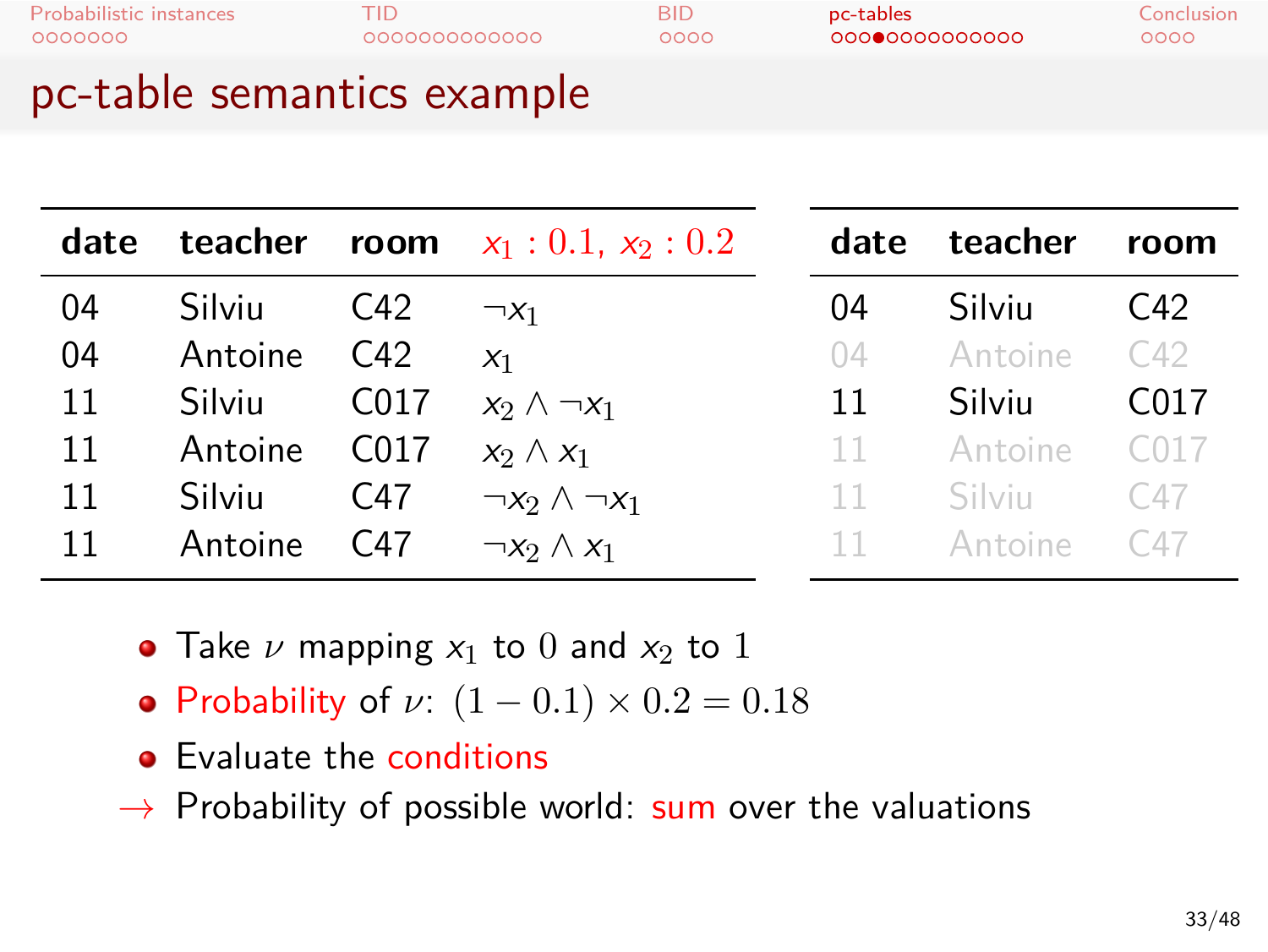| date |         |                  | <b>teacher</b> room $x_1: 0.1, x_2: 0.2$ | da     |
|------|---------|------------------|------------------------------------------|--------|
| 04   | Silviu  | C <sub>42</sub>  | $\neg X_1$                               | 04     |
| 04   | Antoine | C42              | X <sub>1</sub>                           | 04     |
| 11   | Silviu  | C <sub>017</sub> | $x_2 \wedge \neg x_1$                    | 11     |
| 11   | Antoine | C <sub>017</sub> | $x_2 \wedge x_1$                         | $11 -$ |
| 11   | Silviu  | C47              | $\neg x_2 \wedge \neg x_1$               | 11     |
| 11   | Antoine | C47              | $\neg x_2 \wedge x_1$                    | 11.    |

| date | teacher | room |
|------|---------|------|
| 04   | Silviu  | C42  |
| 04   | Antoine | C42  |
| 11   | Silviu  | CO17 |
| 11   | Antoine | C017 |
| 11   | Silviu  | C47  |
| 11   | Antoine | C 47 |

- Take  $\nu$  mapping  $x_1$  to 0 and  $x_2$  to 1
- Probability of *ν*:  $(1 0.1) \times 0.2 = 0.18$
- **•** Evaluate the conditions
- *→* Probability of possible world: sum over the valuations
	- *→* Here: only this valuation, 0.18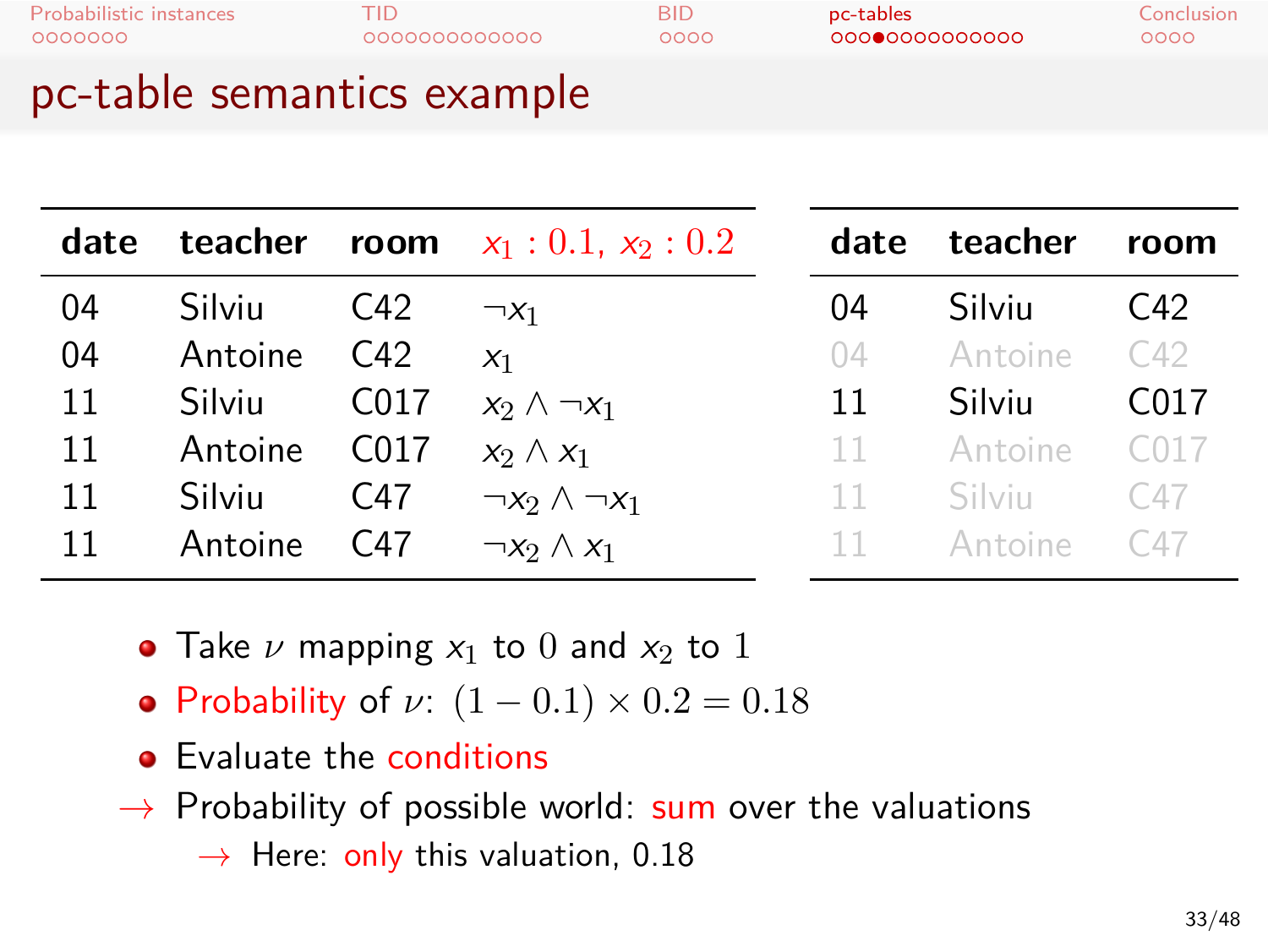

Give each tuple its own variable:

|    | 11                |                  |
|----|-------------------|------------------|
|    | date teacher room |                  |
| 04 | Silviu            | C017             |
| 04 | Antoine           | C <sub>017</sub> |
| 11 | Silviu            | C <sub>017</sub> |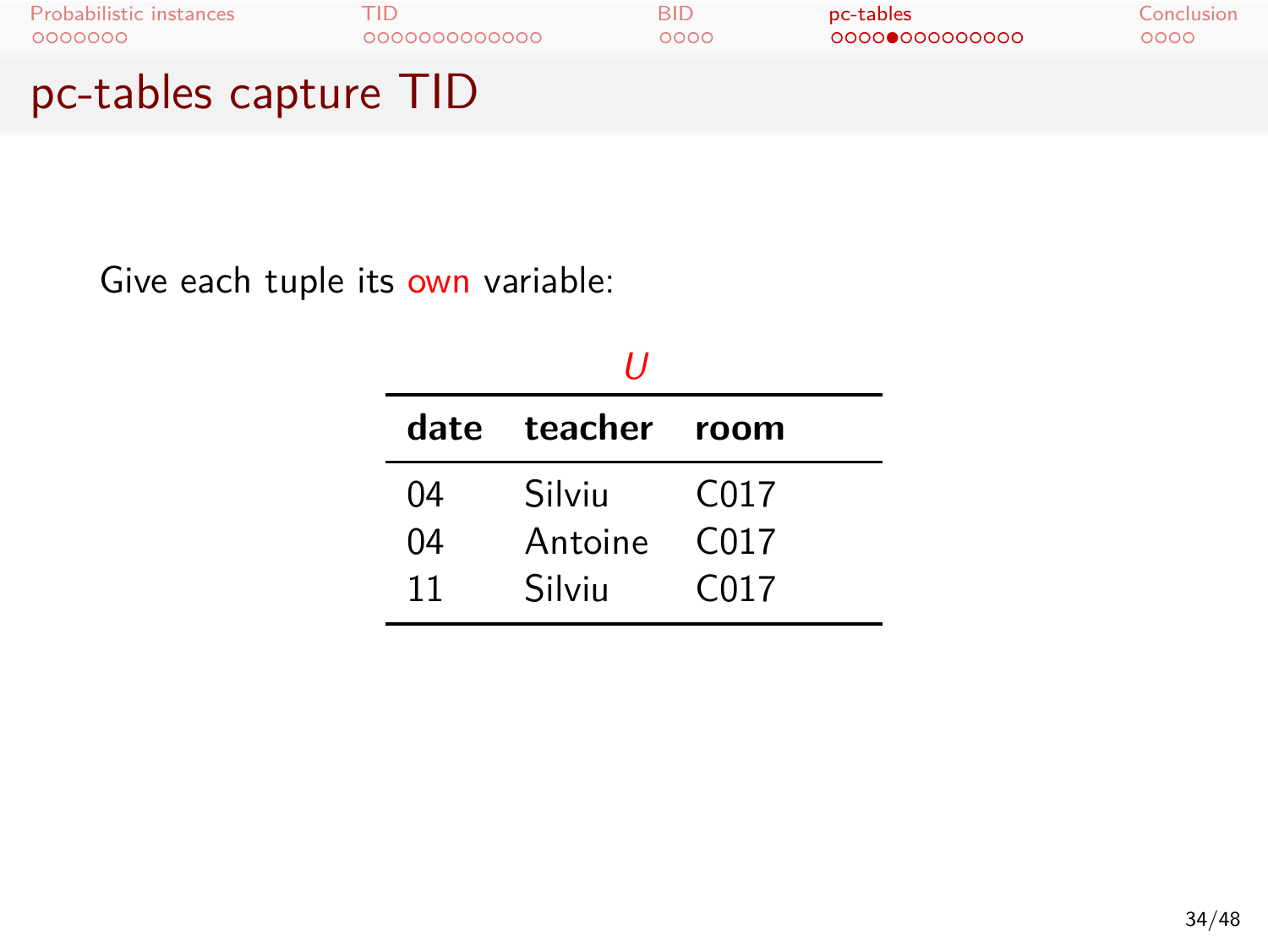

Give each tuple its own variable:

|      | 11      |      |                |
|------|---------|------|----------------|
| date | teacher | room |                |
| 04   | Silviu  | C017 | X <sub>1</sub> |
| 04   | Antoine | C017 | X <sub>2</sub> |
| 11   | Silviu  | C017 | Xз             |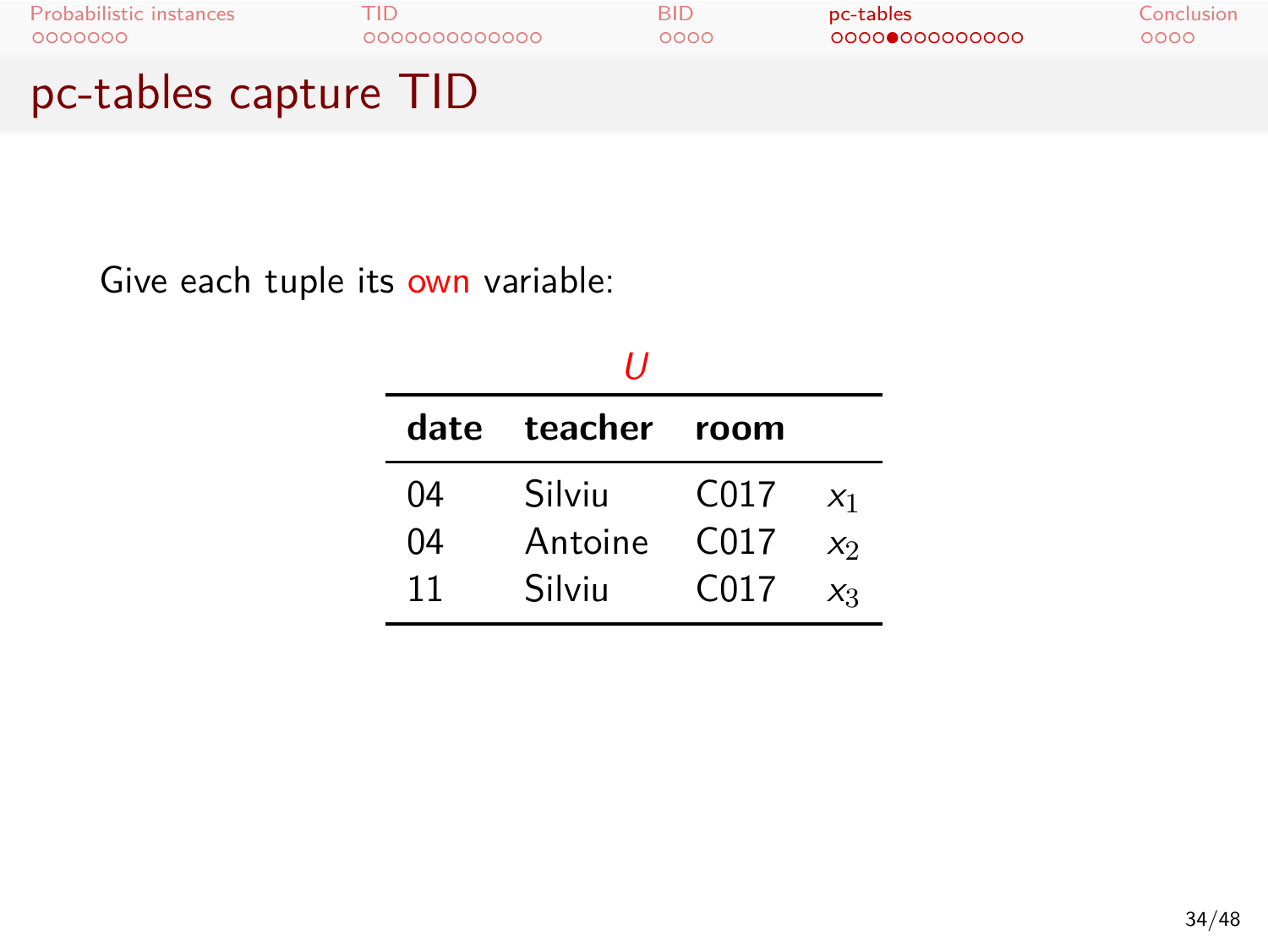

Give each tuple its own variable:

|      | 11      |      |                |
|------|---------|------|----------------|
| date | teacher | room |                |
| 04   | Silviu  | C017 | X <sub>1</sub> |
| 04   | Antoine | C017 | X <sub>2</sub> |
| 11   | Silviu  | C017 | $X_3$          |

*→* Give each variable the probability of the tuple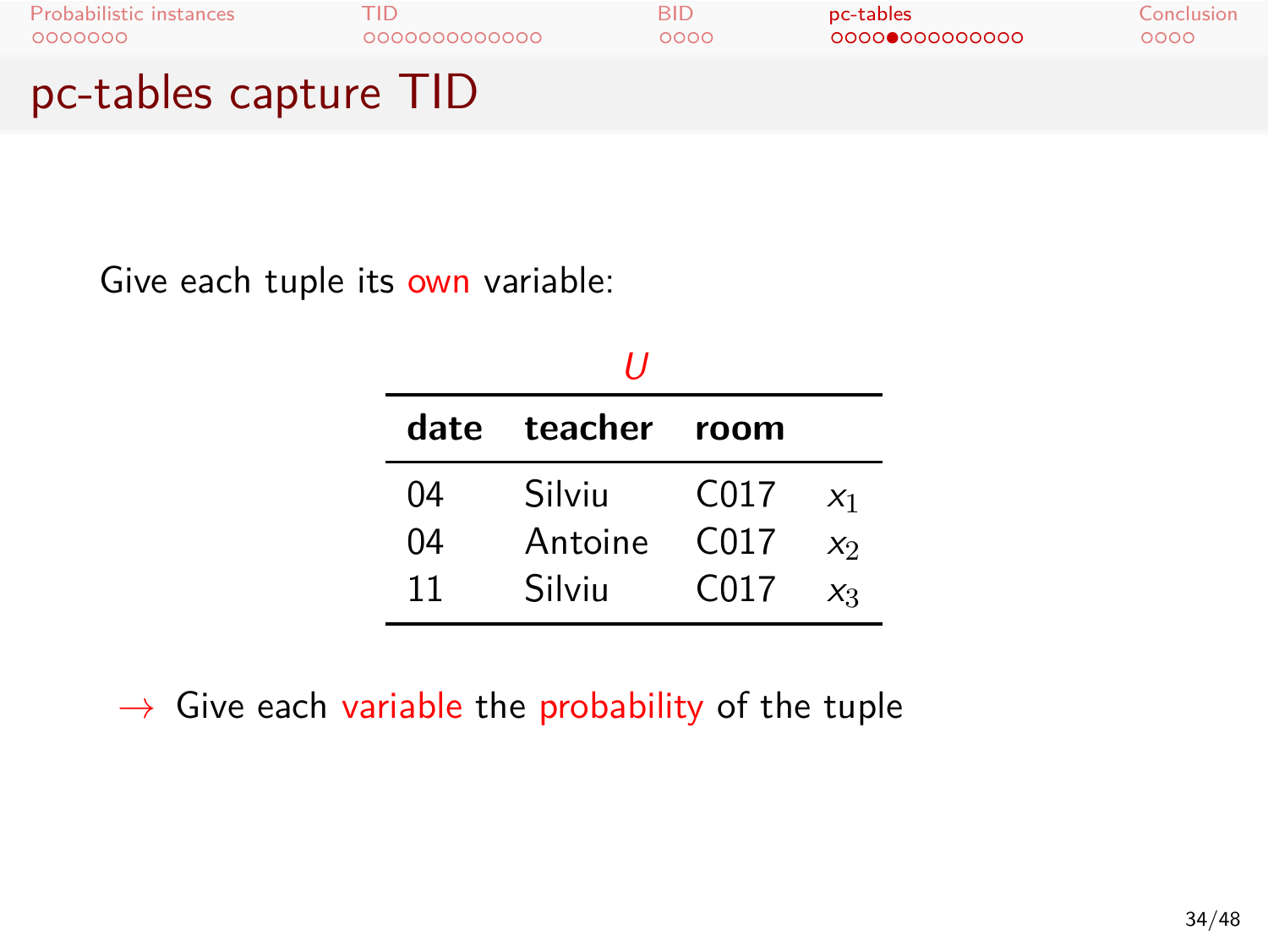

Remember non-Boolean c-tables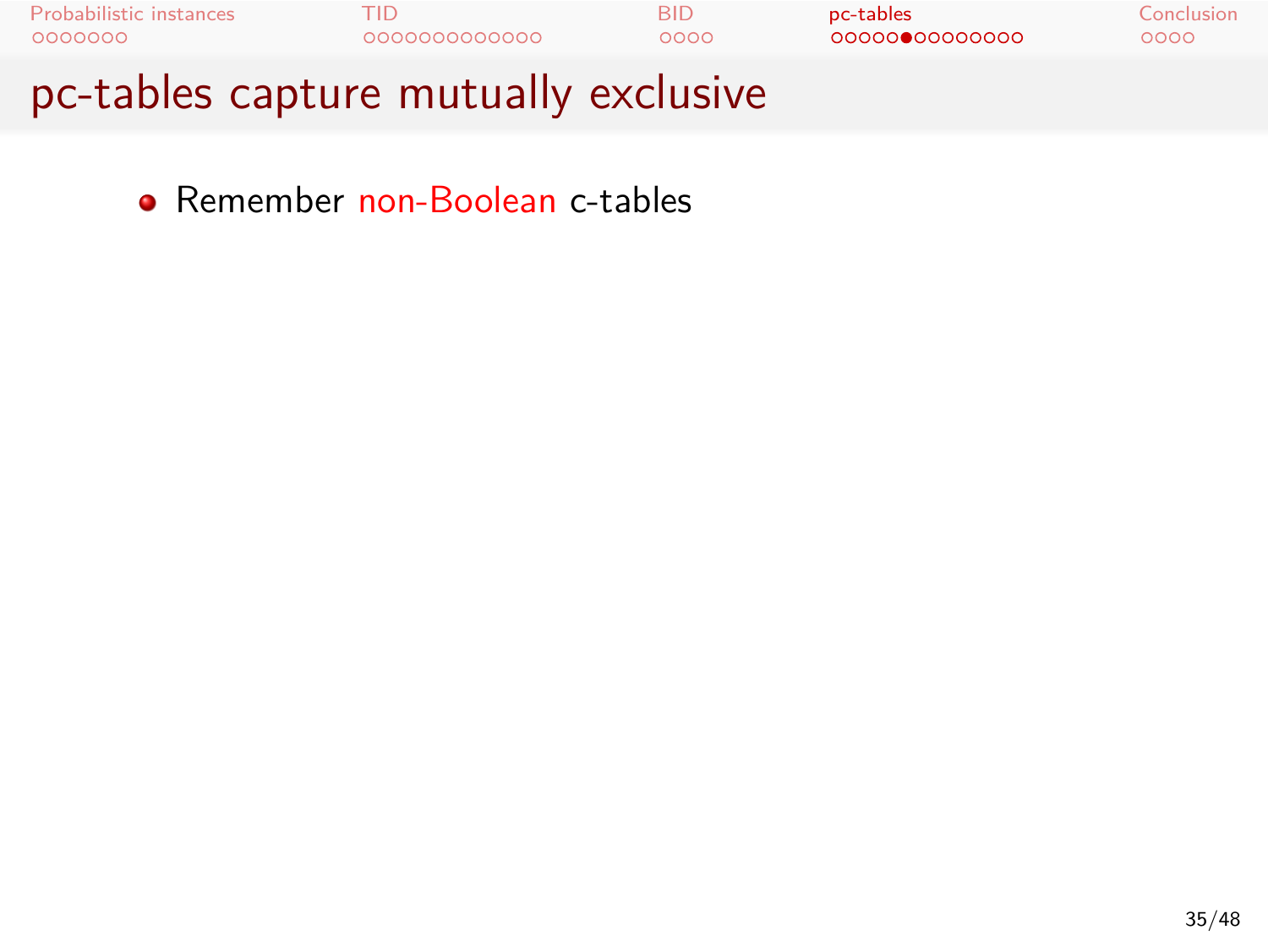| <b>Probabilistic instances</b>       | TID.         | BID. | pc-tables     | Conclusion |
|--------------------------------------|--------------|------|---------------|------------|
| 0000000                              | 000000000000 | 0000 | 0000000000000 | 0000       |
| pc-tables capture mutually exclusive |              |      |               |            |

## Remember non-Boolean c-tables

|      |    | mon day teacher room   |  |  |
|------|----|------------------------|--|--|
| Jan  | 04 | Silviu C017 $x=1$      |  |  |
| .Jan | 04 | Antoine $C017 \t x=2$  |  |  |
| Jan. | 04 | Fabian $C_{017}$ $x=3$ |  |  |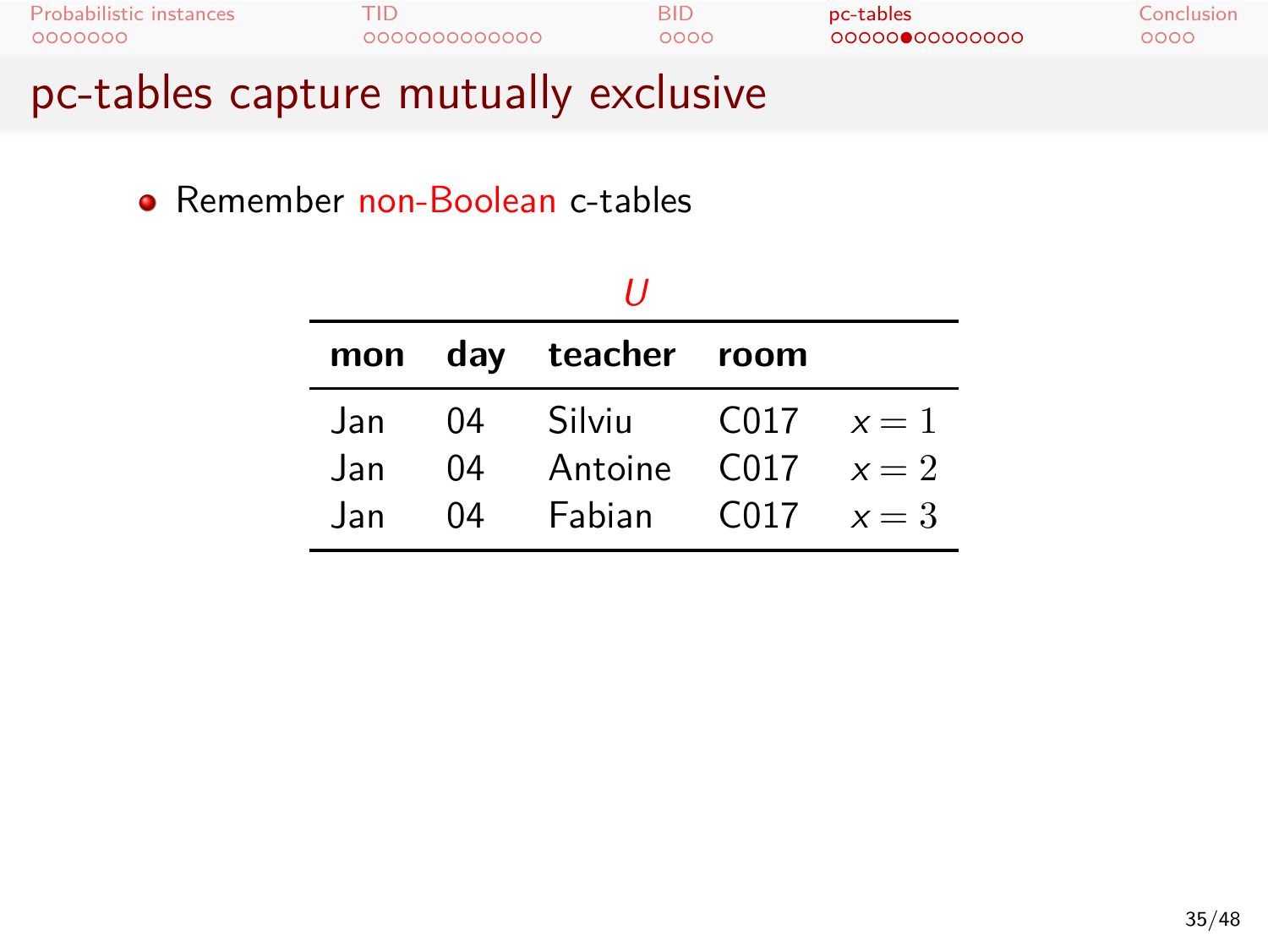| <b>Probabilistic instances</b>       | TID          | BID. | pc-tables     | Conclusion |
|--------------------------------------|--------------|------|---------------|------------|
| 0000000                              | 000000000000 | 0000 | 0000000000000 | 0000       |
| pc-tables capture mutually exclusive |              |      |               |            |

#### Remember non-Boolean c-tables

| ,,    |    |                        |  |  |
|-------|----|------------------------|--|--|
|       |    | mon day teacher room   |  |  |
| Jan   |    | 04 Silviu C017 $x = 1$ |  |  |
| .Jan  | 04 | Antoine $C017 \t x=2$  |  |  |
| . Jan | 04 | Fabian C017 $x=3$      |  |  |

Give a probability to each value of *x*, summing up to 1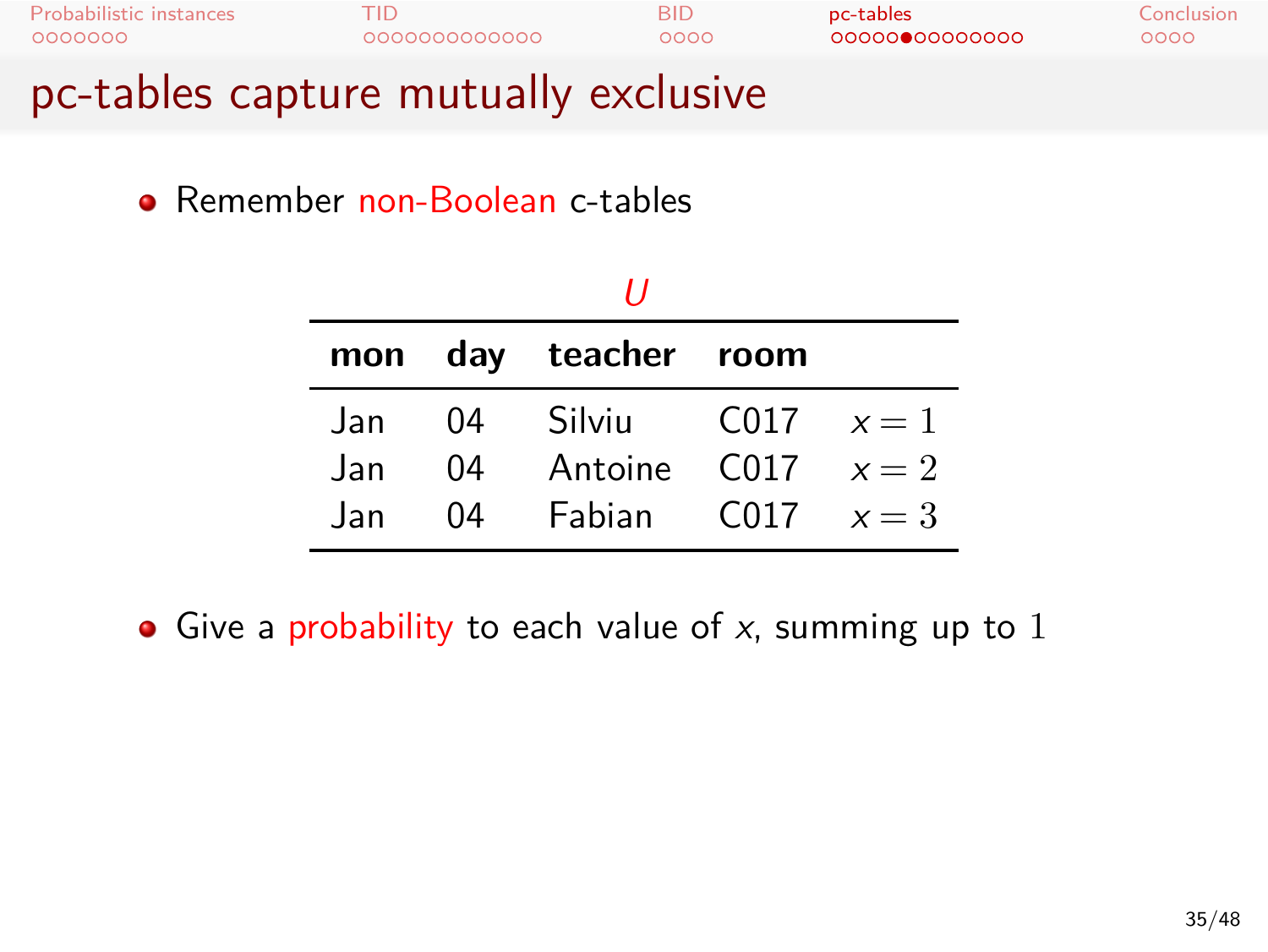| Probabilistic instances                         | "ID.         | RID  | pc-tables     | Conclusion |
|-------------------------------------------------|--------------|------|---------------|------------|
| 0000000                                         | 000000000000 | റററെ | 0000000000000 | 0000       |
| لمتنامينا متنم ببالمنتشبيون مستشفوه لمملوط لمعا |              |      |               |            |

#### pc-tables capture mutually exclusive

Remember non-Boolean c-tables

|     |    | mon day teacher room    |               |  |
|-----|----|-------------------------|---------------|--|
| Jan | 04 | Silviu                  | $C017 \t x=1$ |  |
| Jan | 04 | Antoine $C_{017}$ $x=2$ |               |  |
| Jan | 04 | Fabian C017 $x=3$       |               |  |

- Give a probability to each value of *x*, summing up to 1 *→* Example: *x* has probability:
	- 0*.*8 to be 1
	- 0*.*1 to be 2
	- 0*.*1 to be 3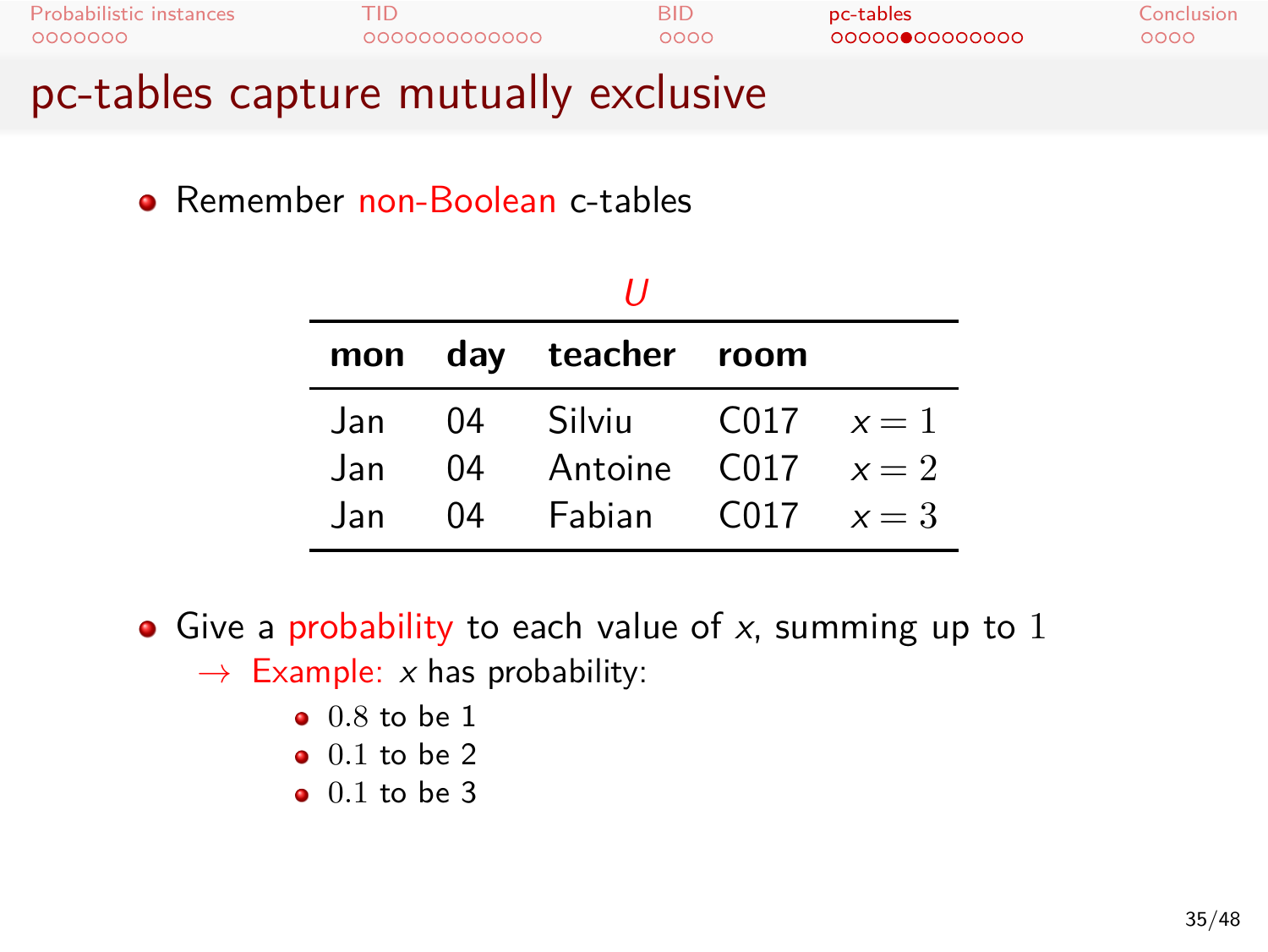| Probabilistic instances                         | TID.         | RID  | pc-tables     | Conclusion |
|-------------------------------------------------|--------------|------|---------------|------------|
| 0000000                                         | 000000000000 | റററെ | 0000000000000 | 0000       |
| لمتنامينا متنم ببالمنتشبيون مستشفوه لمملوط لمعا |              |      |               |            |

#### pc-tables capture mutually exclusive

Remember non-Boolean c-tables

|      |    | mon day teacher room    |               |  |
|------|----|-------------------------|---------------|--|
| Jan  | 04 | Silviu                  | $C_{017} x=1$ |  |
| Jan  | 04 | Antoine $C_{017}$ $x=2$ |               |  |
| .Jan | 04 | Fabian C017 $x=3$       |               |  |

- Give a probability to each value of *x*, summing up to 1 *→* Example: *x* has probability:
	- 0*.*8 to be 1
	- 0*.*1 to be 2
	- 0*.*1 to be 3
- **•** Remember our rewriting from non-Boolean to Boolean...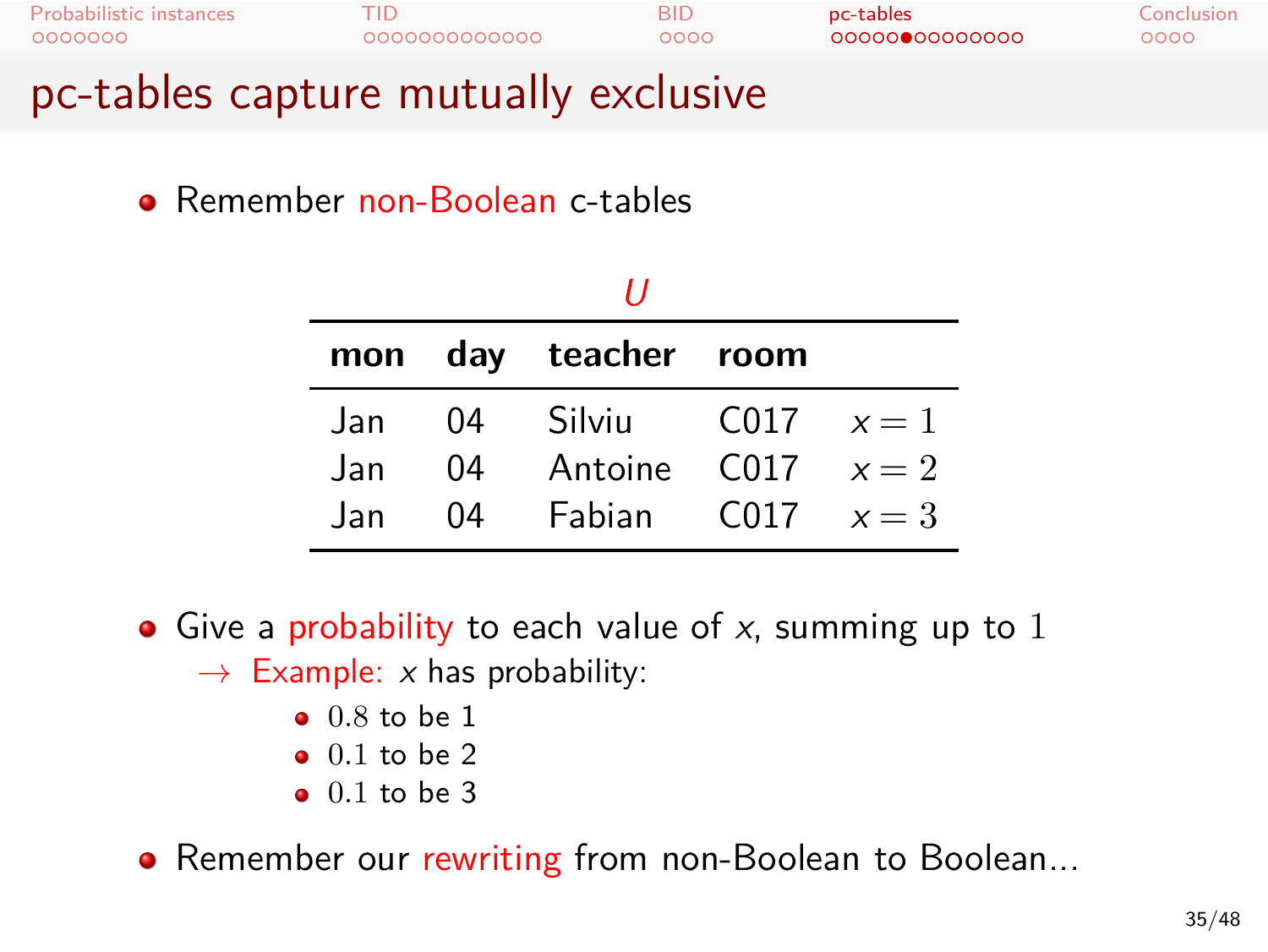| Probabilistic instances  | "ID.         | BID  | pc-tables     | Conclusion |
|--------------------------|--------------|------|---------------|------------|
| 0000000                  | 000000000000 | 0000 | 0000000000000 | 0000       |
| $\overline{\phantom{a}}$ |              | -    |               |            |

#### Reminder: rewriting non-Boolean to Boolean

| 11   |    |                          |  |  |
|------|----|--------------------------|--|--|
|      |    | mon day teacher room     |  |  |
| .Jan | 04 | Silviu C017 $x = 00$     |  |  |
| .Jan | 04 | Antoine $C_{017}$ $x=01$ |  |  |
| lan  | 04 | Fabian C017 $x=10$       |  |  |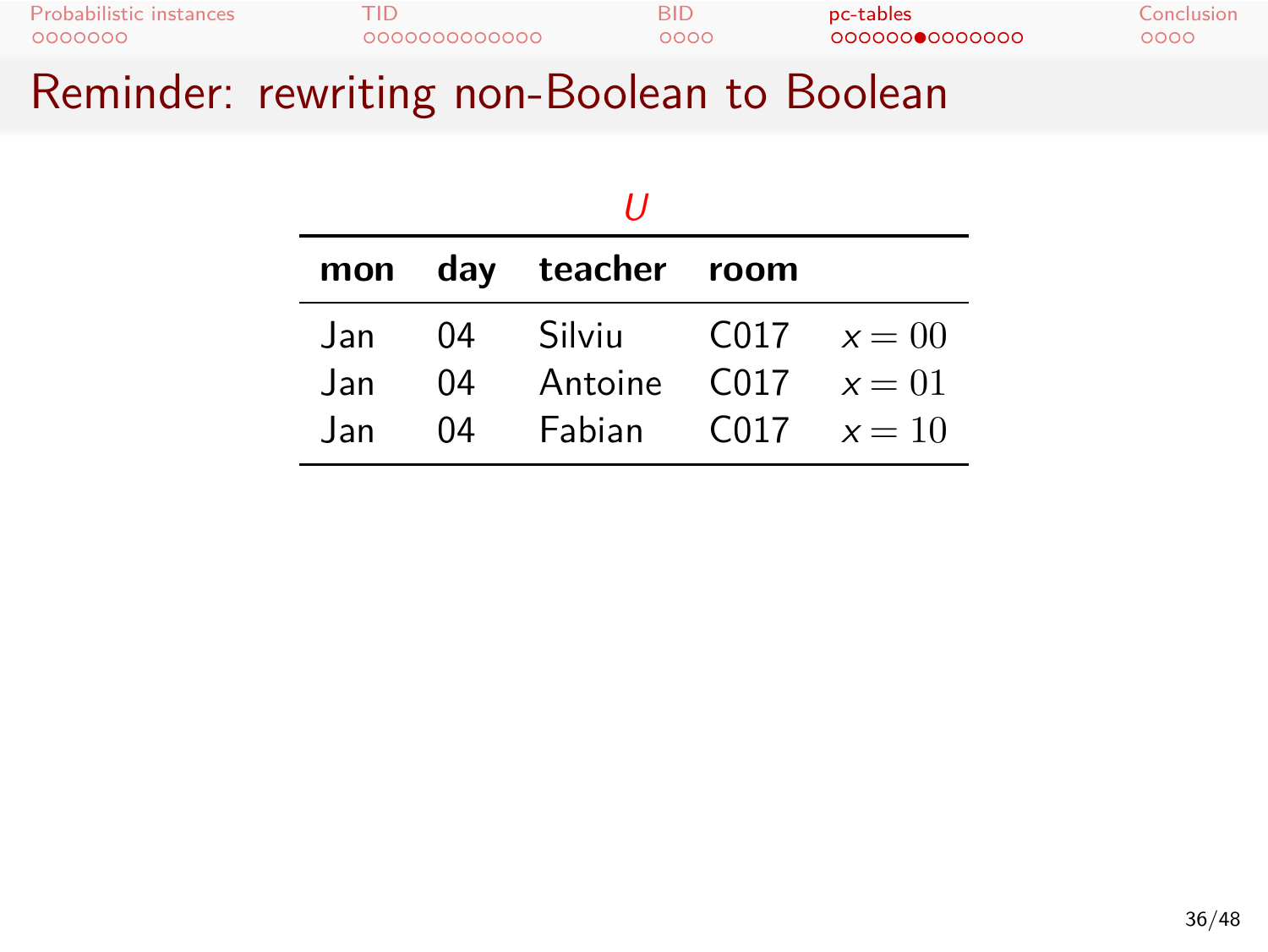| 0000000<br>$\overline{\phantom{a}}$ | 000000000000 | 0000 | 0000000000000 | ೦೦೦೦       |
|-------------------------------------|--------------|------|---------------|------------|
| Probabilistic instances             | חד           | BID  | pc-tables     | Conclusion |

#### Reminder: rewriting non-Boolean to Boolean

| H    |     |     |         |                  |                            |
|------|-----|-----|---------|------------------|----------------------------|
|      | mon | day | teacher | room             |                            |
| Jan  |     | 04  | Silviu  | C017             | $x=00$                     |
| Jan  |     | 04  | Antoine | C <sub>017</sub> | $x=01$                     |
| .Jan |     | 04  | Fabian  | C <sub>017</sub> | $x=10$                     |
|      | IJ  |     |         |                  |                            |
| mon  |     | day | teacher | room             |                            |
| Jan  |     | 04  | Silviu  | C017             | $\neg x_1 \wedge \neg x_2$ |
| Jan  |     | 04  | Antoine | C017             | $\neg x_1 \wedge x_2$      |
| Jan  |     | 04  | Fabian  | C017             | $x_1 \wedge \neg x_2$      |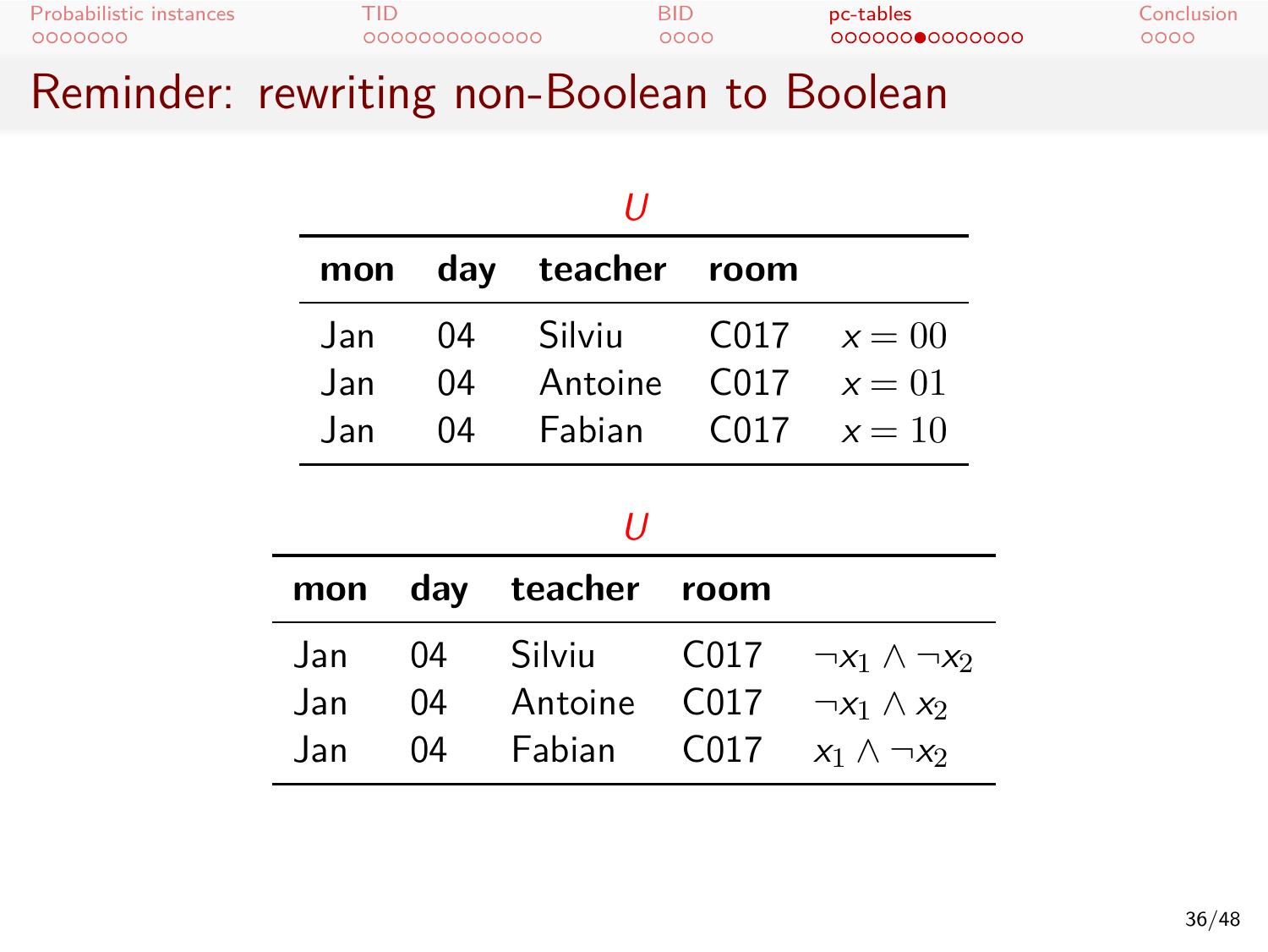| Probabilistic instances                                       | TID.                                   | BID  | pc-tables     | Conclusion |
|---------------------------------------------------------------|----------------------------------------|------|---------------|------------|
| 0000000                                                       | 000000000000                           | 0000 | 0000000000000 | 0000       |
| $\overline{\phantom{a}}$<br><b>Contract Contract Contract</b> | the control of the control of the con- |      | _             |            |

#### Reminder: rewriting non-Boolean to Boolean

| 11   |     |         |                  |                            |
|------|-----|---------|------------------|----------------------------|
| mon  | day | teacher | room             |                            |
| Jan  | 04  | Silviu  | C <sub>017</sub> | $x=00$                     |
| Jan  | 04  | Antoine | C <sub>017</sub> | $x=01$                     |
| .Jan | 04  | Fabian  | C <sub>017</sub> | $x=10$                     |
| H    |     |         |                  |                            |
| mon  | day | teacher | room             |                            |
| .Jan | 04  | Silviu  | C017             | $\neg x_1 \wedge \neg x_2$ |
| Jan  | 04  | Antoine | C017             | $\neg x_1 \wedge x_2$      |
| Jan  | 04  | Fabian  | C017             | $x_1 \wedge \neg x_2$      |

*→* How to choose the probabilities?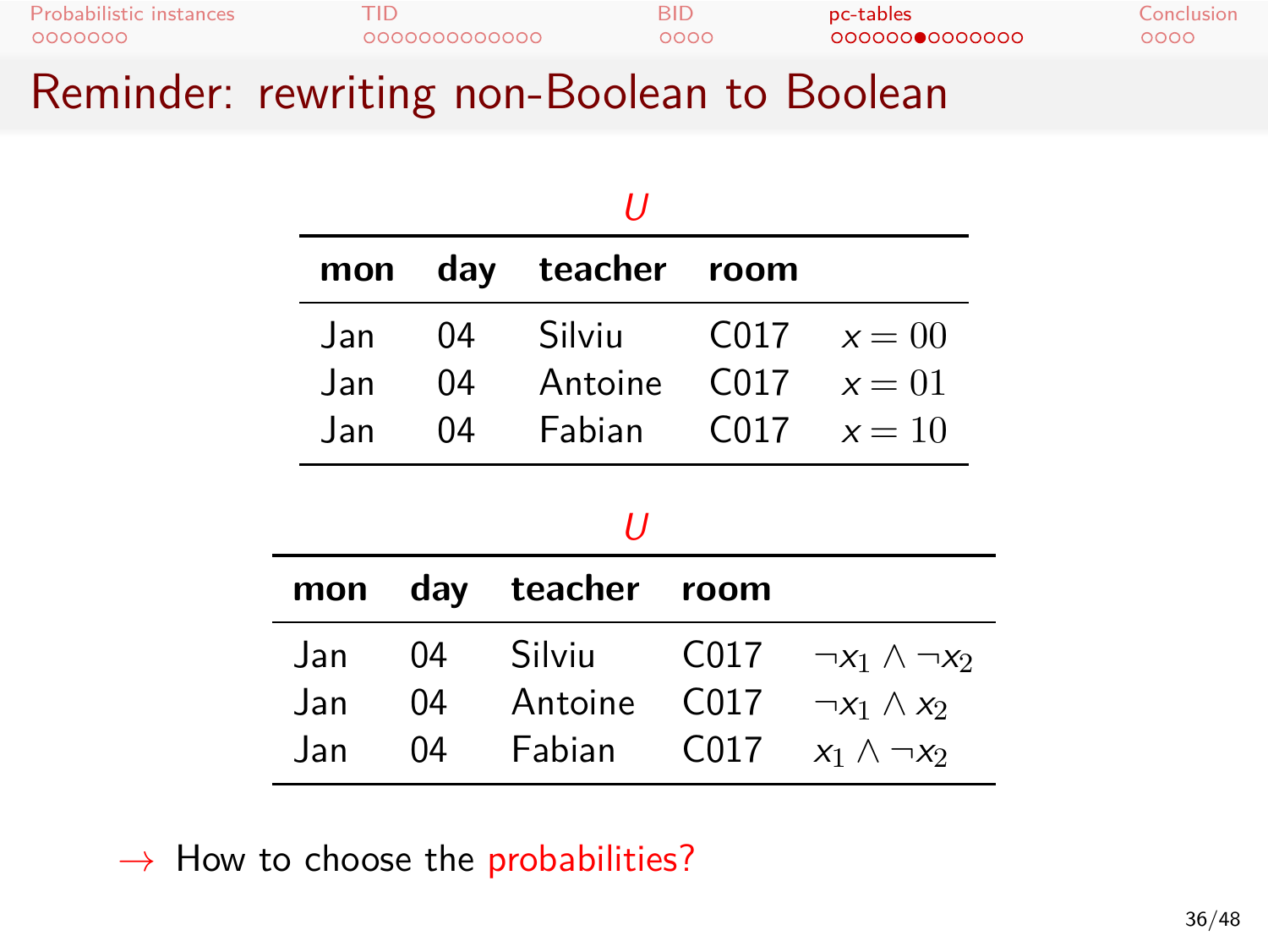- We start with the probabilities:
	- $x = 00$  has probability 0.8
	- $x = 01$  has probability  $0.1$
	- $x = 10$  has probability  $0.1$
	- $x = 11$  has probability 0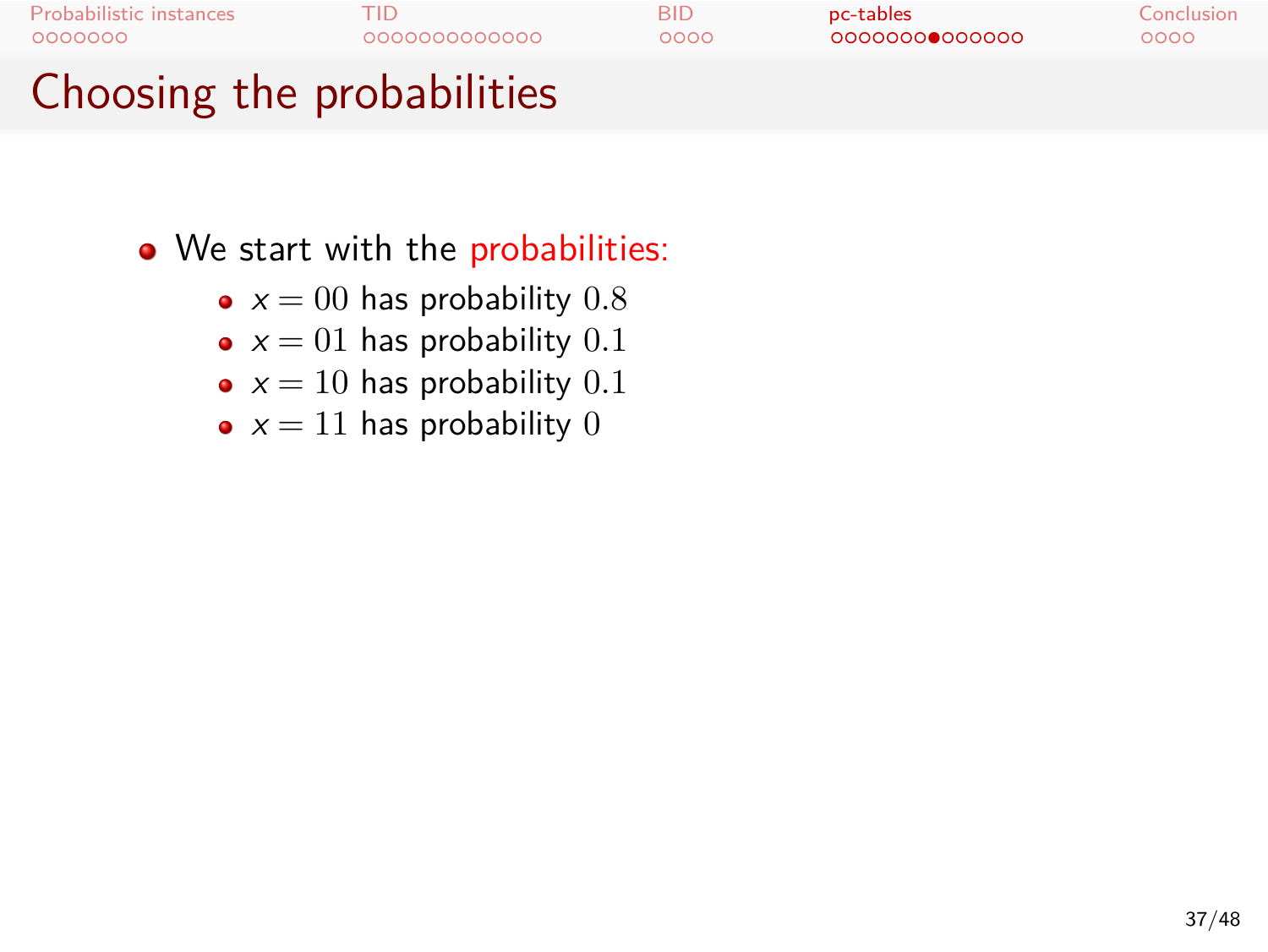- We start with the probabilities:
	- $x = 00$  has probability 0.8
	- $x = 01$  has probability 0.1
	- $x = 10$  has probability  $0.1$
	- $x = 11$  has probability 0
- See the rewriting as a decision tree: Either the first bit is 0 or it is 1:
	- $\bullet$  if the first bit is 0, then either the second is 0 or it is 1
	- $\bullet$  if the first bit is 1, then either the second is 0 or it is 1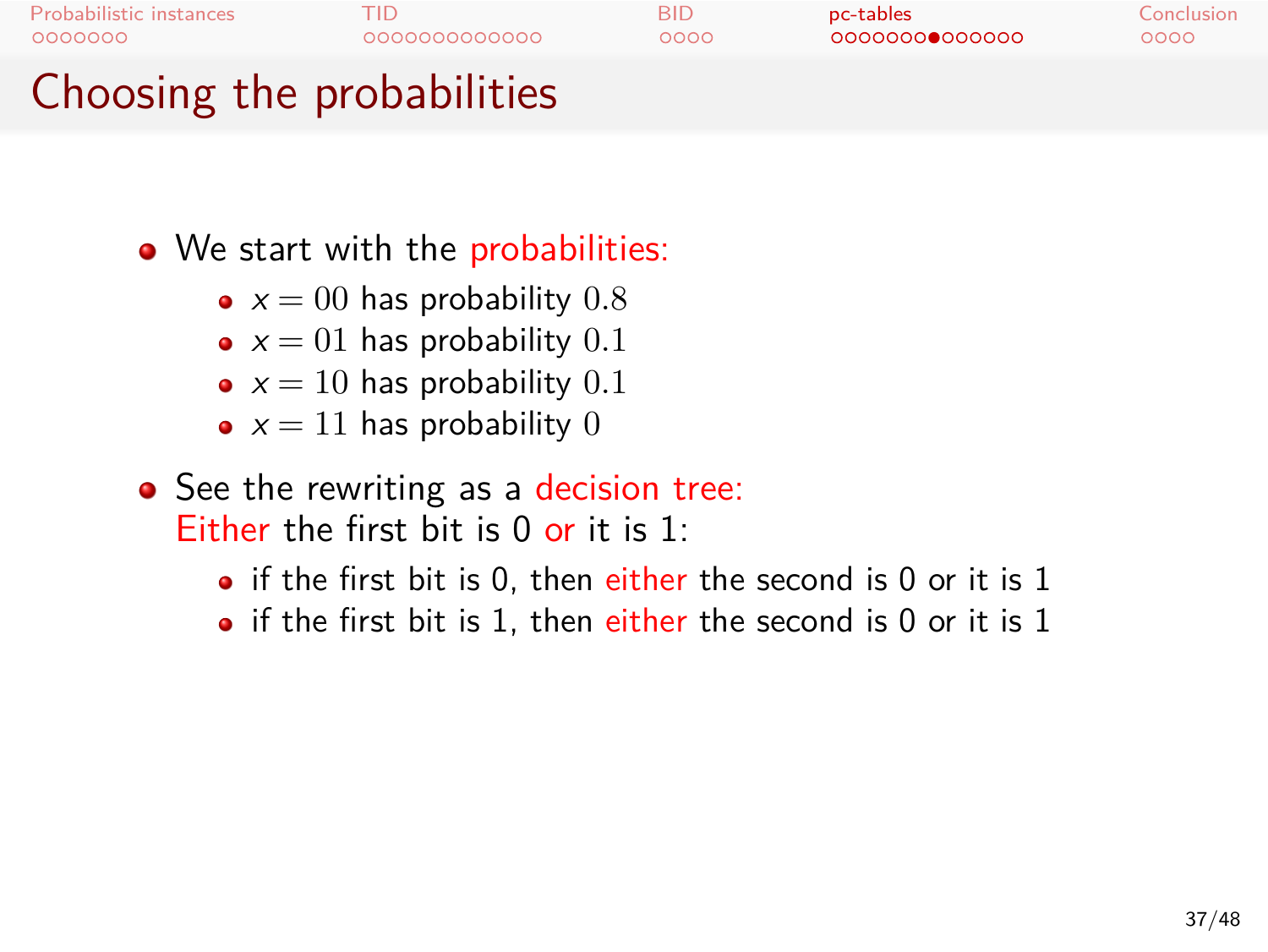- We start with the probabilities:
	- $x = 00$  has probability  $0.8$
	- $x = 01$  has probability 0.1
	- $x = 10$  has probability  $0.1$
	- $x = 11$  has probability 0
- See the rewriting as a decision tree: Either the first bit is 0 or it is 1:
	- $\bullet$  if the first bit is 0, then either the second is 0 or it is 1
	- $\bullet$  if the first bit is 1, then either the second is 0 or it is 1
- Use variable *x*<sup>1</sup> for the first choice, proba 0*.*1
	- If  $x_1 = 0$  use variable  $x_2$  for the second choice, proba...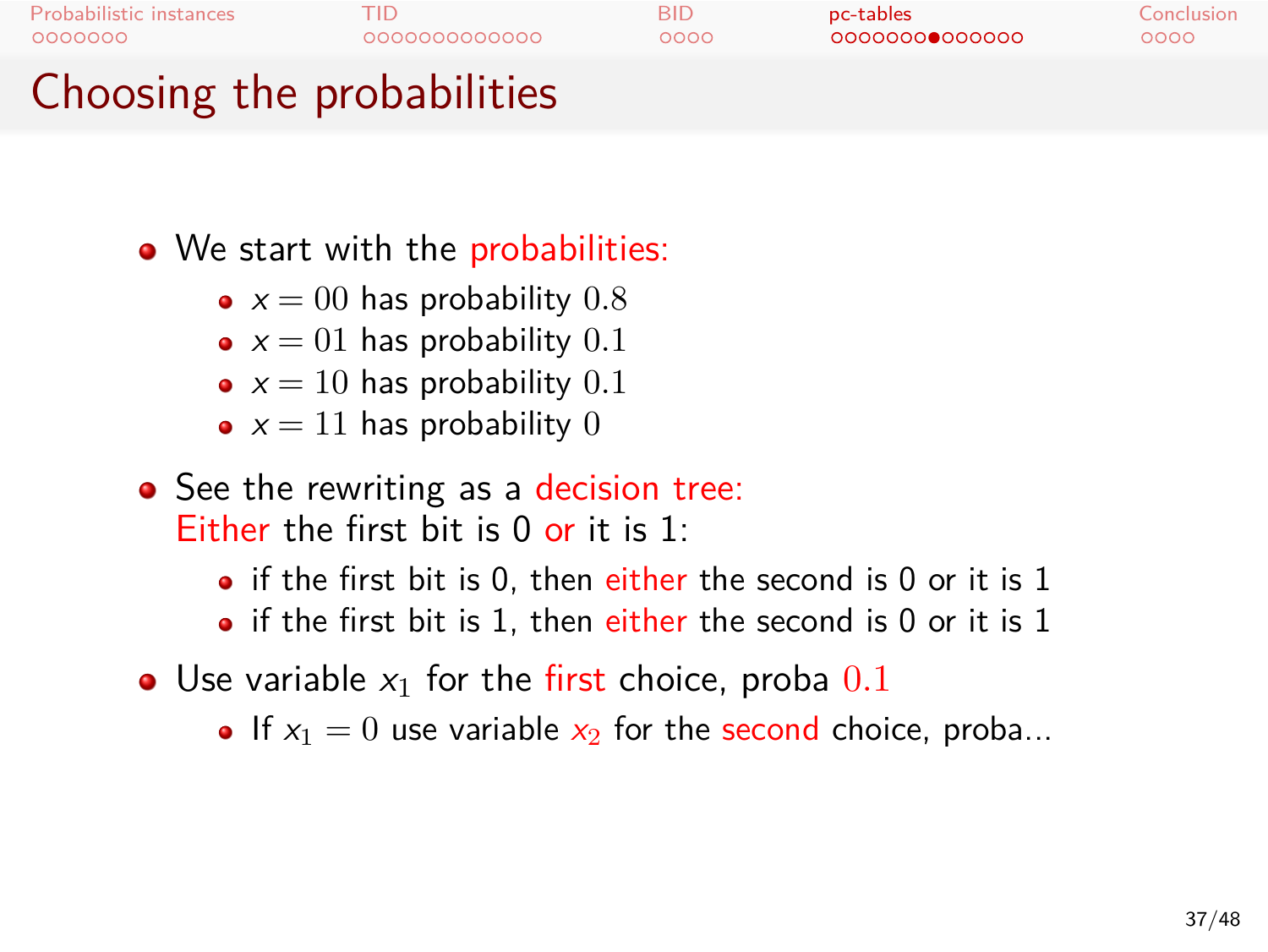- We start with the probabilities:
	- $x = 00$  has probability  $0.8$
	- $x = 01$  has probability 0.1
	- $x = 10$  has probability  $0.1$
	- $x = 11$  has probability 0
- See the rewriting as a decision tree: Either the first bit is 0 or it is 1:
	- $\bullet$  if the first bit is 0, then either the second is 0 or it is 1
	- $\bullet$  if the first bit is 1, then either the second is 0 or it is 1
- Use variable *x*<sup>1</sup> for the first choice, proba 0*.*1
	- If  $x_1 = 0$  use variable  $x_2$  for the second choice, proba...  $1/9$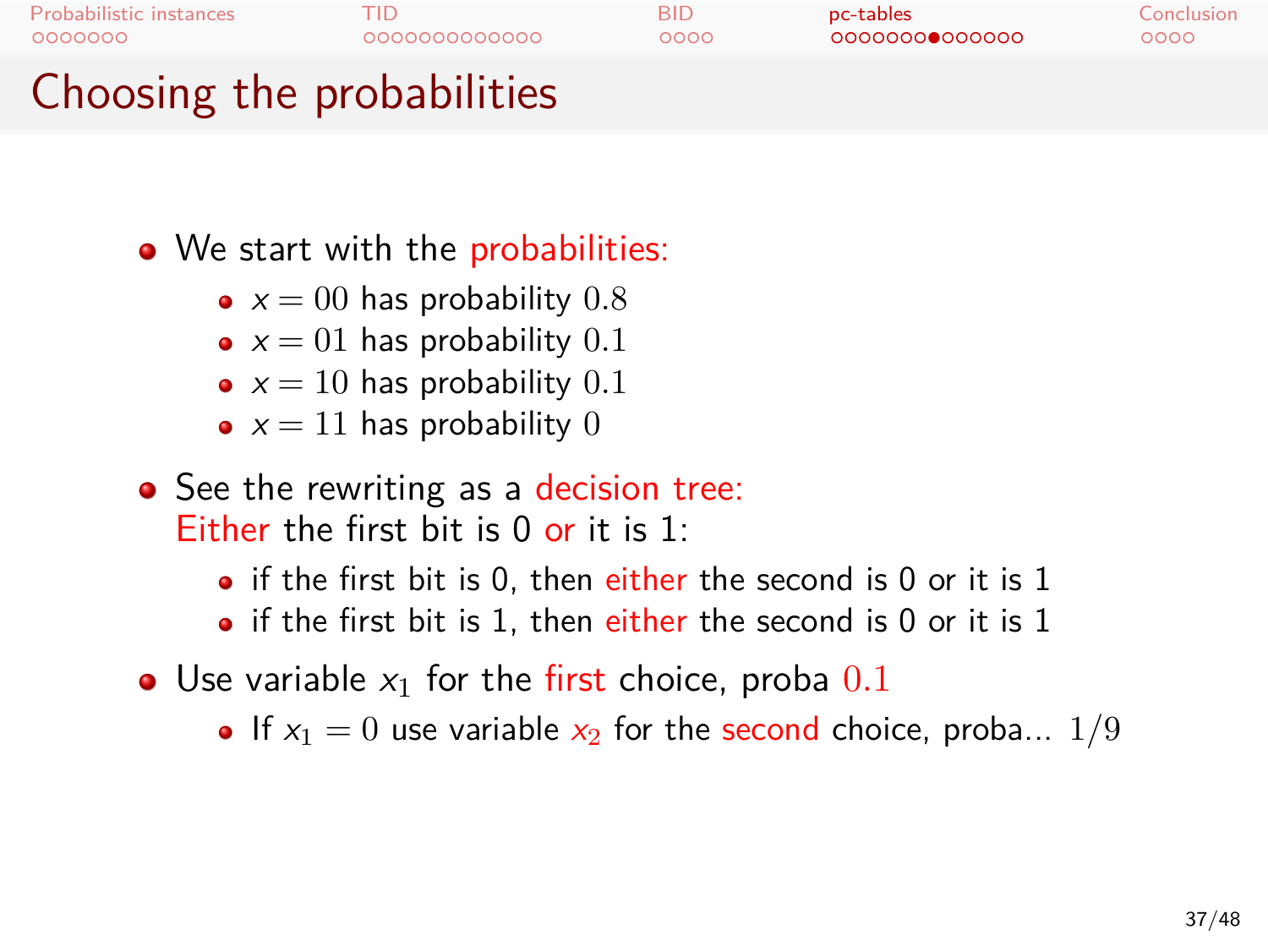- We start with the probabilities:
	- $x = 00$  has probability  $0.8$
	- $x = 01$  has probability 0.1
	- $x = 10$  has probability  $0.1$
	- $x = 11$  has probability 0
- See the rewriting as a decision tree: Either the first bit is 0 or it is 1:
	- $\bullet$  if the first bit is 0, then either the second is 0 or it is 1
	- $\bullet$  if the first bit is 1, then either the second is 0 or it is 1
- Use variable *x*<sup>1</sup> for the first choice, proba 0*.*1
	- If  $x_1 = 0$  use variable  $x_2$  for the second choice, proba...  $1/9$
	- If  $x_1 = 1$  use variable  $x'_2$  for the second choice, proba...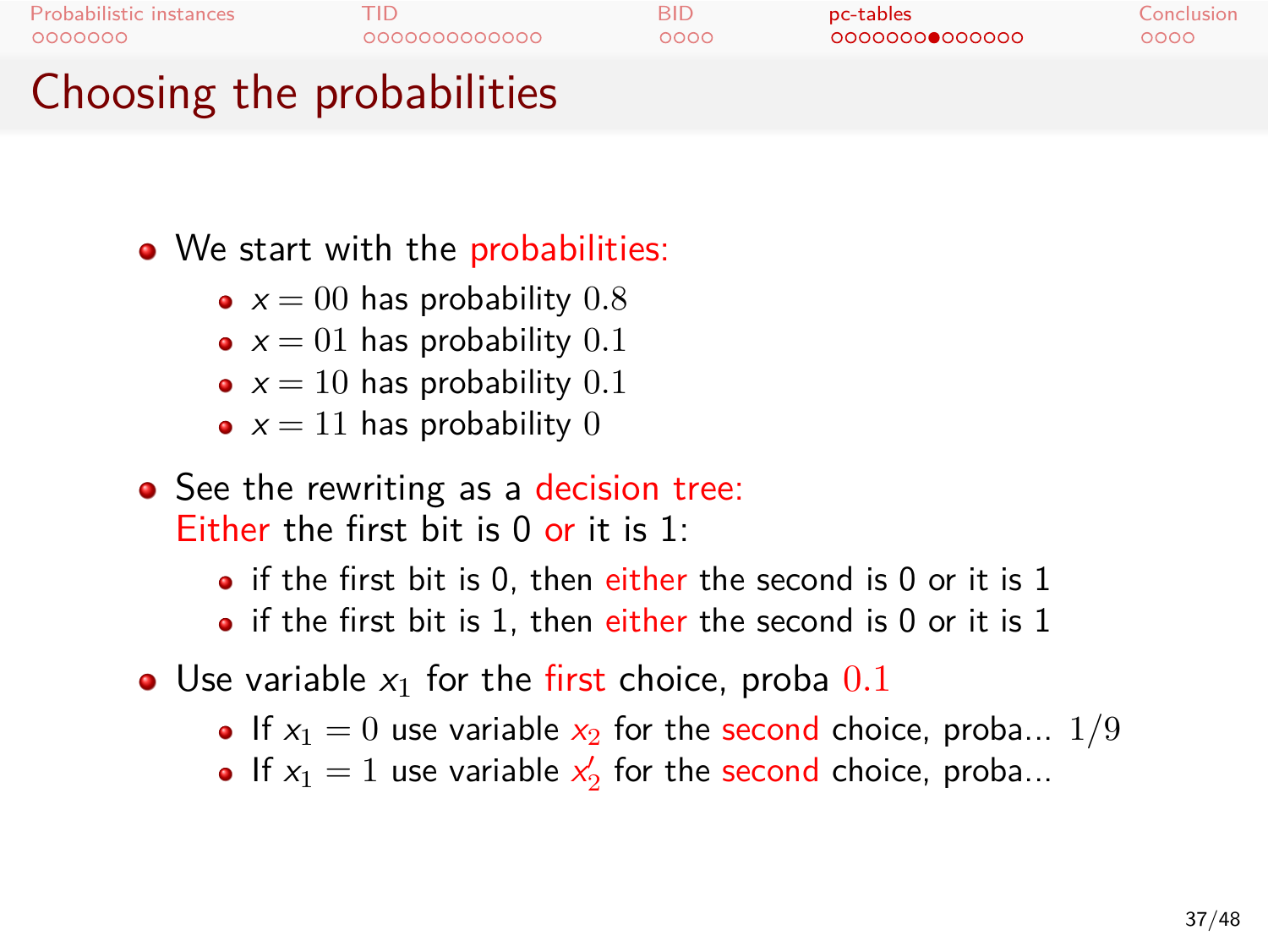- We start with the probabilities:
	- $x = 00$  has probability  $0.8$
	- $x = 01$  has probability 0.1
	- $x = 10$  has probability  $0.1$
	- $x = 11$  has probability 0
- See the rewriting as a decision tree: Either the first bit is 0 or it is 1:
	- $\bullet$  if the first bit is 0, then either the second is 0 or it is 1
	- $\bullet$  if the first bit is 1, then either the second is 0 or it is 1
- Use variable *x*<sup>1</sup> for the first choice, proba 0*.*1
	- If  $x_1 = 0$  use variable  $x_2$  for the second choice, proba...  $1/9$
	- If  $x_1 = 1$  use variable  $x'_2$  for the second choice, proba... 0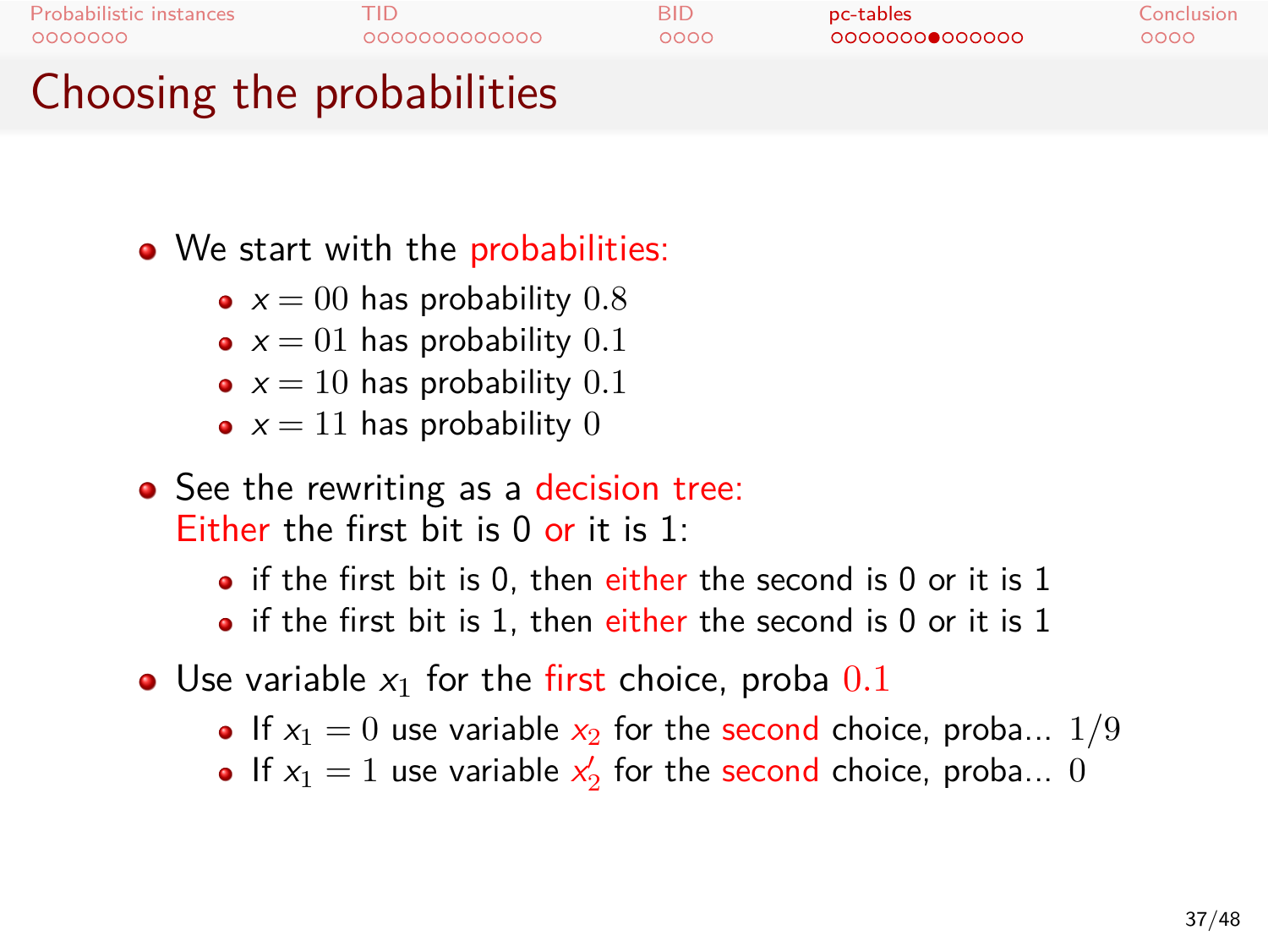| Probabilistic instances | TID          | <b>BID</b> | pc-tables      | Conclusion |
|-------------------------|--------------|------------|----------------|------------|
| 0000000                 | 000000000000 | 0000       | 00000000000000 | 0000       |
|                         |              |            |                |            |

#### Converting mutually exclusive to pc-tables

|      |    | mon day teacher room        |  |
|------|----|-----------------------------|--|
|      |    | Jan 04 Silviu C017 $x = 00$ |  |
| Jan. | 04 | Antoine C017 $x=01$         |  |
| .Jan | 04 | Fabian C017 $x=10$          |  |

Probabilities: *x* has proba 0*.*8 to be 1, 0*.*1 to be 2, 0*.*1 to be 3

*→* Rewriting: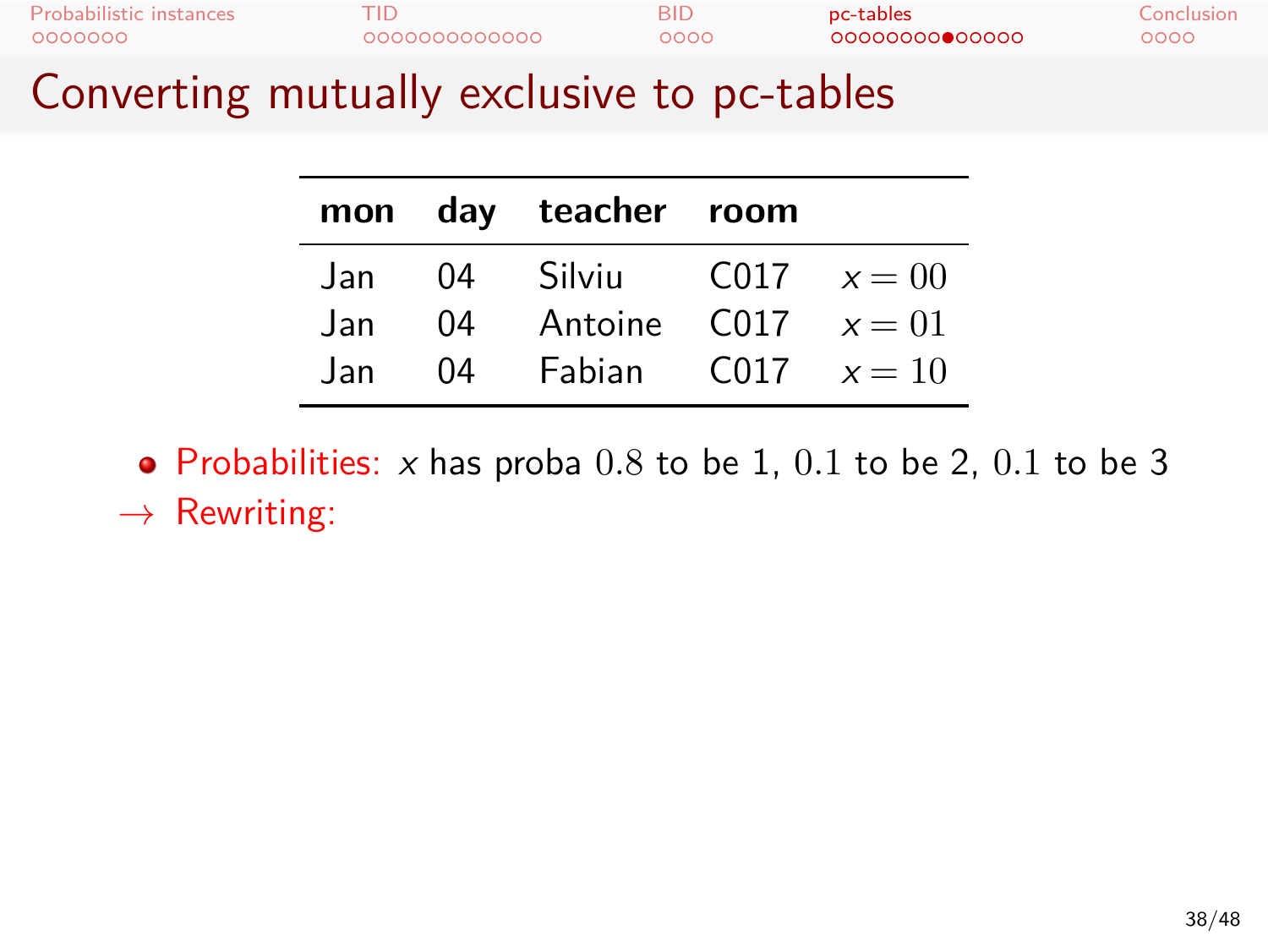| Probabilistic instances | TID          | BID  | pc-tables      | Conclusion |
|-------------------------|--------------|------|----------------|------------|
| 0000000                 | 000000000000 | 0000 | 00000000000000 | 0000       |
|                         |              |      |                |            |

#### Converting mutually exclusive to pc-tables

|      |    | mon day teacher room     |  |
|------|----|--------------------------|--|
| Jan  | 04 | Silviu $C017 \t x=00$    |  |
| Jan. | 04 | Antoine $CO17 \t x = 01$ |  |
| .Jan | 04 | Fabian $CO17 \t x = 10$  |  |

Probabilities: *x* has proba 0*.*8 to be 1, 0*.*1 to be 2, 0*.*1 to be 3 *→* Rewriting:

|      |    | mon day teacher room |                                        |
|------|----|----------------------|----------------------------------------|
| Jan  | 04 |                      | Silviu C017 $\neg x_1 \wedge \neg x_2$ |
| Jan  | 04 |                      | Antoine C017 $\neg x_1 \wedge x_2$     |
| Jan. | 04 | Fabian C017          | $x_1 \wedge x_2'$                      |

 $\rightarrow$  *x*<sub>1</sub> has proba 1/9, *x*<sub>2</sub> has proba 1/2, *x*<sub>2</sub> has proba 0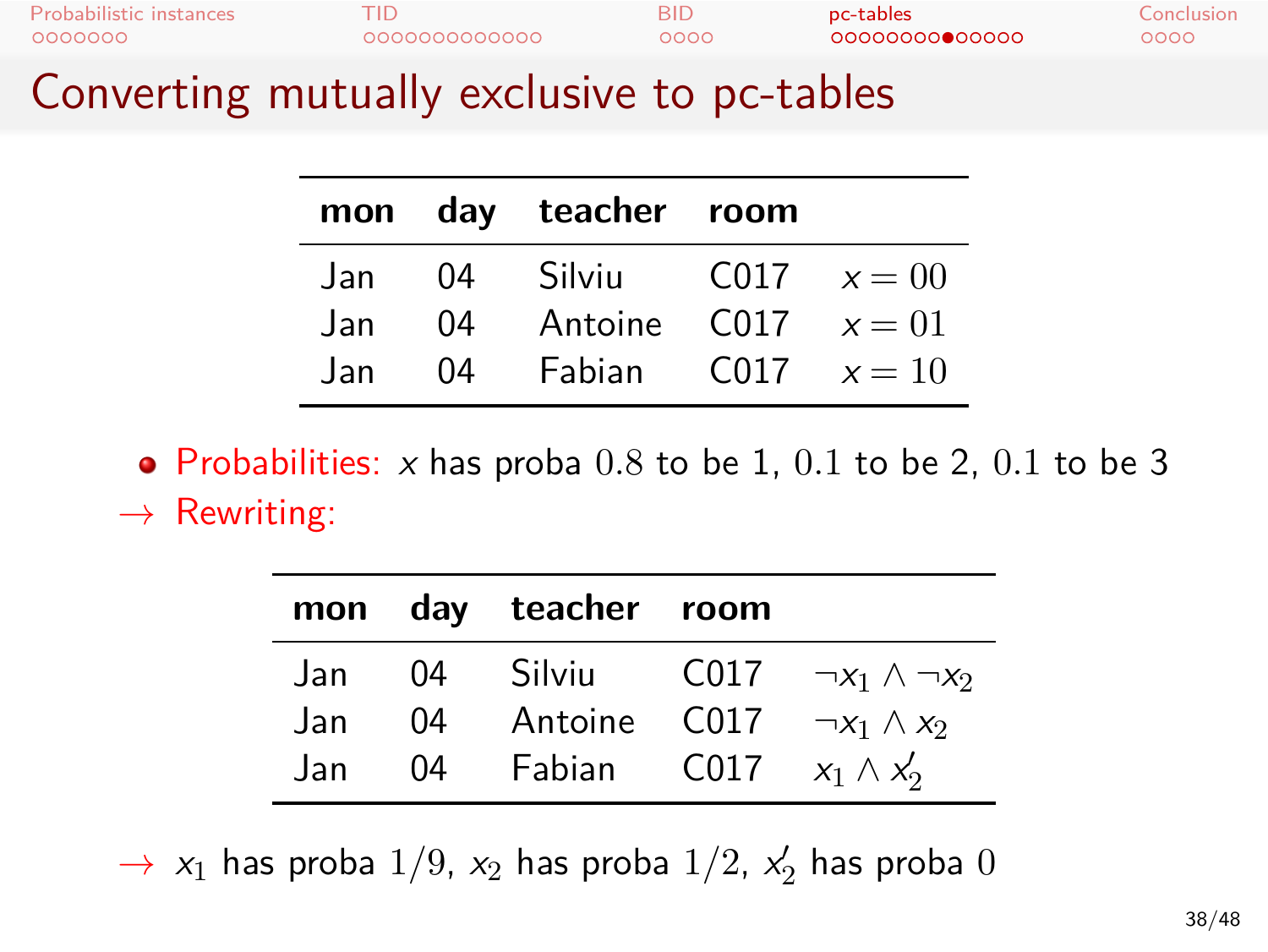

• This process generalizes: create decision trees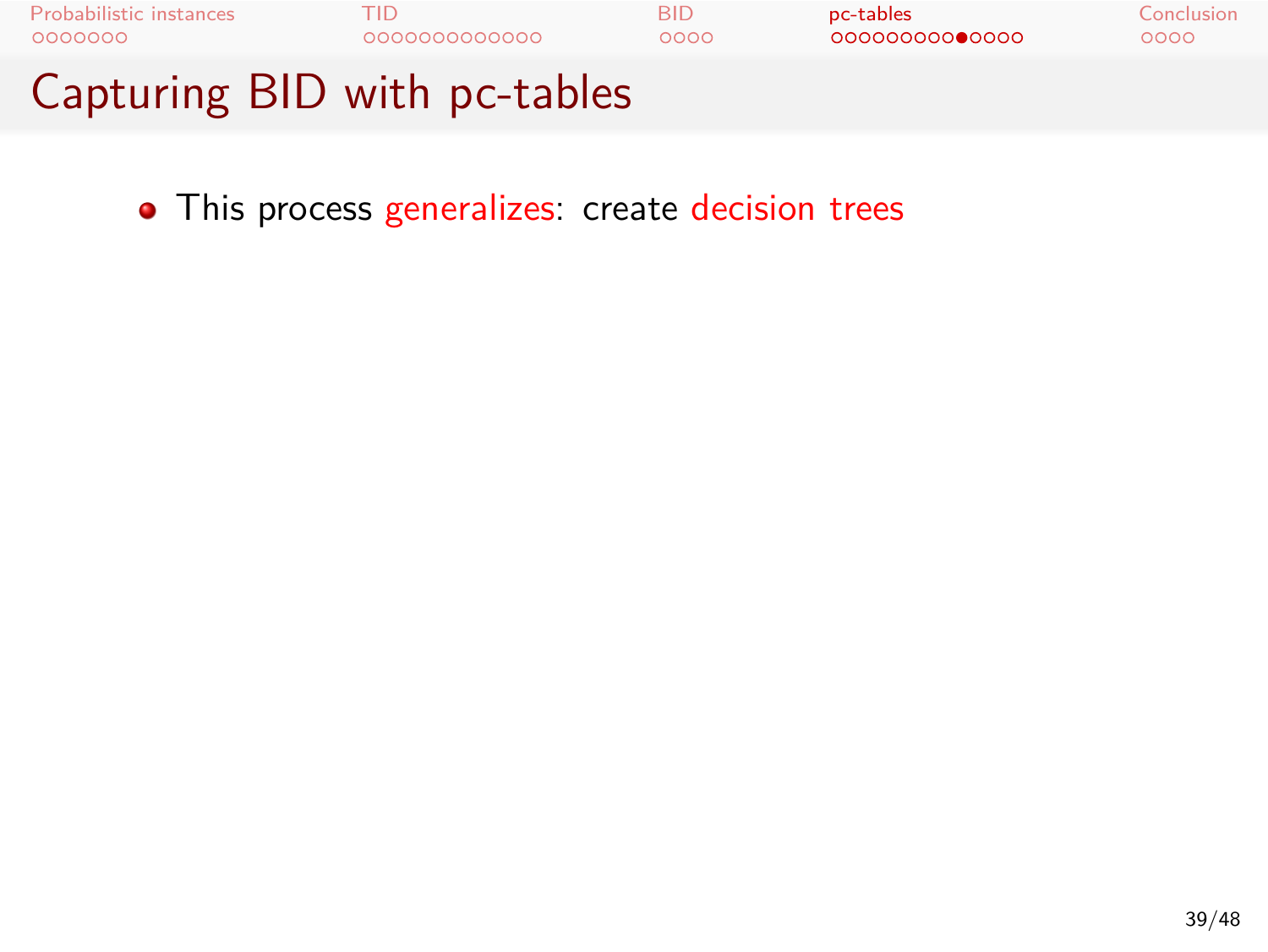| Capturing BID with pc-tables |              |            |                |            |
|------------------------------|--------------|------------|----------------|------------|
| Probabilistic instances      | TID          | <b>BID</b> | pc-tables      | Conclusion |
| 0000000                      | 000000000000 | 0000       | 00000000000000 | 0000       |

- This process generalizes: create decision trees
- We can capture BID by doing this in each block

| day | teacher | room             |         |
|-----|---------|------------------|---------|
| 04  | Silviu  | C017             | 0.9     |
| 04  | Antoine | C <sub>017</sub> | በ 1     |
| 11  | Silviu  | C47              | $0.8\,$ |
| 11  | Antoine | C <sub>017</sub> | 0 1     |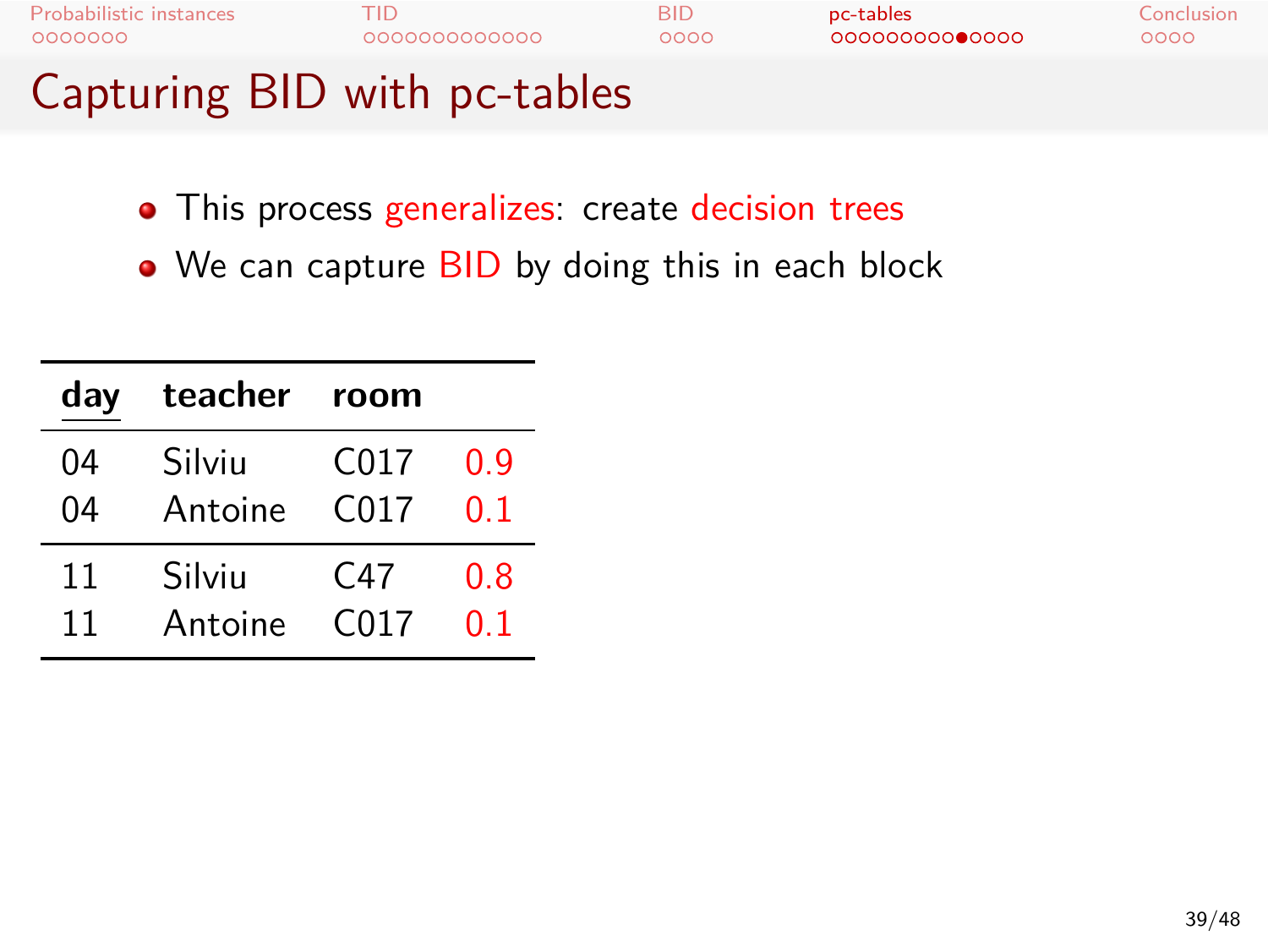| Probabilistic instances      | TID          | BID  | pc-tables      | Conclusion |
|------------------------------|--------------|------|----------------|------------|
| 0000000                      | 000000000000 | 0000 | 00000000000000 | 0000       |
| Capturing BID with pc-tables |              |      |                |            |

- This process generalizes: create decision trees
- We can capture BID by doing this in each block

| day      | teacher room              |  | day teacher room                 |      |
|----------|---------------------------|--|----------------------------------|------|
| 04<br>04 | Silviu C017 0.9 04 Silviu |  | Antoine C017 0.1 04 Antoine C017 | C017 |
| 11<br>11 | Silviu C47 0.8 11 Silviu  |  | Antoine C017 0.1 11 Antoine C017 | C47  |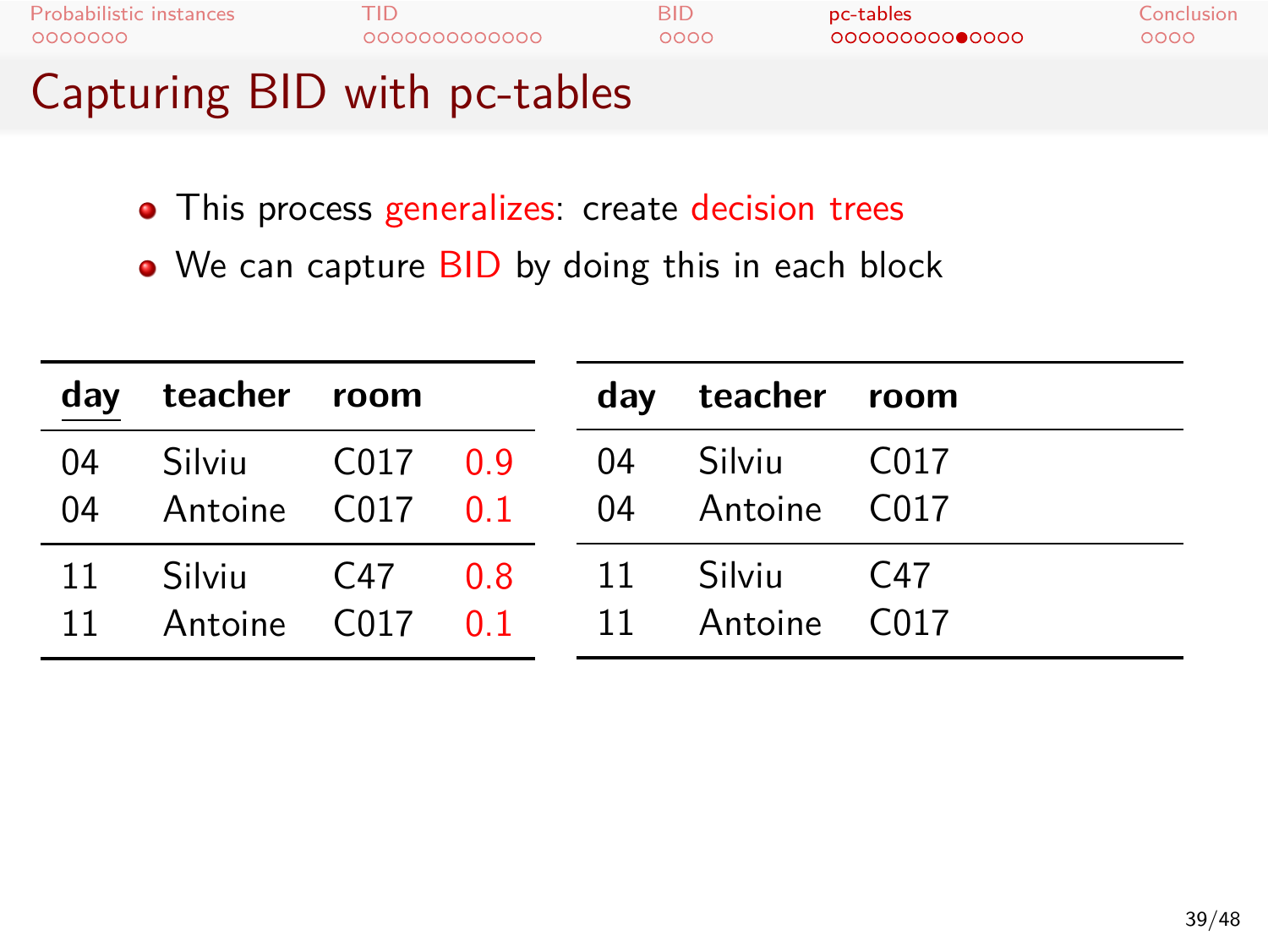| 0000000<br>Capturing BID with pc-tables | 000000000000 | 0000       | 00000000000000 | 0000       |
|-----------------------------------------|--------------|------------|----------------|------------|
| Probabilistic instances                 | TID          | <b>BID</b> | pc-tables      | Conclusion |

- This process generalizes: create decision trees
- We can capture BID by doing this in each block

|    | day teacher room                                             |  | day teacher room          |                                                         |
|----|--------------------------------------------------------------|--|---------------------------|---------------------------------------------------------|
| 04 | Silviu C017 0.9<br>04 Antoine C017 0.1 04 Antoine C017 $x_1$ |  | 04 Silviu C017 $\neg x_1$ |                                                         |
| 11 | 11 Antoine C017 0.1 11 Antoine C017 $\neg y_1 \wedge y_2$    |  |                           | Silviu C47 0.8 11 Silviu C47 $\neg y_1 \wedge \neg y_2$ |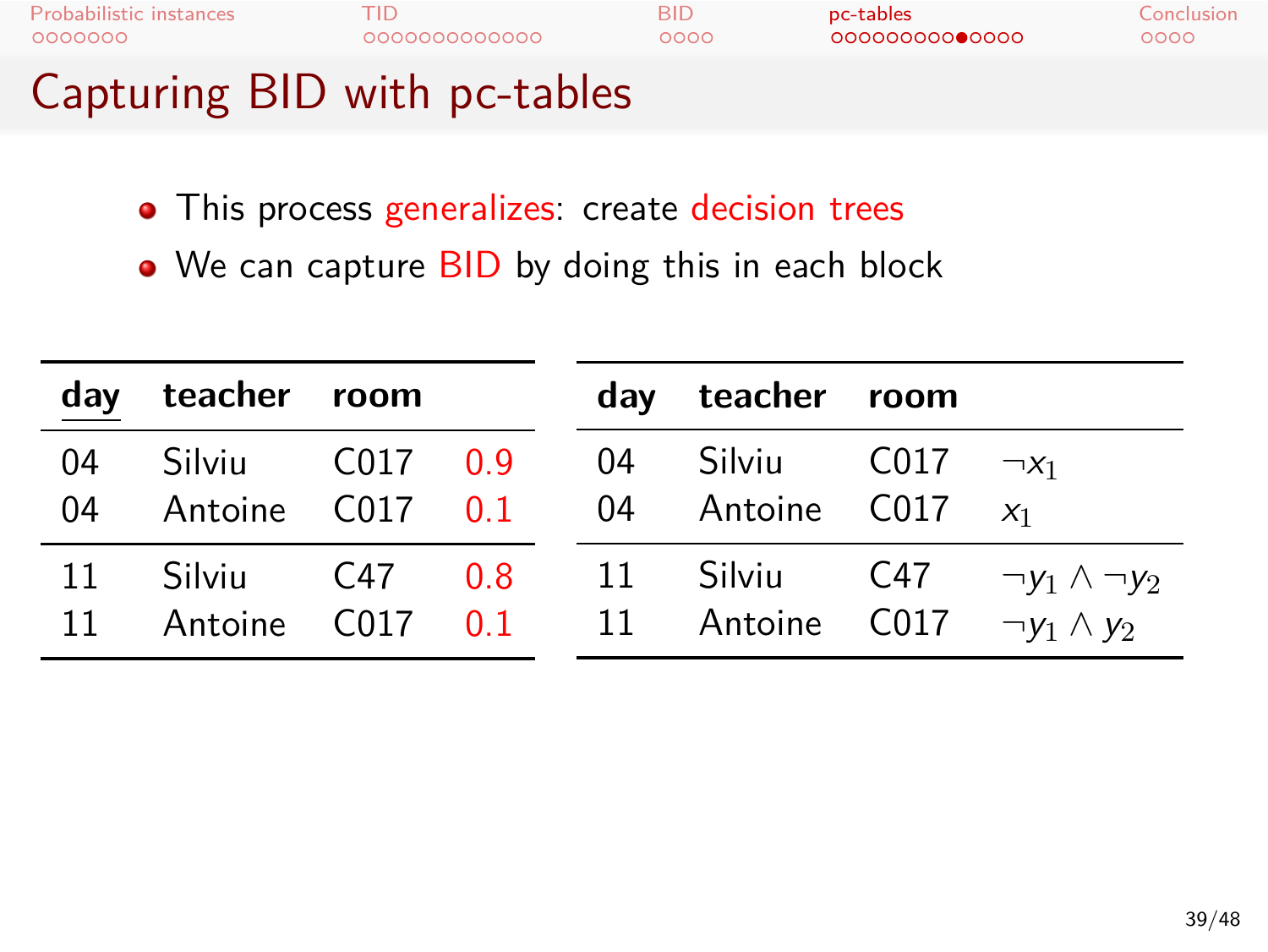| 0000000<br>Capturing BID with pc-tables | 000000000000 | 0000       | 00000000000000 | 0000       |
|-----------------------------------------|--------------|------------|----------------|------------|
| Probabilistic instances                 | TID          | <b>BID</b> | pc-tables      | Conclusion |

- This process generalizes: create decision trees
- We can capture BID by doing this in each block

|    | day teacher room                                                                             |  | day teacher room                          |                            |
|----|----------------------------------------------------------------------------------------------|--|-------------------------------------------|----------------------------|
| 04 | 04 Antoine C017 0.1 04 Antoine C017 $x_1$                                                    |  | Silviu C017 0.9 04 Silviu C017 $\neg x_1$ |                            |
|    | 11 Silviu C47 0.8 11 Silviu C47<br>11 Antoine C017 0.1 11 Antoine C017 $\neg y_1 \wedge y_2$ |  |                                           | $\neg y_1 \wedge \neg y_2$ |

- *x*<sup>1</sup> has probability 0*.*1
- *y*<sup>1</sup> has probability 0*.*1
- *y*<sup>2</sup> has probability 1/9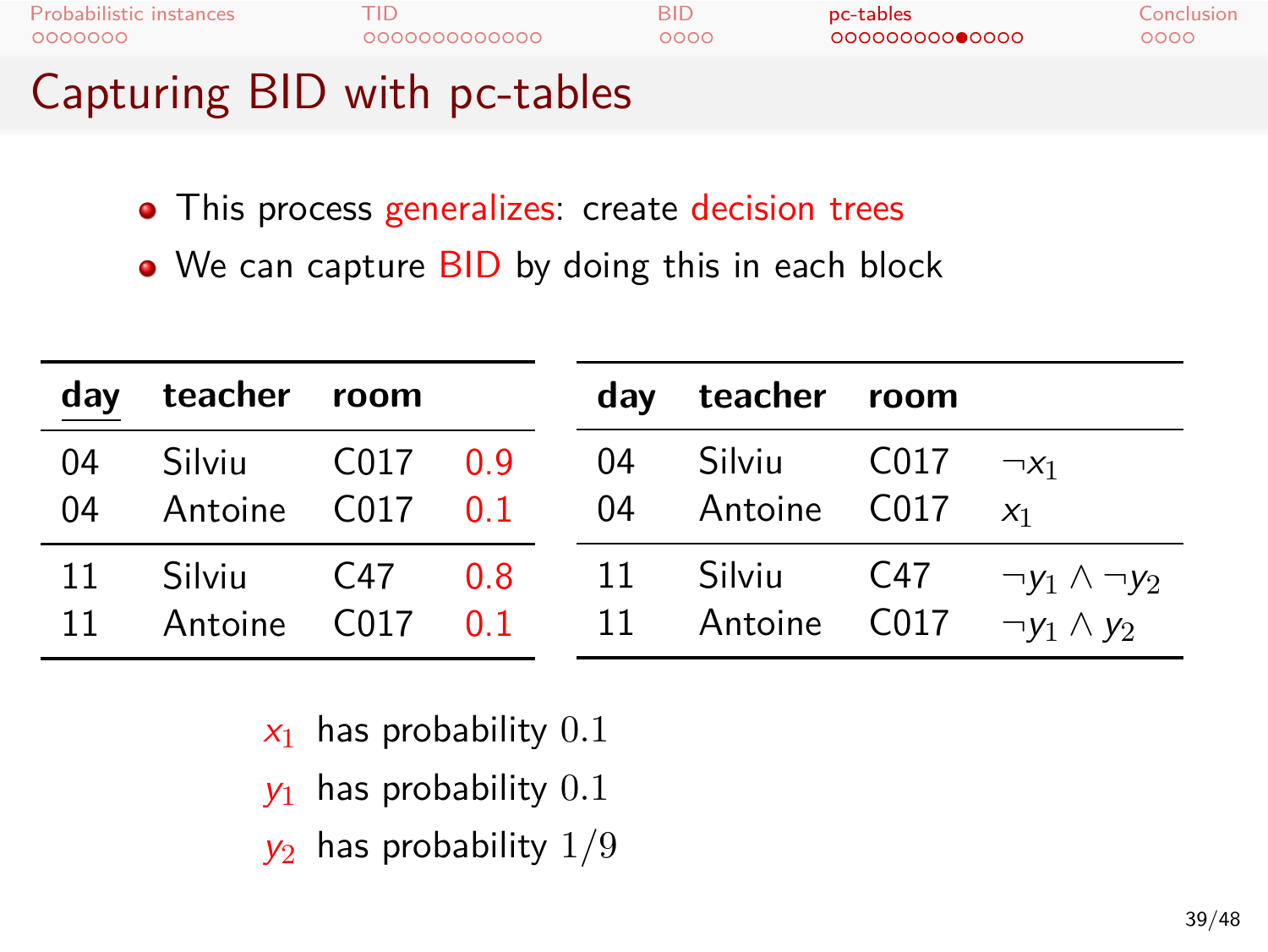

- Remember from last class:
	- Boolean c-tables are a strong representation system
		- ... because c-tables are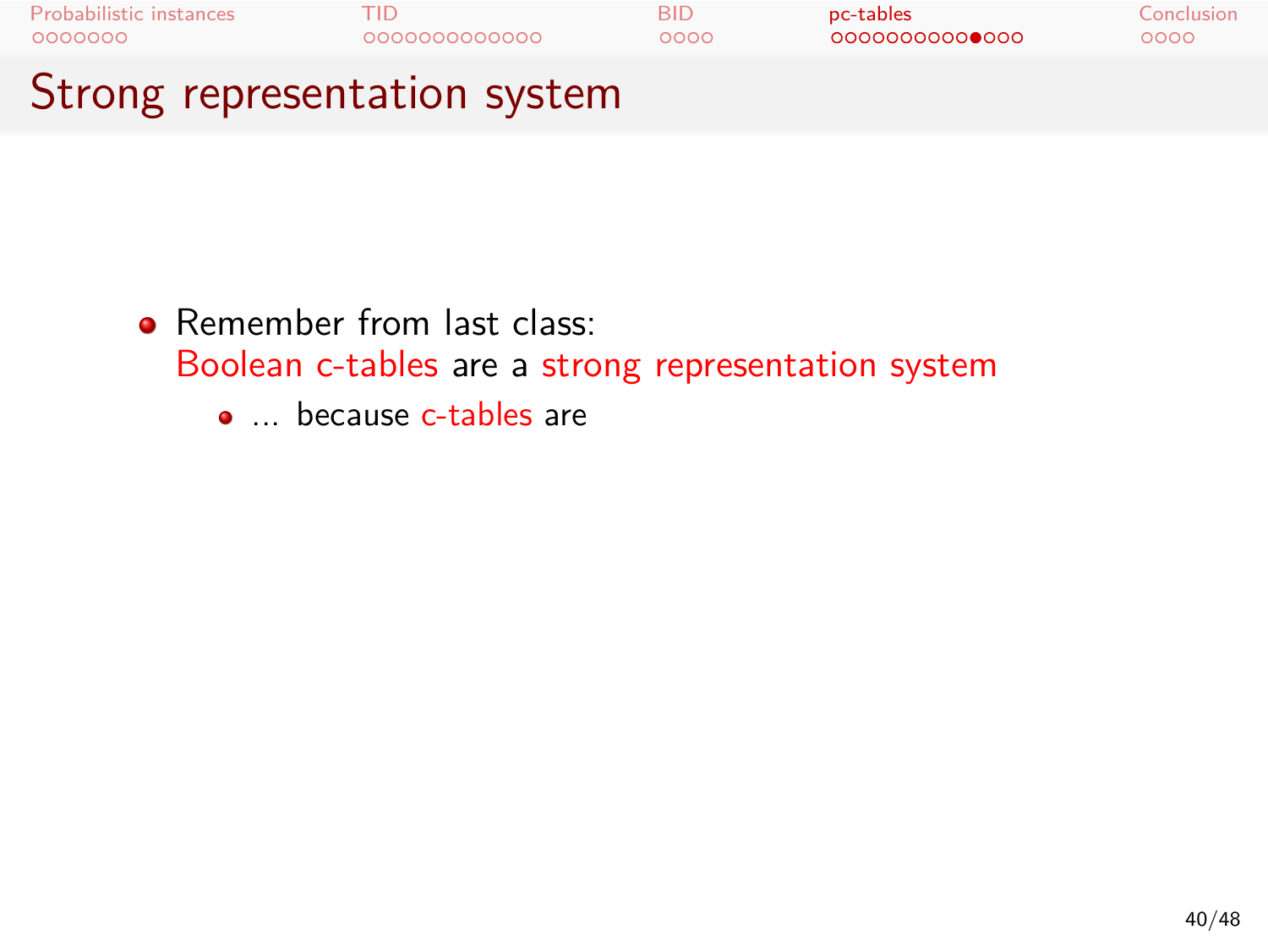

- Remember from last class:
	- Boolean c-tables are a strong representation system
		- ... because c-tables are
- Further, each valuation of the output is the output for the same valuation of the inputs
	- *→* assuming that variables in the input relations are different
	- *→* this preserves probabilities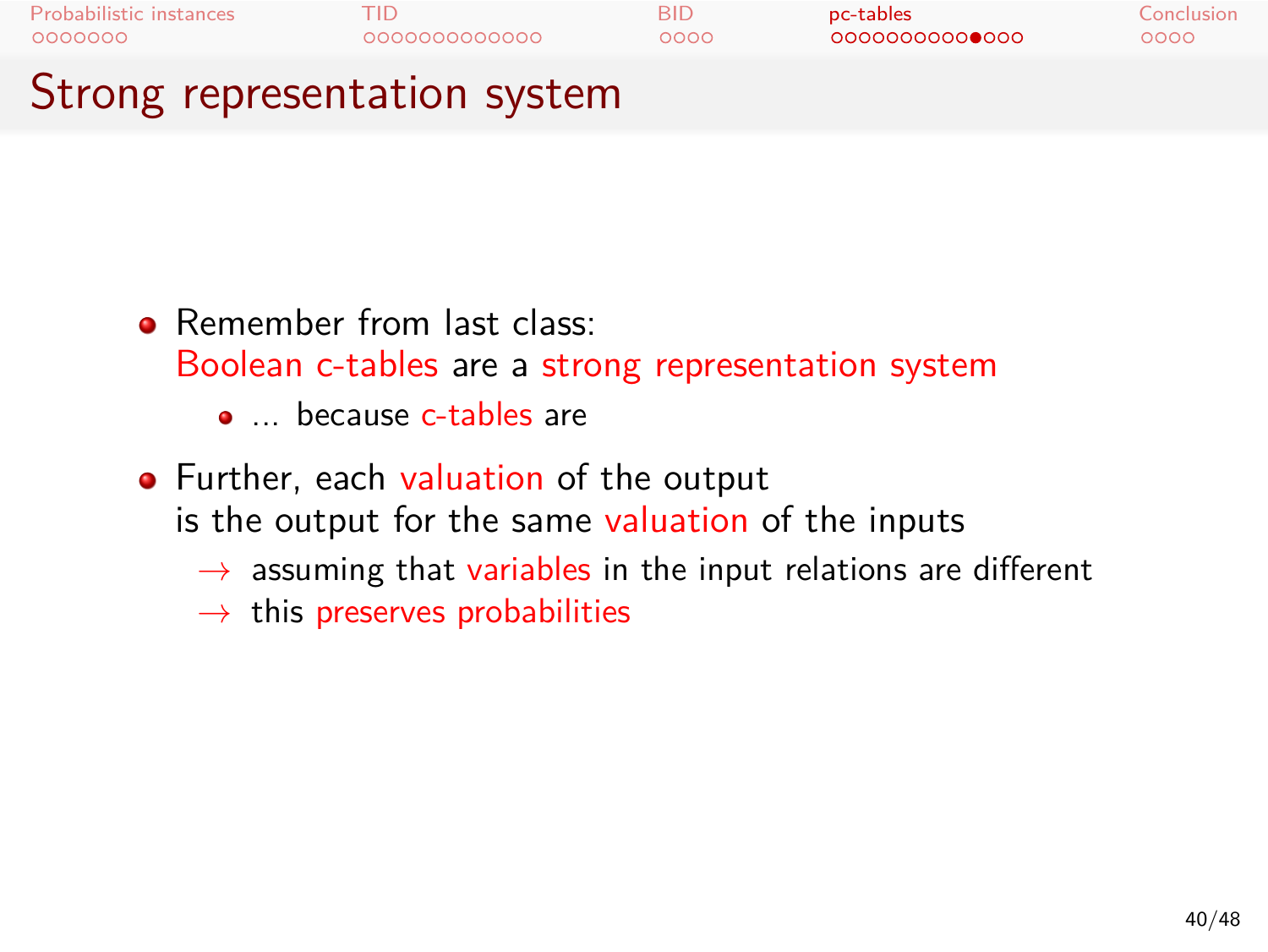

- Remember from last class:
	- Boolean c-tables are a strong representation system
		- ... because c-tables are
- Further, each valuation of the output is the output for the same valuation of the inputs
	- *→* assuming that variables in the input relations are different
	- *→* this preserves probabilities
- *→* pc-tables are a strong representation system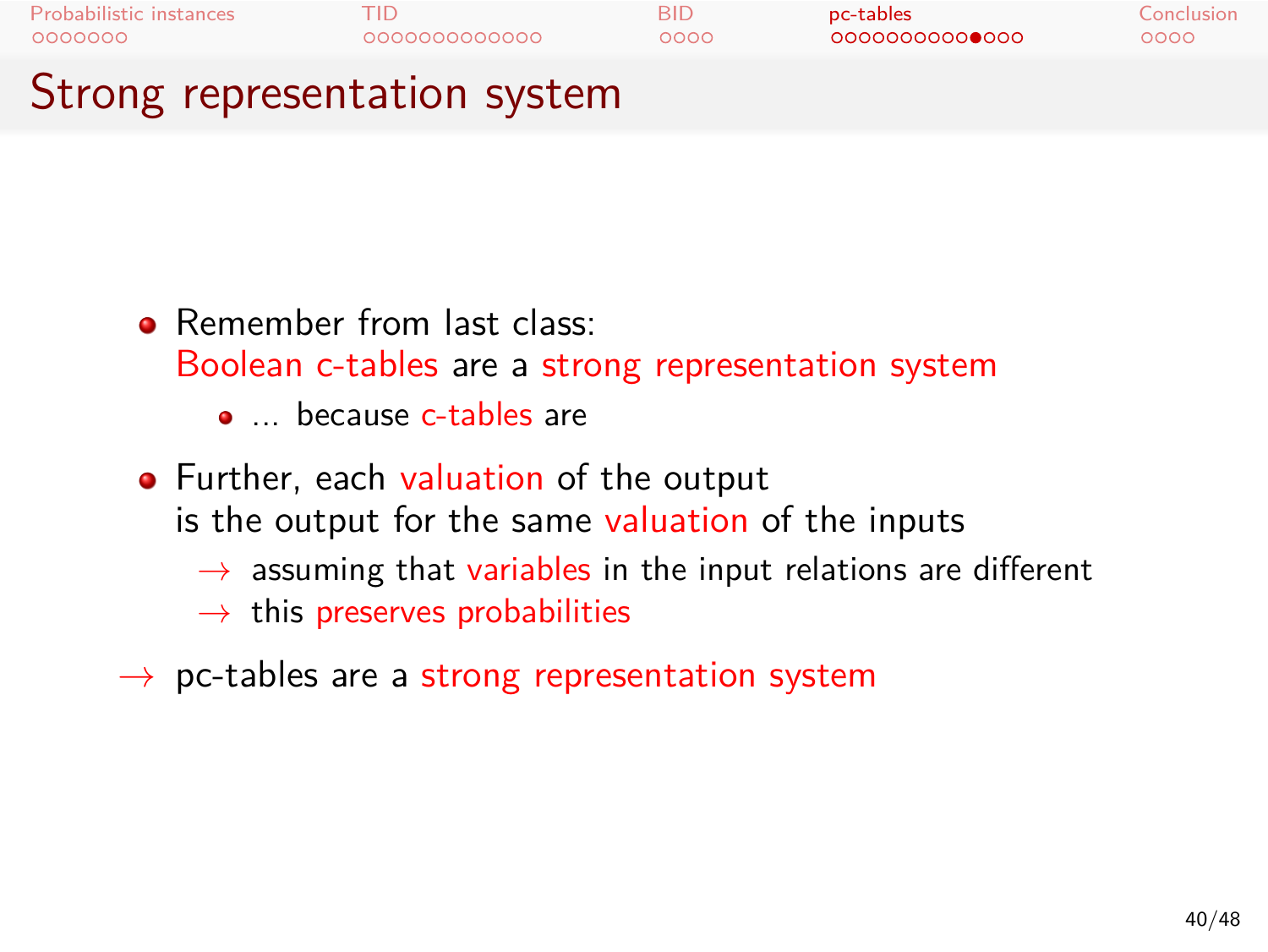| Controllate all musicalitation instalance |              |      |                |            |
|-------------------------------------------|--------------|------|----------------|------------|
| Probabilistic instances                   | 000000000000 | RID  | pc-tables      | Conclusion |
| 0000000                                   |              | ററററ | 00000000000000 | ೦೦೦೦       |

#### Capturing all probabilistic instances

- Remember:
	- $\bullet$  Support  $U:$  uncertain relation
		- Here, set of subsets of a finite set of tuples
	- Probability distribution *π* on *U*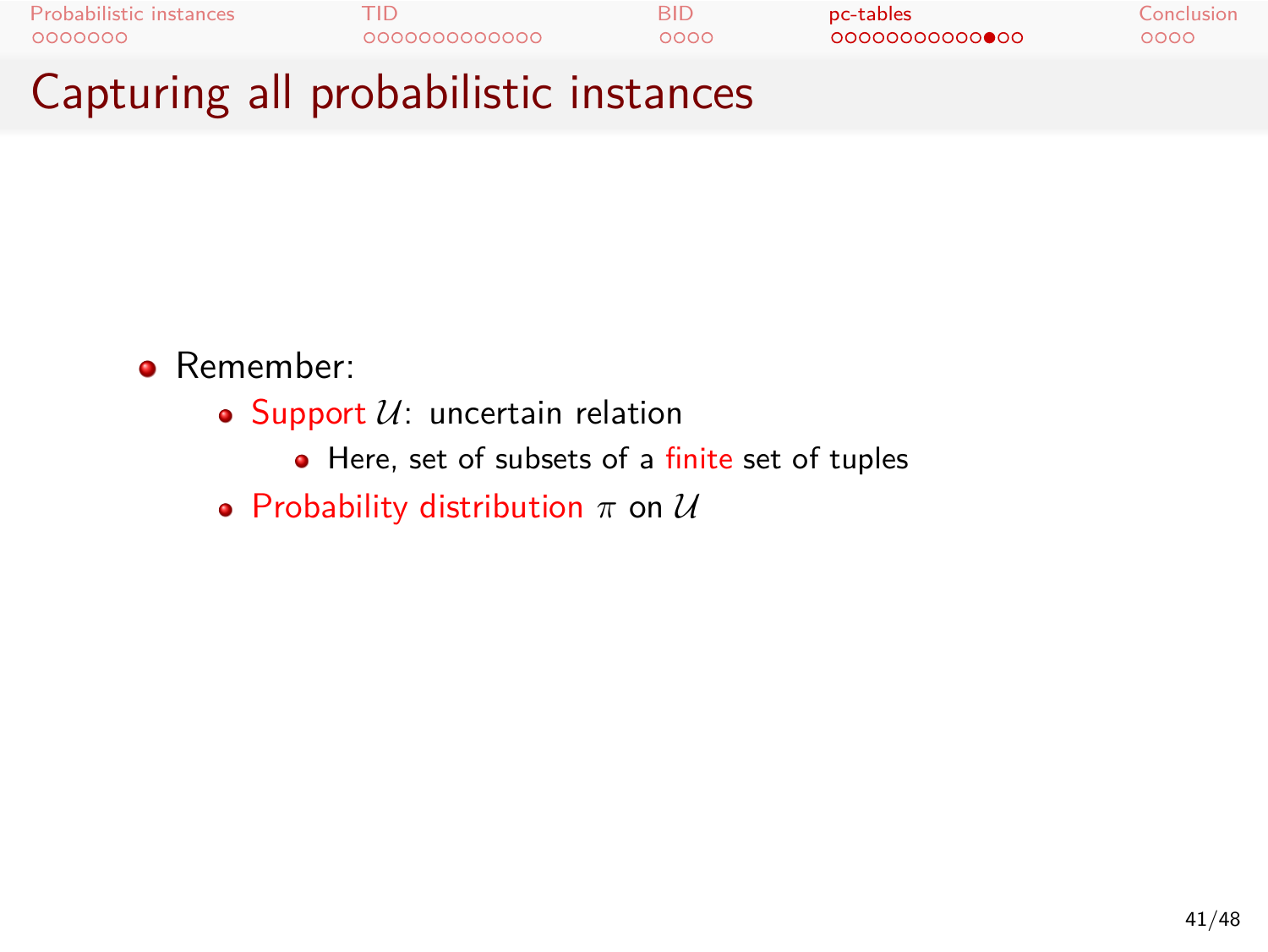

#### Capturing all probabilistic instances

- **•** Remember:
	- $\bullet$  Support  $U$ : uncertain relation
		- Here, set of subsets of a finite set of tuples
	- Probability distribution *π* on *U*

*→* Can any probabilistic instance be represented by a pc-table?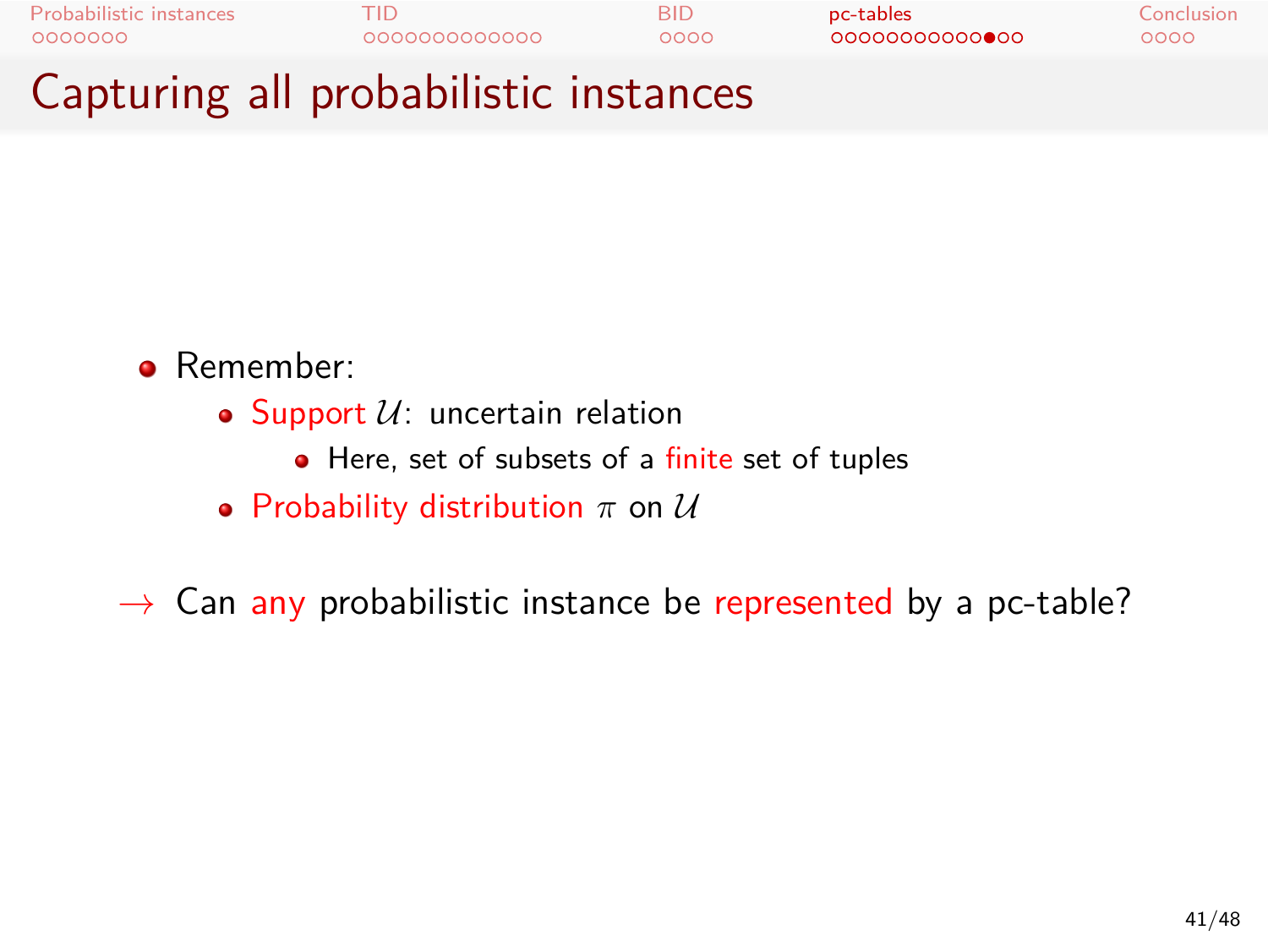

- Number the possible worlds in binary
- For each tuple, write the possible worlds where it appears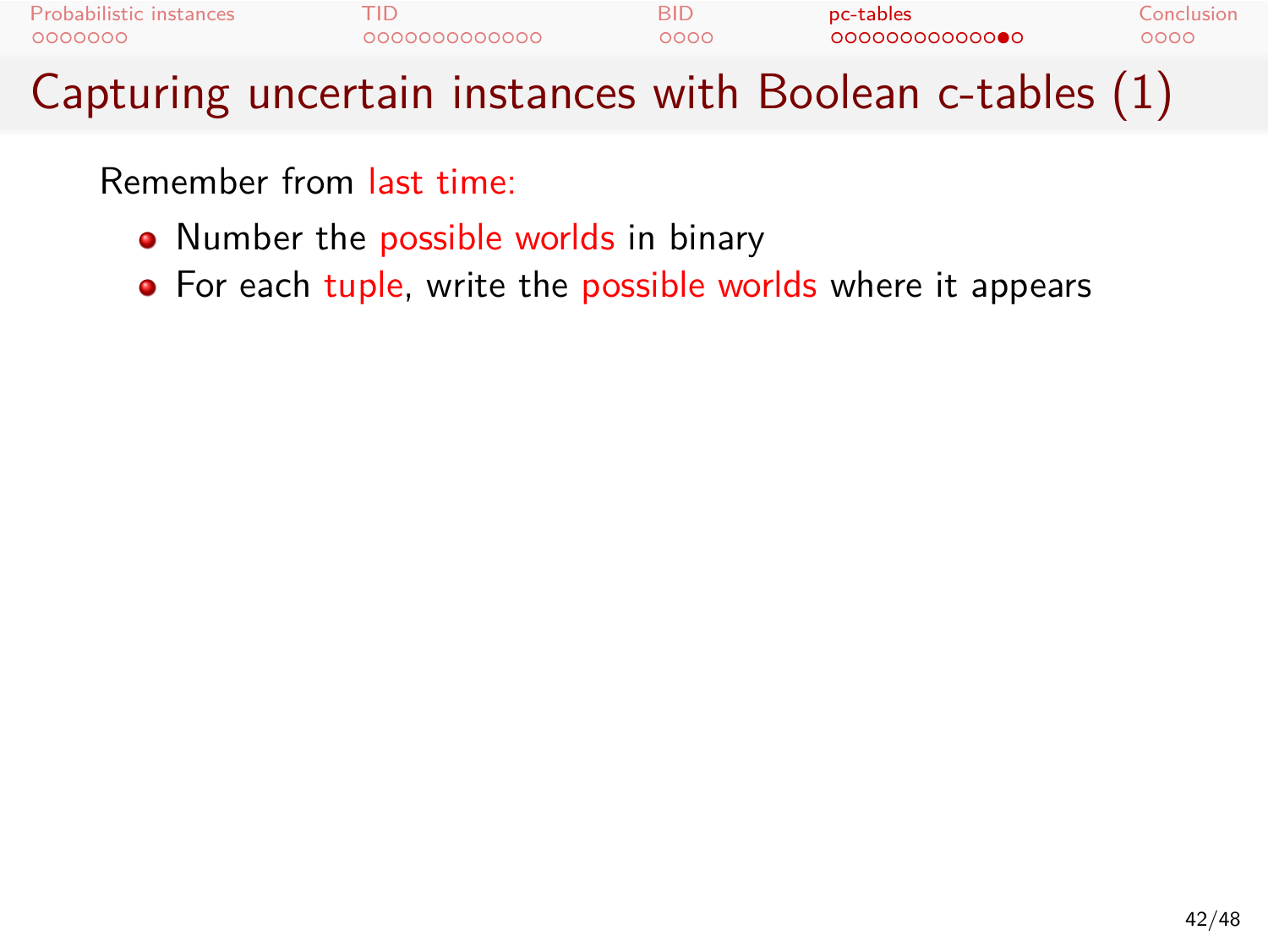| Probabilistic instances | TID                                                     | <b>BID</b> | pc-tables      | Conclusion |
|-------------------------|---------------------------------------------------------|------------|----------------|------------|
| 0000000                 | 0000000000000                                           | 0000       | 00000000000000 | റററെ       |
|                         | Capturing uncertain instances with Boolean c-tables (1) |            |                |            |

- Number the possible worlds in binary
- For each tuple, write the possible worlds where it appears

| $00 -$ |     | 01  | 10 |     |     | 11      |
|--------|-----|-----|----|-----|-----|---------|
| v w    |     | v w |    | v w |     | v w     |
| a d    |     | a d |    | a d |     | a d     |
| b e    |     | b e |    | b e |     | $h \in$ |
| c f    | c f |     |    | c f | c f |         |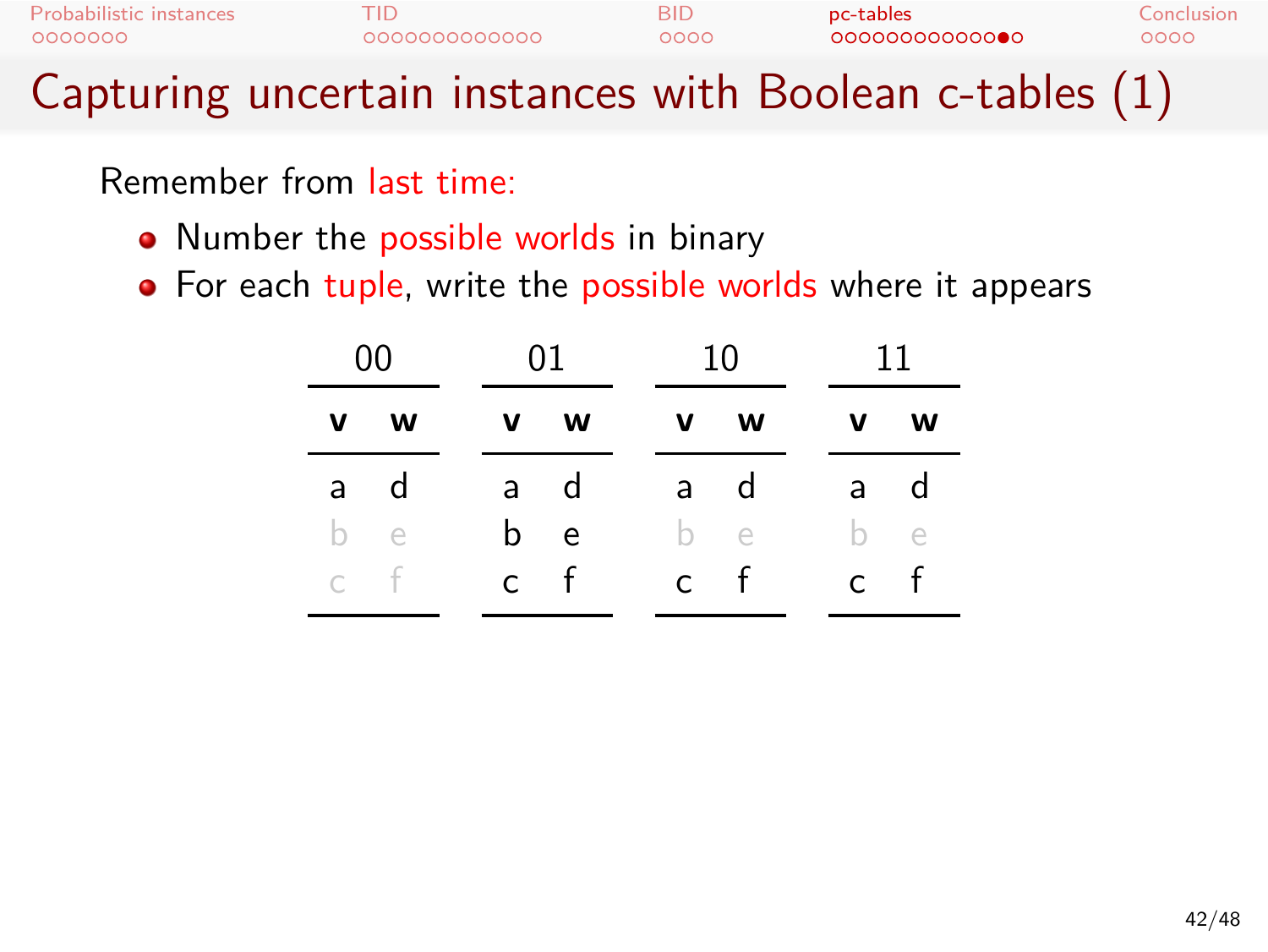| Probabilistic instances<br>0000000 | гнэ<br>000000000000                                     | <b>BID</b><br>0000 | pc-tables | 0000000000000 | Conclusion<br>റററെ |
|------------------------------------|---------------------------------------------------------|--------------------|-----------|---------------|--------------------|
|                                    | Capturing uncertain instances with Boolean c-tables (1) |                    |           |               |                    |

- Number the possible worlds in binary
- For each tuple, write the possible worlds where it appears

|              |    | 00           | 01  |                                              |  | 10           |          | 11 |              |                                  |  |
|--------------|----|--------------|-----|----------------------------------------------|--|--------------|----------|----|--------------|----------------------------------|--|
|              | v  | <b>W</b>     | v   | <b>W</b>                                     |  | v            | <b>W</b> |    | v            | W                                |  |
|              | a. | d            | a   | d                                            |  | a            | d        |    | a            | d                                |  |
|              |    | b e          | b e |                                              |  | - be         |          |    | $b -$        | e                                |  |
|              |    | c f          | c f |                                              |  | $\mathsf{C}$ | $-f$     |    | $\mathsf{C}$ | f                                |  |
| v            | w  |              |     |                                              |  |              |          |    |              |                                  |  |
| a            |    | $\mathsf{d}$ |     | $x = 00 \vee x = 01 \vee x = 10 \vee x = 11$ |  |              |          |    |              |                                  |  |
| b            | e  |              |     | $x=01$                                       |  |              |          |    |              |                                  |  |
| $\mathsf{C}$ | f  |              |     |                                              |  |              |          |    |              | $x = 01 \vee x = 10 \vee x = 11$ |  |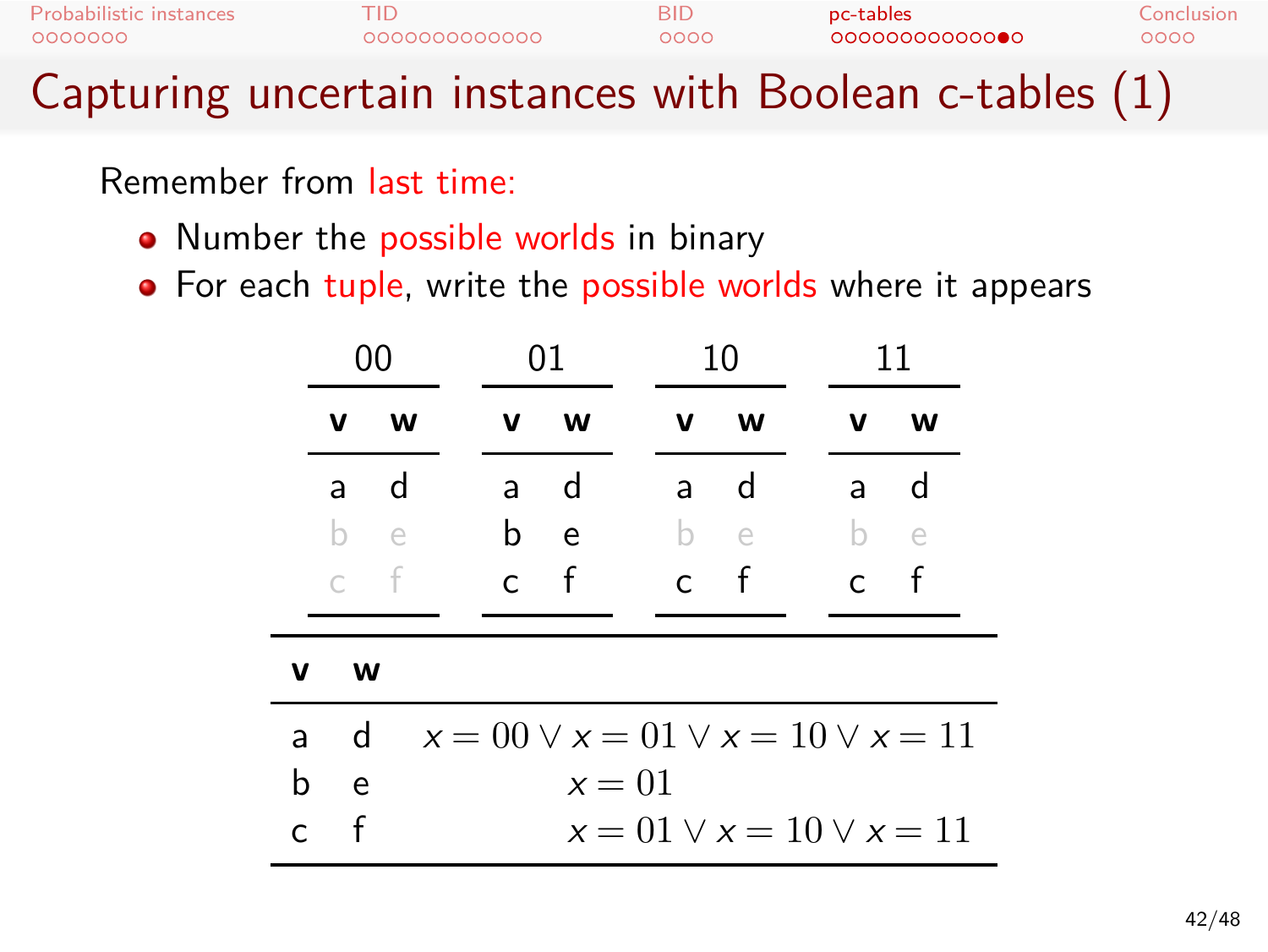| Probabilistic instances | TID          | <b>BID</b> | pc-tables                                               | Conclusion |
|-------------------------|--------------|------------|---------------------------------------------------------|------------|
| 0000000                 | 000000000000 | 0000       | 00000000000000                                          | 0000       |
|                         |              |            | Capturing uncertain instances with Boolean c-tables (1) |            |

- Number the possible worlds in binary
- For each tuple, write the possible worlds where it appears

|              |   | 00         |              | 01           |  | 10           |            |              |                                              |  |  | 11 |  |  |
|--------------|---|------------|--------------|--------------|--|--------------|------------|--------------|----------------------------------------------|--|--|----|--|--|
|              | v | w          | v            | W            |  | v            | w          | v            | w                                            |  |  |    |  |  |
|              | a | d          | a            | $\mathsf{d}$ |  | a            | d          | a            | d                                            |  |  |    |  |  |
|              | b | $\epsilon$ | b            | e            |  | b.           | $\epsilon$ | b.           | $\epsilon$                                   |  |  |    |  |  |
|              |   | -f         | $\mathsf{C}$ | $-$ f        |  | $\mathsf{C}$ | $-f$       | $\mathsf{C}$ | f                                            |  |  |    |  |  |
| v            | w |            |              |              |  |              |            |              |                                              |  |  |    |  |  |
| a            | d |            |              |              |  |              |            |              | $x = 00 \vee x = 01 \vee x = 10 \vee x = 11$ |  |  |    |  |  |
| b            | e |            |              | $x=01$       |  |              |            |              |                                              |  |  |    |  |  |
| $\mathsf{C}$ | f |            |              |              |  |              |            |              | $x = 01 \vee x = 10 \vee x = 11$             |  |  |    |  |  |

→ We can also do this with pc-tables  $\rightarrow$  Me can also do this with pc-tables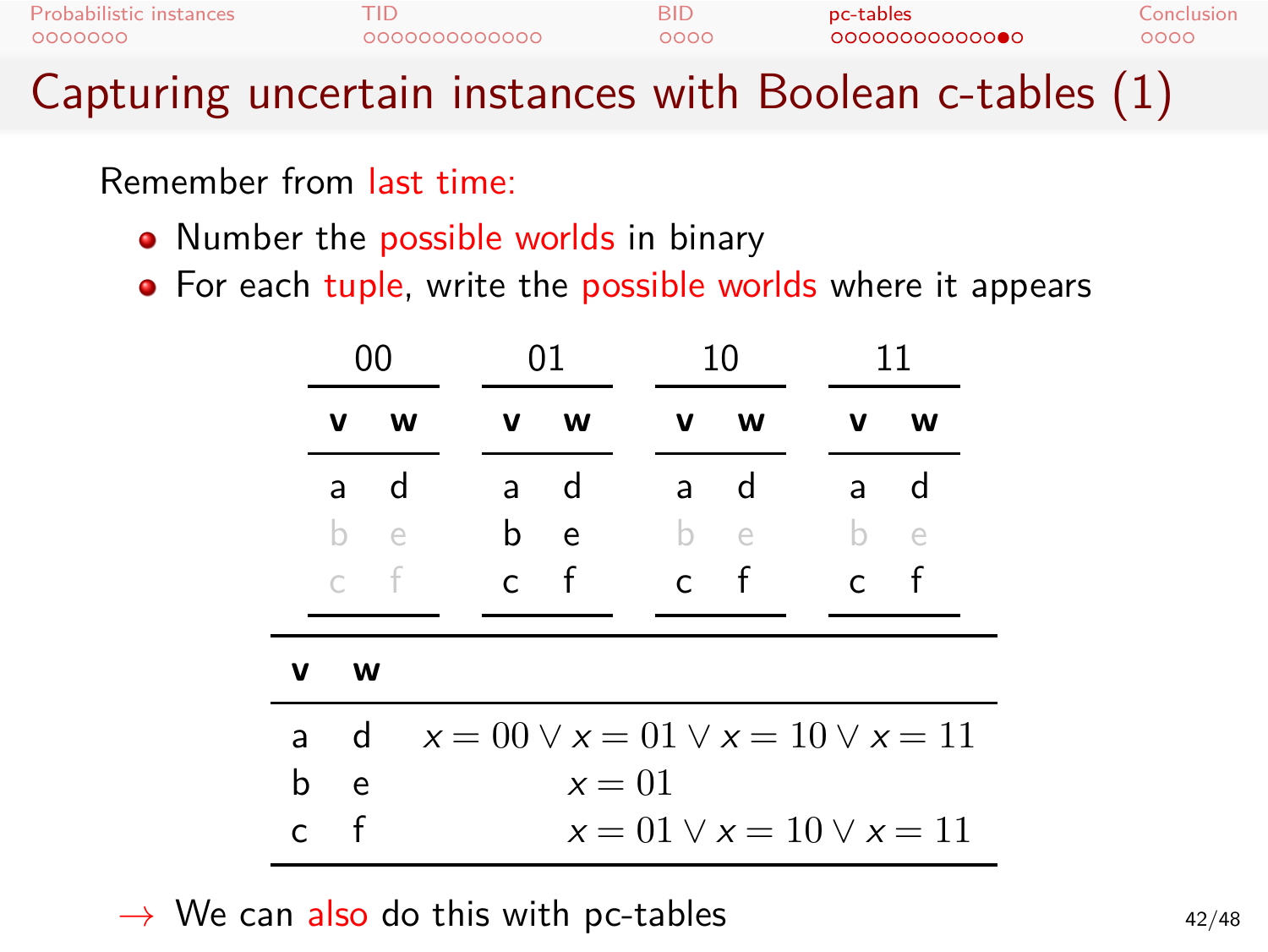| <b>Probabilistic instances</b> | EID.         | RID. | pc-tables                                               | Conclusion |
|--------------------------------|--------------|------|---------------------------------------------------------|------------|
| 0000000                        | 000000000000 | 0000 | 0000000000000                                           | റററെ       |
|                                |              |      | Capturing uncertain instances with Boolean c-tables (2) |            |

| v   | w  |                                                  |
|-----|----|--------------------------------------------------|
|     |    | a d $x = 00 \lor x = 01 \lor x = 10 \lor x = 11$ |
| h.  | e. | $x=01$                                           |
| r t |    | $x = 01 \vee x = 10 \vee x = 11$                 |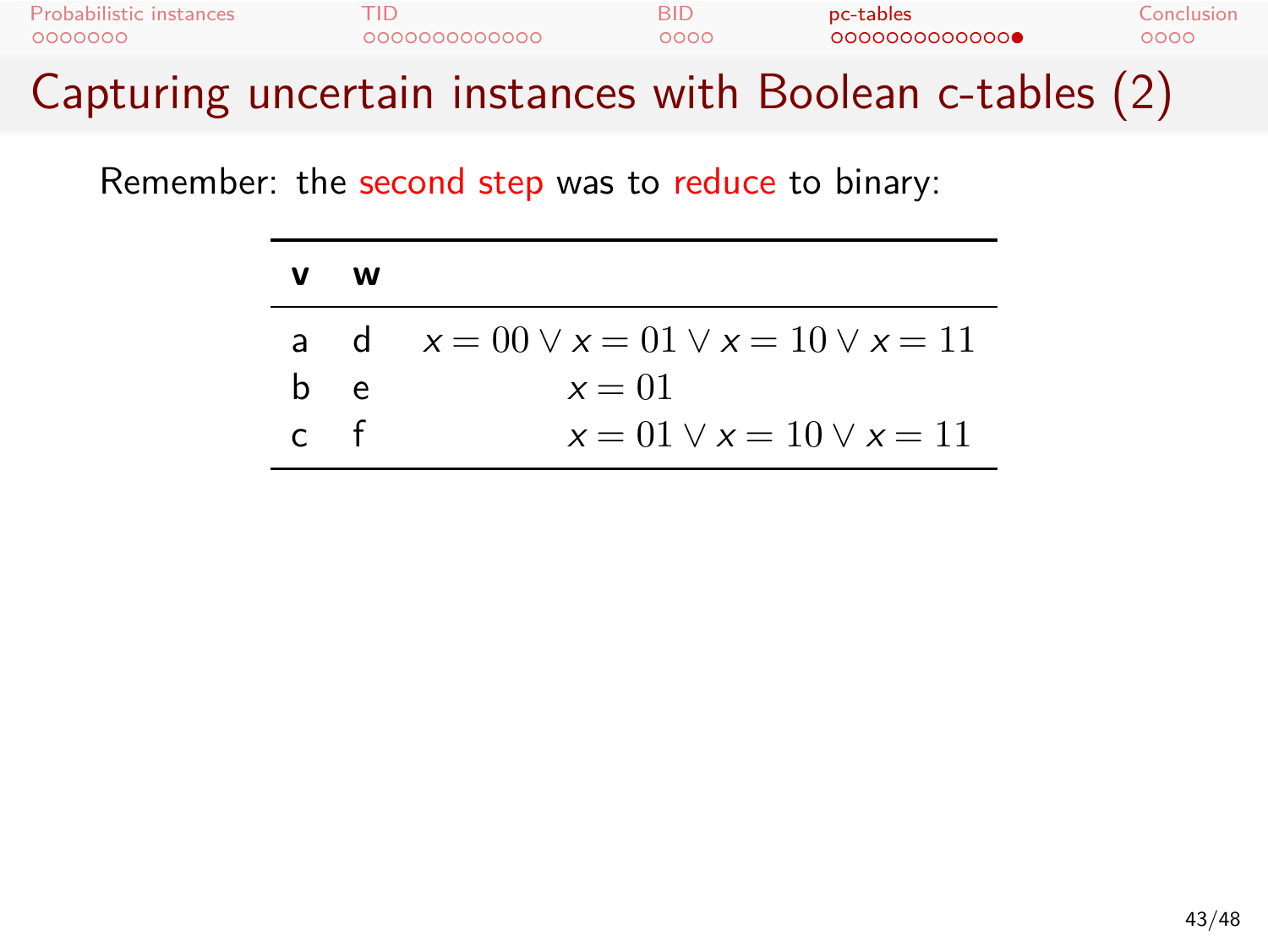| Probabilistic instances                                 | FID.          | RID. | pc-tables     | Conclusion |
|---------------------------------------------------------|---------------|------|---------------|------------|
| 0000000                                                 | 0000000000000 | 0000 | 0000000000000 | റററെ       |
| Capturing uncertain instances with Boolean c-tables (2) |               |      |               |            |

|   | v            | <b>W</b>                                                                                         |
|---|--------------|--------------------------------------------------------------------------------------------------|
|   | a.           | $x = 00 \vee x = 01 \vee x = 10 \vee x = 11$<br>$\mathsf{d}$                                     |
|   | b            | $x=01$<br>e                                                                                      |
|   | $\mathsf{C}$ | $-$ f<br>$x = 01 \vee x = 10 \vee x = 11$                                                        |
|   |              |                                                                                                  |
| v | W            |                                                                                                  |
|   | a d          | $\neg x_1 \wedge \neg x_2 \vee \neg x_1 \wedge x_2 \vee x_1 \wedge \neg x_2 \vee x_1 \wedge x_2$ |
| b | e            | $\neg x_1 \wedge x_2$                                                                            |
|   | f            | $\neg x_1 \wedge x_2 \vee x_1 \wedge \neg x_2 \vee x_1 \wedge x_2$                               |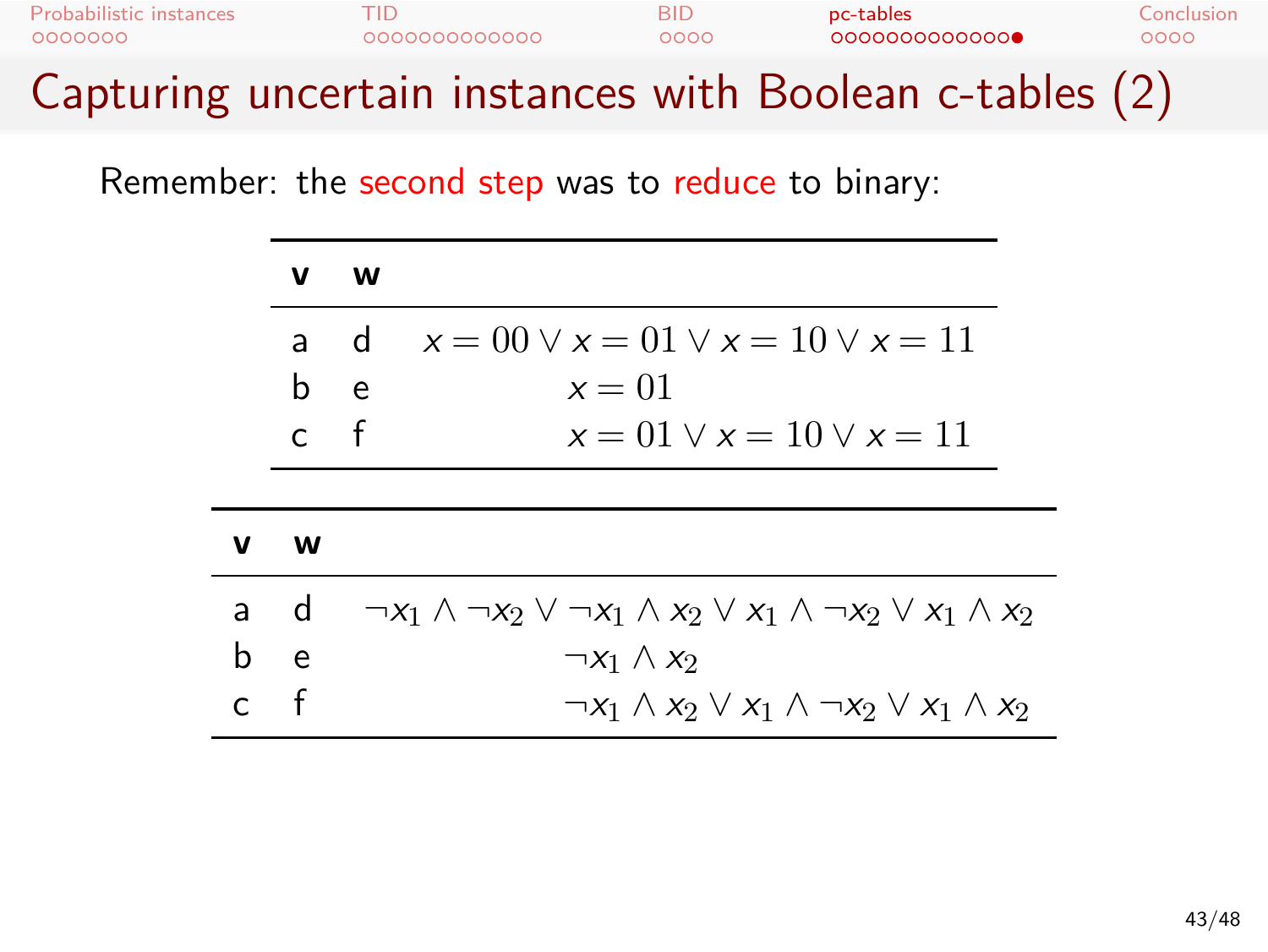| Probabilistic instances | 0000000000000 | RID  | pc-tables                                               | Conclusion |
|-------------------------|---------------|------|---------------------------------------------------------|------------|
| 0000000                 |               | 0000 | 0000000000000                                           | റററെ       |
|                         |               |      | Capturing uncertain instances with Boolean c-tables (2) |            |

|   | v            | w                                                                                                |  |
|---|--------------|--------------------------------------------------------------------------------------------------|--|
|   | a.           | $x = 00 \vee x = 01 \vee x = 10 \vee x = 11$<br>$\mathsf{d}$                                     |  |
|   | b            | $x=01$<br>e                                                                                      |  |
|   | $\mathsf{C}$ | $-f$<br>$x = 01 \vee x = 10 \vee x = 11$                                                         |  |
|   |              |                                                                                                  |  |
| v | w            |                                                                                                  |  |
|   | a d          | $\neg x_1 \wedge \neg x_2 \vee \neg x_1 \wedge x_2 \vee x_1 \wedge \neg x_2 \vee x_1 \wedge x_2$ |  |
| b | e.           | $\neg x_1 \wedge x_2$                                                                            |  |
|   | f            | $\neg x_1 \wedge x_2 \vee x_1 \wedge \neg x_2 \vee x_1 \wedge x_2$                               |  |

• For pc-instances, how to choose the probabilities?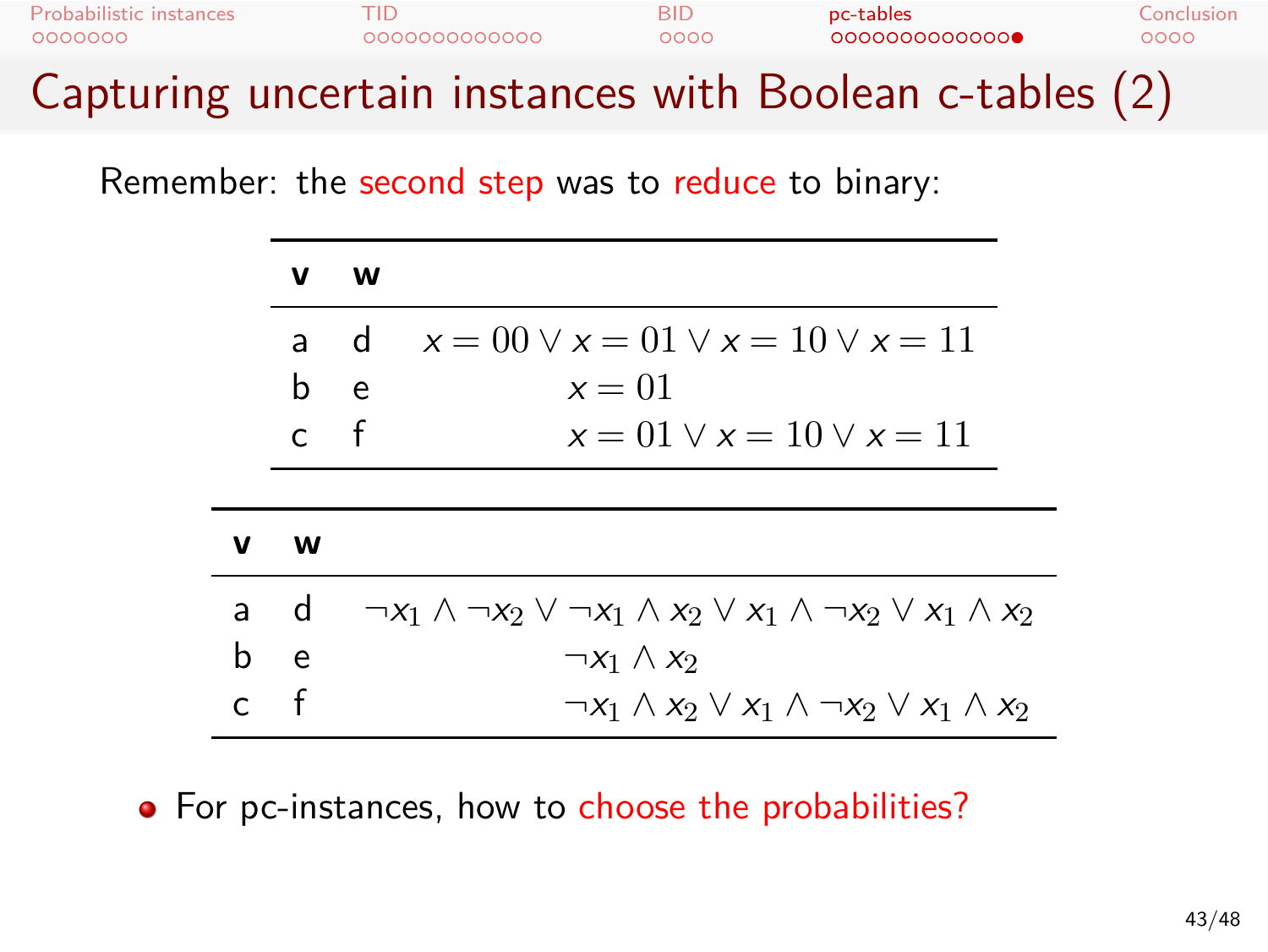| Probabilistic instances | FID.         | BID. | pc-tables                                               | Conclusion |
|-------------------------|--------------|------|---------------------------------------------------------|------------|
| 0000000                 | 000000000000 | 0000 | 0000000000000                                           | റററെ       |
|                         |              |      | Capturing uncertain instances with Boolean c-tables (2) |            |

|   | v            | w                                                                                                |
|---|--------------|--------------------------------------------------------------------------------------------------|
|   | a.           | $x = 00 \vee x = 01 \vee x = 10 \vee x = 11$<br>-d                                               |
|   | b            | $x=01$<br>e                                                                                      |
|   | $\mathsf{C}$ | f<br>$x = 01 \vee x = 10 \vee x = 11$                                                            |
|   |              |                                                                                                  |
| v | w            |                                                                                                  |
|   | a d          | $\neg x_1 \wedge \neg x_2 \vee \neg x_1 \wedge x_2 \vee x_1 \wedge \neg x_2 \vee x_1 \wedge x_2$ |
| b | e e          | $\neg x_1 \wedge x_2$                                                                            |
|   | f            | $\neg x_1 \wedge x_2 \vee x_1 \wedge \neg x_2 \vee x_1 \wedge x_2$                               |

• For pc-instances, how to choose the probabilities?

*→* We have seen this: this is encoding a mutually exclusive choice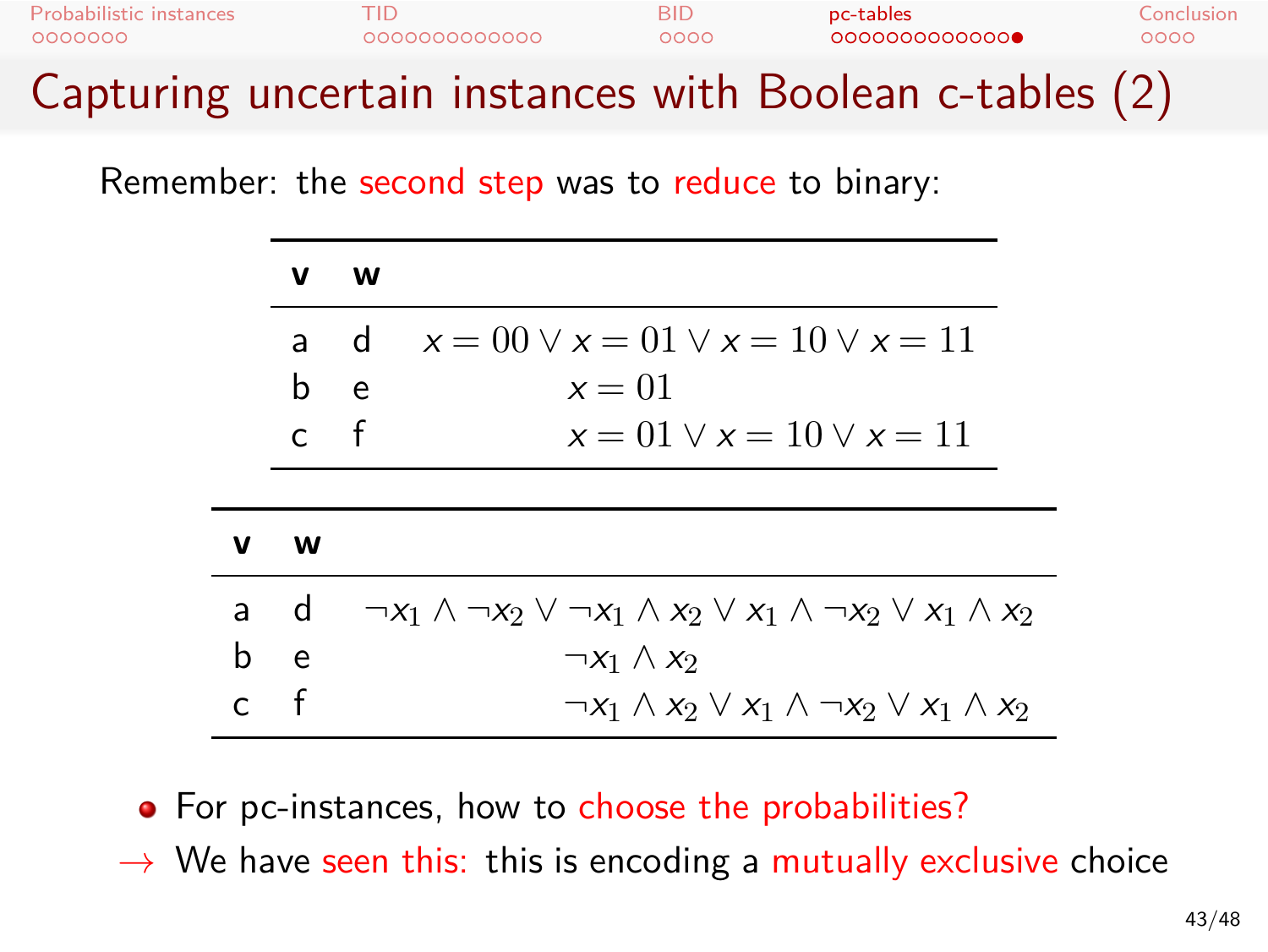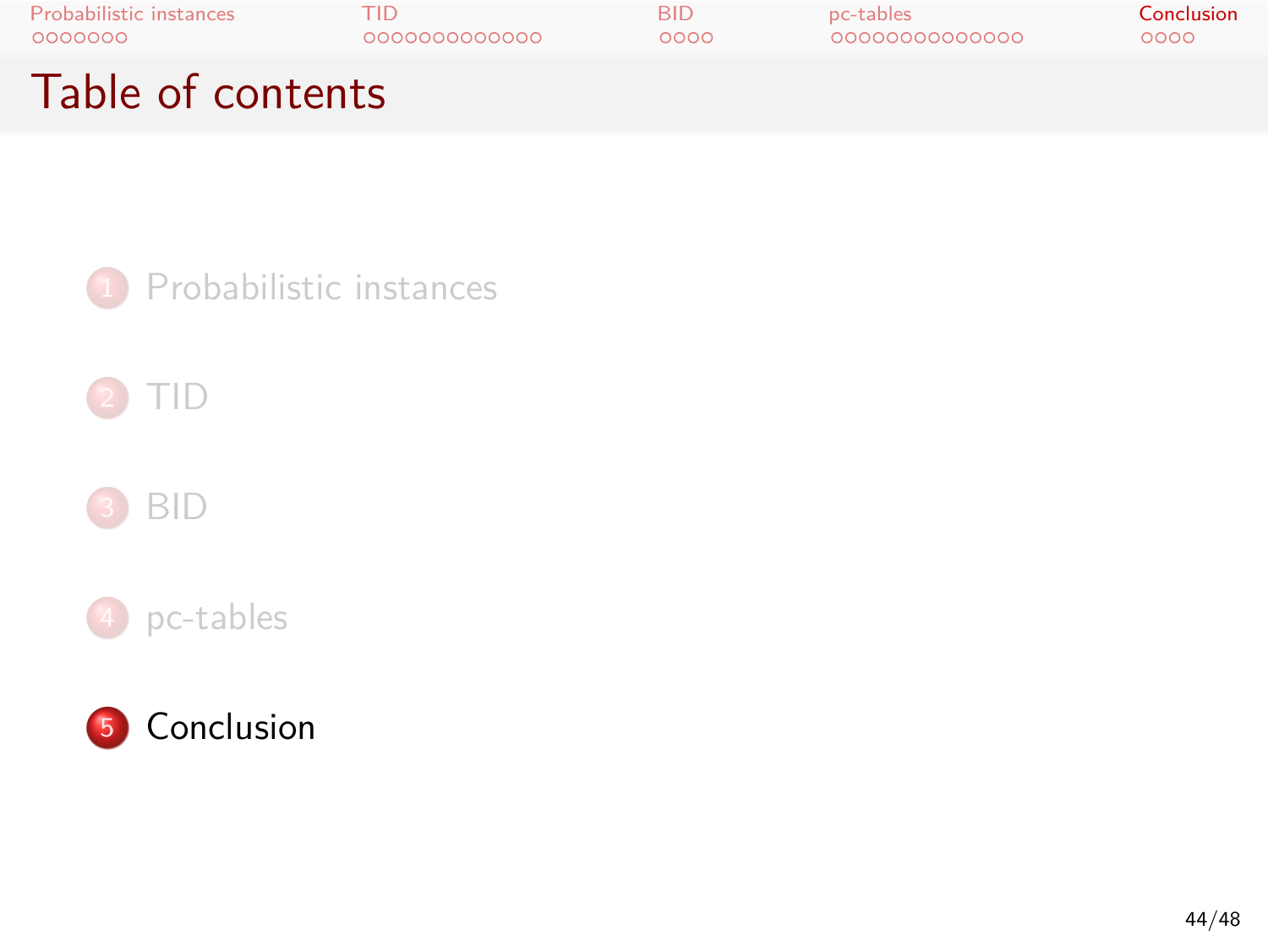# Probabilistic instances TID BID pc-tables Conclusion Summary

We have seen relational formalisms for probabilistic instances:

- TID, a simple model with independent probabilities on tuples
- BID, adding blocks with mutually exclusive choices
- pc-tables, i.e., Boolean c-tables with probabilities on variables
- *→* pc-tables can capture any probabilistic instance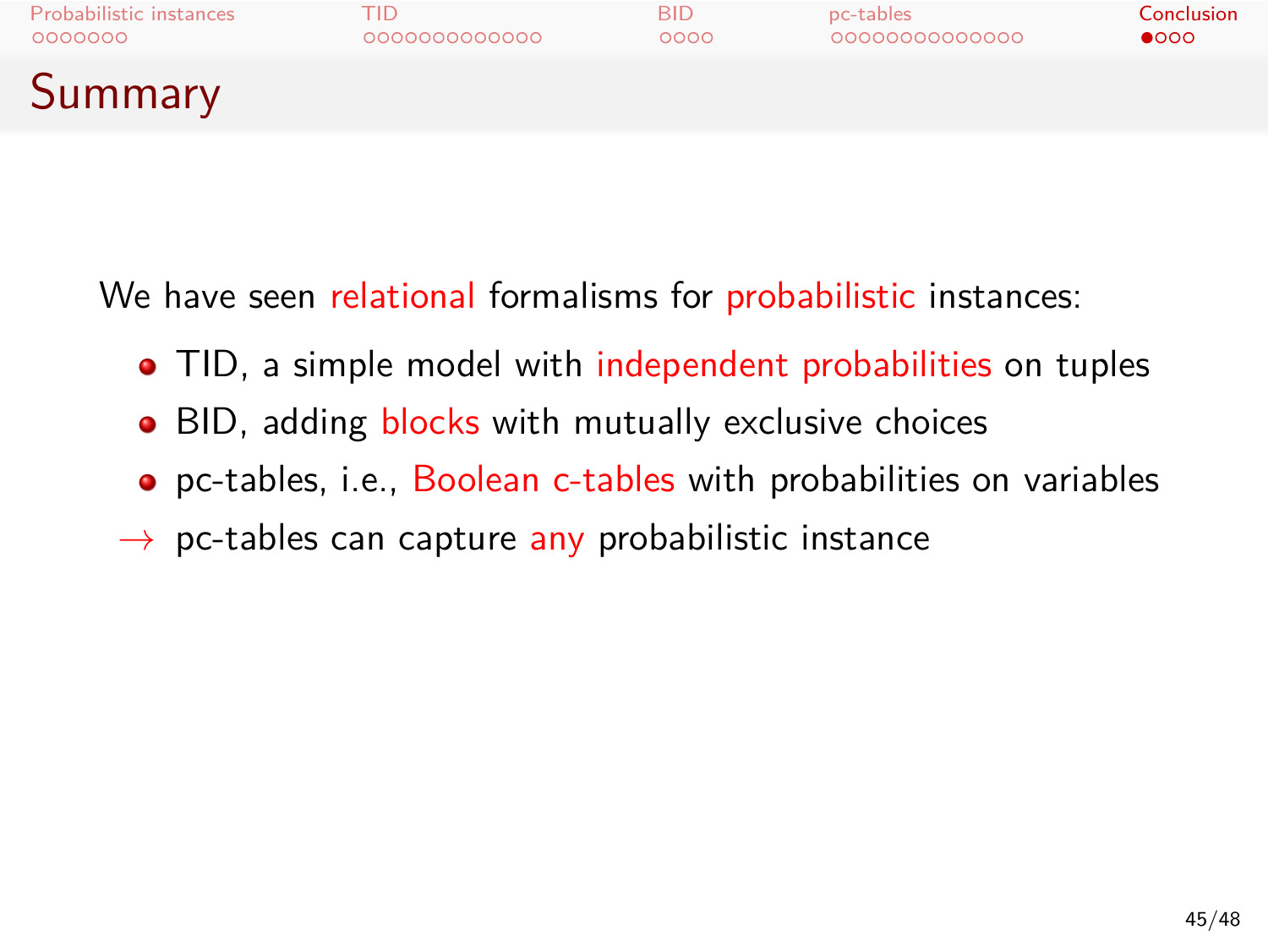#### Probabilistic instances TID BID pc-tables Conclusion

Summary

We have seen relational formalisms for probabilistic instances:

- TID, a simple model with independent probabilities on tuples
- BID, adding blocks with mutually exclusive choices
- pc-tables, i.e., Boolean c-tables with probabilities on variables
- *→* pc-tables can capture any probabilistic instance
- In the next class: how to evaluate queries efficiently
- Let's see a few advanced topics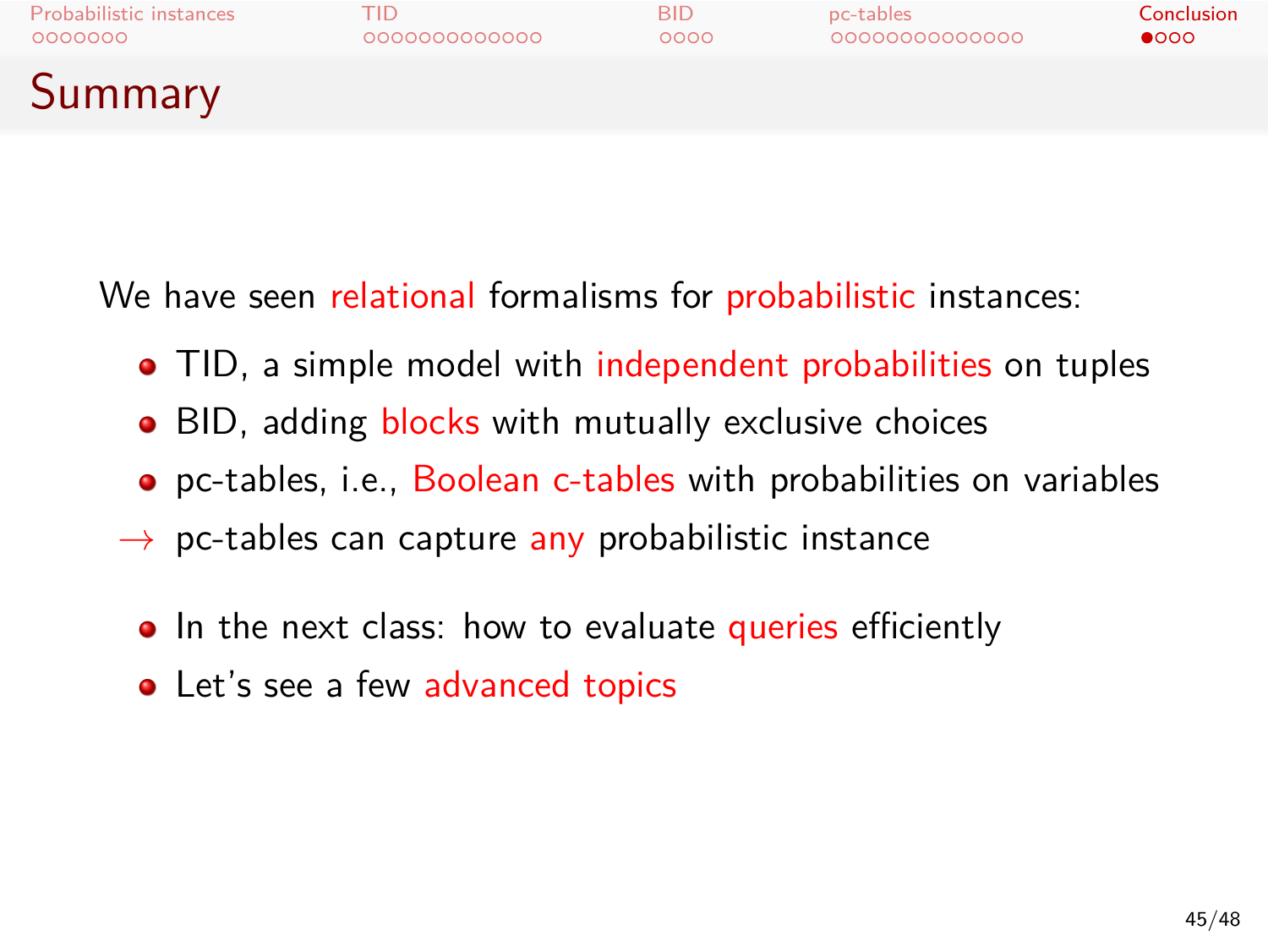

- With probabilities, conditioning is a common operation
	- *What is the probability that it rains given that the grass is wet?*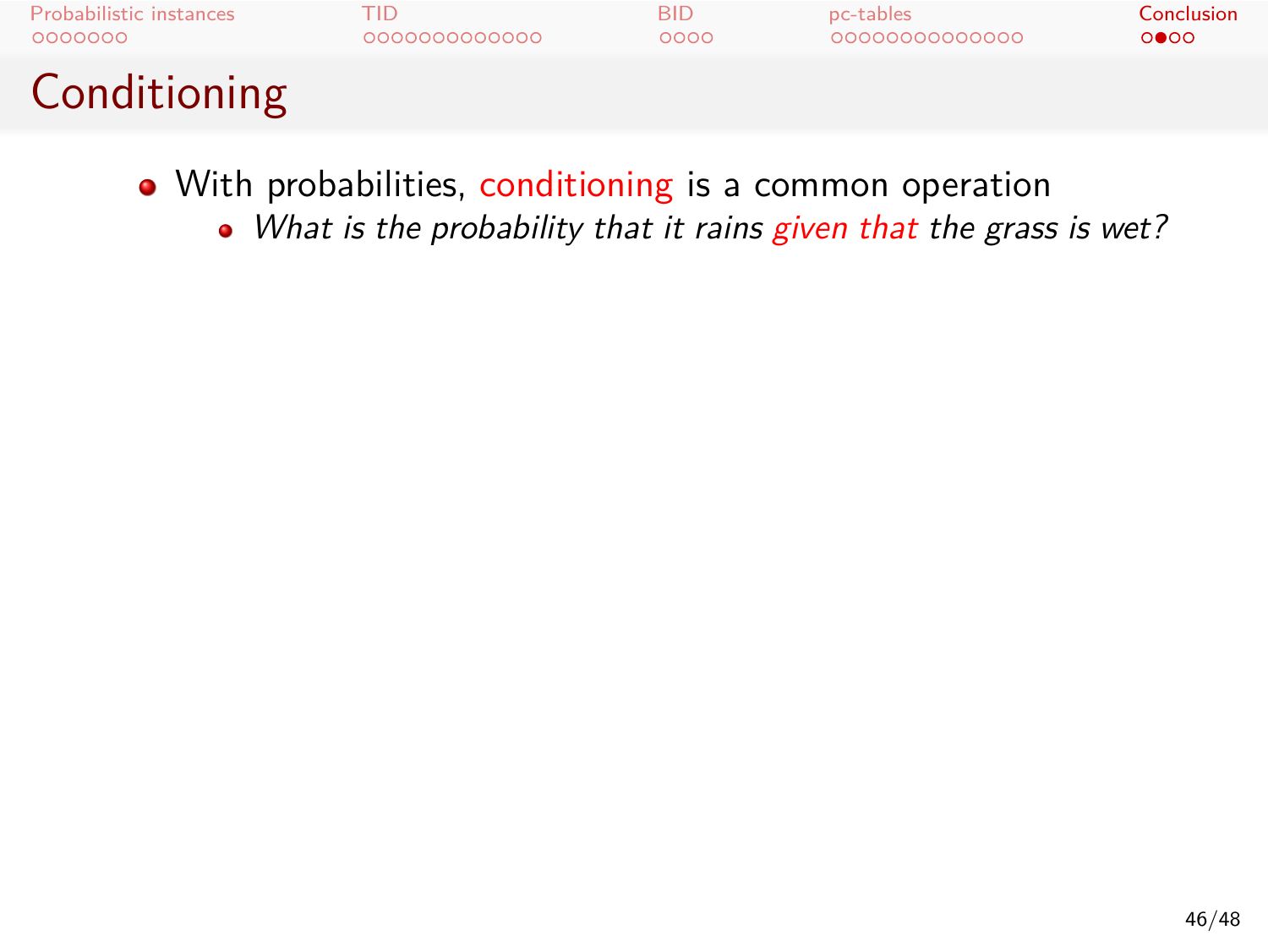# Probabilistic instances TID BID pc-tables Conclusion Conditioning

- With probabilities, conditioning is a common operation
	- *What is the probability that it rains given that the grass is wet?*
- Conditioning a pc-table:
	- *→* Condition the distribution on possible worlds
	- $\rightarrow$  Easy to condition by  $x_1 = 1$
	- *→* Hard to condition on "this tuple is there"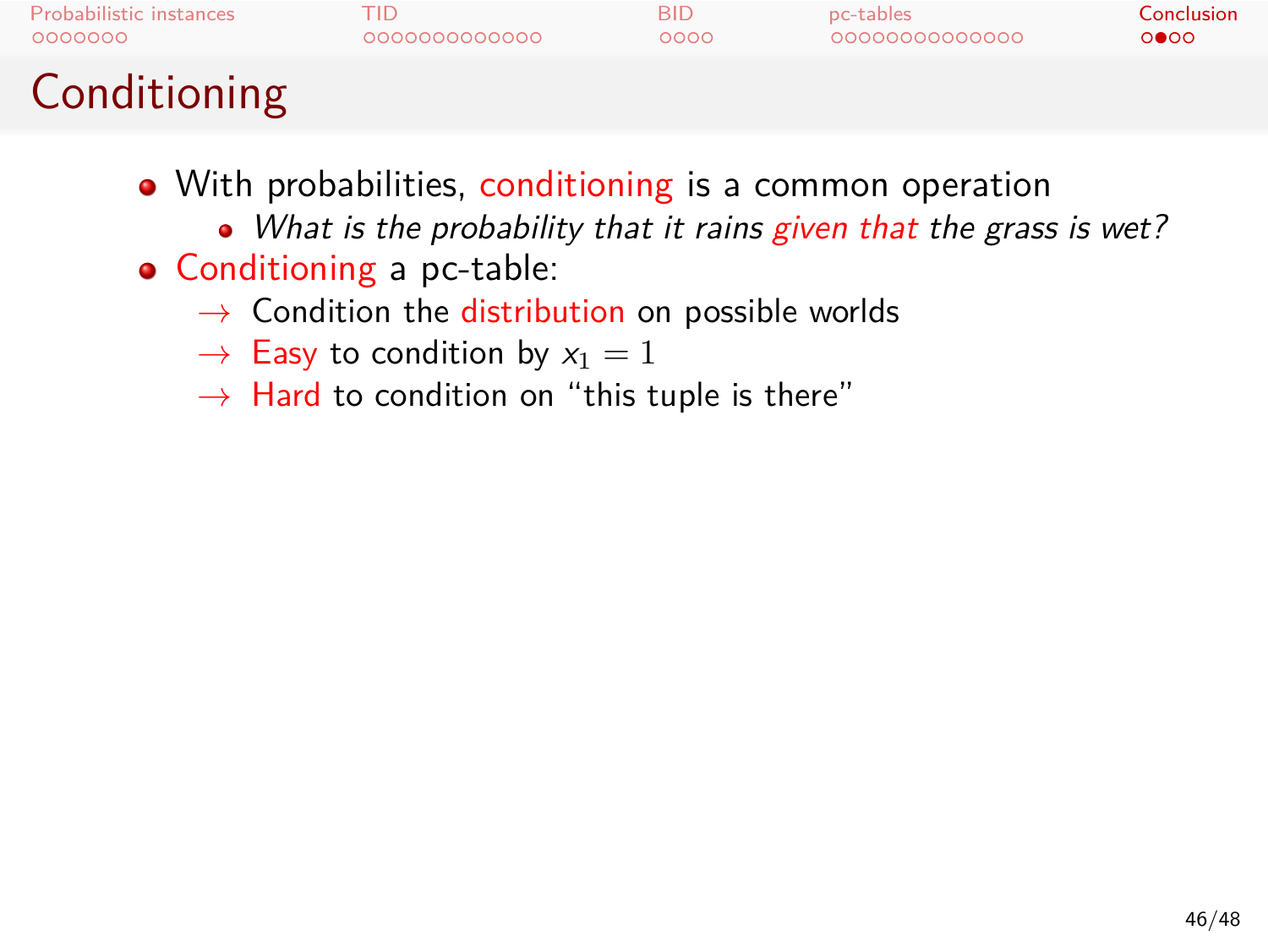# Probabilistic instances TID BID pc-tables Conclusion Conditioning

- With probabilities, conditioning is a common operation
	- *What is the probability that it rains given that the grass is wet?*
- Conditioning a pc-table:
	- *→* Condition the distribution on possible worlds
	- $\rightarrow$  Easy to condition by  $x_1 = 1$
	- *→* Hard to condition on "this tuple is there"
- Idea: pc-table with global condition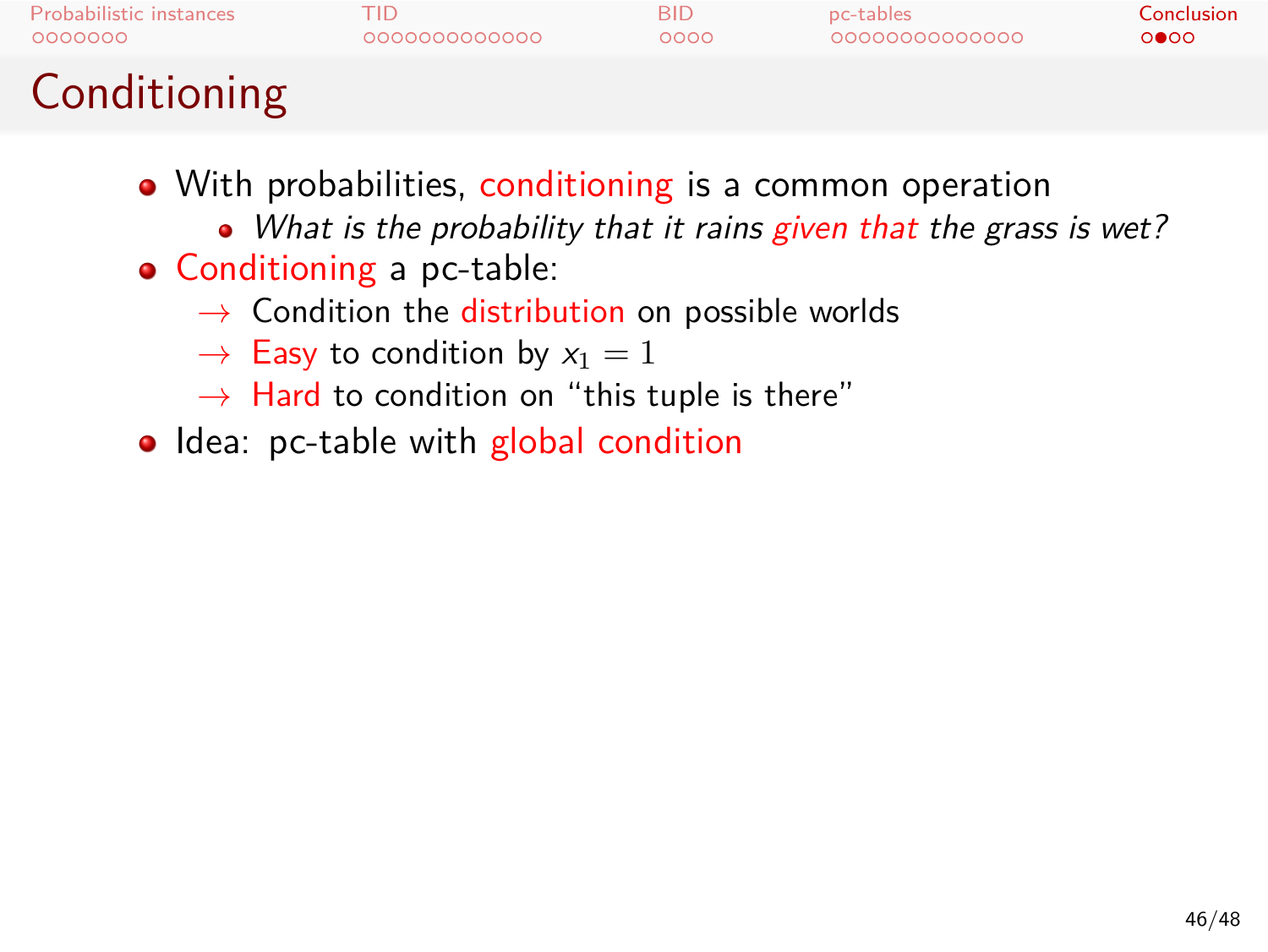# Probabilistic instances TID BID pc-tables Conclusion Conditioning

- With probabilities, conditioning is a common operation
	- *What is the probability that it rains given that the grass is wet?*
- Conditioning a pc-table:
	- *→* Condition the distribution on possible worlds
	- $\rightarrow$  Easy to condition by  $x_1 = 1$
	- *→* Hard to condition on "this tuple is there"
- Idea: pc-table with global condition

#### *x*<sup>1</sup> *∨ x*<sup>2</sup> *∨ x*<sup>3</sup> **teacher**

| -----   |         |
|---------|---------|
| Antoine | $x_1$   |
| Fabian  | $X_{2}$ |
| Silviu  | $X_3$   |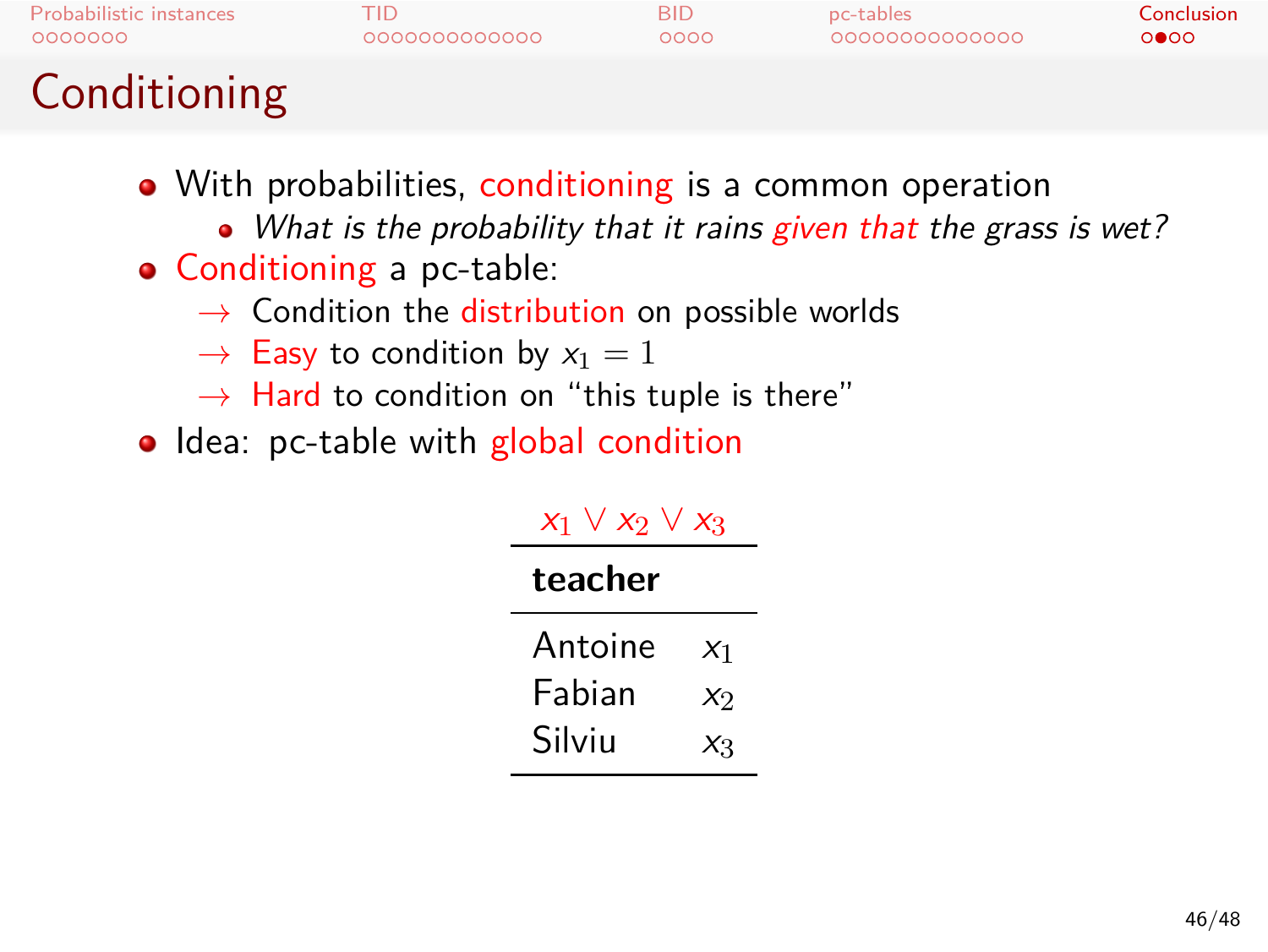| 0000000<br>Conditioning        | 000000000000 | 0000       | 0000000000000 | 0000       |
|--------------------------------|--------------|------------|---------------|------------|
| <b>Probabilistic instances</b> | TID          | <b>BID</b> | pc-tables     | Conclusion |

- With probabilities, conditioning is a common operation
	- *What is the probability that it rains given that the grass is wet?*
- Conditioning a pc-table:
	- *→* Condition the distribution on possible worlds
	- $\rightarrow$  Easy to condition by  $x_1 = 1$
	- *→* Hard to condition on "this tuple is there"
- Idea: pc-table with global condition

#### *x*<sup>1</sup> *∨ x*<sup>2</sup> *∨ x*<sup>3</sup>

#### **teacher**

Antoine  $x_1$ Fabian *x*<sub>2</sub> Silviu *x*<sub>3</sub>

- *→* Semantics: ignore valuations that violate the global condition
- *→* Easier to add things to the global condition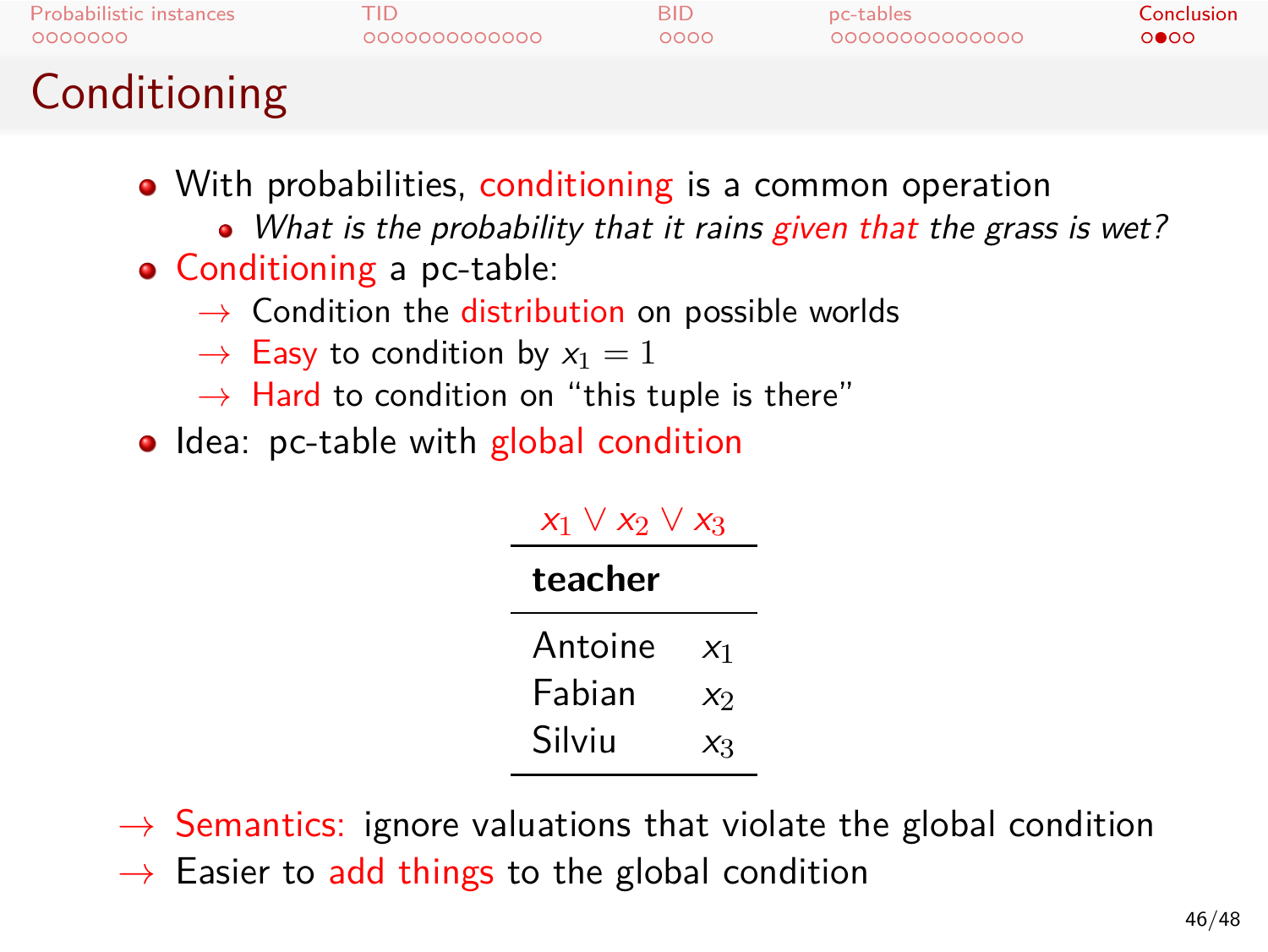

- We will see non-relational models of uncertainty
- *→* There are also other relational models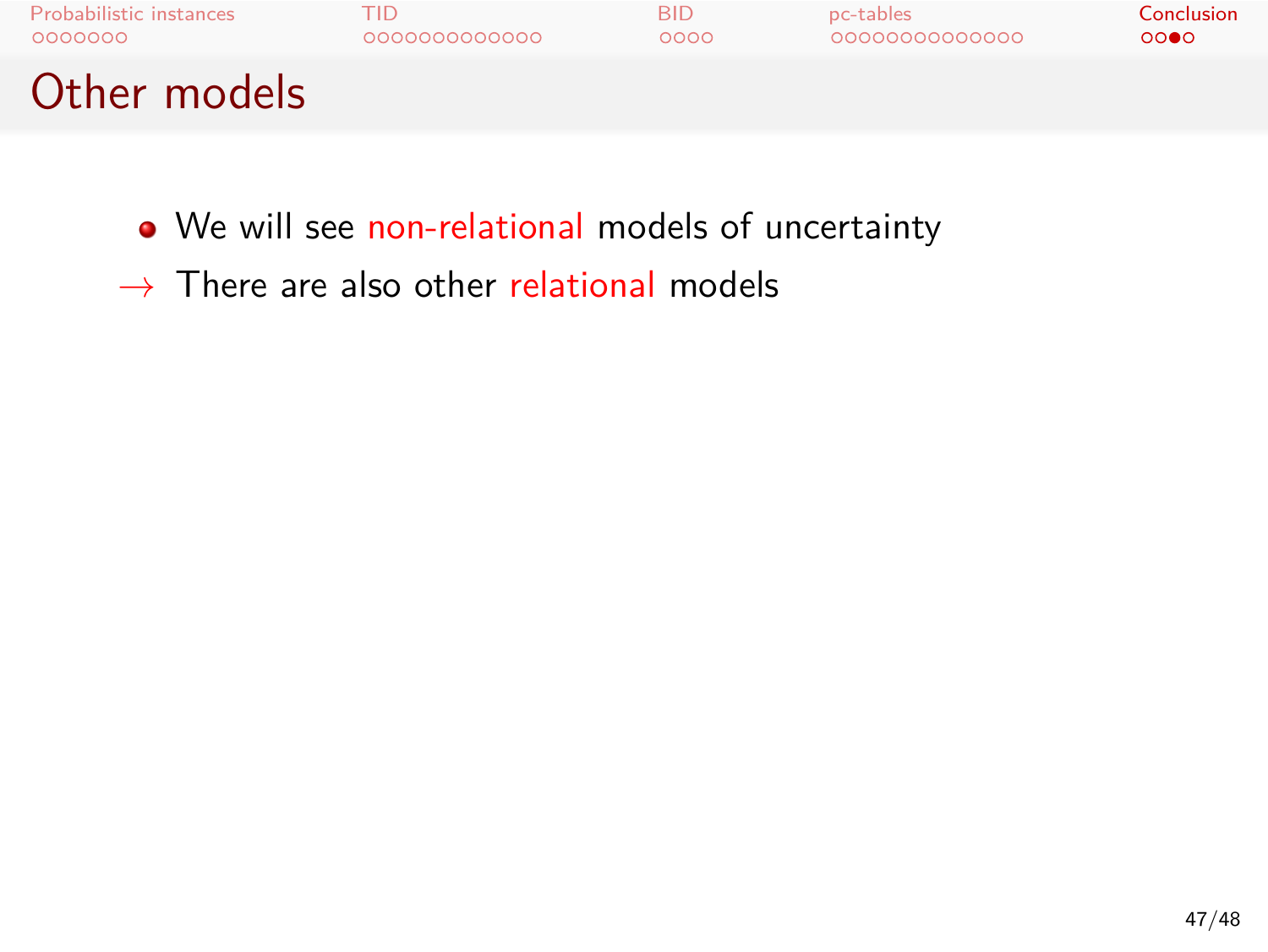# Probabilistic instances TID BID pc-tables Conclusion

### Other models

- We will see non-relational models of uncertainty
- *→* There are also other relational models
- Possibilistic databases:
	- Do not consider the probability that a fact is true but the degree of surprise caused by a fact
	- The possibility of a world is its highest degree of surprise
	- Also, fuzzy databases: facts can be any intermediate value between true (1) and false (0)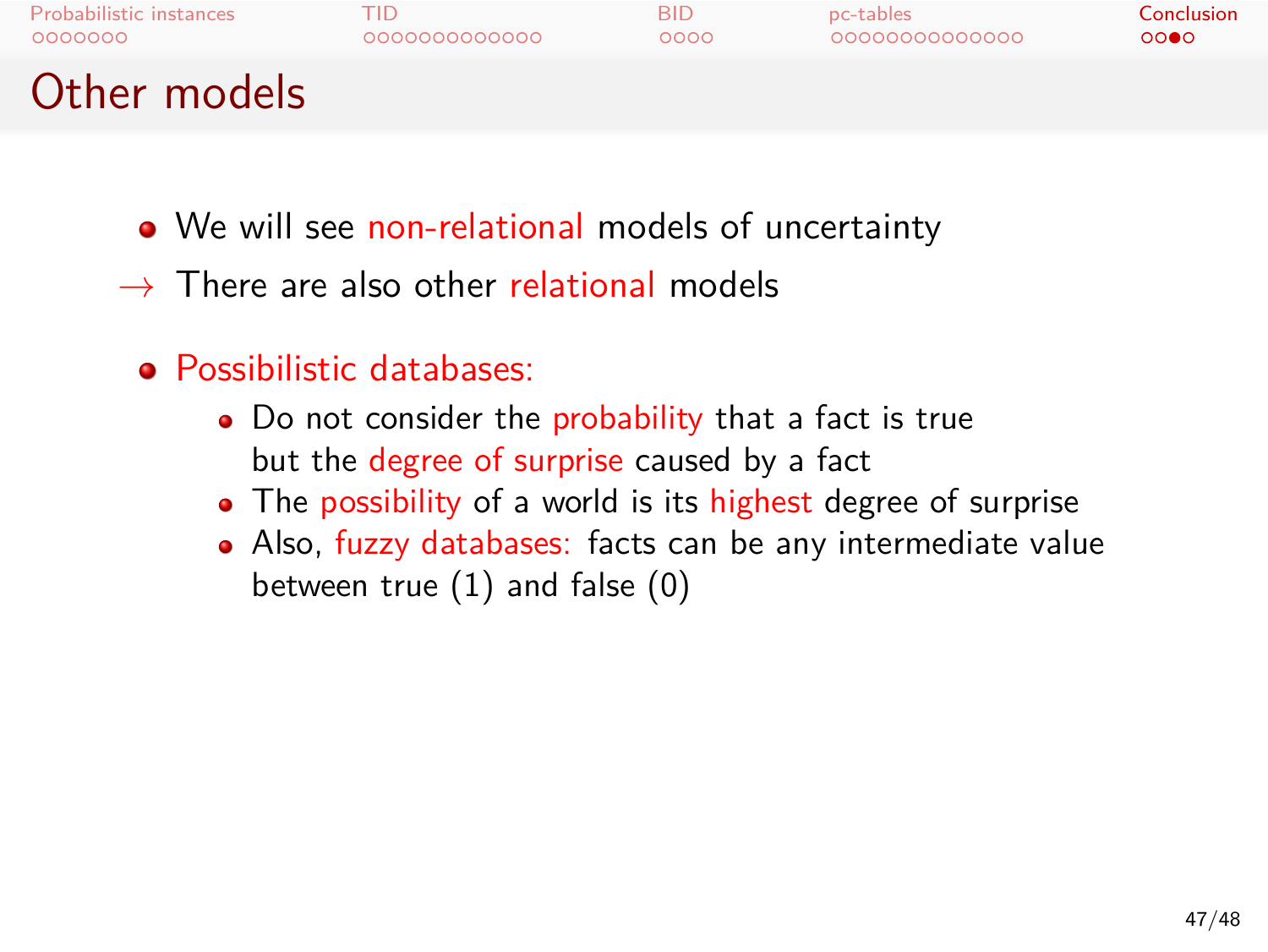## Probabilistic instances TID BID pc-tables Conclusion

## Other models

- We will see non-relational models of uncertainty
- *→* There are also other relational models
- Possibilistic databases:
	- Do not consider the probability that a fact is true but the degree of surprise caused by a fact
	- The possibility of a world is its highest degree of surprise
	- Also, fuzzy databases: facts can be any intermediate value between true (1) and false (0)
- Continuous distributions: impose conditions like "this value follows a normal distribution"
	- Usually intractable to reason with
	- MCDBs: Monte Carlo DataBases: use sampling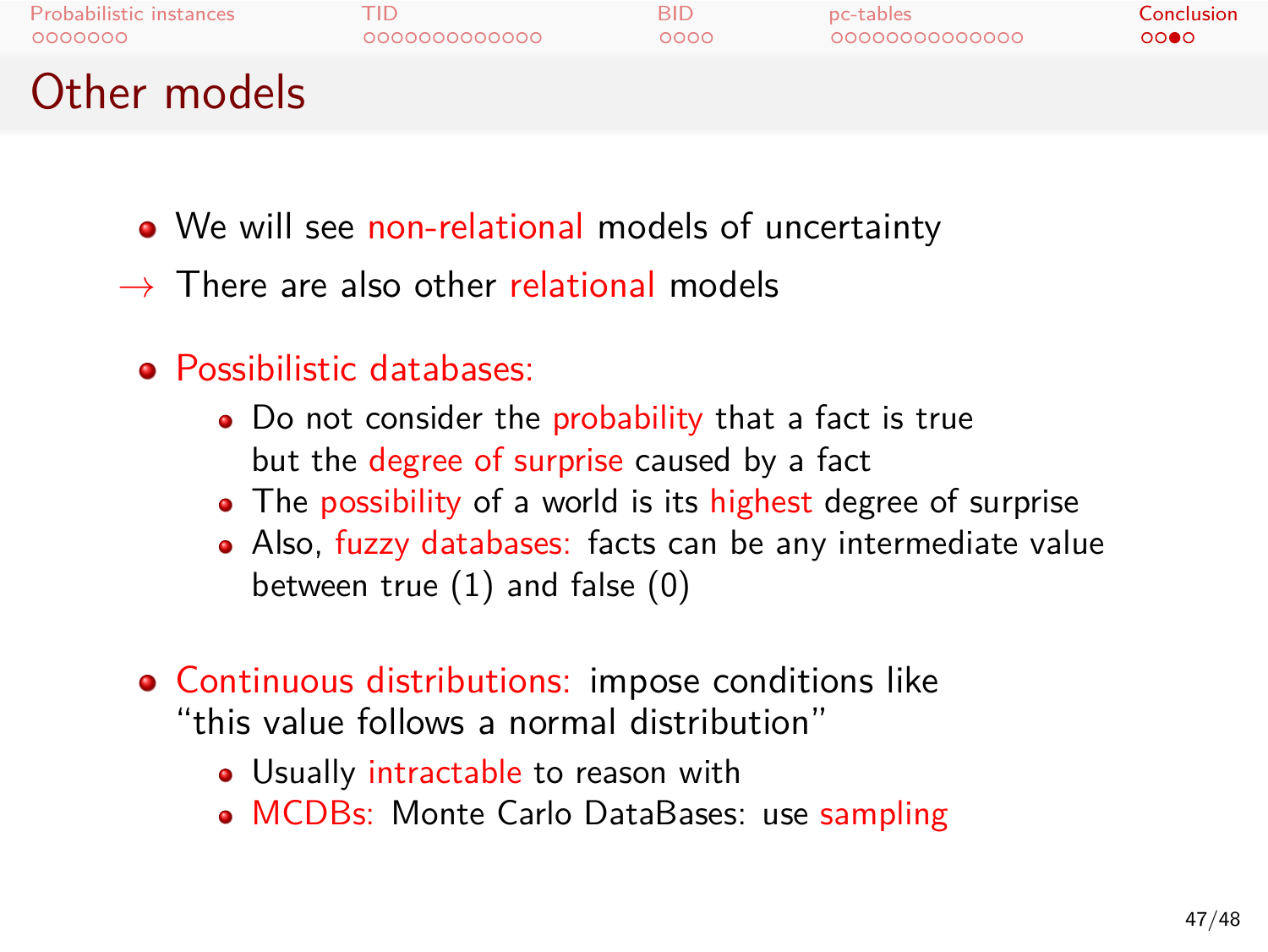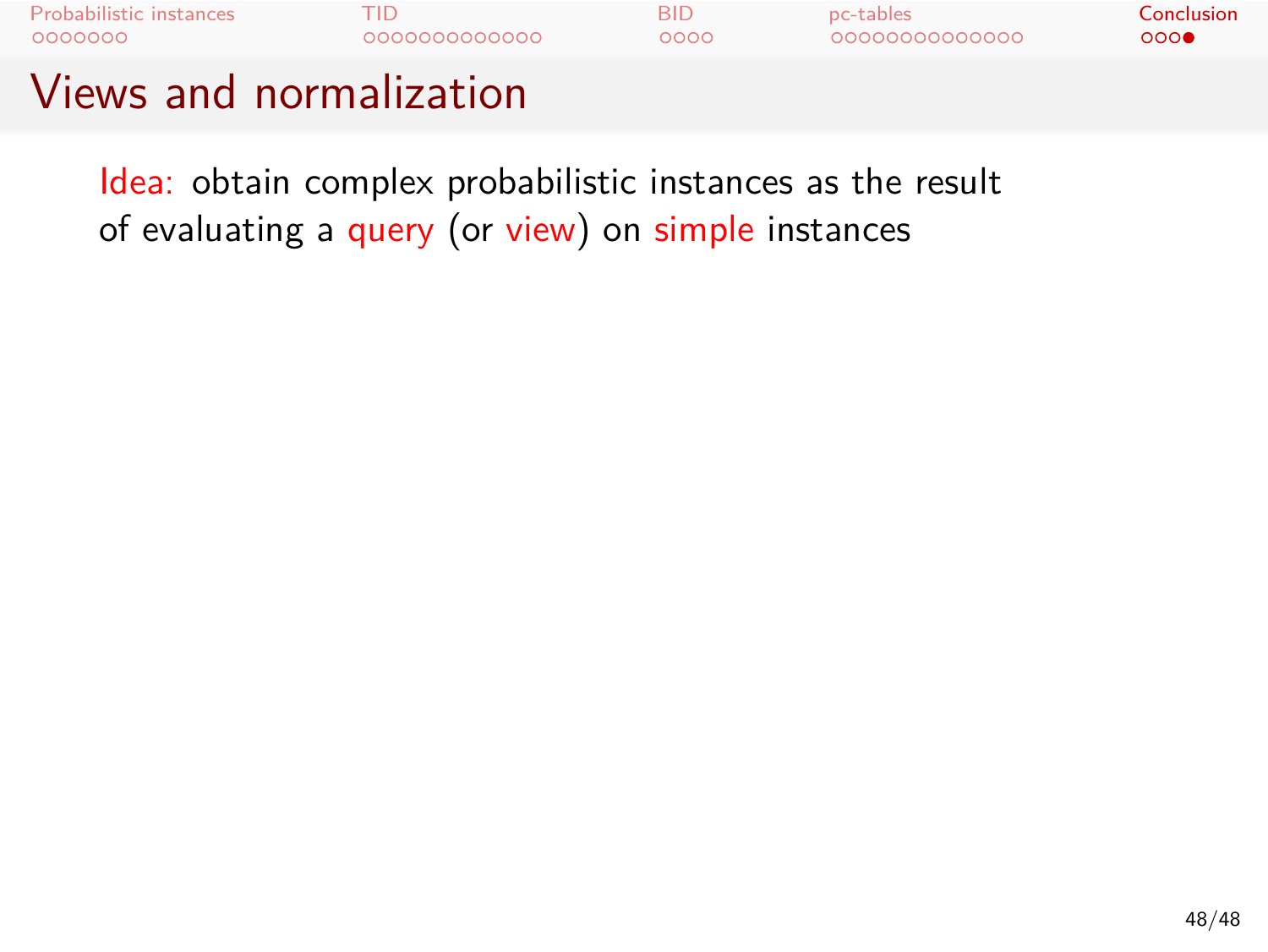

## Views and normalization

Idea: obtain complex probabilistic instances as the result of evaluating a query (or view) on simple instances

Any probabilistic relation can be obtained with a CQ on a (single-block) BID instance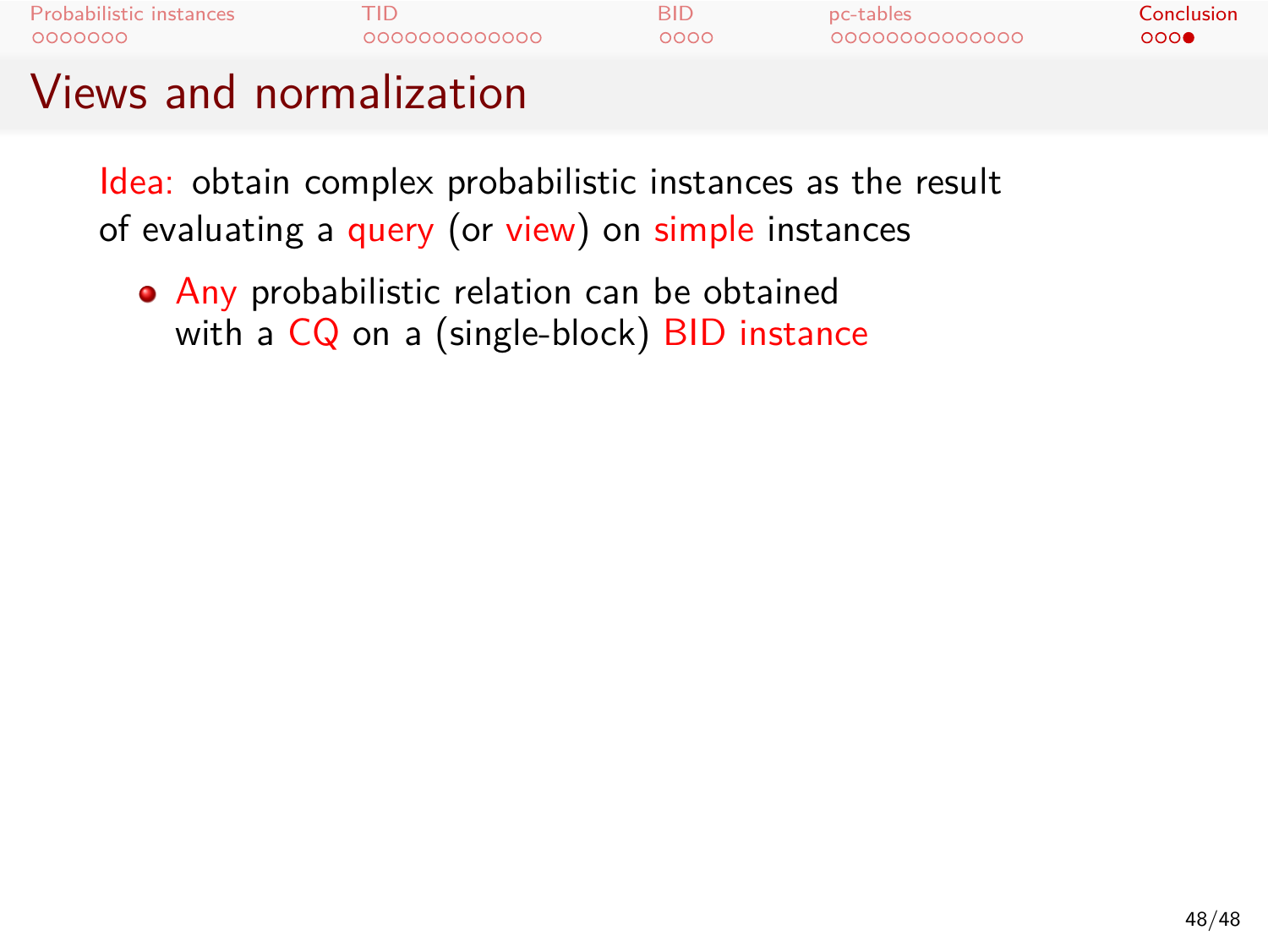

- Any probabilistic relation can be obtained with a CQ on a (single-block) BID instance
	- *→* Choose the world and join with the table of the worlds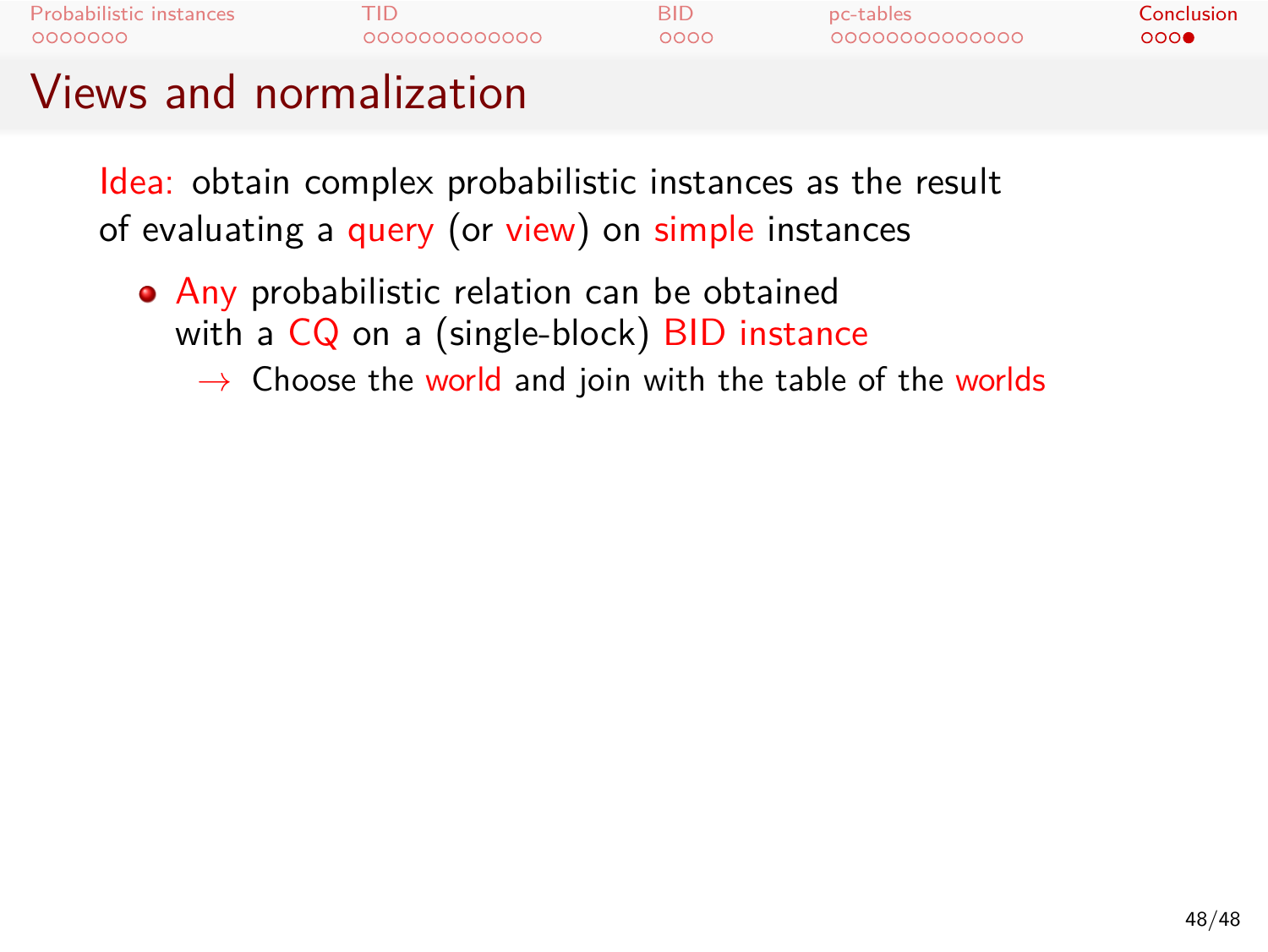# Probabilistic instances TID BID pc-tables Conclusion Views and normalization

- Any probabilistic relation can be obtained with a CQ on a (single-block) BID instance
	- *→* Choose the world and join with the table of the worlds
- Any probabilistic relation can be obtained with a relational algebra query on a TID instance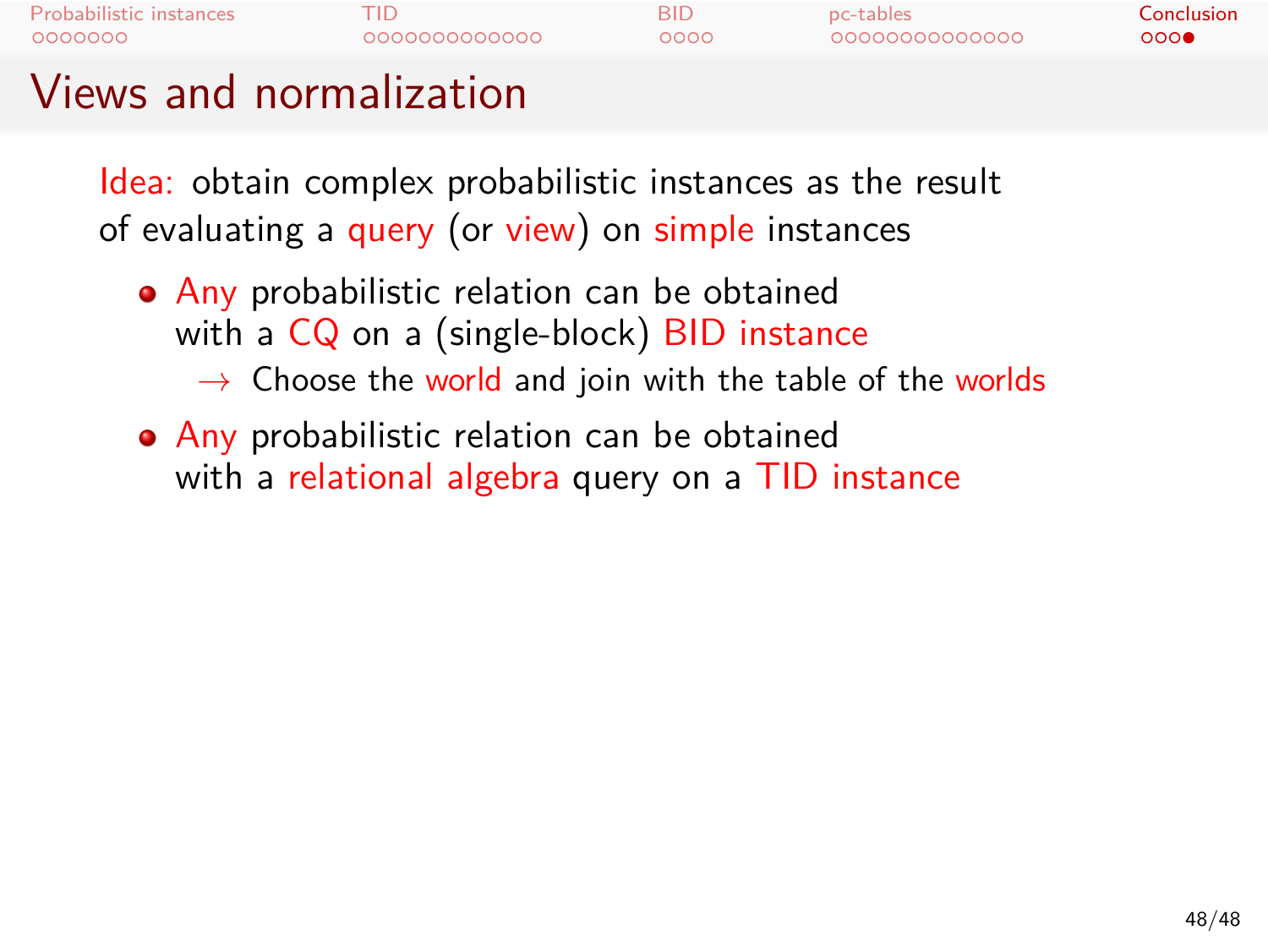

#### Views and normalization

- Any probabilistic relation can be obtained with a CQ on a (single-block) BID instance
	- *→* Choose the world and join with the table of the worlds
- **Any probabilistic relation can be obtained** with a relational algebra query on a TID instance
	- → Code mutually exclusive with TID + RA ("largest value")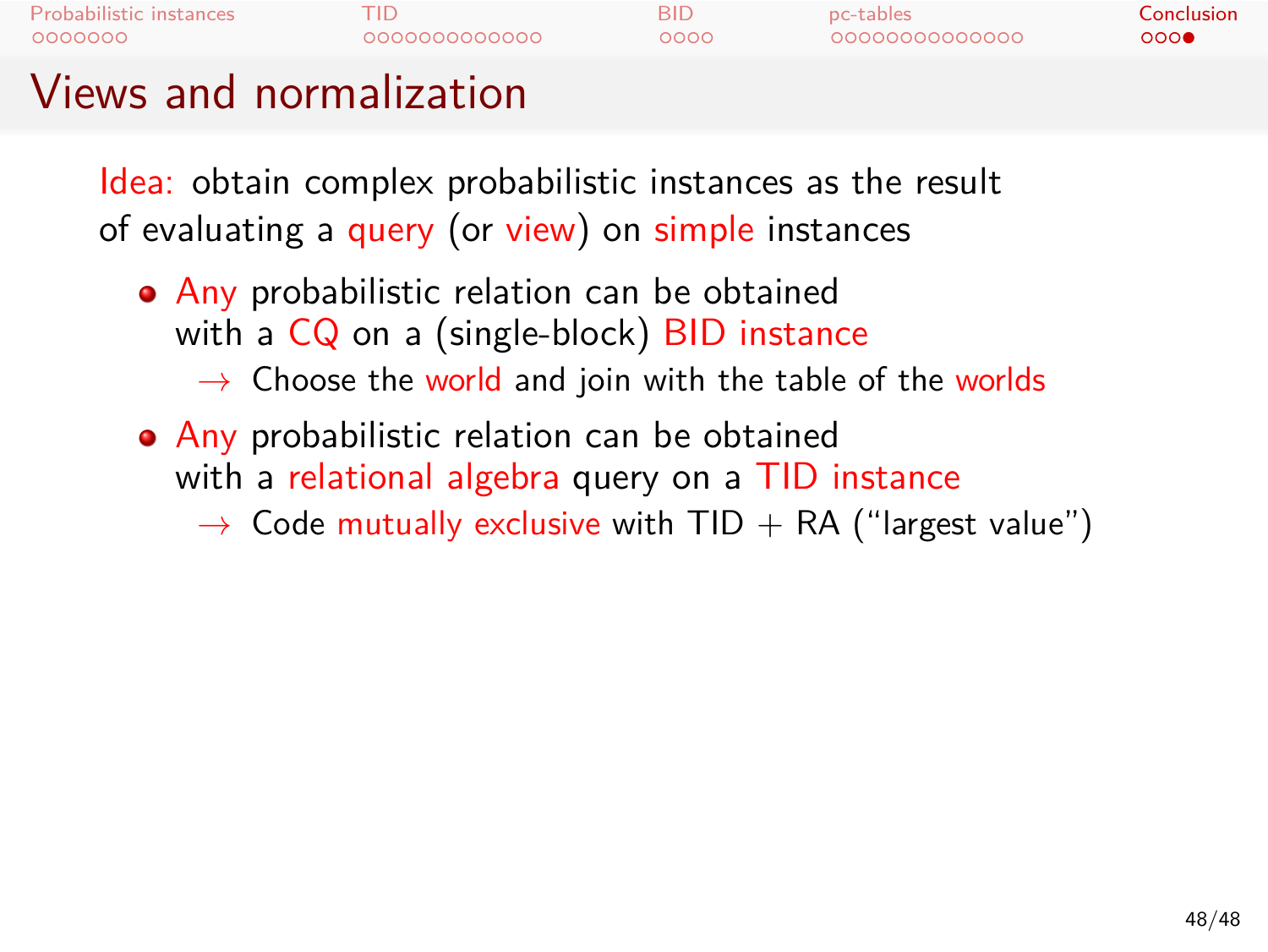

#### Views and normalization

- Any probabilistic relation can be obtained with a CQ on a (single-block) BID instance
	- *→* Choose the world and join with the table of the worlds
- **Any probabilistic relation can be obtained** with a relational algebra query on a TID instance → Code mutually exclusive with TID + RA ("largest value")
	-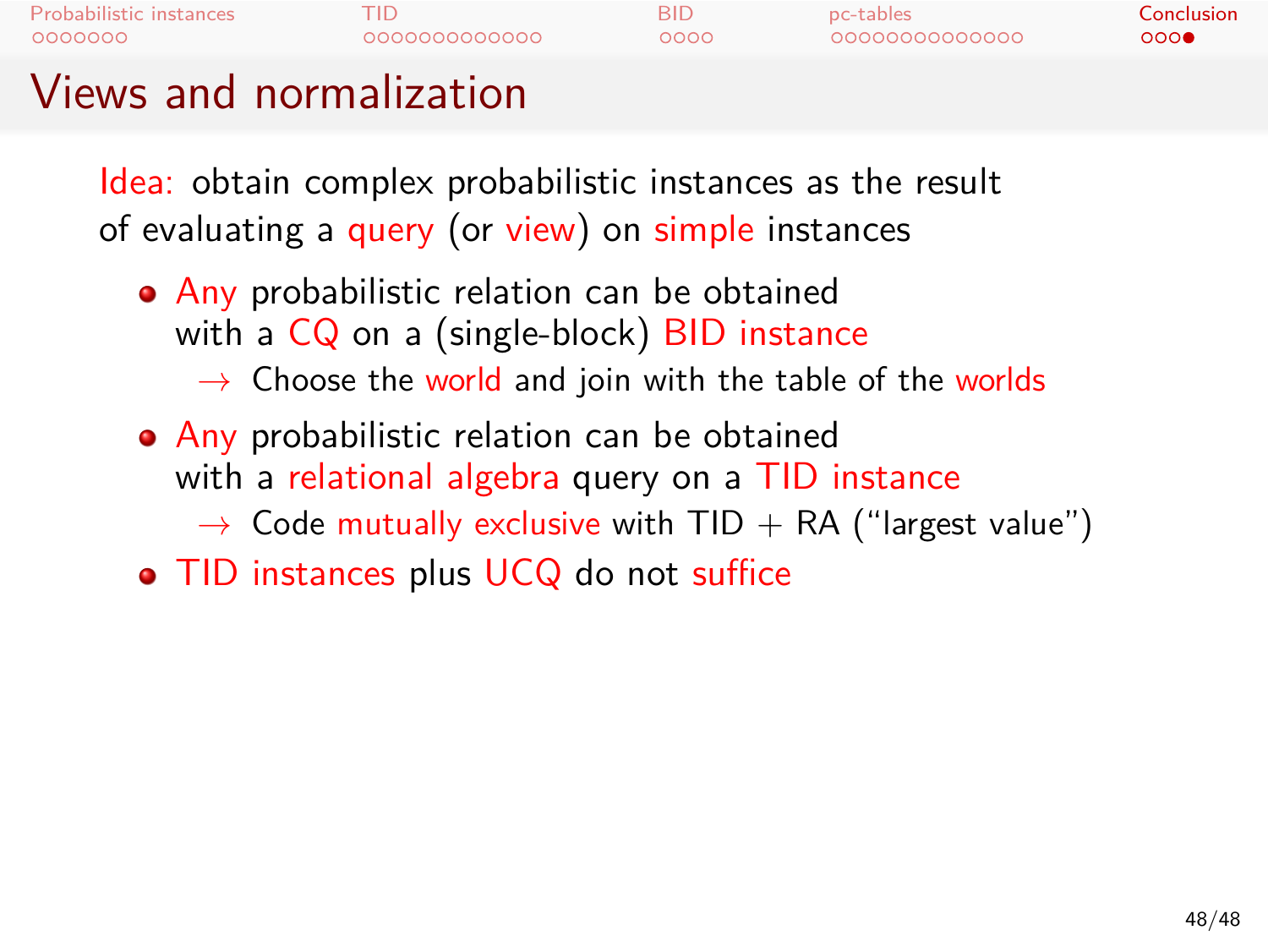# Probabilistic instances TID BID pc-tables Conclusion Views and normalization

- Any probabilistic relation can be obtained with a CQ on a (single-block) BID instance
	- *→* Choose the world and join with the table of the worlds
- **Any probabilistic relation can be obtained** with a relational algebra query on a TID instance → Code mutually exclusive with TID + RA ("largest value")
- TID instances plus UCQ do not suffice
	- *→* Always a maximal world for inclusion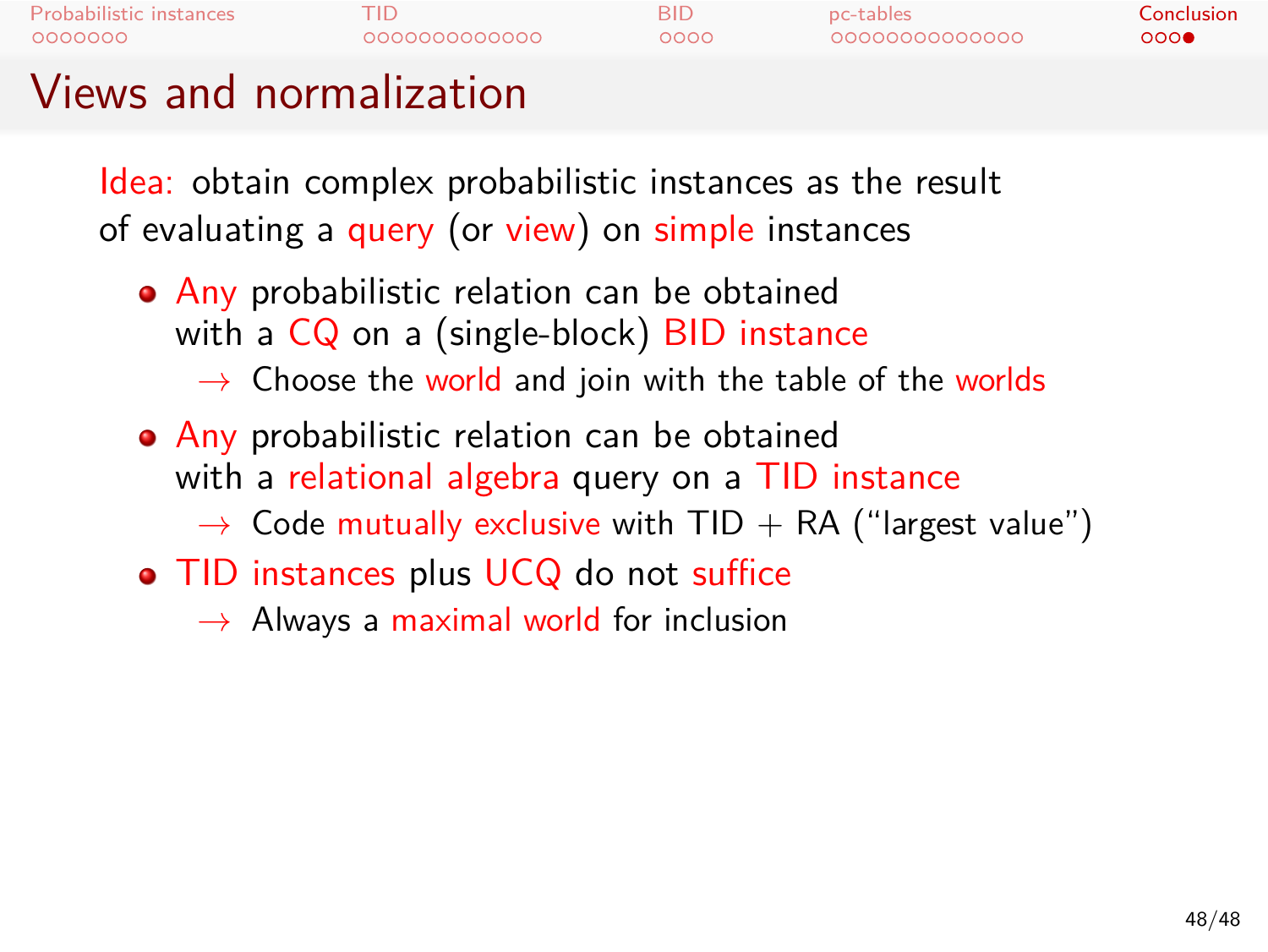### References I

Abiteboul, S., Hull, R., and Vianu, V. (1995). *Foundations of Databases*. Addison-Wesley. http://webdam.inria.fr/Alice/pdfs/all.pdf.

Barbará, D., Garcia-Molina, H., and Porter, D. (1992). The management of probabilistic data. *IEEE Transactions on Knowledge and Data Engineering*, 4(5). http://www.iai.uni-bonn.de/III/lehre/AG/ IntelligenteDatenbanken/Seminar/SS05/Literatur/ %5BBGP92%5DProbData\_IEEE\_TKDE.pdf.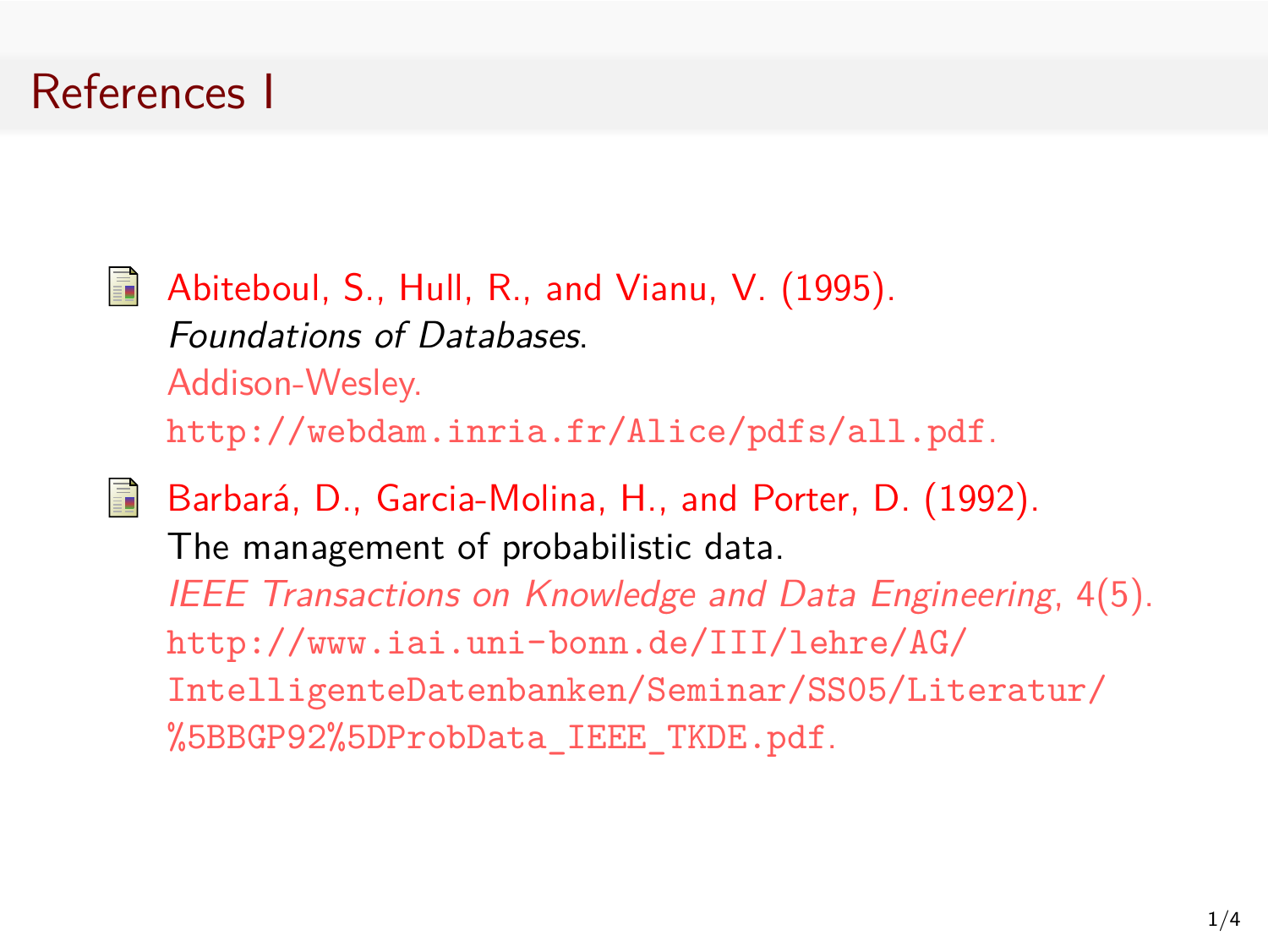## References II

Dalvi, N. N. and Suciu, D. (2007). Efficient query evaluation on probabilistic databases. *VLDB Journal*. http://www.vldb.org/conf/2004/RS22P1.PDF. Green, T. J. and Tannen, V. (2006).

Models for incomplete and probabilistic information. *IEEE Data Eng. Bull.* http://sites.computer.org/debull/A06mar/green.ps.

Huang, J., Antova, L., Koch, C., and Olteanu, D. (2009). MayBMS: a probabilistic database management system. In *SIGMOD*. https://www.cs.ox.ac.uk/dan.olteanu/papers/ hako-sigmod09.pdf.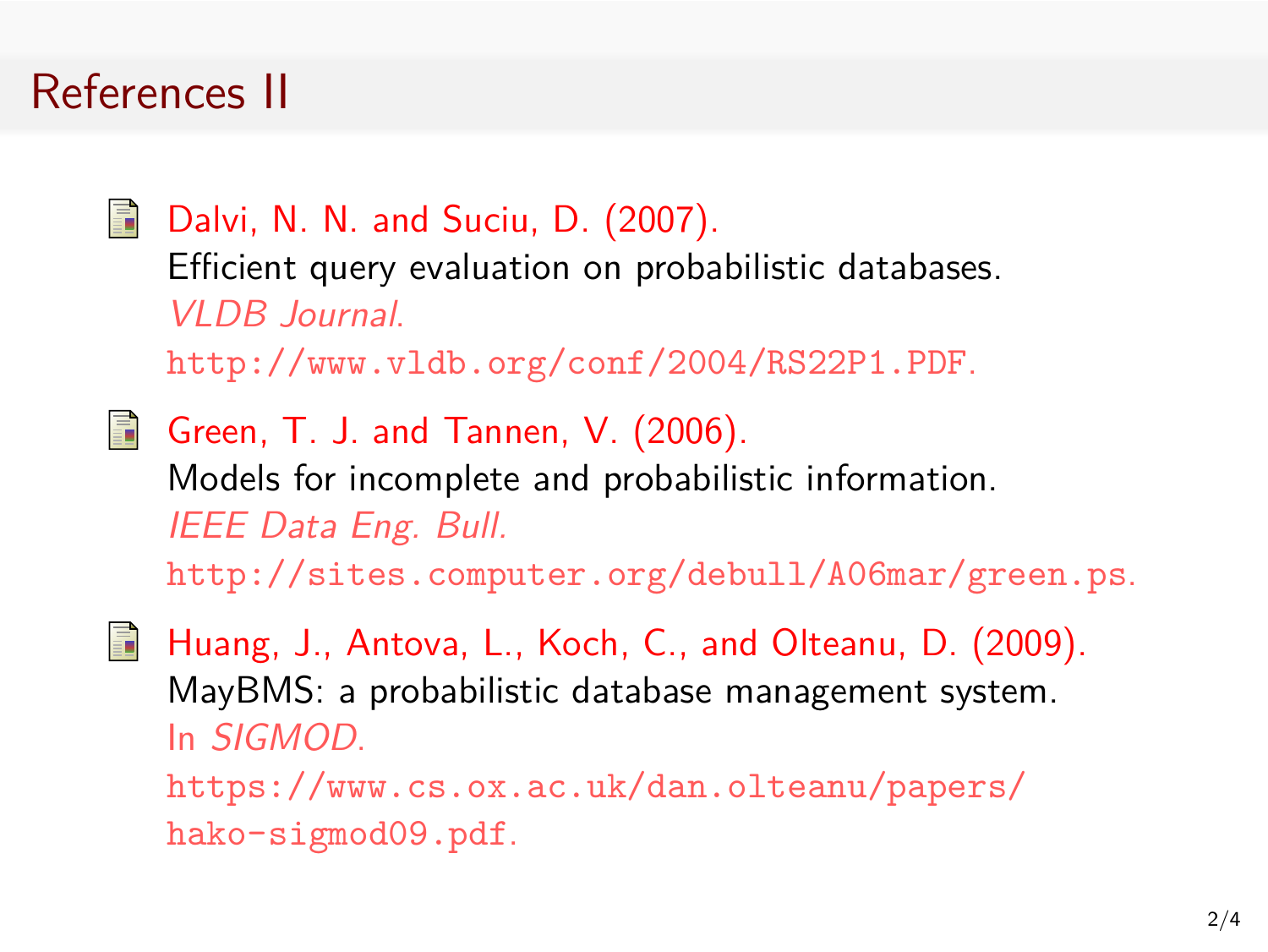## References III

Lakshmanan, L. V. S., Leone, N., Ross, R. B., and Subrahmanian, V. S. (1997). ProbView: A flexible probabilistic database system. *ACM Transactions on Database Systems*. http://citeseerx.ist.psu.edu/viewdoc/download?doi= 10.1.1.53.293&rep=rep1&type=pdf.

Ré, C. and Suciu, D. (2007). Materialized views in probabilistic databases: for information exchange and query optimization. In *VLDB*. http://www.cs.stanford.edu/people/chrismre/papers/ prob\_materialized\_views\_TR.pdf.